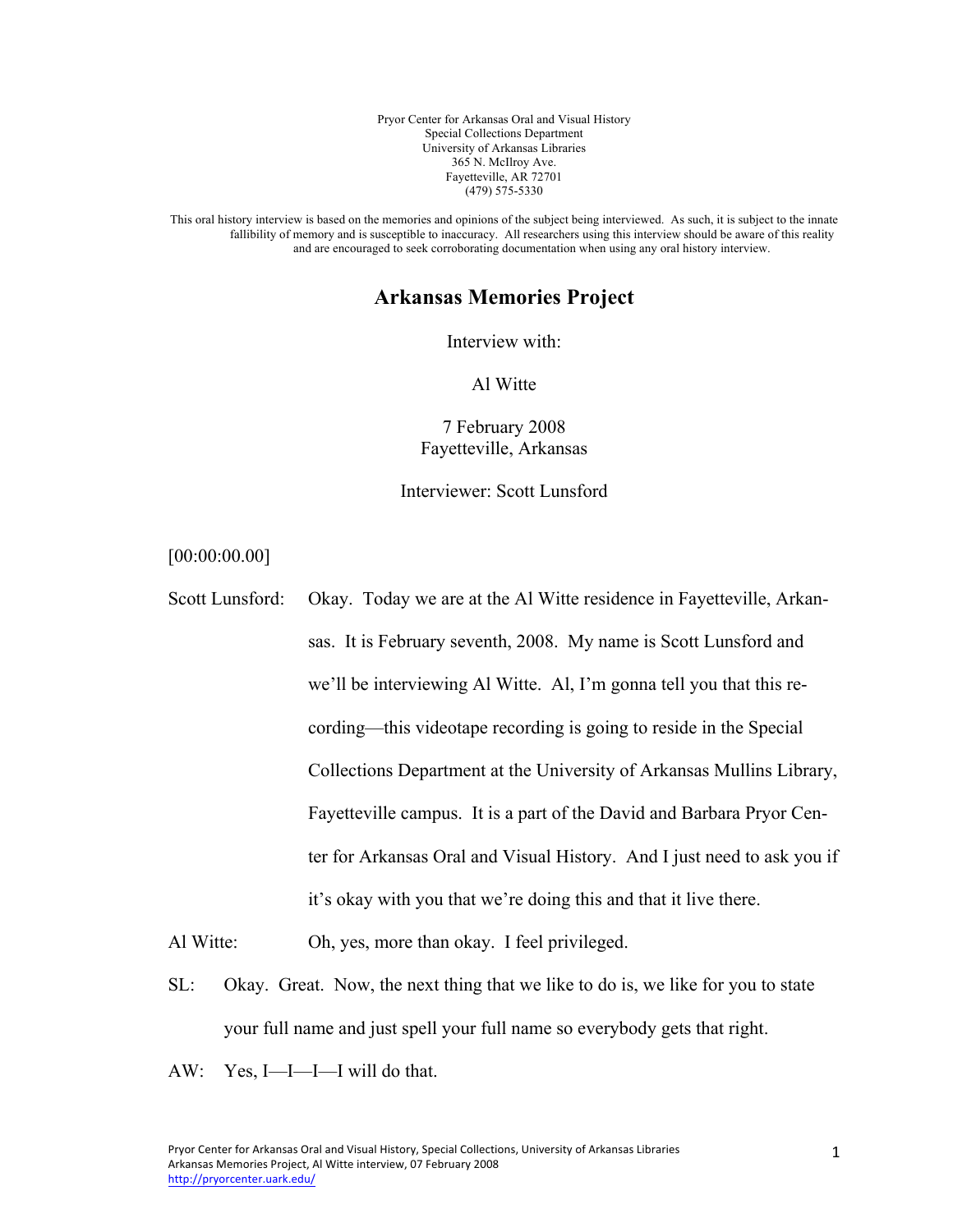- SL: Okay, thank you.
- AW: My name started out as Albert—A-L-B-E-R-T—Matthew—M-A-T-T-H-E-W— Witte—W-I-T-T-E. I was a junior. Now, I was raised in the Catholic Church, and their tradition is that when you go through the confirmation process—usually around age twelve or so—that you adopt a name, preferably of a saint. And I adopted the name Francis—F-R-A-N-C-I-S, after St. Francis of Assisi, who is famous in—in that church. So I like to tell people my full name—Albert Matthew Francis Witte, Jr., and—but I haven't been a junior for a long time.
- [00:01:46.01] SL: Well, let's talk a little bit about—first of all, where and when you were you born?
- AW: I was born on October 25, 1923, in a hospital in Pittsburgh, Pennsylvania. I have no memory of Pittsburgh because my parents—not long after that—no more than a year or two—moved to Detroit, Michigan, where I lived until I was four years old. My parents separated when I was four and—leaving my mother to contend with me and a younger brother, who had just turned three, and a newborn daughter. So there were three children in that age group, and she—primarily for economic reasons—was forced to move to Erie, Pennsylvania, and live with her—her parents—my grandparents—there—thereafter. And she remained in Erie 'til she died. I left when I enlisted in the service.
- [00:02:57.03] SL: Do you remember much about the household there—your grandparents' household?
- AW: Yes, it—I do. It was—it was an interesting household. I—I—I kind of like to generalize, I guess maybe my nature, but I don't know how many other house-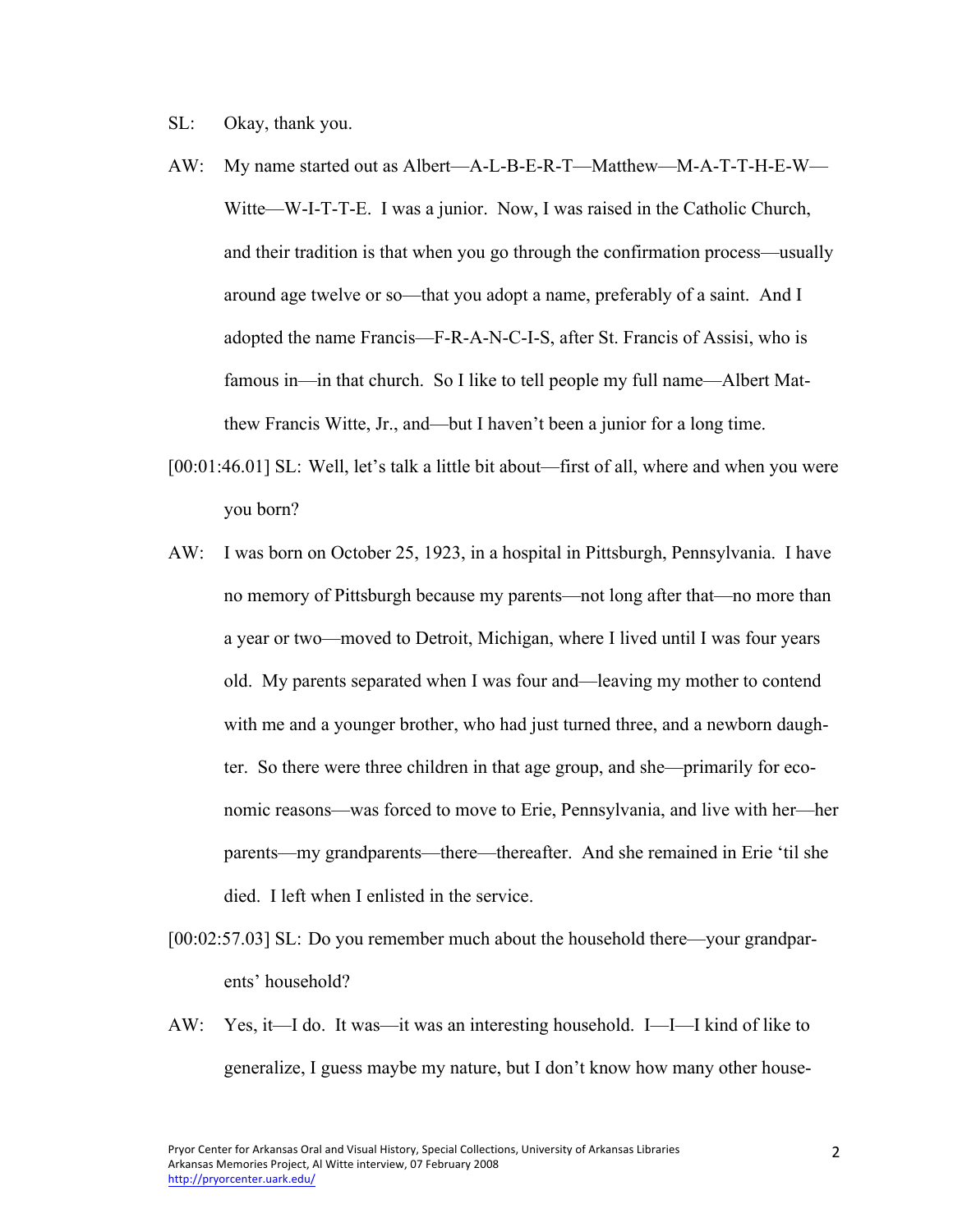holds were like it, but my feeling was that—that the whole neighborhood had similarities in terms of—especially because there were so many Irish living in my or people of Irish descent living in my area, that it was the old-fashioned Irish matriarchy. And my grandmother was the center of power and authority. And it was an—an interesting relationship because none of her children could conceive of ever disobeying their mother. Whatever she said, however burdensome they felt it was, it never occurred to them that they could have disobeyed her. They—they did everything she ordered them to do. My grandfather, who was older and retired, was really, I think, more like a boarder. His children paid no attention to him.

SL: Hmm.

AW: He—his pension was \$15 a month, so that was barely enough for Red Man chew and a few other things. He had no job. He was probably in his sixties or seventies when I first met him. But in any event, it was run by my mother—my grandmother, I'm sorry—and in a small house—you may have a picture of it eventually—a three-bedroom house. She—she—she commanded one bedroom for herself and in another bedroom all the males lived, which at that time were my grandfather, two uncles and a brother. So there were five males in one bedroom and four females—my mother, two unmarried sisters, and my sister in the other bedroom, and my grandmother in the middle. It was a small house, but I—but like most of the houses built up there, it had a cellar for what I'll call the furnace and the—washing clothes and storing coal, which was what we'd use for fuel in the winter. And it had an attic for a storeroom, so . . .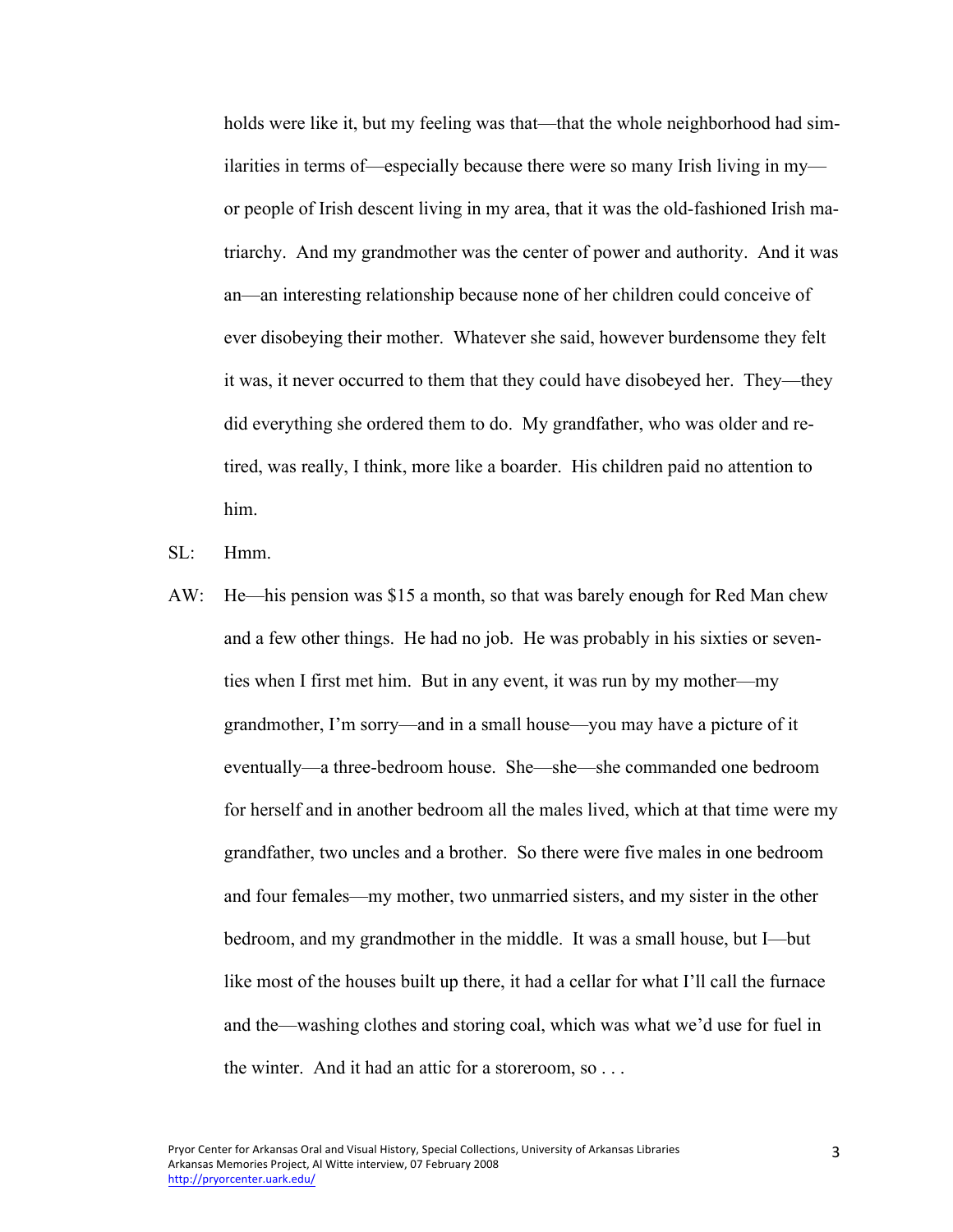[00:05:31.19] SL: What was your mother's maiden name?

- AW: My mother's maiden name was Sarah Elizabeth Young—Y-O-U-N-G.
- SL: Uh-huh.
- AW: And my grandfather—her father—was—had—he said—from Scotland and where the Young is—is a clan, I think, is my understanding. But he also mentioned Irish—some Irish in his background. Her mother was a Sullivan, and they were passionate Irish, I would call them. And her—her ancestors immigrated here. I think it had something to do with the potato famine in the 1840s and . . .
- SL: Uh-huh.
- AW: . . . they all settled in Pennsylvania.
- [00:06:24.24] SL: What did your mother or father—how far did their education go? What  $\ldots$ ?
- AW: Well, my mother was the oldest of seven children, and so she quit school after the sixth grade.
- SL: Uh-huh.
- AW: I might add I teased her unmercifully because for those of you old enough to remember a popular television show called *The Beverly Hillbillies* . . .
- SL: Uh-huh.
- AW: . . . that Jethro Bodine had also completed six grades, and I pointed out to her that . . .
- SL: [Laughs]
- AW: . . . she and Jethro had gotten—well, never mind. But that's—that was my mother. She went to work and got a job at the telephone company after six—after her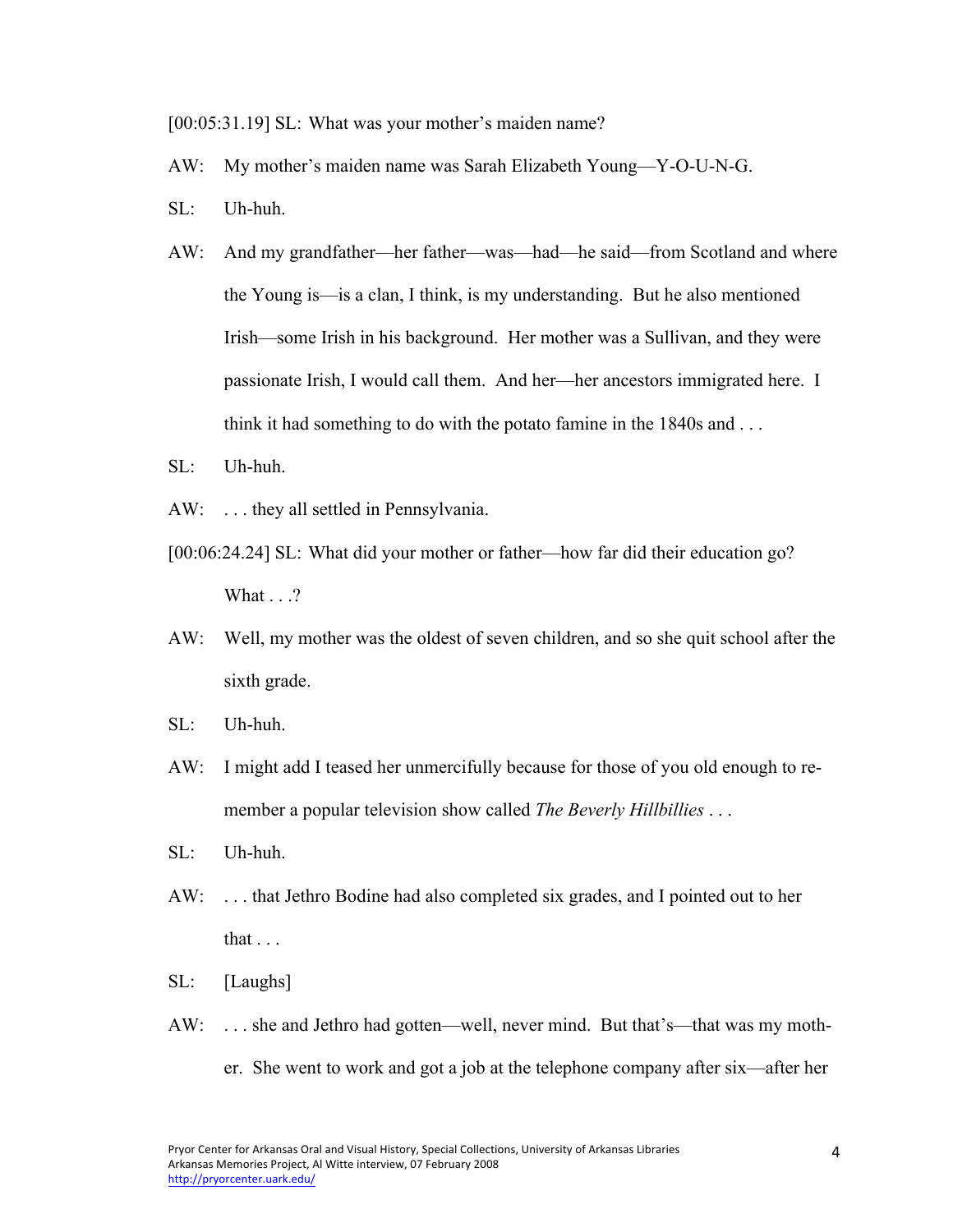sixth year and helped support the family. And she was a—she much more cultured and, I think, intelligent than I ever was or hoped to be. She was very fond of the opera, plays, and reading. She read voraciously and—whenever she could. She was a very cultured woman and—but self-made.

[00:07:41.10] SL: And what about her mom and dad? Did they . . .?

- AW: I have no idea—no idea. My—my grandmother ran—worked—you talk about woman's day is never done—her day was never done. She—she got up at 5:00 like, say, a winter morning. She got up at 5:00 a.m. She stoked the furnace up and got it going again after it had died out during the—the night. And then she would start chores—washing clothes, preparing meals, cleaning the house, and then about 9:00 at night—then she'd go 'til 9:00 at night—just work, work, work. And she'd settle down, finally—listen to the radio and drink three bottles of Canadian ale. That was her day. And she was tough. She had to be. At the time, I thought she was mean, but I realized as I grew older, her—her—her life was extraordinarily difficult in terms of how—how much she had to do to take care of this large family. And so I—I empathize with her now.
- [00:08:56.05] SL: Well, now, this was in Erie, Pennsylvania. The—was the—was it like a Brownstone or what kind of house . . .?
- AW: No, little—little frame houses. What happened was—and the reason my family moved from Butler, Pennsylvania, to Erie was two German brothers—two brothers from Germany—the Baron brothers—legends at Erie—had developed a process for making what then was called premium bond paper—the best paper for writing letters and so on and so—thought it—we all thought it was the Cadillac of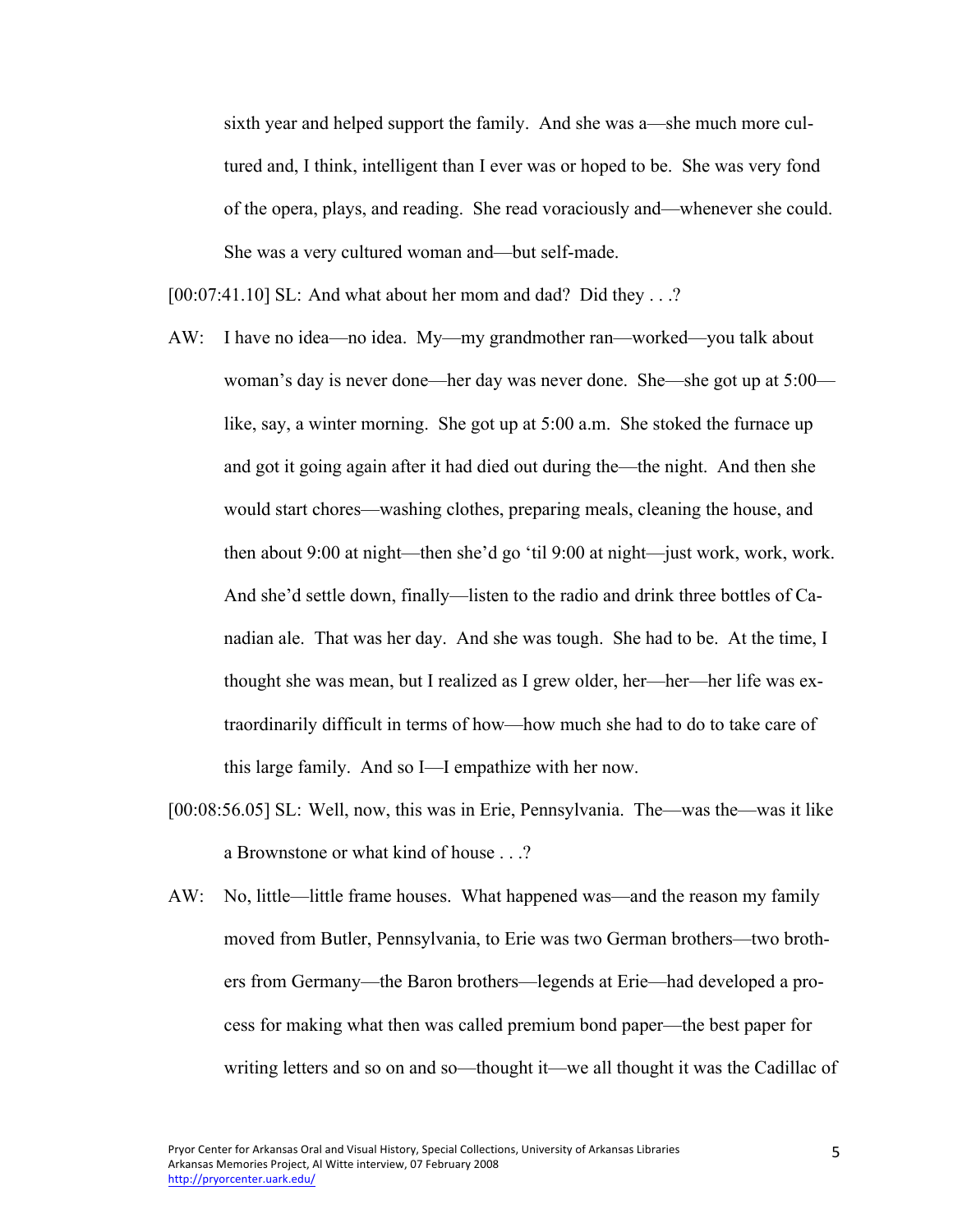premium bond paper. And they opened a business in Erie called the Hammermill Paper Company.

- SL: Uh-huh.
- AW: And it was a very successful business and it continued—it opened in the early 1900s, as I recall. And my great-Uncle John had emigrated up to Erie and gone to work for them and was so pleased with working conditions and salaries that he wrote his sister, which was my grandmother, and said, "You all ought to come up here and go to work for the Hammermill Paper Company." And they did. So they lived at—all the houses were of the sort that you would imagine were built around the paper company—small houses. I remember my aunt telling me that my house was built for \$3,000 back around World War I, and—and all the houses were the same—not the same shape—not clones, but pretty much the same size and square footage, and very small yards—very small.
- SL: Uh-huh.
- AW: And—and they all pretty much fit the same economic level.
- SL: Single story with a basement.
- AW: Yeah, exactly. No, no, there were two stories and then the attic and the basement.
- SL: Oh, I see.

∐

- AW: But it was very—they were narrow houses.
- [00:11:02.00] SL: Uh-huh. Was there electricity and running water?
- AW: Oh, yeah, all of that. I've never known anything else of civilized living, but the big deal was using coal for fuel in the—because coal is so dirty and it creates such a heavy ash that had to be carried—you know, shoveled out and taken down to the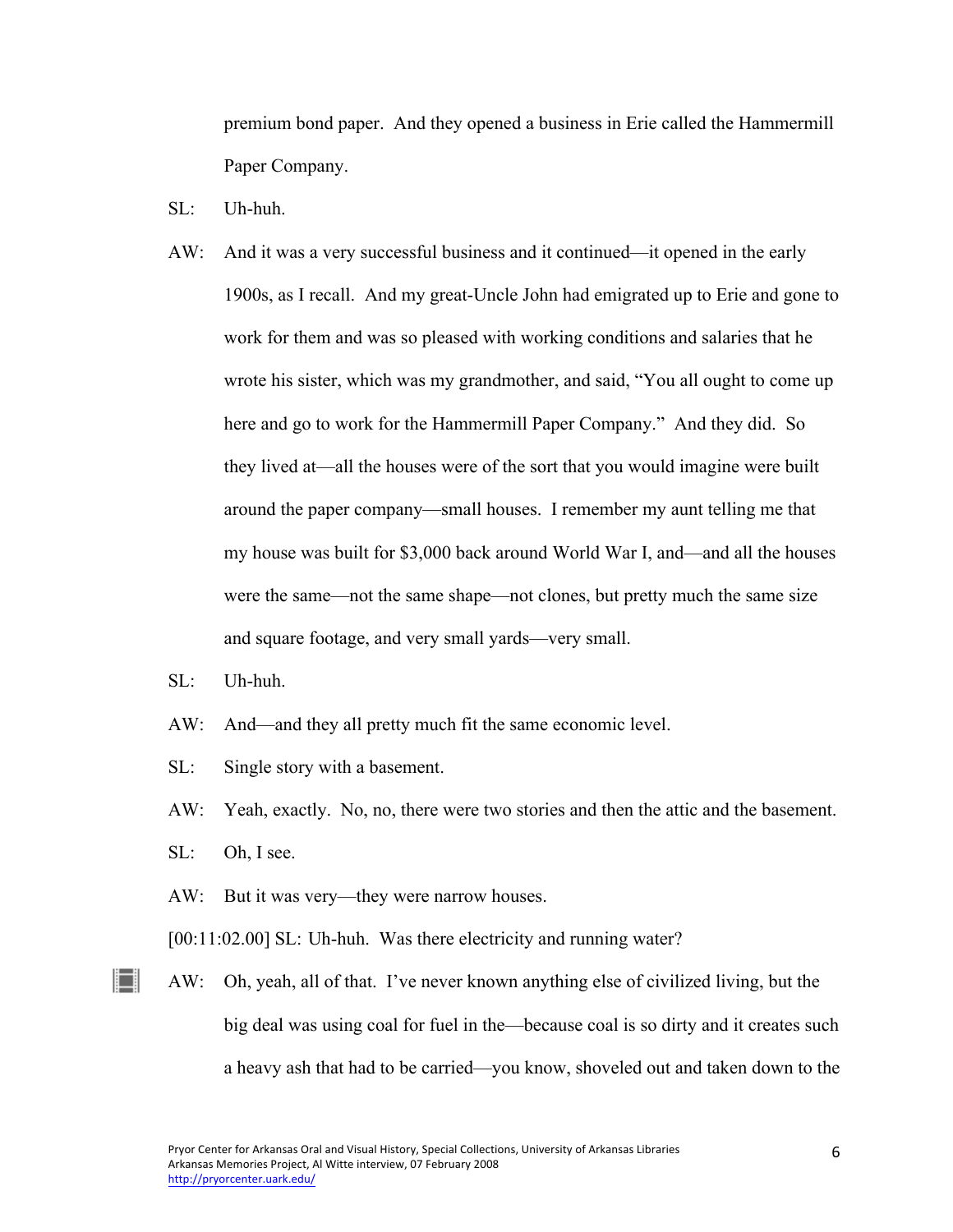city dump. I can't tell you what a big deal it was when they finally built a pipeline and we got heating oil in that area—especially the women went bananas, you might say. They—they were so joy—it was really, really a big time when—when they were able to shift away from coal to the . . .

- [00:11:50.00] SL: Well, the coal—there'd be a coal truck that would come and it would . . .
- AW: Yes, it—I...

 $\blacksquare$ 

- SL: ... dump coal down the chute.
- AW: I—I remember. Well, we had a—we had a walled-off space down there, and each August you'd get a ton of coal and hope that it was enough for the winter. And it—it was dirty, dusty. It's hard, I guess, for younger people to realize it, and the factories, like the Hammermill Paper Company. Excuse me. [Cough] The—they had these smokestacks and they—they were using coal and—and you—you'd you hung your clothes out to dry in the back yard and then all of a sudden you'd see that smoke coming and you'd run out and capture 'em before they got all dirty and needed to be washed again. It was a—a lot of fun in a way, but it was a different type of challenge to day-to-day living. Yeah, I—there—there were a lot of remnants of the old days. There was the ragman. I don't know if you ever heard of the ragman. He'd come down with—he'd have his horse and a wagon and I never paid—we never paid much attention to him except to harass him, you know—yell at him—try to sneak a ride or something. But the women sold him things or bought things from him. I'm not sure. But he was called the ragman.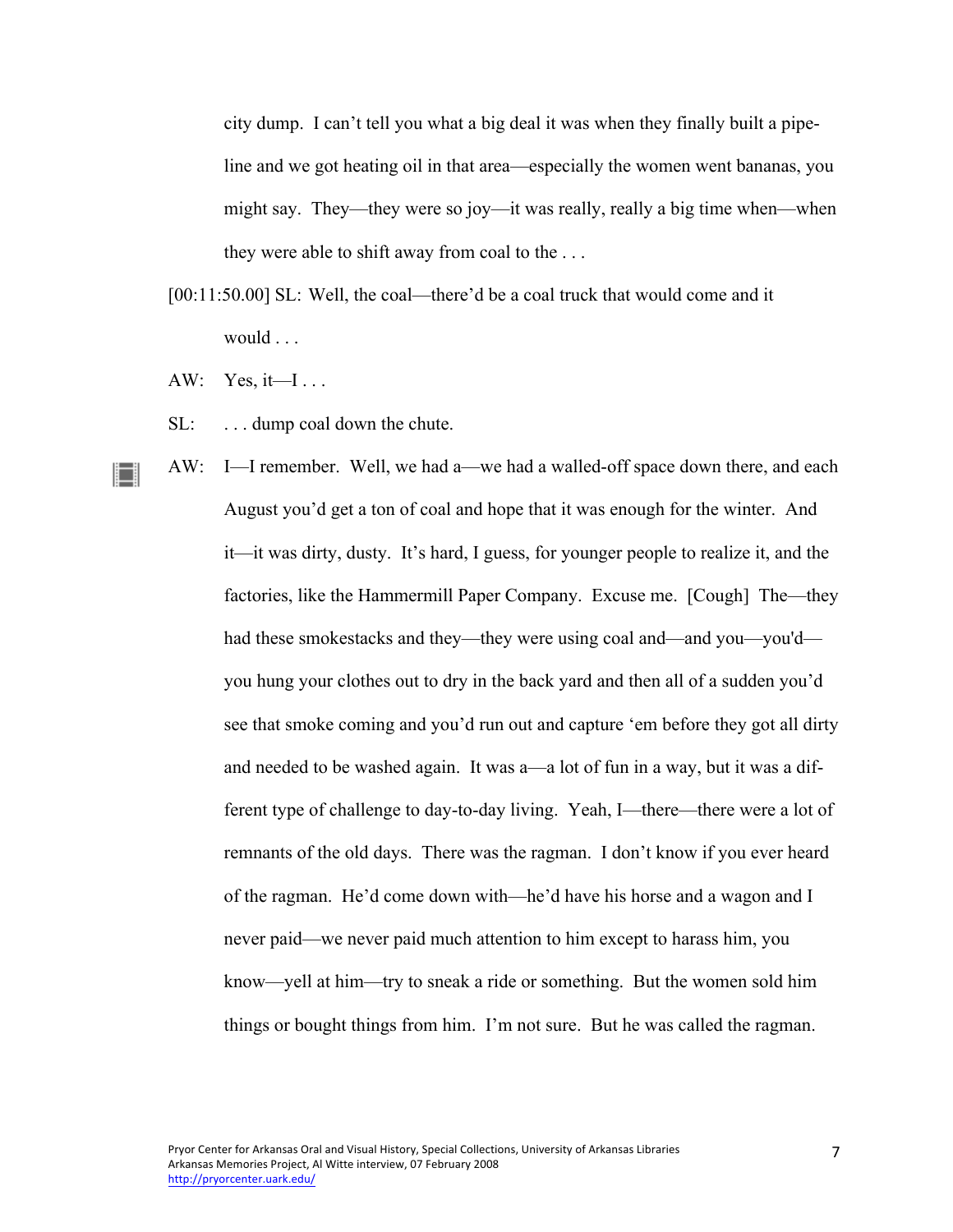We had the—the old tinkers. Have you ever heard of a tinker? Do you know what a tinker is?

- SL: Uh-uh.
- AW: They were supposed to be bad people—I think gypsies. But he'd come up walked down the street and every house he'd stop. "Do you have any knives to sharpen?" And he clanged with all the metal stuff he had on him. He did all these chores. [Once in a while]—yeah, this was real—you might say nineteenthcentury stuff that was still around in the 1930s—horse-drawn wagons. We had an iceman. You didn't—we didn't have refrigerators. "Ice today?" And, of course, when you're a kid you ran out—you wanted to get a slice of ice to eat to cool off. And the—and the women would order twenty-five or fifty pounds and he'd carry it in and put it in a refrigerator to cool the—to keep the food cool. Didn't need it in the wintertime, but summer you sure did. And we had—you had all the doorto-door people. You had a—you had your bread man, your milkman. All of that was still the common way of—of living—not having to go to the store in the morning to get milk or anything like that. Those were considered very good jobs. They paid well. But all of that's gone, of course.

[00:14:24.01] SL: Bread, milk delivered every day.

- AW: Every day. The milk was delivered every. I—I would not say every day. I—I can't swear to Sunday, let's say.
- SL: Uh-huh.
- AW: I just don't remember that detail. But I think usually—I didn't pay any attention to it as—as a kid, but I think they usually had an understanding—like with the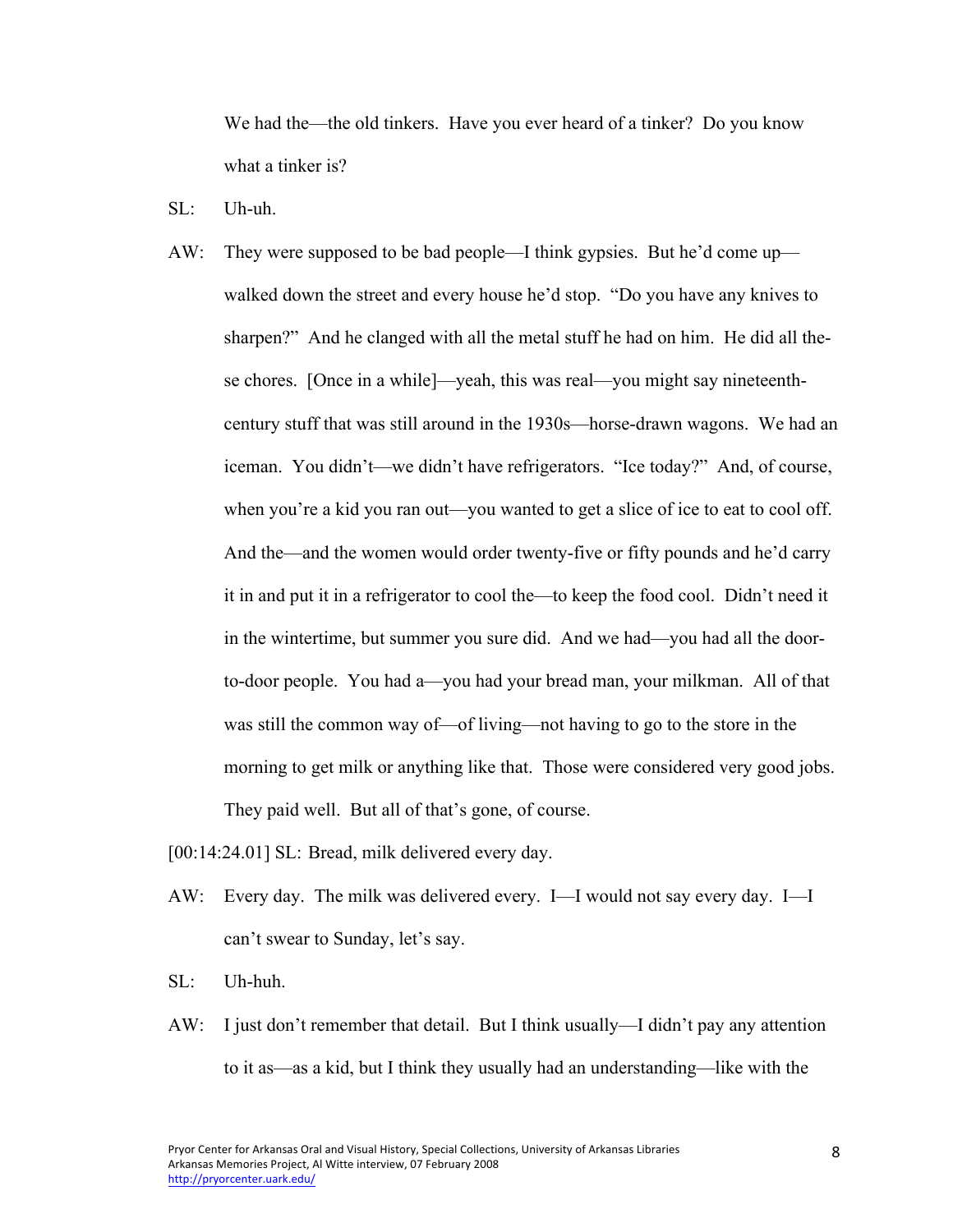bread man, that every two days or every three days he'd bring a loaf of bread by or whatever else they had as a standing order. And the milk was the same—quart of milk every day—maybe two when we were—when we had such a big household.

- [00:15:00.17] SL: So were the women in the household—did they all work at the—at the . . .?
- AW: Yes, my mother got a job as a—as a telephone operator. Have you ever seen the old movies, you know? They had those switchboards . . .
- SL: Uh-huh.
- AW: . . . and they'd plug in the things. You know, that's what she was. That's what she was before she got married, and then when she got back—went and moved back with her parents, she worked at a—the Lawrence Hotel, which was the big, classy hotel in town, and she was a switchboard operator. I remember she made \$17 a week, and that—that was after we got a raise to \$17. I remember that. My Aunt Katherine was the success story. She was—well, as I've often used to describe her—the greatest legal secretary in the history of the world. But she—she was a secretary for a very successful lawyer and, you know, today she'd be a lawyer. But then that didn't happen, and so she was his secretary, and they were almost like partners. My friends used to tease me years later. She—he'd say, "How's the law firm of [Sylan?] and Young?" You know [laughter], she was his secretary, but that's one way to describe her. She was a very, very bright woman, and my—my Aunt Nell worked, but she got married very soon. And that was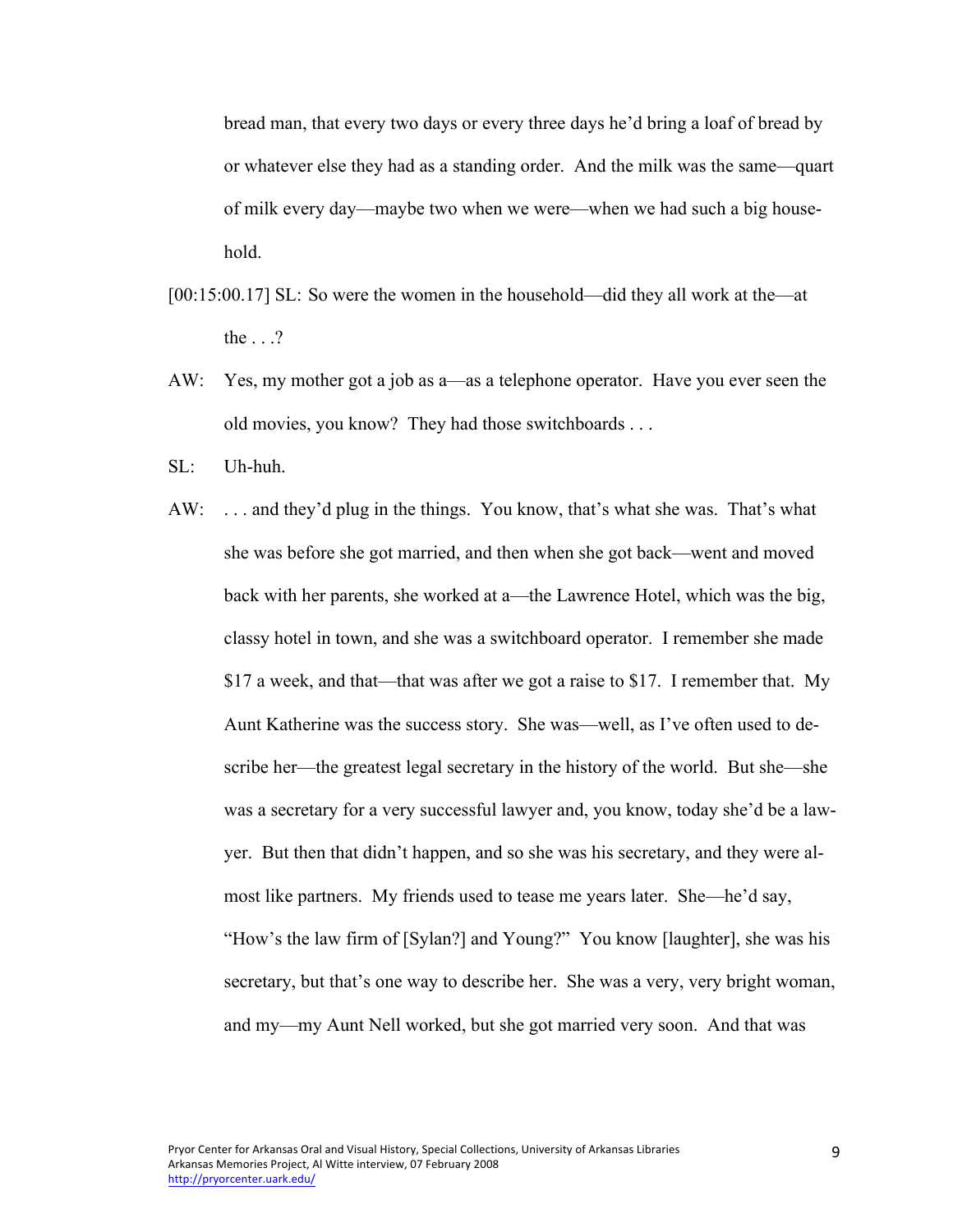considered a good thing because the—it took away—took away a mouth to feed, so to speak.

- SL: Well, it lessened the burden.
- AW: Whereas the—the sons weren't allowed to because they needed the—needed my grandmother needed their checks to keep the household going. So, yes, my mother and my sister had actually—they bonded, let's say, and they lived together until my aunt died, and my mother went in a nursing home and so on 'til her death. But they worked. And then, of course, with men—my Uncle Dan worked at the paper company—at the Hammermill Paper Company, and Uncle John graduated from high school in 1931, which was the real depths of the [Great] Depression. FDR [President Franklin Delano Roosevelt] was elected in 1932. But the 1930s were so tough on young men trying to find a steady job that he didn't get one for—I think it was either eight or nine years, where all he had to do was face either unemployment or temporary work. And a lot—some of it was [to] make work for government programs. They had what they called the WPA [Works Progress Administration].

SL: Uh-huh.

[00:17:40.04] AW: And I remember one fall his job was to rake leaves off of city property. He—he was a bread man or a deliveryman for Jewel T for a brief spell—got laid off—that sort of thing. And he did not—and then World War II was what really changed the economy. General Electric Company was a big plant in the area at that time, and they got some contracts from Great Britain when the war started in 1939. And so they hired people. My uncle was hired and stayed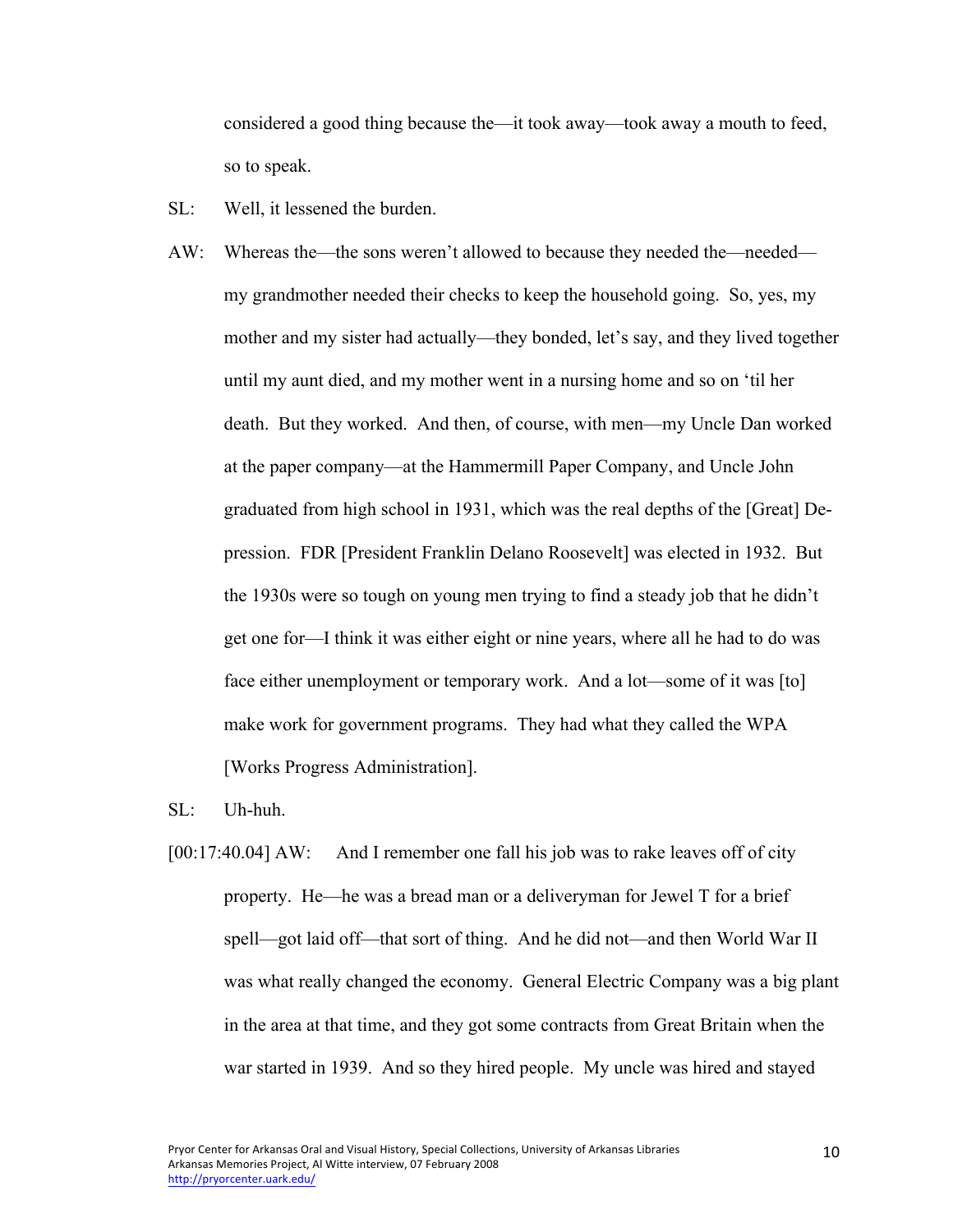with General Electric the rest of his life. But he went from high school graduation for eight or nine years before he got what we would—and any job was considered acceptable. None of this— "Well, I'm just gonna do what—something I enjoy doing." It was whatever you could find. And so that was his situation.

- $SL: So...$
- AW: But they all tried—they either worked or tried very hard to work.

[00:18:44.21] SL: Was—was he the only one that finished high school in the household?

- AW: Well, let's see. My—my mother I've described—sixth grade. Her—the next oldest was a—her brother, Robert, and he finished seventh grade, and then he also went to work at the Hammer[mill]—and he ended up at the Hammermill Paper Company and had a very successful career there, but he started out as the lowest form of employee they had there and rose really to the top. I think my Aunt Katherine was next, and I think she finished secretarial school. I don't know what level that would be—high school, maybe.
- SL: Uh-huh.
- AW: And then I think thereafter they all—I'm pretty sure they all finished high school, but I don't want to swear to it. I know John did. He was very bright. He finished high school at sixteen, I think.
- [00:19:38.28] SL: So you never knew or met your father?
- AW: My—I can—I—I'd just as soon go into that because it—it has a beginning and somewhat of an end, and it's not all that long. I was four years old and I never no—no one in my family ever mentioned him. My mother never mentioned him.
- SL: Uh-huh.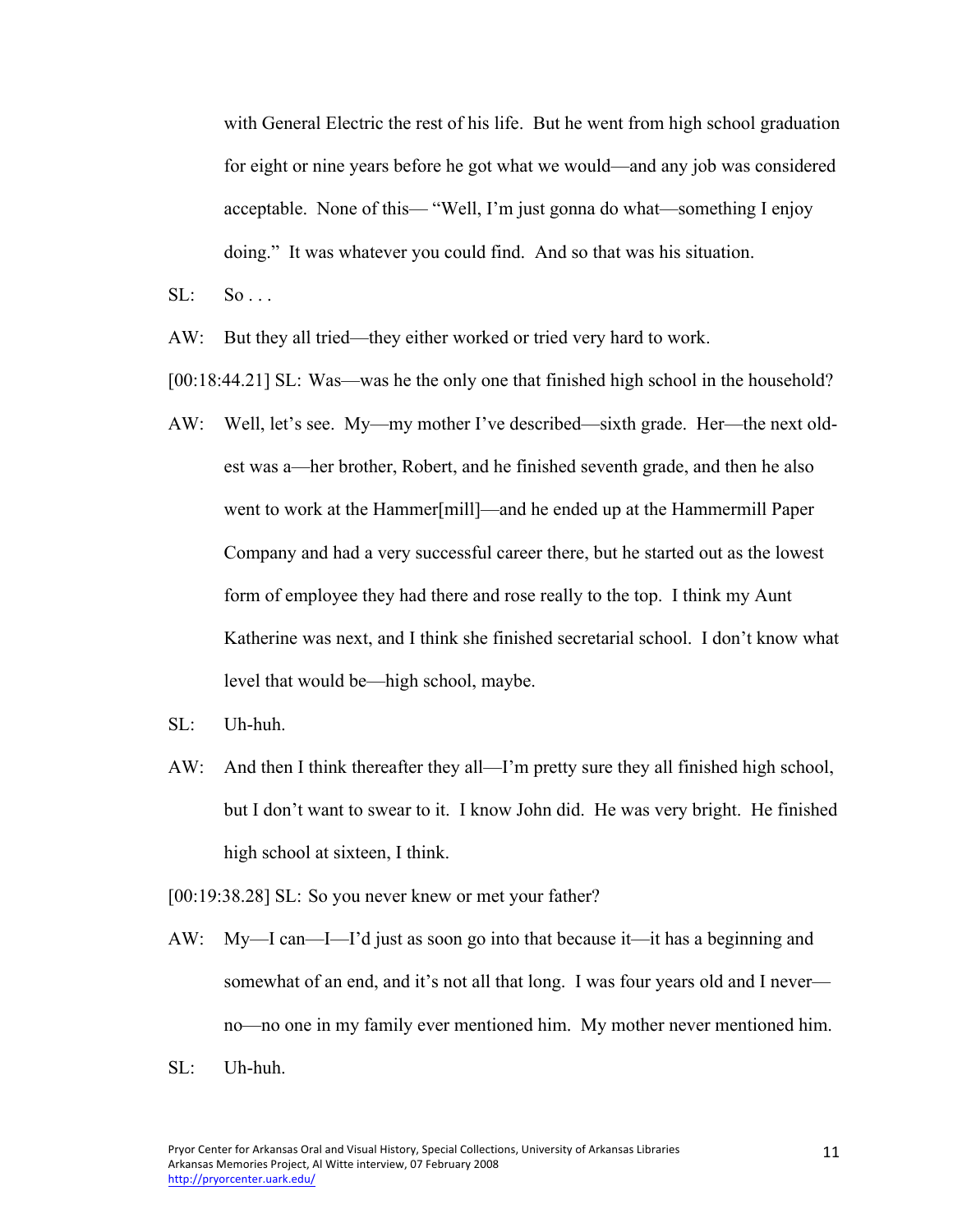- AW: It was like he didn't exist.
- SL: Uh-huh.
- AW: And so for a child, I guess, you—he doesn't exist. One day an old-fashioned car, like a Model A Ford or something—pulled up in front of the house and these two men got out and they looked very remarkably alike, and I thought I saw a resemblance to them. And turned out one of them was my father and the other was an uncle. I have no memory of talking to him.
- $SI:$  Uh-huh.
- [00:20:29.12] AW: The only memory I really have—it was a sunny day and watching him and his brother get in the car and drive away. I didn't know at the time. I had no idea what they were doing there. I found out years and years later that he meanwhile had found a woman that he wanted to marry and so he was going to he was there to ask my mother for a divorce. And—and as you know, in those days divorce was much more difficult. My mother was a Catholic and a very devout Catholic, so that the idea of divorce was anathema to her, so she turned him down. He had no grounds against her. She could've had grounds, I guess, of desertion or something against him.
- $SI:$  Uh-huh.
- [00:21:11.04] AW: So she refused. And I have no memory of talking—even talking to him. And—and I was probably eight or nine at the time. Then at age twelve I was sitting and watching some men play softball one evening after dinner—dirty, grimy, after a hard day's play—and there was a tap on my shoulder and I turned and it was my father. He said, "Go on home and get cleaned up. I'm taking you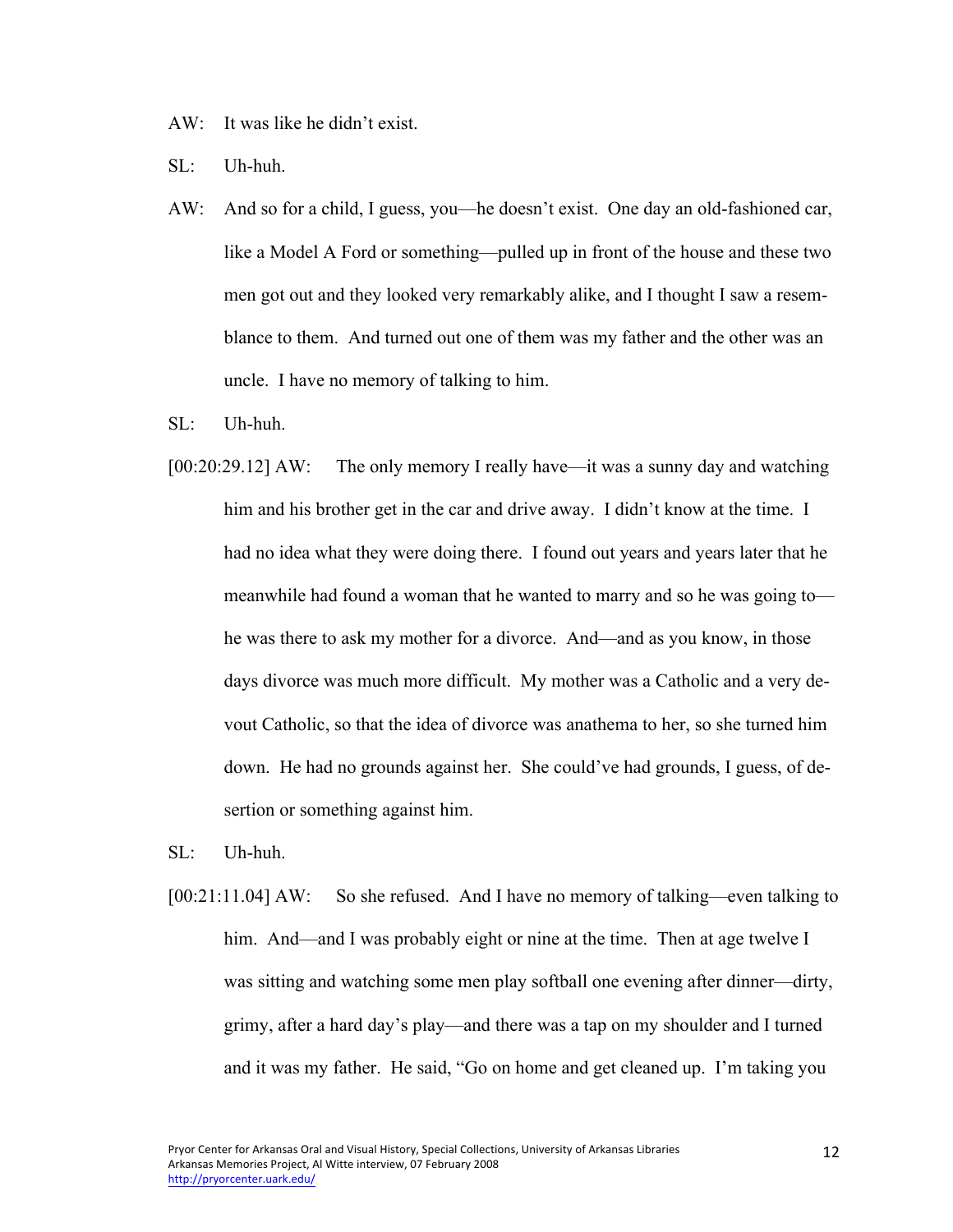and your brother to Cleveland," which is 100 miles west. And, again, his brother—my Uncle Ed—was with him, and so the two males—the two adults and my brother, who was—I was about twelve. He was about ten or eleven. And we went to Cleveland, which was the first time we'd ever been out of Erie. We stayed at a hotel. They had a swimming pool, which we thought was totally amazing. The Allerton Hotel—Cleveland, Ohio. We saw a baseball game and came home that—I didn't see or hear or think of him again 'til I was twenty-four years old, and somehow he found out that I was a student in Chicago [Illinois] persuaded me to go visit him where he was now living, in Dayton, Ohio, and I did. I had a very uncomfortable feeling. I—I don't know how to explain it except I just felt like I was betraying my mother somehow.

- SL: Uh-huh.
- AW: And so I was never comfortable with him. And I went to visit him, though, about two or three times because, you know, the—it is your father.
- $SL:$  Uh-huh.
- [00:22:45.08] AW: Then after I graduated from school and I was teaching up in Rippen, Wisconsin—Rippen College—and it was—so he called me and wanted me to visit him at Christmas. Well, I'd already made other plans, and when I told him that, he got very—I think he was drunk and he got nasty on the phone. And I said, "No, I'm not coming to see you," and that's the last I ever spoke to him. He died young of, I was told, high blood pressure. And so I thought that was the end of that, except he—he meanwhile had gotten a divorce, and I'm not sure if they ever married, but he was living with a woman named Alice while I was there, and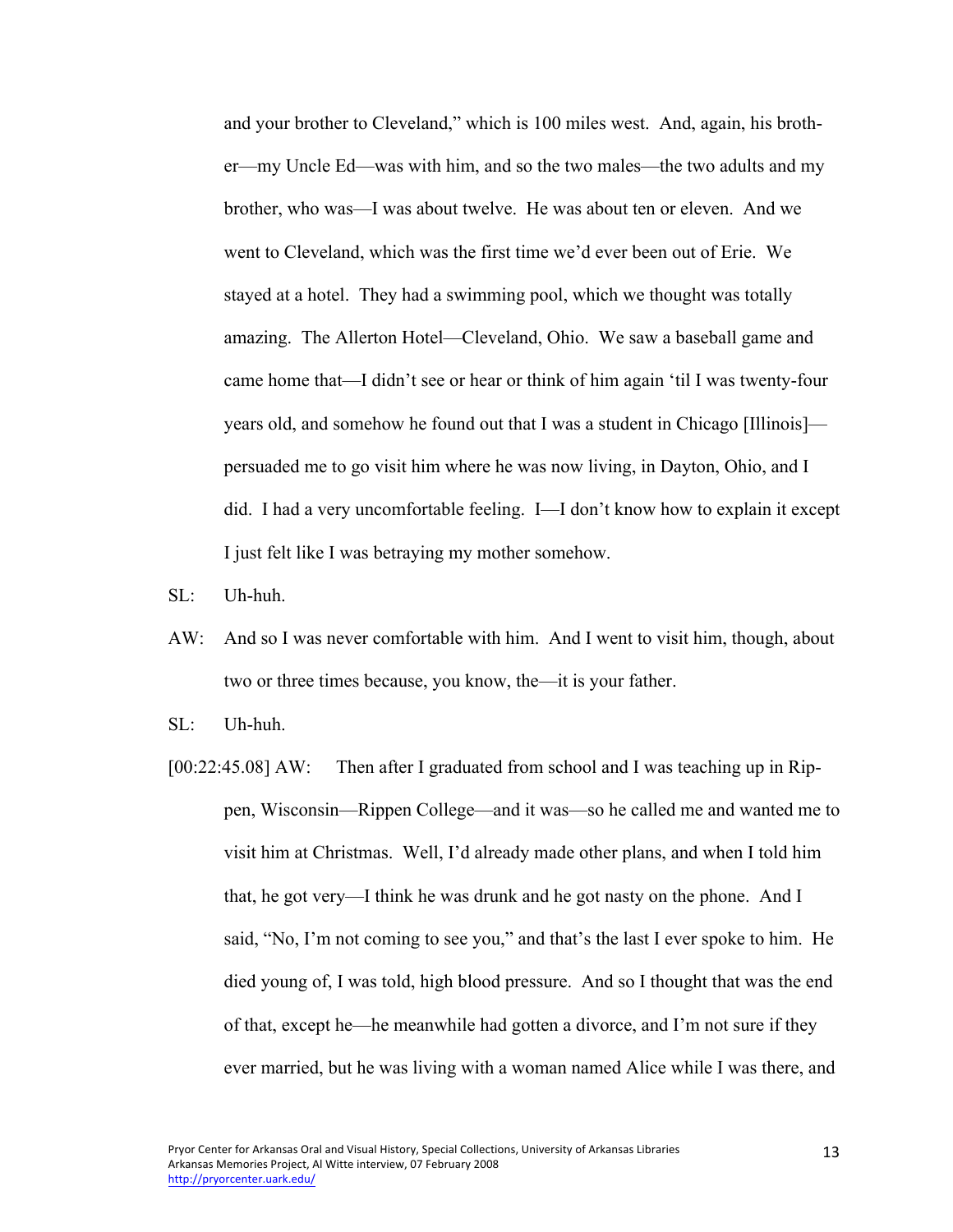I found out later she was pregnant when he died. So I have a half-brother, Richard, who's thirty-two years younger than I am. And we've never met, but about—I'd say twelve years or fifteen years ago he called me, and we had a nice chat. And he told me a lot of things I didn't know, though none of them are important enough for me to write down or remember or do anything about. But one of the things he told me is my name may very well not be Witte, which I think is interesting. According to him—now, this is all—I just learned this as an adult and a veteran—that my paternal grandfather was from Lithuania, and when I say grandfather, it's the sort of thing—it may have been great-grandfather, but I think it was a grandfather, and he escaped from Lithuania as a draft-dodger because he was subject to being drafted into the czar's army and—for which I might add I am eternally grateful. But according to my half-brother, Richard, the family name may very well have been Ulakis—U-L-A-K-I-S. I don't really like to think too much about it, but mostly when I do I find it funny for various reasons. One is growing up, people would say, "Well, what kind of a name is Witte?" And I'd make up things—that I was—Germany was bad news, you know, under [German dictator Adolph] Hitler, so you'd say—sometimes I would say I was Dutch and then sometimes I'd say, "What the hell, I'm German, but East German," especially after I found out there was a man named Count [Serge Julievich] Witte, who was the prime minister of Russia under the last czar [Nikolas II], and I said we were—my family were serfs. I'd make up all these . . .

SL: Hmm. [Laughs]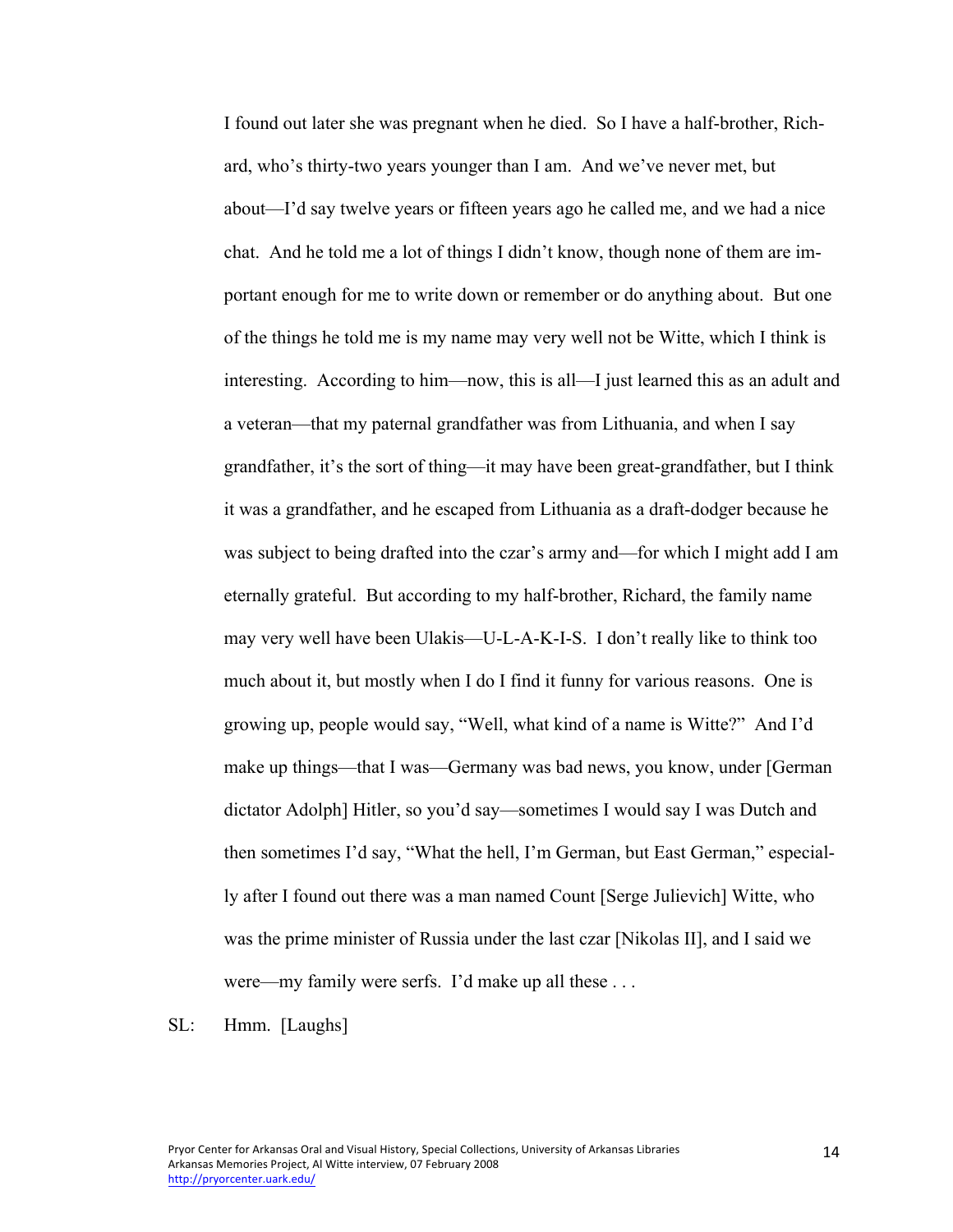- AW: . . . background stories, because I had no idea. I didn't know my family—my father's family and it sounded plausible.
- SL: [Laughs]
- [00:25:40.05] AW: Then I find that there's a good chance I'm from Lithuania, which is even more delightful to me. And what can I say except that's what my halfbrother said may very well be the family history. The reason I'm confused is because the world is more full of Albert M. Wittes than you would believe. There was a store in Erie that I used to gaze at the sign out in front because it said, "Albert M. Witte Grocery Store." [Laughter] And—and I—I don't know what went through my mind, but—and then I have a colleague—former colleague named Dick Richards, and he got into genealogy. And he—he did mine because I was too lazy. And there were all sorts of Albert M. Wittes—born in Chicago, 1895 could've been my grandfather, you know? So I'm confused.
- $SL:$   $\lceil$   $\rceil$
- JE: We should stop so . . .
- AW: What did I do?
- SL: Nothing. Just a second, we're gonna let Lynn in here and ...

[Tape Stopped]

[00:26:35.28] Trey Marley: FireStore good.

- AW: [Coughs] Excuse me.
- JE: Yes.
- AW: So I—I've talked—he called me again years later.
- SL: Your half-brother?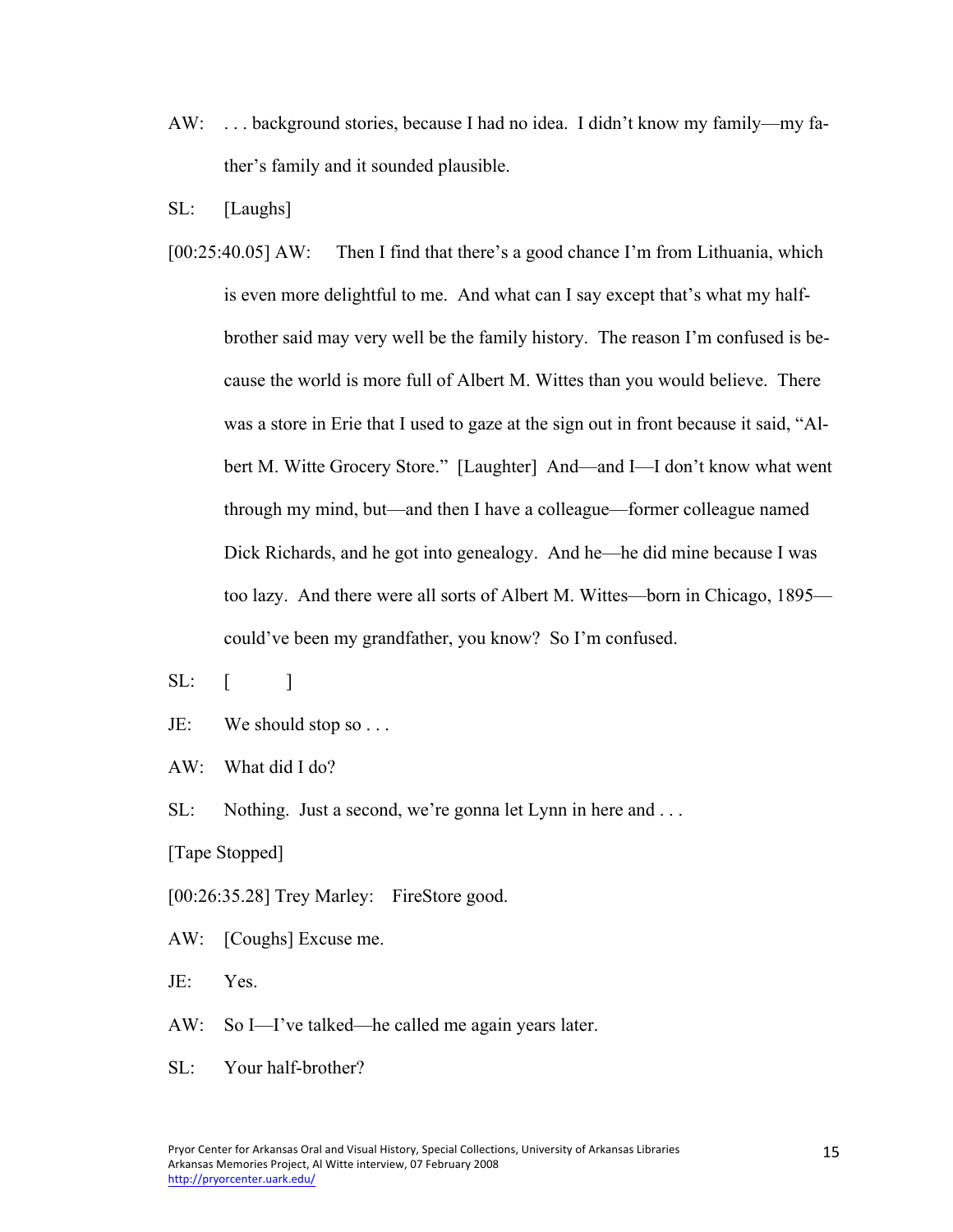AW: My half-brother—I'm sorry—Richard, who seems like a very decent fellow, but I know very little about him other than we've had two phone conversations over the years, and the—the first one he was in Knoxville, Tennessee, and I think he was still going to school there or perhaps his wife was. But—and then later they moved to somewhere in New Jersey—northern New Jersey, he said, and I don't but I don't keep up with him. It just—it just doesn't seem that important to me, apparently. Back to my father—I should've figured out something, but I was oblivious, and that is the first time I went to visit him, his—his mother was living with him, and she spoke no—not a word of English. I mean, I don't know that she could say hello. She was just a sweet-looking, sweet-acting woman. She smiled and, you know, it was her grandson and all. But—you gotta excuse me— [coughs] she—we—we could not talk. And I should've realized then that she spoke a language that was not German. And it turned it—could—probably it was Lithuanian, but I missed that opportunity. I never occurred to me to ask.

 $SL:$  Uh-huh.

[00:28:11.10] AW: And my relationship—so my relationship with my father really ended unhappily because he got angry with me 'cause I wouldn't come visit him at Christmas, and I got even angrier and ice—more icy with him. I had no feeling for him, really, if the truth were known—for thinking that he was that important in my life that I would care.

SL: Uh-huh.

[00:28:36.21] AW: And that I—I had my own life and he had never been a part of it. And, you know, when you think that from age twelve to twenty-four, he never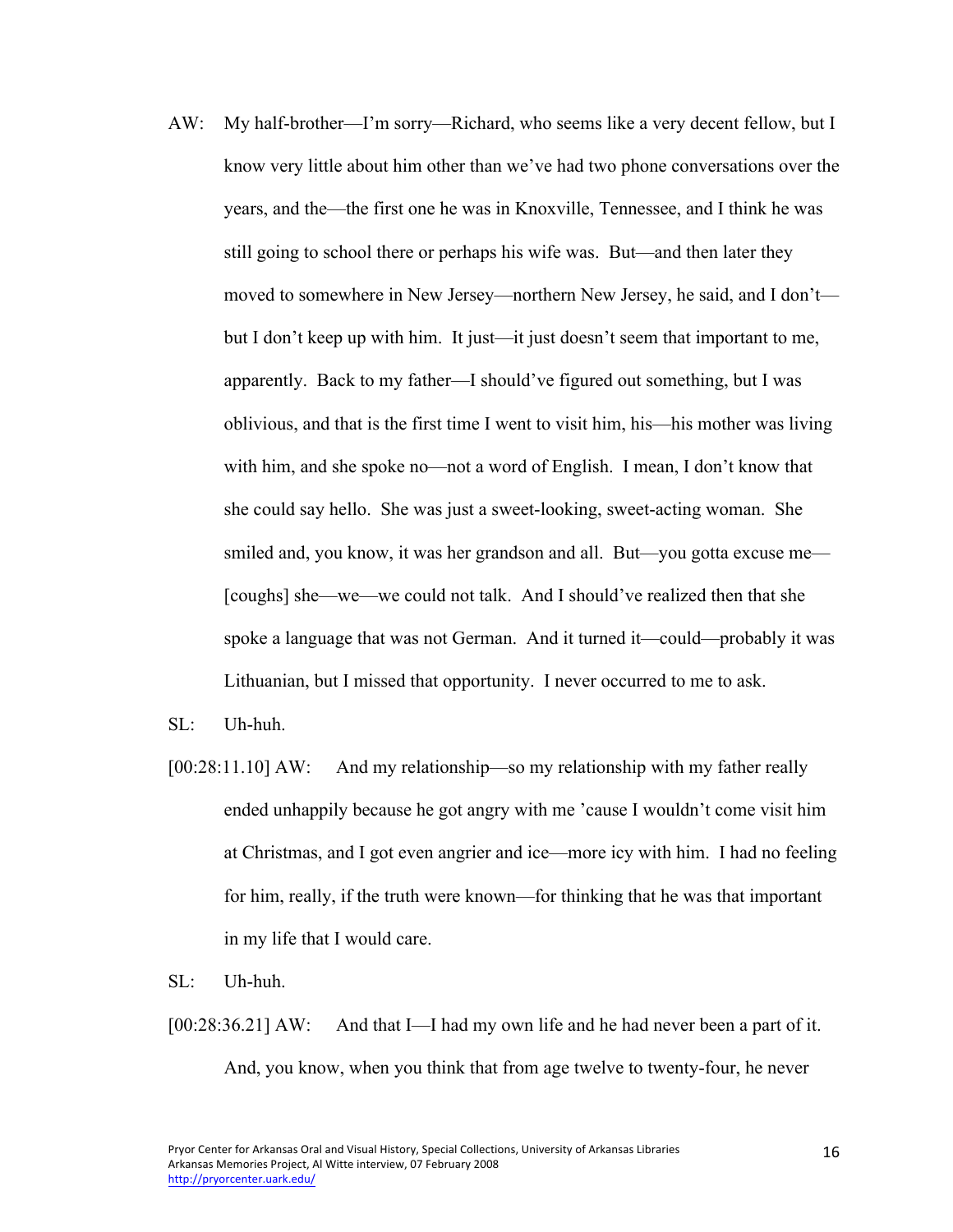made an effort to say, "How are you?" or "How are you doing in school?" or a birthday card or—you know? Nothing.

- SL: Uh-huh.
- AW: And—and also I found him to be a little overbearing. He actually had the nerve to say, "Well, I'm your father." And I thought, "My God, who needs you for a father?"
- SL: Uh-huh.
- AW: And—and I guess I feel much better. I have to mention the fact that I thought, "Well, maybe I'm—maybe I just don't have a nice nature," which other people have speculated also. And—but my brother, it turned out, who was living in Detroit [Michigan], and later on when we got together, it turned out he and I had the same—same relationship and same feelings about it, and I was so grateful because I had loved my brother and . . .
- [00:29:45.06] SL: Well, it sounds like maybe he—the uncles that you grew up with in in the house—in your grandmother's house—were probably more father figures than . . .
- AW: Yes. The one I liked the best was—I always refer to him as my drinking uncle— Uncle Dan. [Laughter] He was—he was a great uncle. Everybody—excuse me—should have an Uncle Dan.
- SL: Do you want to take a minute?
- AW: Yeah, I do.
- SL: Okay, let's take a minute. Let's stop tape and take ...
- AW: I get emotional.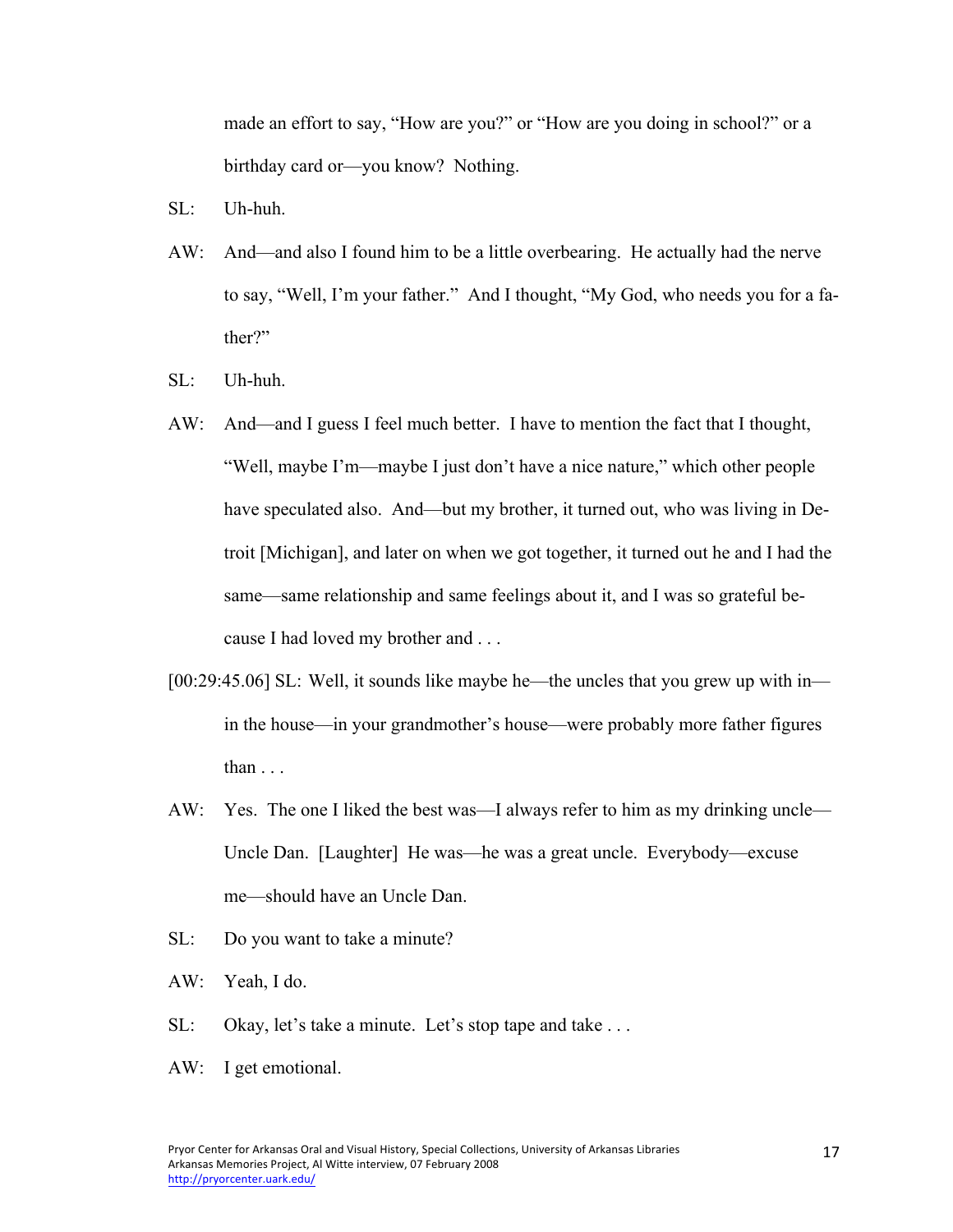- SL: That's all right. That's all right. You're fine. There are no mistakes here. There's no—there's nothing wrong here.
- [Tape Stopped]
- TM: Clear.
- [00:30:25.04] AW: Well, finishing off my father is—I was a young lawyer at Milwaukee [Wisconsin]. It was about—I would say it was about 1955 or 1956.
- SL: Uh-huh.
- AW: And I got a telegram from the woman that I think may have been his wife but may have been just a kind of live-in girlfriend and the mother of Richard . . .
- $SL:$  Uh-huh.
- AW: . . . to say that he had died.
- SL: Uh-huh.
- AW: He was—I don't know that he was sixty yet.
- SL: Uh-huh.
- AW: I think he was still in his fifties. He'd had high blood pressure, and I gather that was—I think that was in the telegram. But I—I—by then I had no feeling and I didn't go to the funeral or anything.
- SL: Uh-huh.
- AW: So that really—except for the later experiences with—with Richard ...
- SL: Uh-huh.
- AW: . . . that's the end of that saga. I'll—I must admit I have no desire to investigate the Ulakis connection. [Laughter]
- [00:31:27.26] SL: Well, we'll let some other researcher do that.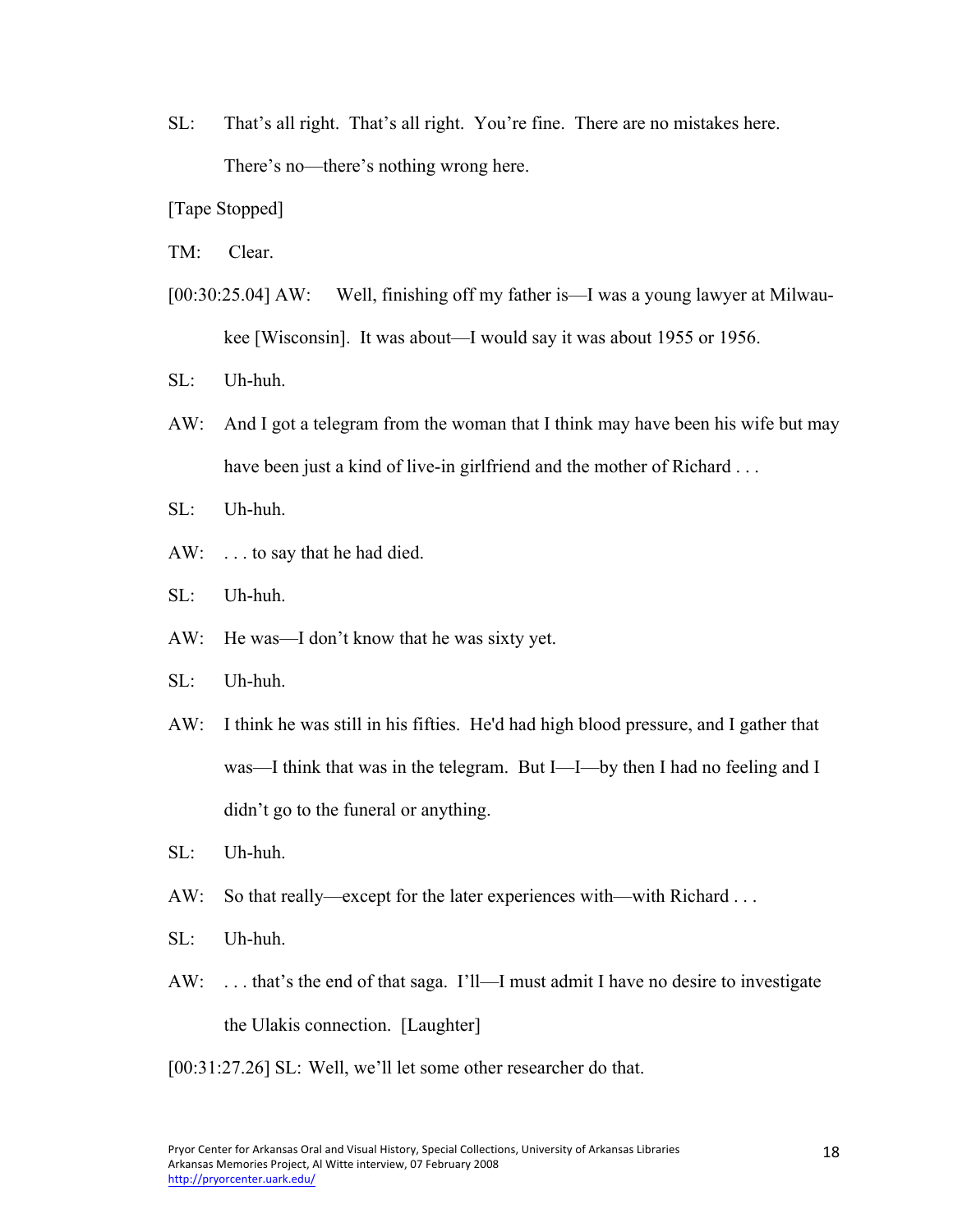- AW: Yes, but there—it is kind of curious.
- SL: It is kind of a—a neat name.
- AW: Yeah.
- SL: Funny-sounding name.
- AW: Yeah.
- SL: Yeah.
- AW: But I feel very—I feel very good about Lithuanians.
- SL: Uh-huh. [Laughs]
- AW: Occasionally you'll find someone from Lithuania who has accomplished something good and I get a warm feeling.
- SL: [Laughs] Well, that may be some kind of indication.
- AW: Yeah.
- [00:31:50.24] SL: There may be some truth there somewhere. Well, let's go back to Erie and—and—and growing up. You had running water. You had electricity. You talked about the coal and the amazing transformation into heating oil. And that was piped in. There wasn't a . . .
- AW: Yeah, that's right. They built a pipeline, I guess, from Texas up there. And believe me, war declared was not more important [laughter] than that pipeline. [Laughter] It really changed our lives.
- SL: Uh-huh. The streets were paved.
- AW: Oh, yes.
- SL: It was—it was a city . . .
- AW: Sidewalks.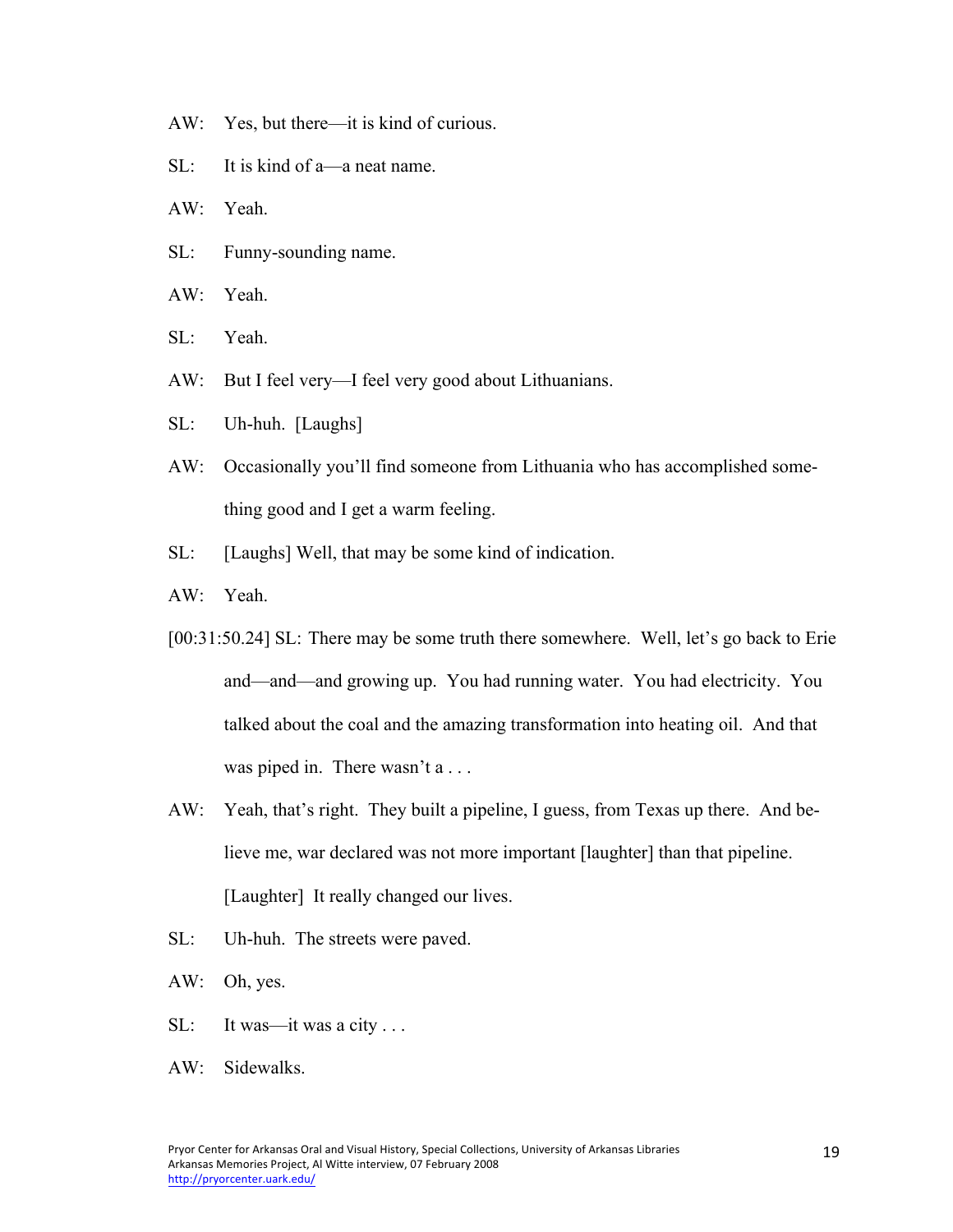SL: City environment.

- AW: Sidewalks. It was an old-fashioned city—the sidewalks everywhere so you could walk everywhere. The downtown area was everything. All—all—the whole community lived around the downtown area. That's where the best stores were, the best restaurants, the more economical—the five- and ten-cent stores, the pool halls and movie houses. Everything was downtown. You know, every—every walk of life went downtown for some reason or other according—including business. So I'm thinking of it from the perspective of someone who left shortly after high school.
- SL: Uh-huh.
- [00:33:02.16] AW: So the youthful days. But it was about a mile from my house to it was an easy walk—ten blocks. And got—I really did it a lot. The library was down there. I got to be a—an inveterate reader and I would go to the library frequently. And in those days you could hitchhike easily from just within the city, you know? And—and they'd see a youngster with an armful of books and it was easy to get around. Bus fares as I recall were a dime unless it was six cents for children or something. But you could get on a—bus service was wonderful. You could get on a bus and go all around the city with transfers and that—and so if you felt like you didn't want to walk—especially in the snow—bad weather—the buses always ran. And so public transportation, as I mentioned earlier, in a house of seven adults—only one car—and—and she was the only one that drove it. She drove it to work and drove it back and it stayed there 'til she got back in it. So it was a different world in that regard from what we're used to.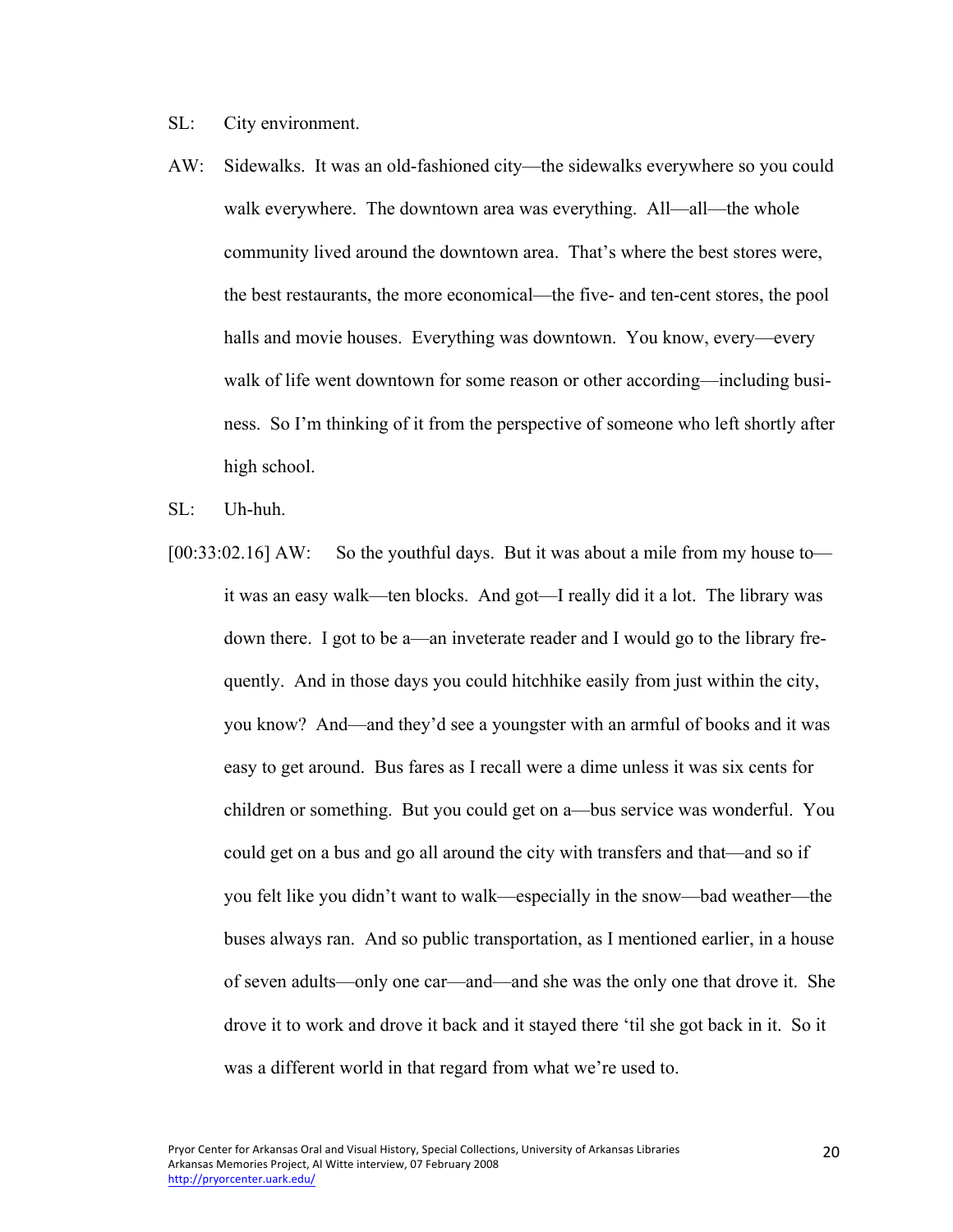[00:34:16.28] SL: Were—were the household chores divided up . . .

 $AW: Oh...$ 

- SL: ... among everyone or ...?
- AW: Well, it was primarily my grandmother—we ate in shifts with the ten people. We had just a small kitchen table, so you ate in shifts. And the chores were done primarily by me and my brother, and we alternated. Saturdays you had the old kitchen linoleum, bathroom linoleum floors. The bathroom was smaller, so one of us did—we alternated. One did the kitchen; the other did the bathroom switched the next week. One of my great memories with my brother is he had a red wagon . . .
- SL: Uh-huh.
- AW: ... and when you got the coal dust—I don't what to call it—residue.
- SL: Ash.
- AW: Ash. Thank you. [Laughs]
- SL: Uh-huh.
- AW: My grandmother and I would be down there and we had a real rickety stairway and—and it was very heavy. There was a washbasin about this wide and about this deep and she'd—and she would shovel it full of the ash out of the bottom of the furnace. And then she and I would struggle up that stair with that thing and get it outside to the—and put it on the wagon and all the other trash that accumulated during the week, and then my brother and I would haul it to the city dump, which was about—oh, the better part of a mile and it was kind of tough getting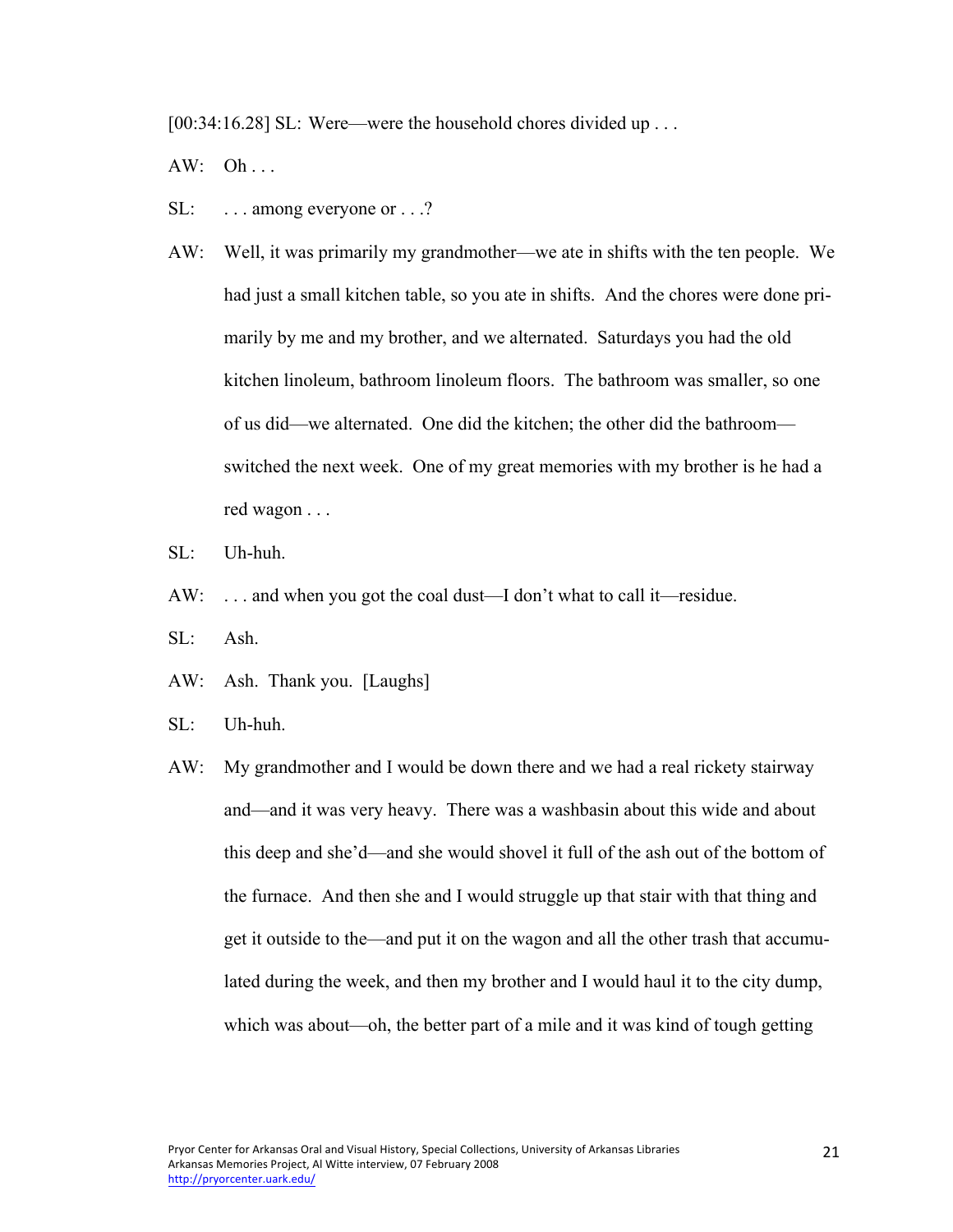there. We were just kids, you know—seven, eight years old doing this—pulling and pushing.

- $SL:$  Hmm
- [00:35:51.00] AW: And that was our chore, and it's now—the city dump is now a beautiful landfill and green grass all around and quite scenic. But underneath— [laughter] generations of trash.
- SL: Uh-huh.
- AW: But that was—that was the way—and we helped with the wash. We helped her hang it. You know, the washing—I forget how she washed the clothes, but I'll never forget the wringer. You know, pulling that—and the sheets going through and whatever . . .
- SL: Uh-huh.
- AW: . . . the towels.
- SL: Uh-huh.
- [00:36:21.17] AW: And then we'd have to—and then she and I would take it out and hang it on the rope in the back yard. And then the desperate cries of "Albert" as it started to rain or the smoke . . . [laughs]
- SL: Stacks . . .
- AW: The—the Hammermill—when they were gonna let loose a lot of dust would would let a horn go off—warn the neighborhood women that you—that [laughs] "We're gonna blow out a lot of coal smoke right now," and she'd— "Albert," and out we'd go to the back yard to—so that was fun, but it was also urgent. And the household chores—my—as I said, my grandmother just didn't know what else it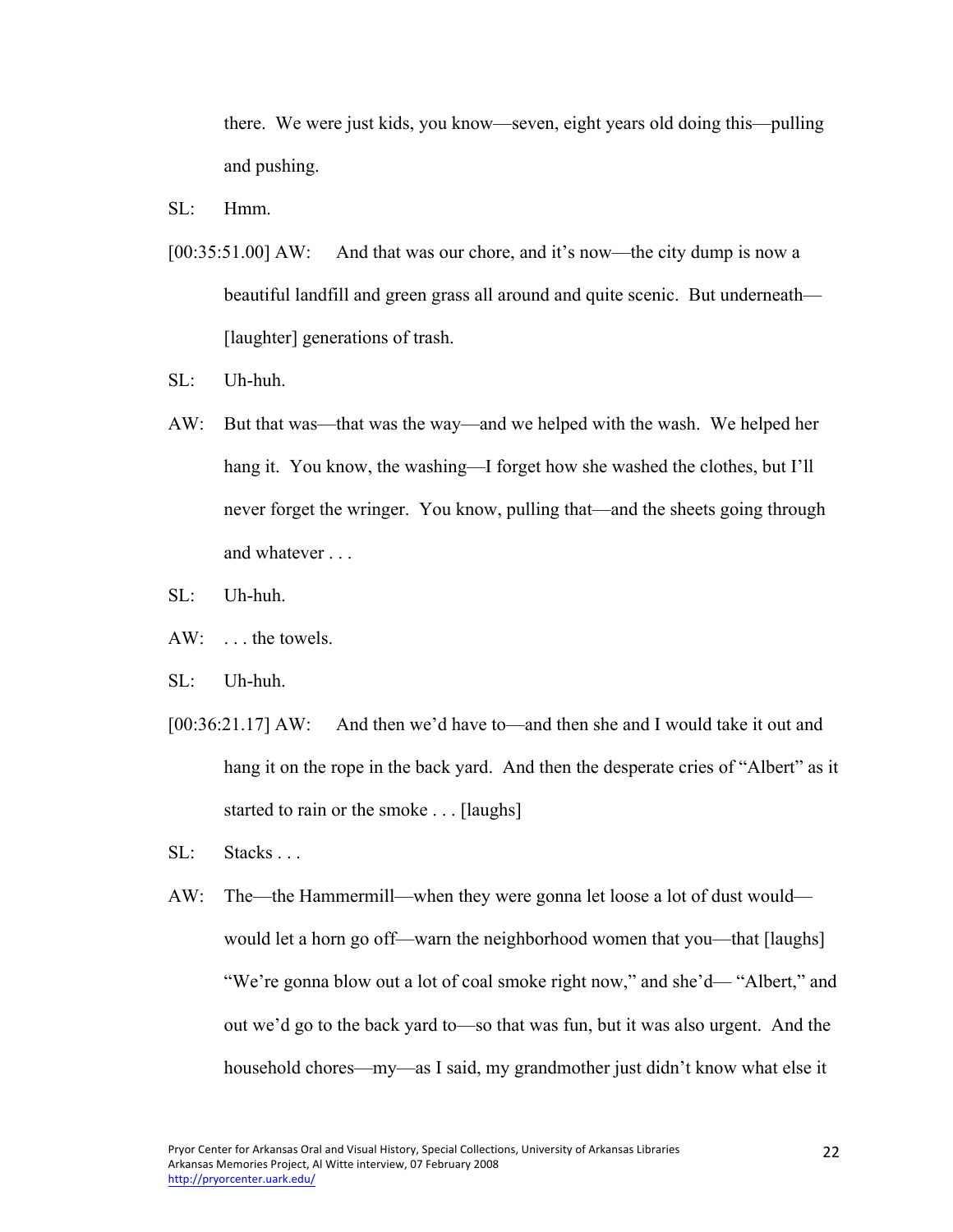was to work. She—she would make big buckets of donuts—you can't—the first hot donut in that—when you took it—when you burn your mouth on it, was just life's pleasures. She baked bread. She made sauerkraut. She did—who knew? You know, she just worked all the time. She cooked. She did all the cooking. The meals were—I can't tell you how good they were. The Sunday meal—I wish I had one as good today as—as the—see, she had been a cook before she married. She'd been a cook in a—for a wealthy family when she was a teenager, and that's how she'd made her living. So she knew how to cook. Anyway, we never—we never ate poorly in the house.

- [00:37:51.29] SL: You mentioned that you—you have since figured out that your mother was probably much more intelligent and much more cultured than—than you could really appreciate at the time.
- AW: Yes.
- SL: So was she—would the family ever go into the city to see opera or to see plays or  $\ldots$  ?
- AW: She—we had a—we had the Erie Playhouse.
- SL: Uh-huh.
- AW: I wish I could remember—the two most famous people—one of them—it's too long ago, but he—he later became a soap artist. His name was Forsythe, and he was on soap operas for, like, a hundred years. The other famous one is named Rue McLaughlan, and she was a [cast member of] *Golden Girl[s]*. Did you ever remember that show from years ago? [Editor's note: Reference to Rue McClanahan]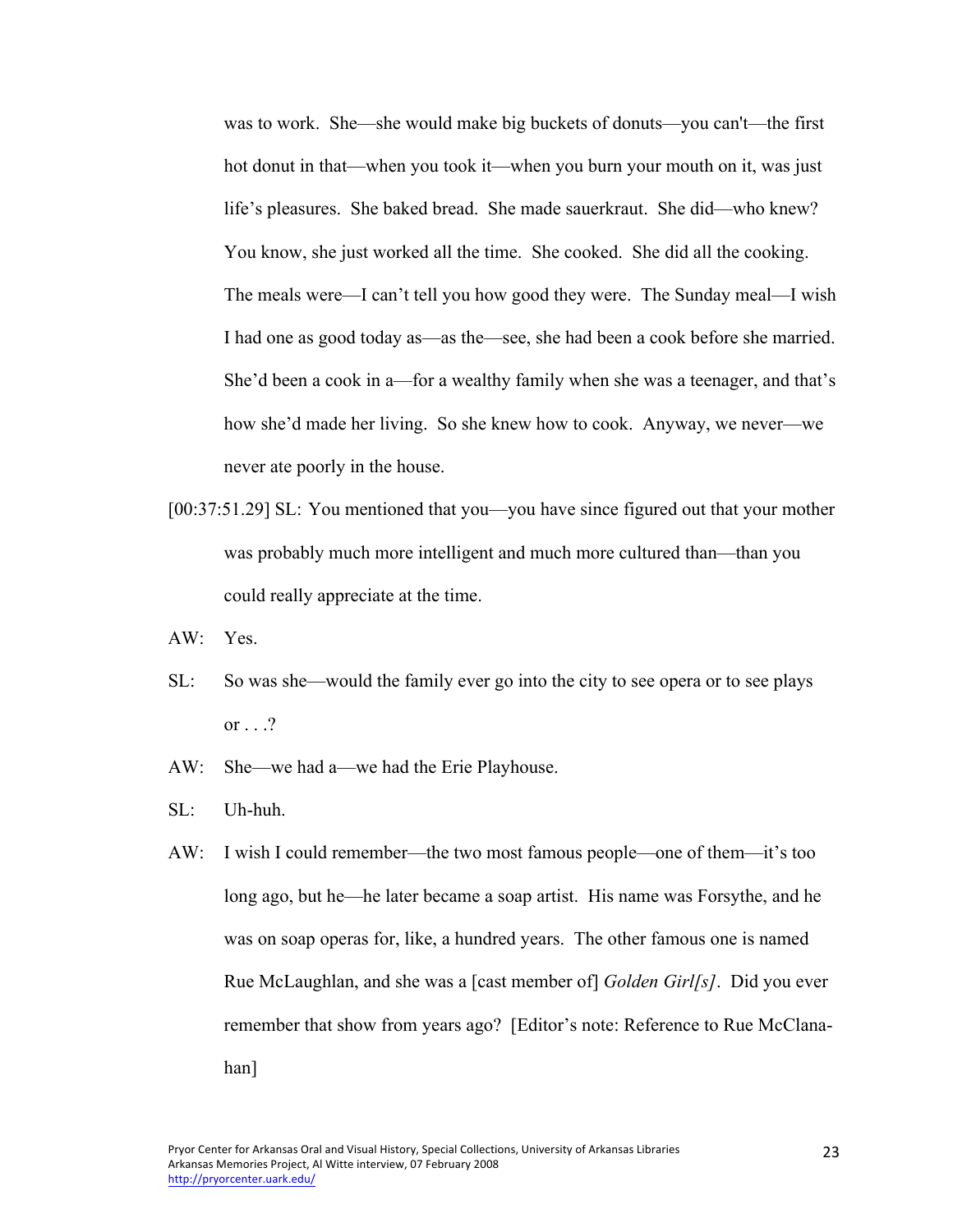- SL: Uh-huh. Uh-huh.
- AW: She was one of the ones. She was the sexy one.
- SL: And you're probably talking about John Forsythe.
- AW: His father.
- SL: His father. Okay.
- AW: And they put on plays. They would—they had a repertory theater.
- SL: Uh-huh.
- AW: And—and she went to that. She was a member of that. She went—and then they had a—they had a—a local orchestra and she went to all of those shows. I didn't—I didn't—I wasn't interested really in either one, so I didn't—I didn't go with her. But she had her own—she had a couple of very dear friends and they would go together.
- [00:39:11.18] SL: And then you probably had a radio in the house.
- AW: Yes, we did.
- SL: And I'm—I'm assuming that was kind of an entertainment.
- AW: Radio was everything in those days, and—and there were certain nights, like Sunday night, when the shows were legendary classics—Jack Benny, Fred Allen, Edgar Bergen, who was a ventriloquist, whose daughter is Candace Bergen. And then *Amos and Andy* was 6:00 at night—fifteen minutes, and the nation shut down, really, for that fifteen minutes—they were so popular. *Lum and Abner* were popular even up north. And—and they had another great show. They had thriller show, *The Shadow* or *The Shadow Knows* or something.
- SL: Yeah, he knows, *The Shadow Knows*.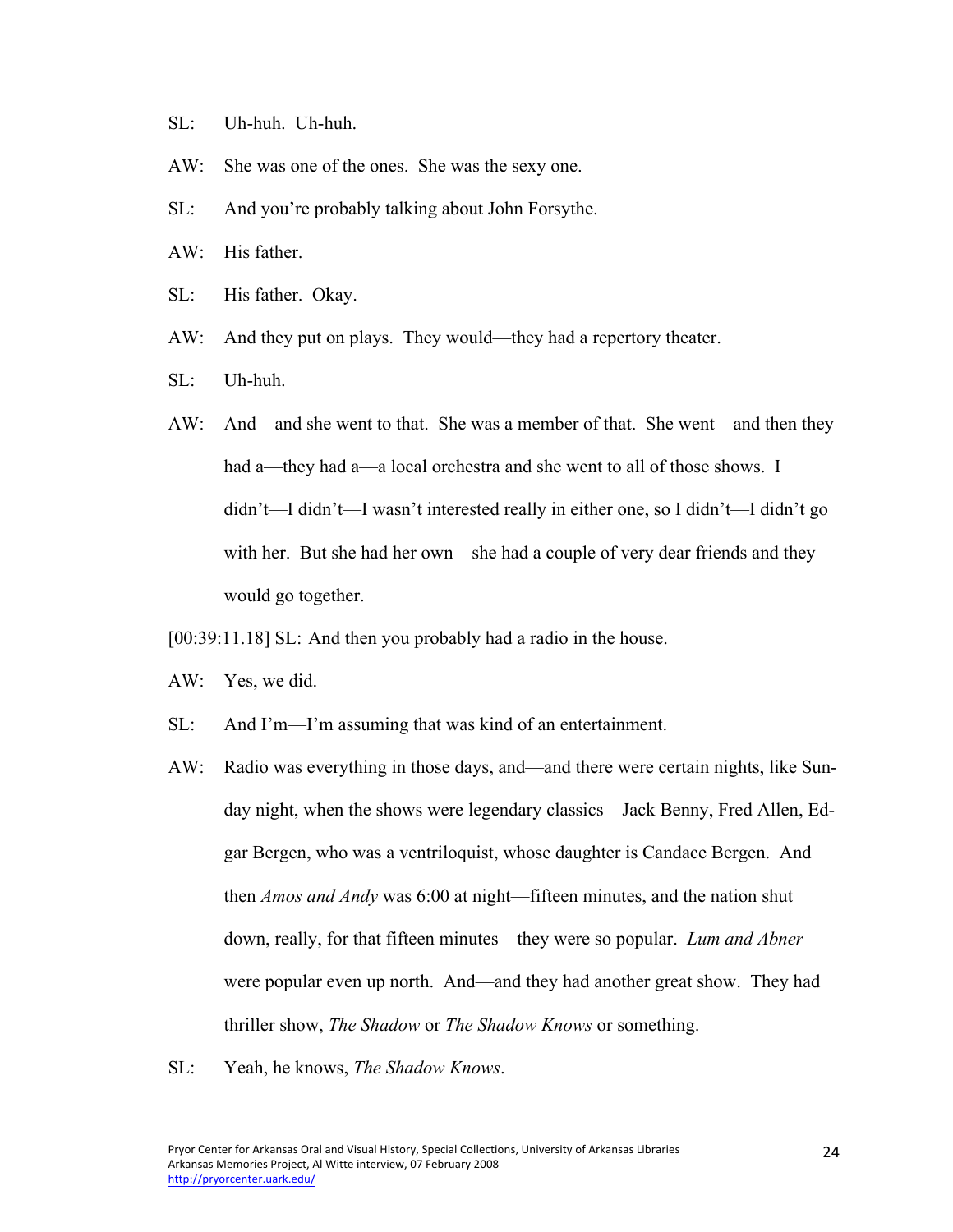- AW: I used to listen to a lot of them. Then they had—then they had people who are no longer well know—a guy named Joe Penner, who was never very funny but was a star.
- SL: [Laughs]
- AW: Stuff like that. They had a lot of musical shows, too, you know? You got—you got to realize that you're sitting at home and, you know, at night—"And now, from the Hotel Roosevelt in downtown New Orleans—" and they'd have some band down there. And they had that 50,000-watt station at night. When all the little stations got out of the way you could hear them from all over the country, you know? I can't tell you how many times I've spent the night listening to the Hotel Roosevelt, and there was a big hotel in Chicago, and I'm trying to remember—the Hotel Sherman, I think. They—they had a lot of musical shows. That's how you—that's how you—see, today—that's how you got to know who the bands were, is they would play on radio shows—Glenn Miller, Benny Goodman—those types. That's how you got to know them. You didn't have enough money to buy a lot of records.
- SL: Uh-huh.
- AW: You looked for inexpensive ways to be entertained, for obvious reasons.
- [00:41:22.16] SL: Were there any household restrictions when the radio could not be on or was it just kind of on in the background all the time?
- AW: No, I think we were pretty—pretty loose was far as that sort of—I don't remember any restrictions.
- SL: Uh-huh.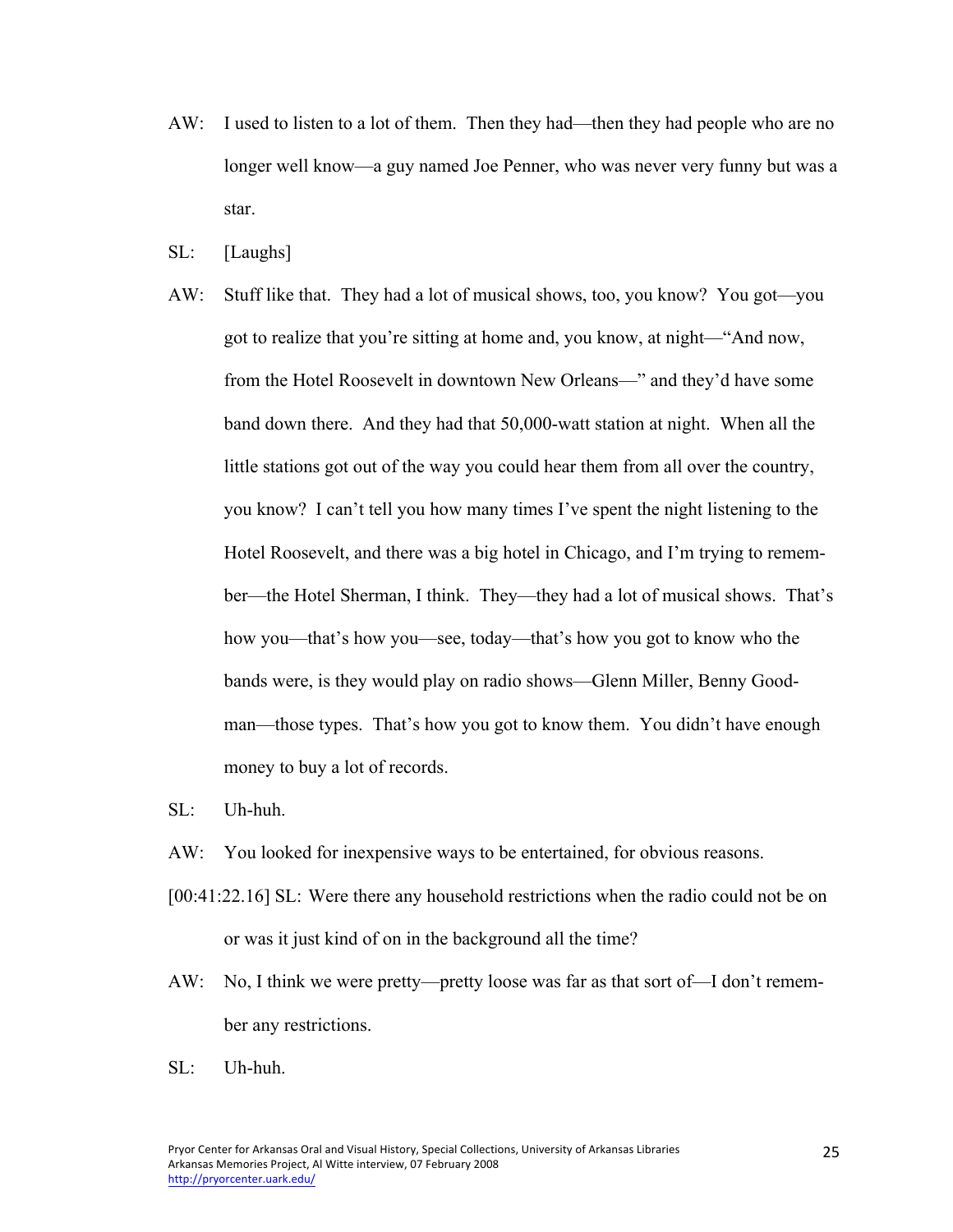- AW: If there were any, they obviously didn't burden me any because I have no memory of—of that.
- SL: Uh-huh.
- [00:41:49.02] AW: But we—the family—a lot of family—and I'd say—a lot of family card games. We used to play a game called 500, which is a—a lot like Bridge. They wouldn't let my mother play. The family slogan was "Sarah has no card sets," so nobody would play with her as a partner. I always thought that was kind of—that was my mother.
- SL: [Laughs]
- AW: But on the other hand, my nature was such as—I knew she didn't have any card sets [laughter], so I—I could see that there was a rational basis for excluding her. But the rest of 'em—I was playing—my grandfather taught me every card game known to man 'cause I was his companion. I was his oldest grandchild. Nobody else in the family paid any attention to him, so he and I got to be very close. And he taught me Casino. He taught me Gin Rummy, 500 Rummy—what else? Whatever other card games there were, Euchre, Pinochle. And so by the time I was seven, eight years old I was playing with adults, and they treated me as if I were an adult. There was no—no excuse for error that you're just a little kid. It was, "You dumb ass!" [Laughter] "Why'd you do that?" You know, I grew up in a tough school of card-players, and that was great—very popular and great fun. My brother and I had legendary, never-ending games of 500 Rummy. We'd go up and down and I—which I remember vividly to this day.

[00:43:31.02] SL: Well, so I'm sure Poker got mixed in there, didn't it?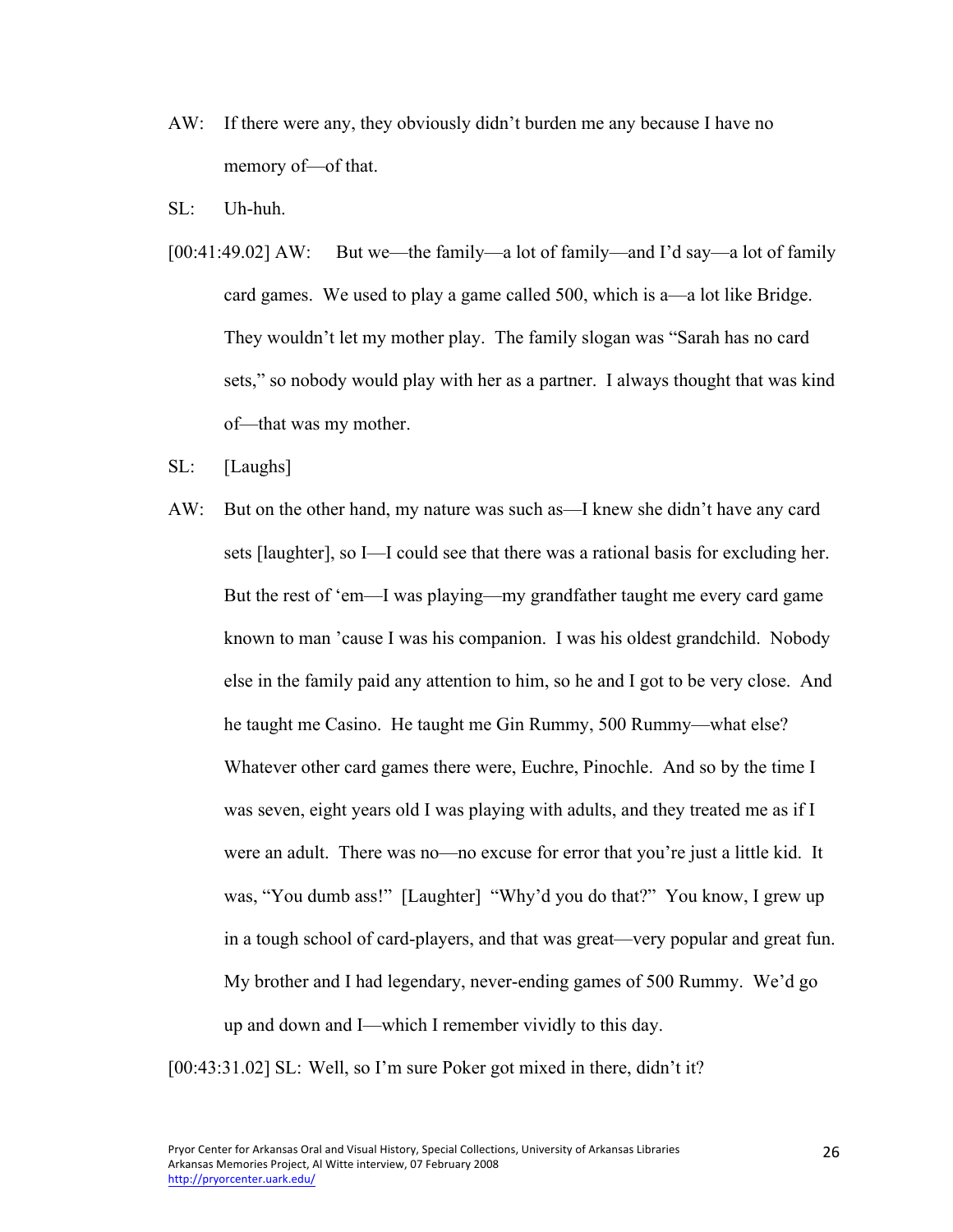- AW: Well, yeah, but that was not—not within the family. Not within the family. The best game invented was—and I don't remember how to play it anymore—was called Canasta.
- $\mathrm{SL}$ : Uh-huh.
- AW: But that didn't come along until WWII. [Reference to World War II] And I'm thinking about the 1930s. I did start gambling when I—I got my paper route and I had—I had a cash flow. It topped out at \$3.60 a week, and I was allowed to keep that. That was my spending money until I got out of high school. But once I—I developed some bad habits once I got the—the paper route because I started buying my own cigarettes instead of stealing 'em.
- [00:44:17.08] SL: [Laughs] Instead of stealing them.
- AW: Twelve to fifteen cents a pack, as I remember. And I started gambling with adults. I used to gamble—I was—you know, I'm twelve, thirteen, fourteen years old—I'm gambling with guys that came out of the veteran's hospital, which was in the neighborhood. [Laughs] And you know, they were playing a game called Nickel Rummy, which you could have ten or eleven guys play at the same time and—and if you won the pot you won a nickel from everybody. If you lost it you owed them all a nickel, so . . .
- SL: Uh-huh.
- [00:44:47.28] AW: ... it was—it behooved you to know how to play. But the—the best—the best gambling game and the one I loved the most was Three-Handed Pinochle—Cut-Throat Pinochle, which is a marvelous game. It's all forgotten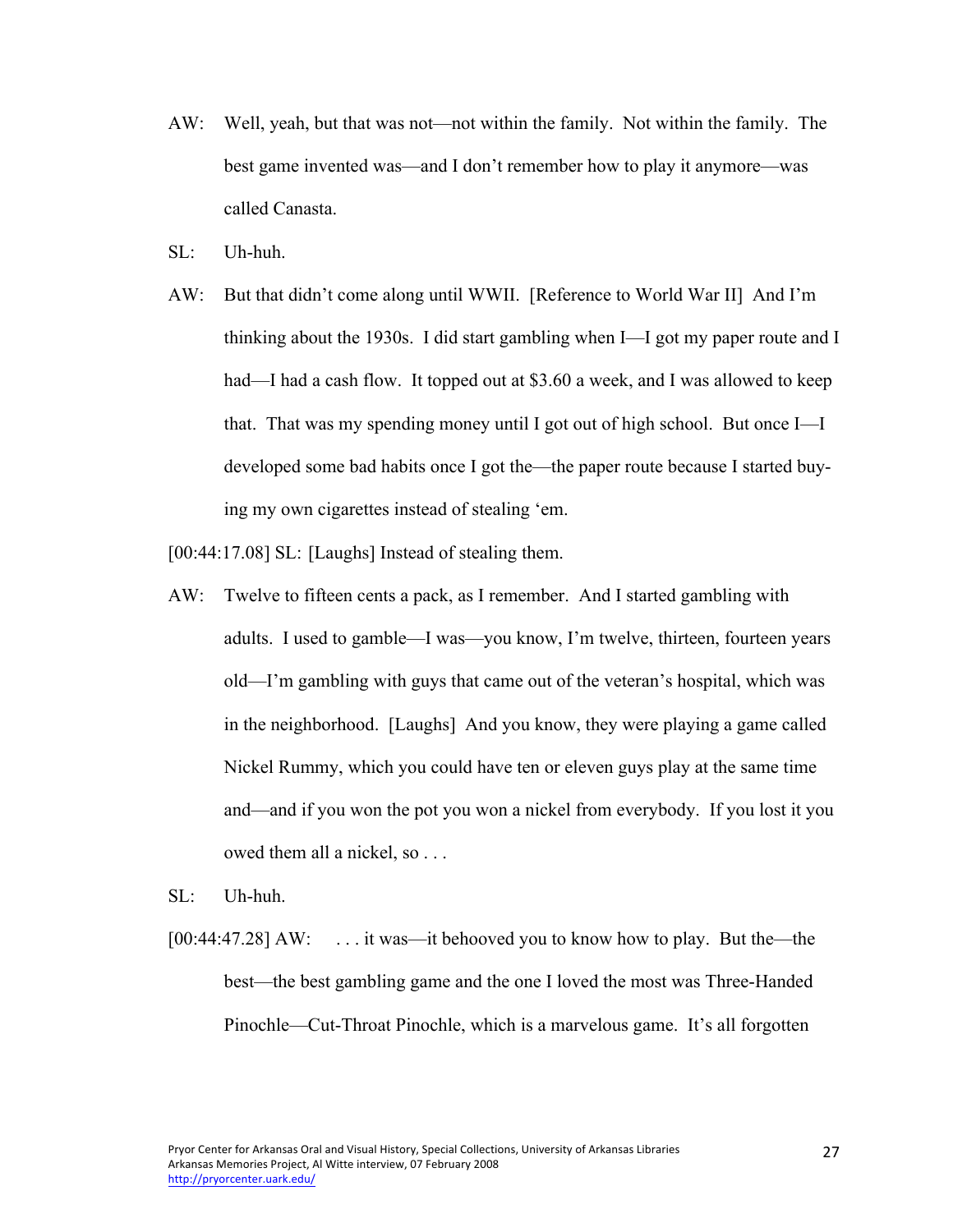now. I don't know anybody that plays Pinochle anymore. I don't think cards was ever a big thing in the South. That's my impression. Not the way it was up there.

- SL: Uh-huh.
- AW: And I made a lot of money over Three-Handed Pinochle in my youth—a lot of fun.
- [00:45:18.02] SL: Okay, so we got radio, we got cards—avid card-players in the house. What about music? Was there—music play a role in the Witte household?
- AW: No,  $not—not \dots$
- SL: Not in the household?
- AW: I would say no in the household. I would say that I—I was typical of my peer group, and that is we—we didn't really follow any music at all until the so-called Big Band Era started in about 1937, which is the year I entered high school.
- SL: Uh-huh.
- [00:45:56.23] AW: And the first big band that got to be—national attention was a guy named Tommy Dorsey—was a great trombone player. And—and then shortly thereafter there were the usual suspects—Glenn Miller and Benny Goodman— Tommy's younger brother, Jimmy Dorsey, Artie Shaw and the others. And—but you would listen to them on the radio, and then as far as the other music—and and in those days the only reason, really, we got interested in music was to dance, because social dancing was so—again, you notice how this would be inexpensive entertainment. There was this show, *Happy Days*, back about thirty years ago. You may remember it.
- SL: Uh-huh.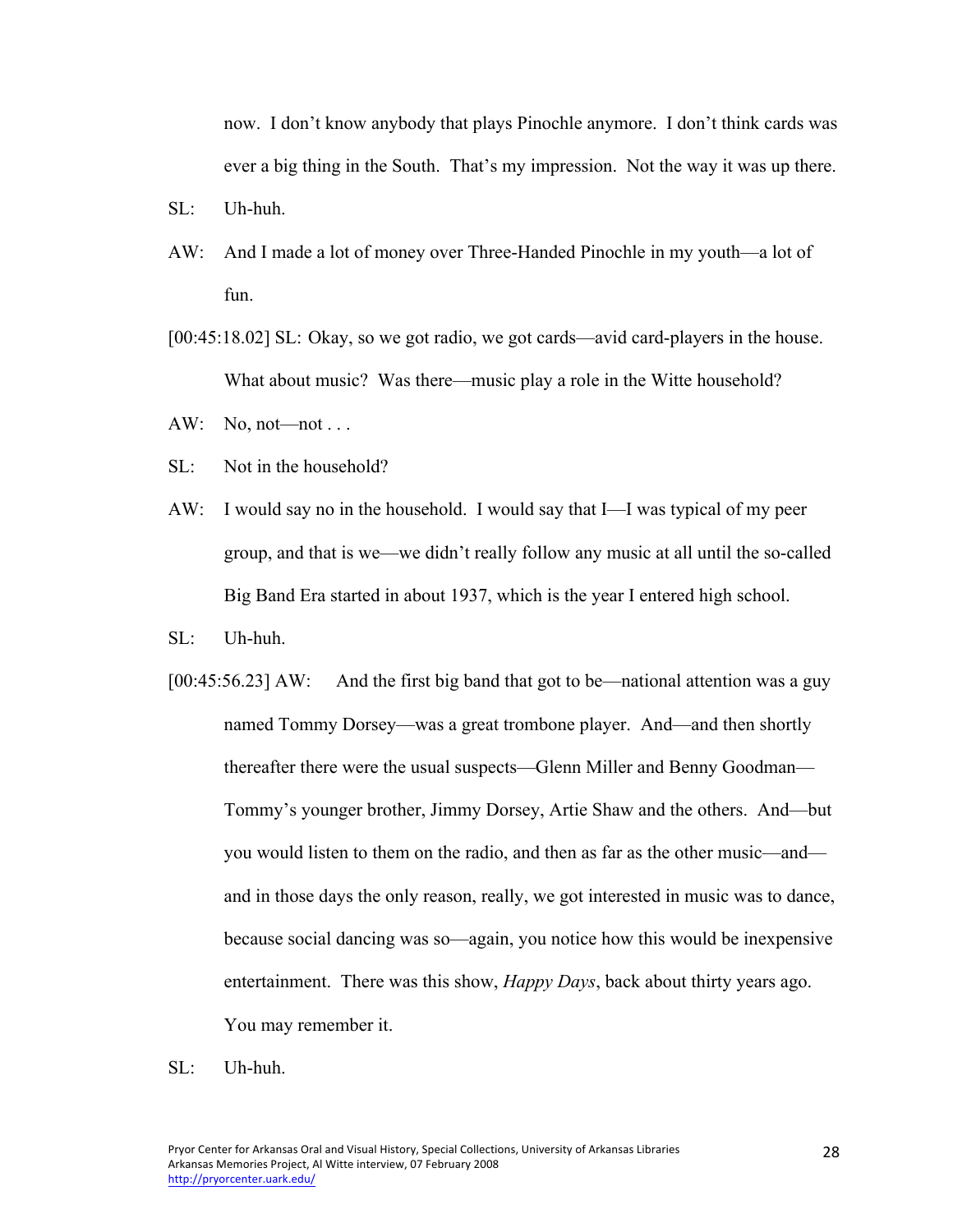AW: They'd hang around the soda fountain. Well, that's what we actually did, is—is there was a place called Harbor Creek Inn, and as I recall, we'd find somebody that had a quarter and you'd play the jukebox and you got six records for a quarter. So that meant six dances. And it was—it was—it was not a date thing. It was—although dating patterns then were so different—but it was just a bunch of boys and a bunch of girls would show up and—and you'd nurse a Coke as long as you could—a couple hours, maybe—and—and dance. That's why we were interested in music, was social dancing. None of us that—except for a guy named George—were very good dancers. It wasn't that, you know, we were future Fred Astaires or anything. It's just we liked to dance with girls and they liked to dance, and that was fun. Most of the guys were not good at what they called fast dancing—the jitterbug stuff. [Laughter] We got—"Do you mind if we sit this one out?" you know, was the popular refrain when something real jumpy came along. But, yeah, up until I went in the service, that was—that was the biggest entertainment you could have with a—with another person—a female—was social dancing. And I can't tell you how big that was. It—all of our social activities revolved around the Friday and Saturday night weekend dancing. And, again, all you needed to do was expend a little money, which was all you had anyway. I remember—I remember when I was in—when I was out after high school working, you could see—you could go to see Glenn Miller for \$2.50 a ticket. So if you were flush enough, you'd spend \$5 and take a girl. And that was—and then when you got there they'd have some drinks, but drinks were cheap. Double shot—I remember at my favorite bar a double shot was thirty-five cents. There were no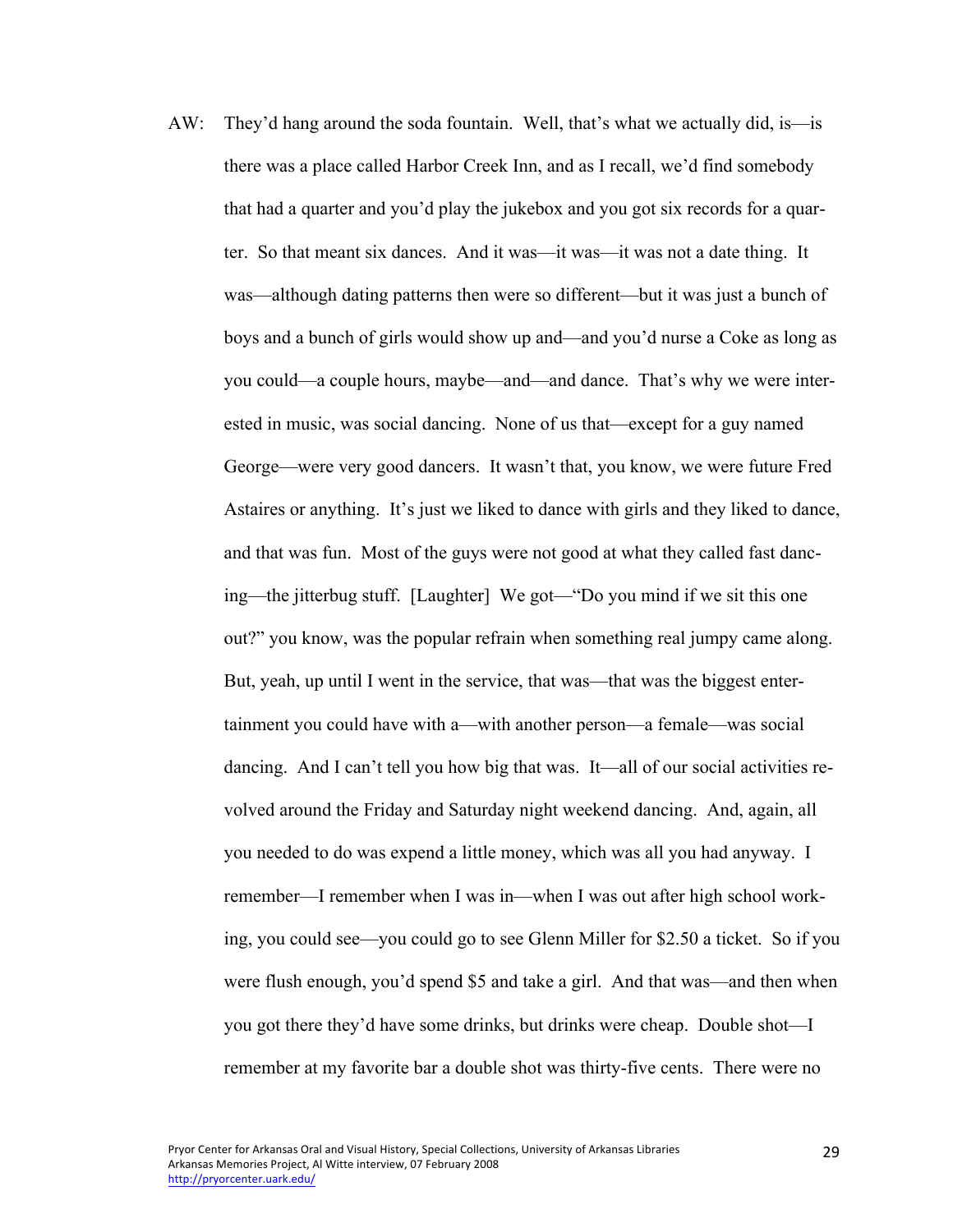restrictions on drinking. If—the story was that if you were old enough—if you were tall enough to put your money on the bar you could buy a drink. [Laughter] So—and—we—it never occurred to me. I was—I mean, I—I went to my first bar when I was fifteen and it never occurred to me that anybody would care. So drinking was different, too, than it is today. And they drank whiskey. Even the girls drank whiskey. Nobody knew there was things like white wine and all that stuff—it was whiskey. How the hell we survived is—is another—how the heck we survived is another question.

- SL: [Laughs]
- AW: But that was—that was also fairly cheap entertainment, if you—if you drank that cheap whiskey—thirty-five cents for a double shot's a lot.

[00:49:54.18] SL: So there wasn't—there weren't any musical instruments in the house.

- AW: No, not—no, no.
- SL: Nobody took up . . .
- AW: That would've—no, there were no—I—I—I don't think my family—as I look back, the Irish—I'm generalizing, 'cause I like to think that my family was typical of—the Irish are a different breed or they were then. They had this enormous, vast superiority complex. I mean, the Irish were—the Irish were obviously the superior race in the world.
- SL: [Laughs]
- [00:50:33.19] AW: Secondly, they had this religious complex—that if you weren't Roman Catholic you were obviously going to hell or—or if there was someplace worse. I mean, it was—it was a narrow world. It—it—and some of its premises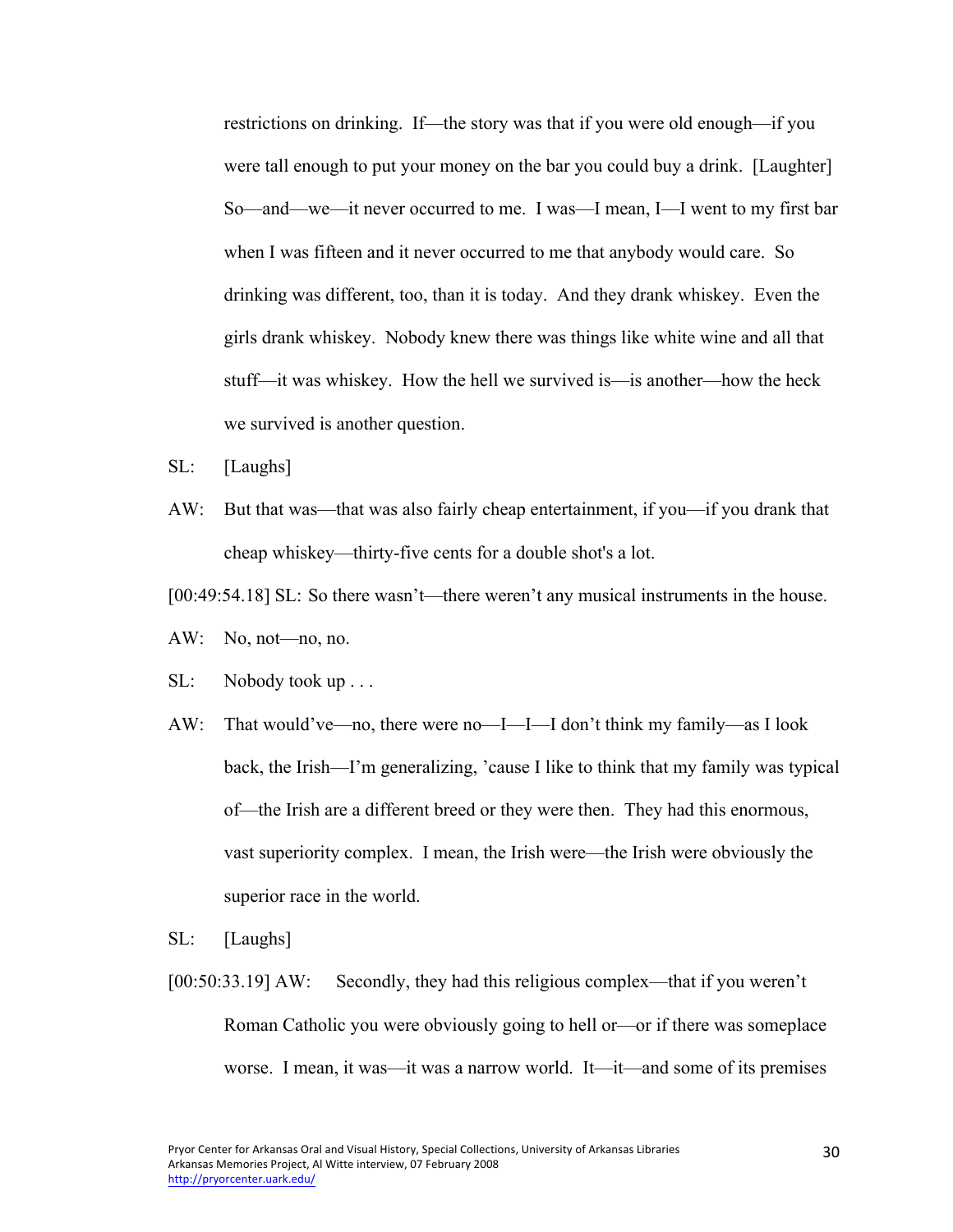were, as you—even I at about age twelve began to realize there was some farce involved in these assumptions, you know? But that—they really—maybe it was in order to survive the English. They developed some—some strong beliefs about themselves that fascinated me . . .

- SL: Uh-huh.
- AW: ... but repelled me, too, a little bit. And ...
- SL: Like . . .?
- AW: Like being religiously superior—culturally superior. They obviously weren't.
- SL: Uh-huh.
- AW: It just—it was—when you'd check it out against reality, I realized that my acrossthe-street neighbor, who was "a Protestant"—Bob [Schutz?] was every bit as nice and smart and decent. And his daddy'd been gassed during World War I and had a tough life thereafter—you know, stuff like that—that there was no difference. There was no difference between me and Bob, and—despite the family assumptions.
- [00:51:55.24] SL: So within your all's house, what was the . . .?
- TM: Scott, I need to change tapes.
- SL: Oh, okay. Good. We're gonna change tapes.
- AW: Family was everything, though, really, Scott.
- SL: Uh-huh.
- AW: I'm sure it's like that down South, too.
- SL: Uh-huh. It is.
- AW: Everywhere. Family is everything.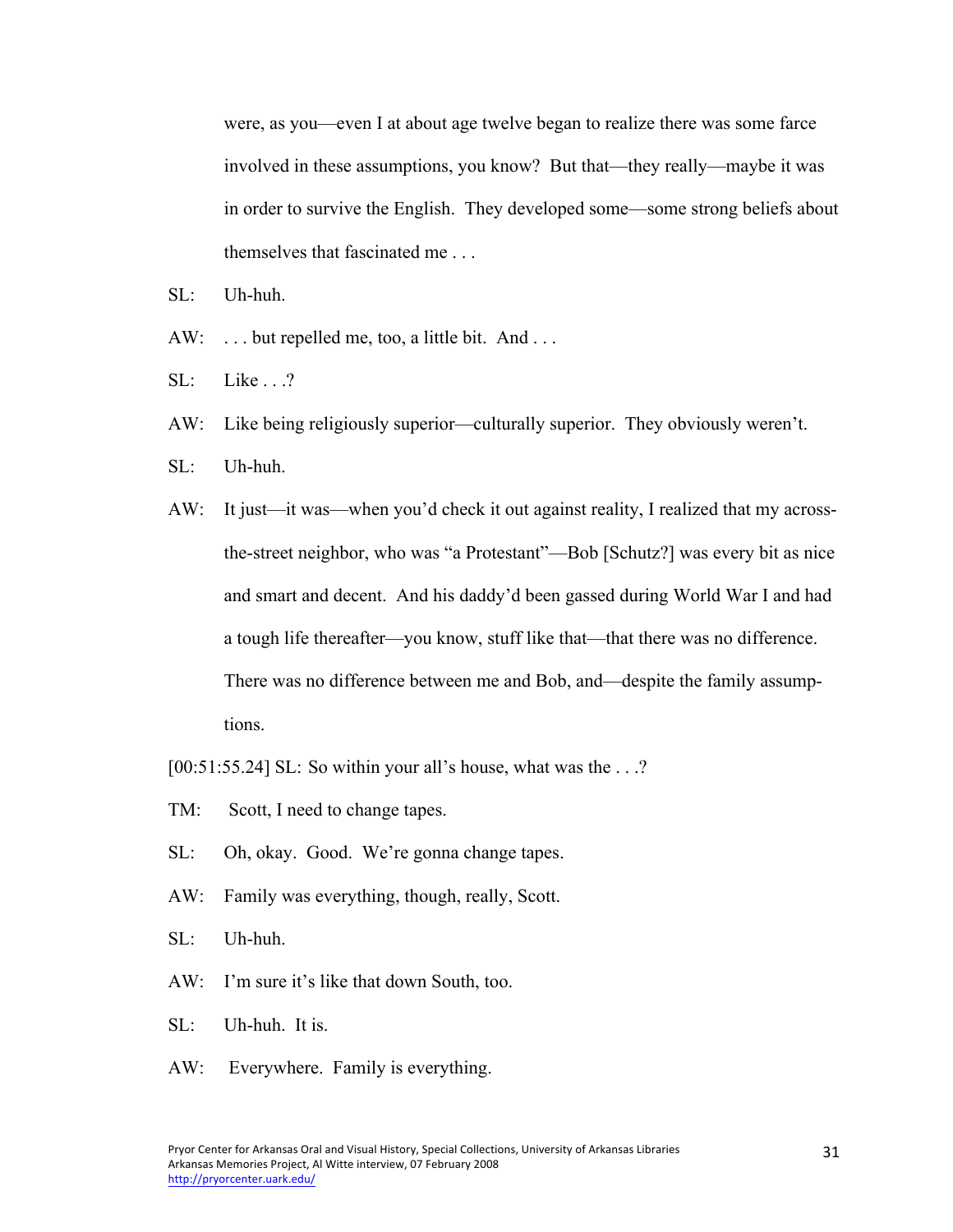## SL: Uh-huh.

- AW: Still is up there.
- JE: [Sneeze]
- SL: Let's get this tape in. You all right?
- JE: Pardon me.

Lynn Hodges: Bless you. You've been holding on to that so long.

- JE: Pardon?
- LH: I said you've been holding on to that for a while, huh?
- JE: [Laughs]
- AW: The one thing I've noticed—the one thing I've noticed—maybe talking about the one thing is if you live in a Catholic community, families stick together over the religious issues of divorce and  $\lceil \cdot \cdot \rceil$ .
- SL: Uh-huh.
- AW: You don't—they might have miserable family lives, but they ...
- SL: Uh-huh.
- AW: ... stay together.
- [Tape Stopped]
- [00:52:32.02] AW: You were asking—you were asking about music within the fami $ly's \dots$
- SL: Uh-huh.
- AW: ... customs, and I—I—my instinct is to say hardly at all. And also that seems to have been a cultural thing because I don't know anybody who even tried to learn to play the piano or some of the conventional things or took singing lessons.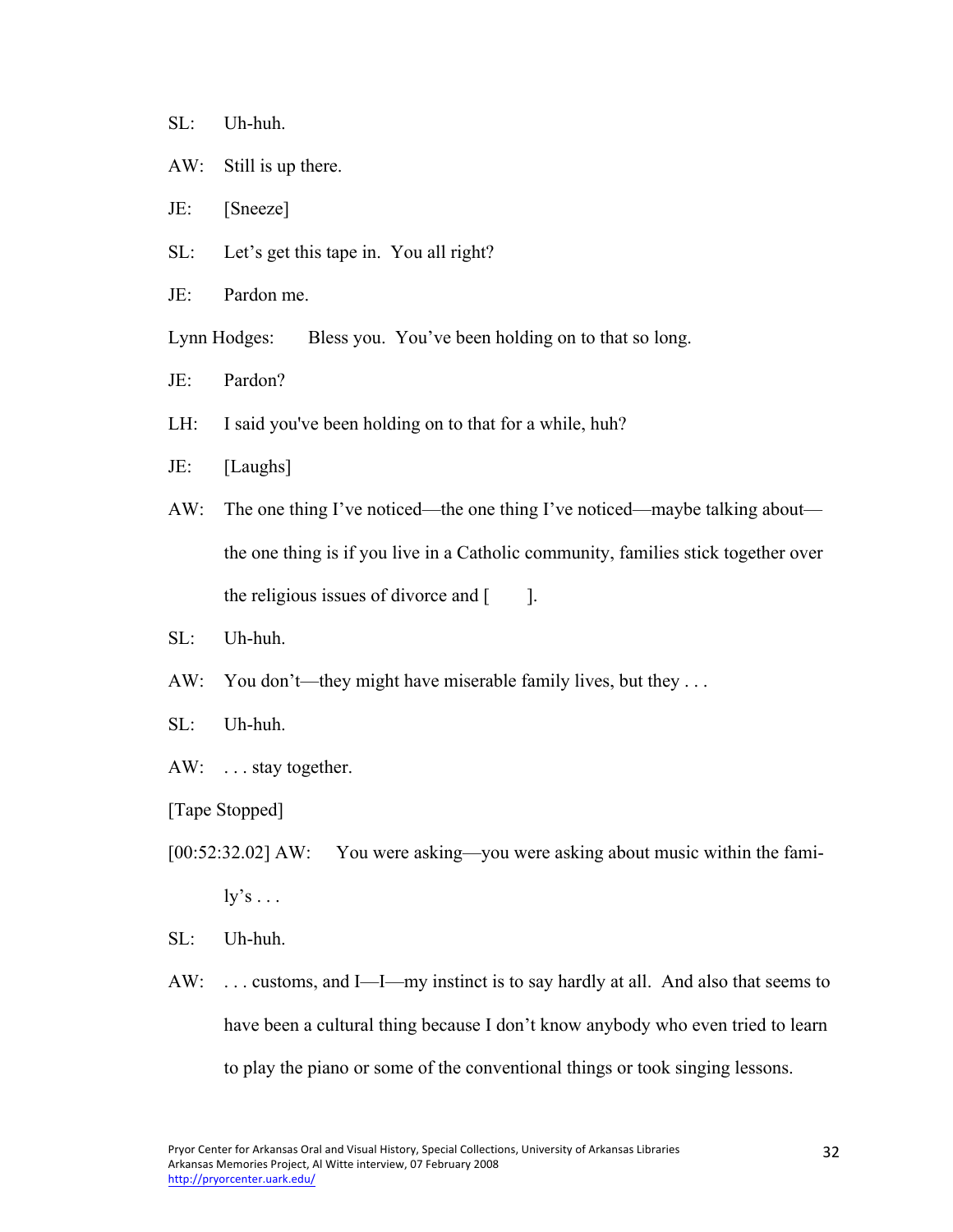Those—and I don't know if I've mentioned 'em, but two of my friends in high school—women classmates—took dancing lessons. Tap-dancing was very popular, and they became very accomplished tap-dancers—in fact, put on shows at, like, the Elks Club or on weekends—that sort of thing. But they—they were an anomaly, I mean, that they actually could do something [laughter] of a musical nature. I don't—I—none of us—I have no off-the-cuff recollection of anybody in my family or friends—acquaintances—having an interest—a personal interest in music, though I may be oblivious to some of it.

[00:53:45.02] SL: So let's talk a little bit about church and religion in . . .

- AW: Oh, yeah, that's a big  $\ldots$
- $SL:$  ... in you all's house.
- AW: That's a big thing. Erie—it was interesting in terms of the religious make-up. I don't know what the population was, but I—I remember when I learned that in what we would call elementary school—now, that's a little confusing because the Catholic schools—the parochial schools were all grades one through eight. And I think they usually considered elementary about one through six.
- SL: Uh-huh.
- AW: And then junior high and then high school. But that—of the student population in what we would call elementary schools, there were more students in Catholic parochial schools than there were in the public schools—fifty-five percent to fortyfive percent. So that's—that's how much parochial schools played a part in the community. And that led to all sorts of—let's say, unintended consequences. You—you grow up in a Catholic—all your—all—all your friends, boys and girls,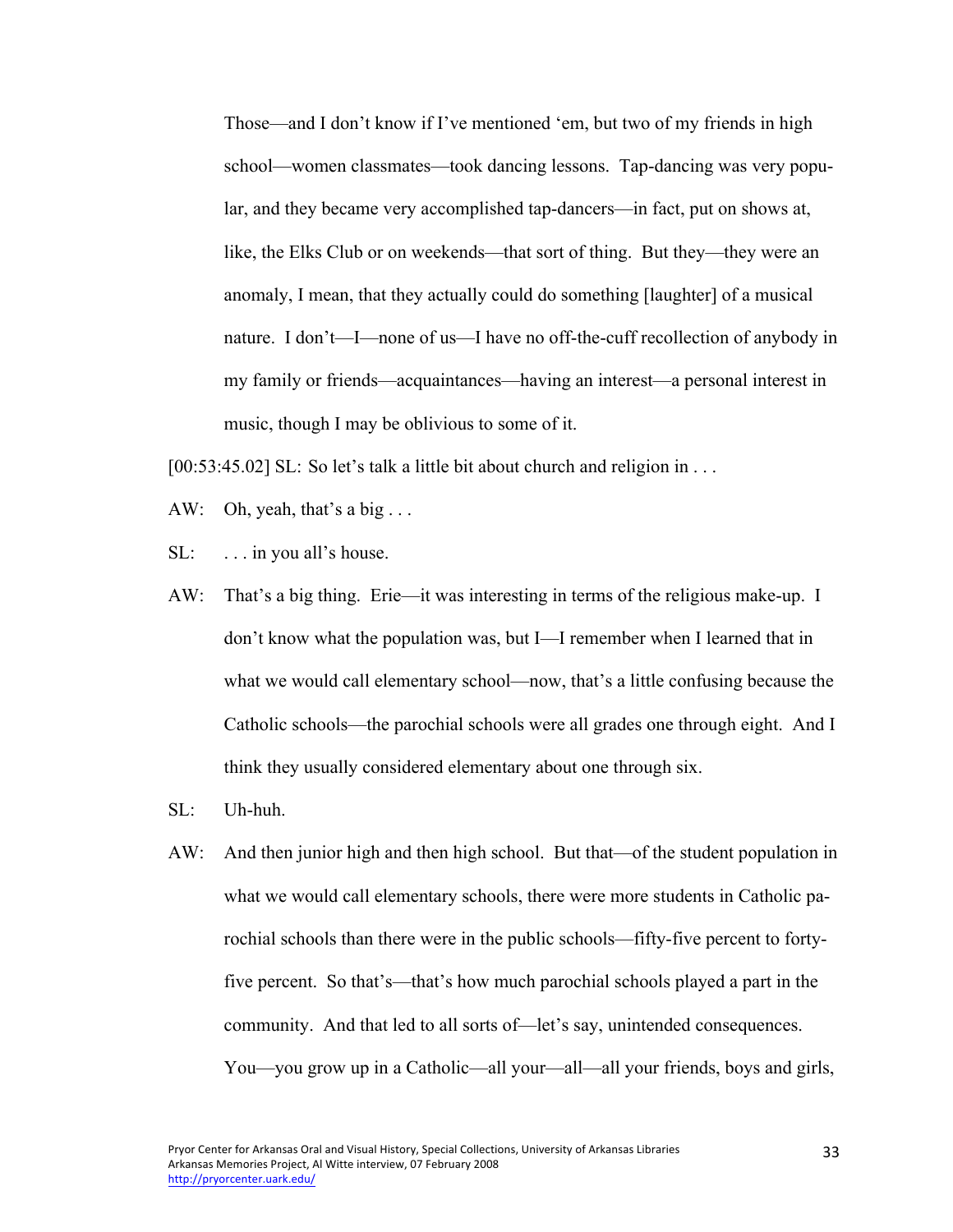were Catholic. It was kind of—it wasn't hateful or anything. There was nothing hateful about it, but your enemies were the public school students, and that's who you had snowball fights with. That was basically how [laughter] the violence worked out. One group would be on one side of the street throwing snowballs at the group on the other. That's all I remember. But the—you didn't play with them. You didn't play with kids from public school very often because you had—you had your classmates from school. So that was—that was somewhat different. The school—parochial schools were all taught by nuns. And as you look back, they had to be a dedicated group. But nuns, like any other group, are different, and, you know, each nun is a different person. I have a cousin I'm very close to who's what I would call a wild and crazy nun, but—[laughter] the—I remember—I mean, I—I have blocked out her name, but it—but I could have—I have had fantasies of doing terrible things to my third grade nun, who beat me unmercifully one time over an alleged offense which I was—of which I was not guilty, which I—I still to this day think that's the worst thing to happen to a person is to be convicted of something when you're innocent. How do you combat that feeling? And she did. She beat me up terribly in front of my mother, and my mother let her do it. And I—it took—I don't know if I'm over it yet, to be honest with you. And I had a hard time thinking about my mother's role in all that. But they—you know, that's the way they were. They obeyed authority. It was never—there was no question about like there was an alternative way. The fifth grade teacher I worshiped. She was the one who got me reading. She was a clever nun who decided that the way to get people to read was she—she made every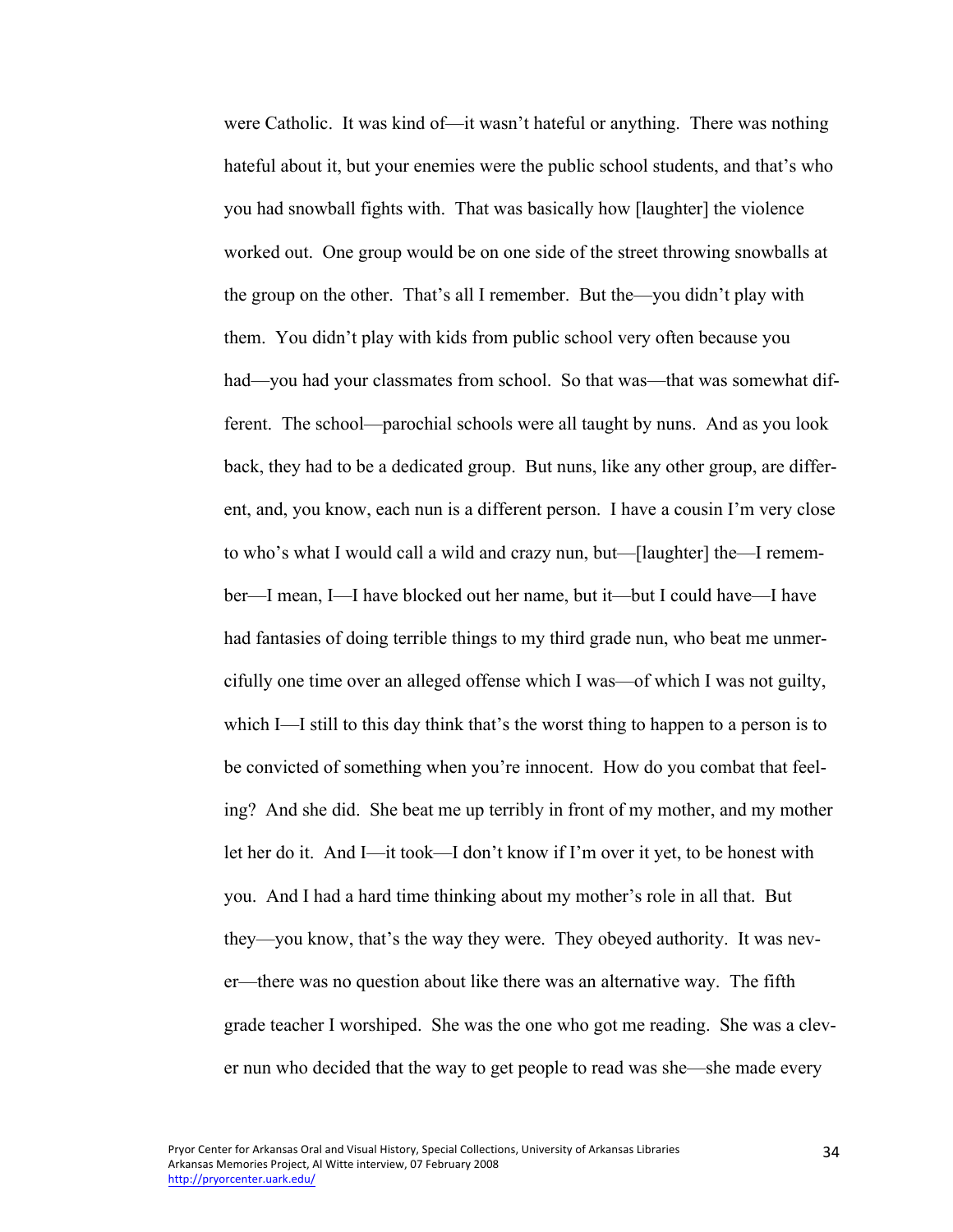student bring a book from home and we started our own library. And she showed us how to, you know, keep records of the books and check them in and check them out. And I—next thing you know, I'm reading all the time. I'm eternally grateful to her. The sixth—the sixth grade nun, Maria [Willia?] was—was helpless. She didn't know how—she had no more business trying to control sixthgraders. You know what animals they are.

- SL: Yeah. [Laughs]
- [00:57:38.00] AW: And—and they just—they did terrible things to her. You know how the—you know how nuns dress—those habits?
- SL: Uh-huh.
- AW: Remember the—remember the old newsreel camera in the old shows where the newsreel guy would come on . . .
- SL: Sure.
- AW: ... and he had that black thing over his head and he'd be doing this?
- SL: Uh-huh.
- AW: Well, one of my buddies would get—she'd walk down the aisle—she knew something bad was going on. So she was trying to find it out. She never did. And he'd sneak up behind her and get underneath her—the back of her habit and give it a—[laughter] and—and then he'd get back in his chair and all the class was aroar. And she's—you know—I remember her, but it was like—it was like a continual circus. The seventh grade teacher was great—smart, hard—make you work hard—no fooling around, but she was not mean. You just—she had that aura. You wanted to do what she'd told you to do.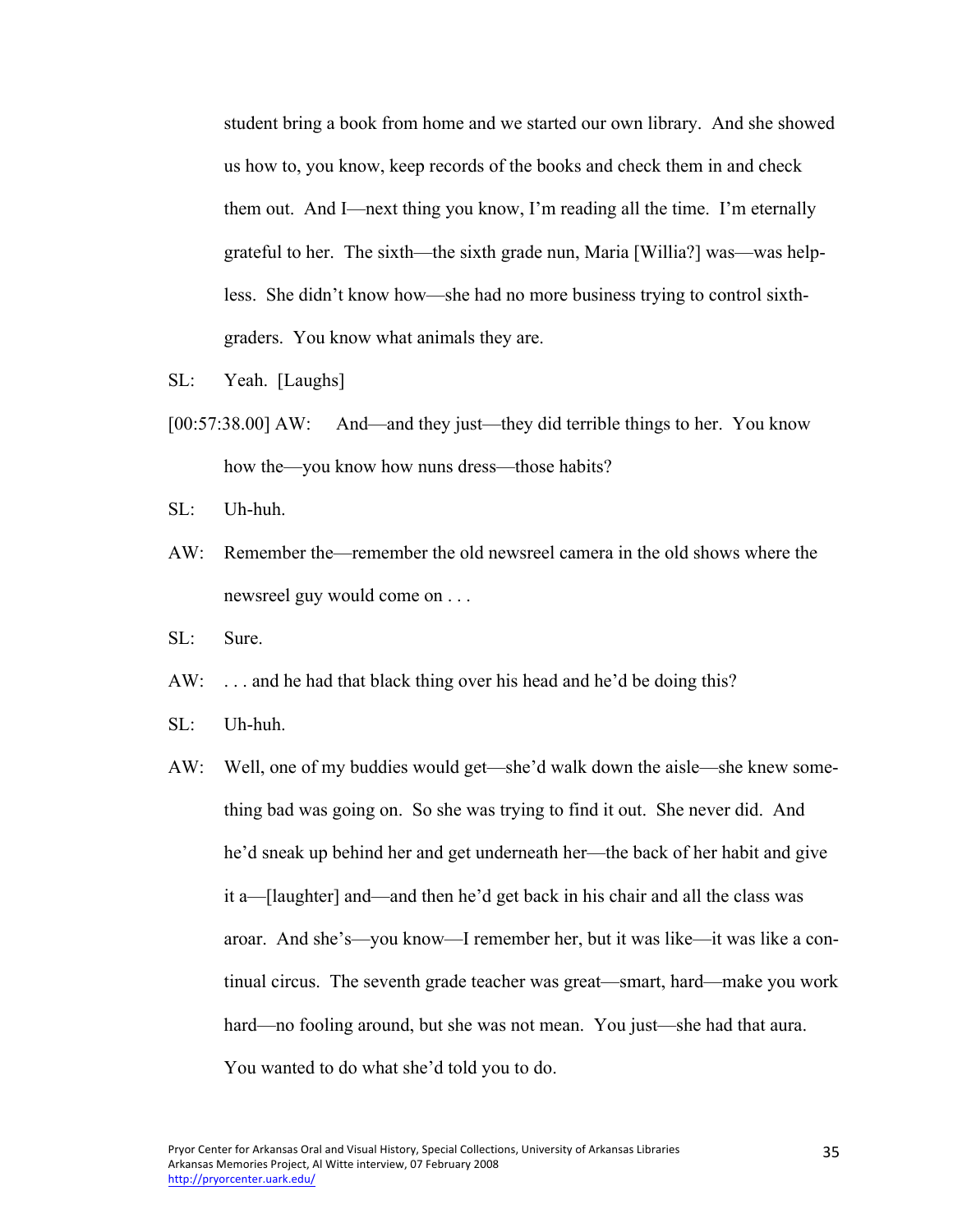SL: Uh-huh.

[00:58:35.11] AW: And she was all business. I—I—I really give her a lot of credit for—for my development at that age. And then the eighth grade teacher was a marvel, but she and I had a lovely relationship, and—but I liked her because she was smart and—but I did some dirty tricks on her.

[00:59:00.15] SL: Do you want to talk about any of those? [Laughs]

- AW: Well, now, you gotta remember that in those days we didn't have very many presidents, okay—not like today. Right above my—I sat in the far row on the right, and right above it was a picture of all the presidents of the United States. So I had nothing—you know, I'm daydreaming and I'm looking at that picture, and it occurred to me that if you counted them up it was, like, thirty-one—but that was misleading because Grover Cleveland was here, then he was defeated, and then four years later he ran and was re-elected. So his picture's up there twice. So one day she says—and—but she didn't know that. So she had counted the number and so—she was gonna fool the class. Well, now, how—"Class, how many how many presidents have we had?" And they were stumbling around and—"No, you're wrong. You're wrong. You're wrong. We've had thirty-one." "Nun, you're wrong." [Laughter] You got—Grover's up there twice because I'd counted. I'd spent all my life counting 'em. And, well, that's a dirty trick.
- SL: I don't know. It's sort of smart.
- AW: And then—and then—well, I did it out of malice.
- SL: Oh, okay.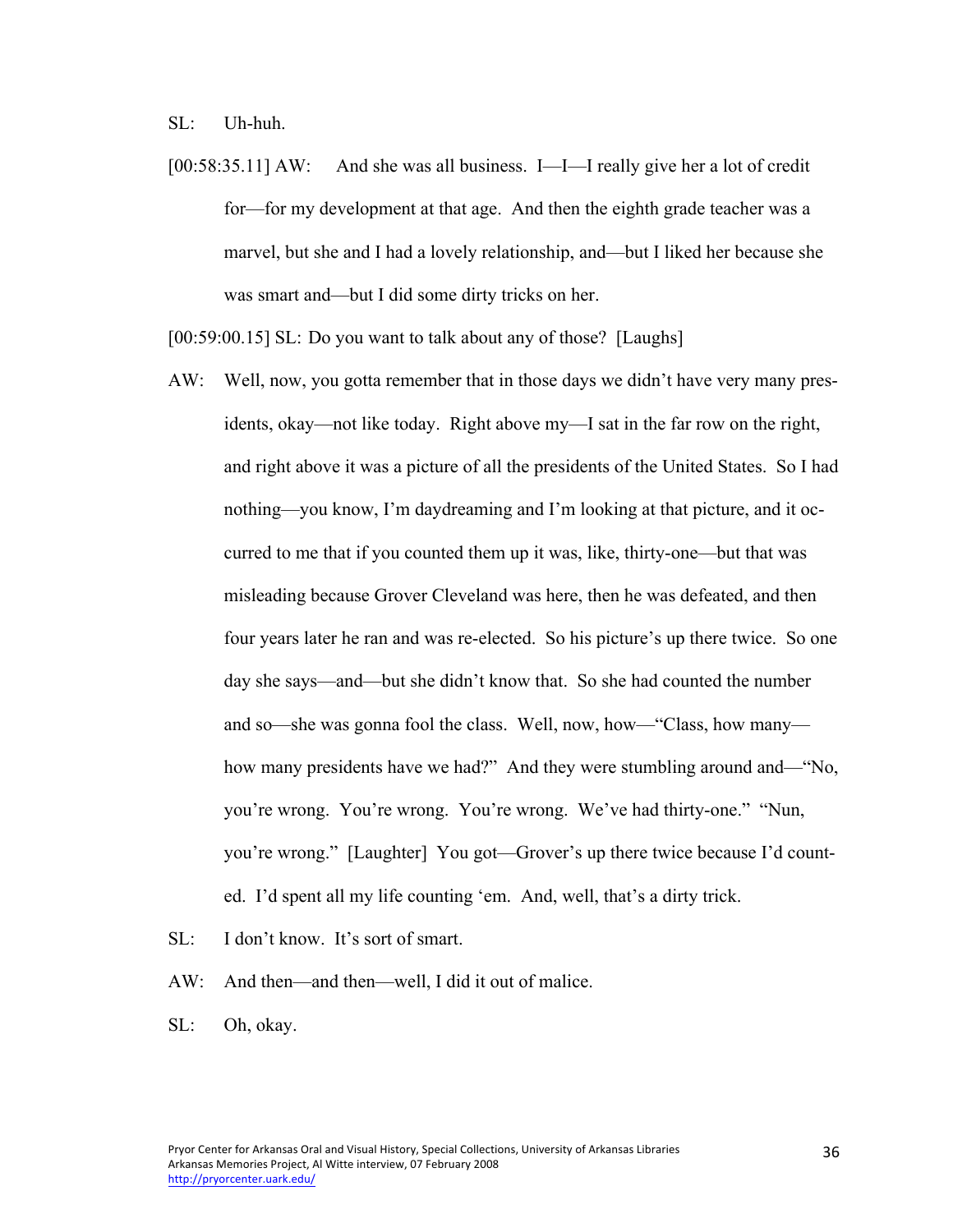- [01:00:10.19] AW: And then the worst thing I ever did was she got angry one day in class and she said, "There's—there's rumors going around that I have teacher pets. Now, I'd like to know who believes that I have teacher pets." And I raised my hand because I knew I was her teacher pet. [Laughter] And she knew I knew [laughs] that. And she did. She just looked at me like, "I—if I had the power, you would drop dead on the spot, young—young Albert."
- SL: [Laughs]
- [01:00:46.12] AW: But I liked her. She was—I mean—so we had a love/hate [relationship]. I'm in the eighth grade and smart aleck, you know? What are you gonna do? But so that—yeah, the Catholic school—now, it—the education was interesting. They had no money, so teaching science courses—you have to have—you have to have equipment.
- SL: Uh-huh.
- [01:01:08.12] AW: And you gotta have a Bunsen burner or something. They had none, okay? So we had [laughs] no science courses. I'm to this day—it's kind of pathetic. But, man, the reading, the writing and the arithmetic. And if you did if you fooled around with them, they would beat you up. You, by God, worked. I think my proudest moment was I wrote all the book reports for me and my three best friends. And I—the challenge was—I shouldn't probably—I don't know if this  $\ldots$
- SL: Oh, this is totally incriminating. Keep going. [Laughs]
- [01:01:47.14] AW: It was in the eighth grade and they—you had to write—you had to write a book report on *Oliver Twist* . . .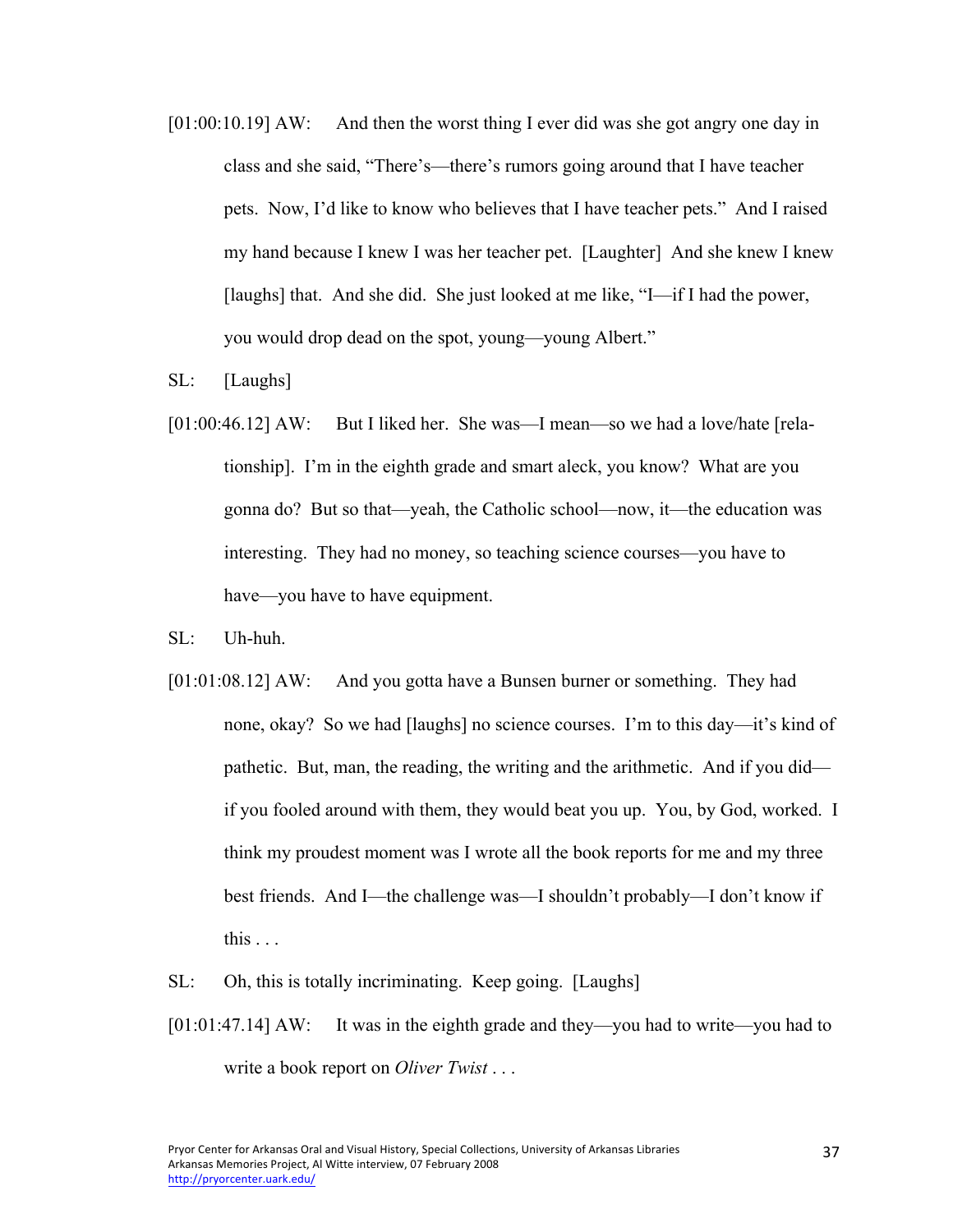SL: Uh-huh.

- AW: . . . and—well, I forget the other one. I want to say it was either *Silas Marner* or *The Last of the Mohicans.* And I had to write eight book reports, all of them different. That's a challenge. Got away with it. Felt real proud. Well, I ran around with these guys who were too lazy to pick up a book, let alone read it. So anyway, that was my great academic coup in the eighth grade.
- [01:02:26.24] SL: Well, you know, you probably didn't realize it at the time. You know, those guys probably thought—you—probably thought you were helping them, but actually, what was going on—you were . . .
- AW: Yeah.
- SL: ... you were becoming a monster reader and composer.
- AW: Yeah, and I was helping myself, if only learning how to con teachers [laughter], you know?
- [01:02:46.04] SL: Well [laughs], I—I still want to go back to the house. You know, when you—you were talking about how you all ate in—in shifts.
- AW: Yeah.
- SL: When each shift sat down at the table, was grace said?
- AW: No, it was elbow-to-elbow fight for the food. No, we were—you know, the Irish used to—we—the Irish used to divide themselves into shanty Irish and the lace curtain Irish.
- SL: Okay, I gotta know the difference. What's . . .?
- AW: Well, the lace curtain is you—you had little lace—lace things on you chair and all that. You were trying—striving to be middle class and—and so on. And I'm—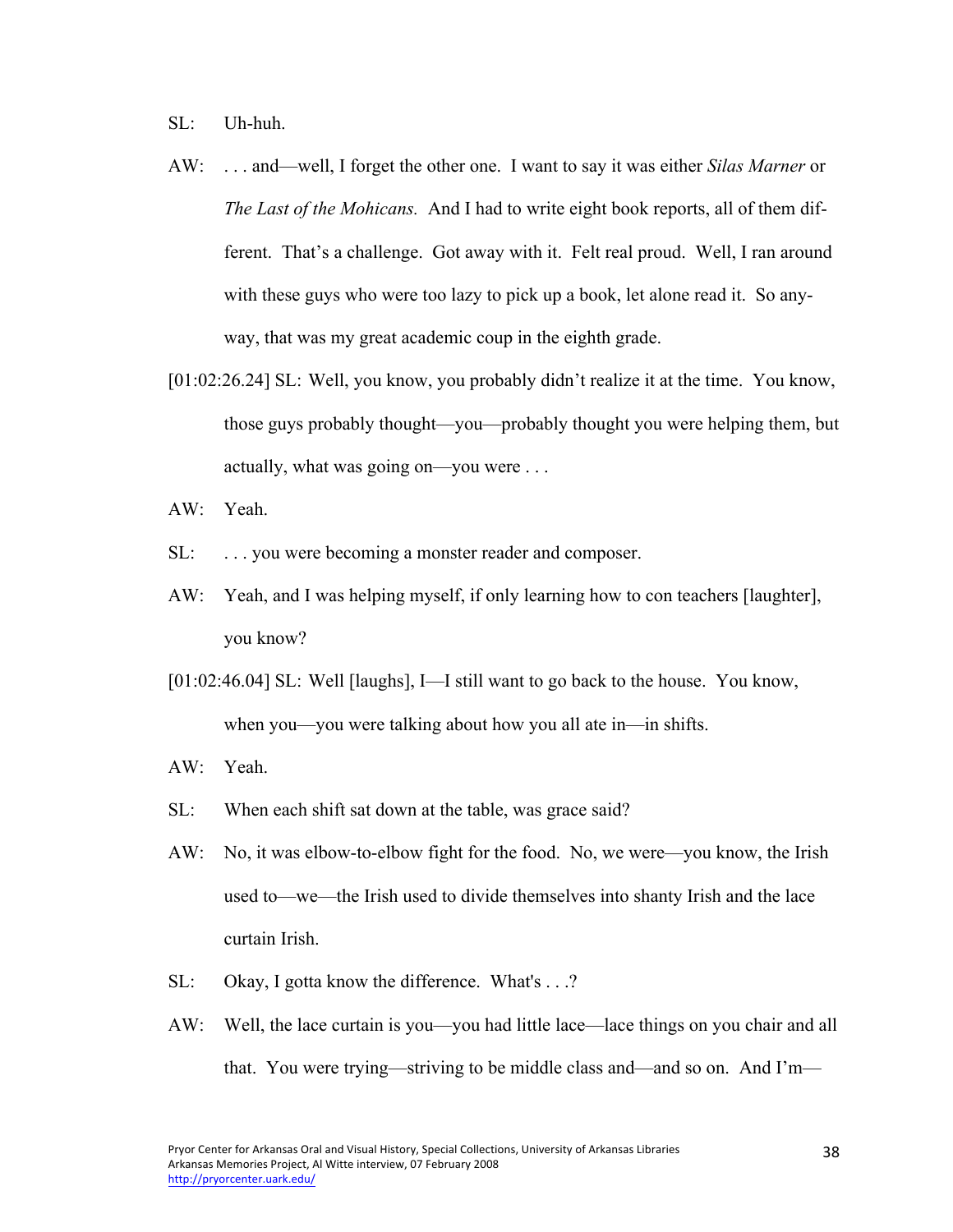I'm not sure about my grandmother. She might [ ], but nobody else in the house did. They were really—whatever they called themselves, they were shanty Irish and  $\ldots$ 

- $SL:$  Uh-huh.
- AW: And they didn't—they didn't go in for grace or—Catholics don't—back in those days, at least—I know I shouldn't be the—I'm not the authority on Catholics, but I don't think they cared for that same sort of thing as grace. That—that—I never remembered too much grace 'til I moved south.
- SL: Yeah.
- [01:04:06.13] AW: And I mean, you have these strong customs down here that took me a while to get used to, 'cause I don't remember them . . .
- SL: Uh-huh.
- AW: . . . up north.
- [01:04:14.17] SL: What about—did you go to mass on . . .?
- AW: Sunday.
- SL: Just Sunday.
- AW: That's it. I was an altar boy.
- SL: Uh-huh.
- AW: Now, back in those days, the masses were in Latin, and they really were—the altar boy was a symbol of the church—of the parishioners. And—but he also excuse me—almost had a job, like you had to prepare the challis and the—the wafers—make sure everything was organized like that. But—and then occasionally you had to go up and help the priest hold his clothes or do something of that na-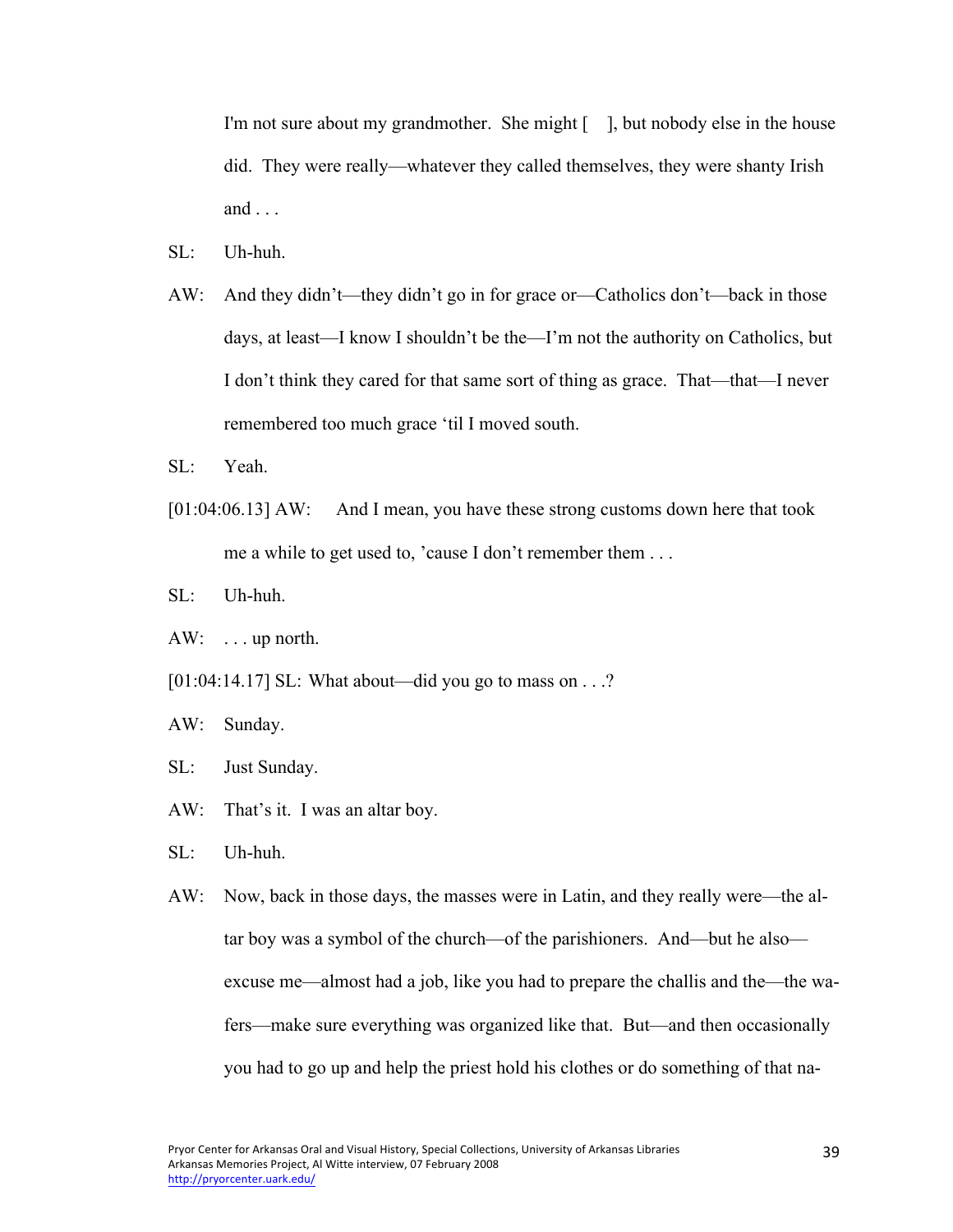ture. The—you had to—it was a—the—the mass is kind of a dialog thing. You're the priest. You say something in Latin and I had to respond in Latin. And—but what we had to do was we had to memorize our lines, and I still remember the English translation of the first line that I would say as an altar boy. The priest would say something and then I would say, ["A dieum qui la tificat u ven tumayum." ?] And that's something about, "To God all praise and all power," something like that. I forget now what—I said I didn't remember and I don't. But that's the line that—and we went through the mass and it's a dialog. So I did that for quite a few years, and then I was also a member of the choir. And that was more because they couldn't get boys in the choir, and I don't know why. But I was pretty good at—I mean, I was devout about that sort of thing. I—I went to—I went to church all the time. I would—I did my altar boy duties and I did my choir duties. And I think it was not until I was—went to high school that I got away from all that. But that was the normal pattern is to—once you got out of parochial school, they took another generation, you know?

- SL: Uh-huh.
- AW: Yeah, I did all that. My brother did. My brother was the folk hero in the family. The so-called Erie diocese—which has a bishop over it or an archbishop—was thirteen counties in northwest Pennsylvania. That was a pretty good-size territory. And one year they had this contest we all had to prepare for, and I don't know how many thousands of altar boys entered this thing, but it was a test. And my brother came in second out of all these thousands, and so he—he was the folk hero forever. It was like he joined the priesthood. I mean, you know—next best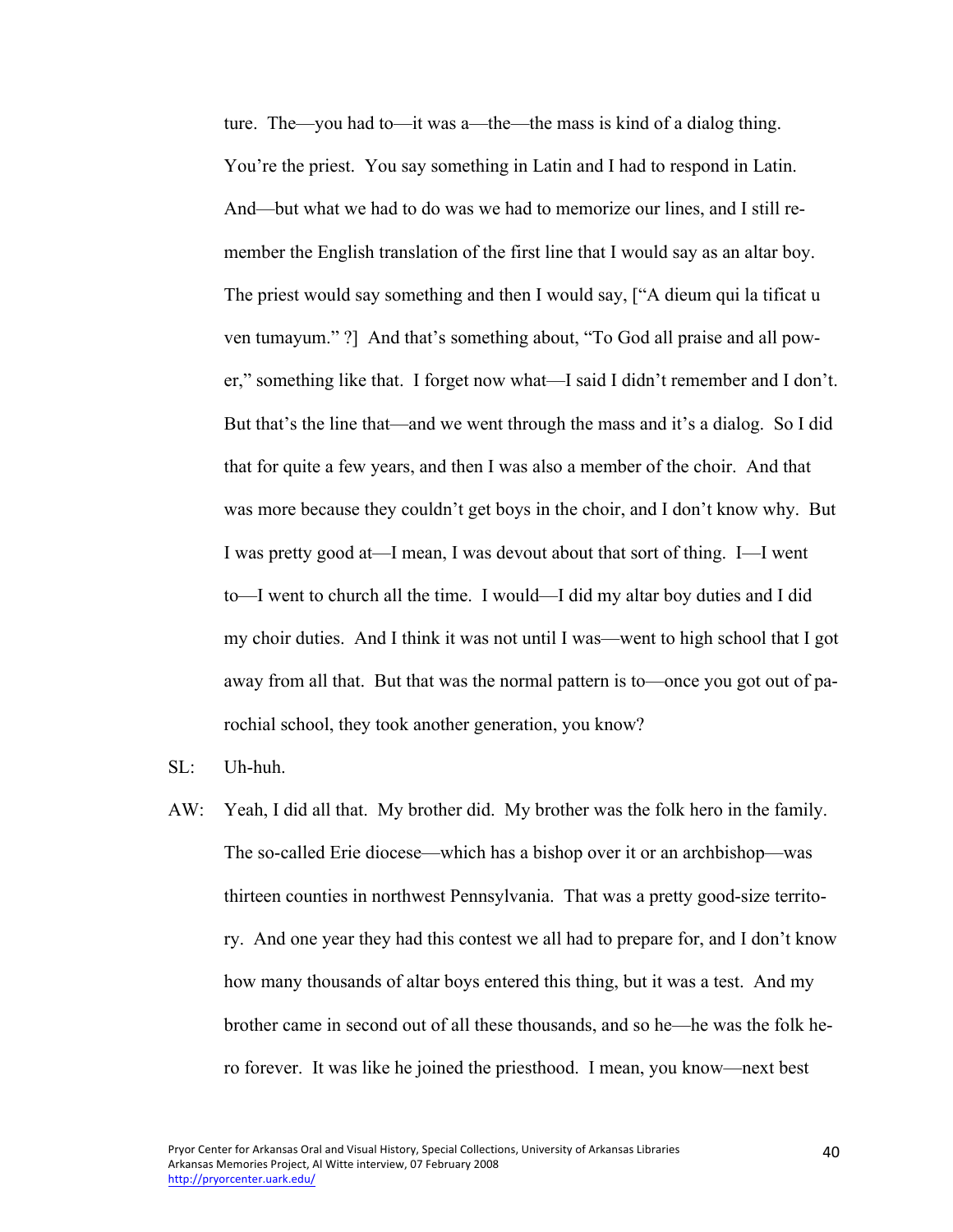thing. He was a—and I loved my brother and never had a thing—but I used to get mad at the family because they always thought he was an angel. When he—when he won this prize—honest to God—and they took a picture of him, and he's like this. And he's got this altar boy surplice on and he's praying like this—like—and you'd say, "This is an angel." He was a good-looking kid. "This is an angel," and he wasn't. I was the angel. I never did anything wrong in my life. I never got in trouble from anything I ever did in school—grades one through twelve. The only thing I ever did was use—misuse a ruler and that's why I got beat up. And I did that for other reasons, but anyway—my mother told me that during the war she had to go down—he was suspended from high school four different times—this angel . . .

- SL: [Laughs]
- [01:07:53.24] AW: ... for misconduct: wine in his locker, urinating in front of the girls'  $\ldots$
- SL: [Laughs]
- AW: ... home—what do they call that? That—home ec[onomics].
- SL: Home Ec.
- AW: Yeah.
- SL: Uh-huh. [Laughs]
- AW: Did things like—this angel! [Sighs]
- SL: [Laughs]
- [01:08:13.24] AW: You—I felt abused. [Laughs] I felt abused. Still do. Anyway,

so—but I don't know what else to say except going—going to school in the Cath-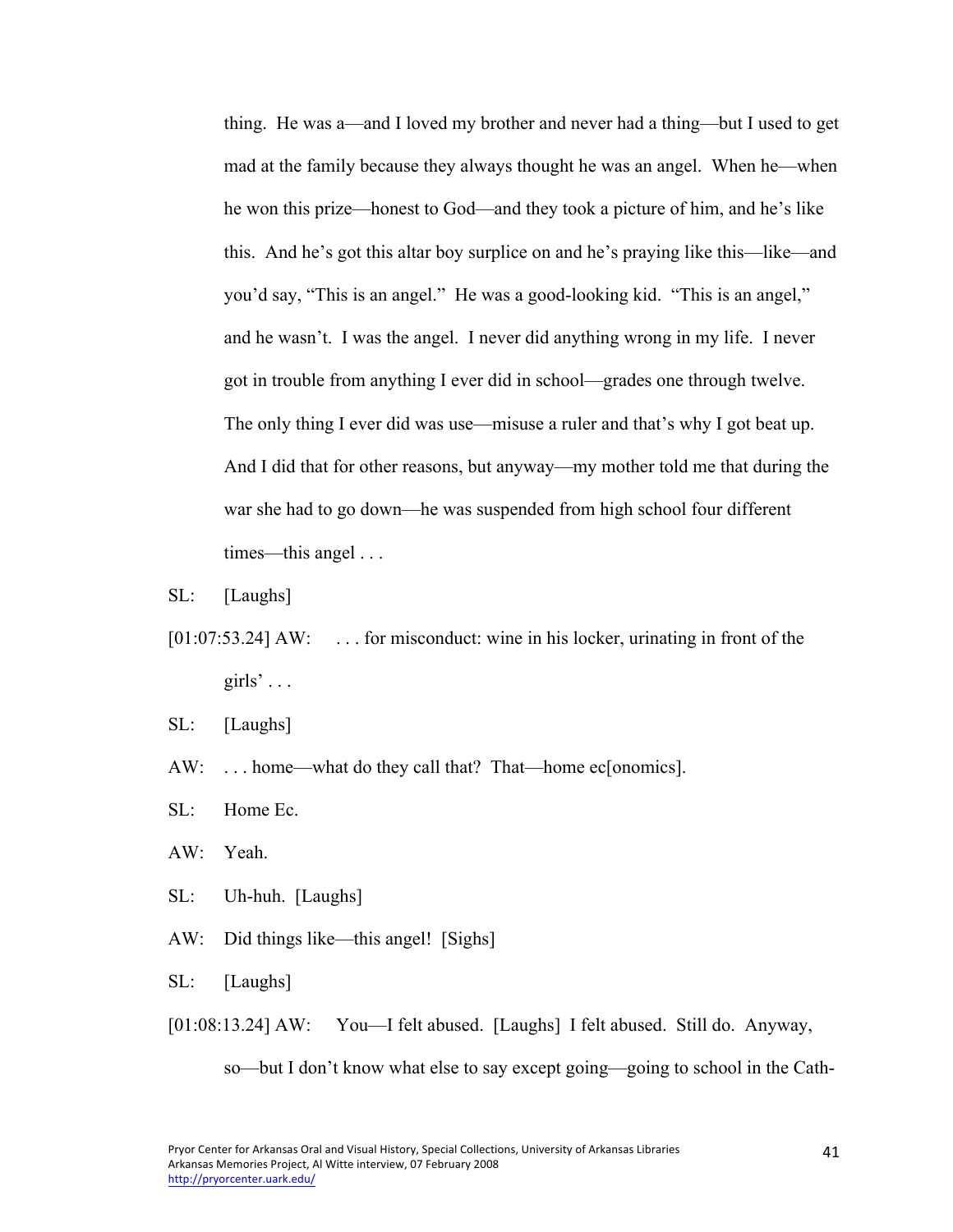olic church was very interesting because they did make you work very hard. And anybody who's been through a parochial school education—it's the same throughout the nation, and it's kind of like you went through, you know, like basic training in the Marine Corps or something . . .

- $SL:$  Uh-huh.
- [01:08:44.10] AW: ... together. Everybody's experiences were the same. The nuns were tough. Some of them were sadistic. And—and, anyway, you lived in a you lived in a terror-filled atmosphere, but then you worked hard and—and you got a great grounding. Believe me, I was two years ahead when I went to high school of the kids out of public school. I was two years ahead in English than they were. I had read books two years earlier than they—than they had read. I had—you know, it was all that—but not in the sciences . . .
- SL: [Laughs]
- AW: . . . where it was zero.
- [01:09:27.05] SL: So did you—did you kind of slack off when you got to high school, then?
- AW: Oh, no, I had a great high—I can't tell you how—this—you know, trying to look for something good to say about the Depression. I can think of one thing. The best teachers you could think of were looking for work, and so they worked in high schools. I—my—my favorite teacher in high school, Ralph [Harmull?], had a PhD in political science from Harvard University. He's teaching in a workingclass area where there's heavy unemployment during the Depression—civics and related subjects. I mean, you—find one today that's got a ...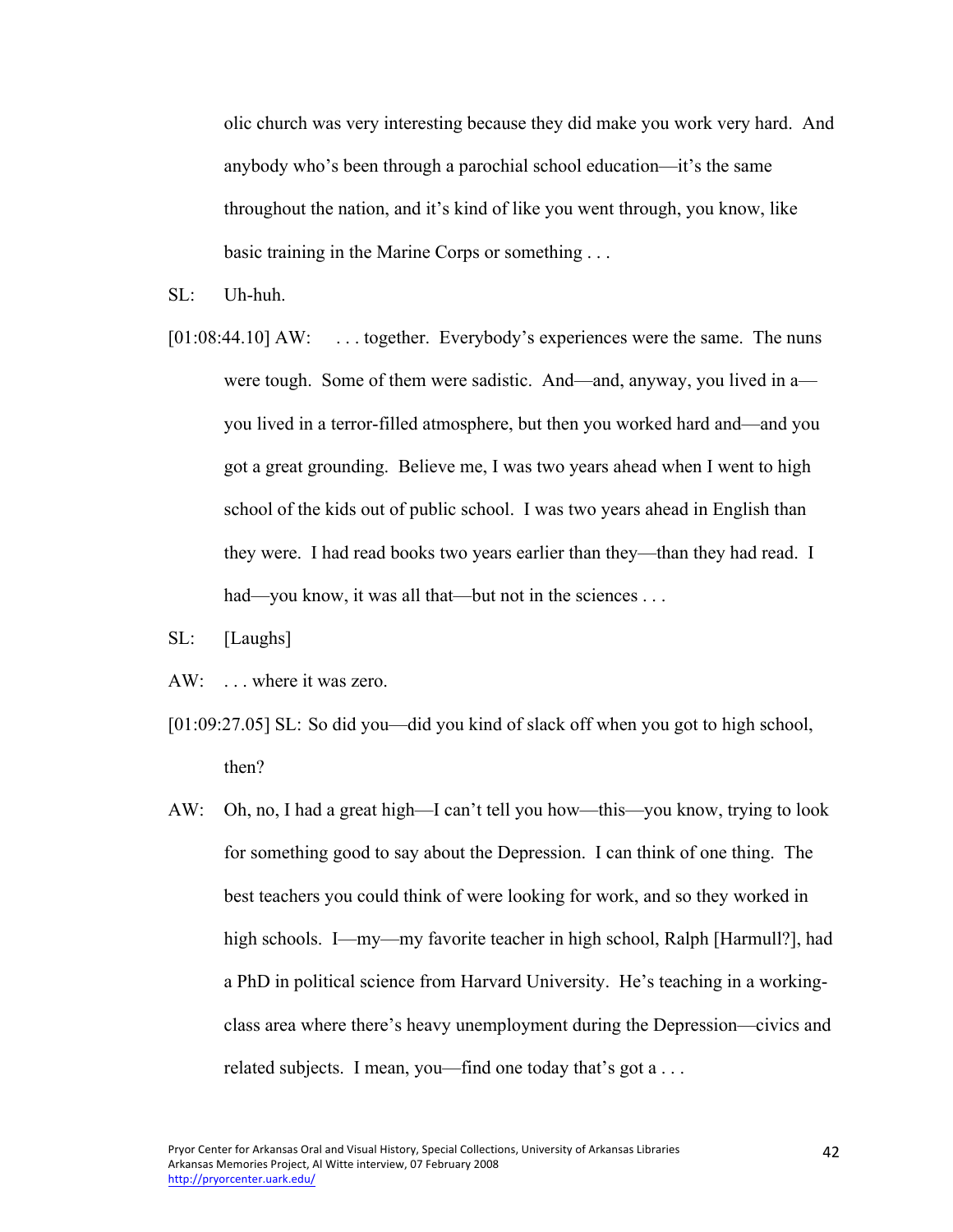- SL: Uh-huh.
- AW: . . . PhD from Harvard somewhere in Fayetteville or Springdale. Highly unlikely, right?
- SL: Right.
- AW: Excuse me. [Drinks water] I had several—I had Miss Carlson, I remember— Miss Anderson. Miss Anderson was—was great for encouraging me to read. Very—she was very supportive. Miss Carlson taught history—very—she—she was the same. I had great teachers in high school. I wrote a—years later after I began to teach English in college, my mother sent me things I'd written in high school. In the eleventh grade I'd written an analysis of *Hamlet*. It was like reading the works of a—of a stranger. You know, back then what was I—fifteen, sixteen years old? Now I'm in my twenties—a different person. I'd have given me a B at the college level. [Laughter] Not an A, but pretty good.
- [01:11:17.17] SL: When did—when did your grandfather pass? How old were you when—when he passed?
- AW: He died in 1940. I would've been—depending on the time of year; I'd have been either sixteen or seventeen. I think I was sixteen. My grandmother died in 1947, which means I was about twenty-three.
- [01:11:44.21] SL: You—you said or you mentioned earlier that you became great buds [buddies] with your—with your granddad and he . . .
- AW: Yeah, he—I—we had a—a—movies were shown differently in those days. It was kind of—very different from what we're used to now, and that is downtown you had the first-run movie houses. There were four and they were all connected with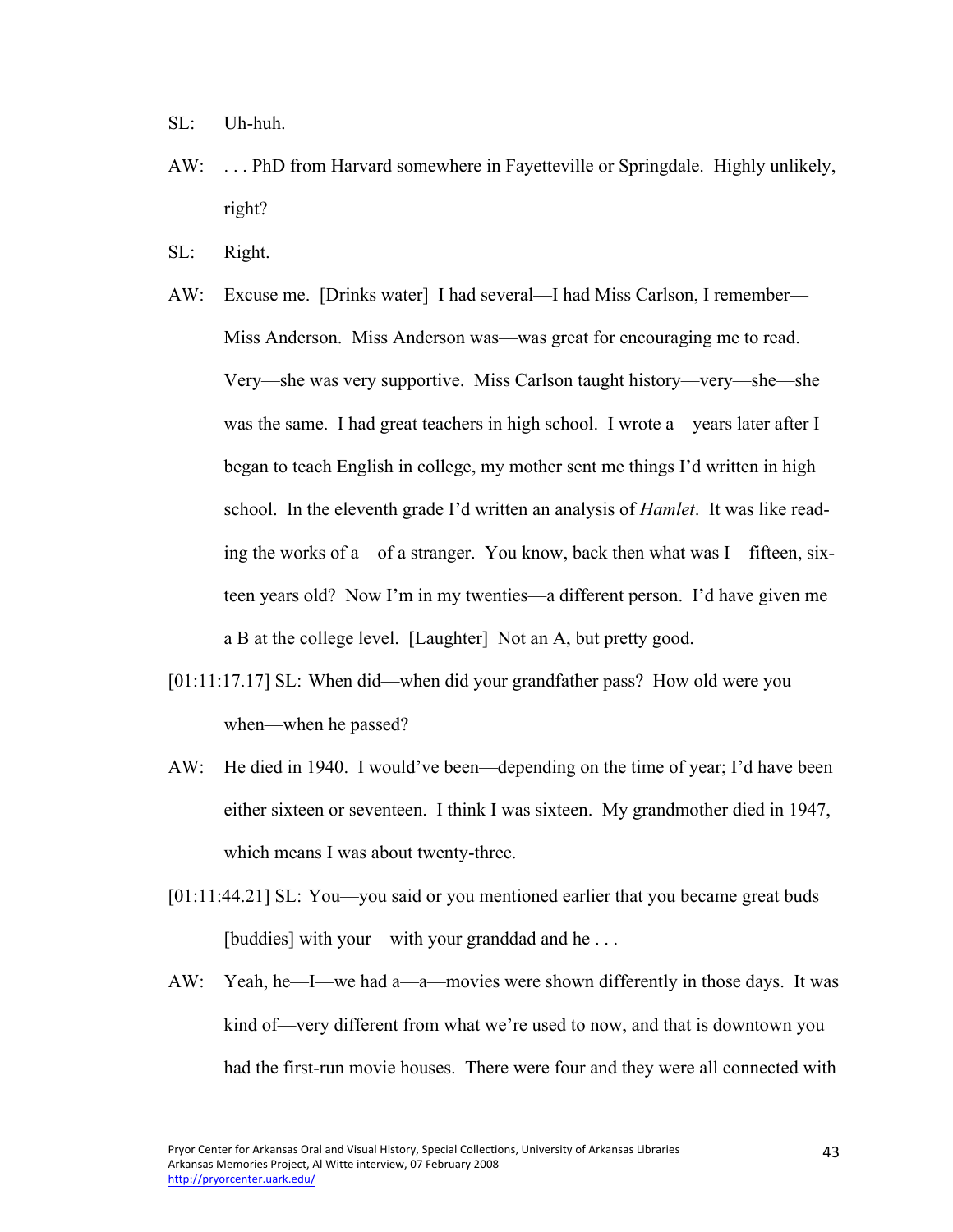a—the Shay Theater was MGM [Metro-Goldwyn-Mayer Studios]. The other theater was Warner Brothers [Studios]. Well, we can figure that one out. The Colonial had Twentieth-Century Fox [Studios], and the Strand had kind of like the Republic [Studios] and these others that are small-time, minor league.

- $SL:$  Uh-huh.
- [01:12:26.03] AW: So they've—that would be the first run. Then you go down about a half a mile. There were theaters around town and that would be the second run there. Then just on the corner, where a half a block away was the third and final run. [Laughs] And that—it ended at East Avenue Theater—just walk up there so I—Friday nights—I can still remember my—holding my grandfather's hand. We'd walk up to the East Avenue Theater and we'd go to movie, and did that for years and years and years. So we had that kind of relationship. He used to hang out at the park where I played cards, and he kind of—he didn't say anything, you know, I wasn't supposed to be doing this. But he was very tolerant about it. His big trick was he could put a Red Man . . .
- SL: Uh-huh. Chewing tobacco.
- AW: . . . chewing tobacco. He put that in there and he'd never move it for, like, twelve hours or however long he stayed up, you know? Never moved it. Never spit. They made 'em differently in those days. [Laughs] Uh-huh.
- SL: Huh.
- [01:13:32.10] AW: He would sit in front of the firehouse with his buddies, and I'm sure they were commenting on the girls walking by and stuff like that, you know? But—but I'd walk—every time I'd walk up East Avenue, there was my granddad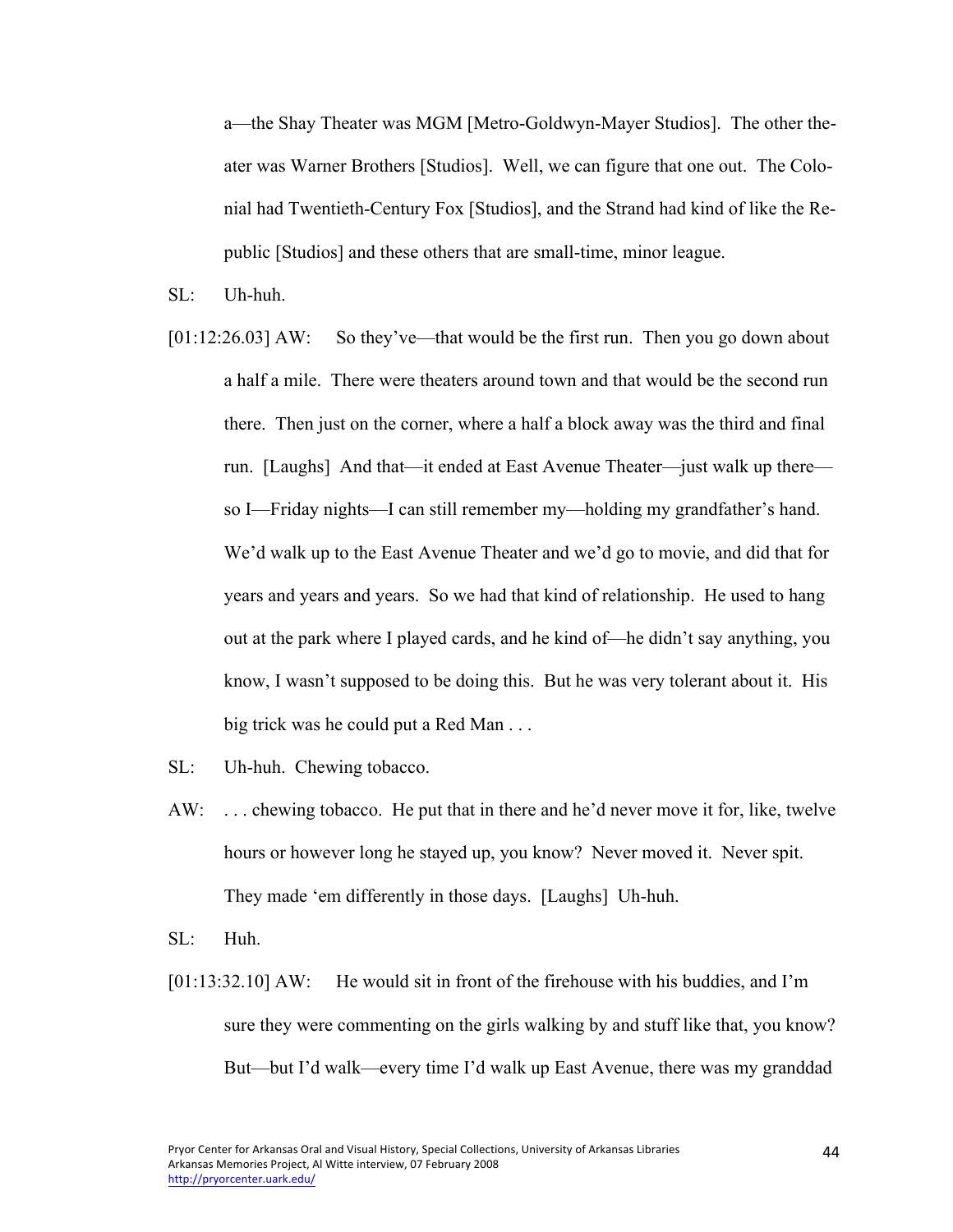over there sitting in front of the firehouse just whiling away the time. He was a very quiet man. The only thing he ever told me once is he was from Nova Scotia, and that's all I ever—that's all he ever said about his background. Zero. I didn't—my mother told me later that he was the youngest of twelve and had all immigrated to the [United] States, and I think all eleven of them stayed up in the Boston [Massachusetts] area, and he decided he didn't want to do that. And he wandered just kind of south and settled in Pennsylvania. He was a—he was a combined fire chief and police chief in Butler, Pennsylvania, when he met my [grand]mother, who was a cook in a diner. And my next-door neighbor knew them then—the [Settlemeyer?] family—Mrs. [Settlemeyer?] told me that they were the handsomest couple in town. He was a handsome guy and she had bright red hair and had that Irish "Colleen" look.

 $SI:$  Uh-huh.

[01:14:42.01] AW: And she said they—when he put his uniform on—I never asked her which uniform he wore. [Laughter] Maybe he had a uni—unisex or whatever. But a police chief and fire chief. I find that to be fascinating.

SL: It is.

[01:14:57.28] AW: And then he moved up to Erie to be—to work for the Hammermill [Company], but he was older than my—than my grandmother, and they laid him off. You know, they just—they didn't keep you on. There was no Social Security. There was no workman's comp[ensation] or anything like that—couldn't get—and they—they were just—out of kindness, gave them \$15 a month and a little plot of ground to grow vegetables on in the summer. And I would go down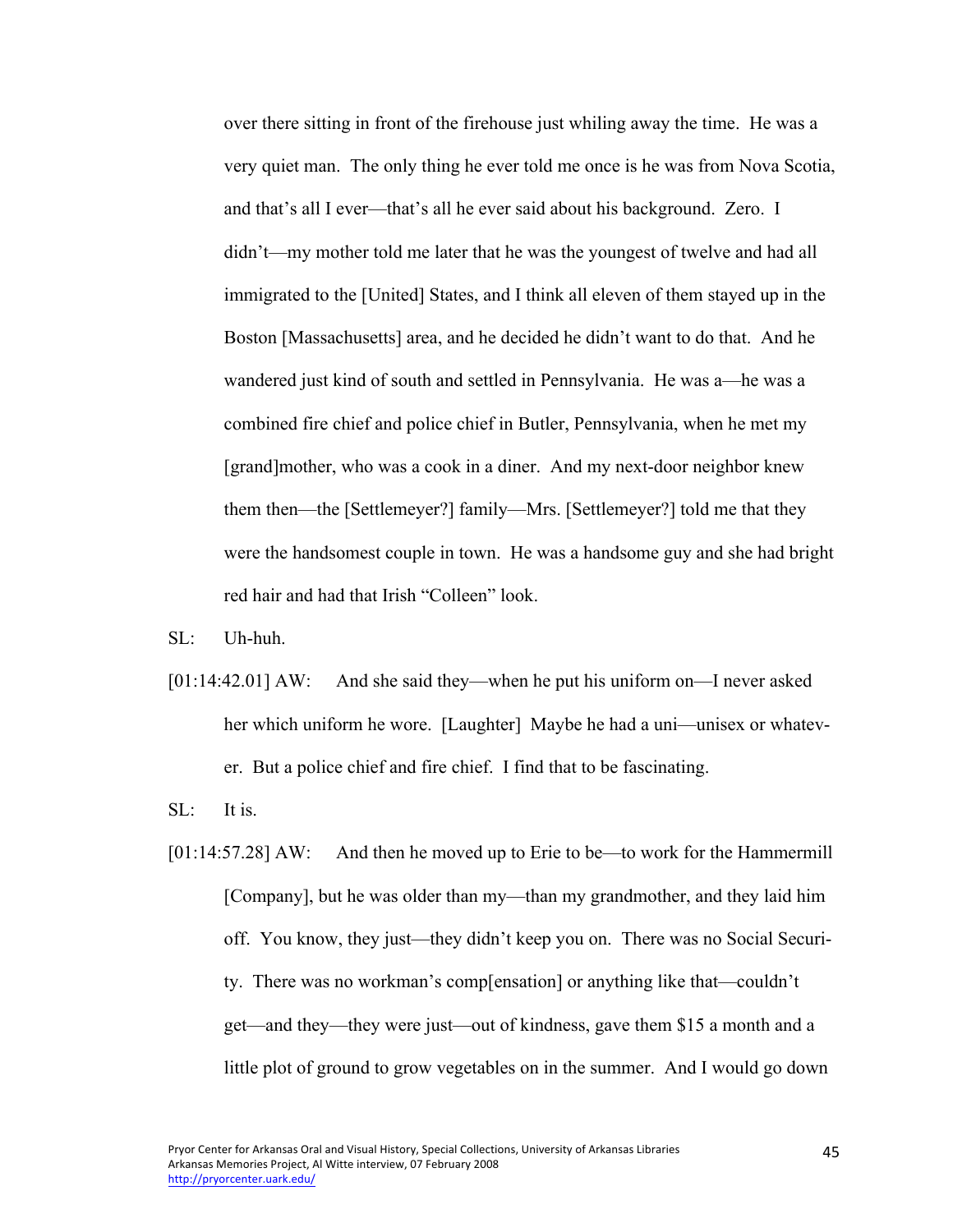and—and help him with his garden work and he'd give me a dime. And we'd walk back together.

[01:15:34.08] SL: So the—the paper mill had some acreage where ...

- AW: Yeah, right—right alongside . . .
- SL: And some of the workers were given plots of ...
- AW: Yeah, the ones that were retired.
- SL: Uh-huh.
- AW: A little plot to grow vegetables, and I worked with him. And sometimes I'd resent it because I was missing some big softball game or something, you know,  $but \ldots$
- SL: Uh-huh.
- [01:15:52.29] AW: But he and I—he didn't talk much. I think he'd been beaten down by life. That's my current pop-psych analysis.
- SL: Uh-huh.
- AW: I mean, he—he just didn't talk much. And I don't know—and for some reason, I don't think his sons treated him right. I'm not sure his daughters did, either, but I'm thinking the sons had more responsibility for their father. And that's why he hung out with me.
- [01:16:22.19] SL: So you can't recall any poignant conversation or ...
- AW: I wish I could.
- SL: ... exchange with him?
- AW: I wish I could, 'cause I—I suspect he had a much more interesting life than—than I was ever led to believe.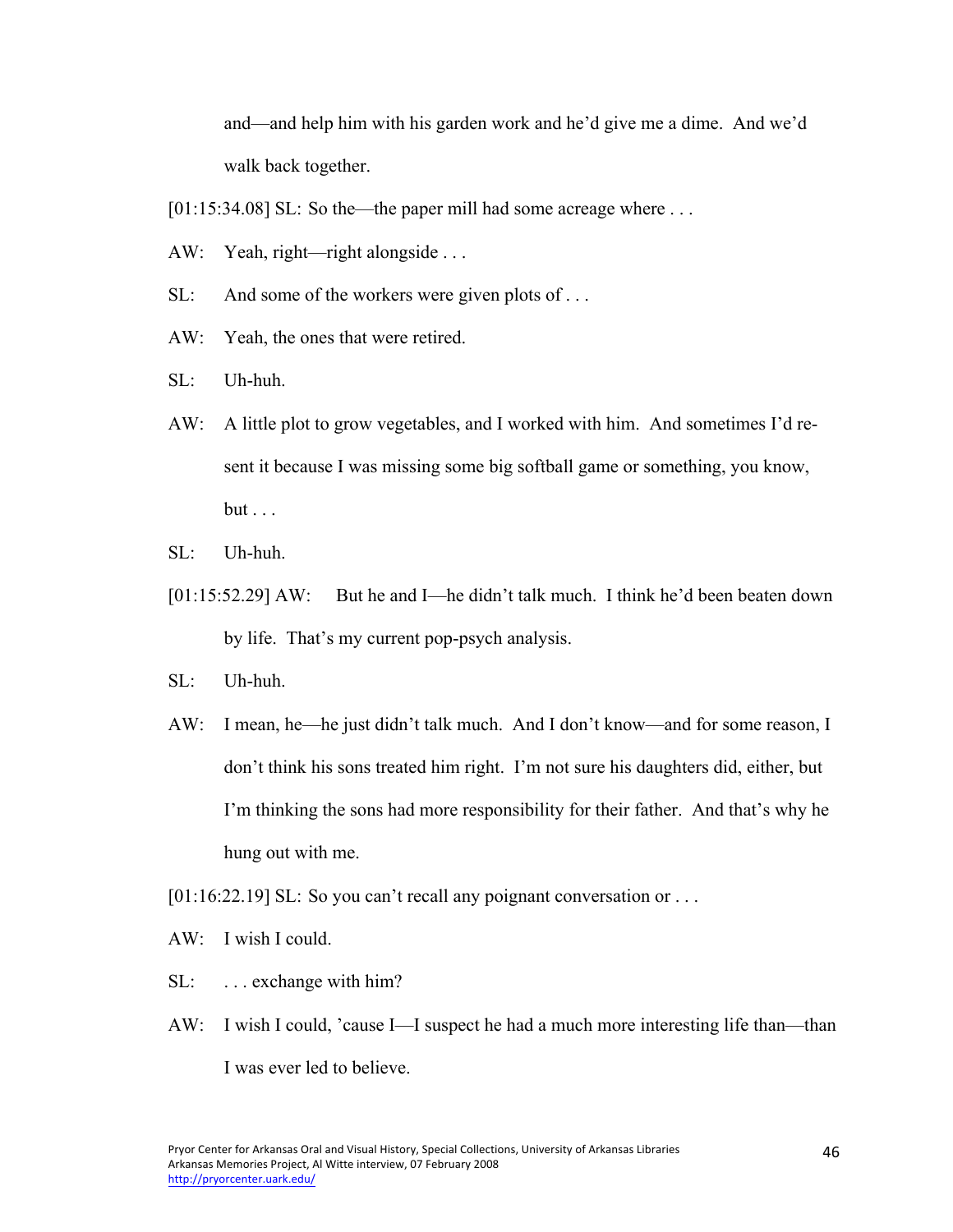SL: Yeah.

AW: But I've—that was the one thing about my family that I—it really irked me—is they would not talk about family incidents—even if they were—well, I shouldn't say even if they were scandalous, but the ones—I'll show you—I'll give you an example of—of how irk—irksome they could be on this score. My Uncle Dan the drinking uncle—wanted to marry a wonderful woman, and Mother—and Grandma said no 'cause she needed his paycheck to help support the family, and it frustrated him—frustrated. He didn't know how to deal with it. So he ran away from home. That's basically what he—that's the way that he—he went to Cleveland [Ohio] and he just disappeared. As far as we know, he just disappeared. But it turned out he went to Cleveland, and somehow they found him. I don't know. They'd never tell me. They found out and a couple of weeks later they brought him back and the family—as family used to do, they came up with the theory that he had amnesia. That was the rationale for why Uncle Dan disappeared. And then shortly thereafter he was permitted to marry. So there was—there was obviously a connection. But they never talked to the children. Now, this happened in—I was probably ten to twelve years old, so I was smart enough to know something was going on. Years go by. He gets married. He has three daughters. The daughters are now all grown women. Two are married and one's a nun, and they're all together one time, and I'm with them, and they say, "My Uncle Al." They—I was cousins, but they called me Uncle Al because of the age they— "Uncle Al, why did our dad go to Cleveland?" They had no idea. And I said, "Well," I gave them the story that I just gave you. I said, "But I'm gonna go talk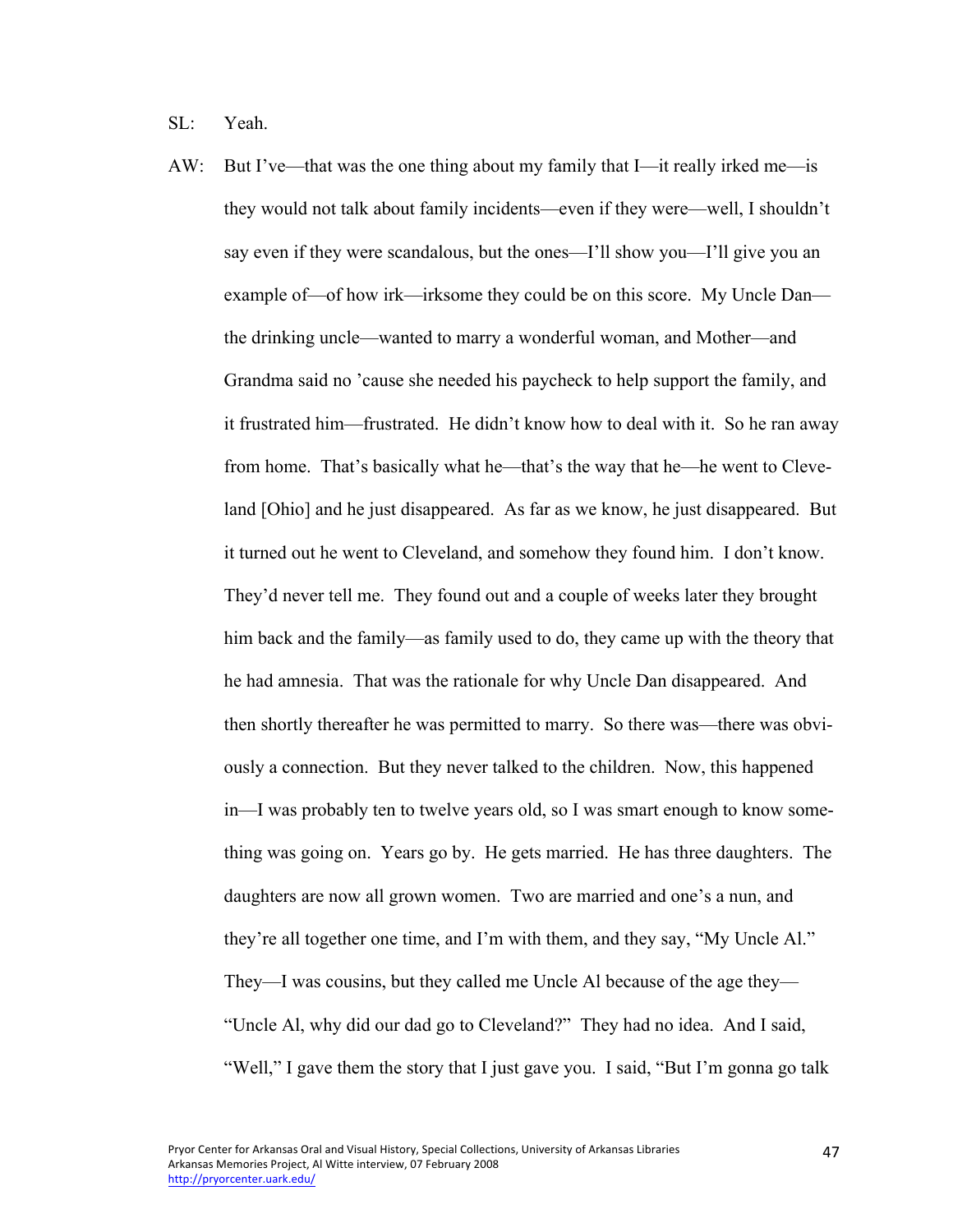to my mother and find out," you know? So I went to her and I said, "Mother, Judy and—and—and Margie and Brenda want to know why Dan ran away from home." And she said, "Why do they want to know?" And I—all I could say was, "Mother, it's their father, you know? They want to know what their—" she—it couldn't—she had this blind spot. "Why would they want to know?" So how do you deal with a family like that in terms of family history and—and so on? They wouldn't tell you anything, you know? And it turned out; I finally persuaded her that she had an obligation to tell his children why he ran away from home shortly before marrying their mother. And so anyway, whatever I'm trying to say at this point, I think I've said it—that is, it was a very frustrating family in terms of learning history because they obviously had something in their background.

- [01:19:38.00] SL: What—what about sports, growing up? Did—were you active at all in . . .?
- AW: Well, in what we'd call the pick-up sandlot. Yeah, we—actually, I'm real proud of—we started out just a bunch of guys—and when I say a bunch—four, five, six. The youngest was my brother, who's like, fifteen, sixteen months younger than me.
- SL: Uh-huh.
- AW: And he was the youngest, so he was the right fielder and all that. And—and then there were about four other guys, and I was in the mix, but I wasn't the oldest. And we started out pretty good, and then we—we developed what we called the Eighth—the East Eighth Street Club. Softball. We played softball. And we would go play the Ninth Streeters or the Seventh Streeters or the Twelfth Streeters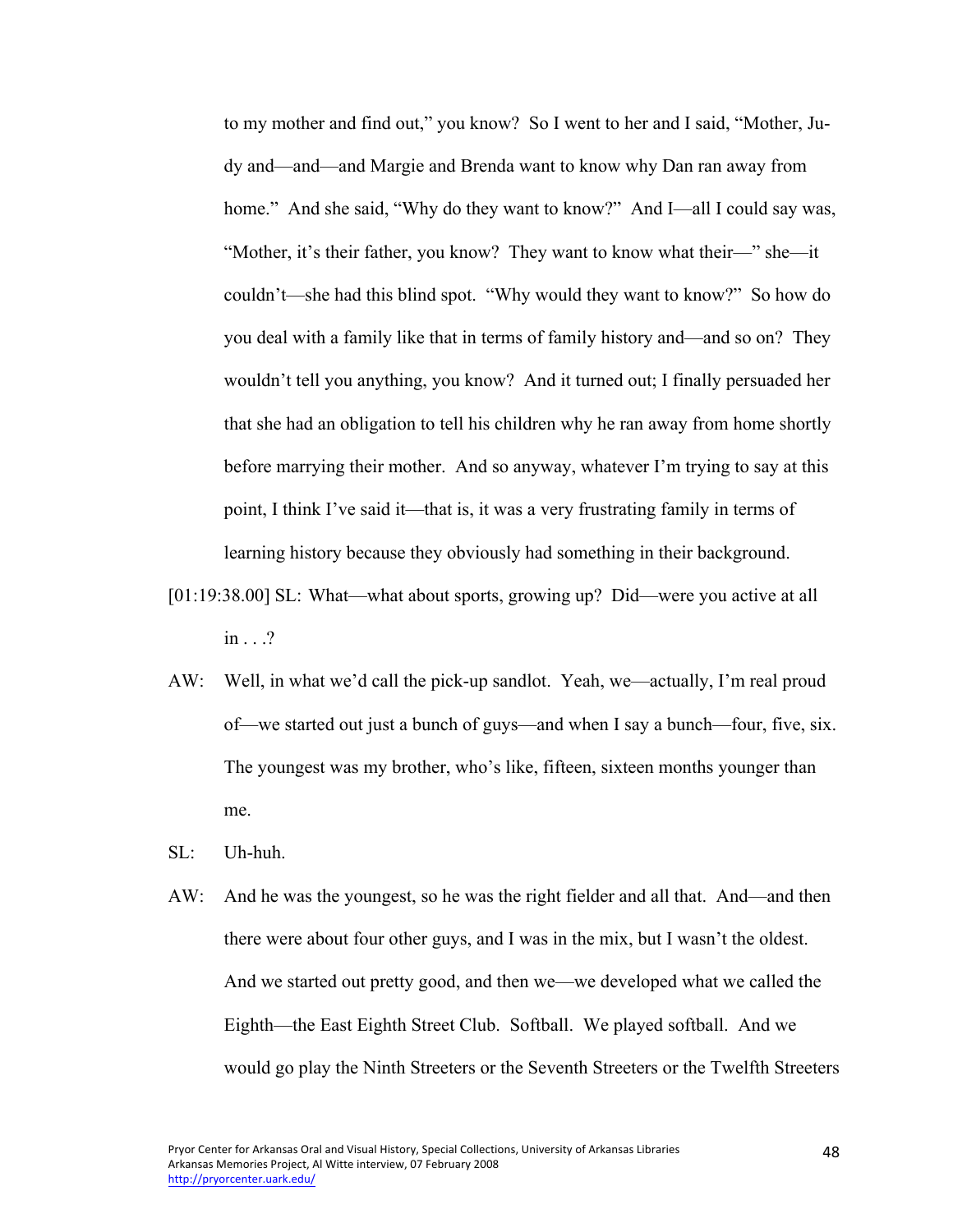or whatever. And we had a great recruiting technique. It's like when we played the Ninth Streeters. They had a great pitcher. So we said, "Why don't you join our team?" [Laughs] So picked up some super studs along the way, and we got to be real good. And there was a local supermarket that sponsored us, but all that meant was that if we won a game he gave us a couple of watermelons to ...

- SL: [Laughs]
- $AW: \dots$  enjoy.
- [01:20:53.20] SL: No uniforms then?
- AW: Oh, no. Mothers—we—we went out and stole some apples one summer to—we were gonna sell them and then buy jerseys. Well, we sold them to our mothers, you know? [Laughs] And we had the—East Avenue Grocery. That's what we were, East Avenue Grocery. And, believe it or not, we got pretty good, finally. And so now I'm, like, sixteen or seventeen—senior in high school—and we're playing for the semifinals in the city championship. We—if we won we'd play in the stadium . . .
- SL: Uh-huh.
- AW: . . . before a big crowd. And—guy, I know how Tom Brady feels. I'm—I was the clean-up hitter, and the first inning the First Street guys get on and I come up—bases loaded, nobody out. And I hit the hardest ball I ever hit in my life. I mean—and it sailed forever, and the question was—was it fair or foul? And the ump[ire] called it foul. Instead of a four-run lead in the first inning, I then struck out. And that was bad enough, but then in the last inning the score is tied—they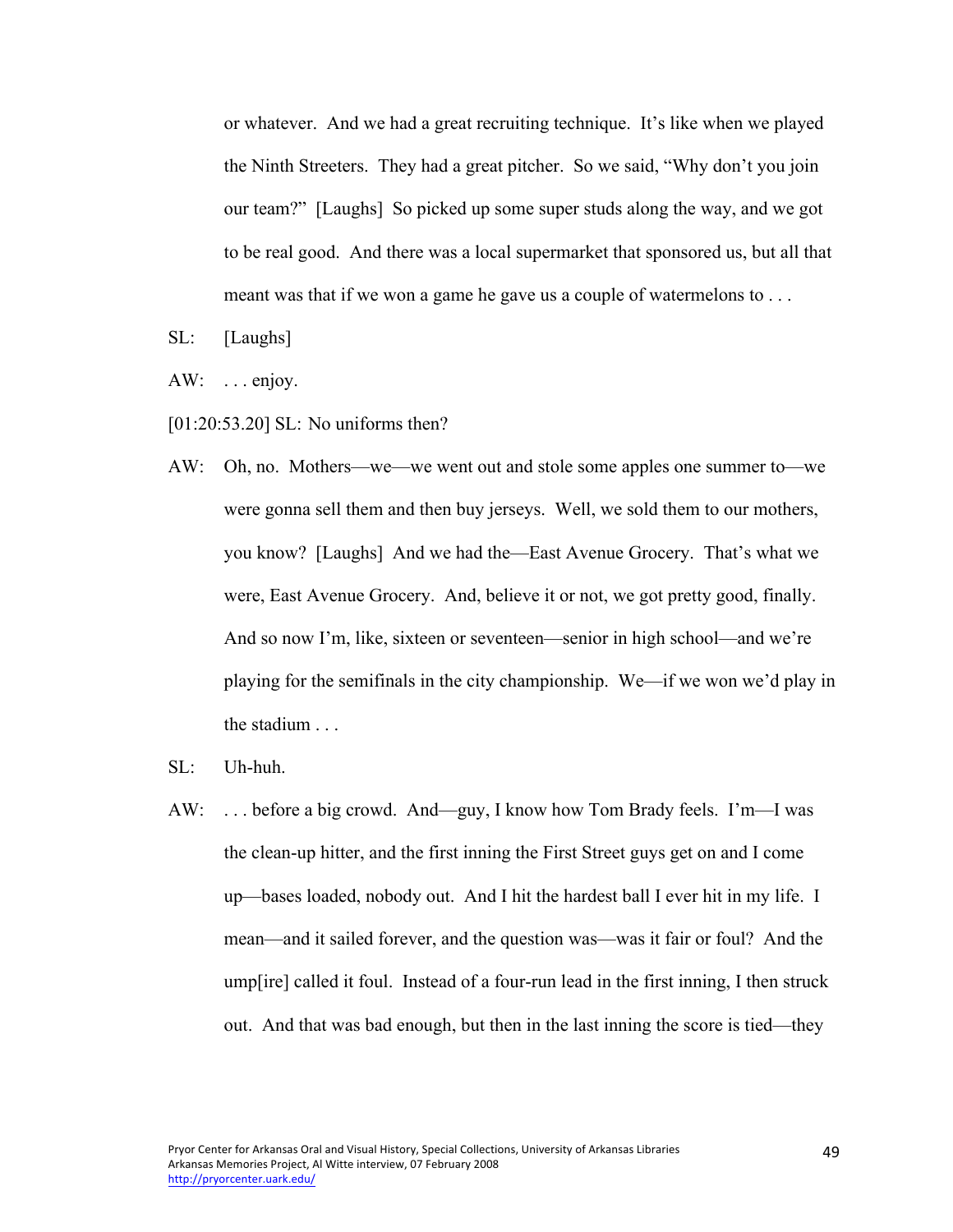got a man on third, two out, and the batter hits an easy ground ball to the shortstop, Joe [Robie?].

- SL: Uh-huh.
- [01:22:30.17] AW: And he threw it to me, and as I looked it was sailing somewhere between ten and twelve feet over my head at first—I was first baseman, I should've mentioned. And that's how the game ended. We didn't go to the finals. Now, to show you how the attitude towards—to me, this is a male—is the secret to the male nature. Joe [Robie?]—he's the same age as me—maybe a year younger. So if I'm seventeen, he's sixteen. I'm not sure I ever saw him again. He—his—he was a great athlete. He was a great—great football player. But his family moved to another district, so he played football for our enemy high school. Then he went to Penn State [Pennsylvania State University] and played football down there. Then he married the best-looking girl in the neighborhood and— Shirley Adams. Oh, God! Whew. And . . .
- SL: [Laughs]
- [01:23:33.03] AW: And then life went on. I'm—I've gone. You know, I've won a war. I don't know what the hell he's been up to. So nineteen—I'd say this was 1940. Now it's 1995 or 2000. So it's fifty-plus—close to sixty years—we have not talked. My friend that I've mentioned before, Bud [Elwell?], from Erie, knows Joe. And he said, "Your old—your old teammate, Joe [Robie?]'s having some real bad health." He said, "He's almost blind. He's gotten in terrible health." He said, "Why don't you call him and say hello." So I did. He gets on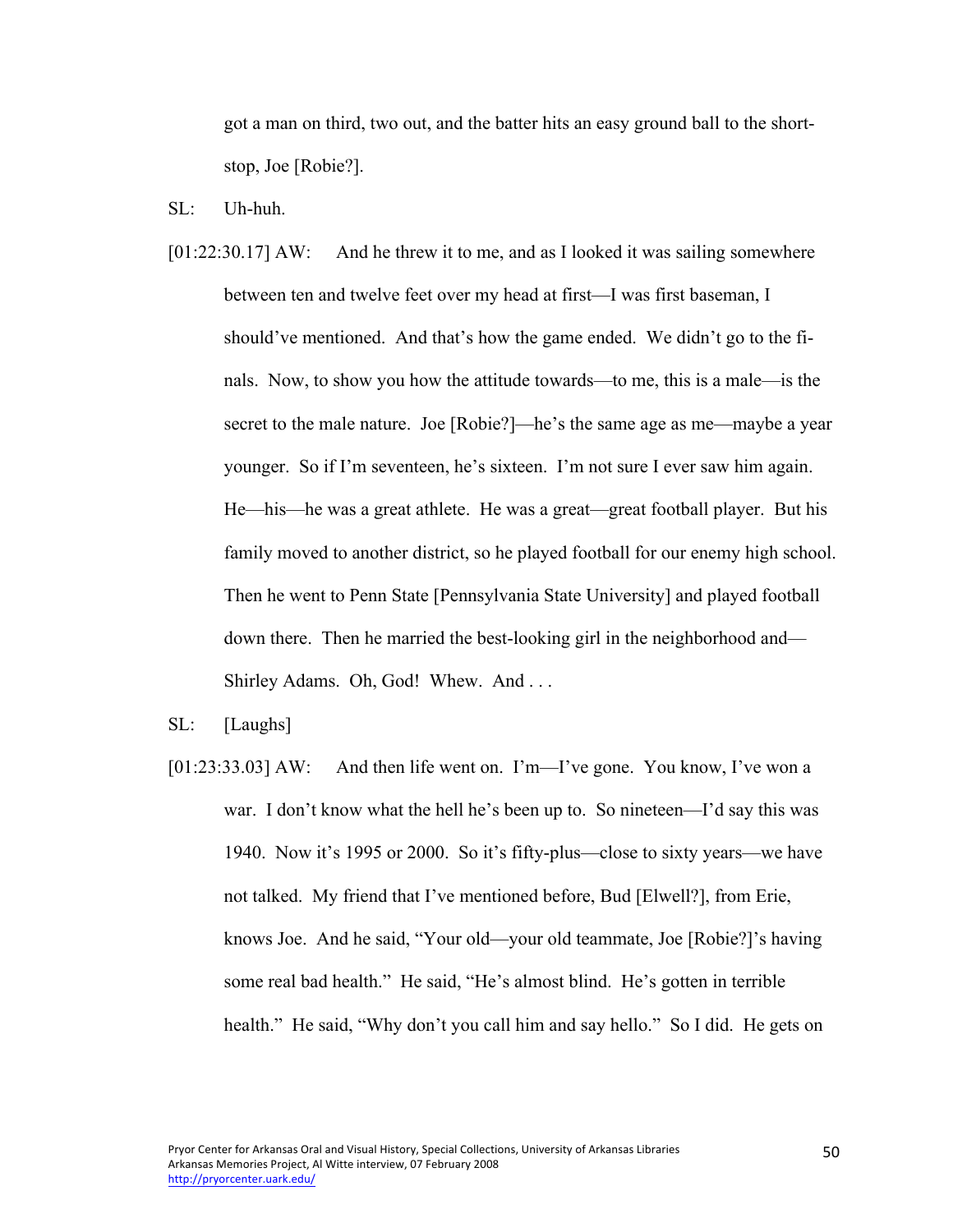the phone, and my first words to him were, "You should've thrown that guy out." And he said, "You should've caught the ball."

- SL: [Laughs]
- [01:24:43.09] AW: Now, that's—to me, that says something about men.
- SL: Yeah. [Laughter]
- AW: Fifty, sixty years go by—we're still playing that damn game. [Laughter] Well, enough of that, but that's Joe [Robie?]. He was a great guy. He was one we picked up off another team. He was—he was the shortstop. I was the first—I was—I was the first base because I couldn't run—take me about an hour to get to the—to the corner down there, and that's what they did with guys who couldn't run, is they put them on first.
- [01:25:14.08] SL: [Laughs] Well, you mentioned—I mean, I just assumed back then the big sport was baseball and . . .
- AW: Well, yeah, but we didn't have any equipment.
- SL: Uh-huh.
- AW: We—what do you mean? You needed a glove and a bat and a ball. We didn't—I would've loved to have played hardball. I did play it a little bit using borrowed equipment. But we didn't have any money for those luxuries.
- SL: Uh-huh.
- AW: That's why we played ...
- SL: Uh-huh.
- [01:25:37.16] AW: ... you could play softball without a glove. The first baseman was well advised to have a glove because of the nature of the job there.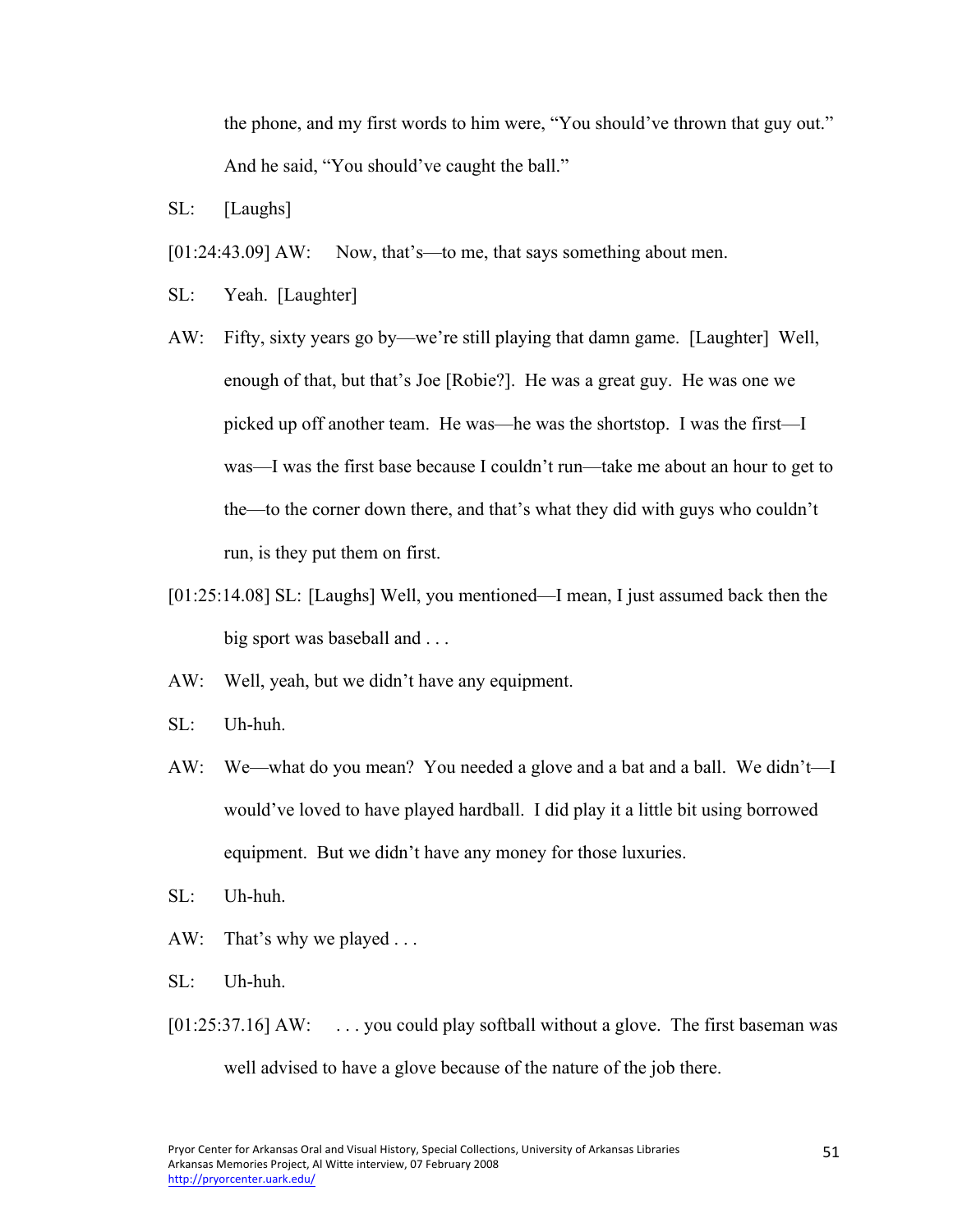SL: Uh-huh.

AW: But you're out in the outfield. You're catching the ball barehanded. We used to have to put all our money together to buy a ball. The—listen, in those days the guy that owned the bat and the ball really could blackmail you— "Do what I say or I'm taking the bat and the ball home." We didn't have the equipment to—to play American Legion ball. I would've loved to have played baseball. But that's why softball was so popular up north in those days—fast-pitch softball—'cause it was cheap—well, compared to baseball. I did play a little baseball, but not enough to—but I'll tell you how things have not changed. They talk about, you know, how they treat youngsters now and recruiting 'em for colleges and all the hoopla and all that. I've mentioned my Uncle Bob. Now, this is a family legend I got from him, not my mother.

SL: Okay.

[01:26:45.27] AW: I'd heard the stories and I—so I asked him one time, "Tell me what really happened." He's finished seventh grade. He's now twelve or thirteen years old. He goes to work in a bicycle shop. I think he helps fix them. But he said, "The Hammermill Paper Company—" their—their hiring practice in those days was you—you showed up at 7:00 in the morning in a room. And then a guy that hired came in and he looked around the room, and he knew ahead of time he needed one or two or three, and he'd look around the room, and he'd say, "You and you. You're hired for the day," or however long. He said he did that every day for years and then he had to show up for work at 8:00. So he'd—7:00 at Hammermill and then he'd be turned down. Okay, now he's sixteen years old or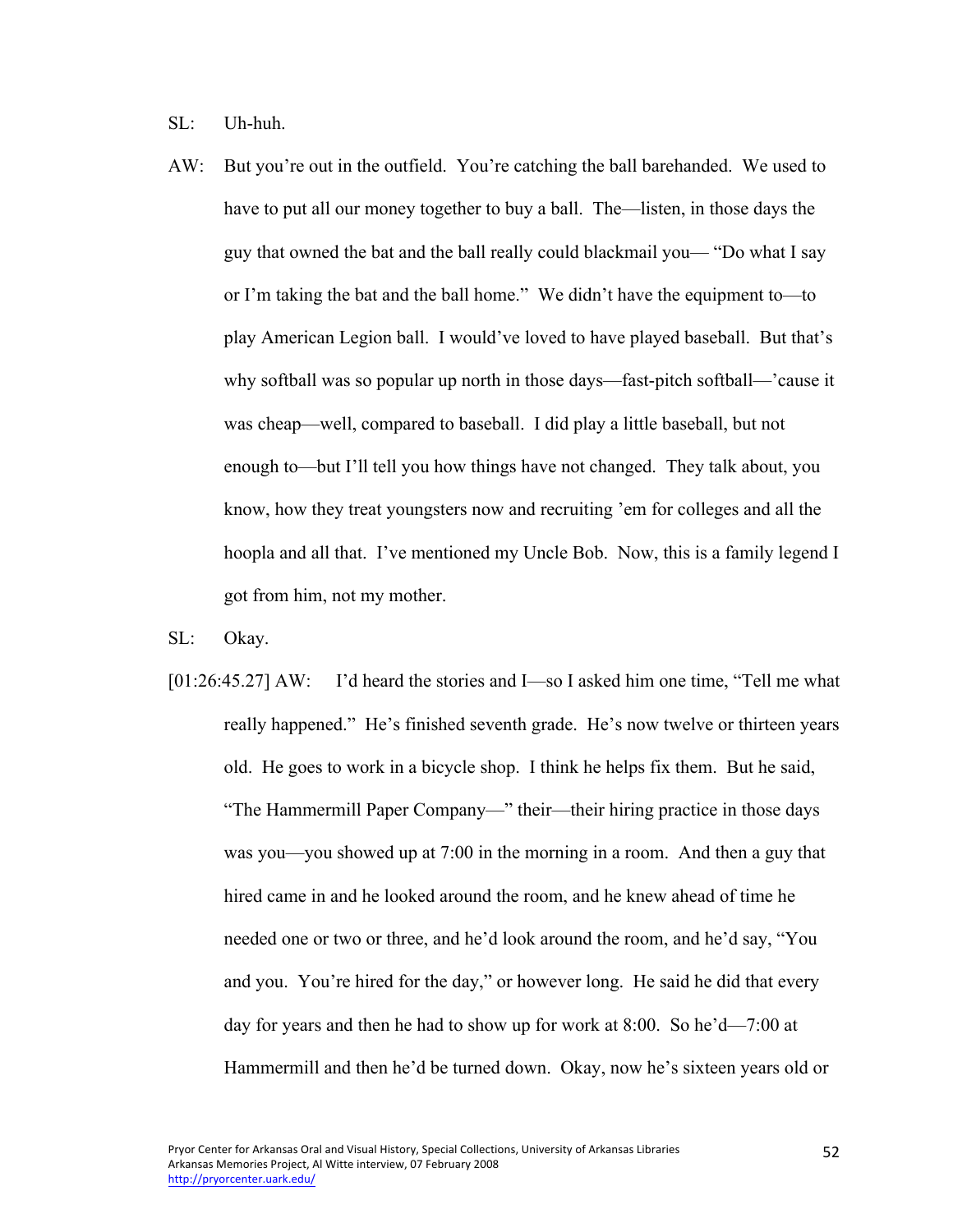fifteen—something like that. The hiring guy walks in one day. He looks around the room and he spies my uncle and he said, "Did I see you playing baseball out at Glenwood Park last Sunday?" And my uncle said, "Yeah. Yes, you did." He didn't say anything else. He pointed at my uncle and said, "You're hired." He was a hell of a baseball player, and in those days all of the industries in town had baseball teams. They had an industrial league. So that's how he got hired at Hammermill [laughs] was because he was baseball player.

- SL: [Laughs]
- AW: And nothing has changed in athletics.
- SL: Yes, I see.
- AW: You know?
- SL: Yeah. Yeah.
- AW: See what I mean? [Laughs]
- SL: Yeah. Yeah.
- AW: Nothing has changed. They're still recruiting.
- SL: [Laughs]
- AW: Back in the olden days—but that—and he ended up as president of the company. So he went from the lowest form of humanity, which was what they called a "broke hustler." Now, the word broke means broken paper. And a paper machine is longer than a football field, okay? They liquefy the timber out of Canada. They put acid and all that and make it a liquid canal. And it goes in one end liquid—it goes one end into the machine and at the other end comes out beautiful bond paper. And—but occasionally there's a foul-up in the machine. About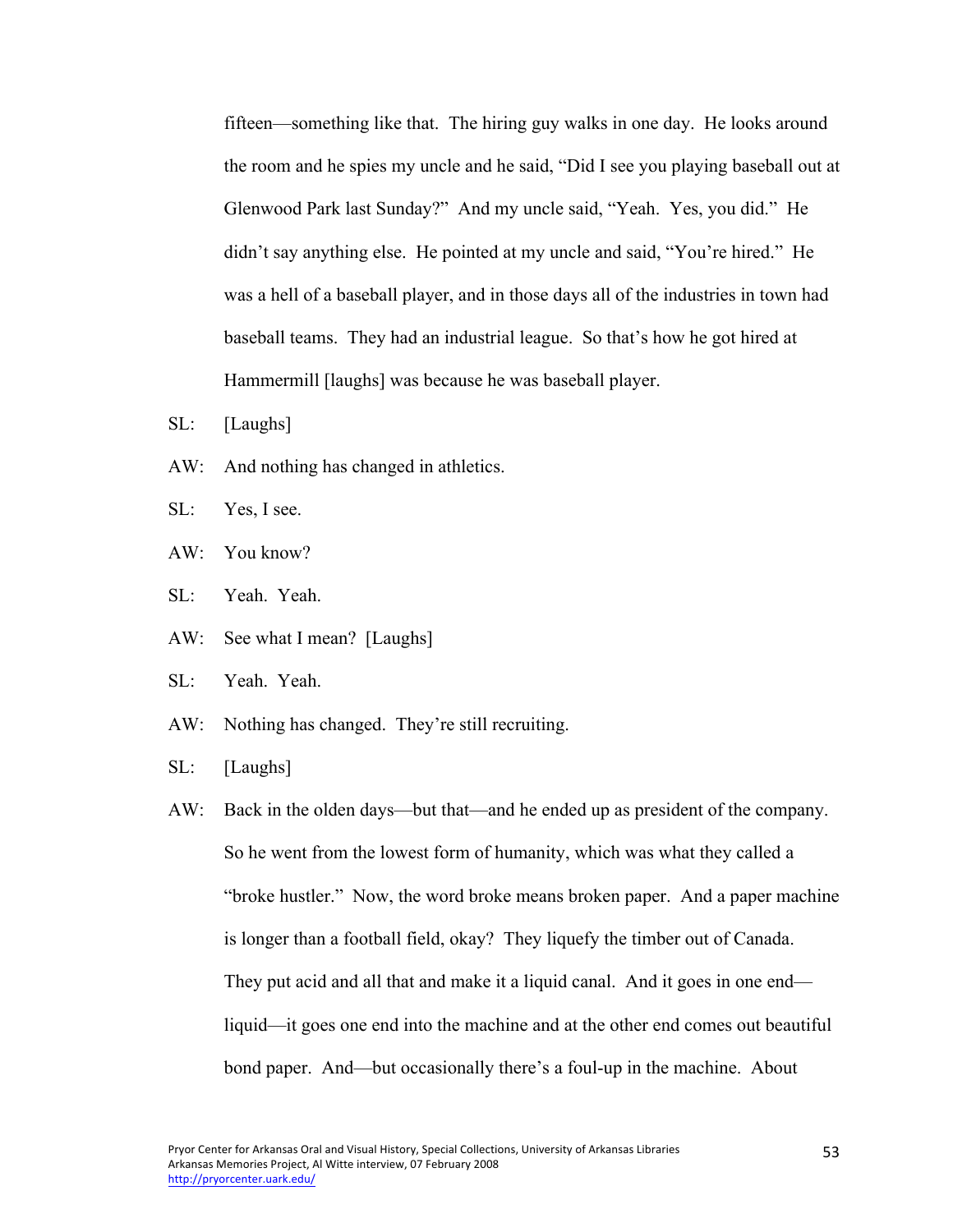halfway through there's busted paper. There's broke all over the room. The guy that picks it up [laughs] is the lowest guy in the—and that's how he started out, is he would—and they called him a broke hustler. So he started as a broke hustler and he went to the top. And he was only seventh grade. So I can remember—my earliest memory is watching him in the kitchen—in his kitchen while all the rest of us are having fun and he's slaving away getting his high school diploma and then his college diploma. And he ended up in business school at Harvard before he was all through. So, you know, the world was different.

- $SL:$  Hmm
- [01:29:39.01] AW: When are we gonna get to those dating patterns?
- TM: What about now?
- AW: No, he might have some questions.
- TM: [Laughs]
- AW: Did you hear what I said?
- SL: No.
- TM: The dating patterns.
- SL: Oh. Well, I want to ...
- $AW: It was ...$
- SL: I was thinking—I'm still thinking about sports.
- AW: Oh, yeah. Well, there's other sports—were—were pick-up football.
- SL: Okay.
- AW: My—my—one of my biggest embarrassments was when I was—when I was in grades five, six, seven, eight, I was considered one of the three biggest kids in the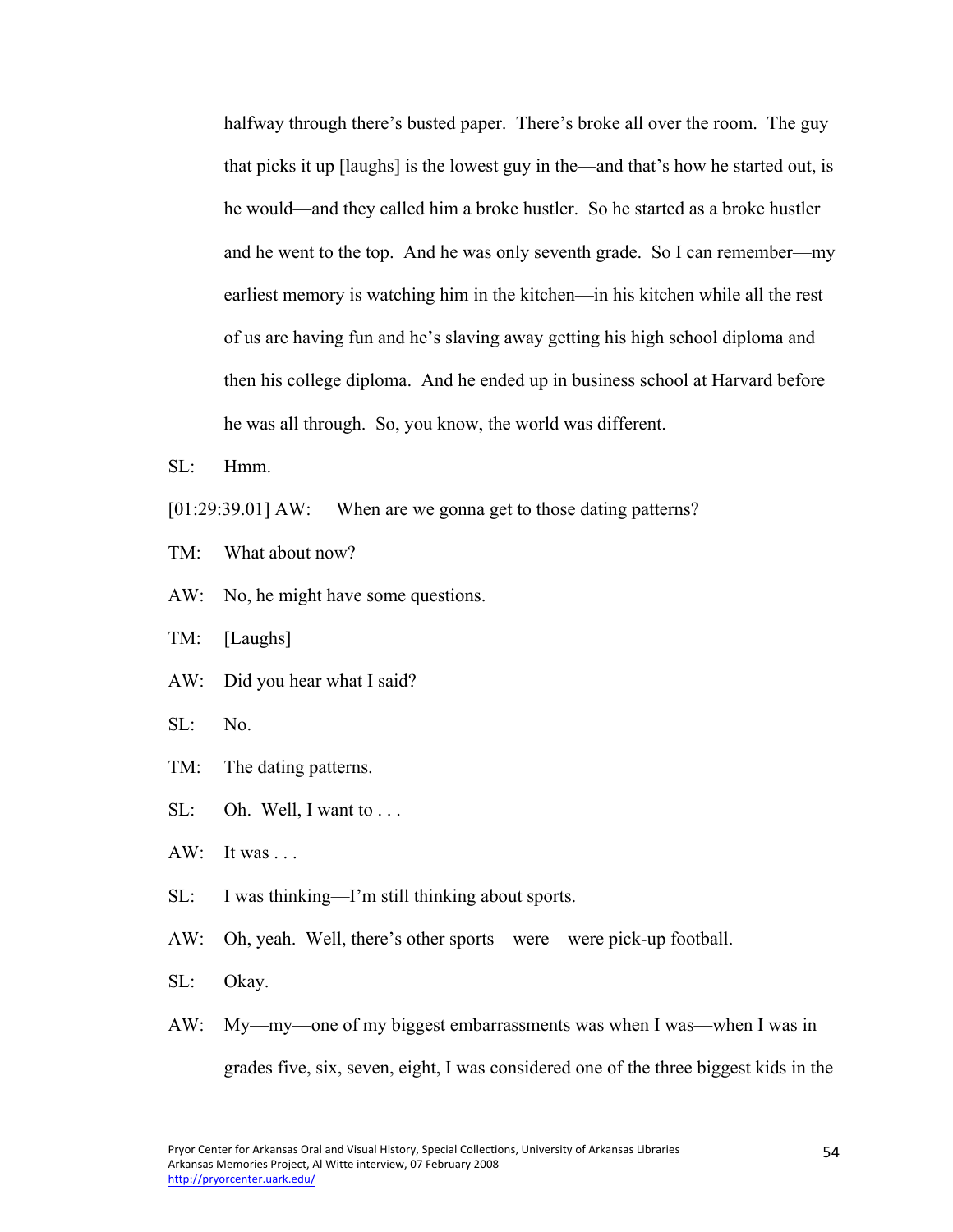class of sixteen boys. And so everybody assumed I'd go out for football, and I wanted to go out for football. So now it's summer after eighth grade and I'm gonna enter the ninth grade of high school—public high school. And during that summer—not—not a whole lot before the season was to start—practice was to start, I had—what do they take out of your throat?

- SL: Tonsillectomy.
- [01:30:41.05] AW: I had a tonsillectomy and I lost some weight and I was kind of peaked—puny for a little while.
- SL: Uh-huh.
- AW: So I go down there, and the way they—the thing is you—you lined up. Now, in those days they had six teams. They—they suited up six teams. Now, you—you only played if you were on the first or second team, but the other four were out there belting each other around. So I was thinking, "I'd at least make the sixth team." And you lined up and went into the equipment room. But standing at the doorway of the equipment room was the head coach, James "Foggy" Hyde.
- SL: [Laughs]
- [01:31:17.01] AW: And this is the physical they gave you. Now, listen to this. [AW stamps his feet several times] Finally, I get up there. I get to him—he reaches over and he goes like this. "No, I don't think so." [Laughter] I didn't have any muscle. See, my father was a big, powerful raw-bone man. My mother had no upper body strength whatever. I unfortunately—fortunately, I got her brain unfortunately, I got her upper body. I had no—I've never had any strength there. So I—he [Coach Hyde] wouldn't give me a suit. So that was football. So we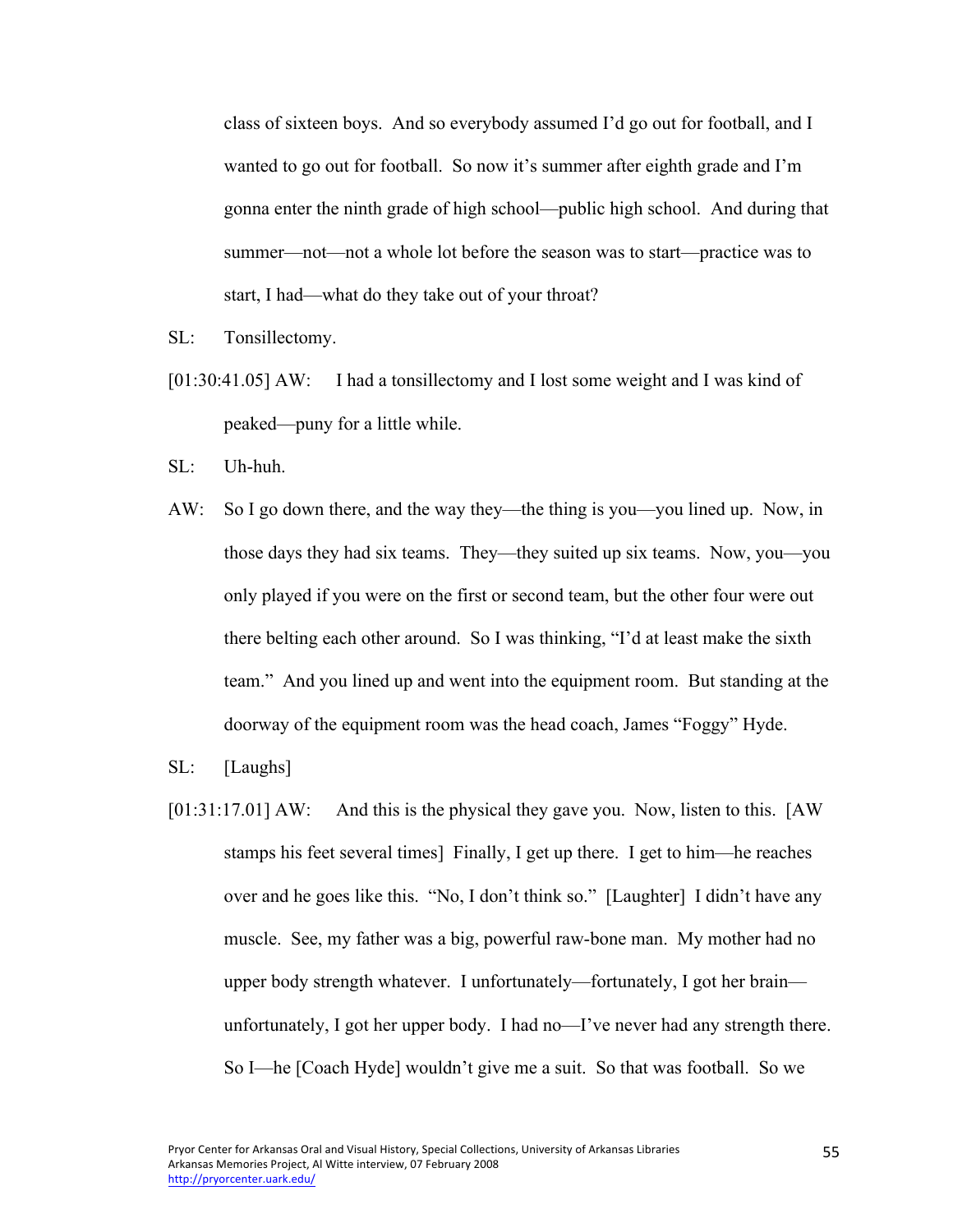played pick-up, and I—I was a slow-footed tight—tight end/linebacker, but you had to play both ways [offense and defense]. And that's—and we played—we played on the high school football field—practice field—and had bloody games. But I enjoyed that and—but it was pick-up stuff. The only thing I did organized—I played tennis in high school and golf, but that's because no boys would go out for those sports. They had a spot to fill. "Al . . ."

- SL: Right.
- AW: ". . . do you want to join the tennis team?" [Laughs] "Yeah, why not?" Get your picture in the yearbook [laughs], you know?
- SL: It's still a great sport, though.
- AW: Yeah, the—one of the greatest—both of 'em.
- SL: Uh-huh.
- AW: But I'm saying this—I wasn't—I wasn't really a player, but I liked it. I played at them, but I wasn't any good.
- SL: Uh-huh.
- [01:32:50.09] AW: I was a good softball player. I was a good first—fielding first baseman and I could hit the ball. But that's the only sport I ever would feel proud about, unless you want to call the volleyball game at the bookstore picnic at the University of Chicago years later, when eight girls and I stood nine guys and beat 'em.
- SL: Yeah, let's count that.
- AW: I count that.
- SL: [Laughs]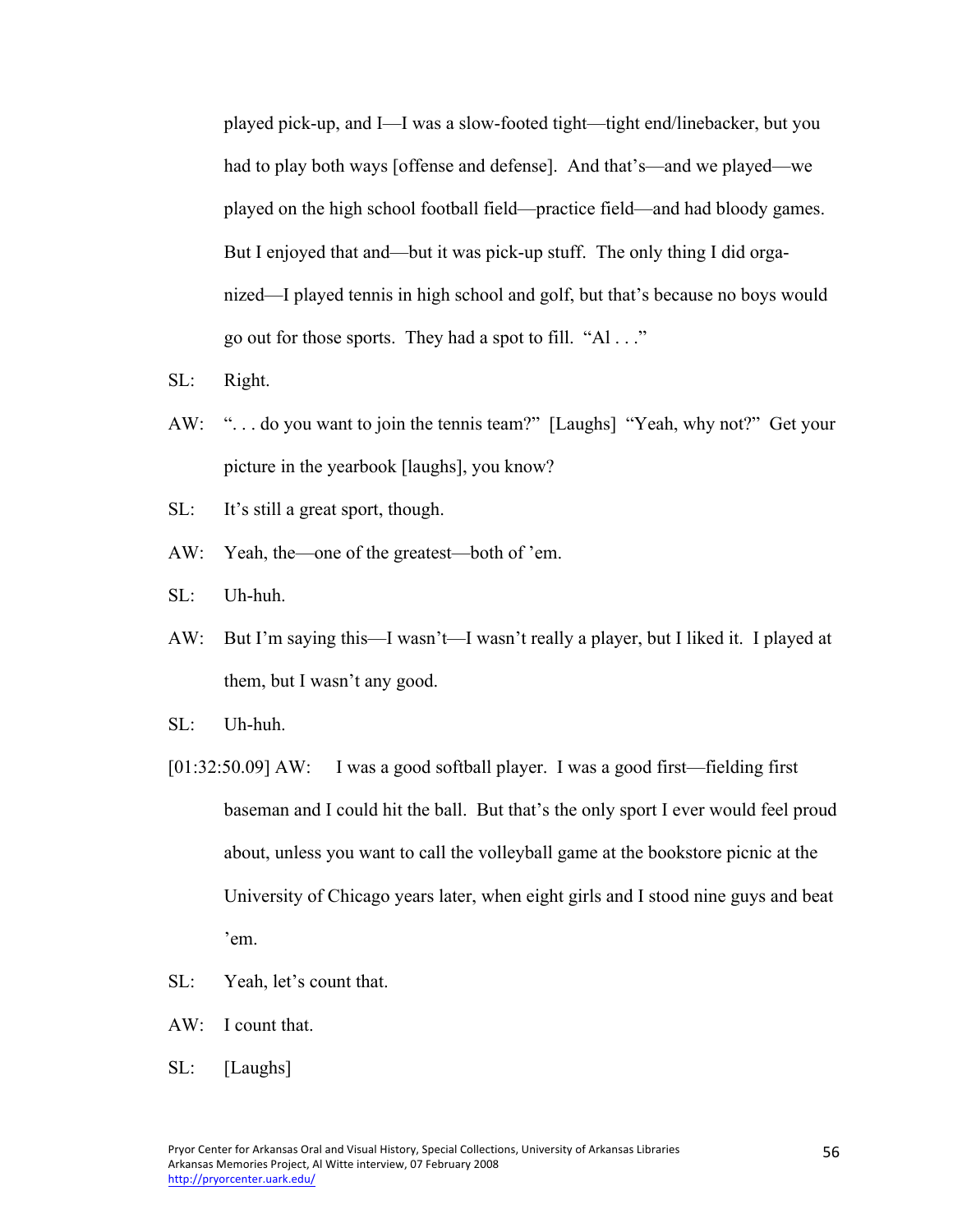AW: And, don't think I didn't work.

- SL: Yeah.
- AW: But I joined with the girls. They  $\lceil \cdot \rceil$  even it off. "I'll be with them." That's it was fun. [Laughter] It was fun. That's my big major tri[umph]—and I took Frank Broyles to the last hole in a [golf] club championship here, and it—and and guys would still be buying me drinks if I'd beat him.
- SL: [Laughs]
- AW: But that's a different story. I didn't.
- [01:33:40.28] SL: Okay, let's talk about the dating stuff.
- AW: Well, dating was—first of all; through the eighth grade we didn't know what dating was. We knew who had a crush on whom. It was very easy in my class because Kay [Steimer?], as she was then known—there were sixteen boys in class and Kay was the only one who got sixteen Valentines. And all the boys had a crush on her. I never did because I figured I wouldn't have made the top three anyway, so why waste my time? I had a crush on Florence Williams because Florence—for twelve years—from grades one through twelve, I was known as the smartest boy in the class. Florence was known as the smartest student in the class, which does have a real gender tweak to it.
- SL: Yes.
- [01:34:36.01] AW: Florence beat me twelve out of twelve. Well, how could I not like Florence 'cause she didn't—she didn't make a big fuss about it? I told my mother that story years later 'cause I hadn't seen Florence since graduation, and she was coming to our—I think it was our forty-fifth high school reunion, and I was really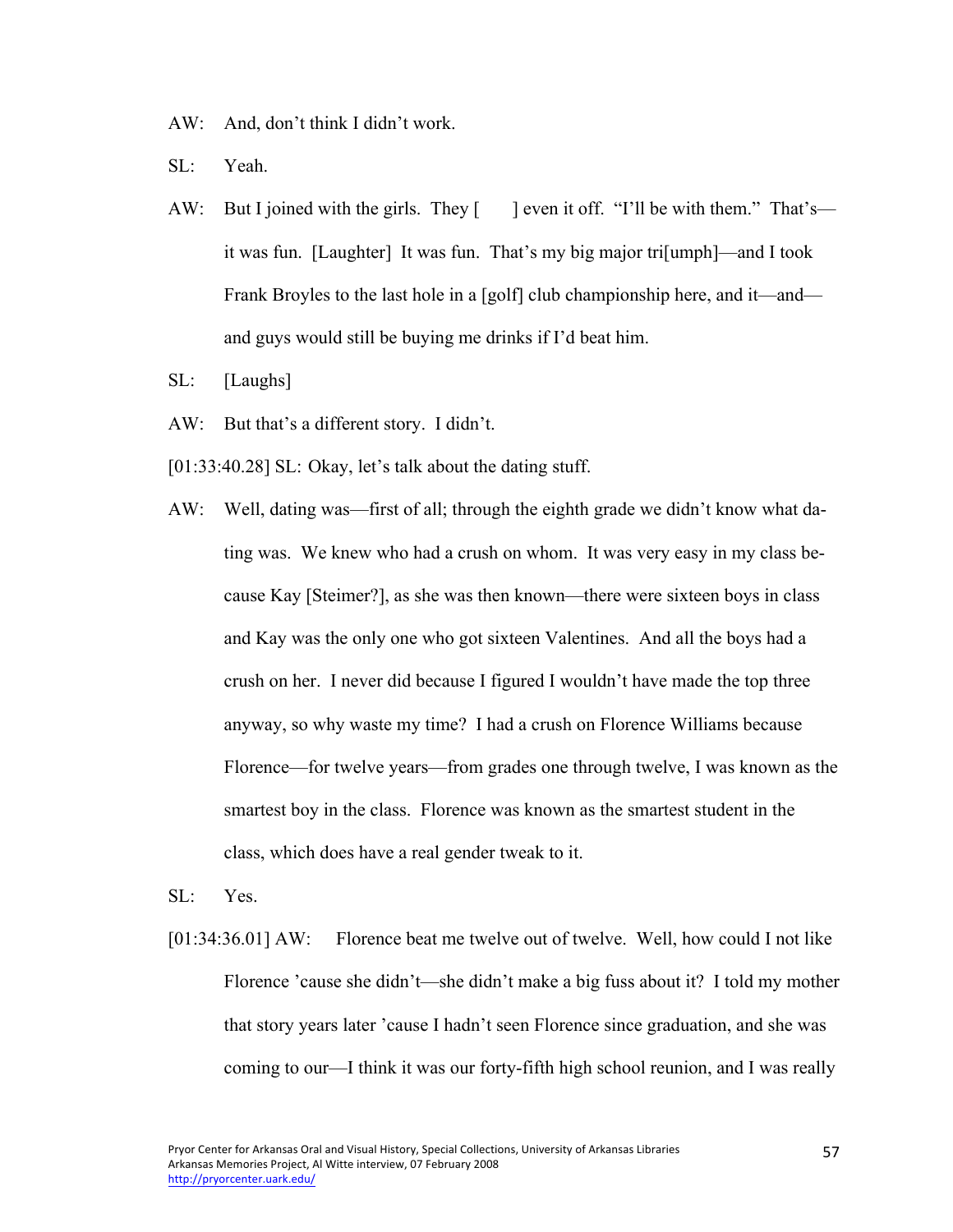excited to see her again. So I was visiting with my mother and I said, "Guess what? Florence Williams is coming to the reunion," and first one, and I told her about her beating me for twelve years. And my mother, who was all crippled, leaned over and poked me in the chest. She said, "Yes, and don't think her mother ever let me forget it." [Laughs] Which was the first—I realized parents paid attention. It stunned me. [Laughter] "Don't think her mother ever let me forget it." [Laughter] So there you are.

- SL: There you are.
- [01:35:28.25] AW: I didn't know they were that competitive. But—but Florence was not a real so—so I flew—I fell in with a gang of guys, and in high school everybody knew who had a crush on whom. And sometimes those reciprocated and sometimes it wasn't. And if it wasn't, then everybody knew that you had to at least pay attention to other girls, whether your heart was it in or not. I fell in that category. I fell in love ninth grade with a woman named Audrey and—and I'm still in love with her today. But she liked Jack, who was two years older and had a car.
- SL: Tough.
- [01:36:15.03] AW: Which I—is also known as unfair competition. But dating patterns were—were weird. Even though she—even though I liked her and she liked Jack, we would date if Jack wasn't available or if she was mad at him, and—or just date. Because dating then meant just going—just being with somebody at some place. It meant nothing else. It didn't mean kissing. It didn't mean whatever. It just meant you were with somebody. And so—now, take my word for this 'cause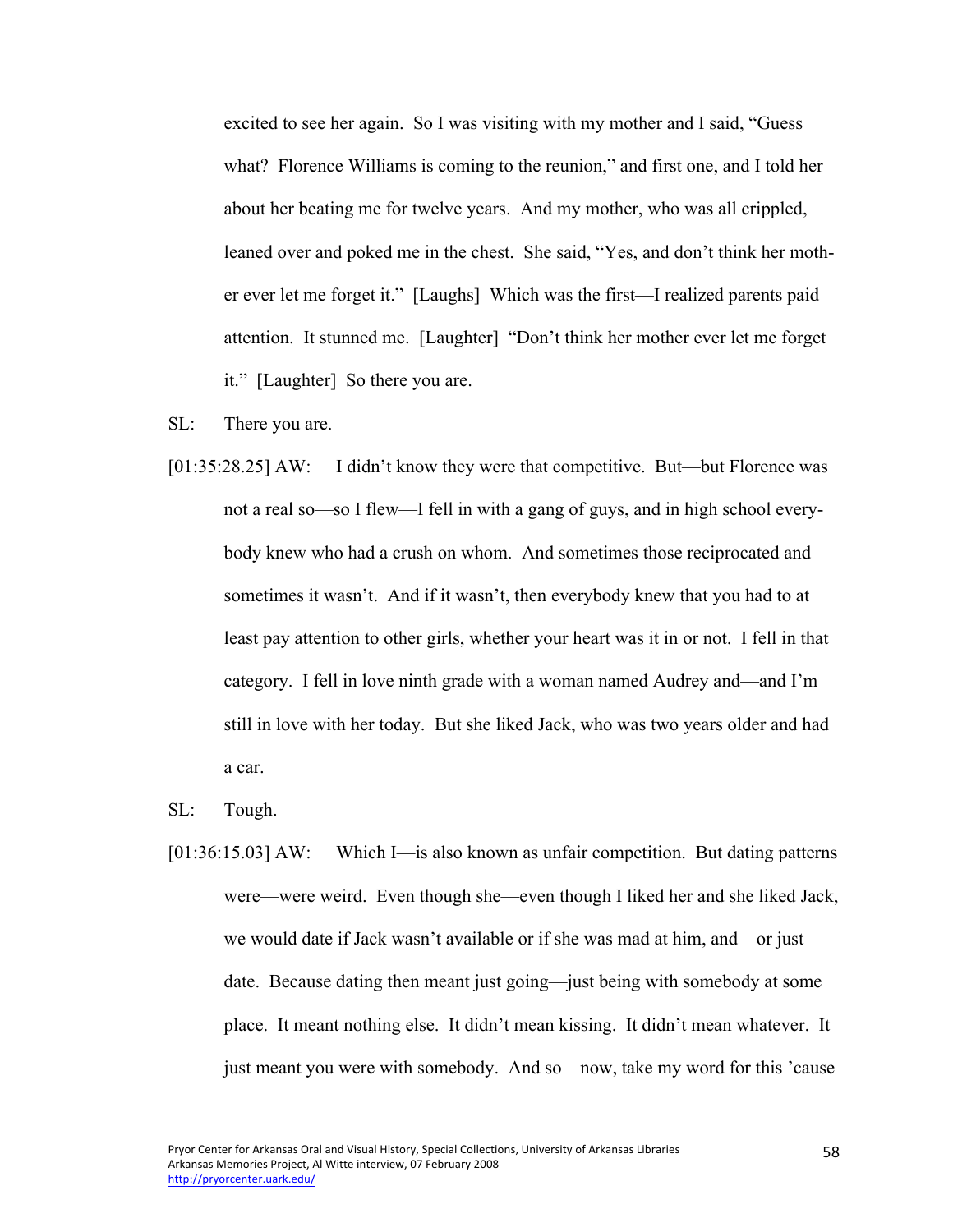it's gonna strike you as bizarre—but we would date for reasons. For example, on Wednesday night and on Friday night we went to this Harbor Creek Inn for—play the jukebox, drink a Coke, and dance. You could date a girl and go steady for Wednesday night. That meant you knew that on Wednesday night you were gonna be with Doris. On Friday you could date another girl for the same purpose maybe Doris's sister, Dorothy. There was a lot of that going on. [Laughter] I was part of that crowd for a while. Saturday night was the big band. You dated a girl to go to Glenn Miller or whatever Saturday night. You went steady is my point. You didn't have to call or anything. It was understood. And Sunday night was go to the movie. So you'd go—go to the Warner Brothers and see Ronald Reagan in something—you know, something like that. You dated for a reason that had something to do with the event, but you didn't date for what—now, there was dating for romantic purposes, but that was relatively rare in high school. I can't think of anybody at my high school with—with one exception who dated the same girl for everything. It was all mixed up.

[01:38:21.03] SL: Was there a hierarchy? Was the Wednesday night date less than a ... AW: Yes.

- SL: ... Sunday night date?
- AW: Yes. Oh, yes. The—the—the—the big date was Saturday and the second biggest was Sunday. Yeah, you're right. And the—the going to dance at the—at the and the Inn—at the jukebox, those were almost fungible. I mean [laughs], you know, you could [pass?] them around. But nothing was—nothing was really serious. Although inwardly you might be in love with a girl, you didn't outwardly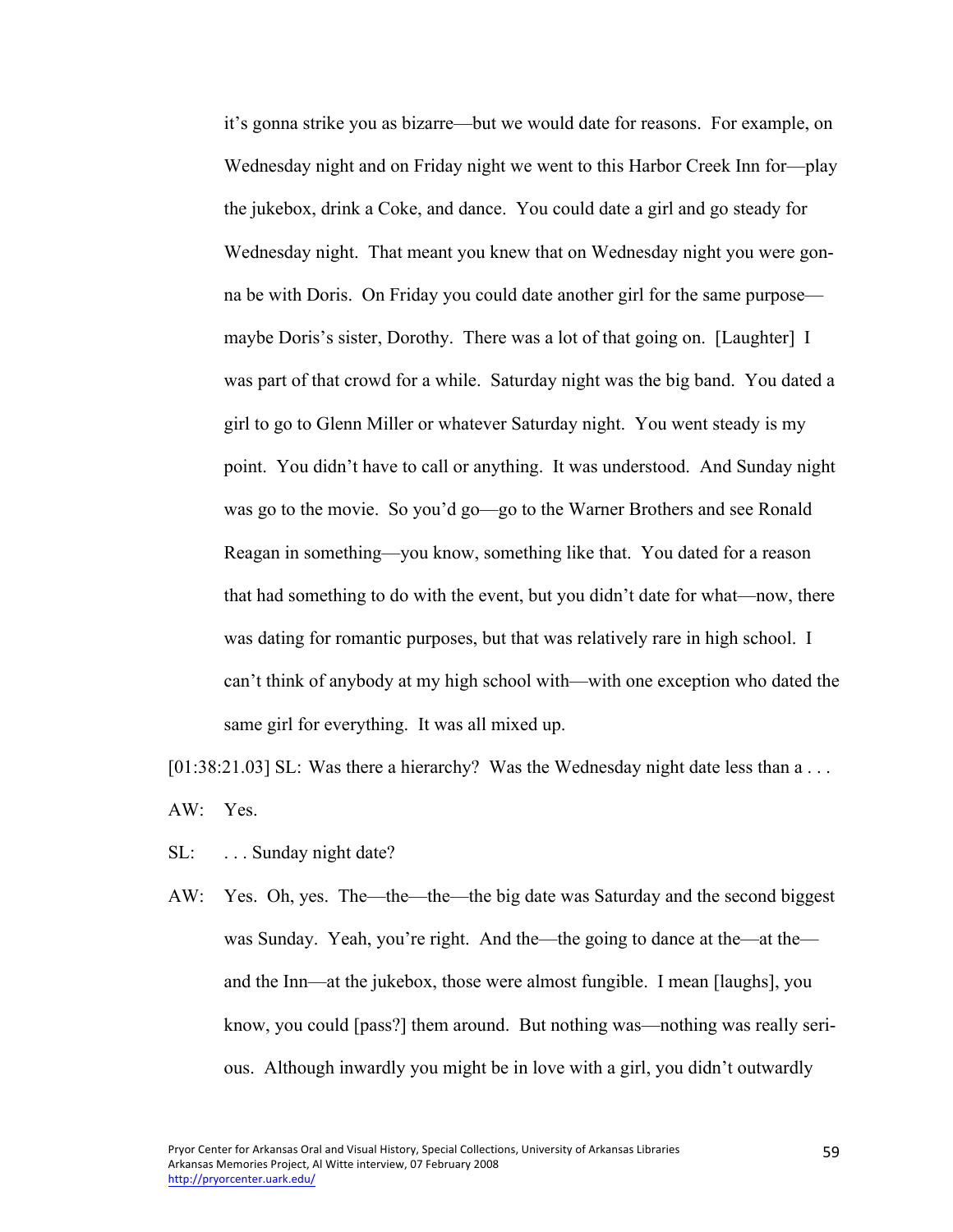demonstrate that. You didn't do anything about it. It was—it was very bizarre a very bizarre—a—I don't know what else to say except the—things didn't get serious 'til after high school. And then—then—then people started getting married and going steady and nobody else and that's a more serious thing. But it was a—the growing-up period was—was different, and it—and it had some blessings in that you didn't feel committed. You could—and you didn't get emotionally scarred and things like that.

[01:39:35.03] SL: Jealousy was never a big . . .

- AW: No, I don't remember any of that. My best friend—I've told you before—this fellow, Bill—Bill [Catribone?]—he had a car and I didn't, and so we would double date. We double-dated a thousand times. And at times we'd take sisters out alternately. One night—one night he'd be with Doris and I'd be with Dorothy and the next night we'd—next week we'd switch and go dancing. There was nothing romantic. It wasn't you wanted to get sexual in any—in any way. I mean, I—I—I was never interested in trying to fight the battle of kissing 'em goodnight at the door—you know, that sort of thing. It was just—that was all kid stuff.
- [01:40:19.26] SL: I guess the fathers—that kind of gave the fathers a break. They  $d$ idn't . . .
- AW: Yeah, they didn't have to worry about that stuff. I don't remember any girls getting pregnant. It's just—it just didn't happen. I don't even—I don't even—to be honest with you, I don't know of any of my buddies or boys or girls that had sexual relations with anybody. There were still brothels around for—for guys to go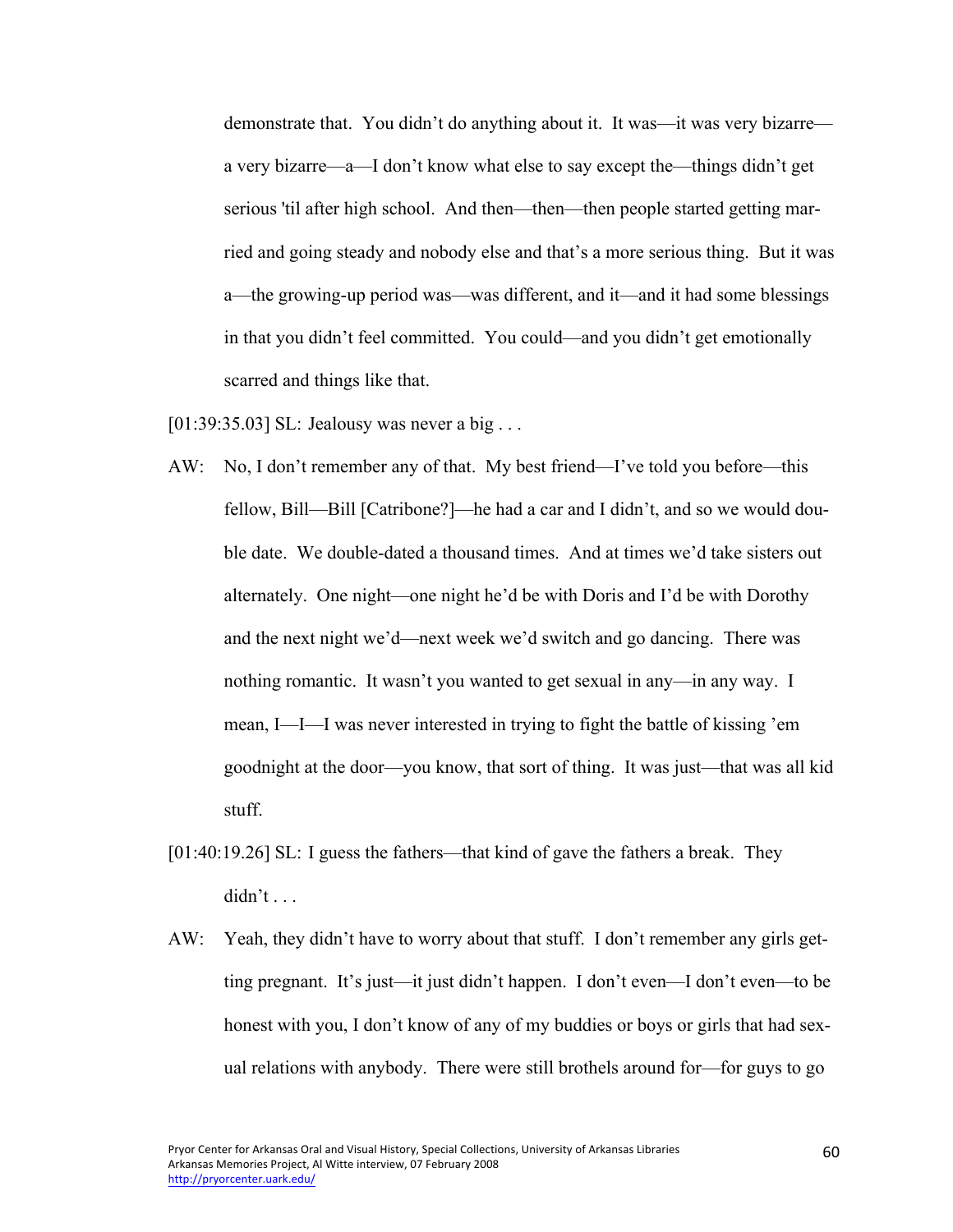to, but far as I know everybody was virginal until fairly advanced ages. The war changed it. The war changes those—those attitudes because now you don't have to—it's not something that's talked about, but there's a—now there's a—turns into and atmosphere of, "Well, we've got today. We don't know about tomorrow," and so  $\ldots$ 

- SL: Uh-huh. Uh-huh.
- [01:41:15.20] AW: ... attitudes loosen up, but that's—I mean, wartime stuff. [Of] course, the great fear among girls—whatever their natural urges were—was pregnancy, because I don't know—the only contraceptive I'd ever heard of was the condom.
- SL: Or abstinence. [Laughs]
- AW: Well, yeah, but, I mean, if you had sex and ...
- SL: Uh-huh.
- AW: ... and—and you feared pregnancy, the only way to avoid it condom-wise was the condom. You didn't have any—anything else, and then it was the attitude towards pregnancy. I mean, you know, the way in which any—I—I—worst story I ever heard involved a branch of my family. My—my grandmother had a brother who—who settled in Philadelphia and raised a big family there, and one of them was a daughter—I found out years later—was a daughter named Frances. And apparently during the war, Frances had had an affair with a married man and got pregnant and had the baby and all that, and it wasn't just that her parents kicked her out of the house—their attitude was she was dead. They refused to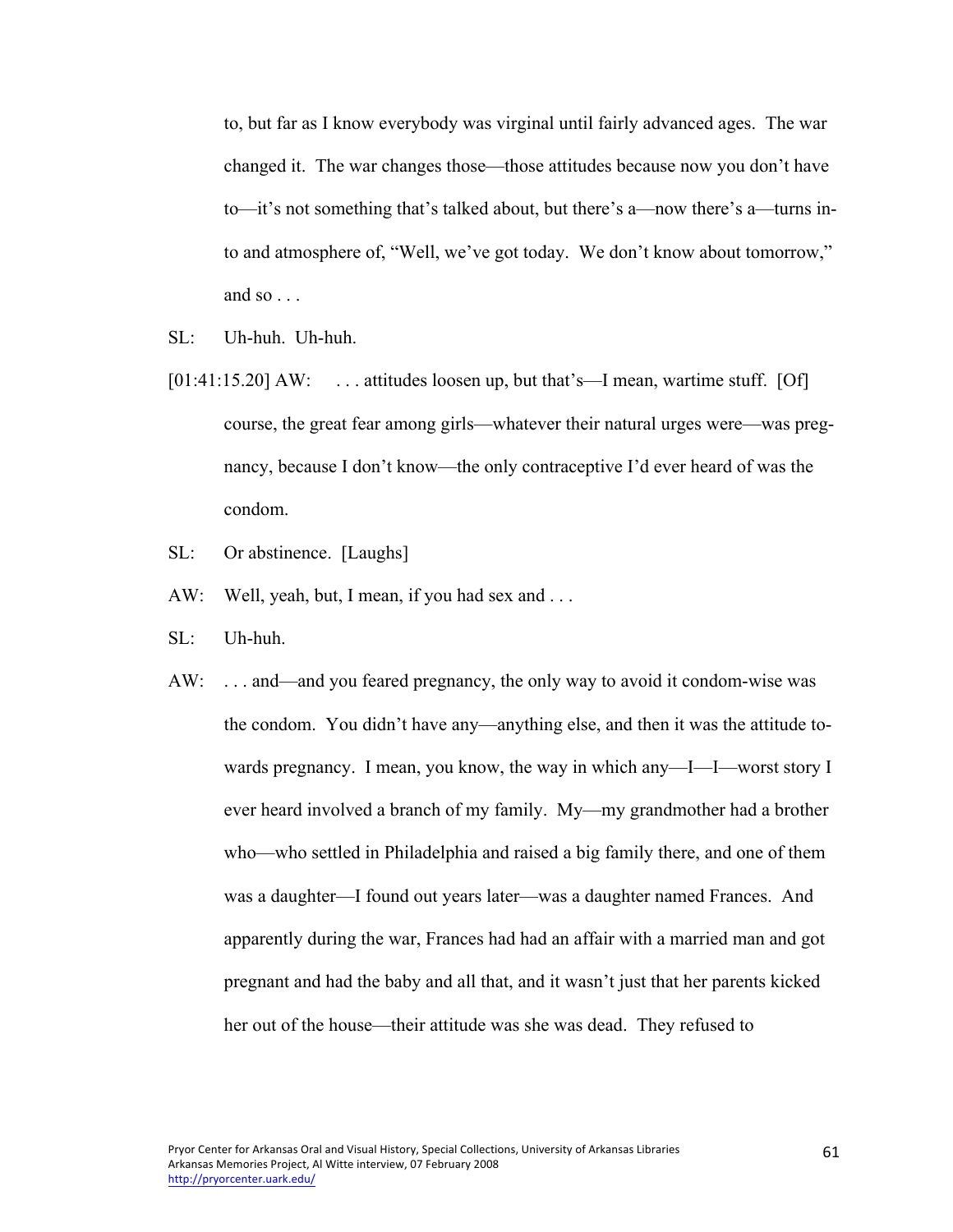acknowledge her existence. That's—I mean, that's about as extreme, I guess, as you can go unless you want to kill her.

- [01:42:33.09] SL: So it was really a shame and . . .
- AW: Oh, yeah.
- SL: ... very heavy guilt.
- AW: It was—yeah, yeah. So the—everybody understood that—even the guy—even the guys, whatever they might feel. They understood that with women it was different. And consequently, whatever went on—I know from my own experience and the—and my real close buddies—is that wasn't—that wasn't really what I would call a big issue—not—not with the mores that have come and gone in the years since. It was a real—and I think the Catholic—that's what I keep coming back to—the Catholic attitudes. That's also involved because once you got married, the attitude was you're gonna stay married forever whether you like each other or not, 'cause so many people did. And we didn't recognize divorce. So that was a situation, too. But anyway, enough of that. But I didn't—I didn't start really what I would call dating seriously until late in the war when Audrey and I got together. And by then I was an officer in the Air Force, you know, so you're . . .
- SL: Uh-huh.
- $[01:43:56.22]$  AW: ... you're—if you're not an adult by then, when—when will you be, you know?
- SL: Well, that—that kind of stuff certainly changed.
- AW: Oh, yeah. Yeah.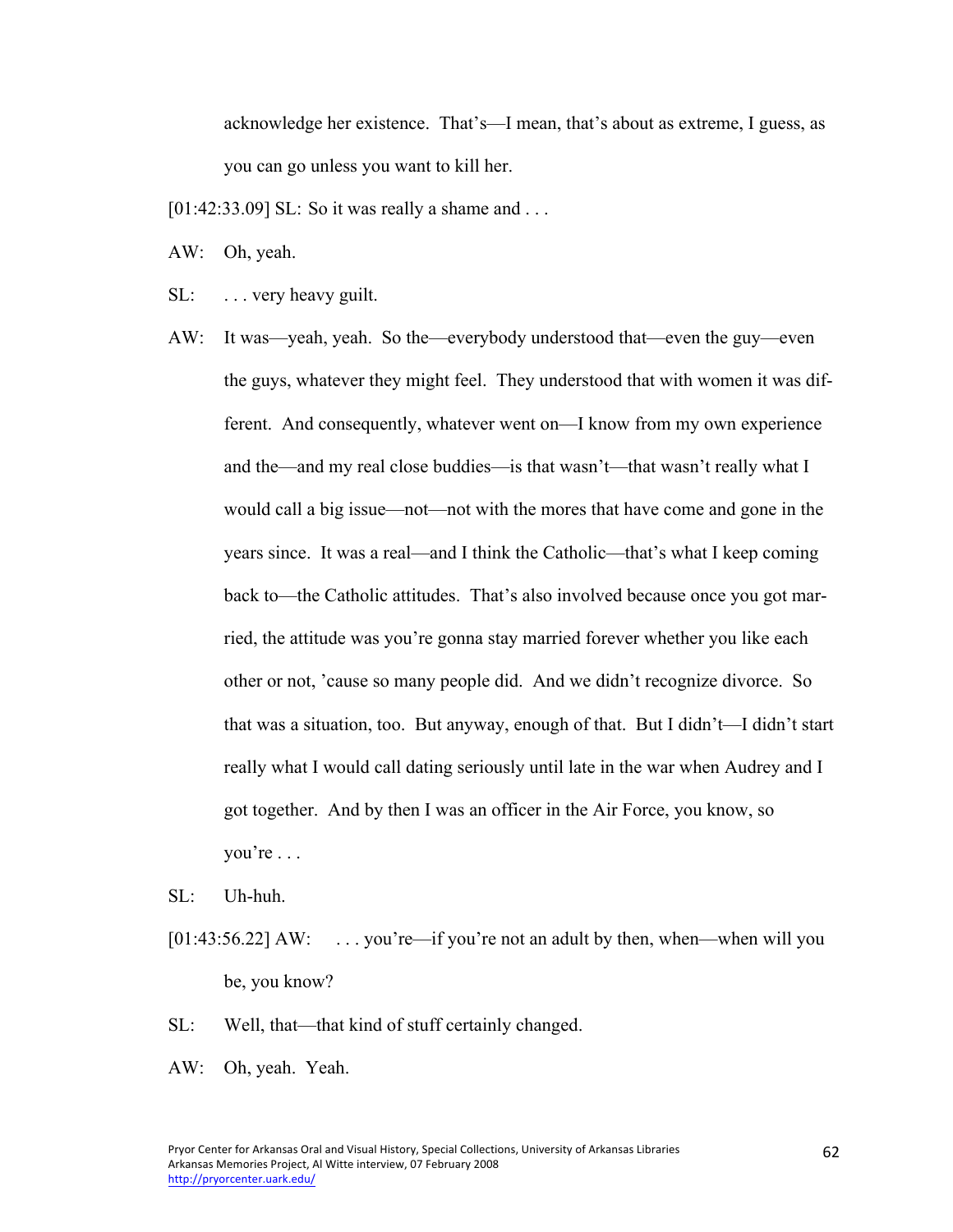- [01:44:04.29] SL: The culture is totally different now. Well, okay, so you go to Catholic schools until you get to high school. And now you're in a parochial school in—or in a public school and you feel like you're a couple years ahead of everybody. You're . . .
- AW: Certainly, in the—in the languages. Yes.
- SL: You run into science for the first time. Do you want to talk about science in—in high school?
- AW: Well, I—I—I skipped biology. Don't ask me why. I think it was a big mistake, but I just didn't want to learn about that stuff. So I took—I took the years out of—instead—you were supposed to take biology—I think it was the tenth grade and then you took physics in the eleventh and chemistry in the twelfth or some . . .
- SL: Uh-huh.
- AW: ... routine like that. The point is I only took two of them and I took them out of order. I loved both subjects and I don't think I ever became an aficionado, but I— I got good grades in them.
- SL: Uh-huh.
- [01:45:01.25] AW: And we had a great, great chemistry teacher and also a—a—a very good physics teacher. But he was—he was a young man. He was in his late twenties and this was 1939, and the war in Europe was about to break out and did break out, and he wanted to talk to about the war a lot. I mean, you know, he . . .
- SL: So physics was not ...
- AW: Yeah, we didn't talk physics twenty-four/seven [twenty-four hours a day, seven days a week] because I guess he felt he was gonna go to war or—or, anyway, the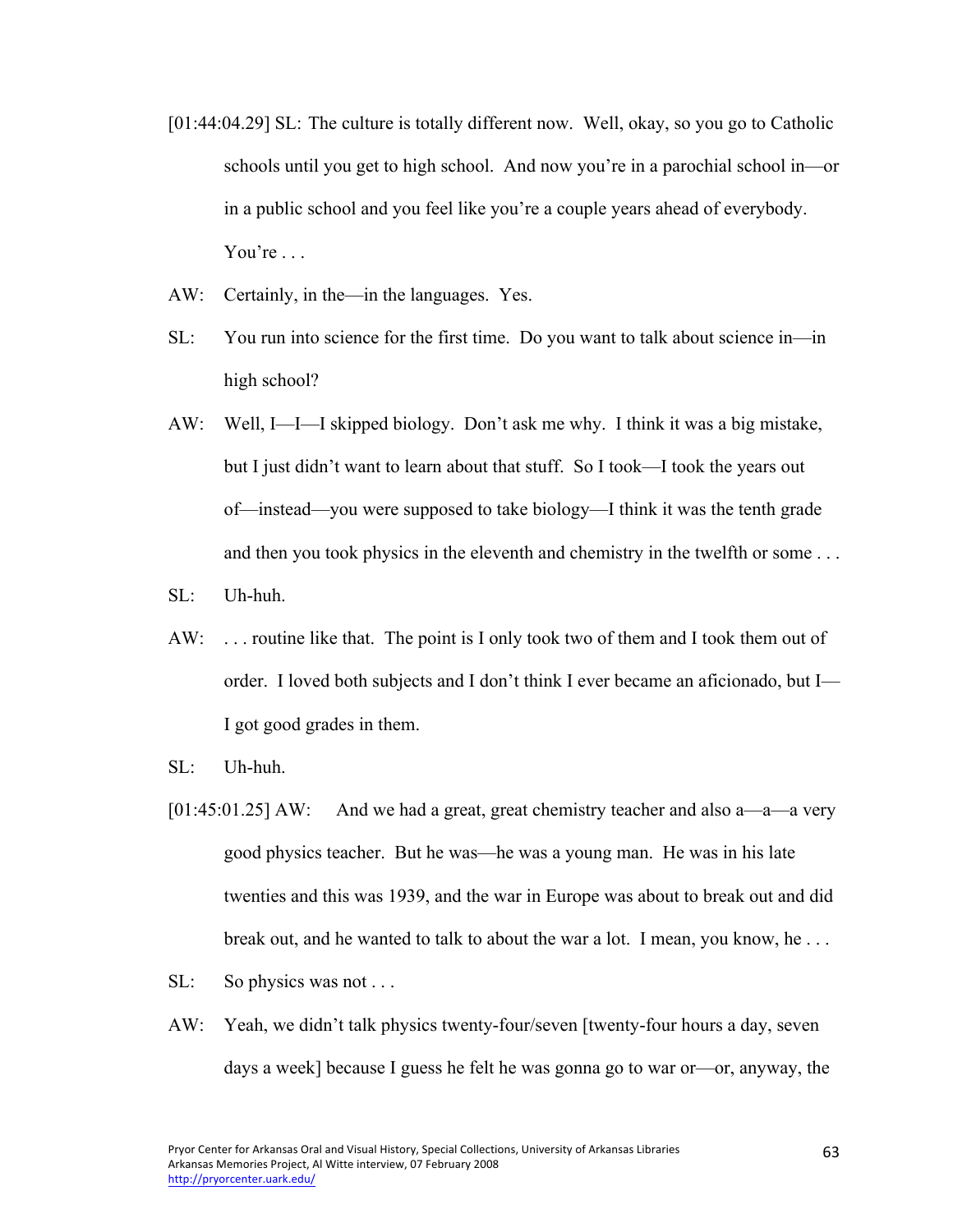significance of it. But the chemistry guy was great—very interesting man—later became mayor, which is—I'd always thought was—you know, Erie's a pretty good-size city and—and for a chemistry teacher who was not—who was from Iowa to come in and run for mayor and get elected and re-elected I thought was kind of—ran into him years later when I was at the University of Chicago. He was getting his—see, I told you that he was getting his doctor's degree in chemistry from the University of Chicago to go back and teach high school chemistry in Erie, PA. So, you know, it was—there was a difference in—that—let's say that's the bright side of the Depression.

- [01:46:16.29] SL: So you graduated high school pretty high up in your class.
- AW: Yeah, I think so. I remember there were—to be honest with you, I can't remember all the girls who were ahead of me.
- SL: But it was girls. [Laughs]
- AW: That's right. The only guy that was a competitor was a guy named Don [Falhaber?], who's still around. But [Falhaber?] didn't take the—all the tough courses I did.
- SL: Uh-huh.
- AW: That's why—that's why I don't pay attention to him, although he's a pretty good guy and very good-looking.
- SL: Uh-huh.
- AW: But he's still considered the handsomest guy in class. But I don't pay any attention to him. I was narrow even in high school. It was the group that came out of St. Anne's, see, that—the parochial school and then we got to high school and we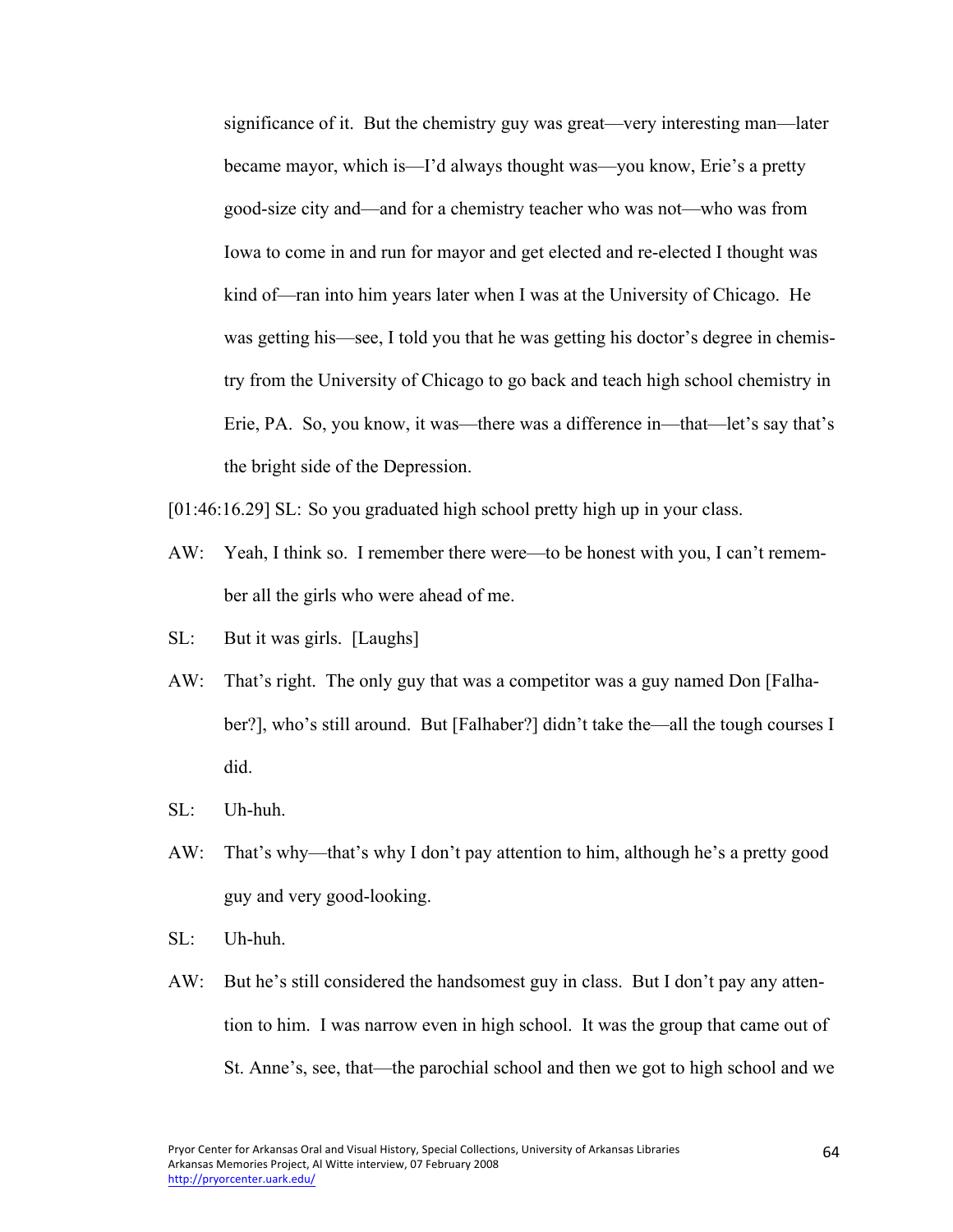still stuck together and, you know, we added a few acceptable Protestants, but we had to vet them first. It was like, you know—and ...

- [01:47:13.24] SL: Well, by the time you get out of high school, is the Catholic thing still really—you're really participating or are you starting to . . .?
- AW: No, I had pretty much—by then I had pretty much decided I was gonna be what they call—there's a name for it—but anyway . . .
- SL: Non-practicing or ...
- AW: Elapsed or something like that.
- SL: Uh-huh.
- AW: Lapsed Catholic.
- SL: Uh-huh.
- AW: I don't—I have—I haven't really participated in the process in decades and decades. I—I stayed with it primarily for my mother, who was very devout, and I had no desire to hurt her feelings. So—and it was no big deal to me to go to church with her and stuff like that.
- SL: Uh-huh.
- AW: So I always did, but personally, if she wasn't around, I wasn't around either. So I'm not very—I'm not an organized religious-type person. Now, you did say something else, but I've forgotten already—besides the church or did you—did you mention another issue besides the church? The church pretty much left my life during high school.
- SL: Uh-huh.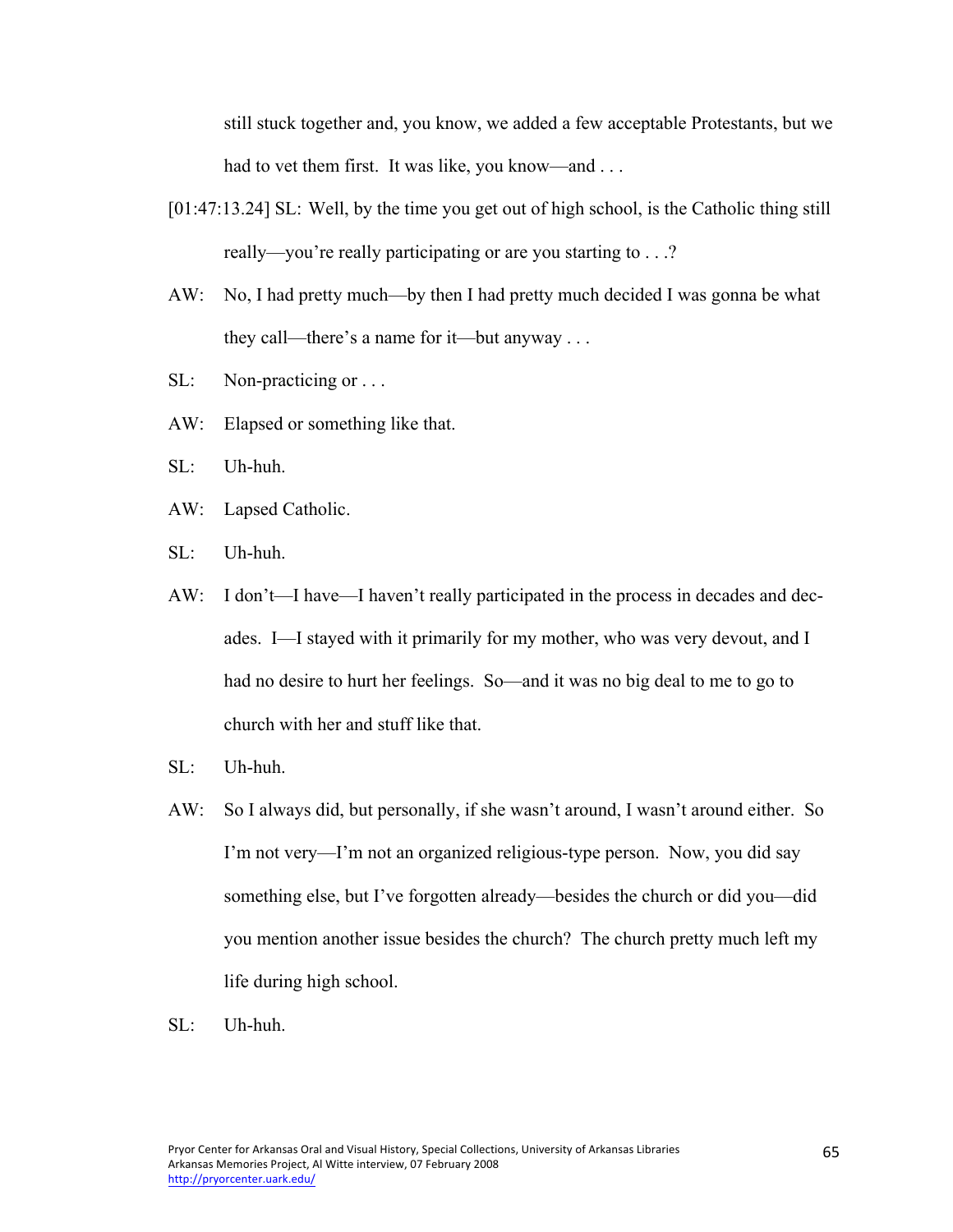- [01:48:29.29] AW: So I'm always interested in it, you know, because they have such a great cultural tradition.
- SL: Uh-huh.
- AW: They have great writers.
- SL: Uh-huh.
- AW: You can't help but be influenced by that. It's been fascinating to read about a lot of their history and the significant individuals. You've got all that Renaissance, if nothing else, you know? I got turned on when I went to Florence [Italy] and found out that Leonardo [da Vinci] and Michelangelo [Buonarroti] and [Niccolò] Machiavelli are all buried in the same churchyard. [Reference to Basilica di Santa Croce di Firenze] That's not a bad threesome.
- SL: It's not.
- AW: And it's just a neighborhood church.
- SL: I know. My son did a semester abroad there.
- [01:49:12.16] AW: Yeah. And you think, "My goodness gracious, they must've had something going for them in those days."
- SL: [Laughs] Well, they paid well. [Laughter]
- AW: Yeah, I guess. I guess. [Laughter] No, they—I—my mother stayed very devout towards—'til the end of her life, and so I respected that.
- SL: Uh-huh.
- AW: That's about it. I don't think my brother paid much attention, either—or my sister.
- [01:49:34.29] SL: Did your brother do as well in school as you did?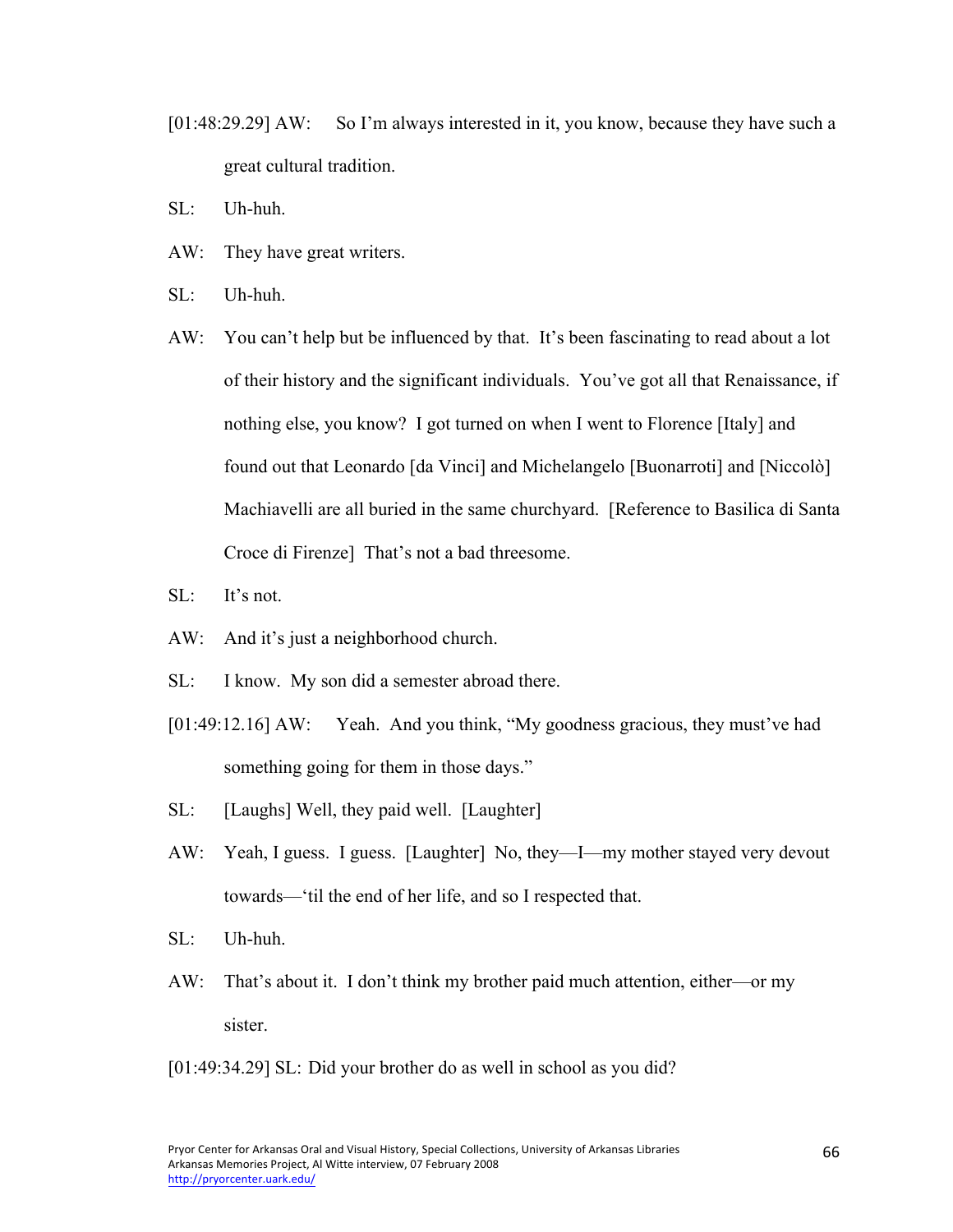AW: Uh . . .

- SL: Probably not. He—he . . .
- AW: No, I don't think so.
- $SL:$  He...
- AW: He had some tough times, 'cause I was a controversial student. It's hard for me you know, "It's hard for you to see yourself as others see you," I think the poet said. But I—I—I think—see, like, there was—it was—they almost had a little mutiny on their hands. The—the faculty used to vote in some honorary organization. I want to say it's [high alli?] or High—High-Low or—what the hell was it? Anyway, it was a student organization. They wouldn't vote me—you were supposed to be voted in if you were, like, in the top ten percent automatic, and they didn't vote me in. It was their way of getting a little revenge. I didn't care. I inside I didn't care. My best buddy, Bob Carlson—he wanted to lead a student revolt [laughs] march—you know, all that stuff. So I apparently, I had a bad relationship with some of the teachers because my brother suffered from that. "Oh, you're that guy's brother, huh?" You know, that kind of thing. People were funny, but one of my—one of my friends from those days who's still around is a guy named Pat Hart. Pat and I were classmates at St. Anne's. But he disappeared from our lives at about the fifth grade. So now I haven't seen Pat in fifty years, and this fellow that I've mentioned before got us together for lunch one day. And I—my first question was, "Pat, what happened to you at St. Anne's?" And he started laughing. He said, "Do you remember my brother, Hank?" I said, "Sure." Hank was his older brother. He said, "Hank was always in trouble. I was never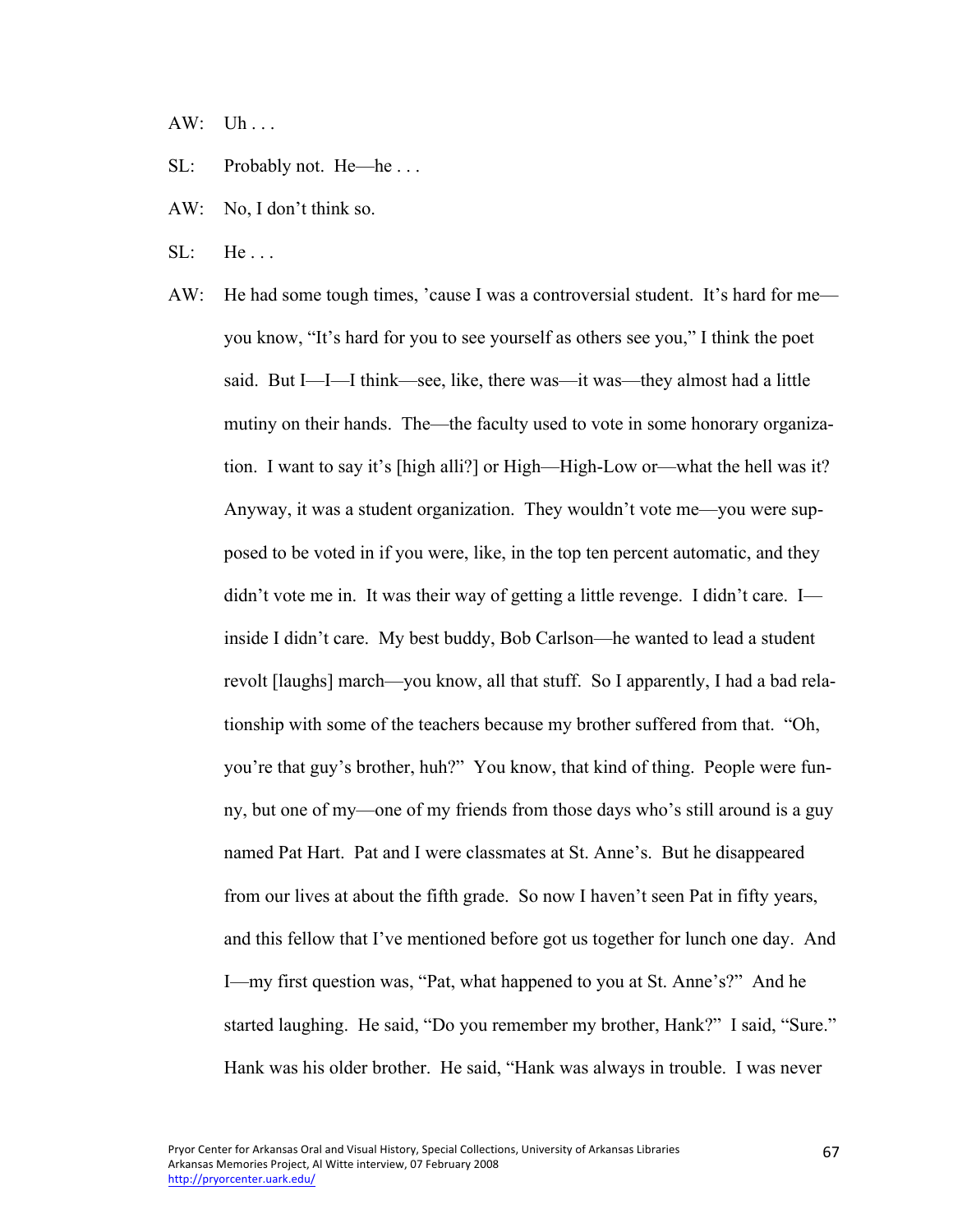in trouble. Hank was always in trouble." And finally, the nuns had for the umpteenth time filed a complaint with the monsignor, Mickey McBride, and—to—to get rid of Hank. And he listened to their complaint and he said, "Kick his butt out. And by the way, take his brother with him." [Laughs] So that's how—I mean, that's the way they are. Due process? No! Fundamental fairness? No! [Laughter] It was not a part of the world in those days. Take—that's how Pat got kicked out of school. [Laughs]

[01:51:49.16] SL: Well, what was it that made you so controversial? What . . .?

- AW: I don't know. I think I had a smart-aleck attitude.
- SL: Uh-huh.
- AW: I think I was a smart aleck. That's all I can think of. I wasn't—I mean, and I was a smart aleck, but I don't remember me as such.
- SL: [Laughs]
- AW: I mean, I—that part of my personality didn't mean much to me. I guess I'm trying to say—I don't know how to—except they took it more importantly [laughter] than I did. And—and I was shocked. I was shocked when I—I found out. I was supposed to be automatic, you know?
- SL: [Laughs]
- [01:52:26.12] AW: So you—that means you have to go through the trouble of hating a person to vote against 'em . . .
- SL: Yeah.
- AW: . . . when they're automatic otherwise. So that means a lot of teachers didn't like me. That's why I didn't get hired at the law school of my—of my alma mater,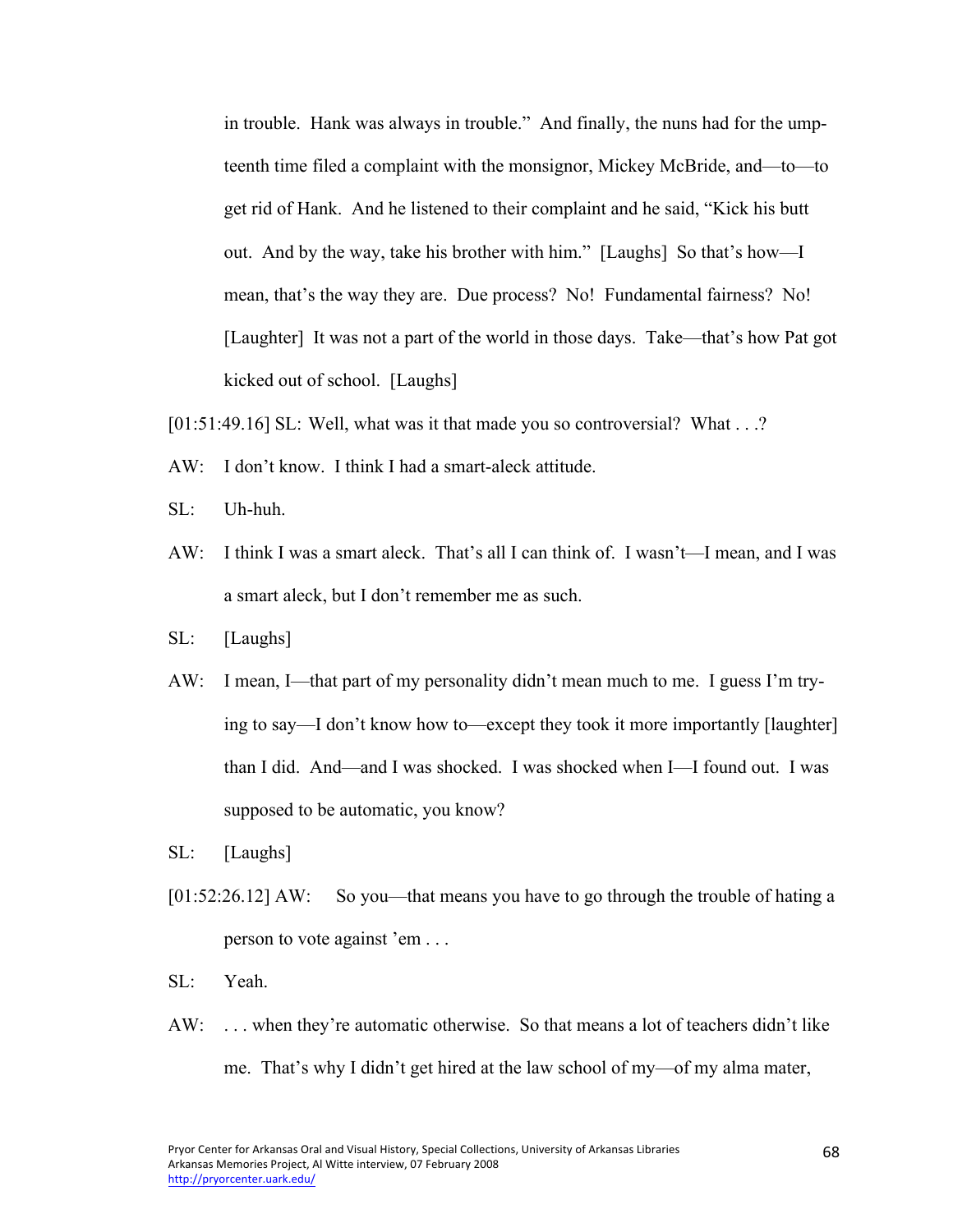Wisconsin, I got told that by the dean. I had made some enemies, and I came up one vote short.

- SL: Uh-huh. Well, you graduate from high school.
- TM: I need to change tapes here.
- SL: Oh, gonna change tapes? Okay. So we're ...

[Tape Stopped] [01:52:56.00]

- JE: It's gonna take a little while for the water chamber to refill.
- SL: Yeah. Okay.
- AW: High school days—no need to mention this. You're not taping or anything ...
- TM: Umm . . .
- AW: I—I—I was bragging earlier about my academic rank. You know what my scholarship offer was? I got a half-semester's tuition. No, I got a semester's half tuition at a teacher's college in Edinburg, Pennsylvania. Now, since I couldn't have raised the other half, it was like saying, "Nothing."
- SL: Right.
- [01:53:30.00] AW: That's what was available to go to college. It never occurred to me I'd go to college. Never.
- SL: What did you think—you were just gonna do whatever you could find?
- AW: I was—my aunt—my aunt got me a job at a bank and she—she hoped that someday I'd be a teller.
- Peggy Williams: What about your sister?
- AW: Would you believe that? Could you see me as a teller in the Erie Bank and Trust in Erie, Pennsylvania?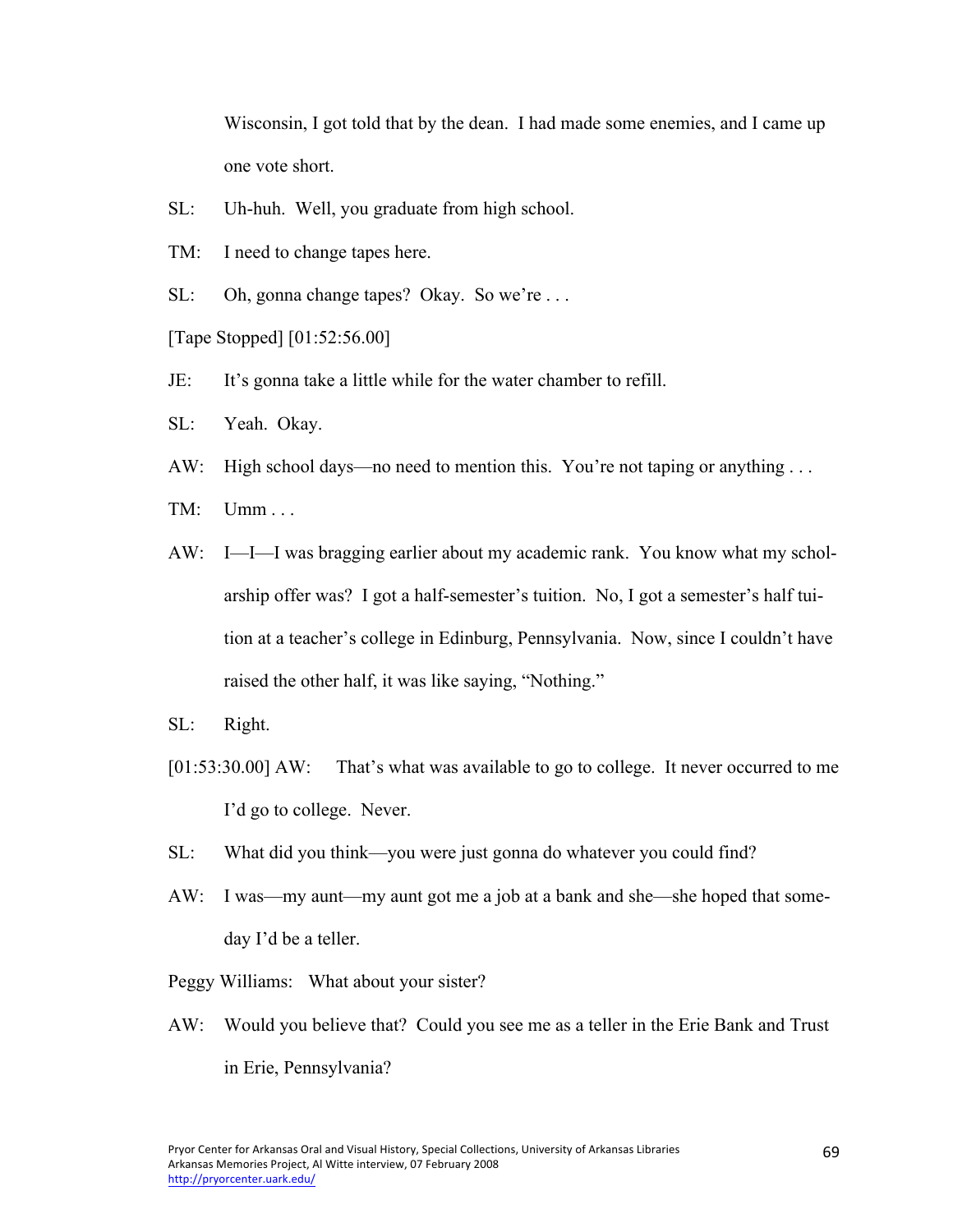SL: [Laughs]

- AW: No. That was—but, see, that was a big job back then. Guys who had that job were making \$180 to \$220 a month—raising families, buying houses.
- SL: We haven't really ...
- AW: You gotta understand. Things were different.
- $SL:$  Also ...
- AW: I—I got a couple more stories.
- SL: Okay. And P. J. [Peggy Williams] just reminded me—we haven't really talked about any of your sisters yet and . . .
- AW: I had one sister.
- SL: Or your sister. Whatever.
- AW: Well, there's a reason for that—smart aleck.
- SL: [Laughter]
- AW: We—she and I never got along.
- SL: [Laughs] Well . . .
- AW: I'll mention my sister.
- SL: Okay. All right.
- JE: All right. We've got another . . .
- SL: A few minutes?
- JE: Yeah.
- SL: Okay.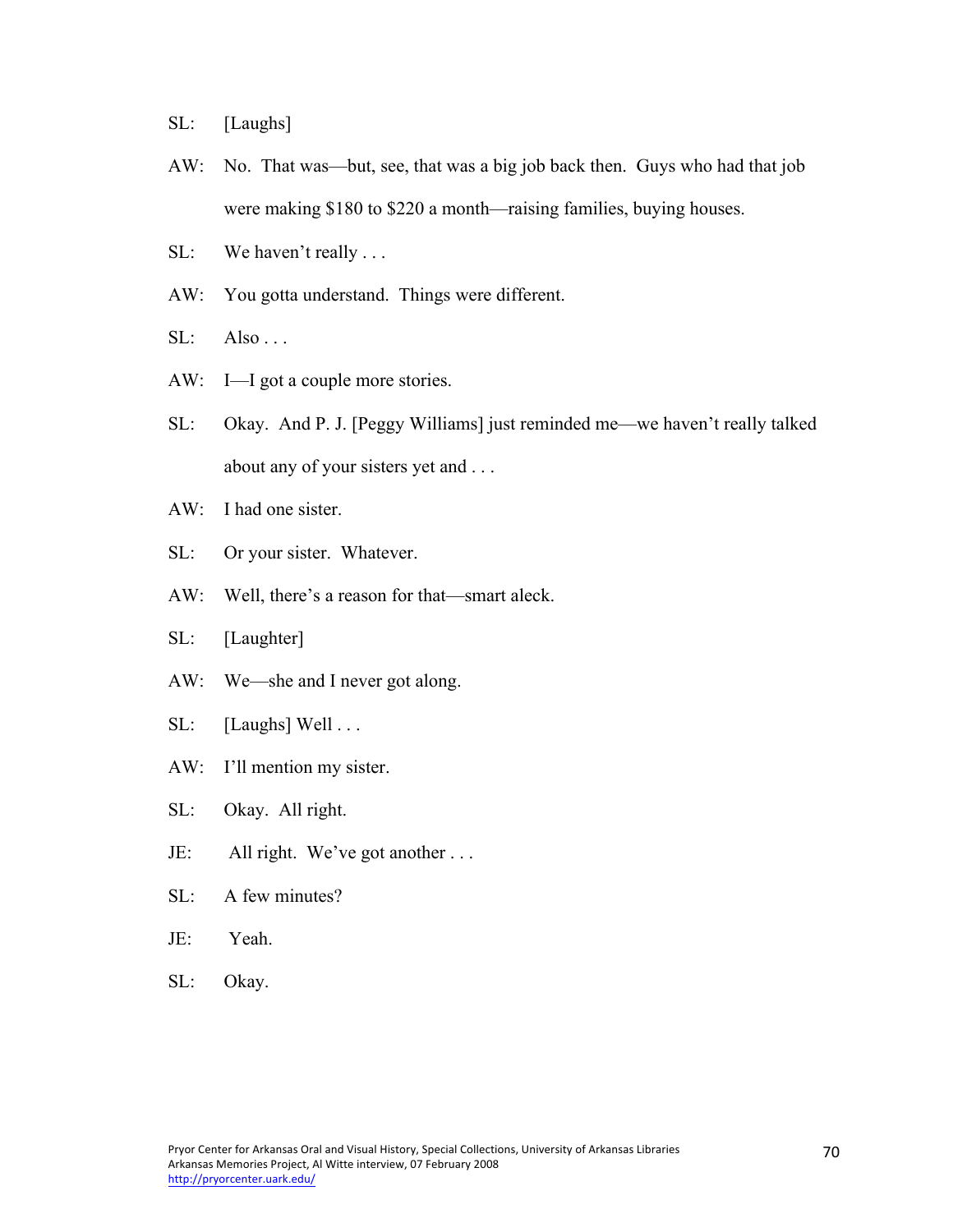- [01:54:33.13] AW: Actually, she didn't play much a part of my life, and I—don't ask me why. But neither my brother nor I really liked her because—I mean, not—she was my sister, but she—she whined all the time.
- SL: [Laughs] Well . . .
- PW: Yeah, girls can do that.
- AW: Huh?
- PW: I said girls do that.
- AW: She whined all the time. Now, who would want to hang out with her? [Laughter]
- SL: Not me. [Laughs]
- [01:54:59.00] AW: I was not a good brother—I—and she—she—she told me I wasn't a good brother and I couldn't deny it. But I wasn't interested in her because she whined all the time. And she didn't play cards.
- SL: She got that from her mom.
- AW: Yeah.
- SL: [Laughs]
- AW: And no card sense.
- SL: [Laughs] Oh, I think Lynn's back. Is the water done?
- JE: Yes.
- SL: You—are we . . .?
- TM: We're rolling.
- SL: We got speed?
- JE: Speed.
- [01:55:30.28] SL: Okay. You've got a couple more stories we haven't ...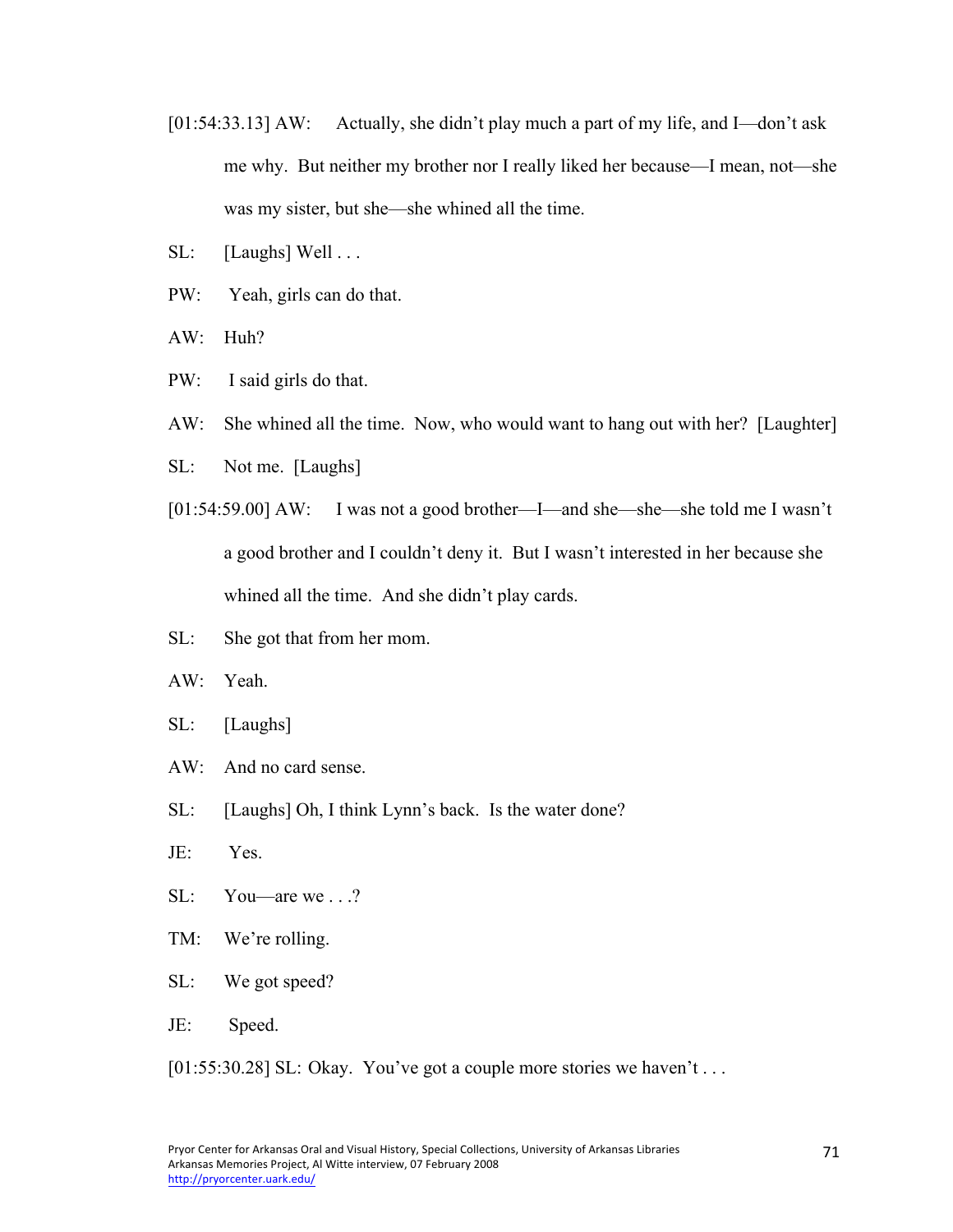AW: Well, I—just one thing—just one thing is that I—I—I've mentioned that was in effect voted out of an honorary society that I was supposed to be automatically admitted to and the trauma that occurred. But I—I always—I have reason to believe that whatever the teachers thought, that I always got along well with my classmates, including people who weren't, you know, social friends of mine. And I'll give—for example, the two classes voted, starting in the junior year and then again in the senior year, for class officers. And a man named Walter Lundstrom, known by his Scandinavian nickname of [Vaud?]—[Vaud?] Lundstrom, who may be the single-greatest all-American boy I've ever known, was naturally voted president. But for the four semesters I was voted vice-president of the class. So that would mean that I—the voters didn't hate me or dislike me. Secondly, I've never recovered entirely from my twenty-fifth anniversary [class reunion]. I went to the tenth and then I—for family reasons—I was living down here at the time and all—I never got back until the twenty-fifth. And I was sitting with my old friends from high school—this group—and all these guys started to come up to the table and they'd sit like you are now, near me, and they'd—they'd want to tell me two things. They'd want to show me their twenty-five-year pin. They'd gone to work right out of high school for the Metric Metal or the GE [General Electric Company] or the Hammermill or one of the factories, and they had just gotten their twenty-fifth-year pin from the company—their employer—very proud of that—and secondly, their kid was in college. They—and they wanted—and I figured out they wanted to tell me 'cause I was the only professor that ever came out of this group, you know?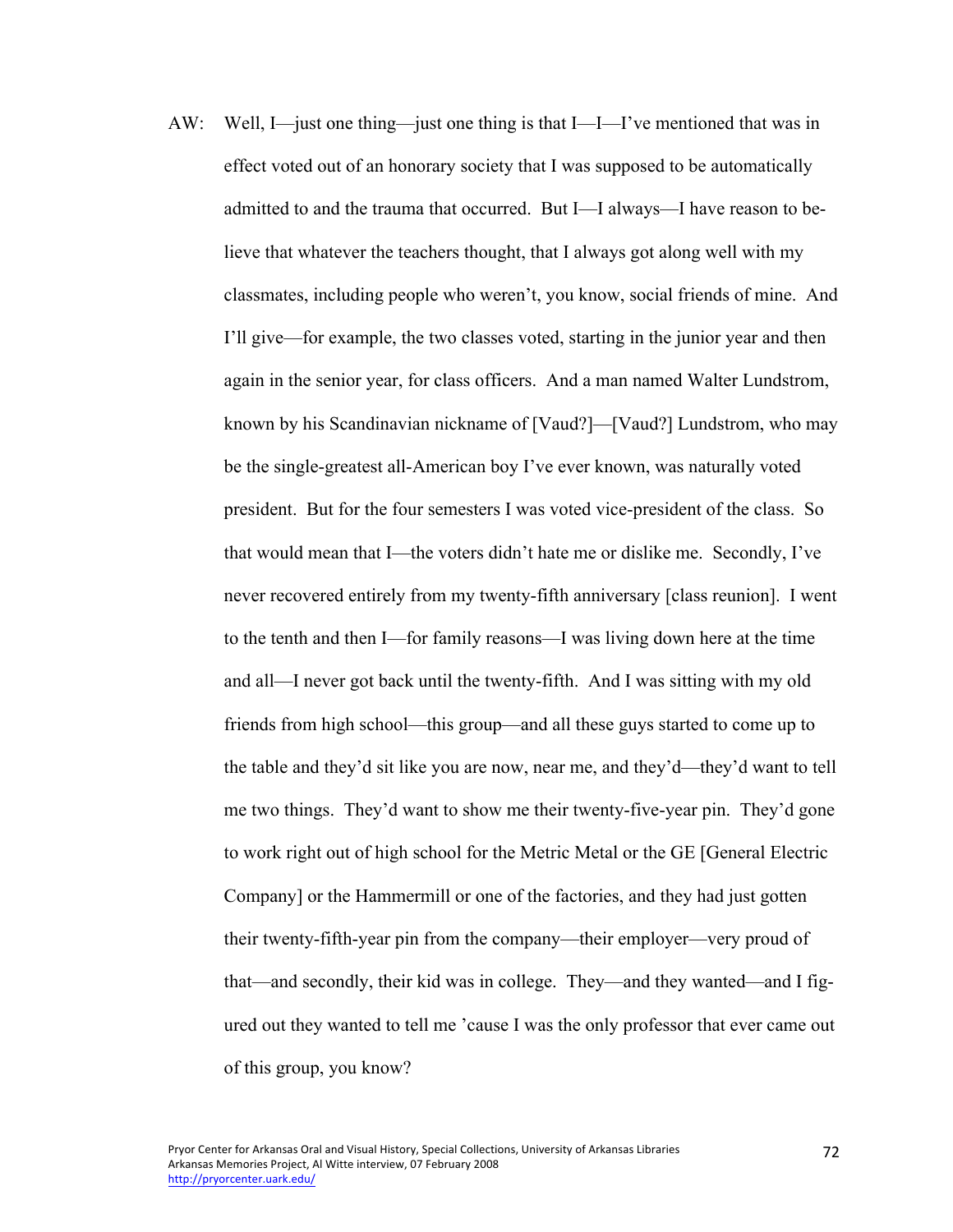SL: Uh-huh.

- AW: And it was delightful, you know?
- SL: Yeah.
- [01:57:40.16] AW: So that was—I mean, so my point is I think I got along well with my classmates. It was those damned teachers that apparently I offended and I don't know why. I was a rotten student in math. I should've flunked. I think I should tell you how I got a B in algebra.
- SL: Okay.
- AW: Now, I came from—this family of mine is if you did not get an A or a B, you your life was at risk.
- SL: [Laughs]
- AW: So I was taking algebra, about which I knew nothing and had no head for, and it was the day before final grades were to come out. And so I had to hand in my assign—last assignment, and I'm the last—Witte's the last name in the alphabet in the class. And as I got up to the desk of Miss Walsh, an old maid—scared the heck out of everybody—I looked down at her desk and it was upside down, but I looked at the last letter. I could see it was W-I—so and so on—D for dog. I had fifty minutes to ski my way out of imminent death. So I sat there, stunned. I'd never got a D in my life. And afterwards I went up to her—when class was over I went up to her and she's gathering her paper—I said, "Miss—Miss Walsh, would—is it all right if I erased your blackboard for you?" "Sure, go right ahead, Albert." So I'm erasing the board and—and about halfway through I said, "Well, Miss Walsh, I think you know my grandmother." And she said, "Who is that?" I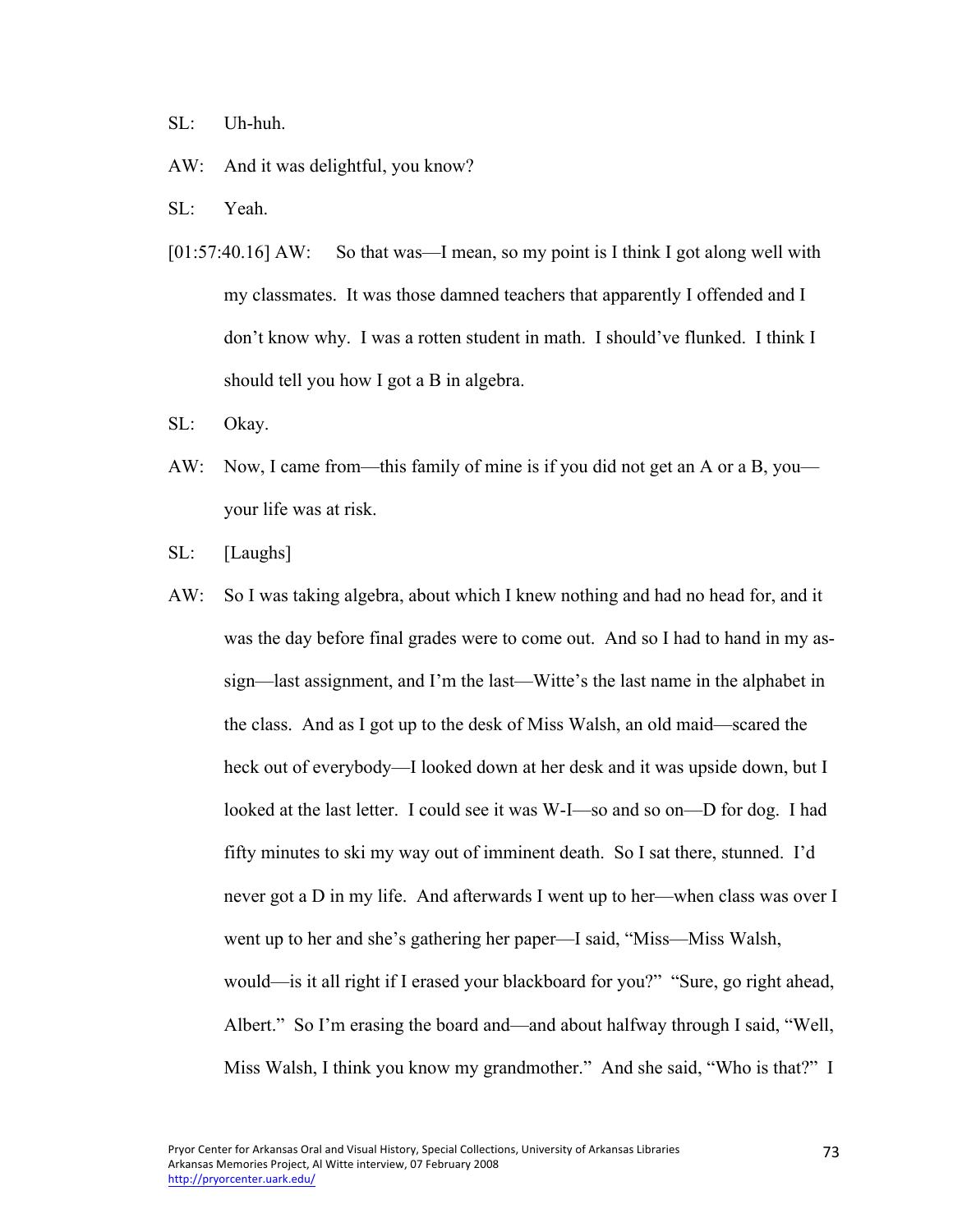said, "Mrs. Katherine Young." "You're—you're Kate's grandson?" I said, "Yes, ma'am." She— "Does that mean you're Sarah's boy?" "Yes, ma'am." Next day I got a B. I—right then and there I should've realized I—I had the lawyer in me [laughter] 'cause if I didn't—but that's how I escaped. Now, I hate math. As far as I'm concerned it should not be required anywhere . . .

- SL: [Laughs]
- [02:00:04.22] AW: ... for any reason. But I did escape that. So I think those—those are memories of—of high school. But the fact that I seem to have been friendly with my—is important to me, especially after the teachers did that to me. I did recognize—one thing is—see, so many of us were immigrants at that time. Now, the Irish came in earlier than the eastern Europeans, and a lot of these people were—we called them all Pollocks back then.
- SL: Uh-huh.
- [02:00:36.10] AW: We didn't—we didn't make these distinctions between Czechs and Slovaks, you know, and Russians and—they were all Pollocks. That's what we that's the way we were. And a lot of 'em came from families where their parents never spoke English. There was a—the nearest church to the one I went to conducted its school classes in Polish.
- SL: Hmm.
- ∐ [02:01:03.08] AW: They had not yet gotten that acclimated. The neighborhoods were funny. I lived from—I lived from—on Tenth—on Eighth Street, one block from Pennsylvania Avenue to East Avenue. On that block the family was Shannon, basically the Sullivans, the O'Donnells, the McCartys, the Daughertys. Across the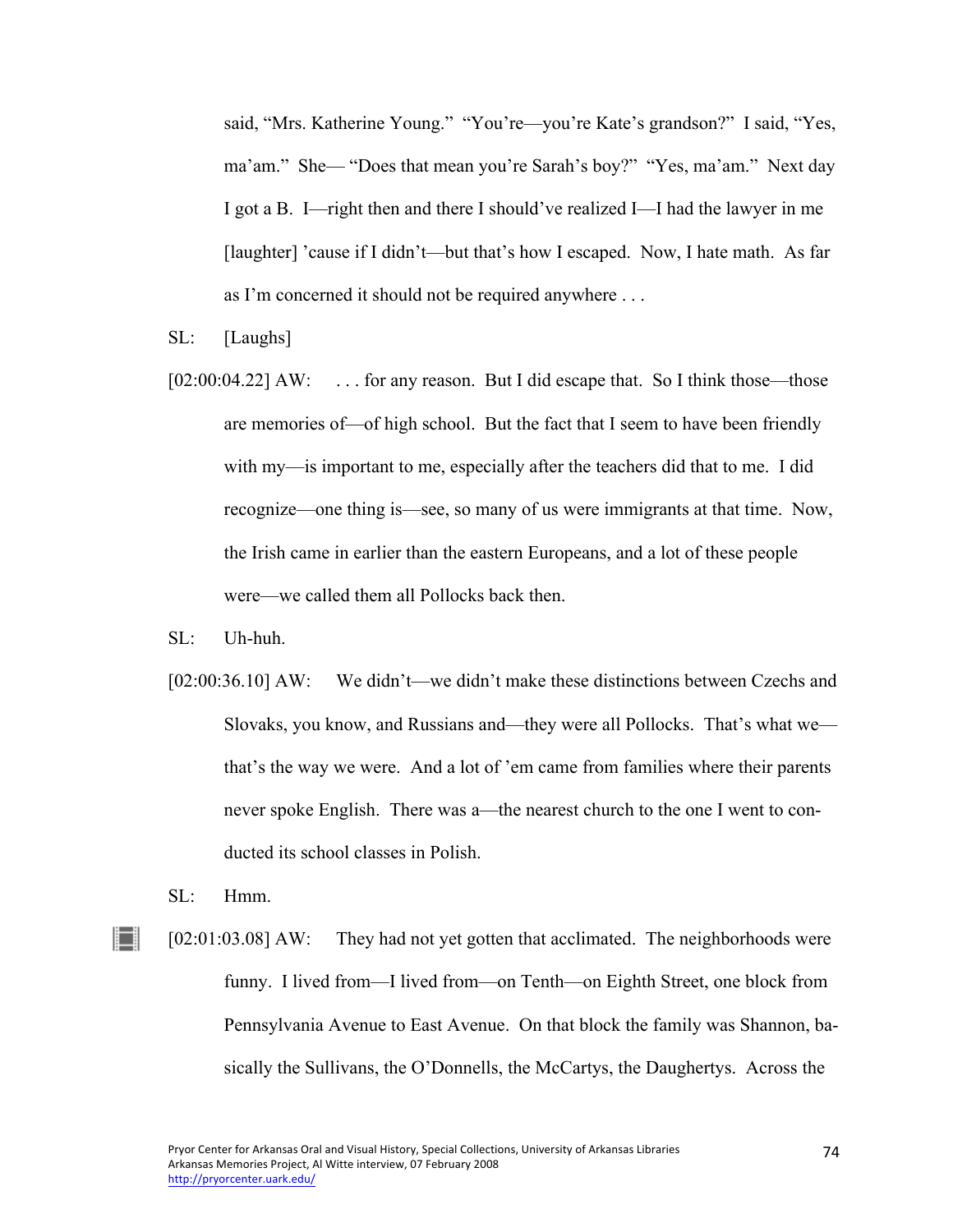street were the O'Brians, the Harts. Down the line—you know? Next block I never went through in my life. I never walked onto it in my life. In my life I never walked one block away 'cause they were all Polish, Russian, Slovak. I was scared to death to go down there. I didn't know what I would find, you know? The neighborhood thing was—was so different than it is now. I had friends from their families who were in my class in high school, but I never went down that street and walked. I never walked it from beginning to end—one block away. And my—and nobody else I knew did from my street. They were two separate worlds, one block apart. So that's . . .

[02:02:15.21] SL: And they probably didn't walk down your block.

- AW: Yeah. Exactly. And that's—and to me that's another difference with—with the South is where it's more—where it's not as diverse in terms of ethnic backgrounds, you know, where you have—we had—we had German Town, Italian Town, Irish Town. We had Russian Town. Russians owned the docks—did all the jobs down there, you know? Polish—the—the—the—the neighborhood Polish [Falcon?] Club, the Greek Slovak Club—those were all within two blocks of my house. And so you had this kind of diverse cultural thing. So that was different, too. But I guess I've—I've kind of—I've kind of worn out the high school—grade school.
- [02:02:57.14] SL: You know, well, there's—there's two other things before we go on. What about the—the—you talked about a—a nun just beating you up one side and the other. What about corporal punishment in . . .

 $AW: Oh...$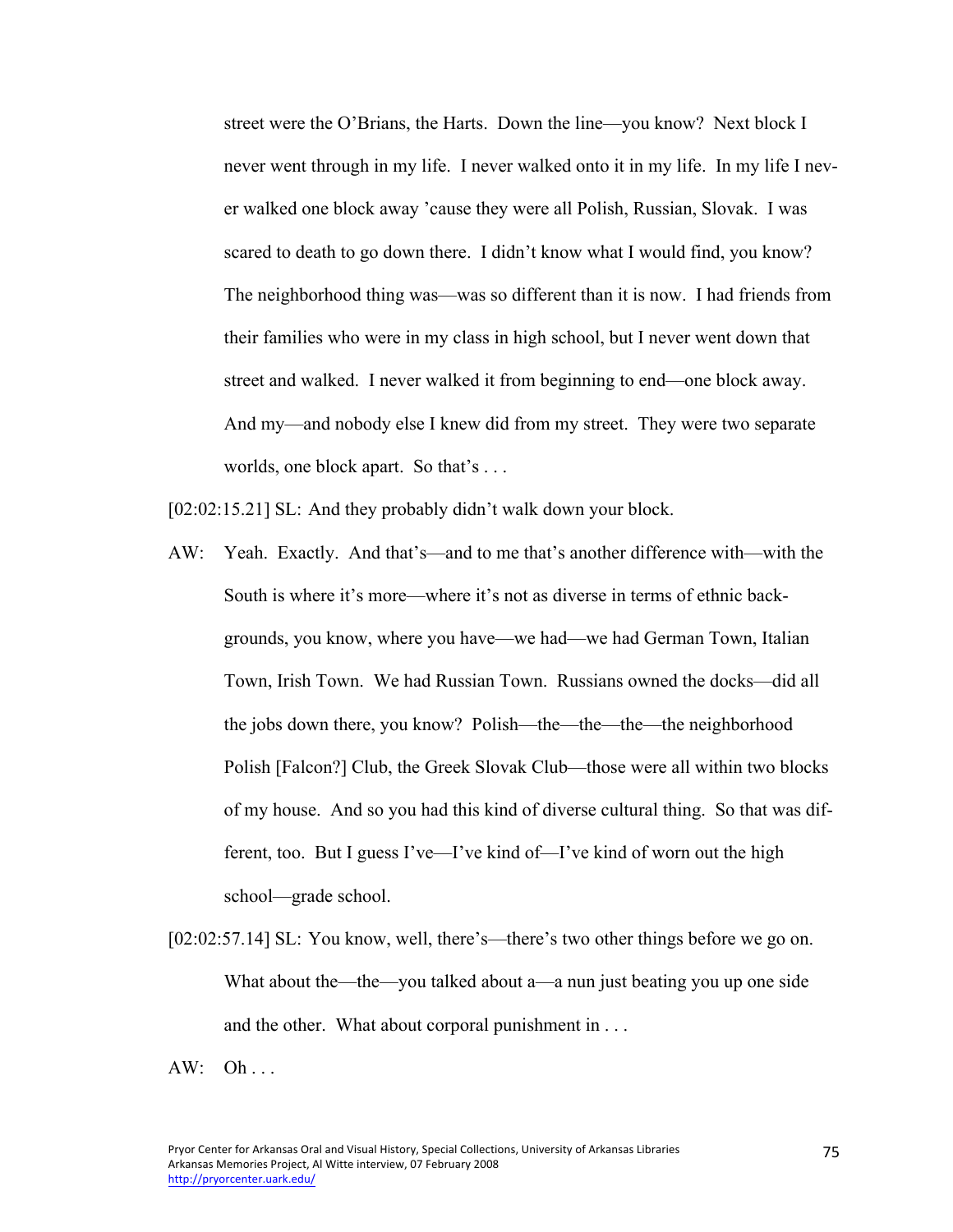- SL: . . . when you were growing up? I mean, was that just the routine thing—if you messed up you got whacked or . . .?
- [02:03:16.29] AW: Yes, you did. The—not only did you get whacked, but this was the way they did it. They had—it looked like a—what she hit me with was it looked like a—a conductor's baton. That is, it was thin and maybe a little heavier at this—this end, and it kind of thinned out—very solid wood. I don't remember what they did with it—maybe pointed at the blackboard or something. But, that you would—it wasn't just hand your hands out and get hit upon [your hands]. You had to go like this. You got hit on your knuckles, which is kind of like water boarding. I mean, it's a—it's a step above the rest of  $\lceil \cdot \rceil$ . And they'd crack you across your knuckles, and it was extraordinarily painful. Now, that was in that was in parochial school. Now, in public school—I—I can't swear because I wasn't there, but I heard that they also used corporal punishment in high school. When I went to—I mean, in public school. When I went to high school it was kind of unusual. The—all of the neighborhood elementary schools ended at the sixth grade, so you'd have this big, giant high school building, and the basement would have seventh, eighth and ninth—seventh and eighth grades. I'm sorry. The high school was nine, ten, eleven, twelve. But down in the basement they had the seventh and eighth graders, and we never saw them. I mean, it's like they didn't exist. But I heard stories that before I got there some teachers had—or some teacher had tried to apply corporal punishment to somebody and the seventh and eighth grade boys had rebelled and—and—and caused a lot of violent trouble.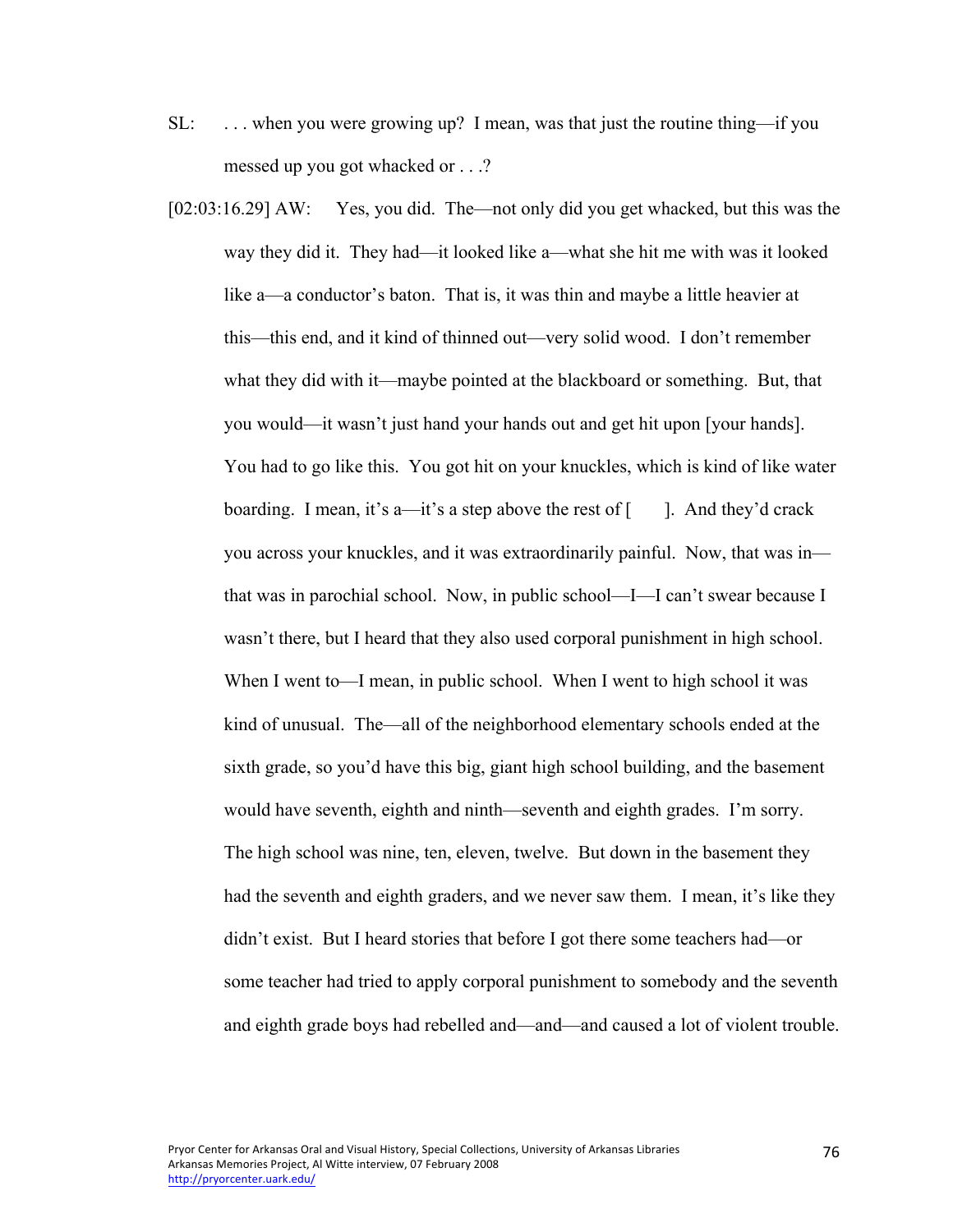They kind of beat up teachers and so on, so I think maybe they stopped. But that was because of a counter-attack.

- $SL:$  Uh-huh.
- [02:05:14.02] AW: Now, that was the story. I don't know if there's any truth to it. But I—no, by the time you got to high school corporal punishment was long since gone.

[02:05:21.07] SL: Well, what—what about in the house—at home?

- AW: I think I got spanked. I'm pretty sure I did. I remember carrying on one time, crawling under the bed to hide out. And I was whining about some—they'd they had deprived me of something that I—they shouldn't have and I—I went hysterical, and I think I got beat up then. But I was—I was—basically, I was a good boy. I did everything I was told. It was my nature. It's always been my nature. And so I didn't get in that kind of family trouble.
- SL: Uh-huh.
- AW: I think maybe one time when I was acting up I got spanked.

[02:06:06.13] SL: You haven't said much about your sister.

AW: Yeah, my sister, Anne Marie. There—it's the old thing you hear so much about in family life is one of the siblings—in this case, my brother—could not pronounce Anne Marie. All he could come out with as a young fellow was "Amer," and so that's what she was known has her whole life, was Amer Witte, not Anne Marie. But that was—Anne Marie's a much prettier name than Amer. She was a pretty girl. She—she did not go to high—public high school. She—to be honest with you, I—I don't remember much about her schooling through the—I assume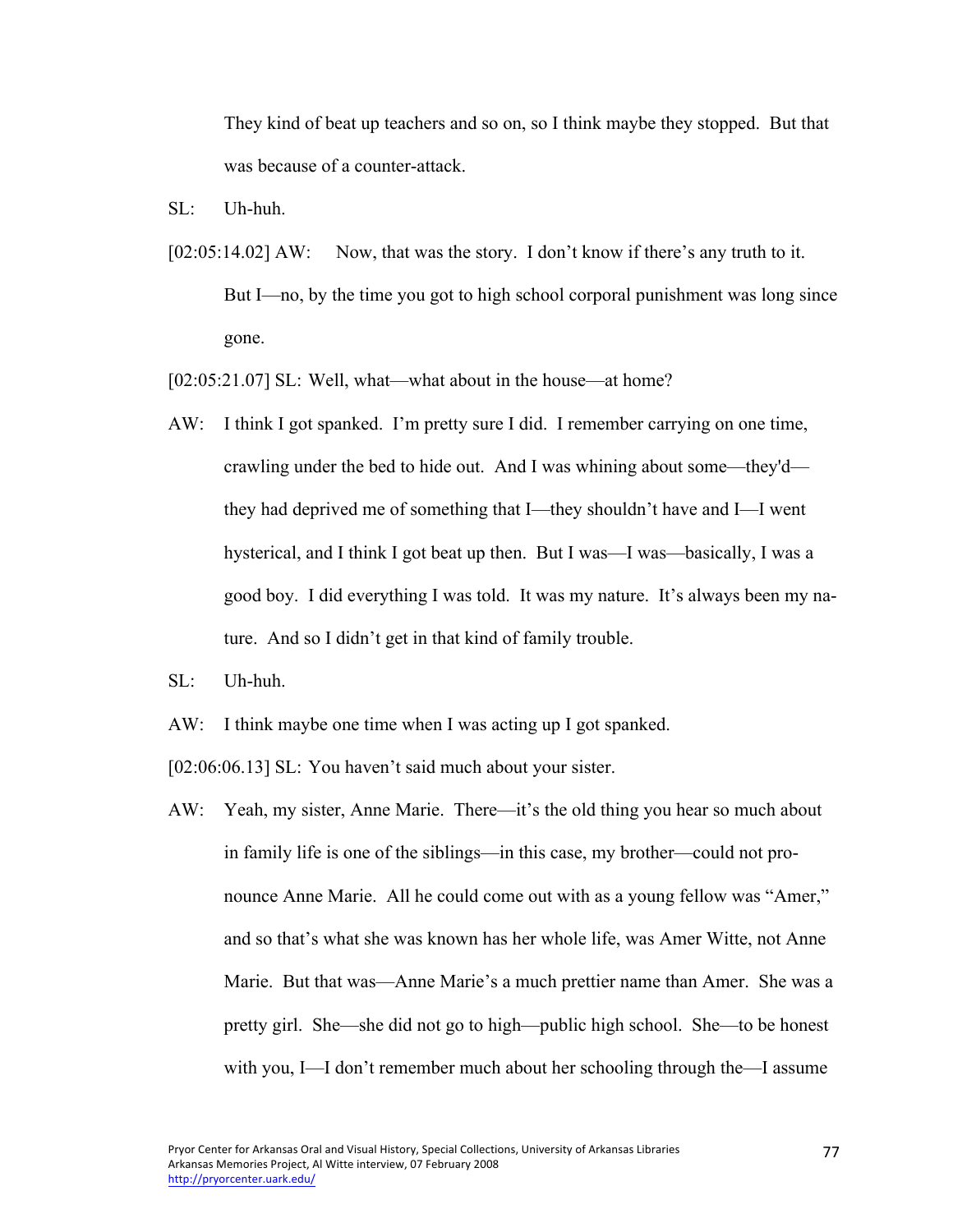she went to St. Anne's. I don't know where else she would've gone. But there was a Catholic school called Villa Marie, and it was called a high school. But but it was my impression that what it really was was a training school for nurses and secretaries. That's where my Aunt Katherine—but it was a Catholic school and nuns all over the place.

SL: Uh-huh.

- [02:07:17.28] AW: And that's where my Aunt Katherine had gone to school, and so I think Anne—my recollection is Anne Marie went to the Villa Marie and did the secretarial course. Now, growing up—let's see, I enlisted in 1942. I'd just turned nineteen, I think. I was eighteen or nineteen. I can't remember, to be honest. So she would've been, like, fourteen. So she would still have been at St. Anne's.
- SL: Uh-huh.
- [02:07:59.02] AW: And our lives had—you know, we didn't—I mean, we didn't see each other much except for around the house, and I think she—she had girlfriends who were in different—like, different neighborhoods and she'd—she hung out with her girlfriends at—at their houses a lot, because I don't remember seeing her around the house a lot. I didn't have—and she didn't play cards, so when I was home, if I wasn't playing cards I was either—I was reading something or engaging in an activity that did not—did not really require or even permit general socialization. I was usually focusing on something.
- SL: Uh-huh.
- [02:08:43.11] AW: So I didn't—and then I went away. And by the time I came back I was a much different person, and—and she—she—we had—we had a talk one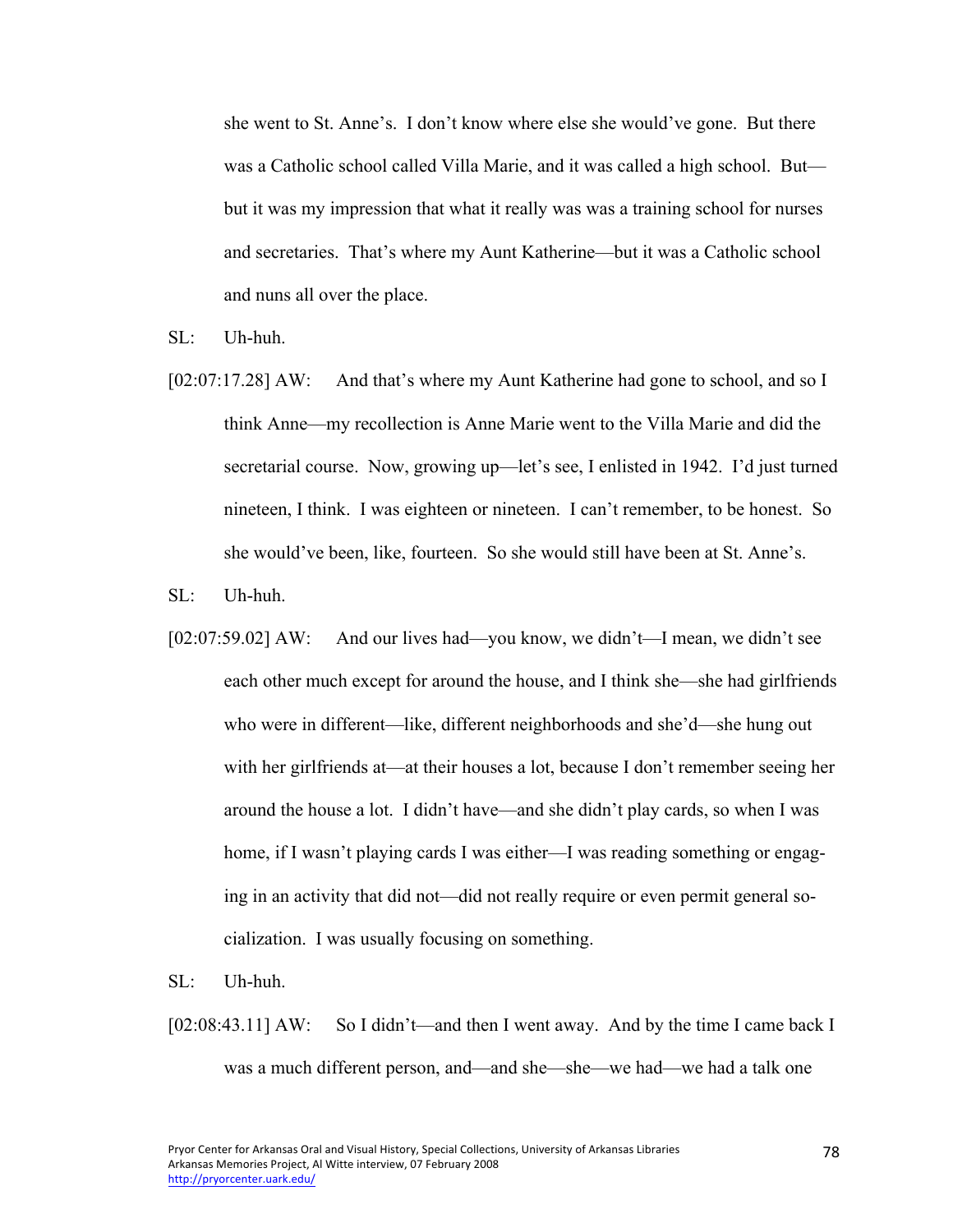time and she told me how—first of all, she complained about some of my friends who had by then were starting to date her and she didn't think much of 'em. She had a—she had a—and—and—it was hard for me to argue. [Laughter] And a lot of 'em weren't very bright. And she was very bright. But she was a frustrated person, and I take it it was—I'll use contemporary language—I think that she'd been a much happier person if she'd been born when feminism was all the rage, because to me that's one of the most fascinating things as I look back was how smart and talented the women were I knew, and all they could think of was to get married. I mean, it—it—you know, they—none of them except for Florence Williams, who got a PhD in physics and is a nuclear scientist at—in Oak Ridge, Tennessee, as you can imagine, and bred nothing but PhDs or that ilk.

- SL: [Laughs]
- [02:09:51.18] AW: I think she told me one time at that reunion that she had—one child was a doctor, one child was a lawyer, one child was a psych[iatrist]—and I thought, "To hell with this."
- SL: [Laughs]
- AW: But—but the rest of 'em—these women—they just wanted to get married, and a—a lot of them were so bright, you know? And my sister was one of 'em, and I think—I think she dimly realized that what she wanted was not what everybody told her she wanted, which was to get married. And that's what she did. And she—meanwhile, she had the knack of offending the family, and—and it wasn't me, really—she complained about me, but it was the family that did her in. It's 'cause she—she went around telling 'em that she no longer believed—and these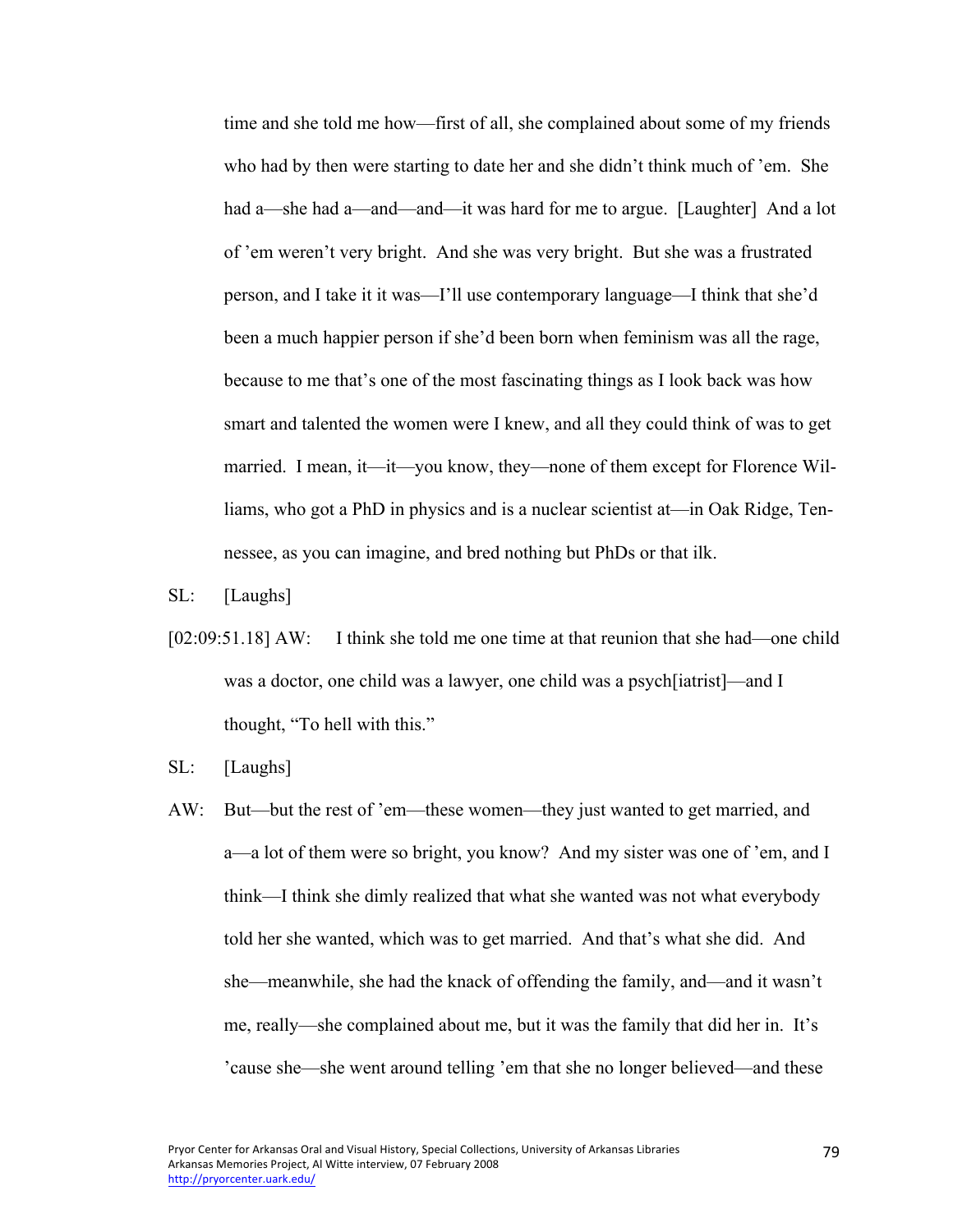were all these devout, unthinking Catholics, and she's telling 'em how they're all foolish and Catholicism and religion is all a lot of hogwash and was surprised when they got mad at her.

- SL: [Laughs]
- [02:10:52.15] AW: So she was an unhappy—I think she was an unhappy woman and it just kind of surfaced early in her life, and probably for reasons she didn't understand if—whereas if she'd been born in a more recent [generation], she'd be a lawyer or something similar.
- $\mathrm{SL}$ : Uh-huh.
- AW: And probably a lot happier. She had a bad marriage. She—she did a—she was cruel to my mother. My mother used to cry at—at her cruelty—not physical but mental.
- $SL:$  Uh-huh.
- AW: Mental. And so I—anyway, I never had much to do with it. It ended—we ended very badly. She—she was a strange—to me she was a strange woman and it was impossible for me to have any warm feeling for her.

[02:11:53.17] SL: Well, it sounds like there was enough age difference where that ...

- AW: Yeah, that was a . . .
- SL: ... was playing against you all.
- AW: Yeah, that was a good part of it.
- SL: And it's certainly a cultural difference that placed her in different circumstances.
- [02:12:03.11] AW: But when I was in high school I can't tell you how happy I was.

We all were. We—the ones of us who are—still survive, that's all we do. We sit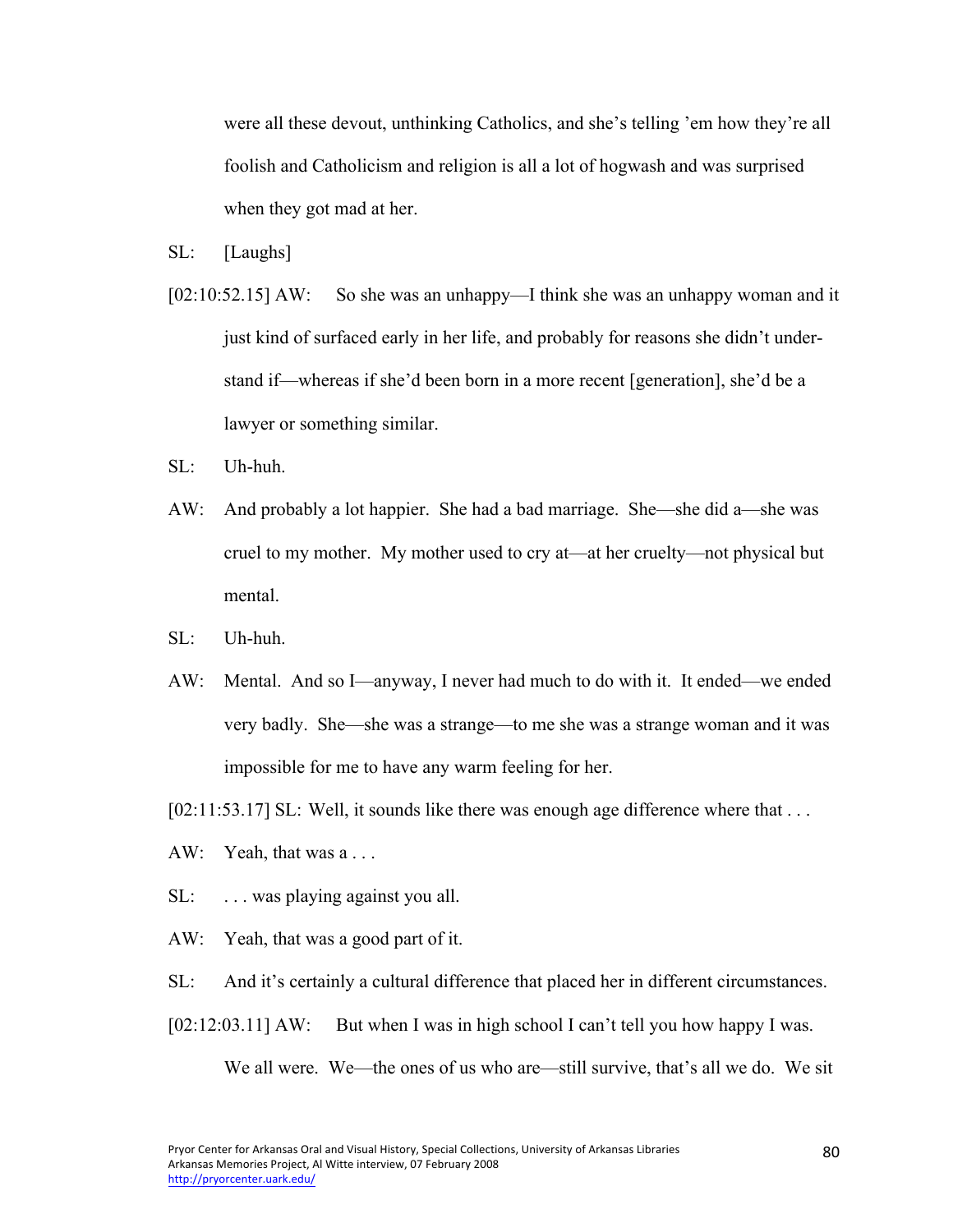around and say, "Wasn't it great? Wasn't it great?" And we did it then. "Isn't life great?" You know, and it was kind of odd. But we knew it. We knew when we were in high school we were having a great time. And so I wasn't paying any attention. I wasn't paying attention to my brother. I wasn't paying attention to her, except when I came home my brother and I would sit down and play cards and she'd whine. [Laughter] Never mind. I'm being unkind to her I'm sure, but that's the way I'm bein'.

- [02:12:42.10] SL: Well, so you—you graduated high school. You make mostly A's?
- AW: I did what?
- SL: Make mostly A's in high school and B's?
- AW: Well, I made a lot of A's. I did—I—I will tell you my four semesters of—of Latin, the grades went A, B, C, D. [Laughter] So I didn't take the  $\dots$
- SL: You continued to lose interest.
- AW: . . . I didn't take the fifth semester
- SL: Uh-huh.
- AW: I have no—I have no facility with languages. I—I got an A in geometry because it turns out that's not really math. That's just logic.
- SL: Uh-huh.
- AW: And I got an A in Algebra III because we had a crazy teacher, and I mean crazy— Joe [Christoff?], who scored the winning touchdown when Carnegie Tech beat Pitt [University of Pittsburgh] six-nothing. And—and don't think we ever were allowed to forget it.
- SL: [Laughs]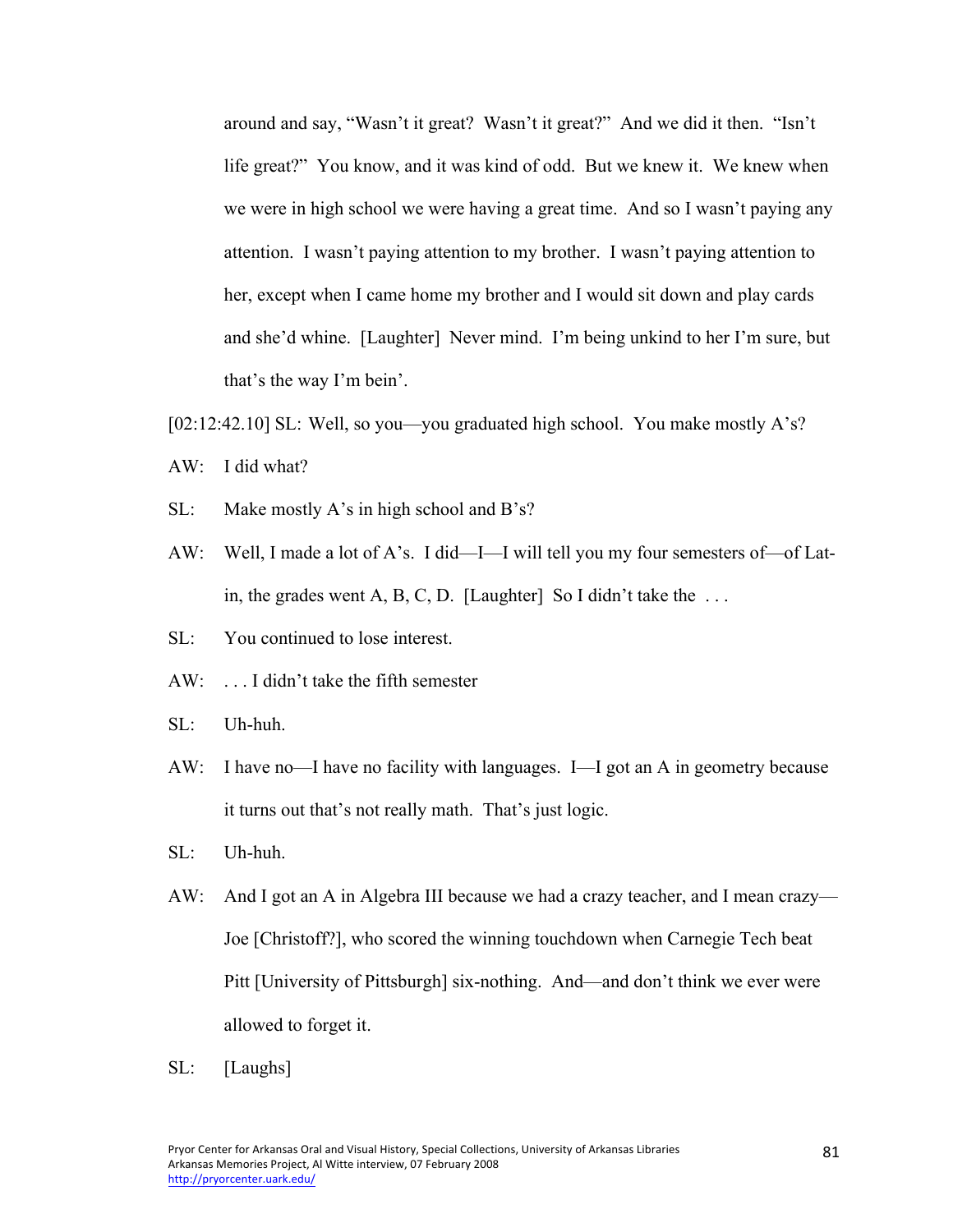- [02:13:39.28] AW: This—this—I could still tell you the final question in Algebra III. Now, listen to this. This was the whole final exam, and I could—I could quote it pretty much verbatim.
- SL: Okay.
- AW: "Why does an animal, when trying to fall asleep in cold weather, cuddle closest to get—make the smallest ball as he can of his body?" And it seemed to me—I just thought, "Well, the smaller the body the better it is for circulating the heat in the body to keep warm," and I got an A. That's how I got an A in there. Can you—can you believe that?
- SL: [Laughs]
- [02:14:24.22] AW: That was the final exam. So it—thank God for Joe [Christoff?]. But I was good in things like civics and we had a course called "Problems in Democracy"—speech. Do you realize that in the state tournament for poetry reading when I was—I'm still in high school? Frances [Kochineese?], who was only twenty-one years old and pretty nifty looking—enough that I began to realize older women had their charms.
- SL: [Laughs]
- AW: I was seventeen, after all. Frances persuaded me to go to the state tournament poetry reading—five girls and me, and the girls cheated, as you would have expected, because it was supposed to be extemporaneous reading. You weren't rule one was no memorization. You read. You hold the book and read. One person followed the rule. And, of course, you know who that was. The others five—all emoted 'cause they'd memorized and they're all . . .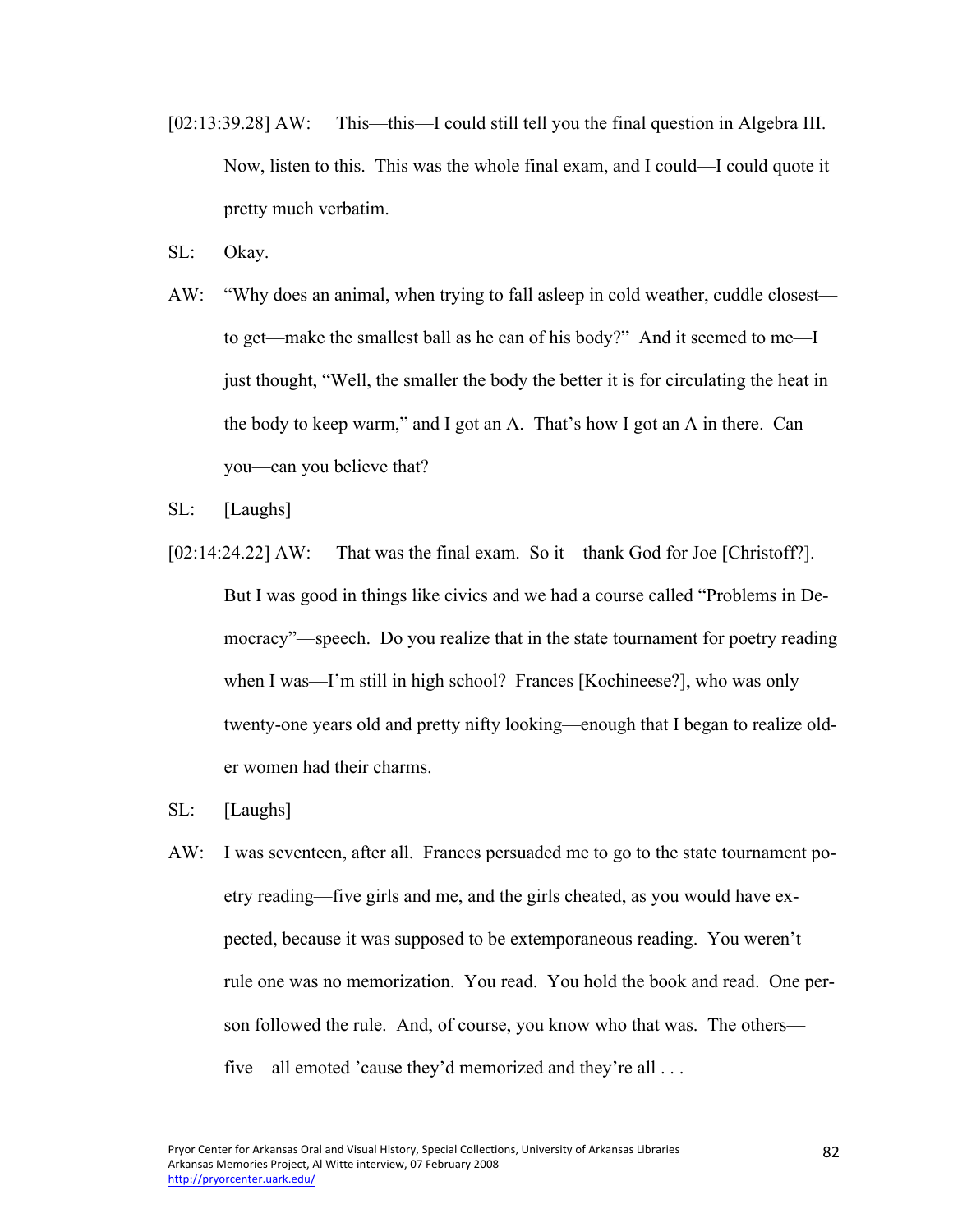SL: Uh-huh.

- AW: "Mr. Cory went to town—" and all that stuff. [Reference to "Richard Cory," a poem by Edwin Arlington Robinson.]
- SL: Right.
- [02:25:05.04] AW: So enough of that. I—I got cheated out of my rightful award at the state poetry reading contest in Pennsylvania. So—I'd forgotten about that, but I sure had—I sure wished I'd remember what happened to Frances. She was fresh out of Michigan, and the reason she got the job was Michigan hired our speech teacher, Charles McCulskey.
- SL: Uh-huh.
- AW: And he—she replaced Charles, and I fell for her pretty good. She's a great woman. So enough of that. But . . .
- [02:16:13.16] SL: Okay, you get out of high school. Where do you go? What do you do?
- AW: Well, I got a job. I had to go to a job. Now, I'll tell you my first job ...
- SL: Yeah.
- AW: . . . interview was my friend, Bob Carlson. Bob Carlson was the guy who got me reading what I would call quality literature of the time. You have to remember in the 1930s Ernest Hemingway, William Faulkner were publishing their novels. I mean, they [ ]. Now, one of the popular features of that day which no longer exists was like—a store like Dillard's [department store] would've had a reading library. They not only would've sold books, but they would've had a department where you could rent books to take home. The Boston Store [department store] at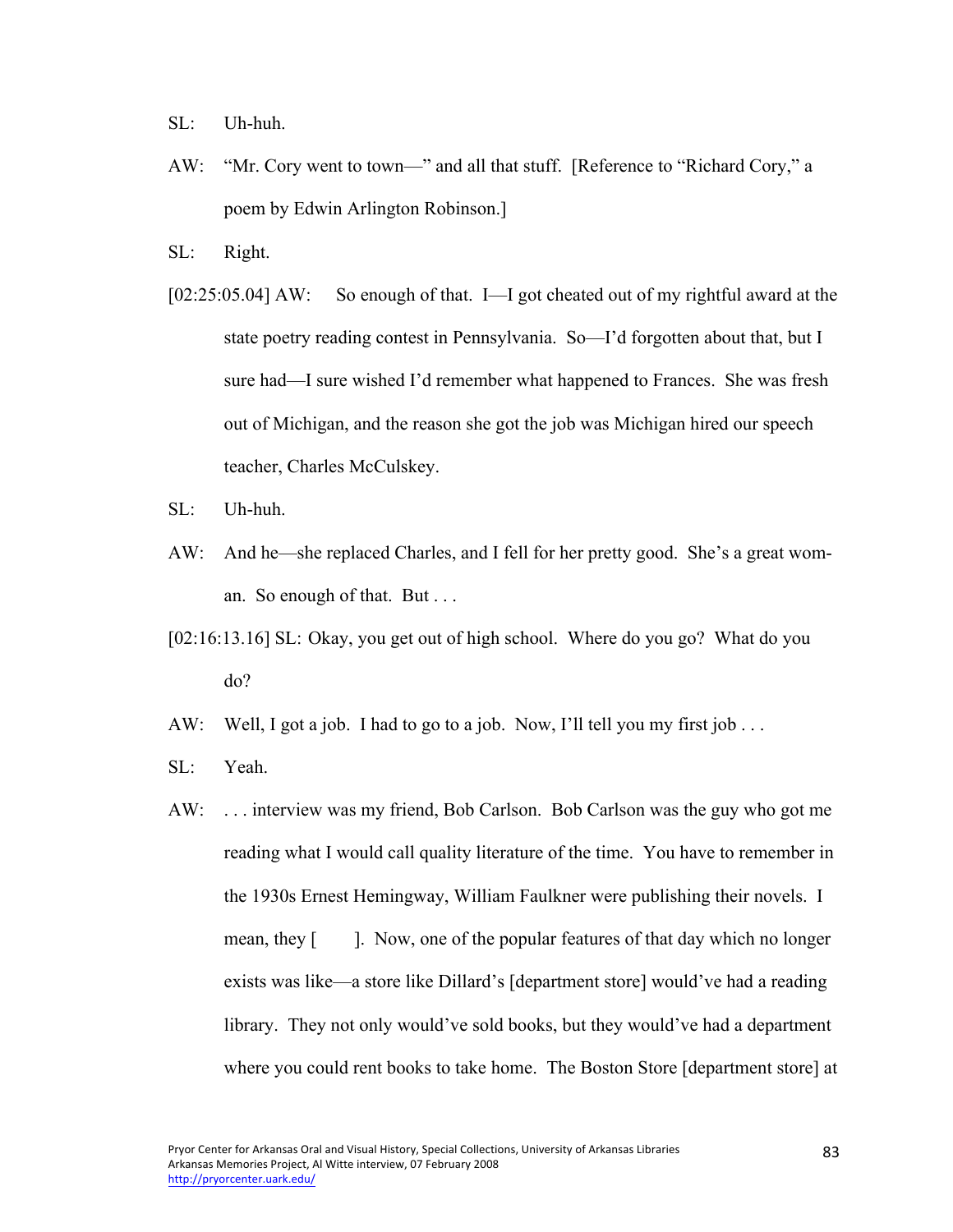Erie had such a reading [library?]. And if it was a new release—Hastings—if it was a new release, two cents a day, if it was an old release, one cent a day. So, naturally, you learned to read fast. And he would come to me up in class. He said, "Have you ever heard of Ernest Hemingway?" "No, I don't know." "Hey, he's got this great book out, *The Sun Also Rises* or *For Whom the Bell Tolls.* You gotta go down and get it." And I would. "Ever heard of William Faulkner?" "No." "Oh, he's got this great—" so that's—that's how I learned a lot about reading, and I did a lot of that, especially after I got out of high school. Now, Bob and I heard that the local bottling plant had a job for somebody to help the driver of the truck unload the cases of [soda] pop. Okay. So Bob and I walked down the headquarters—June 1941—and we both interviewed for the same job. He got the job because he was already eighteen and I was still seventeen. Now, you know what that job would've entailed—sitting on the top of all these cases of pop, going around town loading and unloading. Would I have been happy to get that job? Yes. So you weren't looking for classy work that would be self-fulfilling. My first job was at a gas station, about which I knew nothing. I went to work. My hours were—don't tell me—I'm going to tell you—11:00 in the evening 'til 9:00 in the morning, which is ten hours—seven days a week, which is a work week of seventy hours, for which I was being paid thirty cents an hour—good wages—\$21 a week—the highest-paid man in my group, working the night shift. For some reason—and I think it had something to do with football rivalry—the guy that owned the gas station had gone to East High's big rival, which was called The Academy. And they always looked at me funny because of this rivalry thing, but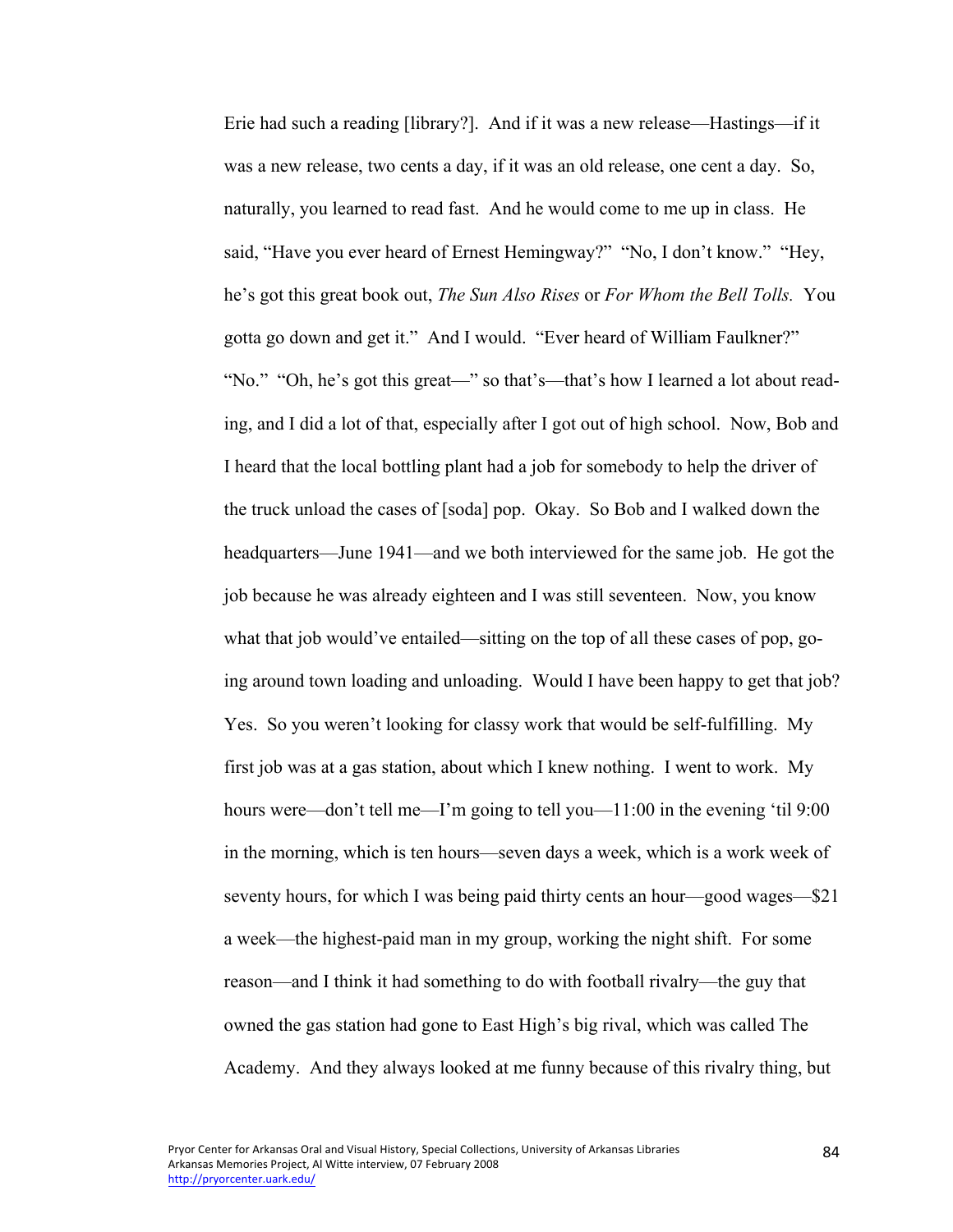he'd never say anything. So my first Fourth of July weekend—that's a busy—in those days there was no other way to get around but cars. So that was a big, heavy work week, and we worked our butts off. So the day after that weekend, Blue Baron—God, what a name—Blue Baron was coming to town with his band, and I hadn't been out in three weeks, working from 11:00 'til 9:00.

- SL: Uh-huh.
- [02:19:42.06] AW: So I said to him, "Would you mind if I stayed out and didn't come to work 'til 1:00—take two hours off—and so I can go to this dance." And he couldn't—he kind of grudgingly said, "Okay." So I—I did that, and my friend, Bill, brought me to work at 1:00 in the morning. And then when he showed up at 9:00 in the morning to replace me, he said, "You're fired." And I said, "Why?" He said, "I don't like your attitude."
- SL: [Laughs]
- [02:20:18.20] AW: So I got fired from my first real job at working at a gas station after three weeks. Then the Mack Truck Company was moving from point A to point B, so what they had to do was go back and where they kept all their inventory you know, they have screws, let's say . . .
- SL: Uh-huh.
- [02:20:34.23] AW: . . . . of a certain size, and I'd have to mark down what they were and what their serial number was and all—and what their place was on the thing. And they told me—they said it's a two-week job. So they paid really well and they treated me well. So I had a two-week job at Mack helping them move their store to a new place. And then my aunt came along with a job known as messen-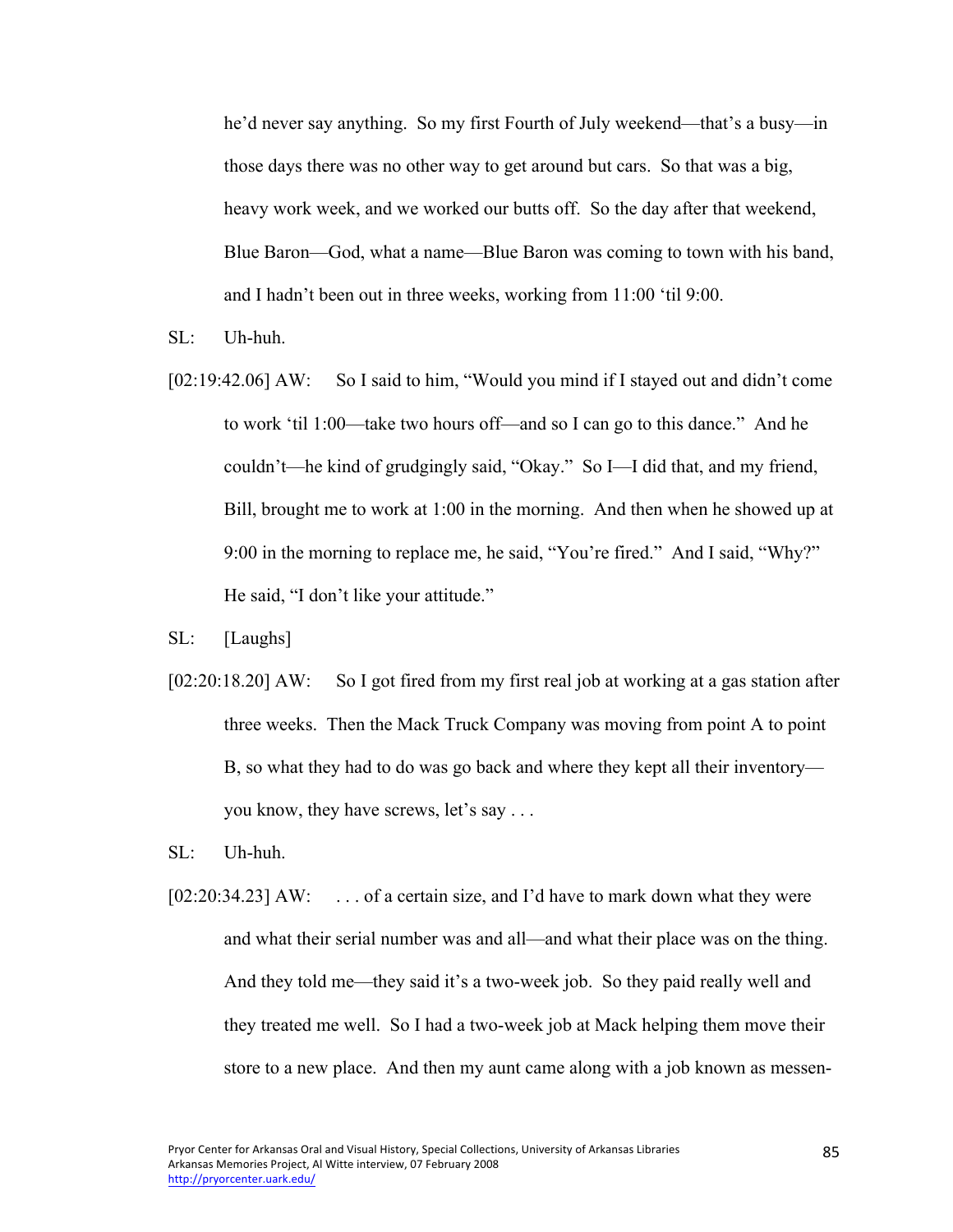ger boy for the bank and trust of Erie. Erie Bank and Trust. Turned out the trust part was more important than the bank because it owned by—it was used for the convenience of two wealthy Erie families. And the trust department was bigger than the bank part, which is, I think, unusual.

- SL: Uh-huh.
- [02:21:16.21] AW: But it was a bank, and messenger boys—they basically were gofers. My best job—'cause I could get out of the office—was, "Albert, go down to the First National Bank and get \$50 worth of pennies." And they'd get—that's a pretty heavy sack and I'd very proudly march two blocks down the highway and pick—pick it up and march back carrying those pennies. And my friend, Bill, who I've mentioned many times, got a job working for his father—for his brother at the Ford Motor Company, and he got a—he had a motorcycle with a sidecar.
- SL: Oh. [Laughs]
- [02:21:57.29] AW: And whenever we [ran against each other?] he side-carred me. That was a thrill. But I just did things—I just— "Al, go get us some paper. Go do—" you know, whatever. I just ran errands.
- SL: Uh-huh.
- AW: And that was supposed to be my start to the top. I went to night school and took accounting because that seemed to have something to do with banks, and I hated it so much I quit. I do not have that kind of mind—that accounting mind. I just quit. I couldn't debit or credit worth a darn. So I worked at the bank. I was paid \$60 a month. Now, you can work that out as to how much per week. It ain't a whole lot.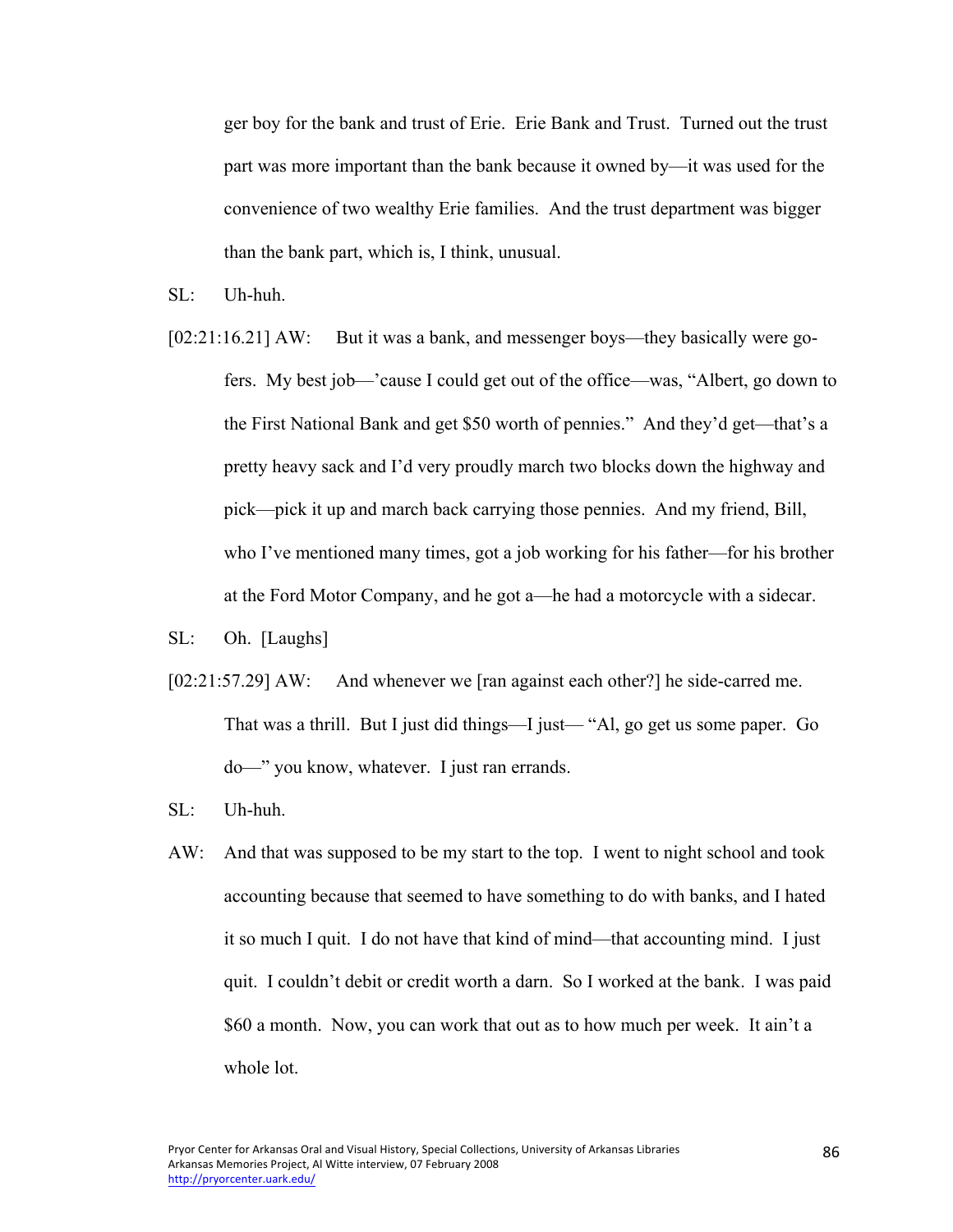SL: Right.

- [02:22:45.08] AW: It wasn't as much as that \$21, but I used banking hours, which is a different matter. And I could go down to the pool hall and get a cutthroat Pinochle game and make some real dough. But be that as it may, at the end of six months I got a \$5-a-month raise. So I—I stayed at \$65 a month 'til I went in the service. I got along well with everybody. I liked 'em. And the—to show you the money difference—the president of the bank was Archie G. [Postalweight?].
- SL: [Laughs]
- [02:23:24.01] AW: I love that name. Archie G.—he was a giant—like, six-seven [six feet, seven inches], six-eight [six feet, eight inches]. Very imposing man and an imposing name—Archie G. [Postalweight?]. He made \$600 a month. Now, think about that—\$7,200 a year. He lived like a king. Best house I ever went into in my life before the war. It was—it was kind of like a fantasy it was so beautiful just cost him \$10,000 to build. Things were different. Anyway, so I worked in the bank, and except for the fact that the money was kind of puny, you know, and I—and I didn't want to be a messenger boy and I didn't want to be a teller. I knew all that. But by the time—let's see—yeah, by the time I got finished—I was out—it was six months after I got out of high school is when [the Japanese attack on] Pearl Harbor occurred, so we all knew we were gonna go in the service—just a question of when. When—when—when Pearl Harbor occurred, they were still only drafting down to age twenty. So those of us just fresh out of high school at the average age of eighteen were still not subject to the draft. Things changed in a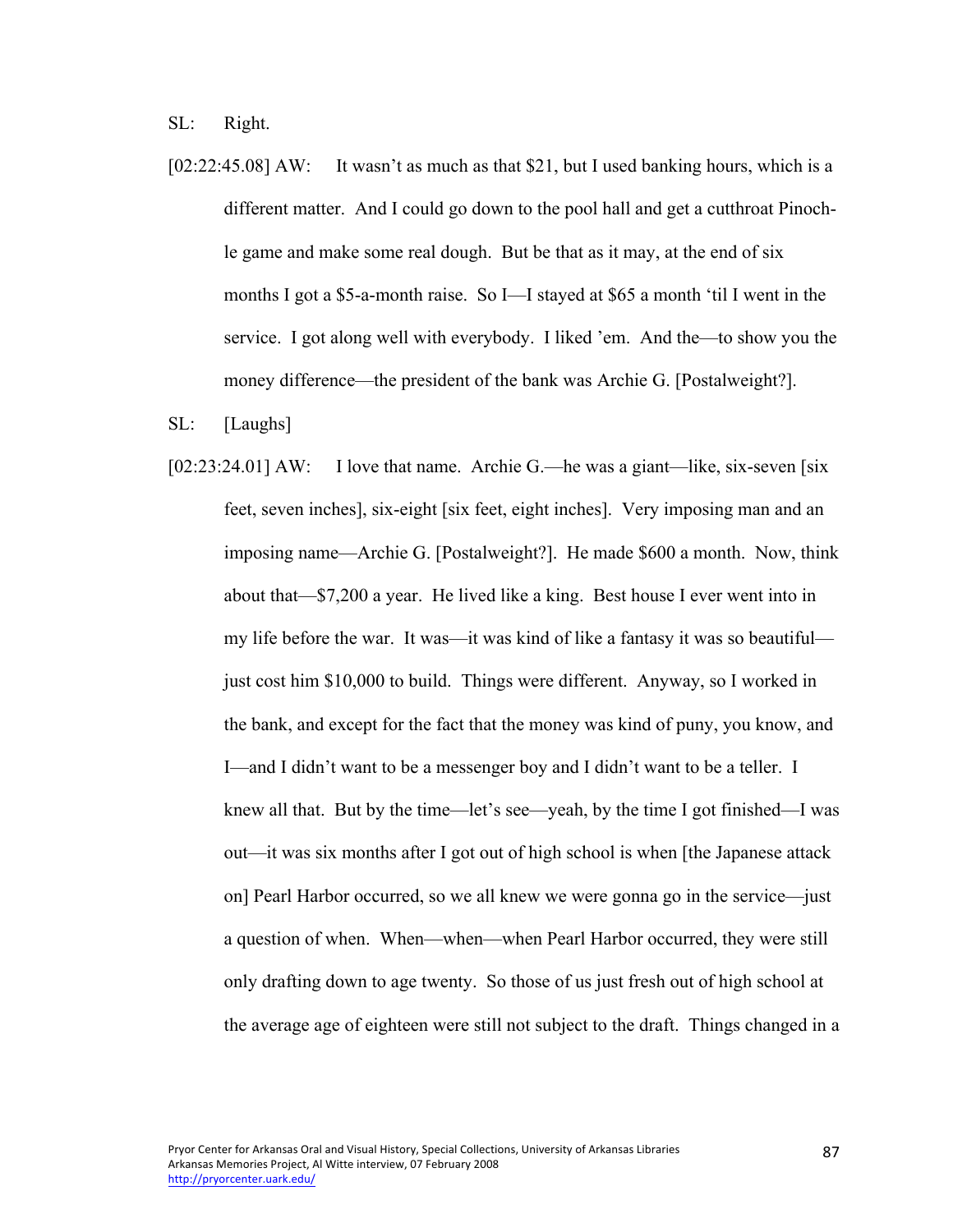relative hurry, but we still had a chance to think about some things and even enjoy life a little bit . . .

- SL: Uh-huh.
- [02:24:43.08] AW: ... meanwhile. So that was a—that was my main job, but I knew—I knew in my mind it was temporary, whatever my aunt thought. And that's about it, job-wise.
- JE: What did you from 11:00 [p.m.] to 9:00 in the morning at the gas station?
- AW: Well, I—the number one, of course, would be to fill gas tanks when they'd—you know, the—although in those days somebody saying, "Fill 'er up" was rare. It was usually, "Give me a dollar's worth." Gas was probably fifteen, eighteen, twenty cents a gallon, you know, and . . .
- JE: The gas station was open all night?
- [02:25:24.10] AW: Oh, yeah. Twenty-four [hours]. And then I had to learn how to grease cars. You put 'em over the—that thing and you crawled down under them and . . .
- SL: The grease pit.
- AW: . . . you have a grease gun and you greased the car and I washed cars. And those were the three main duties—greasing cars, washing cars, and pumping gas. And—and just sitting there. I don't remember the details of it but, you know, in those days I didn't have a car—didn't have any money to waste. And I used to walk to work, which was, like, eighteen from eight—twenty-six blocks—so it was probably two and a half miles. So I'd walk back and forth. Maybe I'd take a bus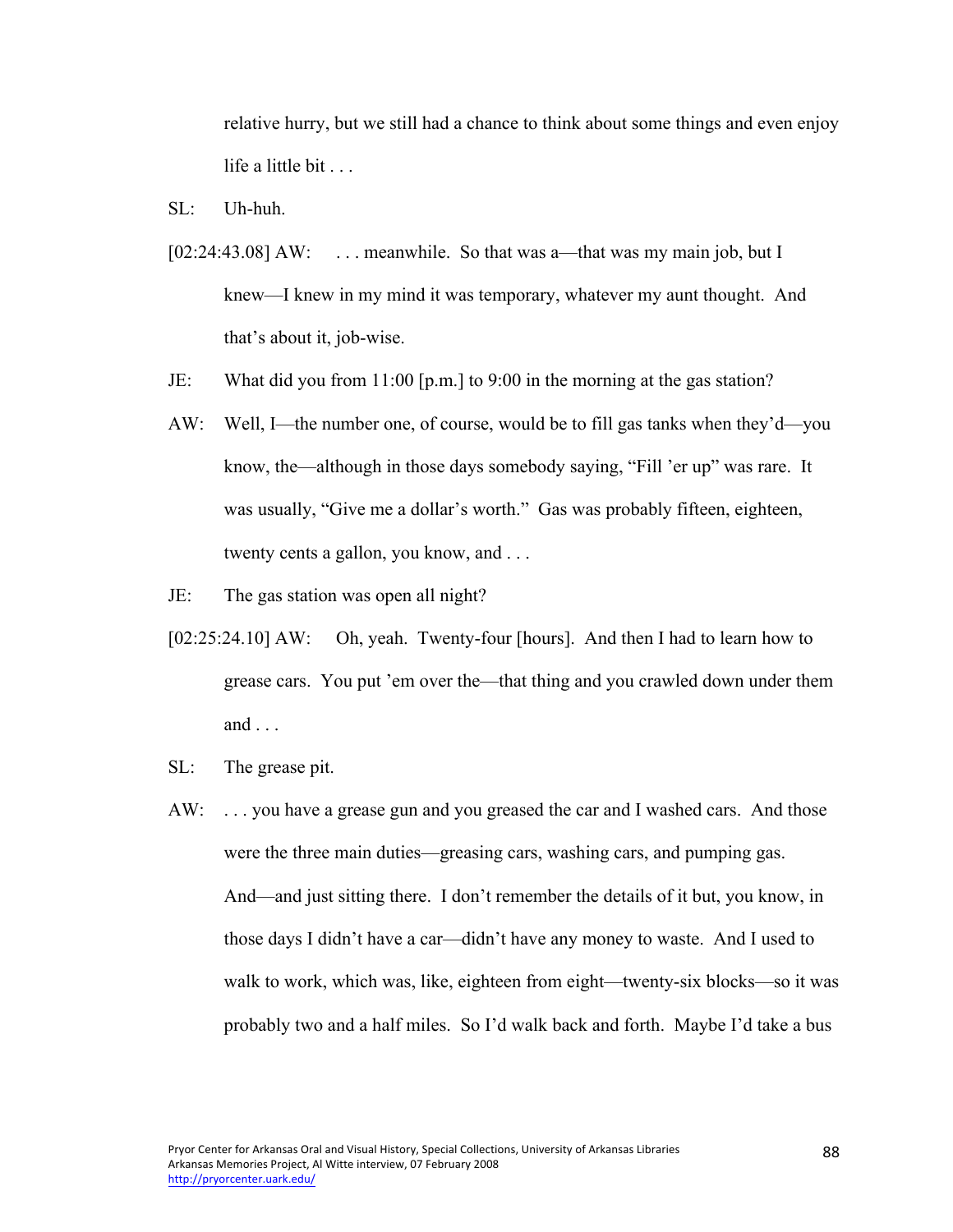for a dime. The—the owner just didn't like me. I could tell the day he hired me he didn't like me.

- SL: [Laughs]
- AW: And I—you know, I hadn't had a chance to say anything nasty to him yet.
- SL: [Laughs]
- [02:26:16.03] AW: So I was—I was very—I was very curious about it, and—and, of course, it was my hard—I just felt I was being unfairly treated when he said, "You're fired. I don't like your attitude." It just hurt my feelings to be treated like that. He had no—he didn't have much humanitarian impulse in him. Two hours off to go to a dance for a guy that works ten—seventy hours a week.
- SL: [Laughs]
- [02:26:40.17] AW: I mean, pull that today and see what happens to you.
- SL: Right. Right.
- AW: You know? But that's the way life was then.
- [02:26:48.02] SL: So how—how long was it before the draft caught up with you, then?
- AW: Well, that's a good question. It dropped from twenty to ...
- TM: Excuse me. Wipe your mouth just a little. You've got a little bit of—there you go. You've about got it. There you go.
- AW: Thanks.
- TM: Actually, go ahead and get the corner. You've got it right there in the corner. That's it. That's it.
- AW: That do it?
- TM: Yeah.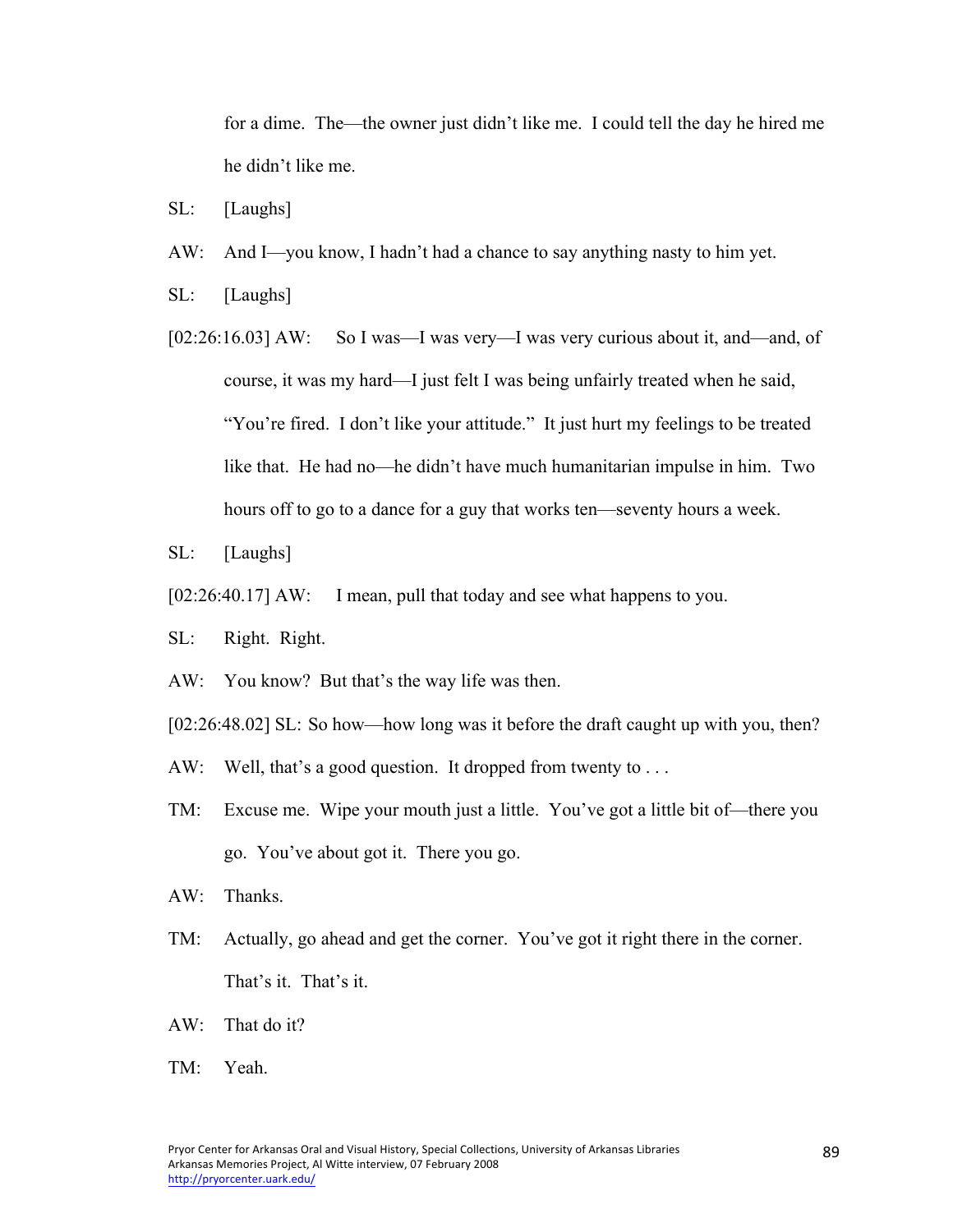[02:27:17.10] AW: I can't remember the timing. This is—this is some of the peculiarities of the time, though, in terms of military service. They—they lowered it to eighteen, which meant we were now subject to the draft. But they did it in a way that—I'm not sure what I'm trying to say right now, but I don't—I do know my friend, Bill—Bill [Catribone?]—Bill—Bill was fifteen months older than me, and he was the first one—I don't think he was the "twenty rule," but I may be wrong on that. But in any event, he was the first one to get drafted. And then it was later in 1942. It was not yet a year since Pearl Harbor, but now we knew we had to make decisions, and I—this is a very vivid memory. We went to the big dance Saturday night. There was a place there called [Walamere?] Park. They had a beautiful ballroom. I mean, it was beautiful—right out of the movie set. And that's where all the really good bands would come—the Glenn Millers and so on.

SL: Uh-huh.

[02:28:32.01] AW: And so there were—there was a table full—I would say there were maybe six couples—maybe eight couples. But there was a big, round table, and as, you know, the pattern is all the women went to the bathroom together. So the guys are just there by themselves and now that was the general issue to be discussed was, "Well, what are you gonna do?" And, "Well, I hear if you go in the—if you wait and get drafted and they send you down here, you might get in the Quartermaster Corps and you may not ever, you know, get in trouble." And, "Oh, my cousin went down there and he got—he was in the Infantry and he—six weeks later he's in Europe," you know? It was, "What do you do? What do you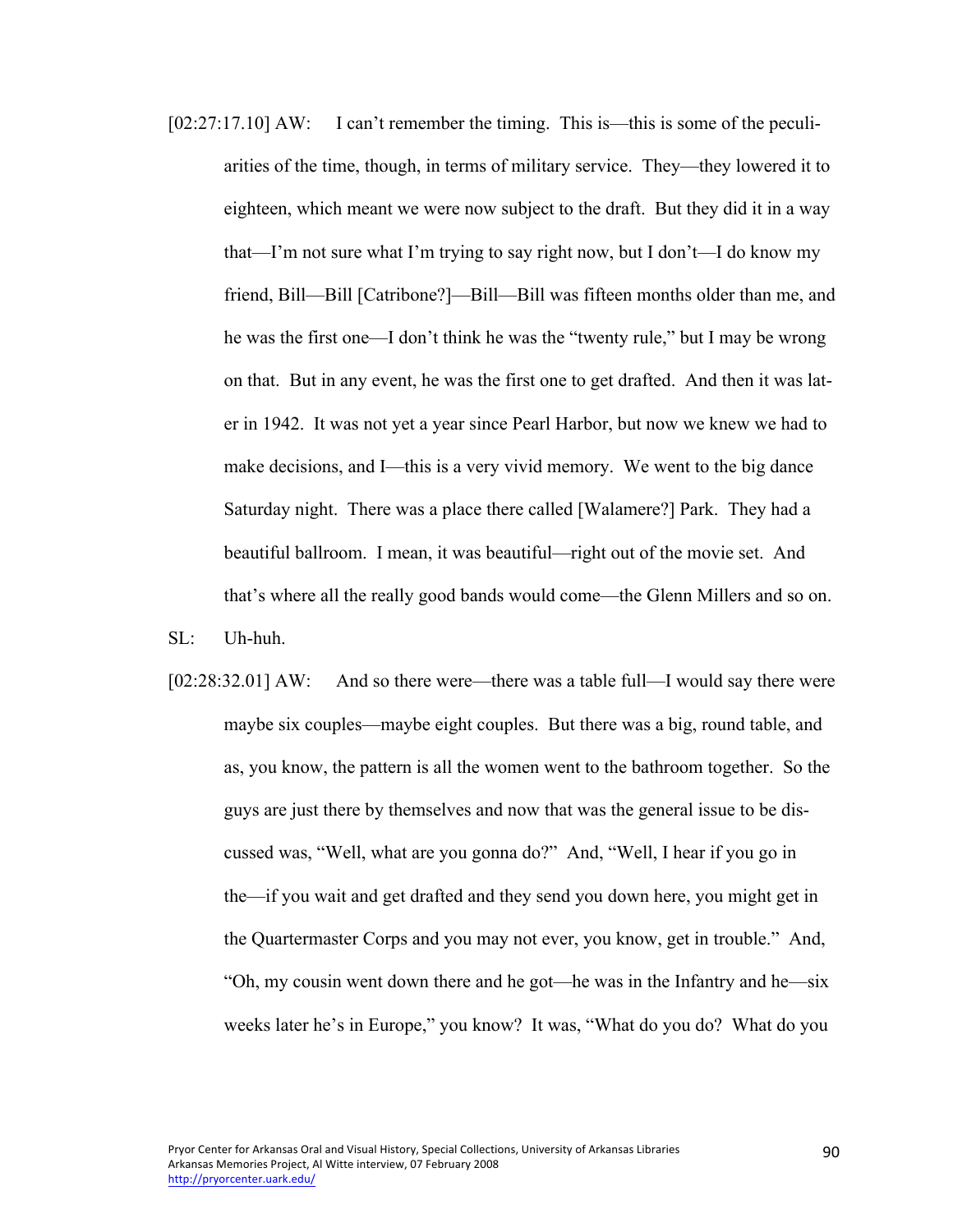do?" This fellow that I've mentioned before so many times—the one that kind of guided me into reading . . .

- SL: Uh-huh. Uh-huh.
- [02:29:20.07] AW: ... modern literature—Bob Carlson—still living out in California. One of the—one of the dearest friends I've ever had. He and I got to talking just the two of us. "What do you want to do, Al? What do you want to—?" And one of us said—doesn't make any difference who it was— "Let's join the Air Force." "Okay." So Monday morning we went—the two of us. I didn't tell my mother. I didn't tell anybody. Bob and I got together, walked downtown—joined the Air Force. Now, that was kind of peculiar for this reason. And I—I'm speculating now, but it's such common sense speculation, I—I'm not embarrassed by it, and that is when we went to war, we were the most unprepared big nation for war. We had nothing.
- SL: Uh-huh.

▐▔▌

[02:30:05.25] AW: We were, like, the thirteenth best-armed country in the world ...

- SL: Right.
- AW: . . . in those days. And one way in which we were not prepared was in the Air Force. They had—didn't have Air Force bases. They didn't have training planes. They didn't have trained—they didn't have instructors to train you. They had nothing. So it took 'em a while to get started building the Air Force bases, getting—they'd take all these guys—the dust—what did they used to call them, the—the pilots that used to dust the fields?
- SL: Crop doctors. Crop dusters. Crop dusters.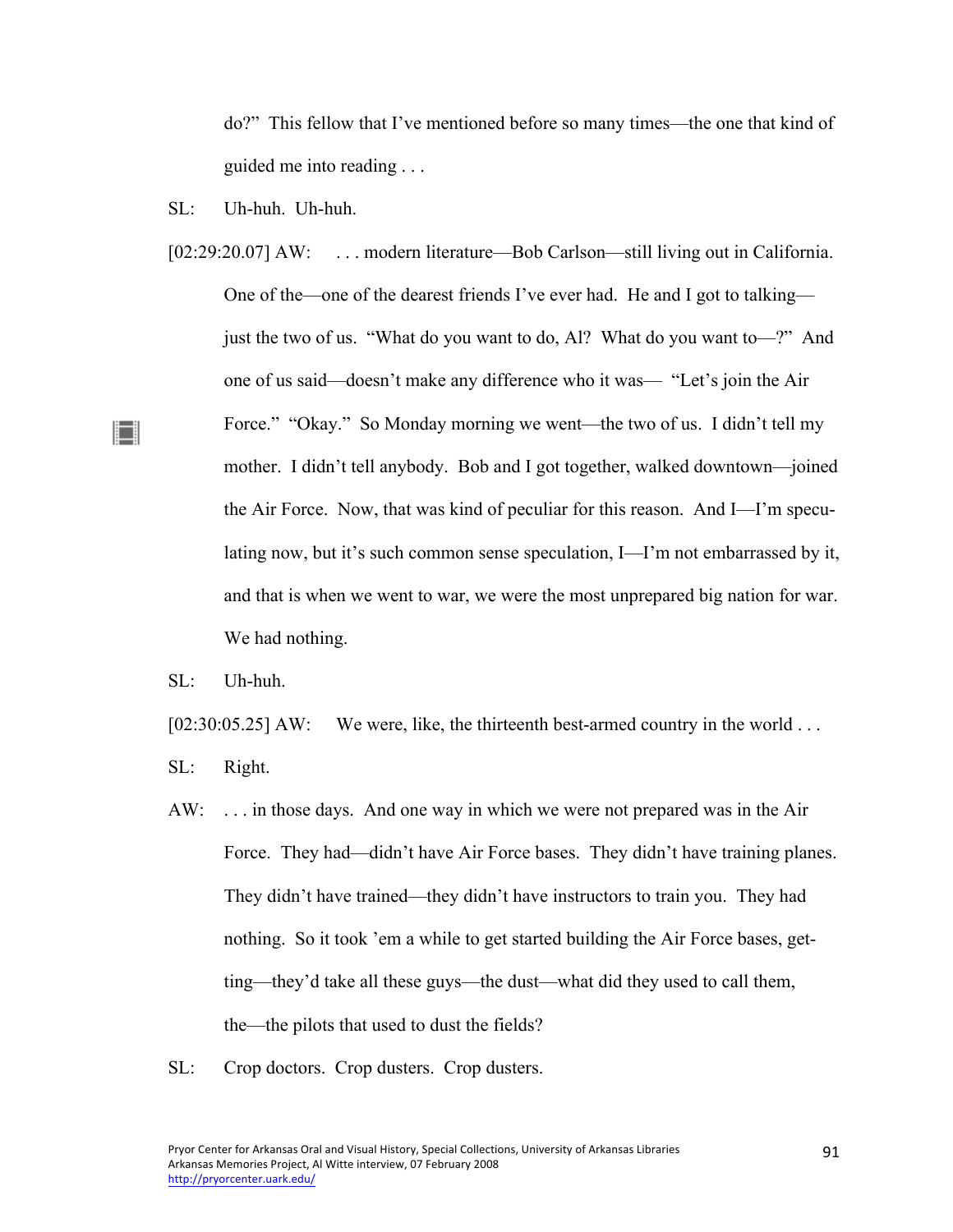AW: Yeah, crop-dusters.

SL: Uh-huh.

[02:30:38.10] AW: Every guy that could manipulate a plane they made a captain [laughs] and brought him in and he's an instructor. And meanwhile, though, they have to—they have to do something with us. They used—for a while there they—they—they—we stayed at home, at which point mothers would get agitated walking down the street and seeing a healthy guy like me walking around. "What are you doing, you slacker, when my son is already over in England waiting to invade?" You know? And they—mothers would get hostile, you know? "Why aren't you in the service, you—?" "Well, they haven't called me in yet," you know? That wasn't a—that's a highly weak reason, but, though true. So this is what I think they did. In order to get us off the street and making all those mothers mad whose sons . . .

SL: [Laughs]

[02:31:29.20] AW: ... were in the infantry, or wherever—in harm's way—they gather us together, gave us basic training, and then sent us out to colleges around the country. And so finally they—and that was to get us—part—I—I always thought it was two purposes: one was morale—to keep us away from civilians; and B, welfare for school—for colleges and universities who had already been denuded of all their male students.

SL: Uh-huh.

[02:32:03.13] AW: So—excuse me—[coughs] so you can imagine—when Bob and I enlisted, they didn't call us up right away, but finally they did. So we get on a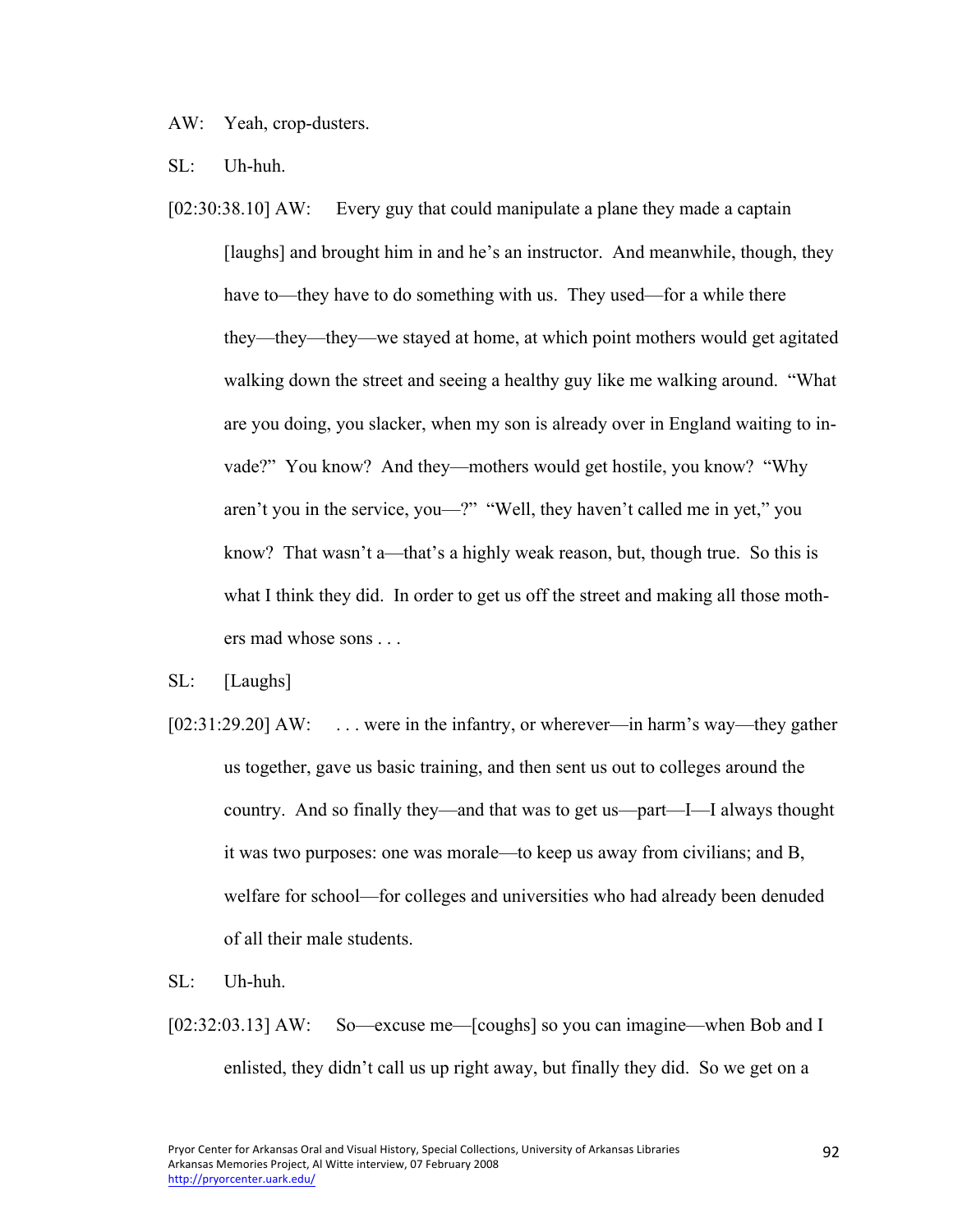train in Erie and we head to Miami Beach, Florida, for training. Got there—did a little basic training—and then they put us on a train. And they said, "Well, you're going off to do something training-wise," and we're just fresh recruits—don't know what they're gonna do with us. We get on the train and off we go up Florida heading west, and we knew we were going west because we stopped in New Orleans [Louisiana]. And got back on the train—off we went, and we're all saying, "We're going to Texas," because Texas was the center for Air Force training. They had, you know, flat land and ...

 $\mathrm{SL}$ : Uh-huh.

∐

[02:33:04.09] AW: ... Air Force bases in every community. Excuse me. [Coughs] So you could imagine our amazement when the next morning they—the sergeant—[coughs] excuse me—the sergeant came through the train saying, "Wake up," and they—you know, they used vulgar words to describe you and things like that, which I think I'll omit—and "Get off" and—"Get off the train. We're here." "Where? Where are we?" "We're [in] Fayetteville, Arkansas." And there were 175 of us. That I remember clearly. And my—the less clear is the majority of us were from western Pennsylvania—Erie/Pittsburgh area. And I'd say there were maybe 100 to 125 of us were from that area. The smaller contingent was from Michigan. Well, the point is you had a lot of northern boys, and I'm—I'd like to think I was the only one who knew exactly where I was, because they were all ignorant of Arkansas in general and Fayetteville in particular. The reason I knew where we was—we were was because as an inveterate reader of the sport pages on Sunday when they gave the games from around the country—of course, they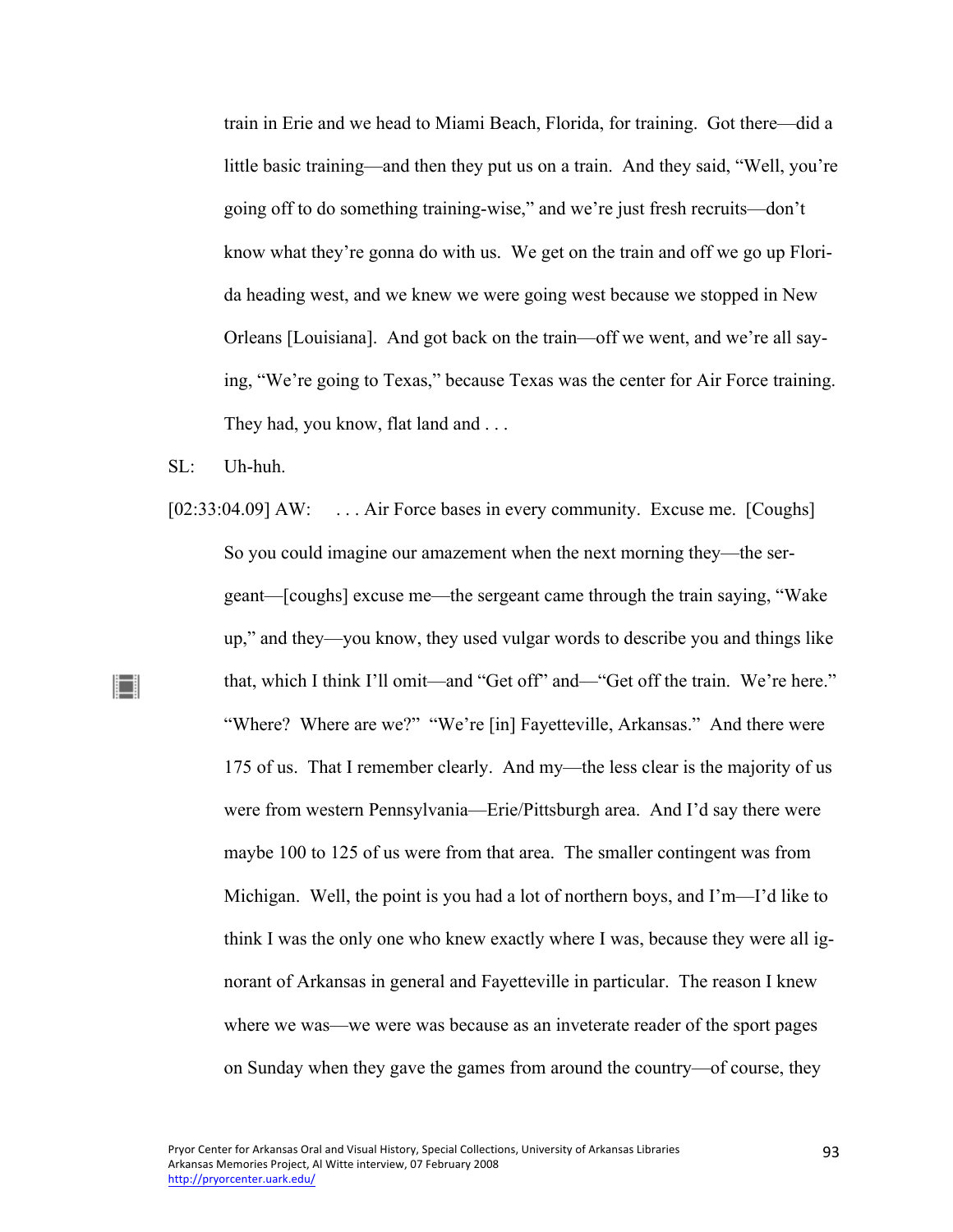didn't pay much attention to Arkansas, but they'd always have a little, you know, a little column like this, "Yesterday the Arkansas Razorbacks beat Tennessee twelve to ten," byline—Fayetteville, Arkansas. So I knew there was a Fayetteville, I knew there was an Arkansas, and I knew they were—their teams were called Razorbacks. These guys didn't know anything.

- SL: [Laughs]
- [02:34:47.10] AW: They—I have a pet painting over here of the first thing I ever saw was the Santa Fe depot down on Dickson Street—still there—snow on the ground. It was February. And, they marched us across campus to the place that was then known as the men's gym, where they put out 175 cots on the basketball floor, and that's—each of us was assigned a cot, and that's where I lived while we were in Fayetteville. To me it's a remarkable serendipity-type experience, although I can't find—I have trouble finding people who care.
- SL: [Laughs]
- [02:35:38.00] AW: But where the law school now sits and where I've been employed for over fifty years was an open field. That's where we drilled. Nobody even knows about drilling anymore—about "Hup, two, three, four and to the rear march." And oblique march was a toughie because you had to go, like, a ninetydegree angle. That's where we drilled—right where the law school now is. It was open space from the men's gym over to what was then called Vol Walker Library.
- SL: Uh-huh.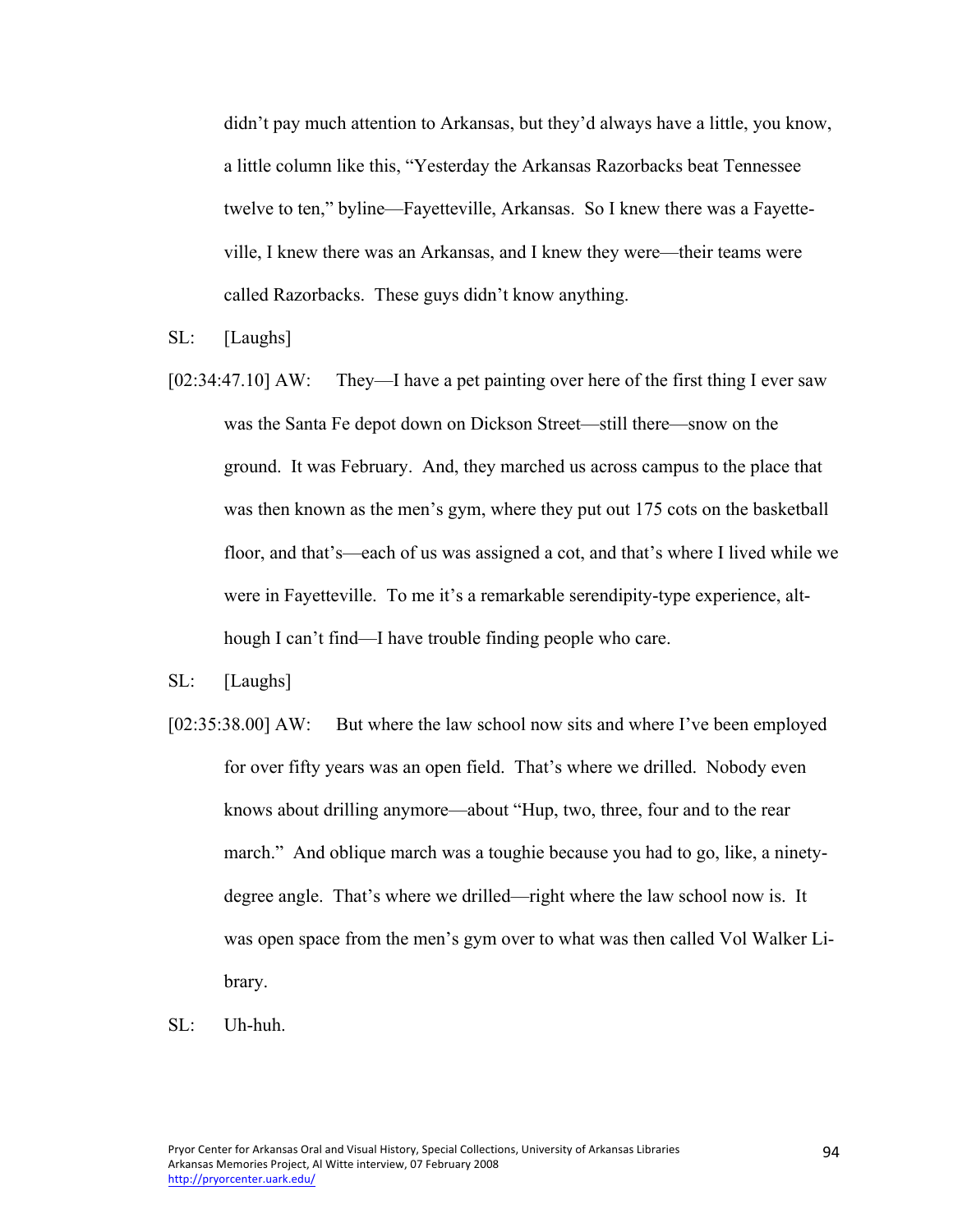- [02:36:09.26] AW: It's now the architecture school. That was—that was the center of campus right across the street from Old Main. They used to march us to Old Main 'cause they—we'd take classes there. And—and then when we weren't in class we would drill a little bit and then we would just do whatever free time they gave us. They tried to keep you busy 'cause they knew there would be trouble if you let 'em loose—let those animals loose. There were a few—few old buildings. There was one called Hill Hall that ...
- $SI:$  Uh-huh.

▐▔▌

[02:36:42.01] AW: ... many years housed journalism and at an earlier—at an earlier stage was the law school also. The law school, in fact, at that time, I think, was in the bottom of Old Main. The—so I always thought they sent us here as a way to get some—funnel some money from the Air Force to the University of Arkansas to keep the—the place going—you know, basic maintenance. There—there weren't any boys around to see. There were enough that they had a football team practicing and we used to—they—they had locker rooms down in the basement of the men's gym and we'd hear them—clonk, clonk, clonk of their cleats coming and going, but we never had any contact. It was an interesting time to be in Fayetteville, for various reasons. One was—the main one was, I think, cultural differences. It's hard for, I think, current generations to realize that before television, regions were different—really different. The Chi Omega sorority and another sorority put on a dance where all the girls came and then they—the cadets we were called, Air Force cadets. And I'll never forget. I was with—I was dancing with this lovely young lady from Tulsa [Oklahoma], and we were exchanging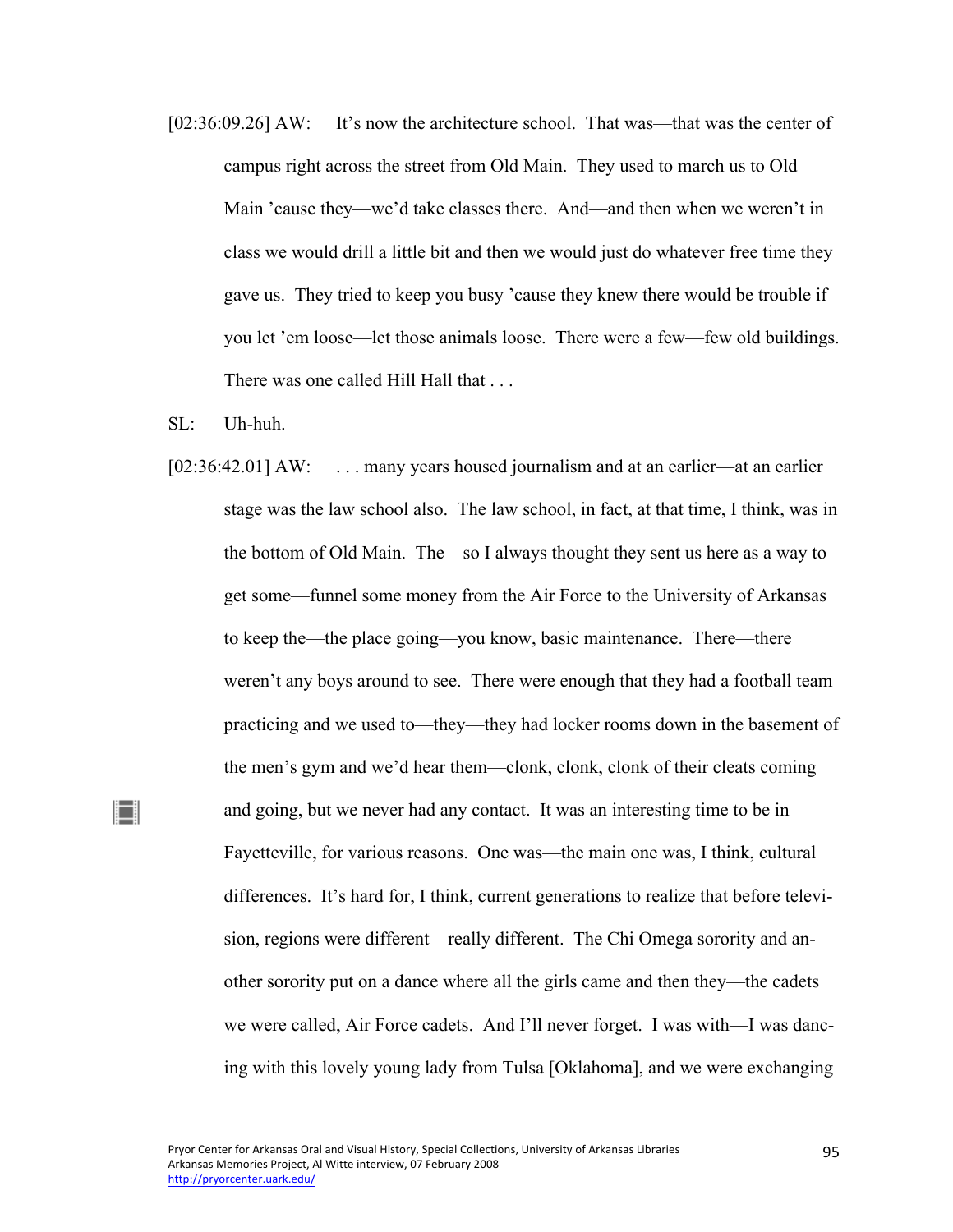casual conversation, and I said, "Well, now, who's your favorite band? Is it Glenn Miller?" And she says, "I don't know who that is." And I thought, "My God!" And I—she said, "Well, my favorite band is Bob Wills." [Reference to Bob Wills and the Texas Playboys, a Western Swing band.]

- $\mathrm{SL}$ : Uh-huh.
- [02:38:20.02] AW: And I thought, "Who the hell is him?" Country swing, as it turned out. But, I mean, you could have that kind of cultural difference in the country then. Whereas, now, you know, Britney Spears snorts something and they know it in Maine. I mean . . .
- [02:38:33.19] SL: So what year was it when you got here?
- AW: It was early [19]43.
- SL: Yeah.
- AW: And I remember some of the courses we took. We took math. [Laughter] My bugaboo. I don't know if you've ever heard, Scott, of a great man in—in the history of this school named Guerdon Nichols.
- SL: Huh-uh.
- AW: I don't suppose he was around for your project. Guerdon Nichols was a genuine, great man. He was dean of the school of arts and sciences. He and Dr. [Robert] Leflar were very, very close friends. He taught math. Now, I'd forgotten that entirely. So when I finally came here years later as a teacher—as a professor, Dr. Leflar and I would frequently go up to the old Student Union for lunch. And if Guerdon came in, he always spotted Bob and sat down with us. So one day, apropos of nothing at all, I started reminiscing the way I am now with you and tell-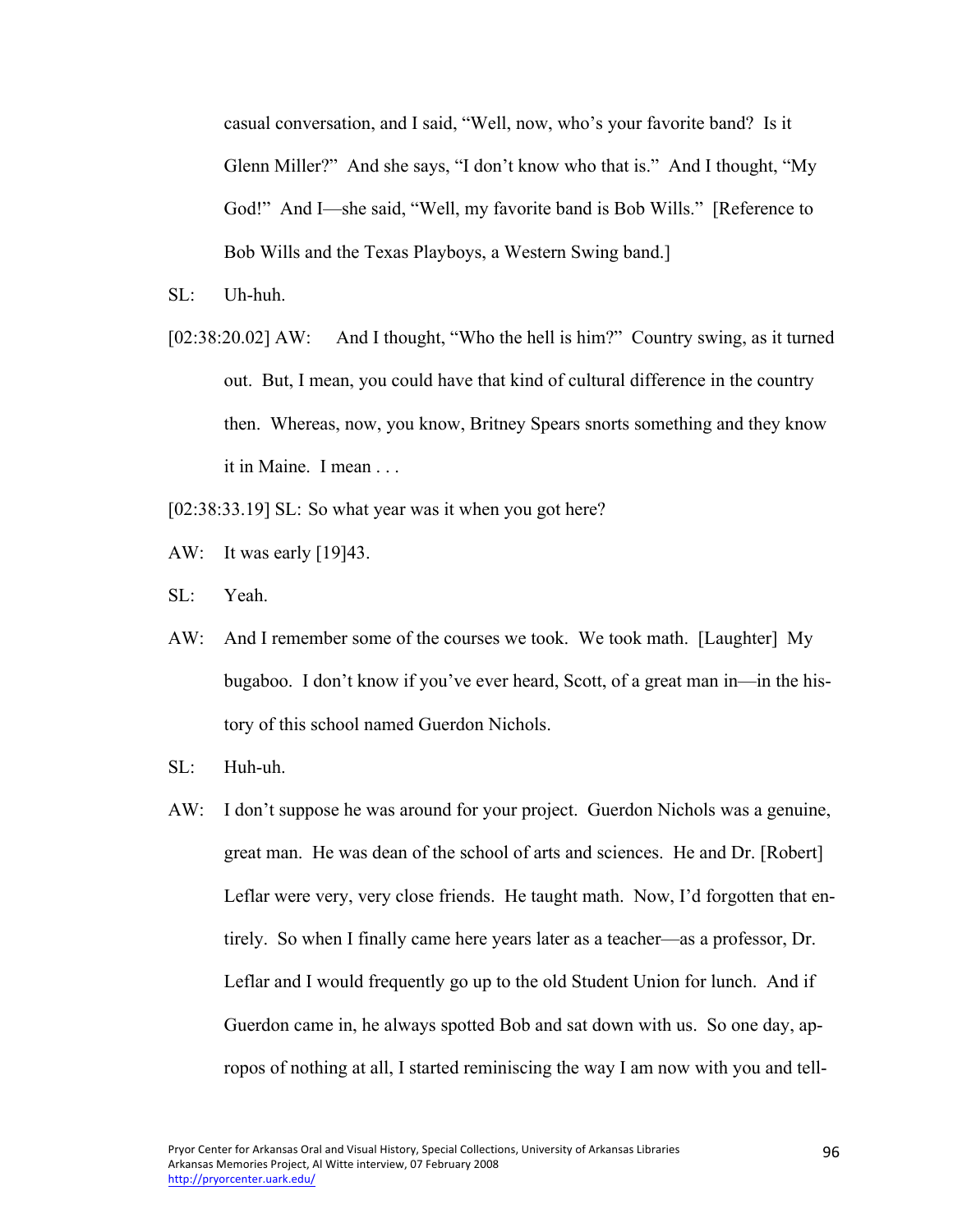ing him how I'd been there fourteen years before as an Air Force cadet. He— Dean Nichols didn't say a word. A couple months later we get together—he spots—he sits down. And as he's sitting down he says, "Ninety-five, eighty-nine, seventy-four, sixty-two, fifty-five."

- SL: [Laughs]
- [02:39:58.13] AW: And I'm looking— "What the hell has happened to this man?" Those were my grades. [Laughter] He—he had kept—and the fifty-five is—is true. He had kept his grade books from all those years, and he'd looked up Mr. Witte, and that's—and I've made up all the numbers except the last one because, you know, talking about humiliation—I'd started when it was—when it was, you know, four and four is eight. Twelve times twelve is 144. When it stopped at that level, it was ninety-five.
- SL: [Laughs]
- [02:40:35.25] AW: But when we got into trig[onometry] and whatever those other words are—calculus—it was much lower. [Laughs] But anyway, that—that was an experience. I'll tell you about Guerdon Nichols later. But, yeah, I had him and I had—I remember the best course I took was in weather. I knew nothing about cloud patterns and all. But, you know, for fliers that's very . . .
- SL: Uh-huh.
- AW: . . . important.
- SL: Uh-huh.
- [02:41:02.07] AW: And it was a great class. I forget who taught it. I really enjoyed that class. I also enjoyed a class on ballistics because if you're gonna be in heavy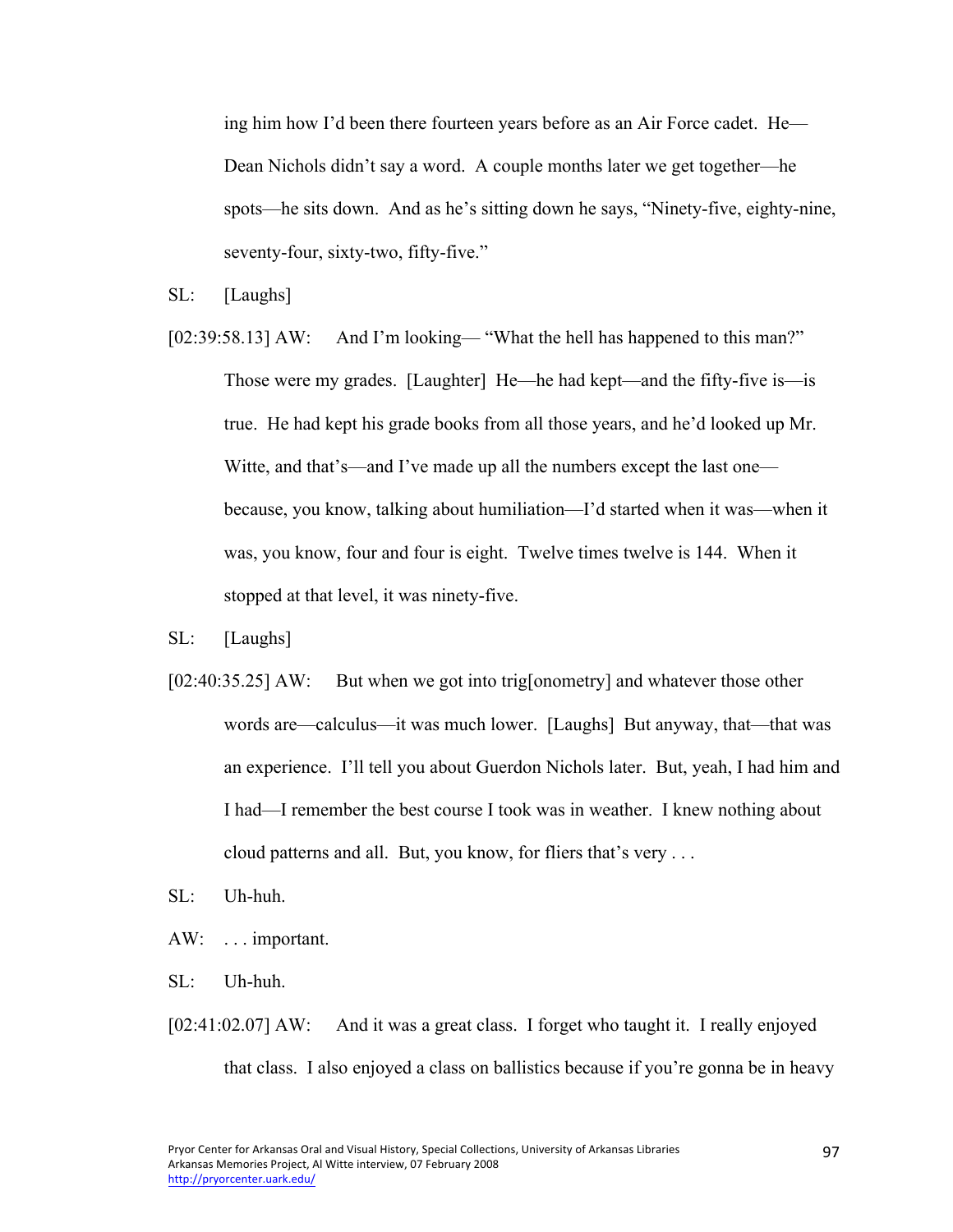bombers and you're dropping bombs—that's where I ended up being, so I remembered it, you know, afterwards how good a course it was—the way that the air affects falling objects and how you're supposed to gauge and all that. That was a good course. I—I can't say the math was a good course other than the fact that the teacher was a great man. And I don't remember what else. We—I'm sure we did, like, first aid. I think we had first aid classes. But that's what we did on campus. And I remember that the big social place downtown was the American Legion hut. You might remember that . . .

- $\mathrm{SL}$ : Uh-huh.
- [02:41:50.21] AW: ... although we were warned about that. A lot of—a lot of redneck, violent types liked to spend their Saturday nights there and who knew what would happen. So I don't remember. I think I went down and kind of looked in and then left.
- [02:42:09.03] SL: Was George's around then? [Reference to George's Majestic Lounge on Dickson Street]
- AW: I don't know, to be honest with you. It probably was. I'm sure it was 'cause, yeah, I've talked to Leflar—the fellow—the Greek guy that started it was—I think came here in the late 1920s or early 1930s.
- SL: Uh-huh.
- [02:42:26.26] AW: What I remember about the city was—first of all, I do remember Dickson Street because I haven't checked lately and I don't know why I'd forget—keep forgetting—but the curbs in front of the—what used to be the Palace Theater . . .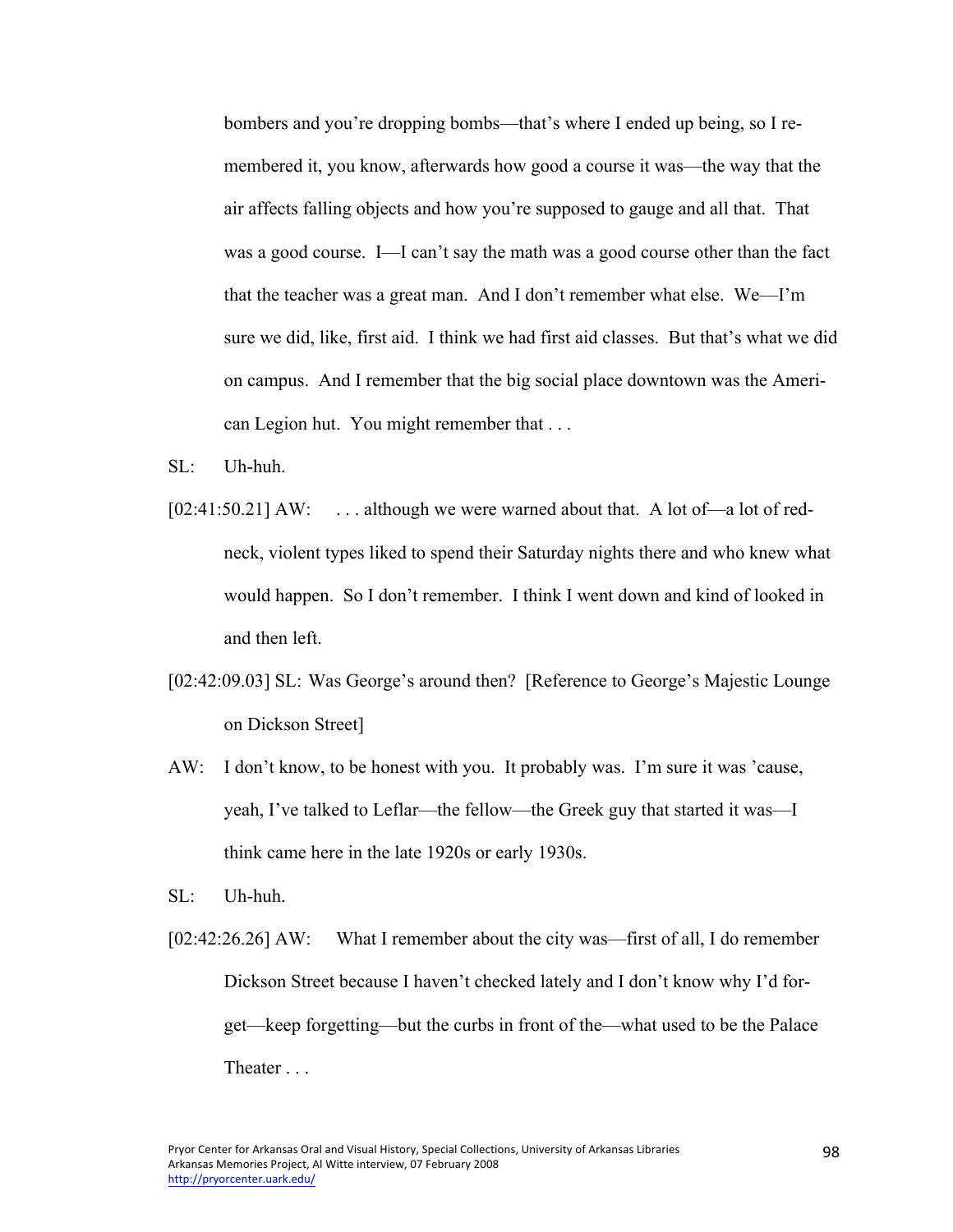SL: Uh-huh.

- AW: . . . you know, the—the curbs were, like, this high. I'd never seen curbs like that. You know, my curbs were, like, this high. And that—that's how I wrote my mother. I said, "It's for the horses." I don't know what the hell—but the building across the street, the [W. F.] Sonneman Building, was known as the New Sonneman Building—brand new. I remembered—I remembered Block Street. For some reason I remembered Block Street better than I did the—the [Fayetteville] Square. Don't ask me why. I remembered the corner of the campus that [Arkansas architect] Edward [Durell] Stone is supposed to have designed that entrance the brick entrance.
- SL: Uh-huh.
- AW: What is it? That's Dickson Street and Arkansas Avenue.
- SL: Uh-huh.
- [02:43:23.14] AW: That corner. I remembered that. I remembered that we had a company commander—a student—he was no better than us, but they voted him company commander, and he started dating a—a girl who lived down in that area. And one time we went down and serenaded 'em like they used to do, you know?
- SL: Uh-huh.

▐▔▌

- [02:43:40.02] AW: Sing romantic songs. And I remember the—you knew the family that—who am I talking about? They're still prominent, the Woodruff family.
	- SL: Uh-huh.
	- AW: Did you know Preston and ...
	- SL: Uh-huh.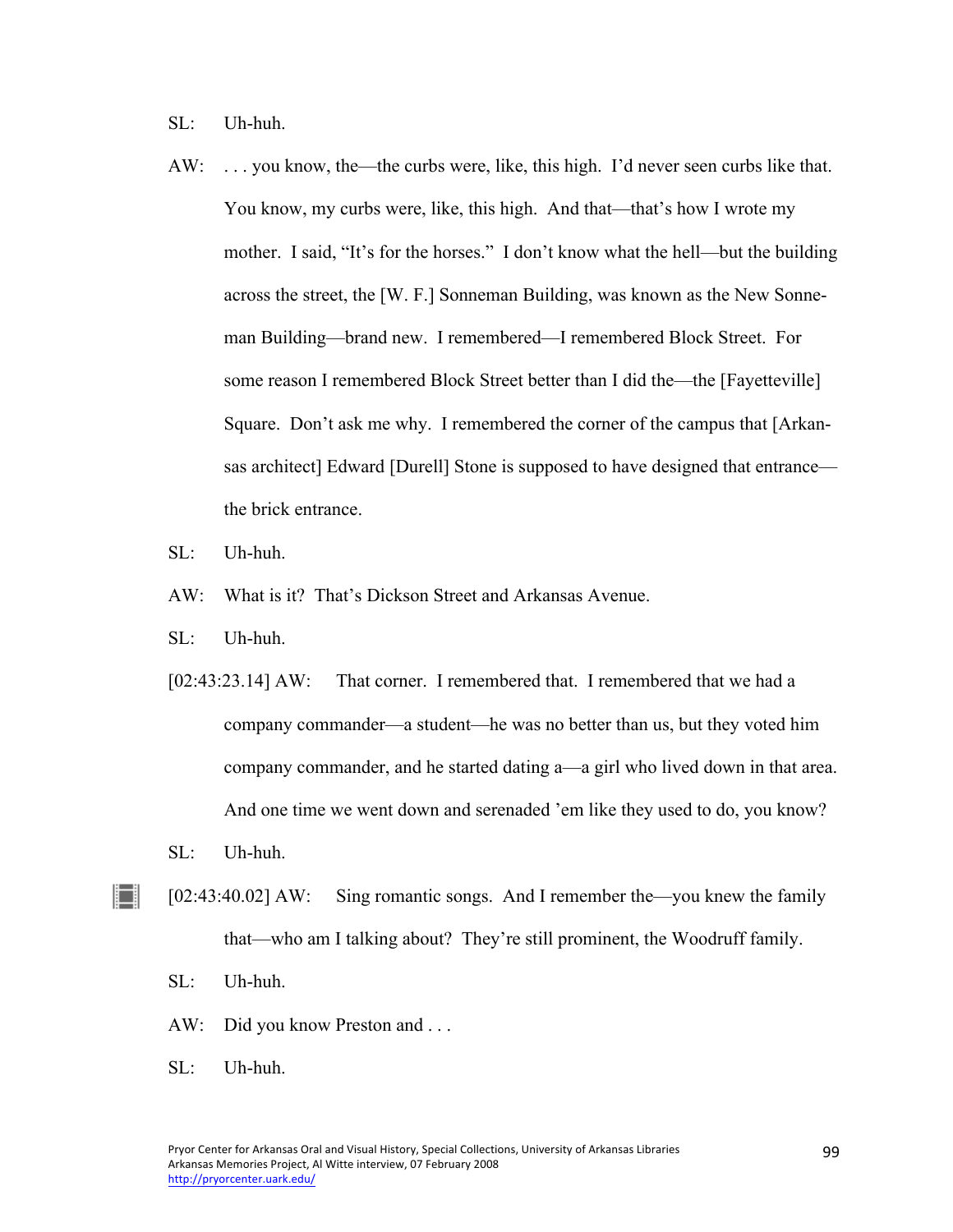AW: . . . his wife, Mary?

SL: Uh-huh.

▌▌

[02:43:54.09] AW: Well, Mary—the way we got our laundry cleaned was Mondays you'd take your duffel bag of—with dirty clothes and—and you'd go downstairs and hand it over to this pretty woman and then on Thursdays she'd bring it back. Well, that was Mary Woodruff. And later on she—when we became friends she told me that it was the Air Force contract that kept their business going. They had moved up here from the Arkansas River Valley area somewhere and were having a tough go of it in the laundry business 'til that contract came along and kinda made them a little financially secure. But I remembered her and I remembered a man named Wallace who was the second in command of the library, and that was kind of a peculiar reason because as I was getting called into the service, I was halfway through James Joyce's *Ulysses*, which had banned primarily because of the last chapter. And so I'm halfway through the book and I get called in and I don't have a chance—now I get here and I say, "Well, hey, it's a university." So I go over to the library and I say, "Do you have a copy of James Joyce's *Ulysses*?" And I was looked at with suspicious, because they thought maybe I had a prurient interest in the book—an unhealthy interest. "You've have to speak to Mr. Wallace about that." So I go in and I persuade him that I had a literary interest, not an unhealthy one. And so he took a bunch of keys out of his pocket and we went down to the library and they had a steel cage like this. And he unlocks it. We go in, and that's where they had all the—the questionable books so that you and I couldn't just walk down the hall and pick up a copy of *Ulysses* or whatever. And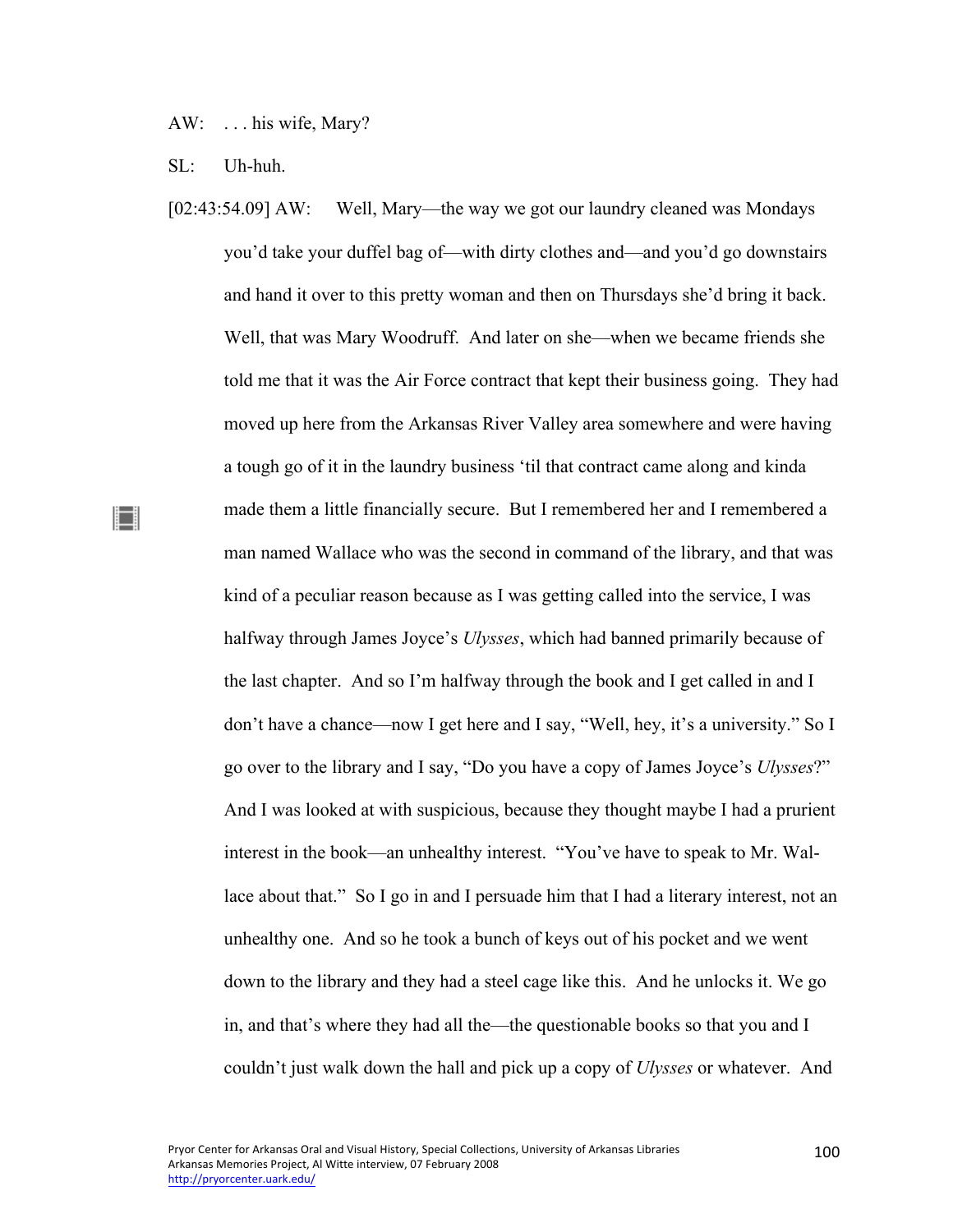he brought it out and he said, "Okay," and I—I finished the book while I was here. I—that was very memorable. I remembered him. He was a good guy. Mary Woodruff and Mary—and I remembered Wallace. That was—they were the only two people. I didn't know about Guerdon until years later.

[02:45:59.26] SL: Now, the—was the Uark Theater there on Dickson Street at that time?

- AW: I think the Palace ...
- SL: No, that's a Sonneman [building]—that's a Sonneman . . .
- AW: No, I—I mislabeled it. It was the Uark.
- SL: Yeah.
- AW: Where was the Palace? Was that the . . .?
- SL: The Palace was on the Square.
- AW: Yeah, and I've confused the two. Thank you. No, the Uark.
- [02:46:16.09] SL: And—and had they put in the bowling alley across the street yet? Maybe not?
- AW: I don't want to swear to it.
- SL: Uh-huh.
- AW: It was there when I came back years later.
- SL: Uh-huh.
- AW: But I don't want to swear to what—I don't think I ever went in either one. I don't know why, but I have no memory of it.
- SL: Uh-huh.
- AW: I don't remember any of our free time except that dance that the Chi-O's and another sorority put on for us, and going to the American Legion. They must have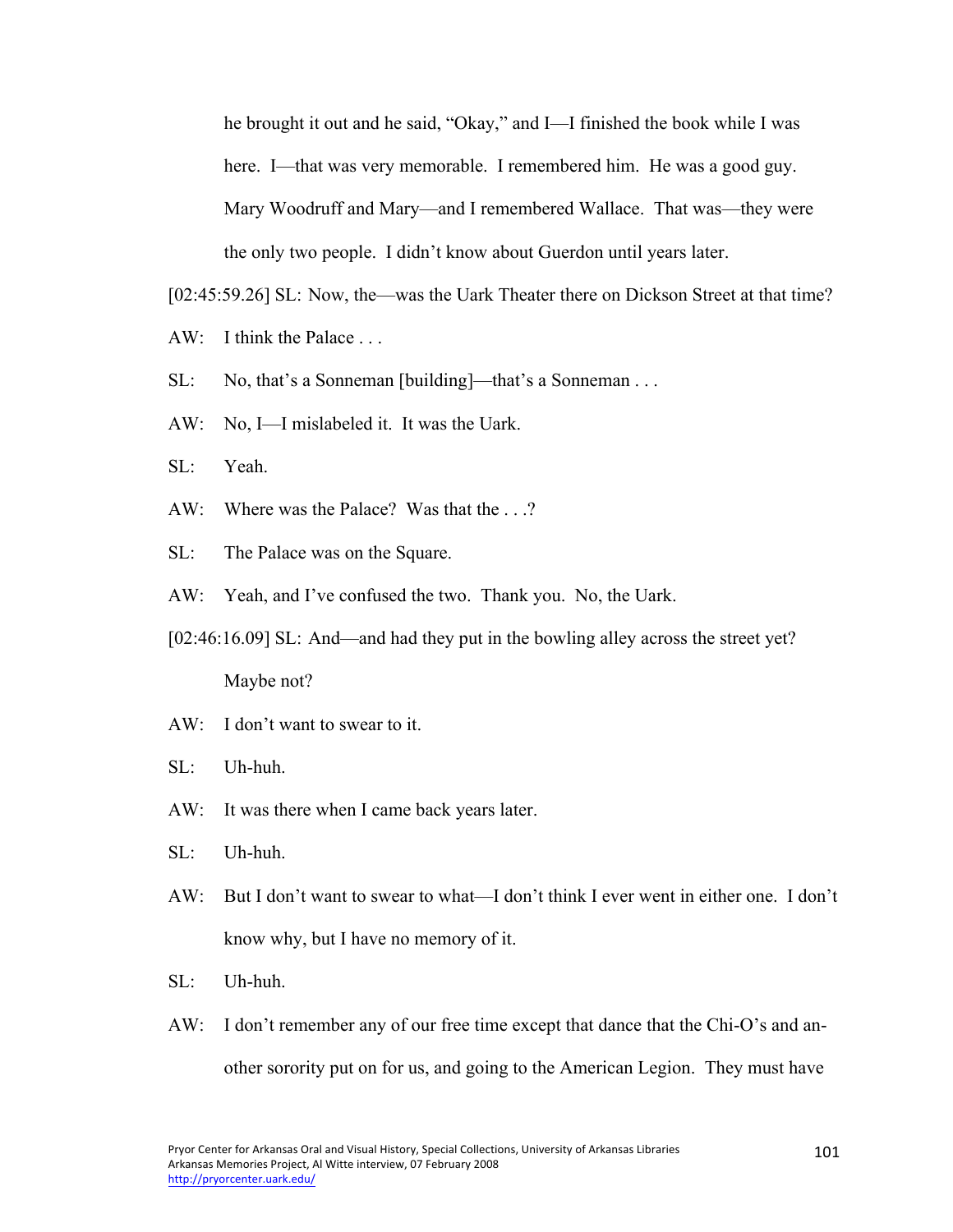kept—kept us pretty constrained, because you can see if you were in charge of 175 crazies—you know, wild and crazy eighteen-, nineteen-, twenty-year-old boys, you'd want to keep them under lock and key. I would.

[02:46:56.15] SL: How long were you here?

- AW: There were some intermarriages, by the way. They go on everywhere. Some some of the guys who were there met—met and married some of the . . .
- $SL:$  Local ...
- AW: . . . girls on campus. How long? Not long. I'd say two and a half months.
- SL: Uh-huh.
- AW: Then they sent us off to training ...
- $SL: \quad \lceil \quad \rceil$
- AW: . . . and I took a test that found out I was suited to be a bombardier. And so I did my bombardier—first—first of all, they sent you to gunnery school, so I went through gunnery school in Panama City, Florida. And then—then they sent you to bombardier school—San Angelo, Texas. And . . .
- [02:47:38.01] SL: Were you and Bill still—did—was it Bill that you signed up with or did you  $\ldots$  ?
- AW: No, Bob Carlson.
- SL: Oh, Bob. Were you all still together or . . .?
- AW: No.
- SL: When did you split?
- AW: What happened was he'd—he'd gotten sick, and I can't remember the nature of the ailment, but it was—it was serious enough that they sent him to a hospital in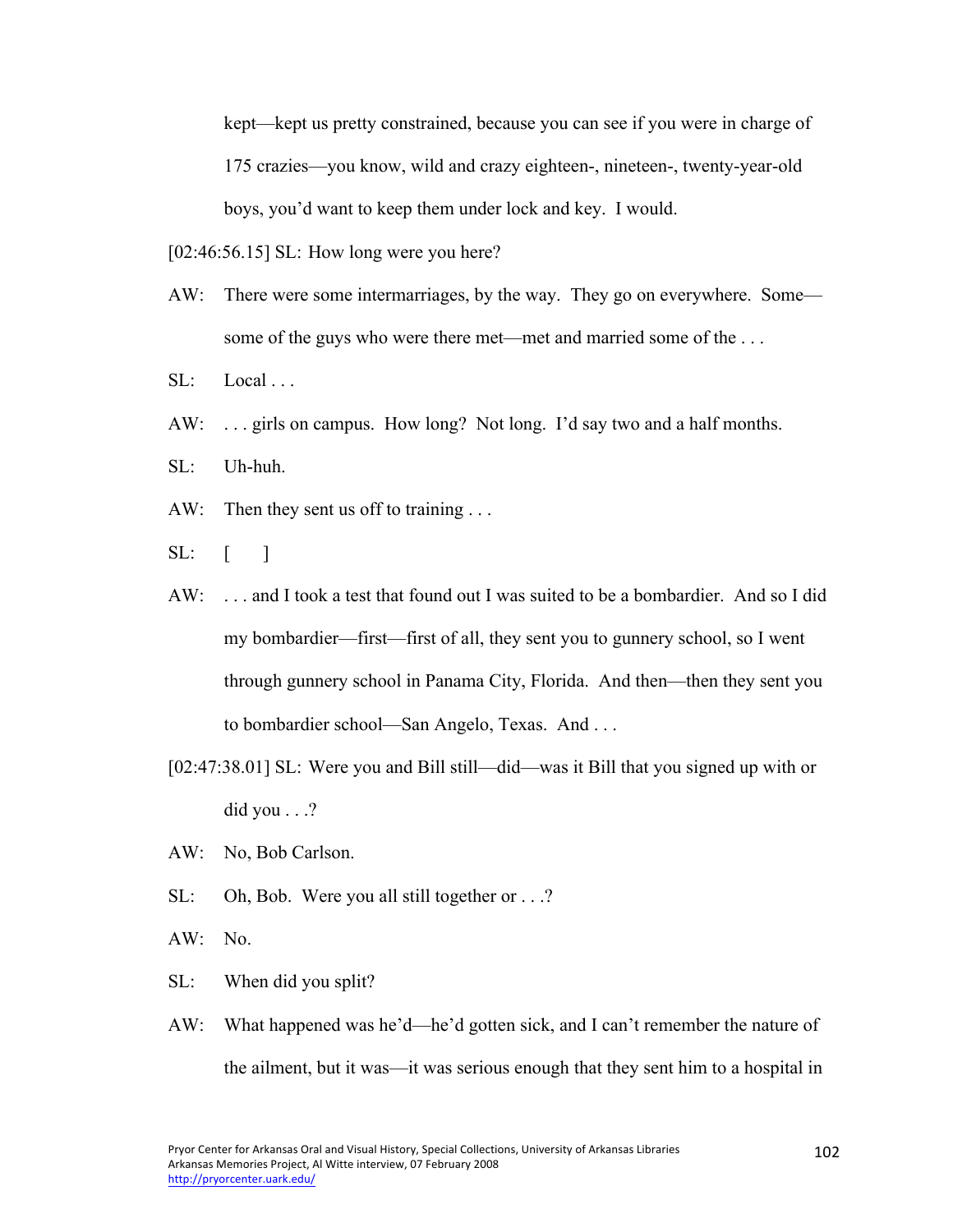Omaha, Nebraska. And the reason that's important was that put him in a different command. That put him in the West Coast.

 $SI:$  Uh-huh.

[02:48:05.21] AW: And so his training was all out west.

SL: Uh-huh.

AW: And I—we—we—we just kind of separated through that incident.

SL: Uh-huh.

AW: Then—yeah, he was a—he had some traits that I liked about him—different. One was that no matter where I was, he somehow would get me a birthday greeting. I—there were—I bet you there were damn few guys who were serving during the war in Italy who got a telegram congratulating me on my twentieth birthday, you know? And he's sending it from Australia or something. I don't know. How the heck he could work that out, I had no idea. But he had that trait in him. He knew how to keep in touch. He was one of the ones that he met a girl and they'd want to marry—get married by midnight, you know, it was that—and they did. And they're still married. But his—his life carried him far away and I didn't see him for—but he's—he was a great friend and I have nothing but pleasant memories of the times we've been together. I have visited him out there—oh, six, seven years ago.

[02:49:28.07] SL: He's where now?

AW: He was in Santa Barbara.

SL: Uh-huh.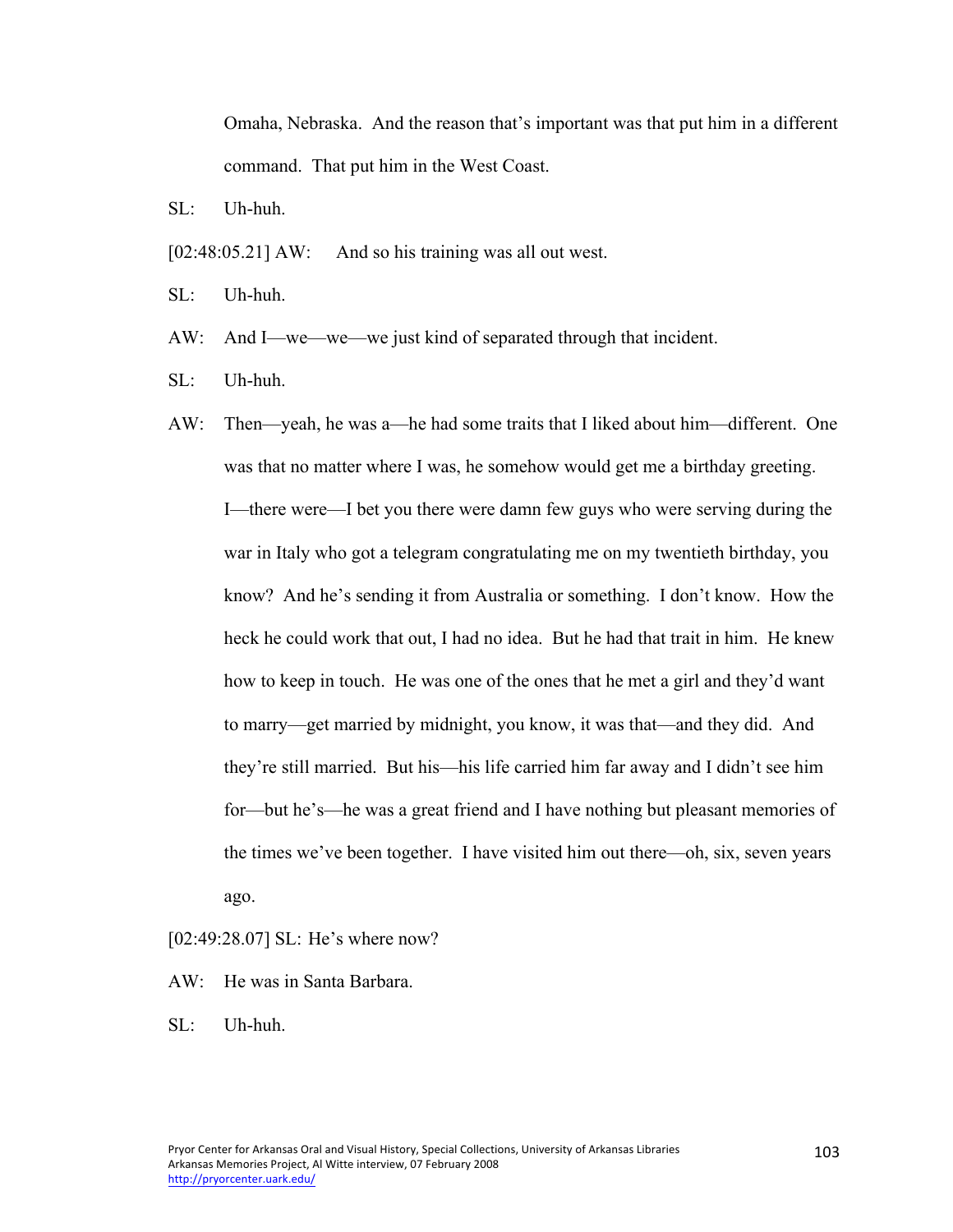AW: He outsmarted his employer. They said, "Well, we want you to start up this program." He worked for a company called American Sterilizer, which is a big hospital supply company in Erie. And they said, "You can put it—you can have your headquarters wherever you want," so he ends up in Santa Barbara, California.

SL: Uh-huh.

- [02:49:49.28] AW: Probably the best space in the country. And then after he retired one of his oldest [sons] moved thirty miles north of Santa Barbara to a town called Lompoc.
- SL: Uh-huh.
- AW: And so his son and grandchildren were in Lompoc, so he and his wife sold their house in Santa Barbara and moved to Lompoc. So he's still in the same area,  $but \ldots$
- [02:50:19.09] SL: So you get to Panama City. You learn to become a bombardier. What happens next?
- AW: Well, it—it was interesting. The—I take—I get a ten-day trip home. They called it—it wasn't a furlough. They called it a delay en route. I was told, "You will report to report to Colorado Springs, Colorado, ten days from this minute." And I'm in San Angelo, Texas, and there's no transportation. A couple officers used to moonlight with their car. They would get a—when—when—when a class like mine came along that wanted to go east, they would pile—they would fill the car and charge you so much money. It wasn't a rip-off thing. They just made some money out of it. And they'd drive you at unlimited speeds to Fort Worth  $[Texas] \ldots$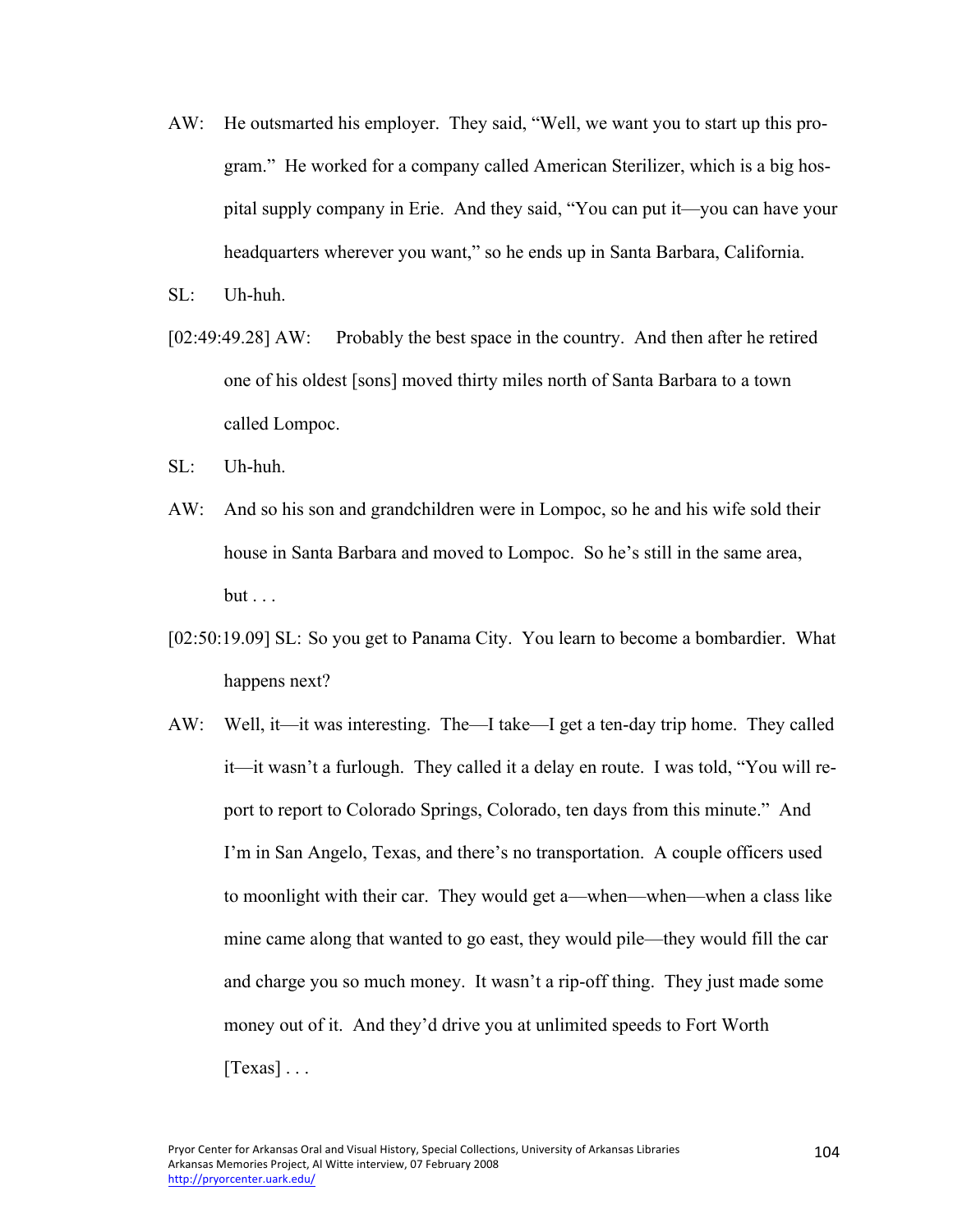[02:51:08.18] AW: ... where you could get a train. There was no civilian air service that I was aware of. And you'd get a train. And I got a train in Fort Worth and off—went to Erie, PA. We got in a flood in Kansas City [Missouri] that scared me that I wouldn't—it would delay me quite a bit. But finally got to Erie and spent five days there and then got on a train heading west to Colorado Springs. And—and as we went along, picked up guys I knew from my class who were in Chicago [Illinois] or Cleveland [Ohio] and Chicago or whatever. Got to Colorado Springs and then we were all bombardiers, and then what they did is just kind of basically— "Okay, all you pilots, there. All you copilots, there. All you navigators, there. All you bombardiers, here." And then they—you had six enlisted men on a four-engine bomber. Mine was called the B-24 Liberator. And six enlisted men: one was the radioman, one was the armament man in charge of all the weaponry, one was the—they didn't call him this, but he was the mechanic. He made sure the plane could fly. And who was the fourth guy? Well, there were four guys who were enlisted men, but they were very important ones. Radio, armament—God, am I embarrassed. Then they had—then they—no, I guess there was just—that's right, there were just three. And then you had three guys that were just kind of bodies: one was the tail gunner, one was the nose gunner, and one was the underneath ball-turret gunner. So there were ten guys—four officers, six enlisted men. Three of the enlisted men had specialized jobs as part of their duties. The other three just looked to see if they could—if there was anybody they should shoot at. And—and then they—then they just—by the numbers—you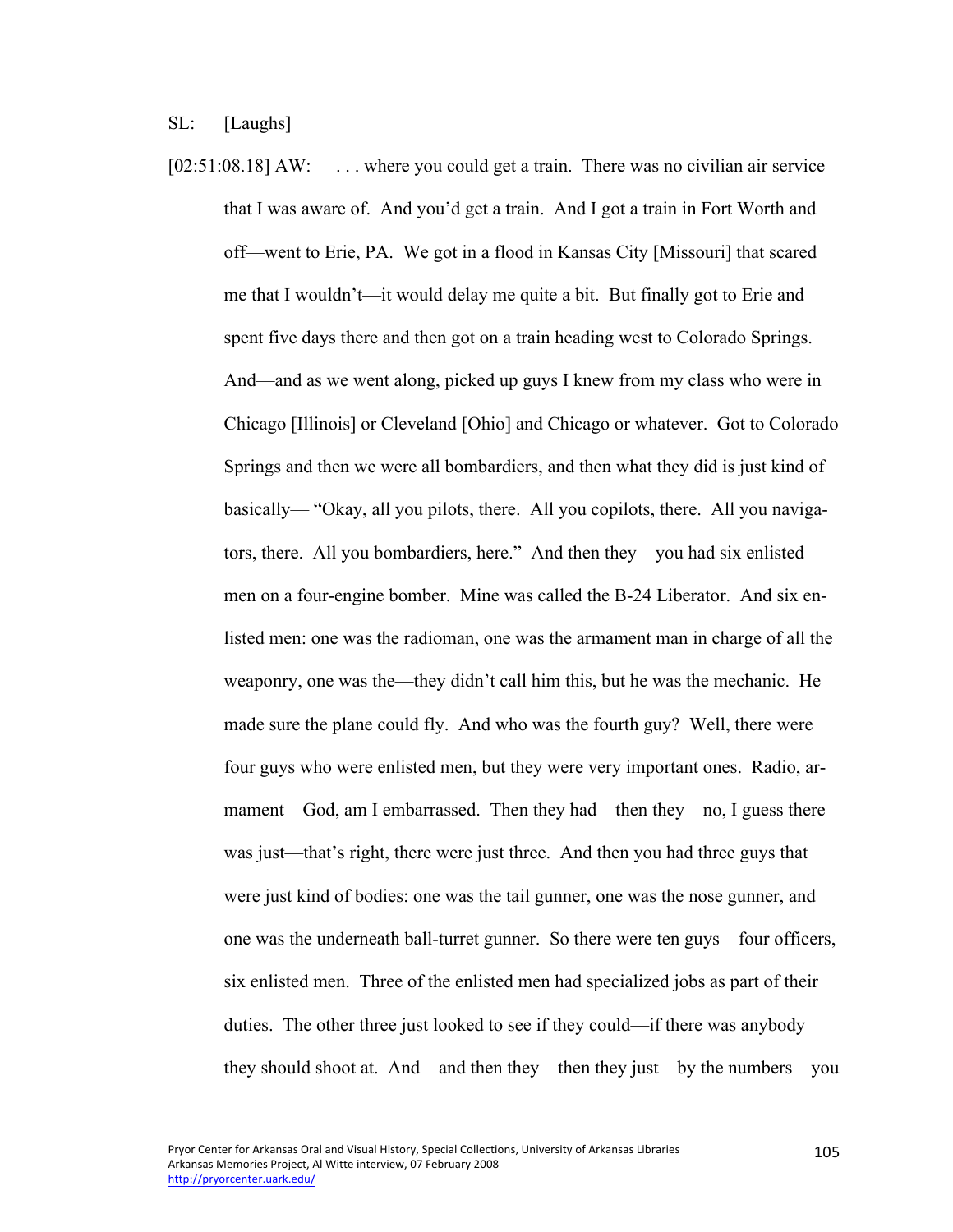just kind of came down with nine guys, you know, out of the—out of ten shoots, so to speak. And I got lucky and got Clare Claxton from Ames, Iowa, who greatest man that ever lived—was my pilot. And . . .

[02:53:09.20] SL: So why do you say Clare Claxton was the greatest man that ever lived?

- AW: 'Cause he was the greatest pilot that ever lived. And if you're—if you're flying around the hostile skies you want—what you want is the greatest pilot that—he was just Charles Lindbergh, I mean . . .
- $SI:$  Uh-huh.
- $[02:53:25.07]$  AW: ... 'cause there were a lot that weren't ...
- SL: Uh-huh.
- AW: . . . very good. And he was—he was just wonderful, so I was lucky. I got a good pilot, and he saved our butts several times 'cause of his skill.

[02:53:39.13] SL: So you got deployed to Italy?

AW: Well, after we took training there, which went on quite a while and—then we then we—I had a nice experience going east. What happened was that they had forty-five crews show up in Omaha, Nebraska. Omaha was the—once you graduated from—as a crew qualified for overseas duty, they sent you to Omaha, which was your last official jumping-off spot. And that's where they withdrew all the formalities—make out a will, life insurance policy—all the paperwork—the bureaucracy—was fulfilled there. And then they just waited there for your next opportunity. So what happened was to our forty-five crews who went there the same time is thirty-six of 'em were told they were gonna go to England in the 8th Air Force. And the way they would get there—they were gonna go in the Queen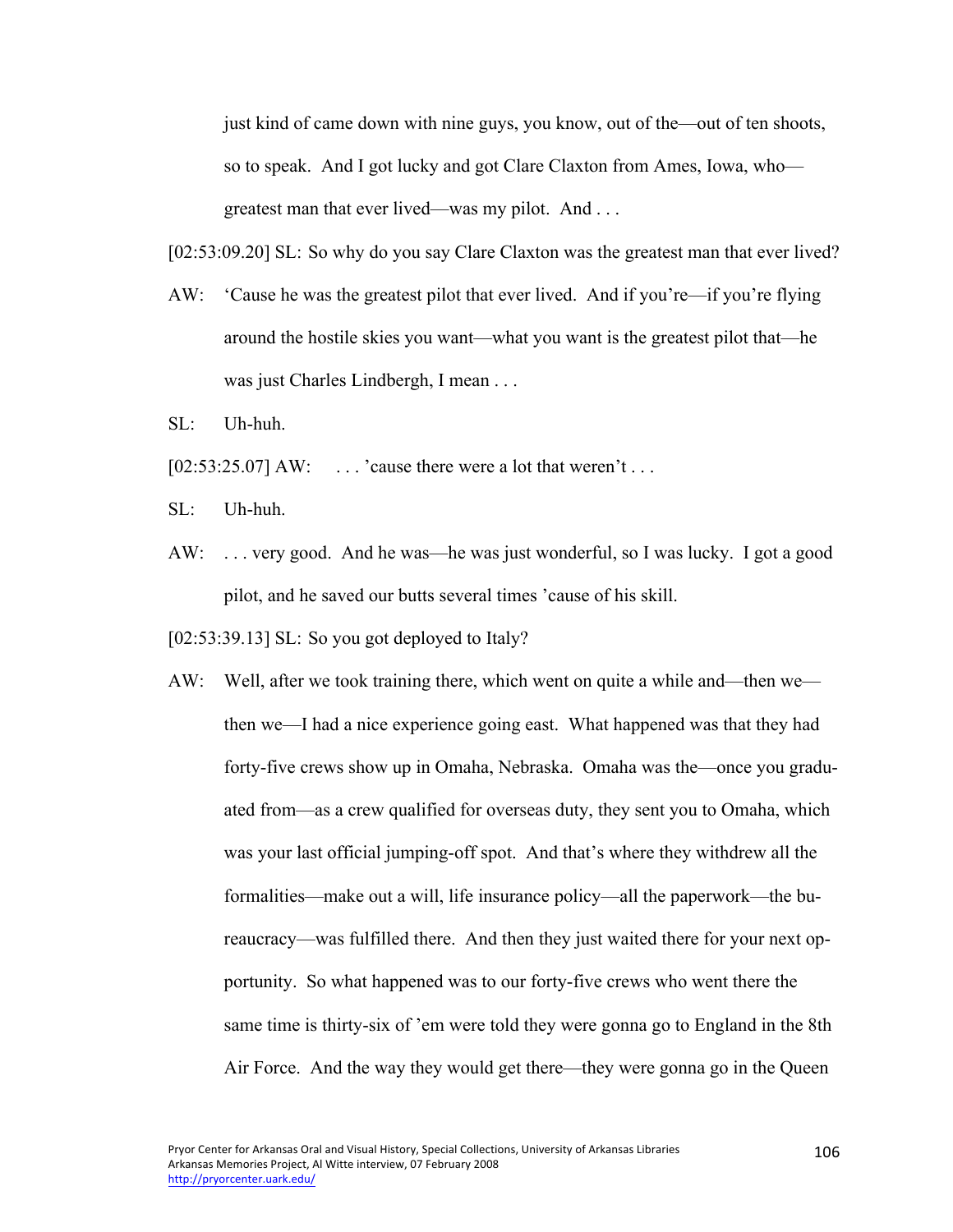Mary. And so they were taking a boat over there. The other nine, of which my guy was one, they had nine airplanes freshly minted that they wanted to take to Italy as replacement airplanes—airplanes for ones that had been lost or damaged. And so nine of us went to the 15th Air Force in Italy, and because my guy was so good—what they did was they promoted my guy to captain before we ever left Omaha—I mean, that was very rare.

- SL: Uh-huh.
- [02:55:14.26] AW: Mostly they stayed at first lieutenant for a long time, but he was promoted to captain early he was so—that good. So we flew from Omaha heading for New Hampshire—Manchester, New Hampshire, which was where we were supposed to be before we took off for overseas. And as daylight broke I'm—I'm up there talking to the pilot and he said, "Aren't you from Erie?" I said, "Yeah." He said, "Well, it's coming right up." He said, "Let's fly over your house." So we did. And I'm thinking, "There's my mommy down there, but she doesn't know that her little boy is up above heading east." So we went to New— New Hampshire and then we took a—everything was circuitous, but it was great. We flew from Manchester to—there's two places, and I can't remember—one is Goose Bay and one is Gander. I want to say it's Goose Bay. Up in—where the hell is all that stuff? Is that Nova Scotia or ...
- SL: Canada. Nova Scotia.
- TM: We need a break. I've only got about thirty seconds left.
- SL: Okay. All right.

[Tape Stopped]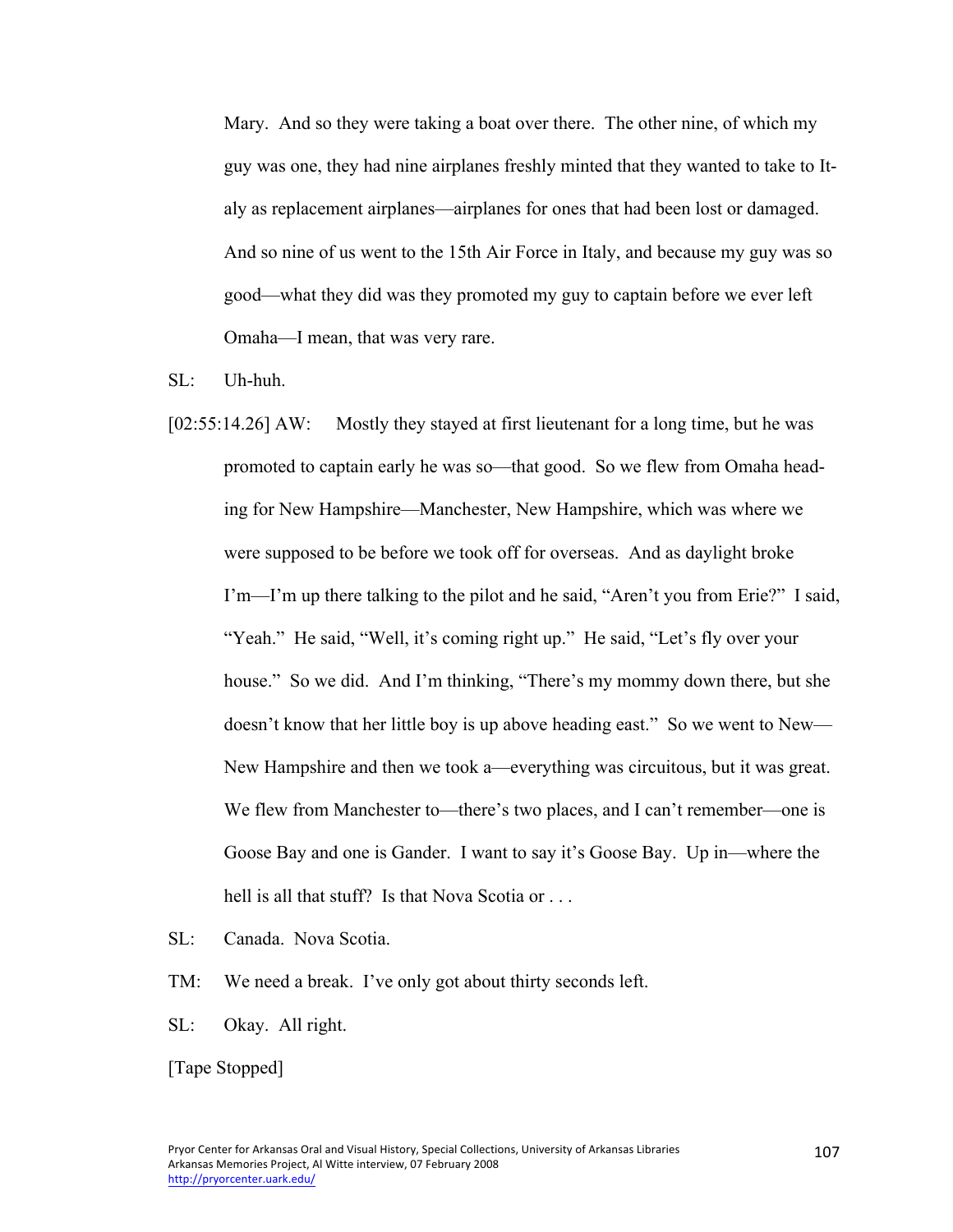[02:56:20.27] AW: ... unless you saw him. And I did see ...

- JE: I know.
- AW: ... him every day. And he never—he never complained—never waivered never said anything bad about anybody—just did his job. He was the epitome of the really good guy, Middle Westerner—farm boy type.
- PW: Sounds like you all made a really good crew—working together.
- AW: Well, I didn't like the navigator. The navigator could get you lost going from here to the city park.
- PW: [Laughter] Never good to have someone directionally challenged who's a navigator.
- JE: From here to the city park? [Laughs]
- [02:56:52.15] AW: Well, I'll tell you a story. I don't mind telling it, but we're in Colorado Springs. Do you know where that is exactly?
- SL: It's on the Arkansas River.
- AW: Have you ever heard of—have you ever heard of Pueblo?
- JE: Uh-huh.
- AW: It's just fifty-five miles south.
- JE: Yeah.
- AW: There's two Air Force bases: one's in Colorado Springs and one's in Pueblo. So what they're doing as navigators—this is a navigational test, and they put everything up and the navigator's supposed to keep track of it. And this is what we were supposed to do. We were supposed to fly directly above Colorado Springs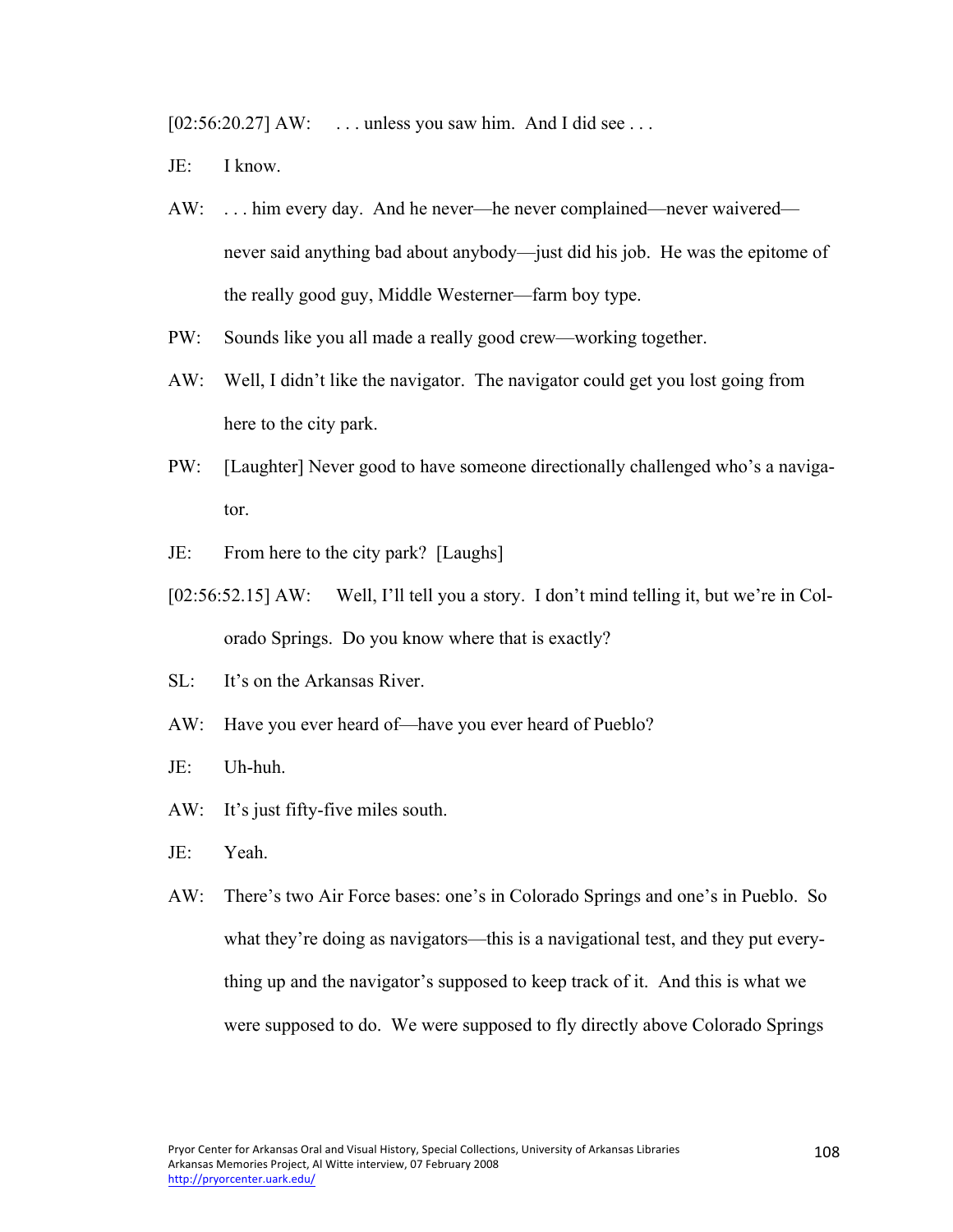Airport and circle it. You would think that it's kind of like a basic maneuver, right?

- JE: Yeah, yeah.
- [02:57:34.20] AW: So when we did that and came down—can you imagine our shock that when we came down we were in Pueblo, [laughs] fifty-five miles away? It made headlines in the Air Force newspaper. [Laughter]
- JE: 'Cause he got so lost. [Laughs]
- [02:57:49.06] AW: My job—I volunteered for this 'cause it was such—it was such fun. In those airplanes they had a top turret that—that when you hit the—when you landed like this, you could then push it open and stand up and be master of all you're surveying. [Laughter]
- JE: Yeah.
- $[02:58:04.18]$  AW: Going down the runway.
- JE: Yeah.
- AW: You know, it was a great feeling. Great feeling. So I volunteered for that. And I didn't know we were in the wrong place. I had nothing to do. I was just kind of, you know, half sleeping through the night. And—but the pilot knew immediately because we were—the difference in—in altitude, you know?
- JE: Uh-huh.
- AW: Colorado Springs says one number.
- JE: Uh-huh.
- AW: We're in a different [now?]. We're below where [laughs] Colorado Springs is.
- JE: Right.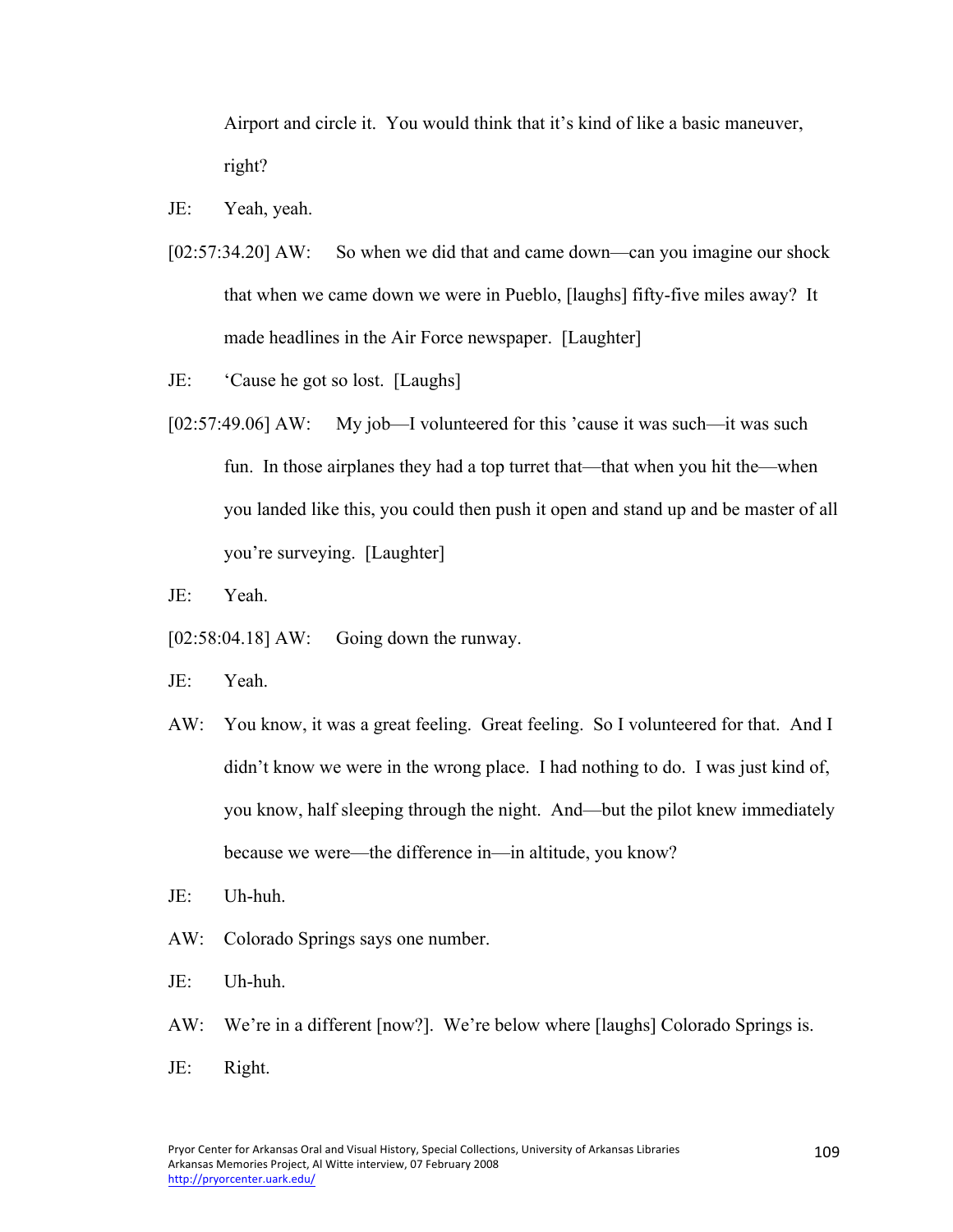- [02:58:30.02] AW: So he knows immediately we've screwed up. You know, we hit that runway and I popped it open—I got it open—he went down that runway and when he got to the end of it there was a plane parked like this, and going down he went like this, he—he [laughs] turned the—the—the wing down like this on the ground and we circled back up. He was so damned mad.
- JE: [Laughs] Right back up?
- $[02:58:55.10]$  AW: No.
- JE: Oh. [Laughs]
- AW: The Air Force rules say—is you only had a flight of fifteen miles, you had to have a full tank of gas.
- JE: Oh.
- AW: That's how—see, that's an Army [regulation]. [Laughs] Great rules. [Laughter] So to get—we had to wait two hours while they [laughs] filled the tanked. And he seethed [laughter] for two hours. But I'll never forget him going down and missing a plane and going like this. Oh, what a great feeling. [Laughter] We were all too dumb to know what was going on. That was—see, that's the thing. When you're a young male you're ...
- JE: [Laughs]
- AW: . . . too stupid to be aware of anything. And I'm—and I'm not exaggerating.
- [02:59:37.05] PW: That's why they had to send young males to war, huh?
- AW: That's right.
- PW: Couldn't get girls to go fight it.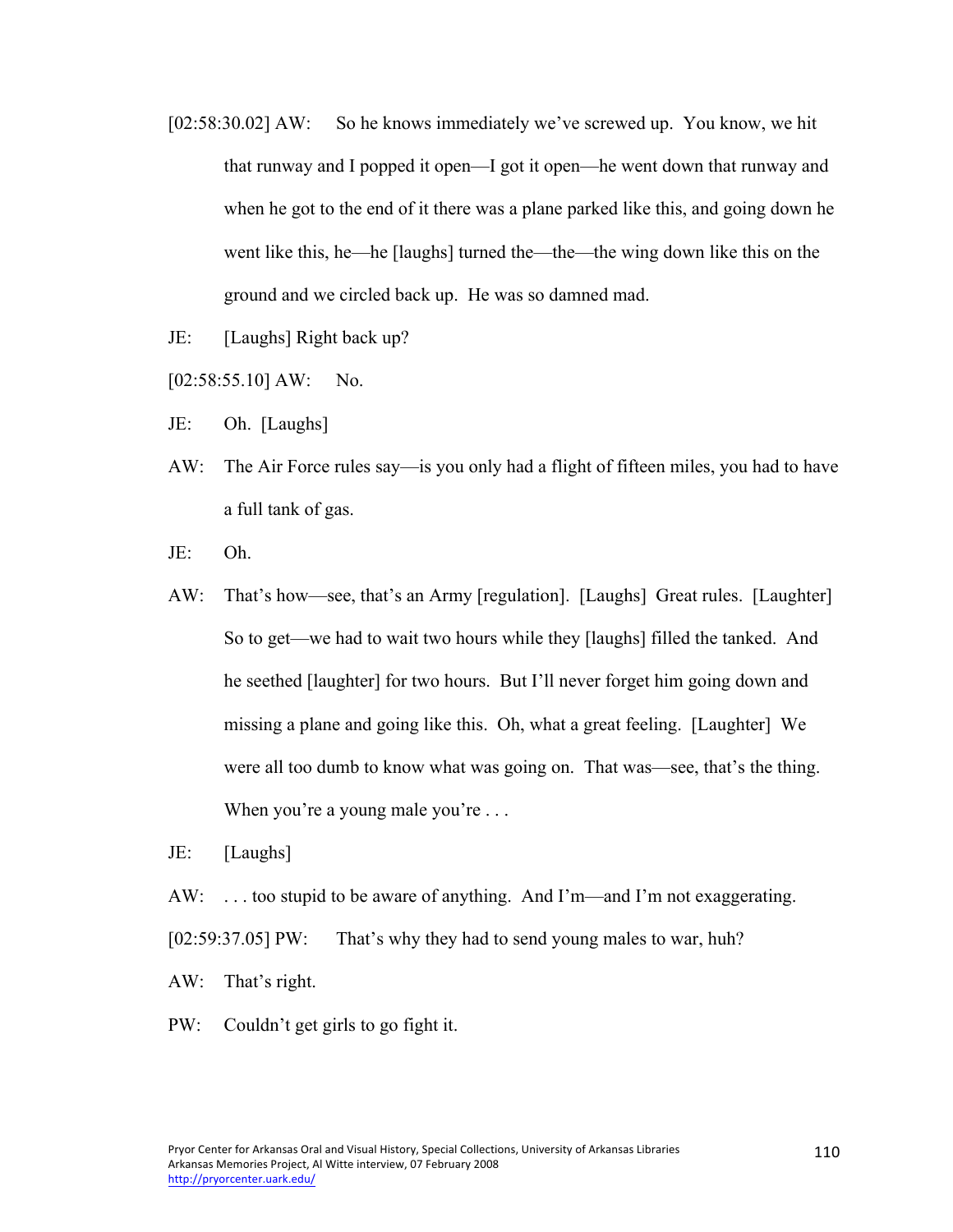- AW: I mean, it is because women are too smart. Hell, you know, "Go do something vulgar to yourself. I ain't going." [Laughter] Men—men are weird. [Laughter]
- JE: I'll have to agree with you on that one. [Laughs] No contest.
- PW: Do you want anything Al? Do you want something to drink?
- AW: No, I'm fine.
- PW: Sip of water?
- AW: I'm fine.
- SL: Okay.
- JE: All right. We're waiting on Miss Lynn to depart . . .
- SL: Okay.
- JE: . . . and rejoin her room of solitude. [Laughs]
- PW: [Laughs] Poor thing. She's a prisoner up there.
- JE: She is. Sometimes she's in a room where she can hear what's going on, but this one's a little quiet.

[Tape Stopped]

- [03:00:30.04] AW: This is neat. David and Barbara Pryor.
- JE: Do you know those people? [Laughs]
- AW: I bought David his first drink.
- SL: You bought his first drink?
- AW: First drink of alcohol.
- SL: Is that right?
- AW: Yep. I was asking I think last night we were talking—have you ever seen a movie called *Tom Jones*?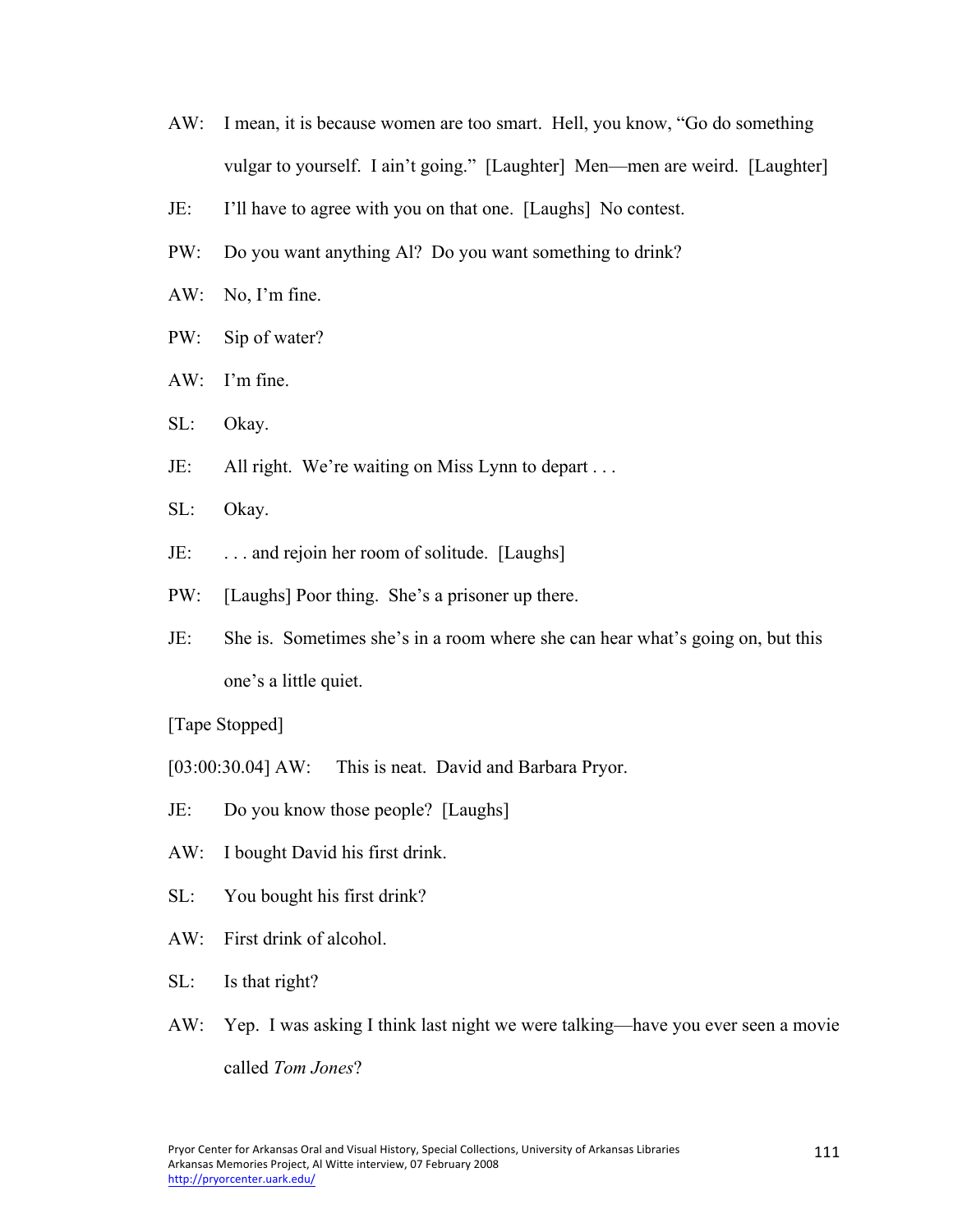SL: Yeah.

- [03:00:48.25] AW: It's a great movie starring a young Albert Finney.
- SL: Uh-huh.
- AW: And so I was married then. My—my wife was named Sue and she and I and Barbara and David—he was a student—went to see . . .
- SL: *Tom Jones*.
- AW: . . . *Tom Jones* at the Uark Theater.
- SL: Yeah.
- $AW:$  And so ...
- SL: That was kind of risqué at the time, too, wasn't it?
- AW: Yes, it was.
- SL: Uh-huh.
- [03:01:11.29] AW: And afterwards it was still early, and so we went to the Elks Club. Well, I didn't know that there were people that didn't drink. [Laughter] Where'd this come from? [Laughter] So we go to the Elks Club. He said—I'm being the big shot and I say, "Well, what's everybody want to drink?" And David looked kind of funny and so Barbara leaned over and whispered in his ear. And he said, "Gin and tonic."
- SL: [Laughs]
- [03:01:40.24] AW: And so when I ordered our drinks and Barbara ordered whatever she wanted and the rest is, and later on she said, "That's the first time he's  $ever \dots$ "
- $SL:$  Had any ...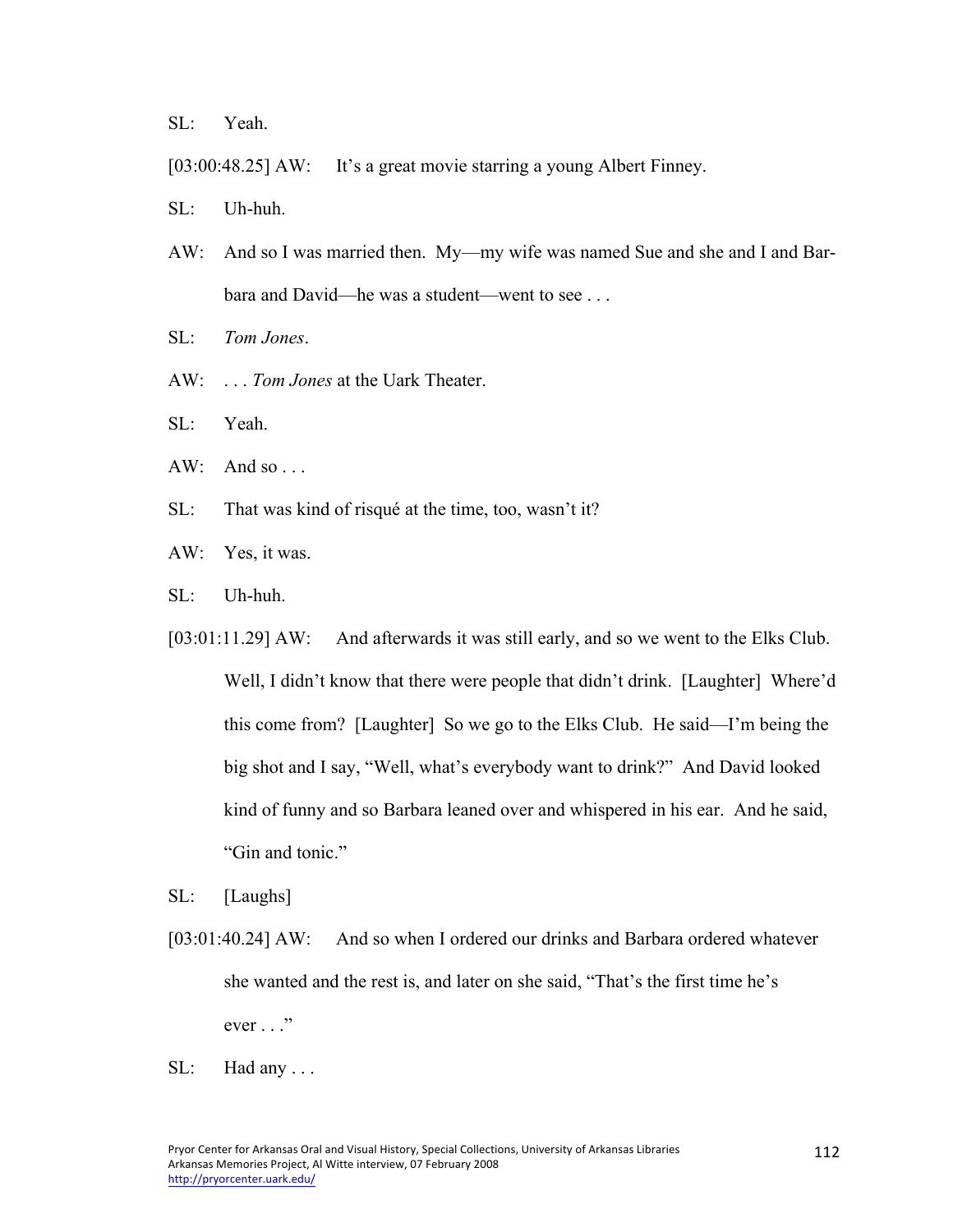- AW: "... had anything to drink." So that's how I know it was his first drink.
- SL: Wow.
- AW: But that was funny. She was whispering in his ear.
- SL: You know . . .
- AW: "Gin and tonic."
- [03:01:58.11] SL: When—it was a big deal at our household when David Pryor asked Barbara Lunsford out to eat. [Editor's note: Barbara Lunsford is Scott Lunsford's sister]
- AW: Oh, I'll bet. Yeah.
- SL: Or out for a date. But it was a huge deal when he asked her for the second date . . .
- AW: Oh.
- SL: ... 'cause the word was he never ...
- AW: Oh, really?
- SL: . . . asked a girl more than twice—or more than once—second date.

 $[03:02:17.03]$  AW: Well, he—he and I bonded at the first ...

- SL: We can't—we can't get started on David Pryor just yet. [Laughs]
- AW: But we—we—we—we bonded on—on Sonny Liston—no, Sonny Liston and Muhammad Ali—Cassius Clay, as he was then. We went to Tulsa for the big screen showing—David and I did. I didn't know he was a boxing aficionado and I was, too, in those days. And we went over—we saw Muhammad beating beating up Sonny Liston. So that's how we—that's social . . .

[03:02:44.12] SL: Great story. That'll be a great story. Okay. So we're talking ...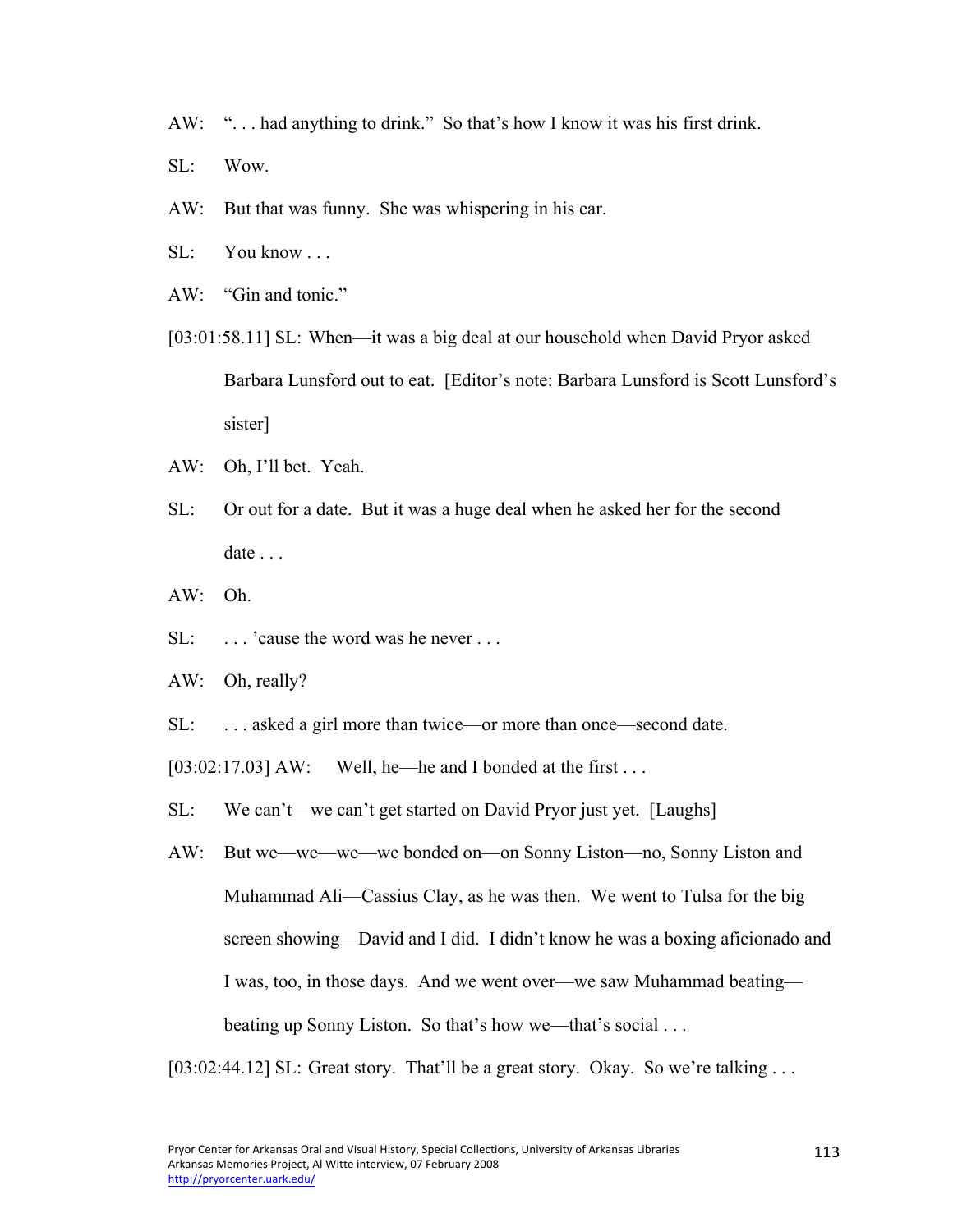- AW: Where were we?
- SL: We're talking—are we—are we rolling?
- AW: Have I—am I—am I winning the war yet or not?
- JE: Not yet.
- SL: Not yet. Are we rolling?
- JE: Yes, sir, we're rolling.
- SL: Got speed?
- $[03:02:55.29]$  AW: Oh, yeah, we were in Omaha and we were ...
- SL: You flew over your house.
- AW: . . . traveling east. We left Manchester, New Hampshire, for—to end up in Italy with a replacement airplane.
- SL: Uh-huh.
- [03:03:09.12] AW: My—first place we landed was—I want to say Goose Bay Labrador—could that be it? Anyway, it's part of the northern route to Europe that commercial planes take, and there's a base that's been there for many years, but then I think it was primitive. It was mostly a wartime thing. From there we flew to the Canary Islands, and I'd have to look them up in the—on a map, but I think they're down near Portugal somewhere or Portugal used to own them or something. But we—I remember we stopped and spent the night in the Canary Islands 'cause it was my first opportunity to drink five-star Hennessy brandy, it was called. It was very good. From there we went to Algiers, and what I remember about Algiers was it's—it has very steep hills. Everybody rides bike—bikes—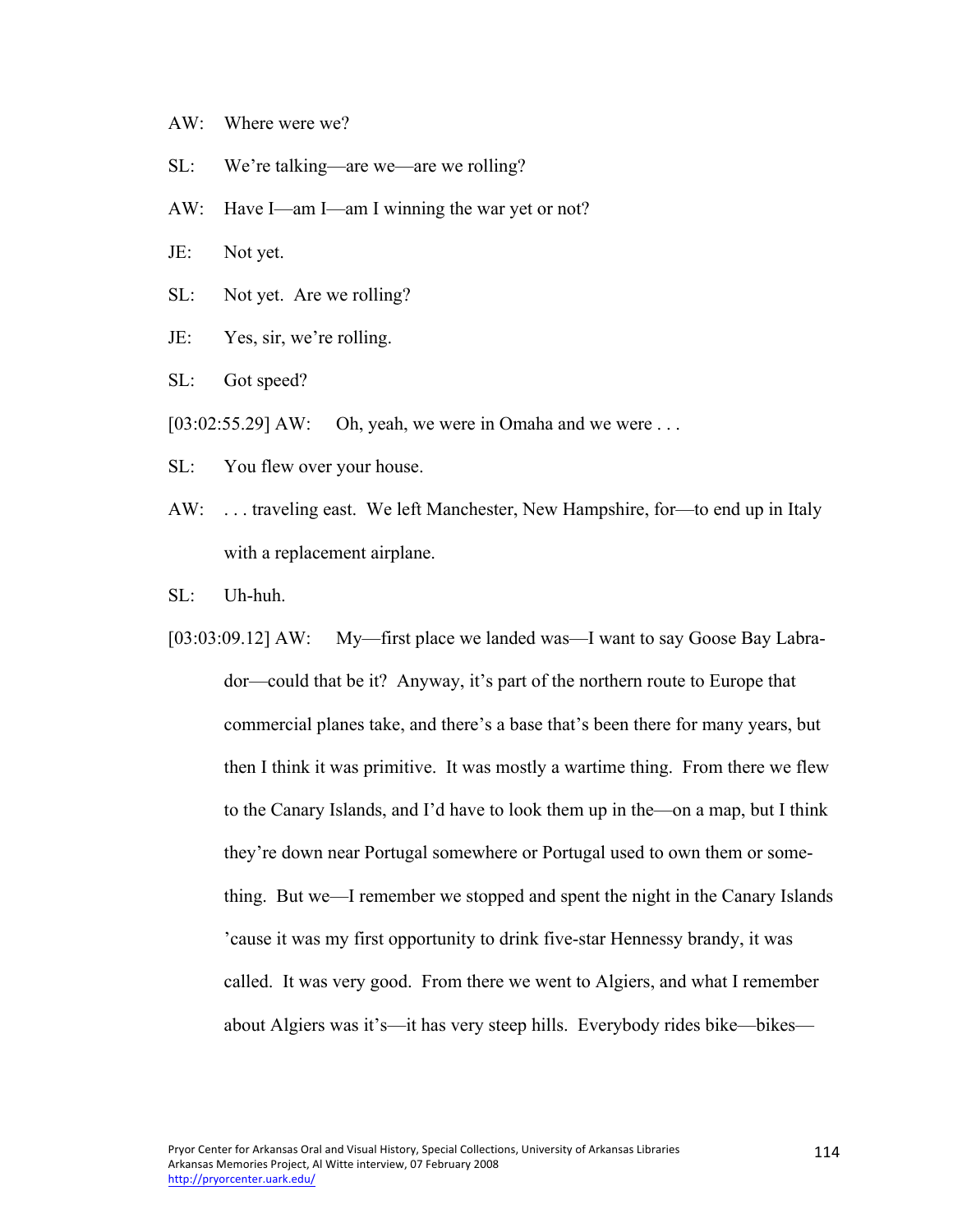which means that their leg muscles are extraordinary, and I had never seen women with calves that big.

SL: [Laughs]

[03:04:17.12] AW: That's what I remember about Algiers. From there we went to Tunis, which is a lovely city with boulevards and appropriate trees—palm trees . . .

SL: Uh-huh.

AW: . . . down the boulevards and all. It was very lovely—Tunis. I think we had enough time in Tunis that we—we got in a Jeep and tried to find Carthage, and I don't think we were successful 'cause we just—it was the blind leading the blind. "Wasn't Carthage around here?" you know—[laughter] that kind of attitude. And then from there we flew and—and none of us knew where we were going except the pilot. And we ended up at some obscure part of southern Italy at an Air Force base, and the reason we had been sent there was they were running out of airplanes and they—they wanted the airplane, and they were also running out of crews, and they needed the crews. So that's why went to Italy—replacement crew and airplane. And I wish I could remember after all these years my—my group number and my squadron number, but I—I've forgotten 'em. But that's where we were. The first thing I—I learned was that the squadron that we had moved into—the group—had formed originally at the beginning of the war in this country when we went to war. They had trained together and had flown to Italy together, and they were a full complement. Now, let me just elaborate. A full complement in those days meant that a group consisted of four squadrons, and each squadron was supposed to have eighteen crews and nine airplanes. And the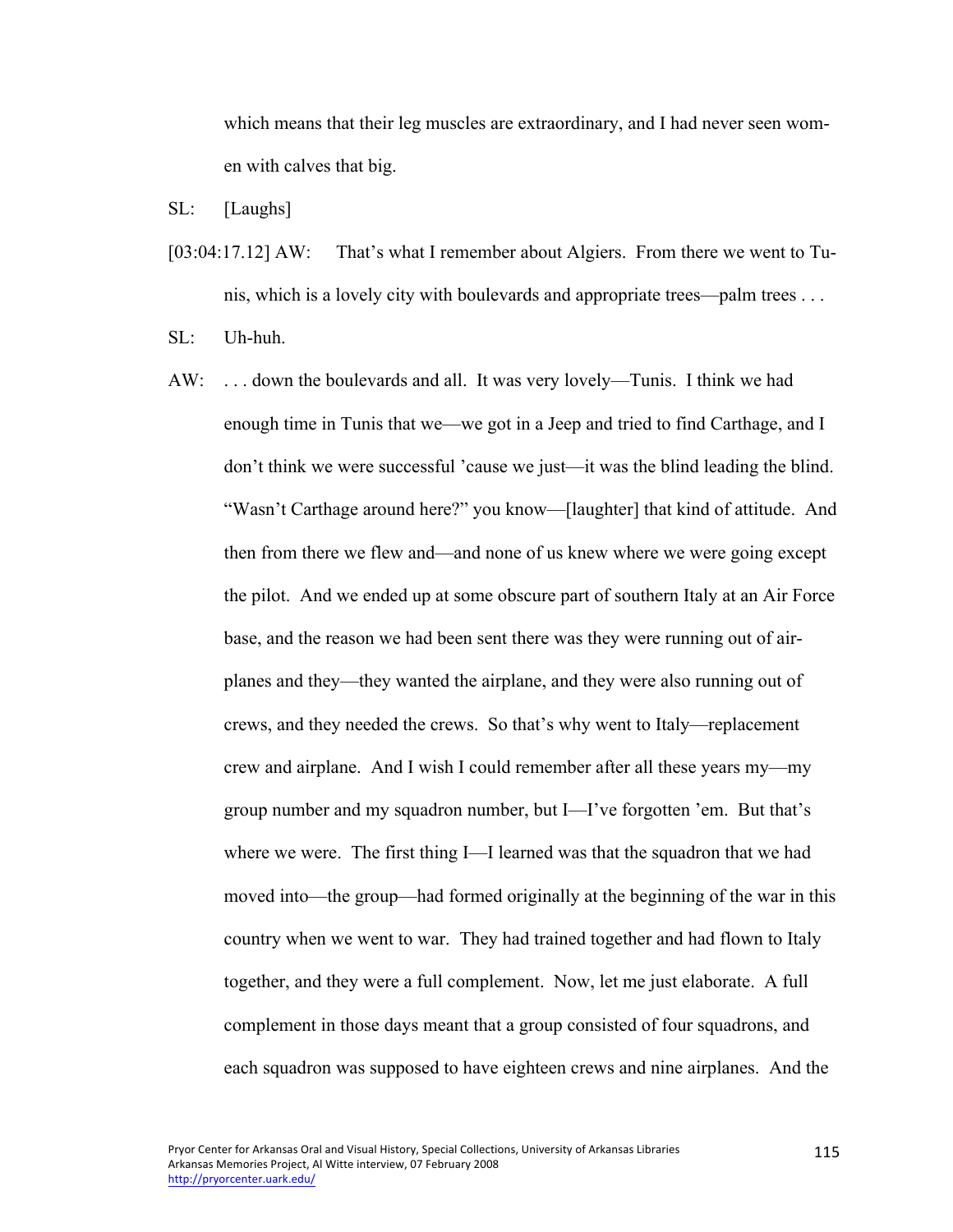theory was that if you were on the Monday-Wednesday-Friday nine crews—that's your days to fly. And I'd be out Tuesday-Thursday-Saturday. I don't know what they did about Sunday, but Tuesday-Thursday-Saturday—that's the alternate. So you could alternate. The crews wouldn't have to fly every day 'cause it was considered strenuous—stressful.

SL: Uh-huh.

[03:06:48.01] AW: And it would just alternate. So eighteen crews—nine airplanes. Well, when we got there they only had nine airplanes—no, they had eight airplanes. Ours was the ninth. But they only had nine crews. They were at fiftypercent strength. So we became crew number ten. And within a month we were number one. So it was—it was interesting how fast things changed. I mean, and we were the veterans of the outfit thirty days later. Just to jump ahead to the end of the war, 'cause this—these numbers fascinate me—we had more airplanes than they had room for and we had twenty-four crews. That's how powerful we had become by the end of the war. We had more crews and more airplanes than we knew what to do with . . .

SL: Uh-huh.

- [03:07:40.15] AW: ... you know? And they had plenty more back here ready to go over there, like my brother. He never went overseas. He never—he was a bombardier also, but they never had any need for him, you know? But that's how powerful we became by the end of the war.
- [03:07:55.20] SL: So you—you—you all became the number one crew because of attrition?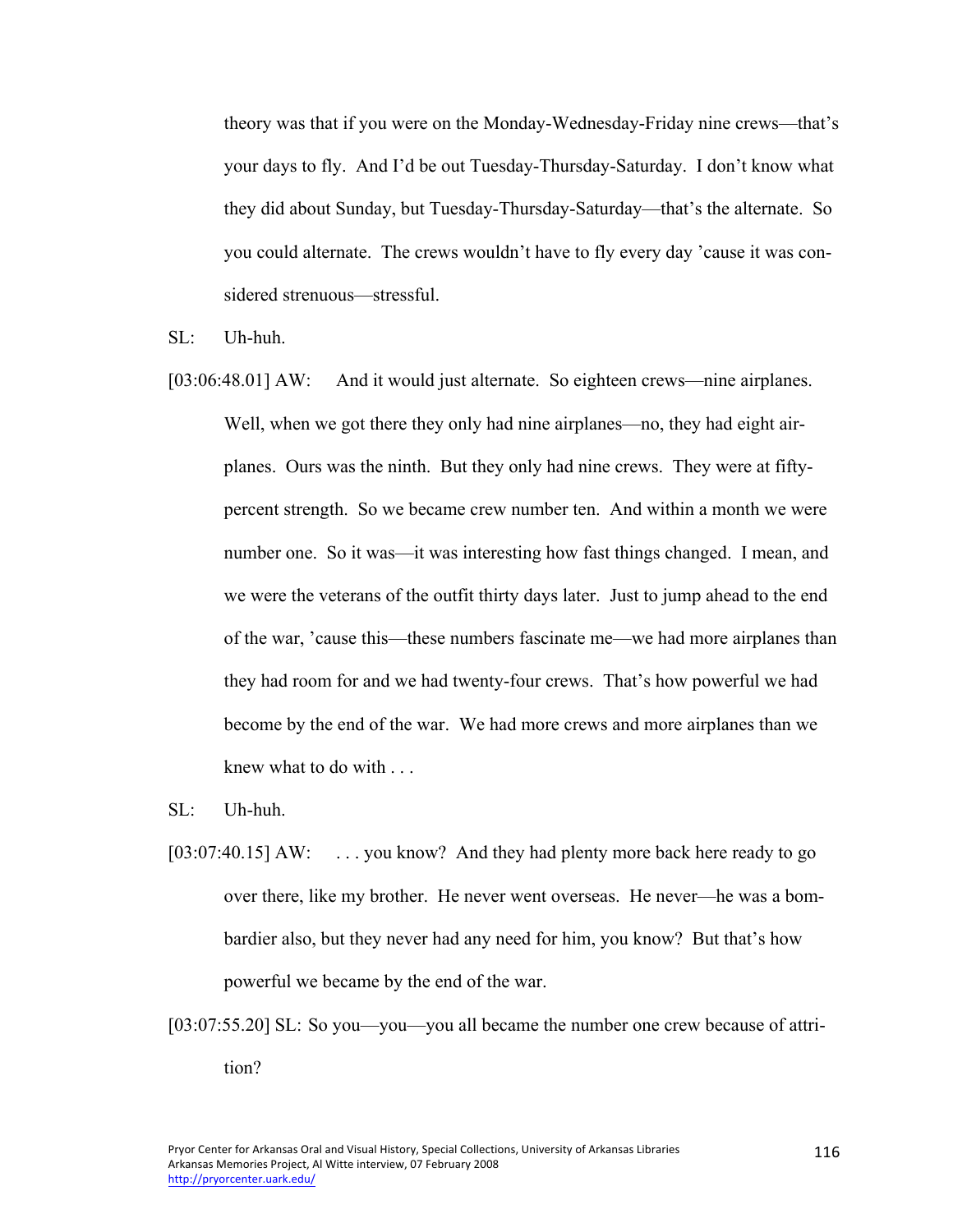- AW: Yeah, various kinds of—there were essentially two ways—three ways—two ways. [Coughs] Let me think. I'm—I'm coughing here. The—the easiest way was you had to fly a certain number of missions. Thirty-five was the basic number. Once you flew thirty-five missions you had finished what was called your tour of duty and you were eligible to be sent back to the States for reassignment. That was—that was, let's say, the preferred method of getting out of there.
- SL: Uh-huh.
- [03:08:35.10] AW: The other was, of course, being shot down somewhere. There was a third method which was kind of suspect, and that was—we—we—there were stories from the guys who were veterans when we got there about one particular crew that they—they were convinced were—that they were flying a mission up into central Europe. Austria was a favorite area to go to, and in so doing, it went near Switzerland. Switzerland was neutral territory and they were very strict about that, so that if you flew into their airspace they would send up fighters and force you to land. And if you landed you were interned for the rest of the war. Well, if you think about it—say you want—say you want to leave combat and you haven't finished your mission—your tour yet. It's not too bad to fly over Switzerland, be forced to land, and be interned 'til the end of the war and live in one of their nice hotels while—while waiting.
- SL: Uh-huh.
- [03:09:44.15] AW: So that—they were convinced that that crew had done that. I guess maybe they had talked too much beforehand or something.
- SL: Uh-huh. Uh-huh.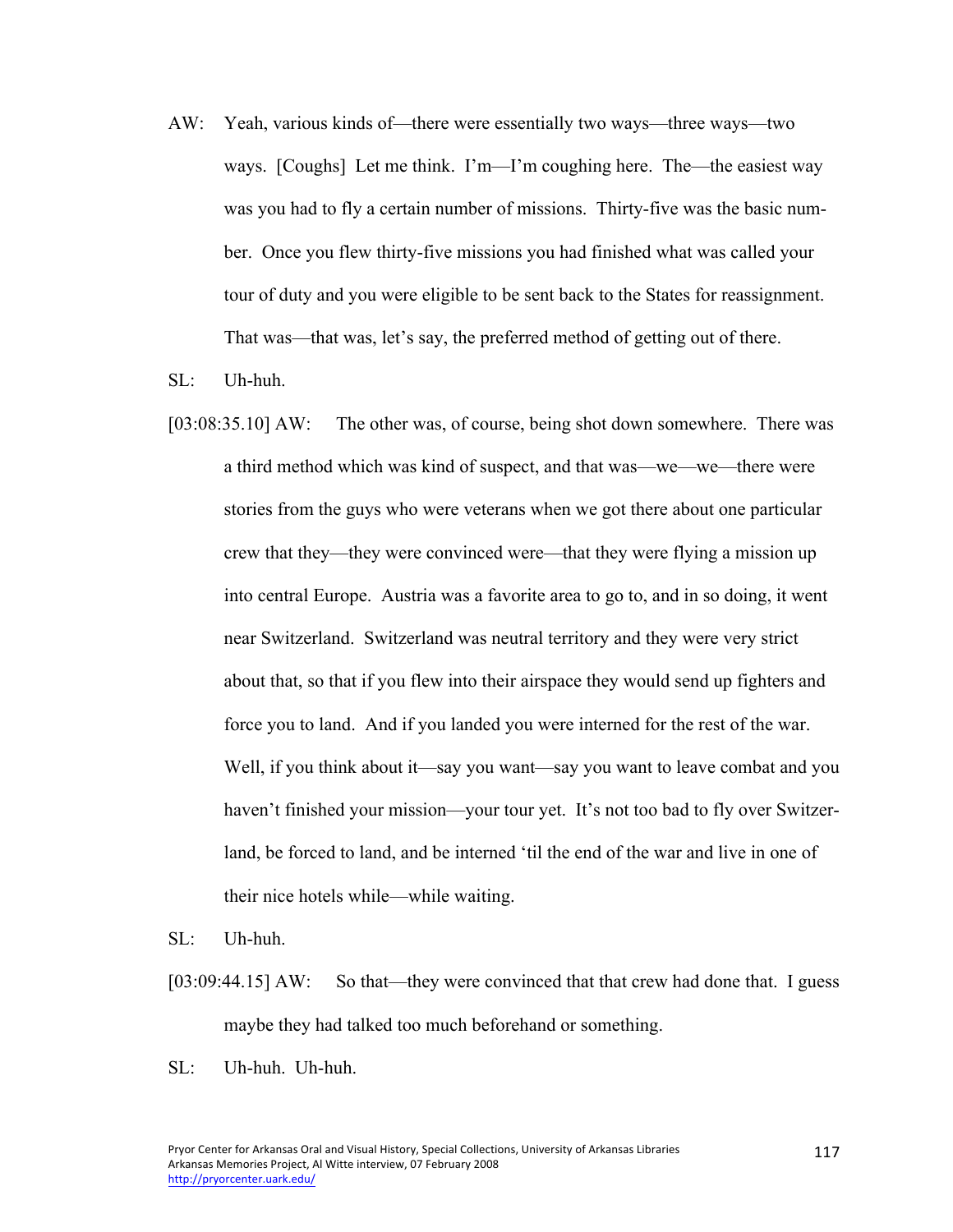- AW: So that was a—that was what I called the shameful way to get out.
- SL: Uh-huh.
- [03:09:55.24] AW: But the others were obvious. You get—get shot down or sent back. I'm—I'm—having finished your tour. So that's what happened in thirty days. I don't remember how many of each. They used to shoot 'em down, you know, or they'd have to crash or some reason.
- SL: Uh-huh.
- AW: Malfunction.
- [03:10:20.22] SL: So what was your first mission like?
- AW: Well, I want to think—as I remember, my first mission was over a town called Friedrichshafen, which was famous because that's where the Germans built their Graf Zeppelins and they'd been turned into an airplane factory, and we bombed the factory. Now, I only remember the details on a couple of the missions. I—I didn't pay attention. Let me give you the format for it.
- SL: Okay.
- [03:11:00.13] AW: It'll help explain what—the way it went—is you were—you were told the day before, "You're gonna fly tomorrow," which meant you were gonna get awakened by about 3:00 in the morning. And then—and then you'd have what they called breakfast, which was usually powdered eggs or something worse. Then you would be sent to—then you would take a truck up to the headquarters, which was—we were living in an olive grove belonging to some duke who was hiding out in Rome at the time. And they'd taken over his house and his stable and a barn and they were being used for military purposes. So you'd meet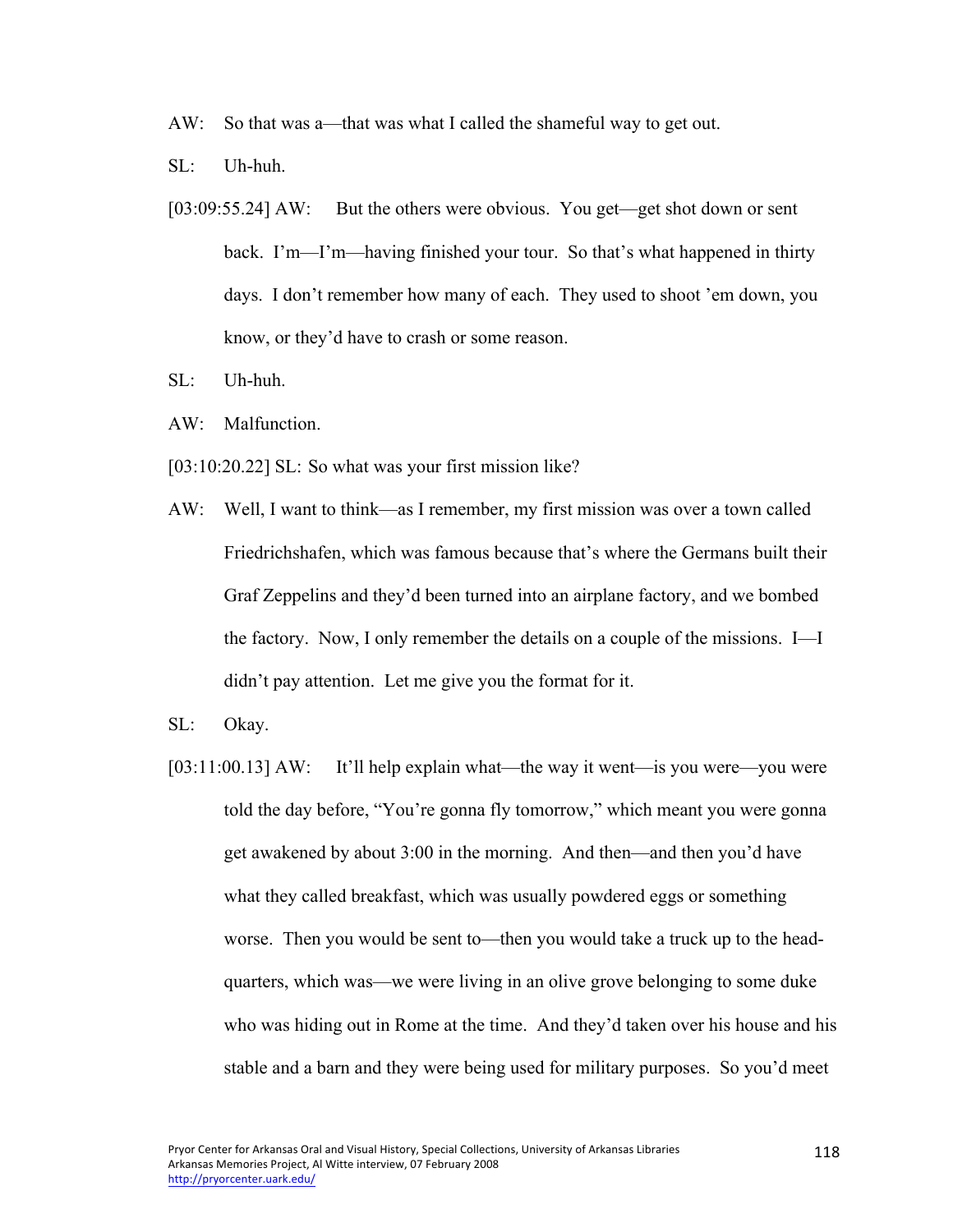in one of the rooms where you got your briefing session, and there would be the officers up in front and a big, giant screen. And they'd say, "Okay, today your target is Friedrichsburgen. However, that's target number one. If for some reason you can't see the target—cloud cover or something—you're number one alternate is Linz, Germany, and bomb some factory there. If in case you can't see them, then there would be a third," so you'd have three targets, one, two, three, depending on the weather. And they'd give you the briefing and—which meant you once you circled and met as a—as a formation, you would head for what they called the initial point. I've always tried to explain it down here by saying—say we were—say the North was fighting the South with airplanes, and the Northern Air Force was up around Chicago—they would form their formation and they were gonna—they wanted to bomb the University of Arkansas campus for some reason . . .

- SL: Uh-huh.
- [03:12:58.06] AW: ... they—but they didn't want people here to know that, so the initial point would be Joplin [Missouri] or Lake of the Ozarks [Missouri] or maybe now Beaver Lake or something—something that you could see easily from the air.

SL: Uh-huh.

[03:13:19.11] AW: And where, let's say you're over Joplin, where they don't know you're going to Fayetteville. You could be going to Tulsa. You could be going to Wichita [Kansas]. You know, you could be going back up to Kansas City. Ambiguity was an issue. So now you got the initial point and now you know that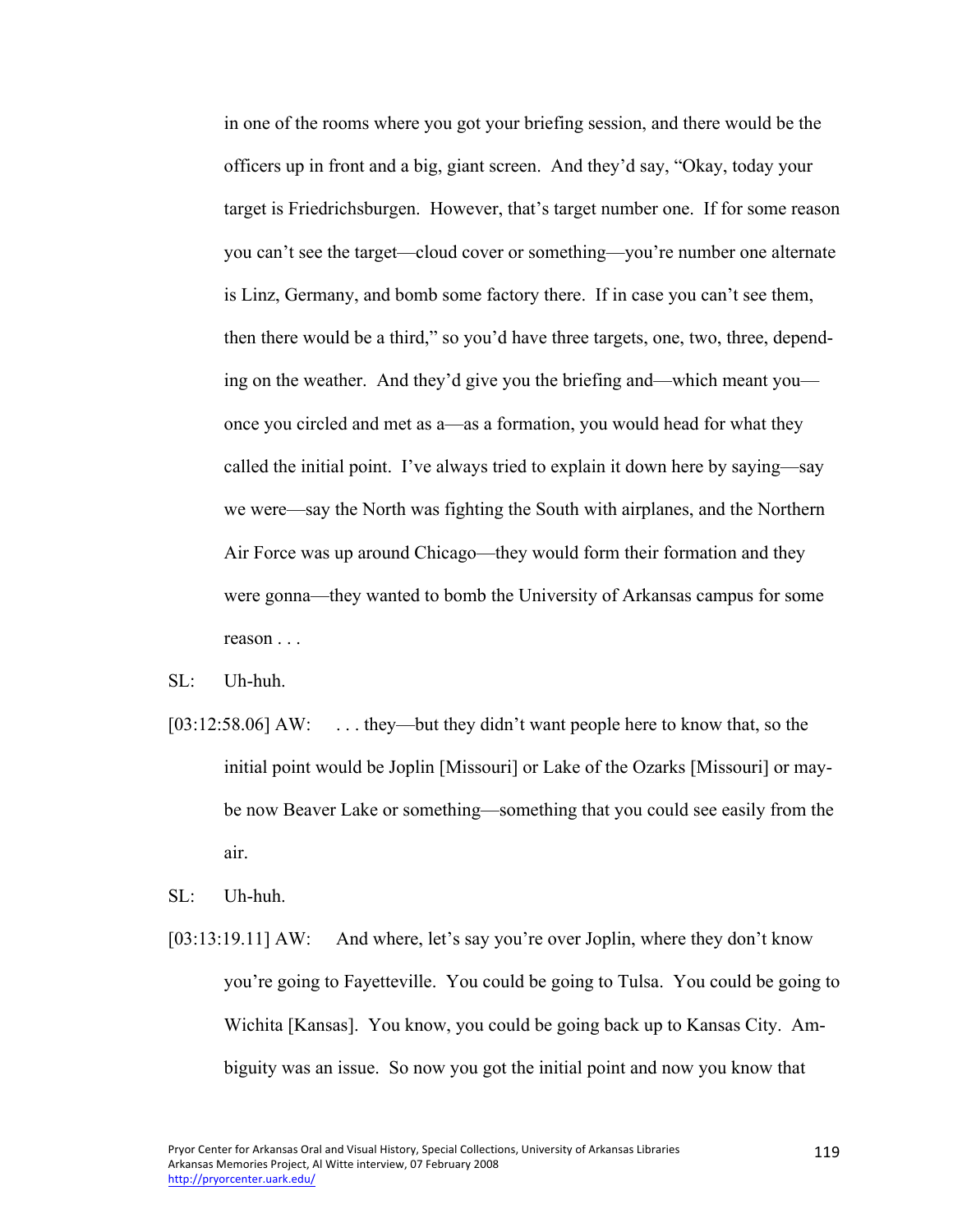you're gonna go to Fayetteville. And at that point the bombardier took over the control of the airplane because he was gonna drop the bombs on—on the campus.

SL: Uh-huh.

[03:13:47.00] AW: And, now, the way they did it is there were nine planes in a form in a squadron formation, and there were four of them, so there'd be thirty-six in the squadron. The—everybody—all the bombardiers dropped when the number one guy dropped, so you would be waiting for—see him drop and then you would drop the bombs immediately and hope for the best. And then you'd try to get your butt out of there 'cause they were usually gonna shoot at you, and so you would wheel out of there as fast you could and head home for safety. So that's the way the formation ran. Well, meanwhile, when you took off—plane after plane, as you circled the air 'til you all got in formation, then you headed wherever you were going. So you bombed your target. Let's say that was the number one target and you bombed it, and there would be in the airplane—in the back airplanes there would be cameramen—Clark Gable did this in five missions—is you'd have a camera in a hole in the—in the airplane on the—in the floor and you'd have a camera there and you'd film where the bombs had hit and what and so you could then go home and look at whatever damage you had accomplished and . . .

SL: Uh-huh.

[03:15:02.14] AW: ... and so—so you'd go to debriefing, and at debriefing you would say, "Well, what happened to you?" And you would give 'em your experiences and relate to it and—and by then you'd been up since 3:00—you were now—it's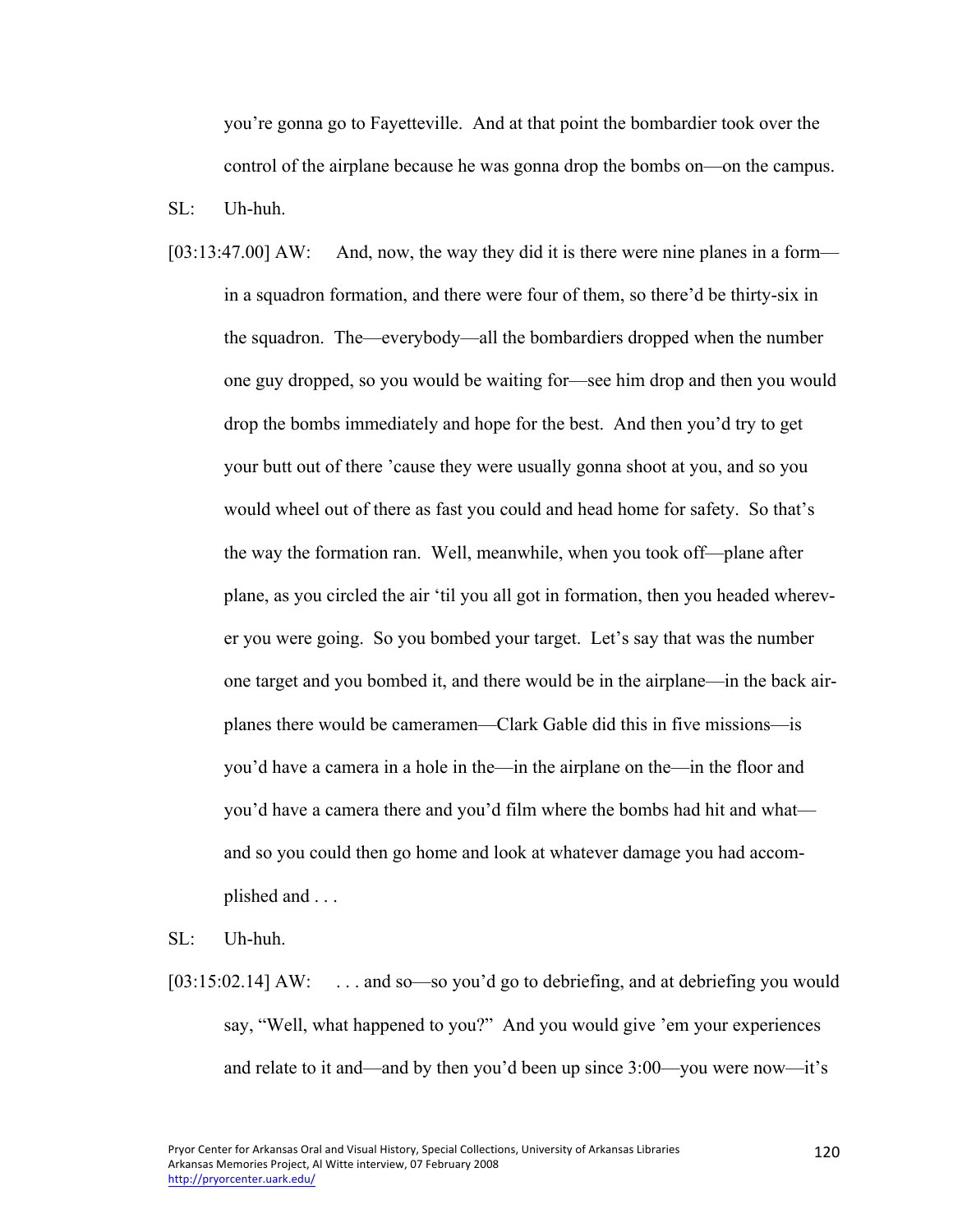probably fourteen, fifteen hours later, and that you've had a hard day. Sometimes the—sometimes fighter planes had attacked you and you'd—your guys had shot back and with what results. Sometimes you'd see buddies shot down and what you were always asked if you saw any parachutes. You were questioned about the thing—whatever happened, and you'd answer 'em and—and then go back and relax. So that was the typical format . . .

- SL: Okay.
- [03:15:50.15] AW: . . . . of one's day if you flew. I don't know what else to—oh—oh, yeah, and then the Red Cross women would—would have a little caravan there with coffee and donuts as you—before you went back to your . . .
- SL: Uh-huh.
- AW: That was nice, too. But the reason we didn't like the Red Cross women was because they would only date majors and up.
- SL: [Laughs]
- AW: There was a class distinction.
- SL: They wouldn't have anything to do with a lowly bombardier.
- AW: No, no.
- [03:16:17.09] SL: Well, so—so, were you shot at your first mission? What . . .?
- AW: Well, I—I can't remember, to be truth—but, the answer I'm sure is yes.
- SL: Uh-huh.
- AW: What the—what the Germans shot at you it was—was called flak. These are exploding bombs in the air, and this—the way you could be shot at is twofold. It's from cannon on the ground . . .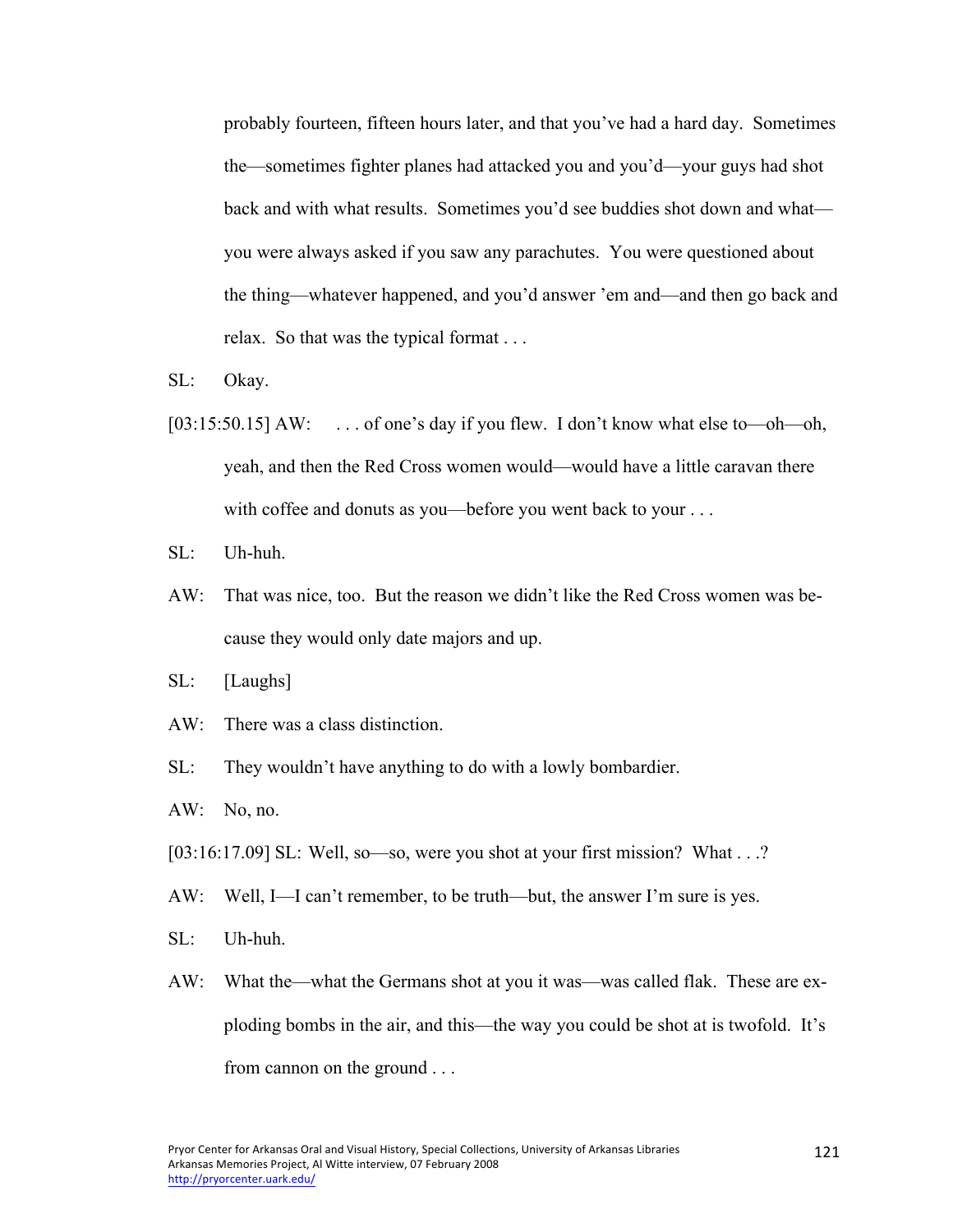SL: Uh-huh.

- [03:16:44.03] AW: ... and other airplanes. Now, the—the permanent one that lasted until the war was over were these cannons. They had 88 millimeter and 105 millimeter, which the difference was, of course, size and how high they could go. We were jealous of the B-17s because they could fly much higher than us. If we flew at 30,000 feet, which was about as high as we could go, they might be flying at 36,000 or 40,000. So, naturally, the Germans are gonna focus on the nearer. And that—that's the grounds for some jealousy, I think.
- SL: Uh-huh.
- [03:17:26.02] AW: In fact, we were once bombed by B-17s that were flying above us. They dropped their bombs and—thinking there was nothing underneath them, not knowing that good ol' Al and his buddies were underneath them. We—bombs were going right [laughs]—it was kinda funny. It had a happy ending. Nobody got hurt. But anyway, when you looked at a target ahead you would see a dark cloud right over the target. And that was the anti-aircraft stuff. It was called flak. F-L-A-K. And what happened was is this shell would come up to the required height and then it would explode into fragments. And so the fragments were called flak, and they would be pieces of metal of different sizes from little to larger, you know? And they would cut through the plane. Now, they could hurt people and did—killed people—wound them. And they could damage your airplane, especially the engines if they were lucky. Or shoot the damn plane down—"Baboom," right there—right in the gas tank. So depending on how heavily defended the target was, was how much you feared the flak. You always feared it, but

122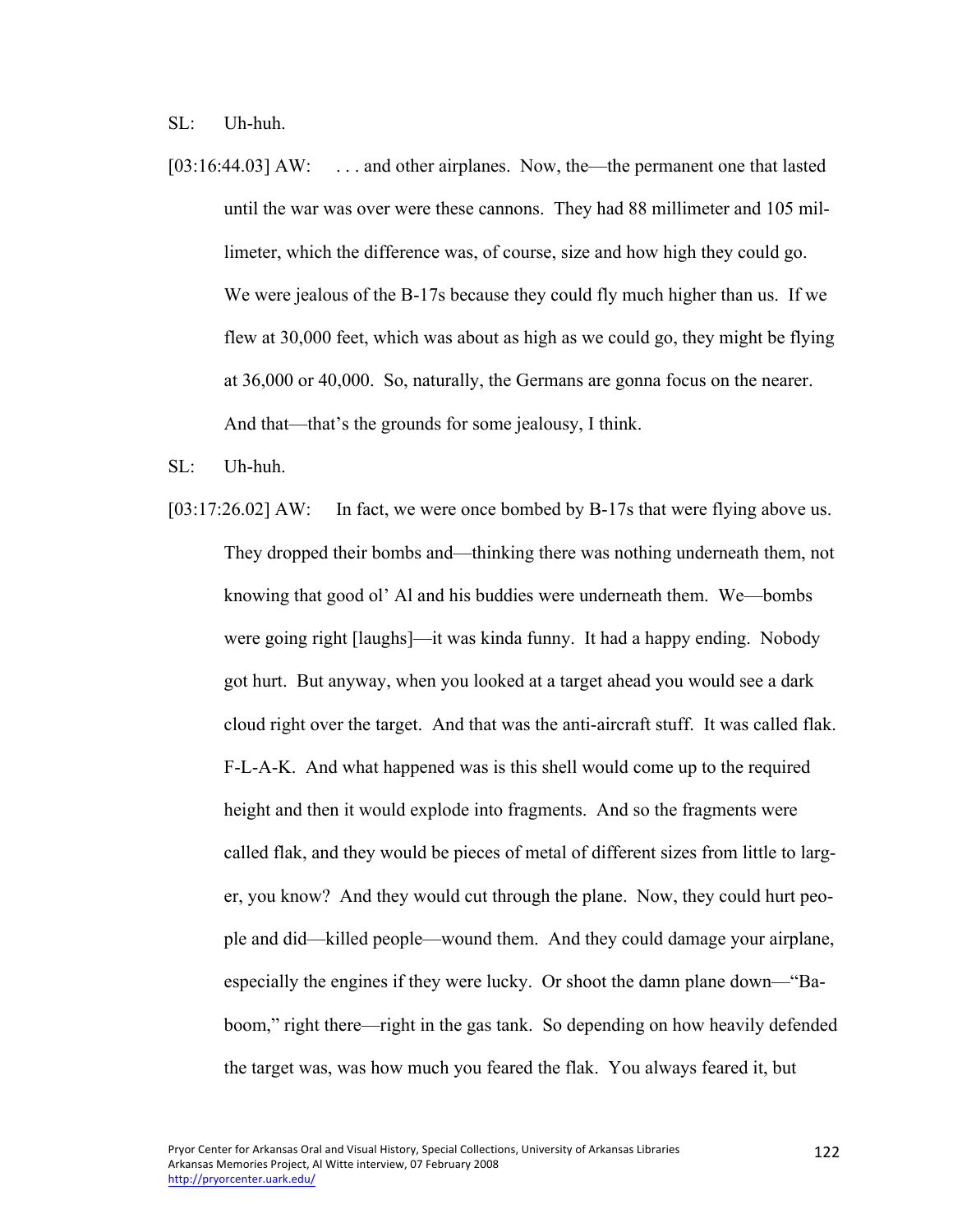some targets were very heavily defended, and you really feared that 'cause you because you had no—you had no alternative that you had to fly through it to drop the bombs. And, so you knew that you were gonna fly through it and you just had—get a little lucky, as you did. So, now, our airplanes were routinely hit. I was never hit. Some of my crewmen were wounded. I was never wounded. I was lucky then. Closest I ever came was I was looking out the window and there was they called a Pitot tube [pronounced: PEE-toh]—a little, thin tube and it measured air speed or something. And as I'm looking out, the Pitot tube's like this and a piece of flak sheared it off. So it was, like, that far from my nose. That's as close as I ever got to being hurt, that I knew of, and that's not much of a story considering what happened to other guys. Like, for example, a guy got the Silver Star, which is a very high award in our gang—not—not my crew. But he was the copilot and they were flying along and a piece of flak came in and almost took the pilot's arm off. I mean, it's hanging there bleeding—he's bleeding to death, and this guy's the copilot, and he's gotta fly the airplane with one hand, he's gotta put a tourniquet around it with the other and save the arm, which he did, and drop the bombs. And he did all—this one copilot did all—you know, paper-hanger stuff, all around—saved the guy's arm, saved the plane, saved the crew, dropped the bombs, got home. It was considered a pretty nifty day for him.

- SL: Yeah.
- [03:20:32.12] AW: And he was honored for that. But there were all sorts of—the flak was, you know, something very dangerous, but it—if it didn't hit you, why, you didn't worry about it.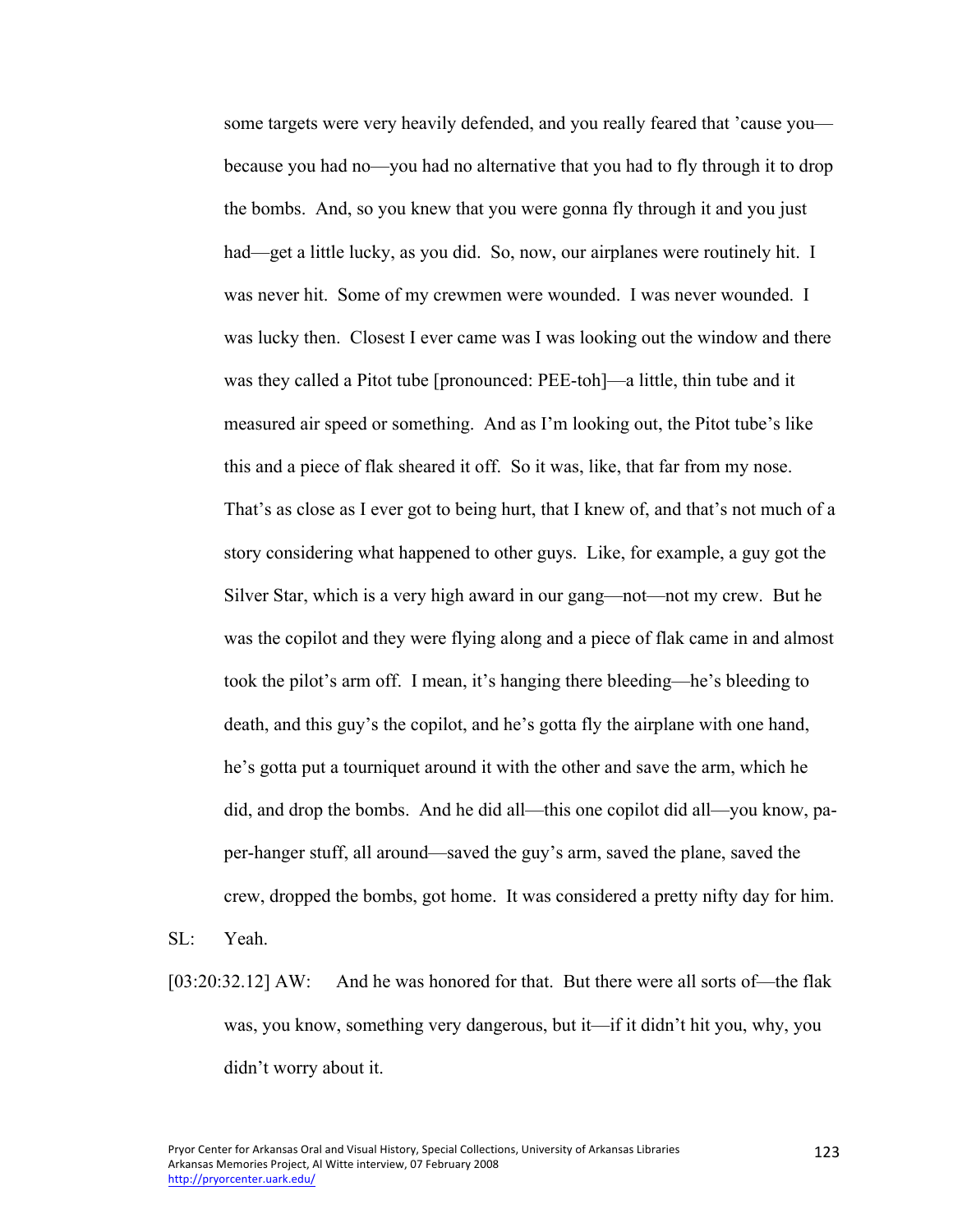[03:20:47.19] SL: What about the airplanes . . .

- AW: The airplanes ...
- SL: ... the fighter pilots?
- AW: As the war went on—at one time—'course, the German Air Force was terrific. They had two famous airplanes, the Messerschmitt 190, I think it was, and the Faulk Wolf. I forget them—the numbers. I should try to remember. And they were two great fighter planes. They—of course, they had great pilots. You know, the number two man in Germany was [first name?] Gehring, and he was—that's how he got famous was an Air Force ace in World War I. So he—he worshiped his people and took care of them.
- SL: Uh-huh.
- [03:21:37.11] AW: So they had a great Air Force and they had great fighter planes and great pilots. But as the war went on, attrition took place. Now, I'm confused because of a recent article I read. All these years I thought that what happened was that they—they lost pilots, so they—the pilots—they couldn't—it's harder to replace pilots than airplanes.
- SL: Uh-huh.
- [03:22:06.04] AW: But recently I read—no, I'm wrong, it was the other way around. So I can't swear to you, but what—what I do know is there were fewer airplanes. So that when—if—if you—if you were at the back of—of a group—it was a very impressive sight, Scott—is we had twenty-four groups of heavy bombers in Italy. That meant that when each group went off, there were thirty-six planes. So whatever twenty-four times thirty-six is, that's a lot of airplanes. [864 airplanes]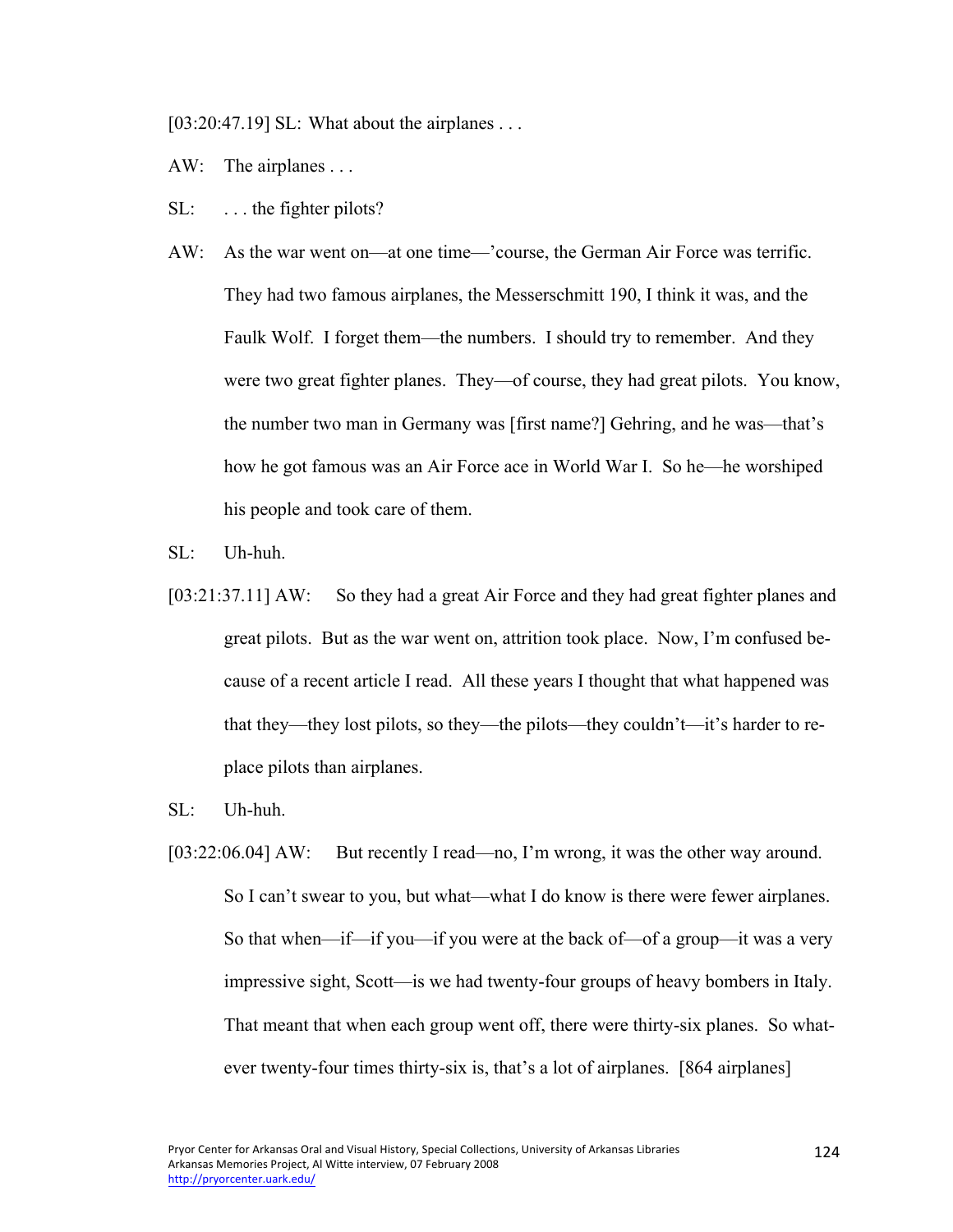SL: Uh-huh.

- AW: Big bombers.
- SL: Uh-huh.
- [03:22:36.23] AW: They don't look so big anymore, but they were—they were then. Eight of 'em were B-17s and sixteen were B-24s. Now, they were staggered in the sky, 500—you know, number one is at 27,000 feet behind 26,500—27,500 and then another 27,000—you know, staggered . . .
- SL: Uh-huh.
- AW: . . . so that they wouldn't hurt each other.
- SL: Right.
- [03:23:01.04] AW: When you're going and you—say, you just happen to be in the back one, just looking ahead at this stream—very powerful image, very powerful. When I first—when we first got over there, the German airplanes were just hitting everybody. Just coming out of the sky, you know, shooting—boom, boom, boom, boom, boom. As the war went on—as time went on, they would pick on one group. They didn't have that many planes to—so they're down. So now they would just pick a group arbitrarily and then they'd—they'd—those guys were really in hell, but everybody else was just kinda smoking a cigar and having a beer . . .
- SL: [Laughs]
- AW: ... because there was—you know, they weren't being shot at.
- SL: Uh-huh.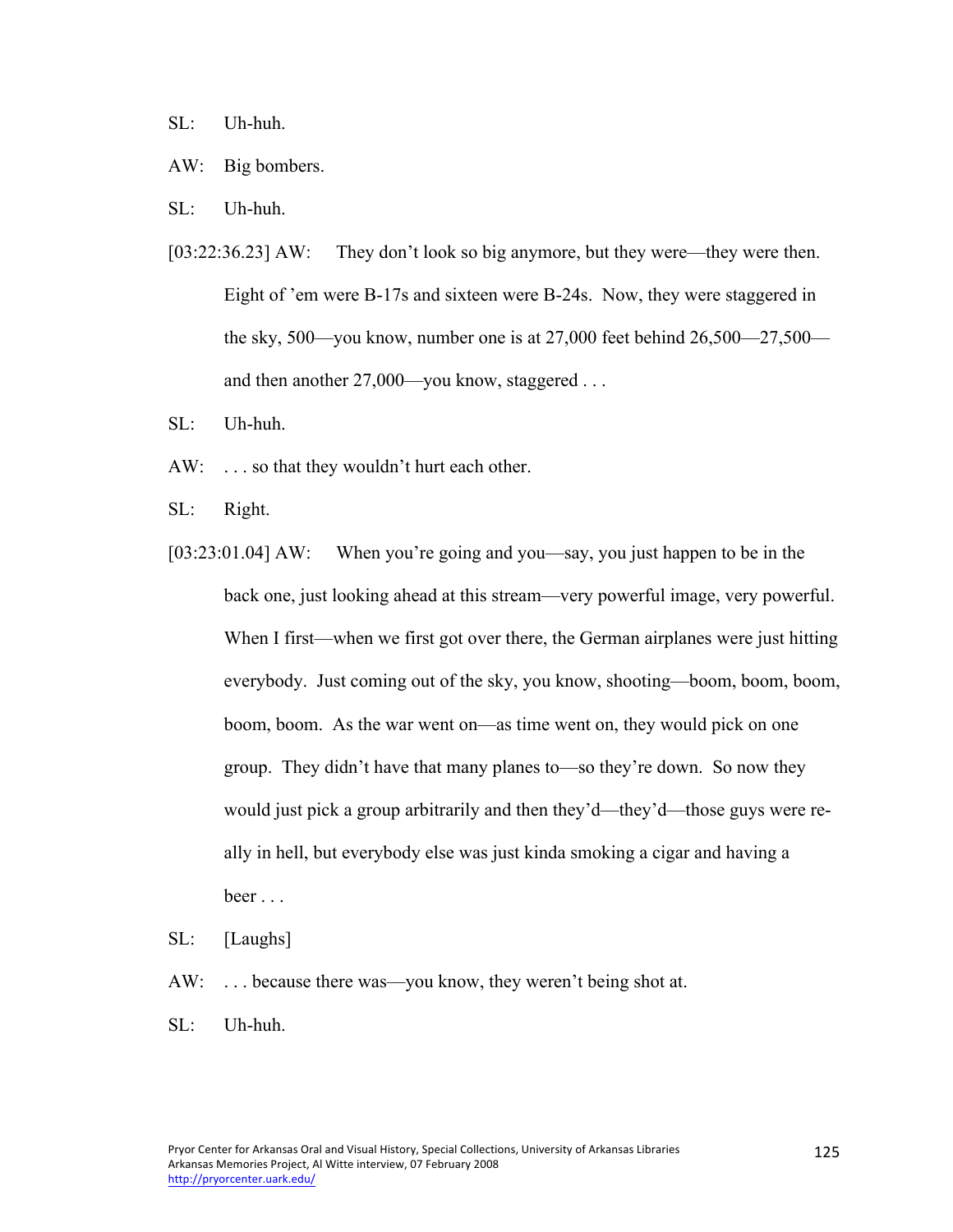- [03:23:40.18] AW: And that was because they had—there was attrition, but I'm now confused as to whether they were short of planes or pilots.
- SL: Uh-huh.
- AW: Because I've read a conflicting article. I do know from a experience I had later on in a different context, that they took a lot of the youthful pilots—kids who were fifteen, sixteen years old—and put 'em in the infantry. I do know that happened. And they were supposed to be the fiercest fighters of 'em all—fifteen-, sixteen-year-old boys.
- [03:24:13.05] SL: Were—was your base ever threatened at all? Did they ever . . .?
- AW: No. When we—when I first got there it was a joint base with the English. The English had a bomber squadron on the same base.
- SL: Uh-huh.
- AW: And the reason is the English flew at night. We believed in daytime bombing precision bombing is—use the Norton bomb sight and you could—and the idea was, "Oh, you could put a bomb in a pickle barrel from 30,000 feet," you know, that or stuff. The British didn't believe that. They believed in pattern bombing, and so they flew at night. And they'd—the first plane over the target would throw down flares and they would fly real low at it and they would try to pattern bomb. So we—it was—the base really worked twenty-four/seven, you know?
- SL: Yeah.
- [03:24:59.00] AW: We were—the—the USA was daytime. They were nighttime. After a month or two they left. I don't know why, but they just—one day they disappeared and then it was just us. So we weren't—they didn't have the ability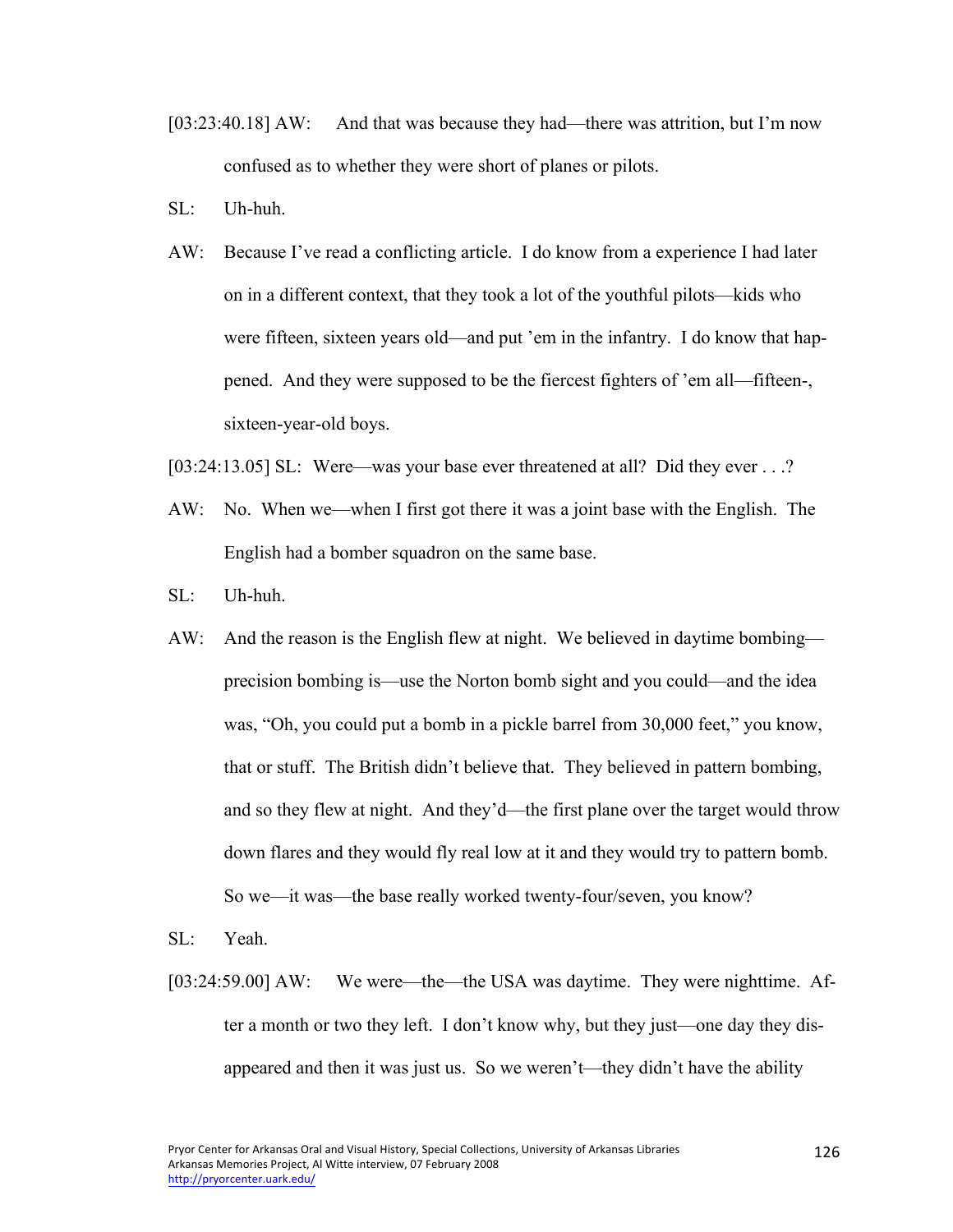to—to attack us. The most interesting thing that happened on our—my—two things happened—one—one semi-funny. The non-funny one was a lot of our guys when they were flying eastern Europe got shot down and the state—the nation you wanted to get shot down over was Romania because they're decent people and they treated our prisoners well, whereas they could be—they were routinely killed in other places or threatened with death. So with—there's a—there was a group of several hundred American—US air—airmen they're prisoners in Romania, and by now the Russians were getting close enough that the Germans were not paying as much attention to everything. So this US officer negotiated with a Romanian colonel that they would sneak all the American guys out and fly 'em back to Italy under the Germans' noses. The Romanians weren't—did not were not a warlike tribe at that time. So the colonel—they had to make arrangements, so what they did was the colonel got in his airplane and he hid the American colonel behind him—like, under the seat. And they landed there at our base and conducted the [negotiations]. And that was fun—seeing—seeing a German airplane land [laughs], you know? And—and some—some Romanian getting out. But he was, you know, white-flagging it and all that. And—and all of a sudden this US guy—USA guy got out. And they had got the release of these several hundred airmen through that negotiation, which I thought was kind of nice.

- SL: Uh-huh.
- [03:26:56.22] AW: The other one was when you've took off and you're a tailgunner—and all the gunners did this, is you want to make sure your—your weap-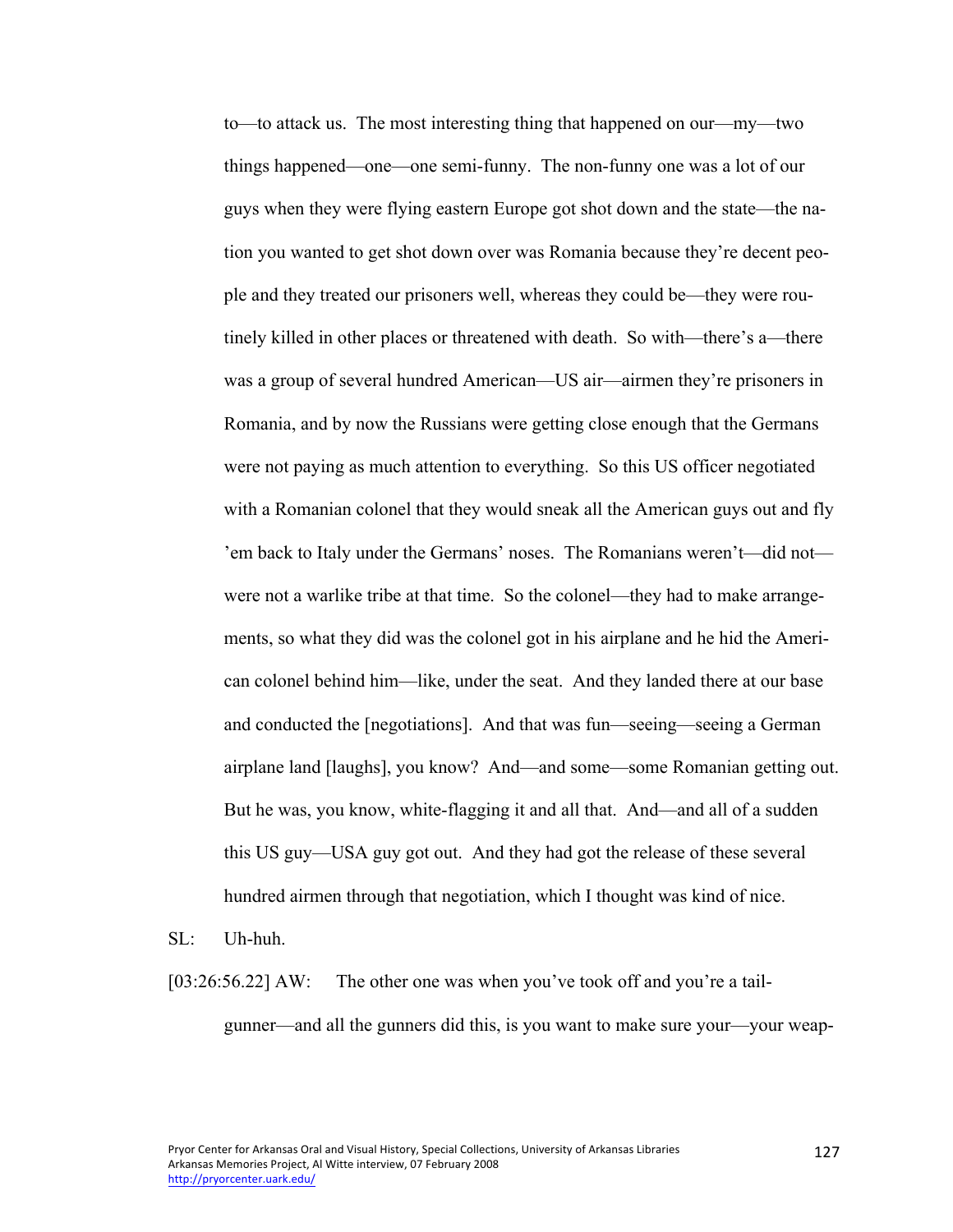ons are—are functioning. So you'd put some—the bullets—what are they—you know . . .?

- SL: The belts.
- [03:27:15.29] AW: The belts. Thank you. Put a belt of bullets in there and you'd fire it up and then you'd shoot some rounds just to make it was okay. Okay, fine just—and now—so on this one particular mission our guy—one of our guys on our—in our group [ ] was back there and he did all that not knowing—not what—paying attention, and what he did when he cleared the gun was he fired right at one of our other crews and damn near shot 'em down from accident. So [laughter] it really was—they were—now, this other crew was from a different base and it was really funny is our guy—the—the idiot crew lands, and right behind 'em is this crew from another group. We knew that because they had tail markings, you know?
- SL: Right.
- [03:28:04.15] AW: Like racing stripes, you know?
- SL: Uh-huh.
- AW: And this other guy's coming right behind him and they—they taxi over and a couple of guys jump out of the [laughs] second plane and run over and they—they finally—and they beat the stuffing out of that—[laughter] and they got back in their plane and took off. [Laughter] But they were really mad. That was the only funny thing I could recall of that nature.
- [03:28:27.05] SL: Well, so how—how long were you based—? Is that where you stayed the whole war?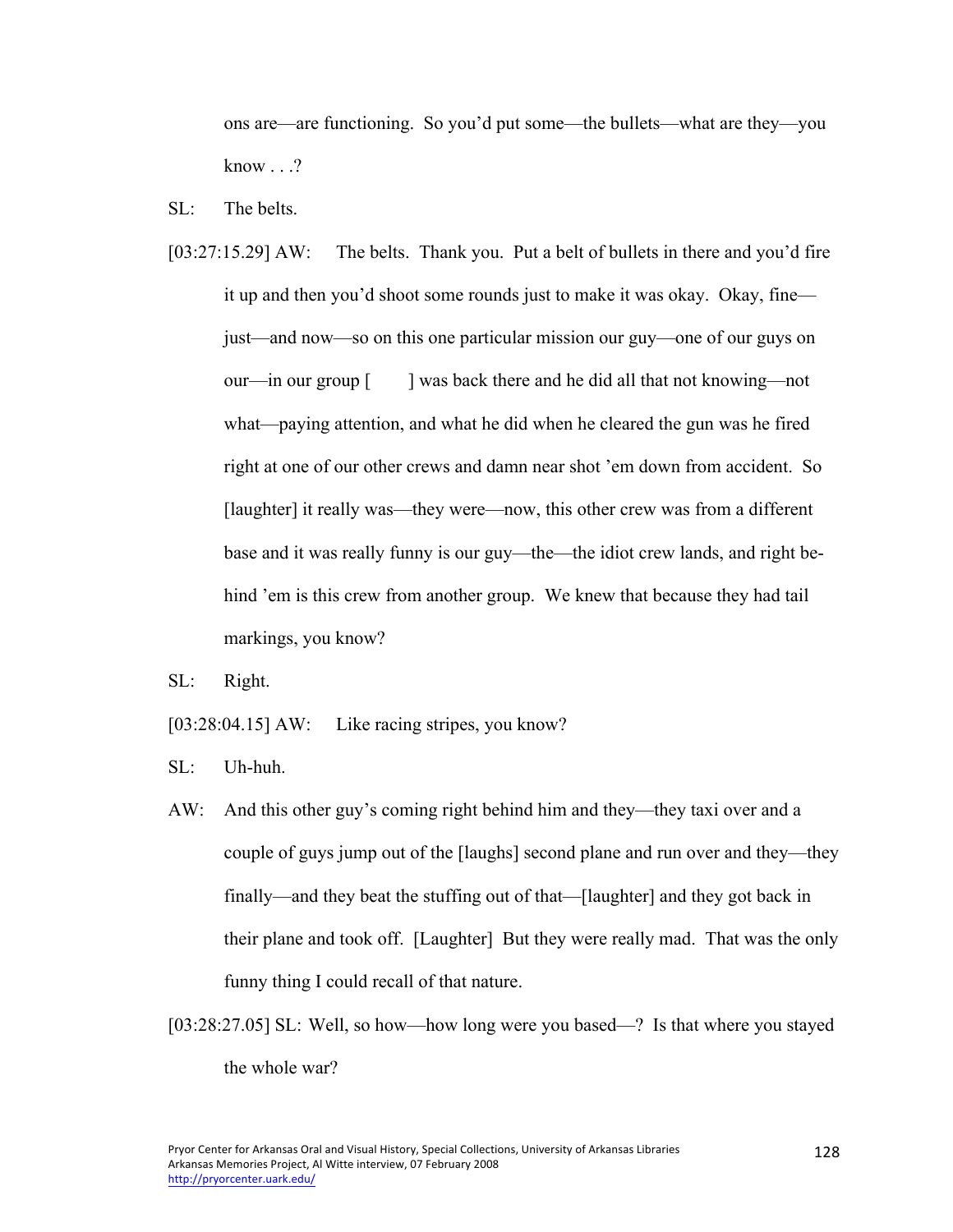AW: Oh, yeah. It's  $a \dots$ 

- $SL:$  And ...
- AW: If you ever look at a map of Italy—I really—I have maps around here. I should get it—is, you know, the famous—shaped like a booth—a boot.
- SL: Uh-huh.
- [03:28:41.12] AW: And the area around the boot—there—the main city—the variation city is called Foggia, and in those days it was, like, 100,000 population, which was pretty good size for that area.
- SL: Uh-huh.
- AW: And the land was about twenty miles inland from the Adriatic Sea. The land was very flat. It was almost like beach land. And they grew a lot of olives in that area. And all the bases were along there. Eleven miles south of Foggia was our olive grove where we lived. And then—but the closer sit is much smaller called Cerignola—C-E-R-I-G—whatever—nola. And we were six miles from that, so that—that stretch of road—eleven miles to Foggia, six miles to Cerignola. We were in a—now, there's a book out that was written by the guy that writes all the books—what's his name? I forget. Very famous contemporary historian.
- TM: [Stephen E.] Ambrose.
- AW: Huh?
- TM: Ambrose.
- [03:39:16.06] AW: Thank you. Very good. That's it. Stephen. He wrote a book about the 15th Air Force, and it turns out—I've read the book—I think I've even got it back there—is—is—it's really about McGovern—George McGovern's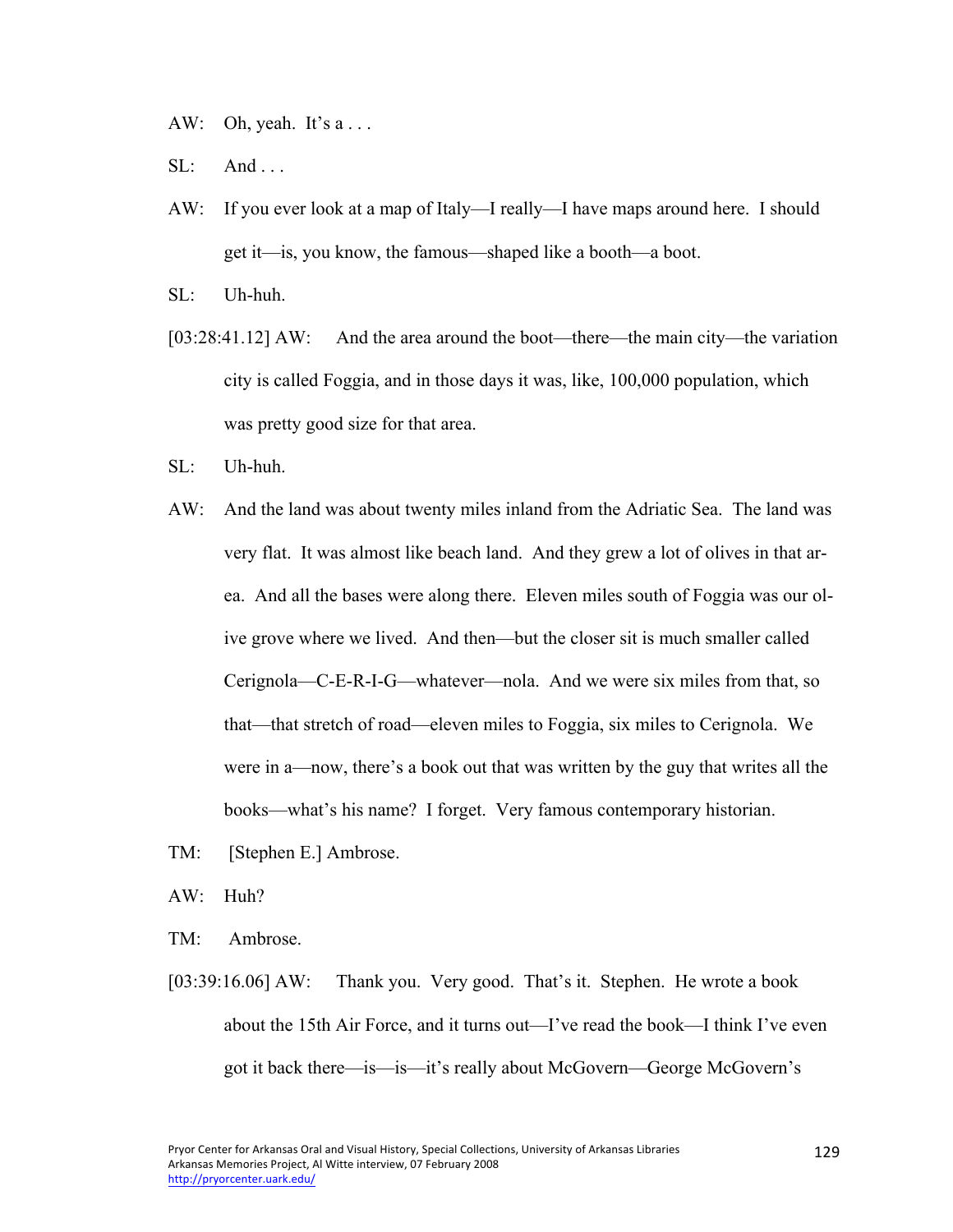crew. That's as far as I could figure out from the description. McGovern was right across the road from us in his group. [Editor's note: Reference to Ambrose's book, *The Wild Blue: The Men and Boys Who Flew the B-24s Over Germany 1944-1945*.]

SL: Uh-huh.

 $[03:30:03.02]$  AW: So the experiences that are ...

- SL: Very similar.
- AW: . . . from that book are identical to my experiences. McGovern was a pilot of a B-24, I think, during the same time. So we were over there at the same time. Did you ever hear of an actor—anybody remember an actress named Madeline Carroll?
- SL: Huh-uh.
- [03:30:20.11] AW: She was an English actress primarily in the 1930s and 1940s—so beautiful it hurts to think about. I had heard that she was a nurse for the British hospital in Foggia, so I do remember one Sunday going to the British hospital wandering up and down the halls [laughs] seeing if she was at work. Madeline Carroll. If you ever see an old movie with—I've got it upstairs—Robert Donat in *Thirty-Nine Steps*.
- SL: *Thirty-Nine Steps.*
- AW: Alfred Hitchcock's claim to fame.
- SL: Yeah.
- AW: This was the one made in 1930-something. [Editor's note: 1935]
- SL: Yeah.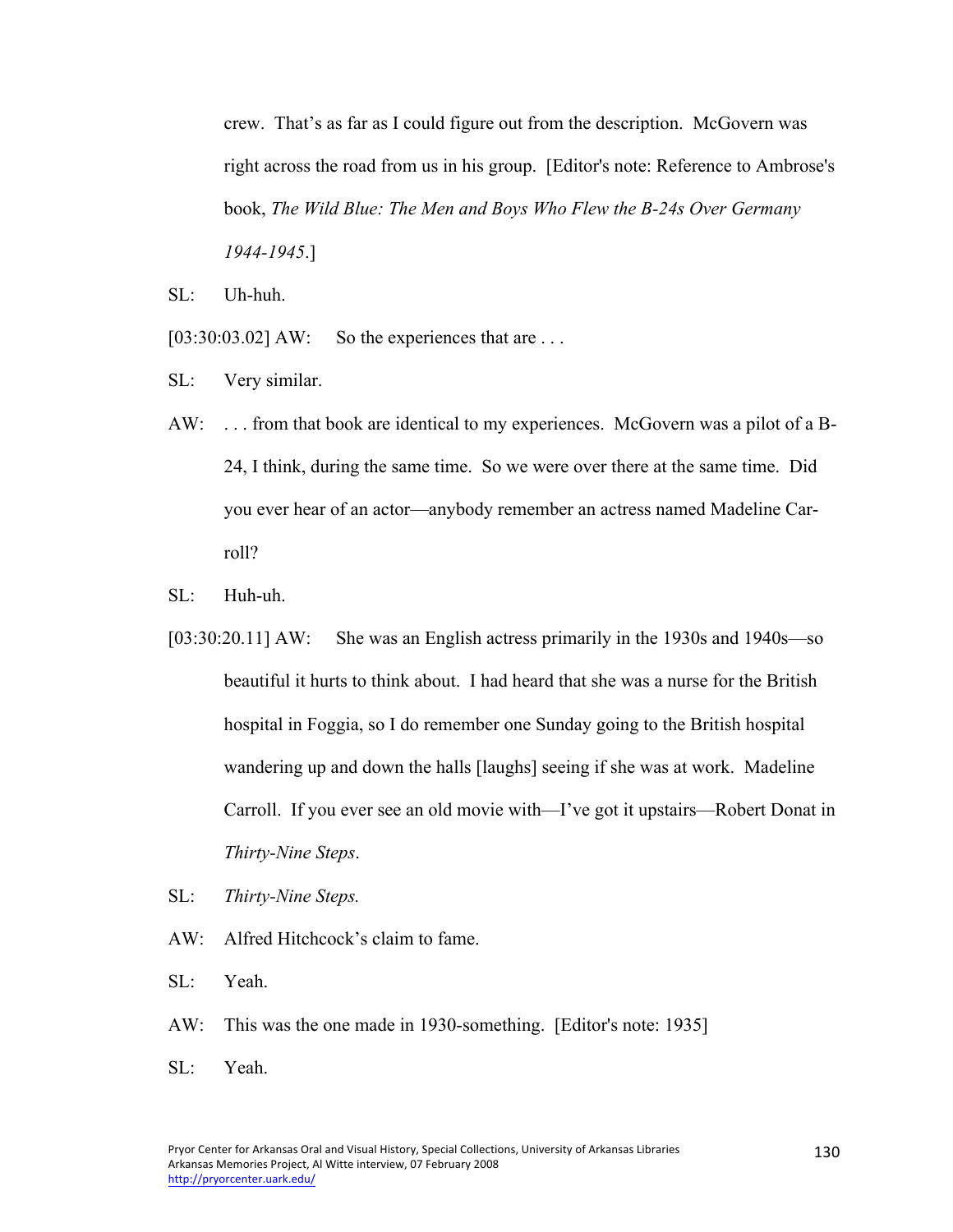- AW: She's the female star, see?
- SL: Okay.
- AW: You can [remember]—see what she looks like.
- SL: So I have heard of her.
- AW: Madeline Carroll.
- SL: I've seen her. Yeah.
- AW: Beautiful.
- SL: Yeah, yeah.
- AW: But I never was—it was to no avail.
- [03:31:04.24] SL: [Laughs] Well, how was the social life?
- AW: There was no social life.
- SL: Well, you got to go into a hospital to look for a movie star, I mean ...
- AW: Well, that's the—I wouldn't—vaguely look for a movie star.
- SL: [Laughs]
- AW: I think that destroys the word social.
- SL: [Laughs]
- AW: The—no, I mean, what did we do? It's too pathetic to ...
- SL: [Laughs]
- AW: . . . to think about. There was no social life. It was just a bunch of guys living in these semi-primitive circumstances and we—all the officers had a tent with—for the four officers. The enlisted men's tents were for six enlisted men. We had a we had a kerosene barrel in the middle of the tent for heating, which stunk and gave off no heat.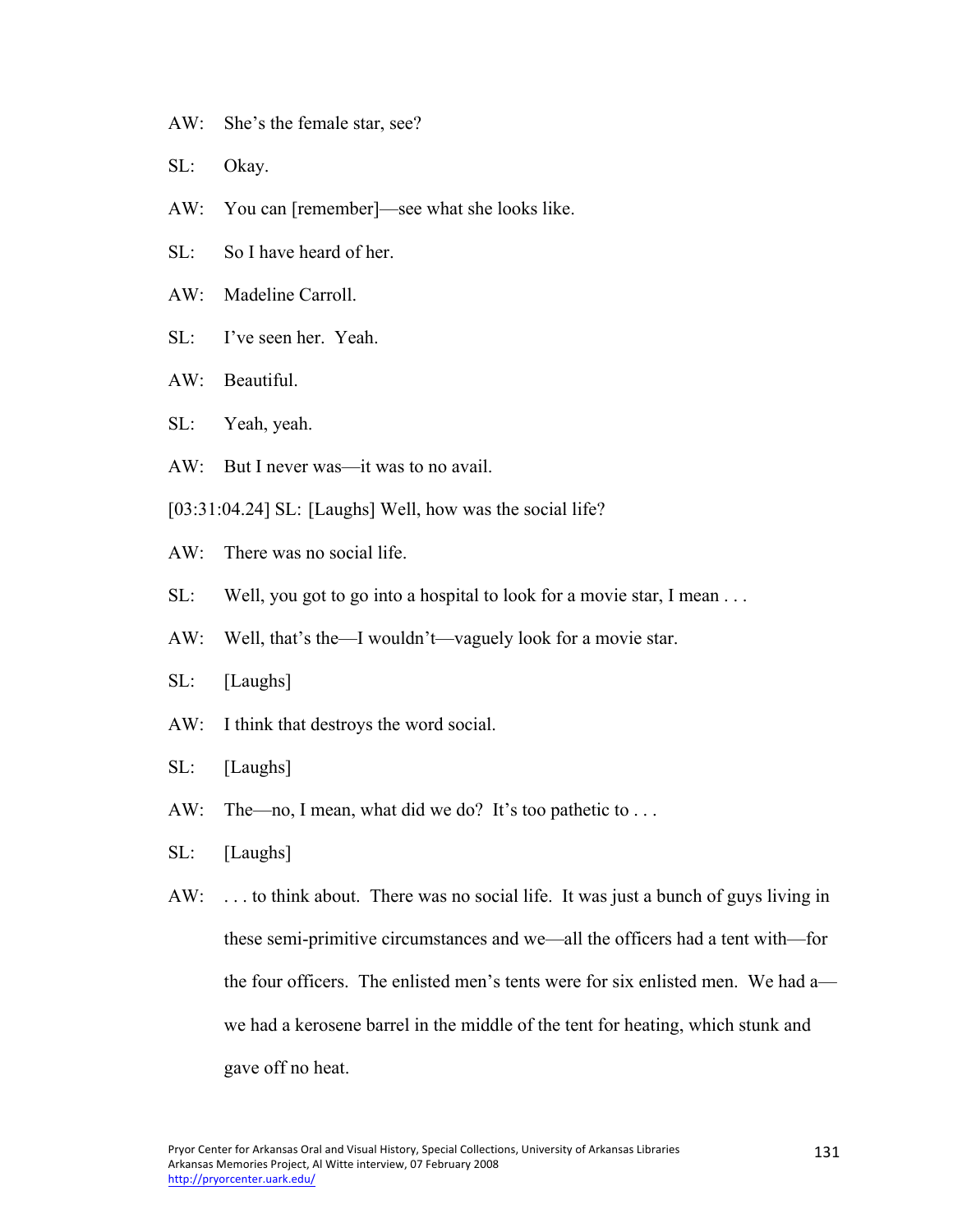SL: [Laughs]

- [03:31:57.04] AW: So we stole from the airplane fuel supply, which gave off tremendous heat and which was hidden up in the woods and when the—when the war ended or when we were left there, they found out that \$75,000 worth of gasoline had been . . .
- SL: Pilfered.
- AW: . . . used up—pilfered for heating purposes, and they were holding the colonel in—personally liable, and we were so happy . . .
- SL: [Laughs]
- AW: . . . 'cause we didn't like him.
- SL: [Laughs]
- $AW: And...$
- SL: So you all didn't ...
- AW: The food—I can't tell you how bad the food—why—why—why—it's hard to believe. Do you realize that we got a—? We got a box of goodies once a week—a carton of cigarettes—whatever the hell they could put in there—nothing—nothing to interest—the only thing of value besides the cigarettes—there were two things of value—carton of cigarettes and a bag of Newton—some—somebody's Fig Newtons. Do you know what a Fig Newton is?
- SL: Yeah. Absolutely.
- AW: They still have them?
- SL: Yeah.
- AW: Somebody's—somebody's famous for 'em.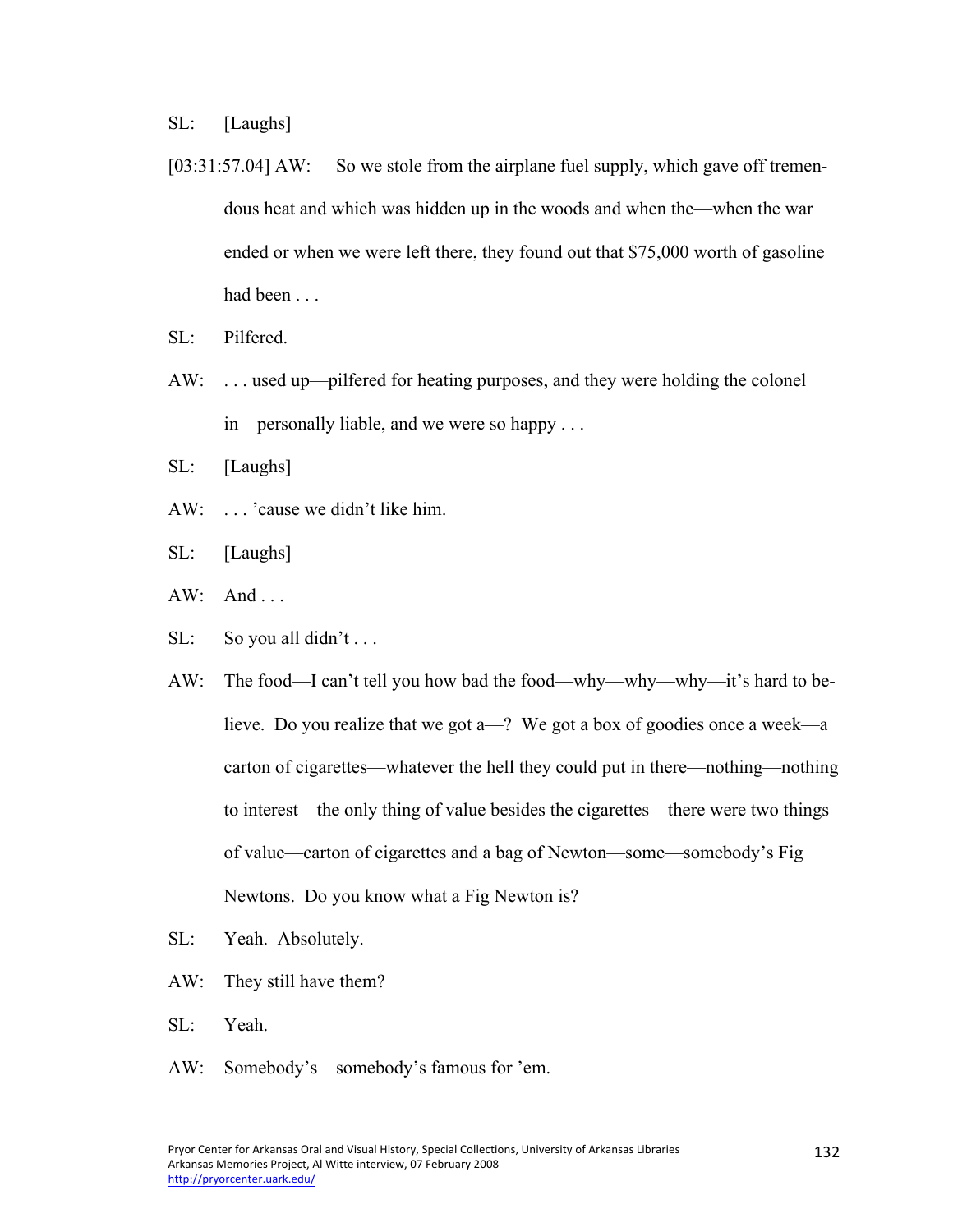- SL: Well, Nabisco makes them.
- AW: That's it. Maybe that's—Nabisco. That was the most valuable item in there because you could use them for barter because what are you gonna have for breakfast? You're gonna have powered eggs that make you vomit or are you gonna have two Fig Newton bars? There's no question.
- SL: [Laughs]
- [03:33:26.28] AW: Now, that was our gourmet breakfast, all right?
- SL: Okay.
- AW: Now when you flew they gave you a little can. There were three things in the cans. One was ham. One was—I think maybe it was Spam.
- SL: Uh-huh.
- AW: I don't want to bet on that. One was frozen cheese and the other was chocolate. It came in a round circle about this thick. That was lunch. You didn't know which one you were gonna get. It was a surprise. That was lunch. Dinner is would be—do you know what homemade hash is—I mean, scraps of onion and potato and . . .
- SL: Yeah. Uh-huh.
- AW: . . . a little meat and all that.
- SL: Uh-huh.
- [03:34:15.11] AW: And let's say you've got a four-year-old boy, and what portion would you give that four-year-old boy? That would be your portion. And that would be dinner. And that would be each day of the week, every week. So you look for things to barter with. In other—the thing that was most valuable to barter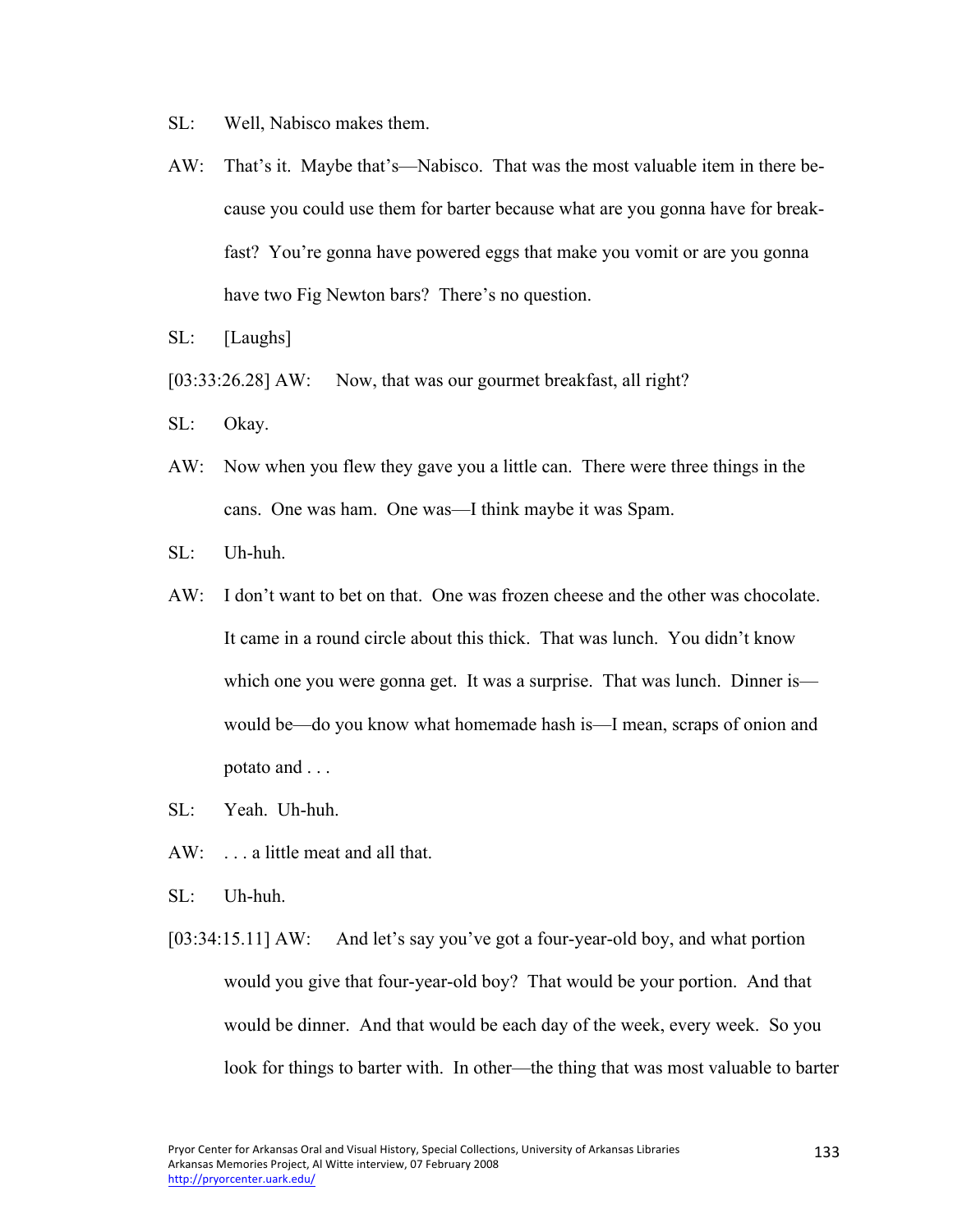with were cigarettes 'cause the natives had no cigarettes. And—but what they had that you wanted more than anything else were eggs, 'cause you could—you could—and so you would negotiate illegally for—let's say some native that's working around the camp would come in with two eggs and you'd give him a pack of cigarettes. And you'd take it in to the cook and say, "Fix me these eggs up, would ya?" And that would be the best meal you could dream of that was available. Take my word. The food—I was talking to an old buddy out at the Elks Club just last week. He joined the Navy, and to this day I'm pissed off—I'm sorry.

- SL: That's all right. You can say that.
- TM: Yeah, you can say whatever.
- SL: [Laughs]
- [03:35:18.21] AW: I got—I got a chance to go to Naples [Italy]. It wasn't all that far away, and you could hitchhike easy to Naples. Somebody was always going to Naples for supplies. So you'd just say, "Can I go along?" "Okay." You'd jump in back and off you go to Naples. One time I was in Naples on a Sunday and they—there was all these—and a big naval vessel had come in. I don't know if it was a battleship or what—it was a big boat. And they said, "You're all invited to come and have Sunday dinner with us." Now, I've told you what we are eating. We go down there—this is what they had—baked chicken, mashed potatoes, gravy, green beans, ice cream. Ice cream!
- SL: [Laughs]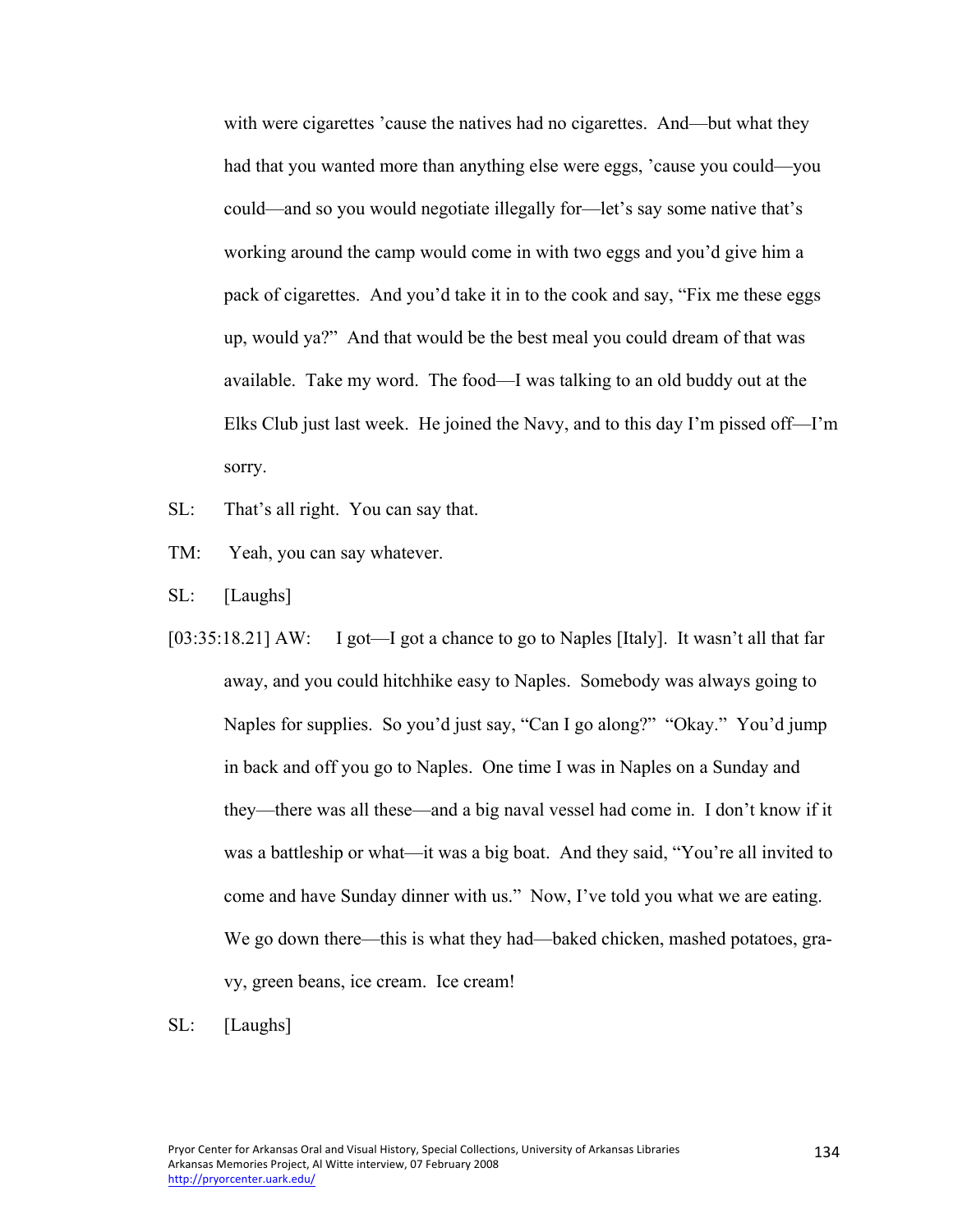[03:35:56.26] AW: Rolls. Butter. And I still talk to this guy. I said to him the other day—I said how mad I was, "I'm jealous." And they ate like that all the time, as the Navy took care of them. The Air Force were pathetic. I think people stole it all if you want to know.

SL: [Laughs]

- AW: The black market was real fierce. And ...
- [03:36:18.13] SL: So how long were you stationed there?
- AW: It was not too long. I was—this was how it gets ambiguous is how you finished your of duty. They—this is how they—they messed it up right from the beginning. They took your pilot and they made him fly copilot for three or four missions with other planes. Basically, to break him in.
- SL: Uh-huh.
- [03:36:45.21] AW: Our guy didn't need any breaking in, but it—but the point is that he would finish up, and when—and—and as it happened in my case, when my guy finished up, that I obviously worship, I still had four missions to go. And and now you had to beg your way onto a plane. "Hey, would you mind?" 'Cause you—four more missions and you're home. And that's why I said I had this experience with an incompetent crew, where I lived in terror 'til we got home 'cause I thought they were just—they were gonna—they were gonna crash themselves. There wasn't—they didn't need Germans. And—but I finally got through those four. But—but it took me—my last flight took me thirteen days of going down and getting ready, and then they'd cancelled the mission on account of weather. So it—it took me a couple of months to get four—four missions in. So I was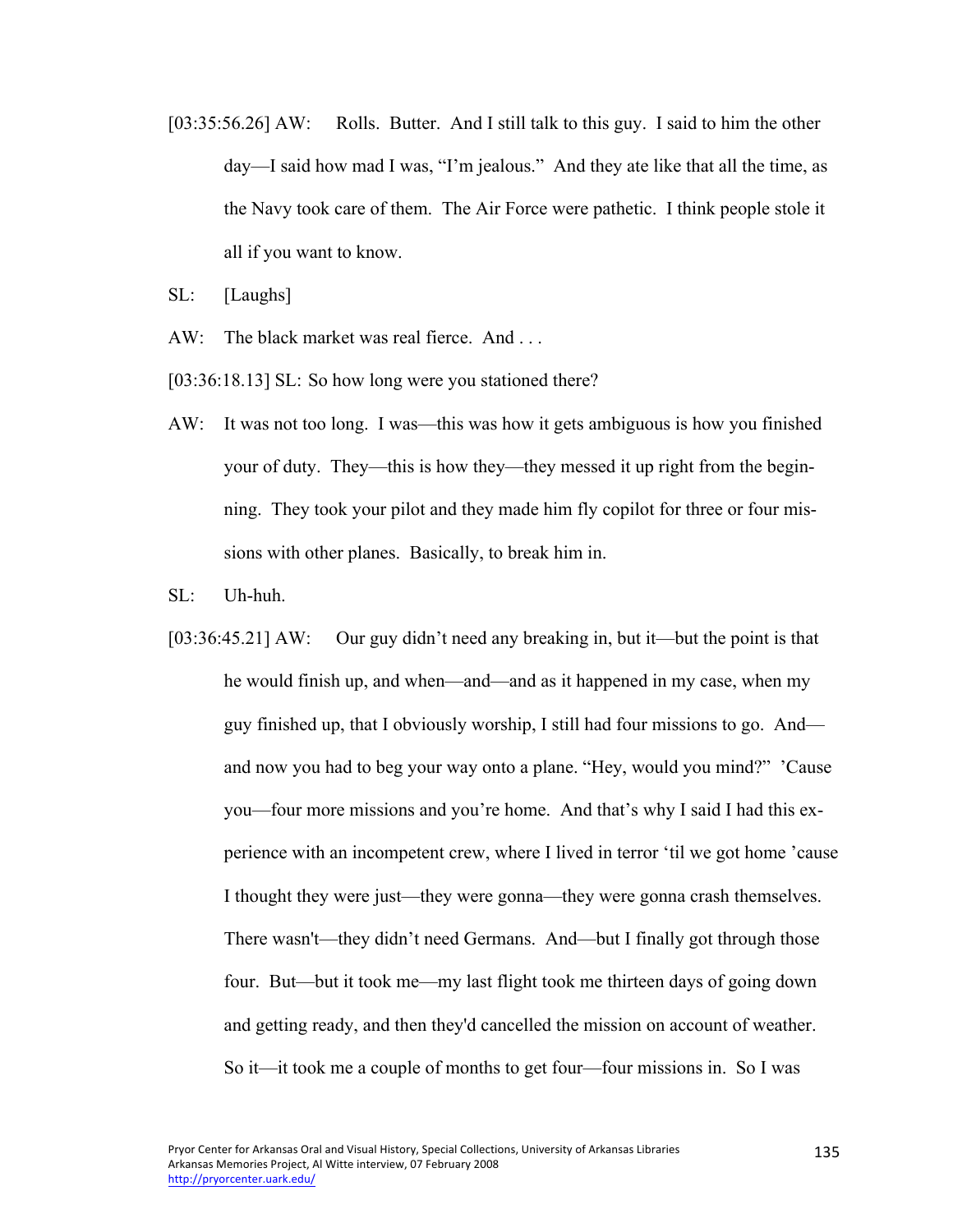through with the heavy lifting in October, but I didn't finish up until—

October/November. I didn't finish up until February.

 $SL:$  Of  $.$  .?

- [03:37:48.21] AW: [19]45.
- SL: [19]45.
- AW: And by then it was pretty clear, 'cause we didn't know too much that was going on, like the Battle of the Bulge. We didn't know how bad that was, but we also knew that the war was coming to an end by then. And I stayed an extra week because as a flyer you got a fifty-percent bonus for flying, so my salary was \$160 a month, but I was paid \$240 because I was a flyer. So I stayed an extra week to qualify in March . . .
- SL: [Laughs]
- AW: . . . to get that extra \$80 and then I came home.
- SL: Uh-huh.
- [03:38:37.06] AW: The—the last flight I took was a training flight and was maybe a wildest, bizarre flight in the history of aviation. I went off with this—people I didn't know. They said, "Well, we're breaking in this airplane," and so off we went. Did you ever heard of Mount Casino? No reason why you should. It was a famous casino—it was a famous—I said casino, didn't I?
- SL: Yeah.
- AW: I think that's what it's called.
- TM: Can you—there you go. [
- [03:39:11.28] AW: Caserta.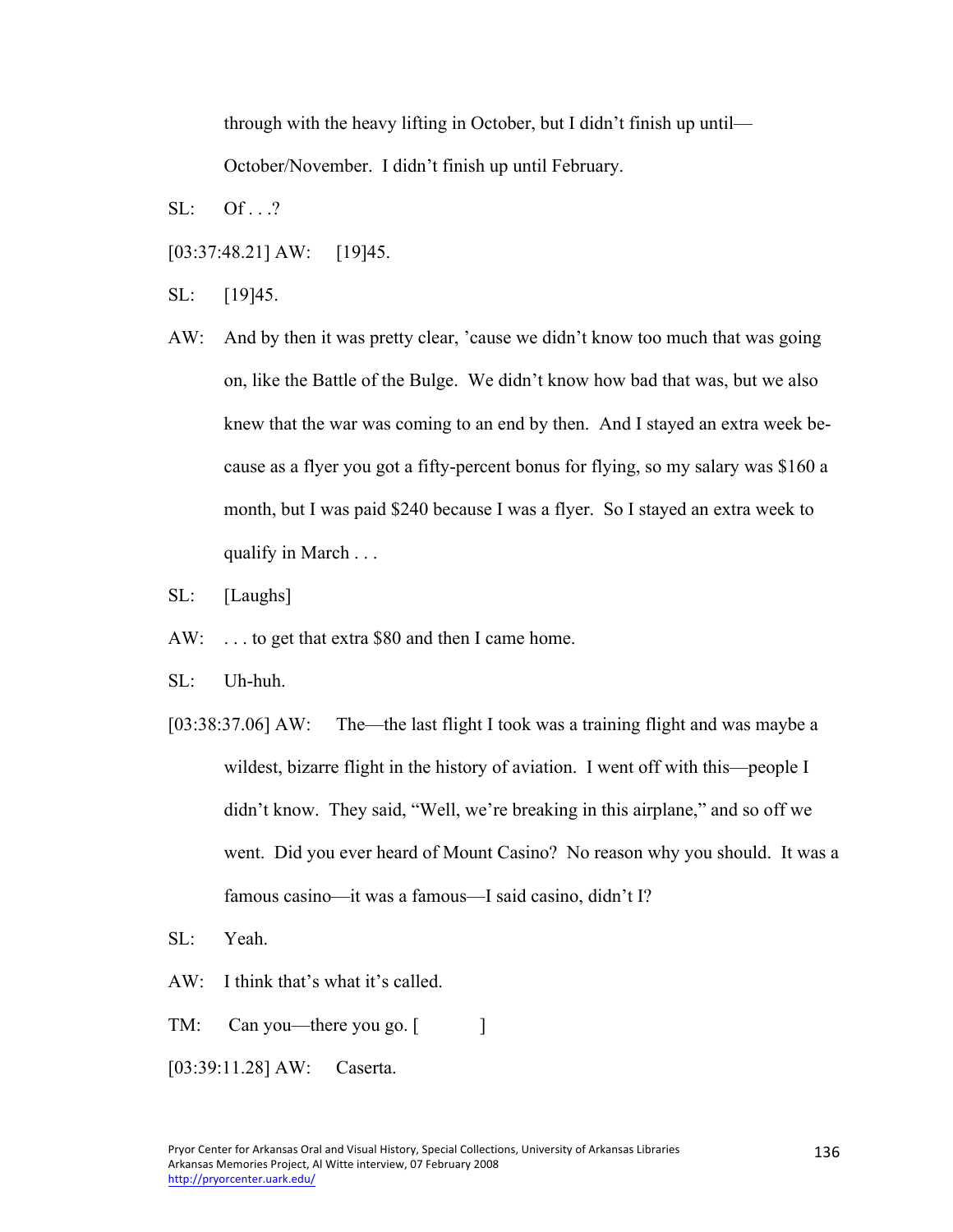- SL: Uh-huh.
- AW: Mount Caserta. Well, it goes all the way back to St. Thomas Aquinas.

SL: Okay.

- AW: It was a famous historical seminary or retreat for monks ...
- SL: Uh-huh.
- AW: . . . that had been—was over 1,000 years old. It was on the crest of this hill that looked down into a valley.
- SL: Over Florence?
- AW: No, it was south of Florence.
- SL: Okay.
- AW: South—in fact, it was south of Rome.
- SL: Okay.
- [03:39:46.03] AW: And it was old enough that St. Thomas Aquinas spent his adult life there.
- SL: Okay.
- AW: But the point is it was all stone buildings and—and if you were the enemy and you had control of this spot, your weapons would look down on—you controlled all of south Italy. So we're—now we're trying to drive the Germans out, and that was the toughest—I—I won't go into the details except that was the bloodiest waste—most wasteful, trying to cap[ture]—trying to drive the Germans out of this natural fort. And so we bombed it. We destroyed it through the air and all that. Then they used the rubble. I mean, they still fought out of the rubble. Well, anyway, by then the—by then the Germans had been pushed back north of Florence.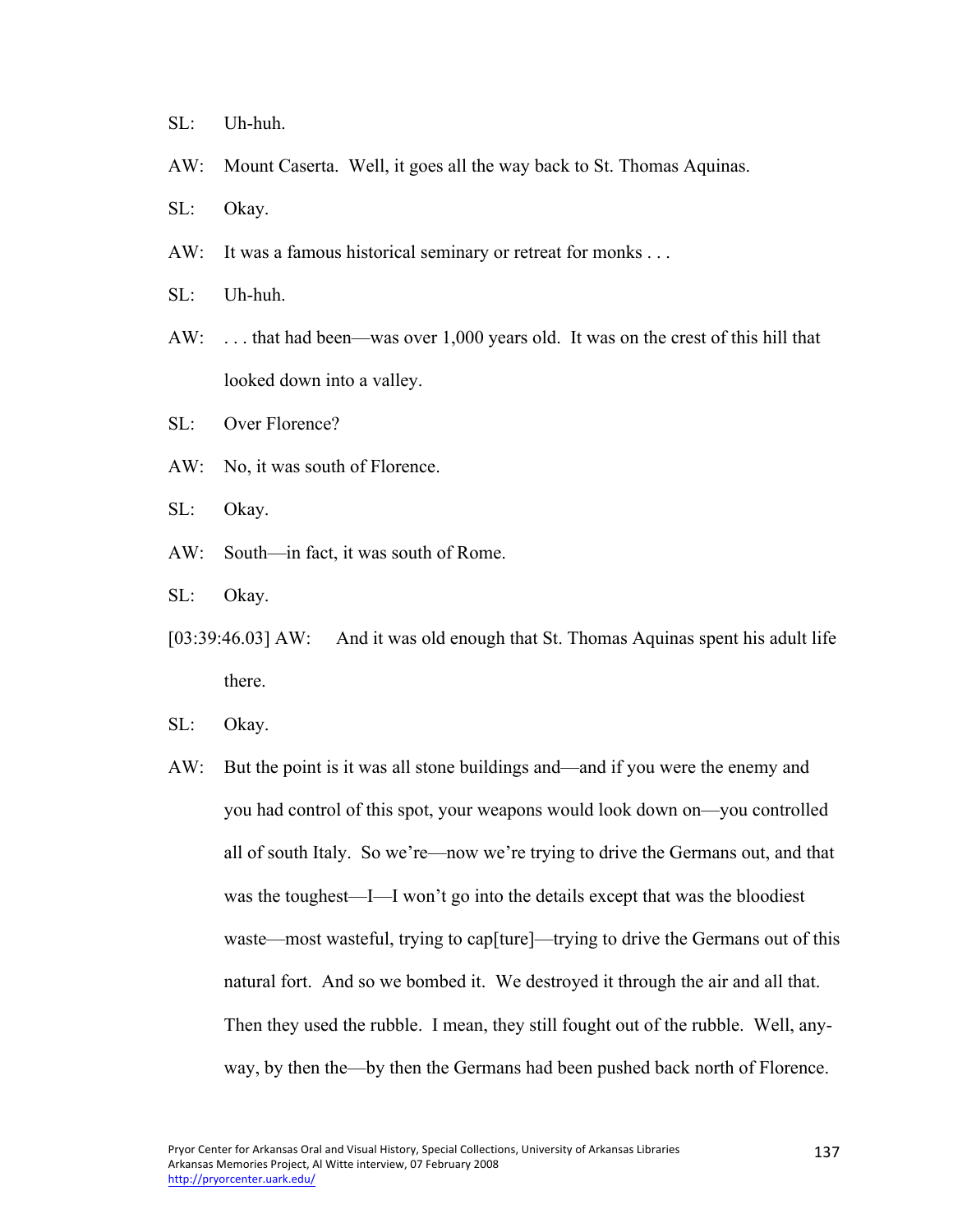So we started out—we said, "Well, let's go see the range." So we—we flew kind of like—what do they call that? Loop-the-loop. We kind of flew around and looked at the rubble of this once-famous place. Then we went to the beach at Anzio. Have you ever heard of that?

SL: Yeah.

- [03:40:53.14] AW: That was interesting. It was like going flying down Miami Beach [Florida] with all the hotels—none of them with roofs, they had been so bombed.
- SL: Yeah.
- AW: It was just empty. It was just shells there for miles—just shells. And then—then we got to Rome. There's a cloud over Rome. Now, this is exciting. This is your heart could pound. There's this cloud over Rome. All the rest of Italy's clear, blue skies. So we go through the cloud and we get as far as we—we don't know where we are. We get  $\lceil \cdot \rceil$ , and we get underneath the cloud as we're turning back to go south again. And guess what's on my left? The Vatican. I mean, we're flying lower that St. Peter's Cathedral. How do you like them apples? Now, first of all, that was illegal. You could go to—because this was a separate nation. It's a sovereign nation. And, scared to death if they were gonna—if they were gonna find out who done it and put us all in prison for the rest of our lives.
- SL: [Laughs]
- AW: But we got—made it home. But that was exciting.
- SL: Yeah.
- AW: Flying over the Vatican ...

SL: Vatican.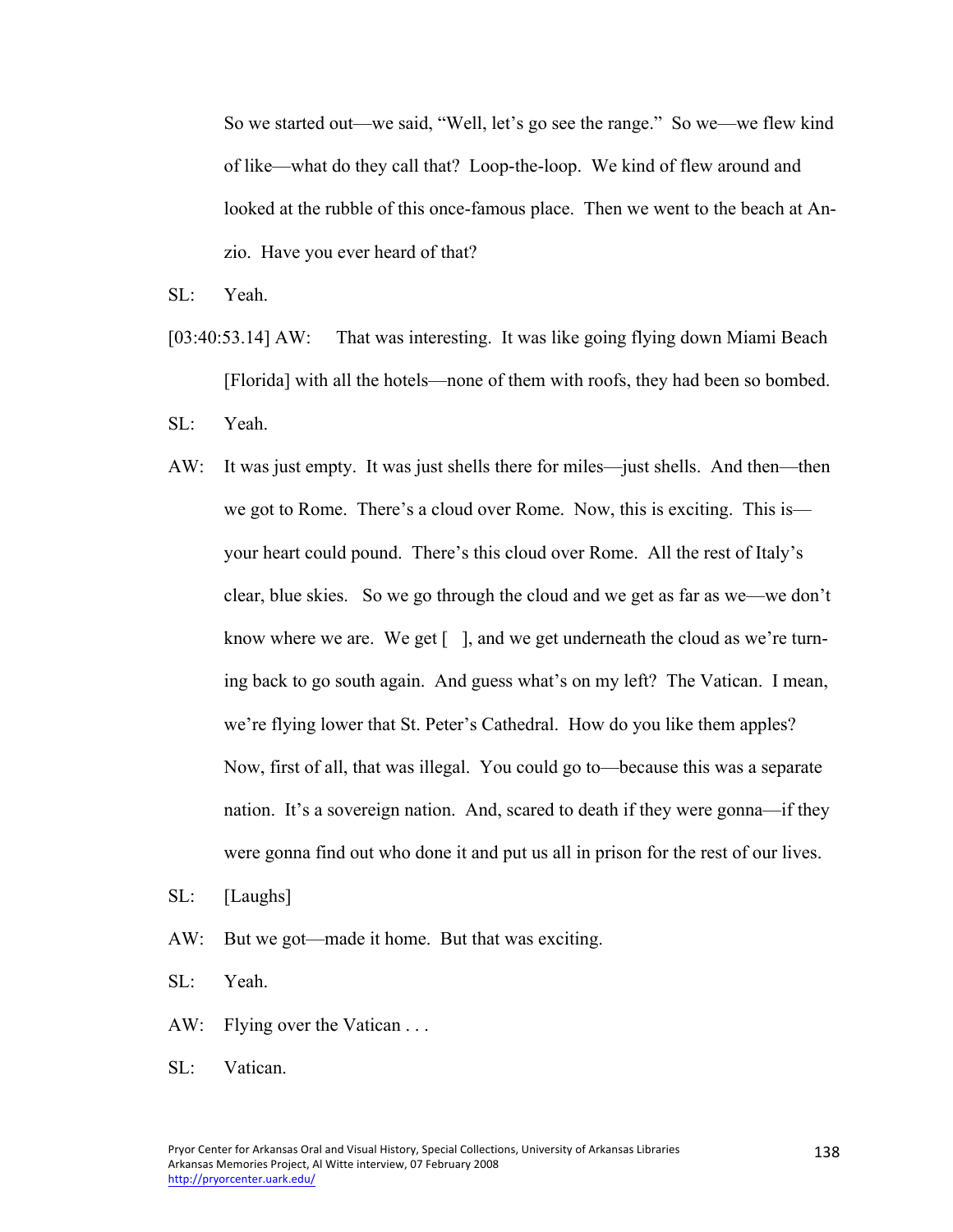- [03:41:58.16] AW: ... at low—at low altitude. And you got a great view of the Vatican, I might add. But anyway, that was my last flight, and then I came home that circuitous route. I don't know—I've mentioned it already, haven't I? I flew home through Casablanca [Morocco].
- SL: No.
- AW: That was—'cause by then the movie was out, I think. But anyway, we flew home through—spent a week in Casablanca. And then the big part of the—the trip this was so—so fortuitous is—first of all, we're flying in these airplanes that don't have seats. You'd sitting on the floor up against the wall. It's not comfortable. And one of the guys—and you didn't see a whole lot—one of the guys and it was a captain in the Air Force, and he was a black male—and you didn't see too many of them, either. Now, we had been protected by the famous Tuskegee [Oklahoma] Airmen. We knew that because of the markings on their planes.
- SL: Uh-huh.
- [03:43:03.13] AW: And that—they were pretty good. They were very good. But I don't know who this fellow was. We didn't know—nobody knew anybody else.
- SL: Uh-huh.
- AW: It was just like an airline.
- SL: Right.
- [03:43:12.13] AW: Total strangers. So we're flying from Casablanca to Dakar from where we're gonna fly over to Brazil and head north. This was to stay away from any Germans. And on—halfway down to Dakar, over the Sahara Desert, one of our engines goes out. It's a two-engine airplane—one goes out. As luck would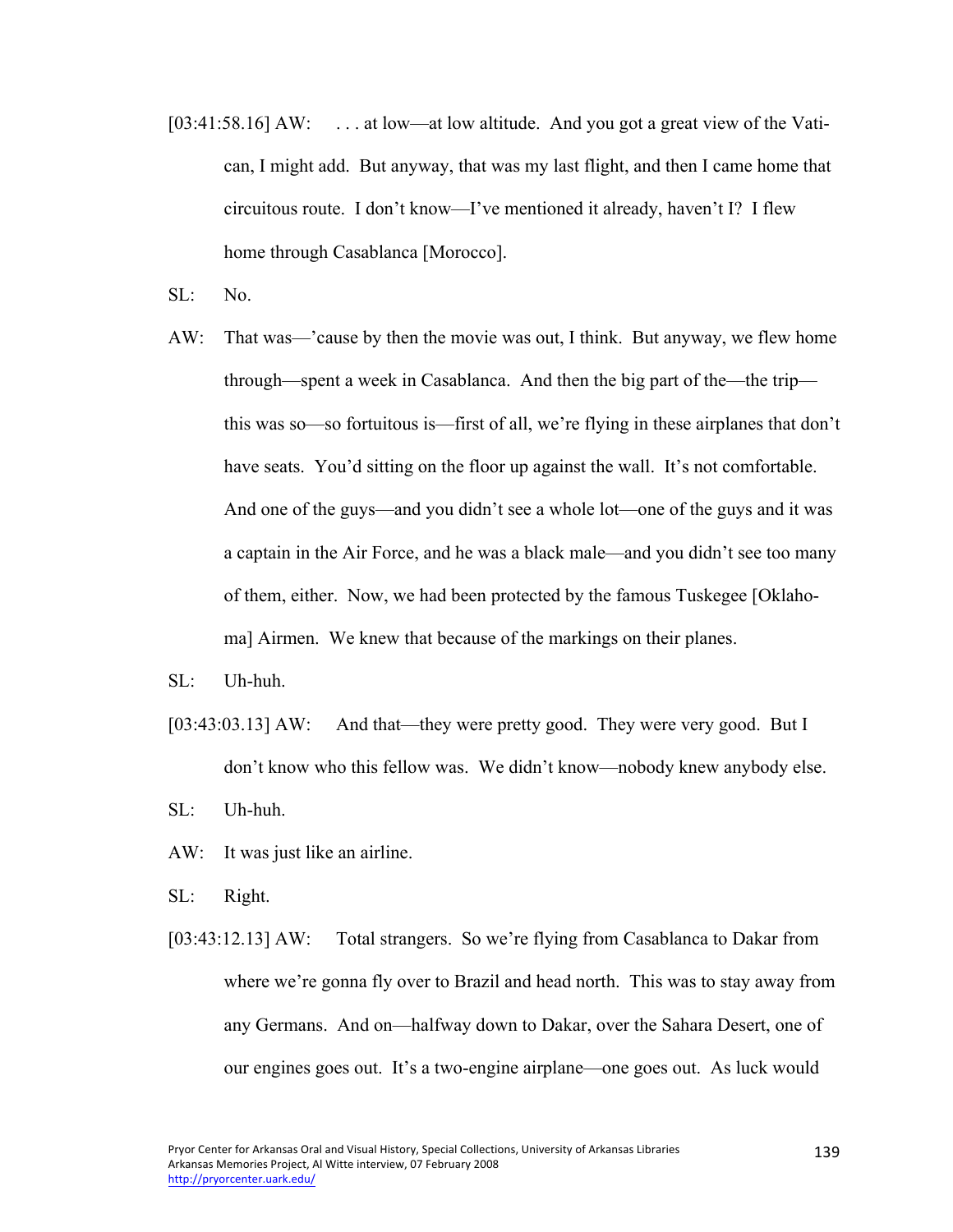have it, they've got a little emergency landing strip right nearby where they've got two US mechanics to fix planes. And we are within about a quarter of a mile of a French Foreign Legion post. So we land. We have to spend overnight because they gotta fix the plane, so the first thing is we got a Jeep, and this—this part now, you're not gonna believe some of this.

SL: [Laughs]

[03:44:02.27] AW: There was a—there was a hood ornament—a woman who was about this tall and beautiful—young black woman—and—and she—we were told later she had spent her adult life as a big attraction in a French circus and—and now had retired back to her native town, and she took us on a tour around the French Foreign Legion post and then she took through her village, which, you know, it was right out of a *Tarzan* movie. It was—it was straw thatch huts and half-naked children. You know, all that stuff running around. Don't know how they lived or what they did for a living. And—and I kept thinking, "What a—the contrast between this handsome black USA captain," you know, and this was so dramatic that I often wondered how he felt about . . .

SL: Yeah.

- [03:45:01.03] AW: ... about the—the contrast 'cause he—he obviously—he obviously—if he made a captain in the Air Force, you know—you know he had a lot of ability.
- SL: Right.
- AW: So anyway, it was very interesting. And, of course, this woman—I can't believe her. And the French Foreign Legion post—I—it obviously made a big impact on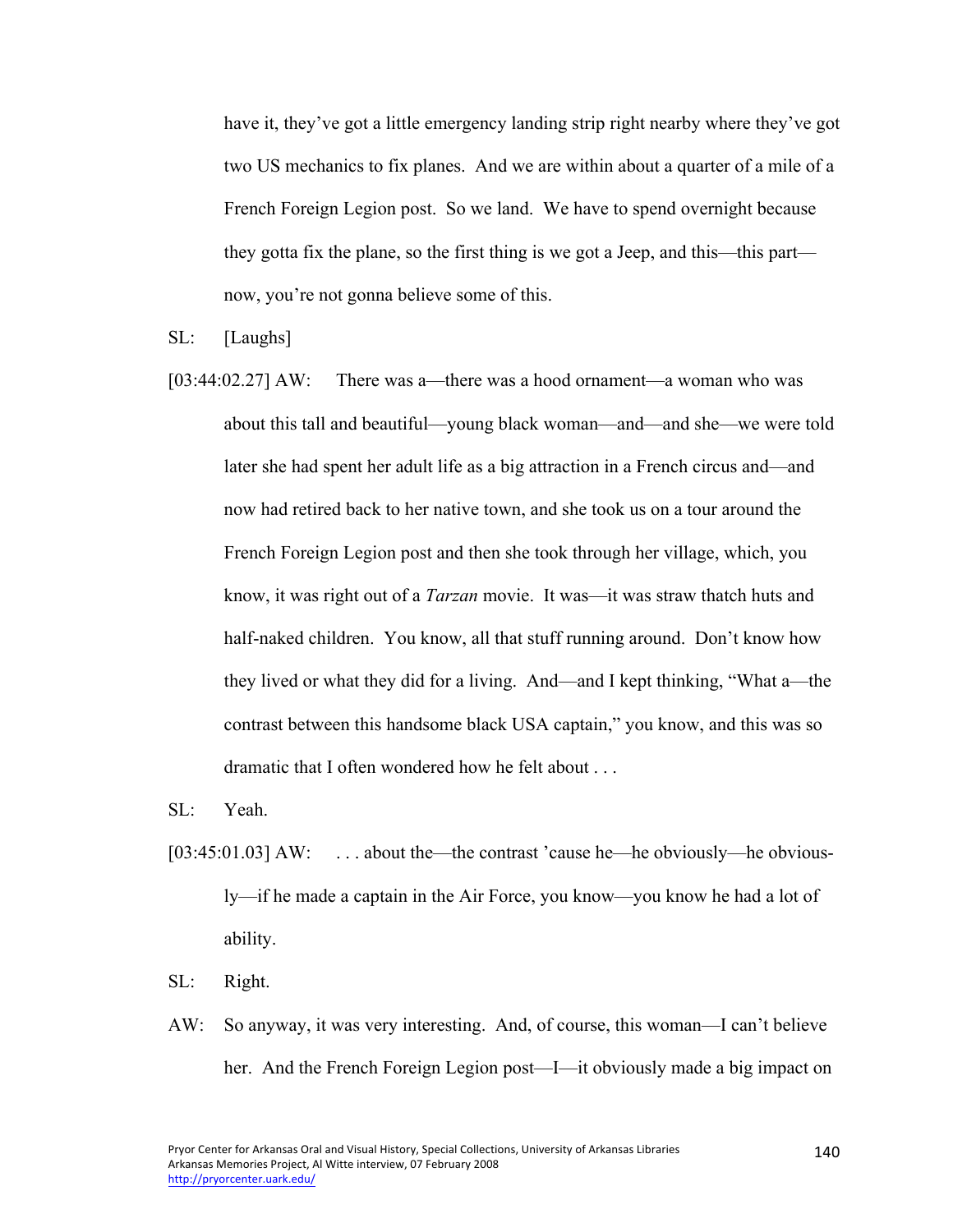me. And then we flew to—then we flew on to Dakar and then we went to Brazil and from Brazil we went to Miami Beach, where I saw Joe E. Lewis—did you ever hear of Joe E. Lewis?

- SL: Yeah, yeah.
- AW: In a night club in Miami Beach. So there. So...
- [03:45:43.08] SL: You know, one—one thing that you didn't really elaborate on—on this—the pilot that you had that was so fantastic.
- AW: Yeah.
- SL: You said that he kind of saved you all a couple of times out there in ...
- AW: Well, here's—here's—here's—first of all, here's what he did. I don't know—I don't know how to make it meaningful to other people, but when you fly in formation—first of all, the airplane he flew—this B-24, was an extraordinarily cumbersome airplane. You may recognize it in your memory book because it had two giant rudders.
- $SL:$  Uh-huh.
- [03:46:23.03] AW: So that meant that he had to control the rudders 'cause they control flight, and I—his legs—I would stand—I would stand in my little compartment where the bombardier was—I would stand about this far from his feet, and I could see his feet going, pushing these damn pedals for ten hours, okay?
- SL: Uh-huh.
- [03:46:46.10] AW: Secondly, when you flew formation, the closer you were the more protected you were because each airplane had—don't tell me, I'm gonna tell you—two, four, six, eight—had ten fifty-caliber machine guns on it. So that's a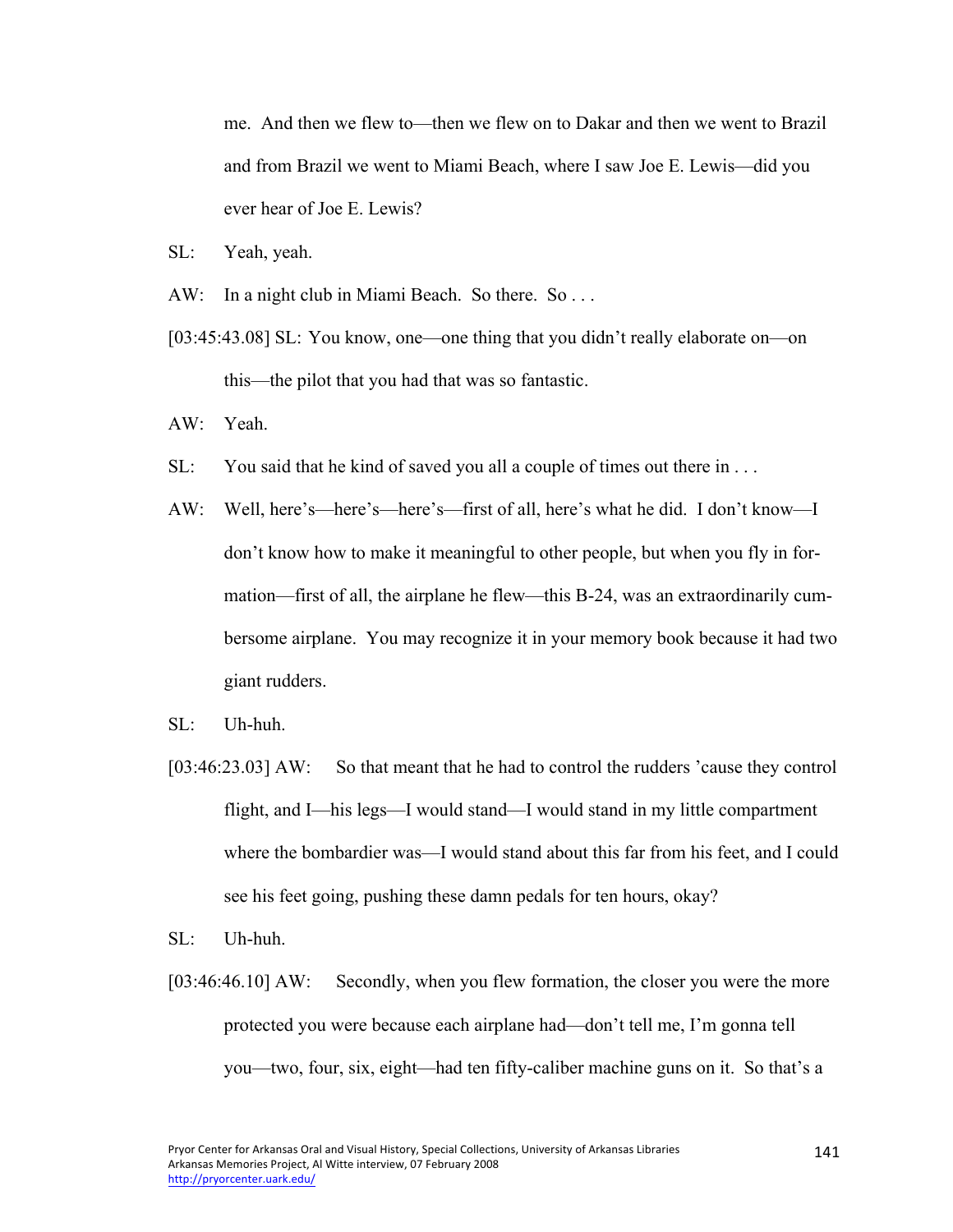pretty heavy-armed plane. When you put nine of those planes together, then you had ninety fifty-caliber machine guns. So the closer you were the better protected you were. Now, here's the pilot over here. Here's the lead pilot. We're flying number two, let's say. He would stick that wing in three feet from the copilot's nose, and he'd keep it there for ten hours, okay?

SL: Yeah.

[03:47:33.22] AW: Now, once you've dropped a bomb, so it was gangbusters 'cause all these guys let their inner fighter pilot out of them—out of these big, heavy things, and he—and you would go like this. Now, I don't the—what G-forces mean to you, but if you're in the nose, you're far away from the balance point and you can't move. The blood drains out of your face. You're—you're like this until they level out. But their idea was they wanted to get away from that flak as fast as they could and they—they went just like that, and—and as they're doing, they're turning 180 [degrees] and heading home, okay? He could do that—he could do that so fast and so well, and now you're—you're feeling secure, okay? However, suppose on the way you picked up some flak. Now, what happened was your engines would go out a lot. But the airplane could fly—actually, the— I've seen 'em—our plane flew on two engines. It was nice if they were one on each side, and I don't want to swear to too much that. I don't really remember. But one time we're flying home and we—and we're either gonna crash in the Adriatic [Sea] or we're gonna barely make it. And we're in—we're in panic mode and I'm ready to parachute, 'cause the planes don't stay on the water. They go under right away.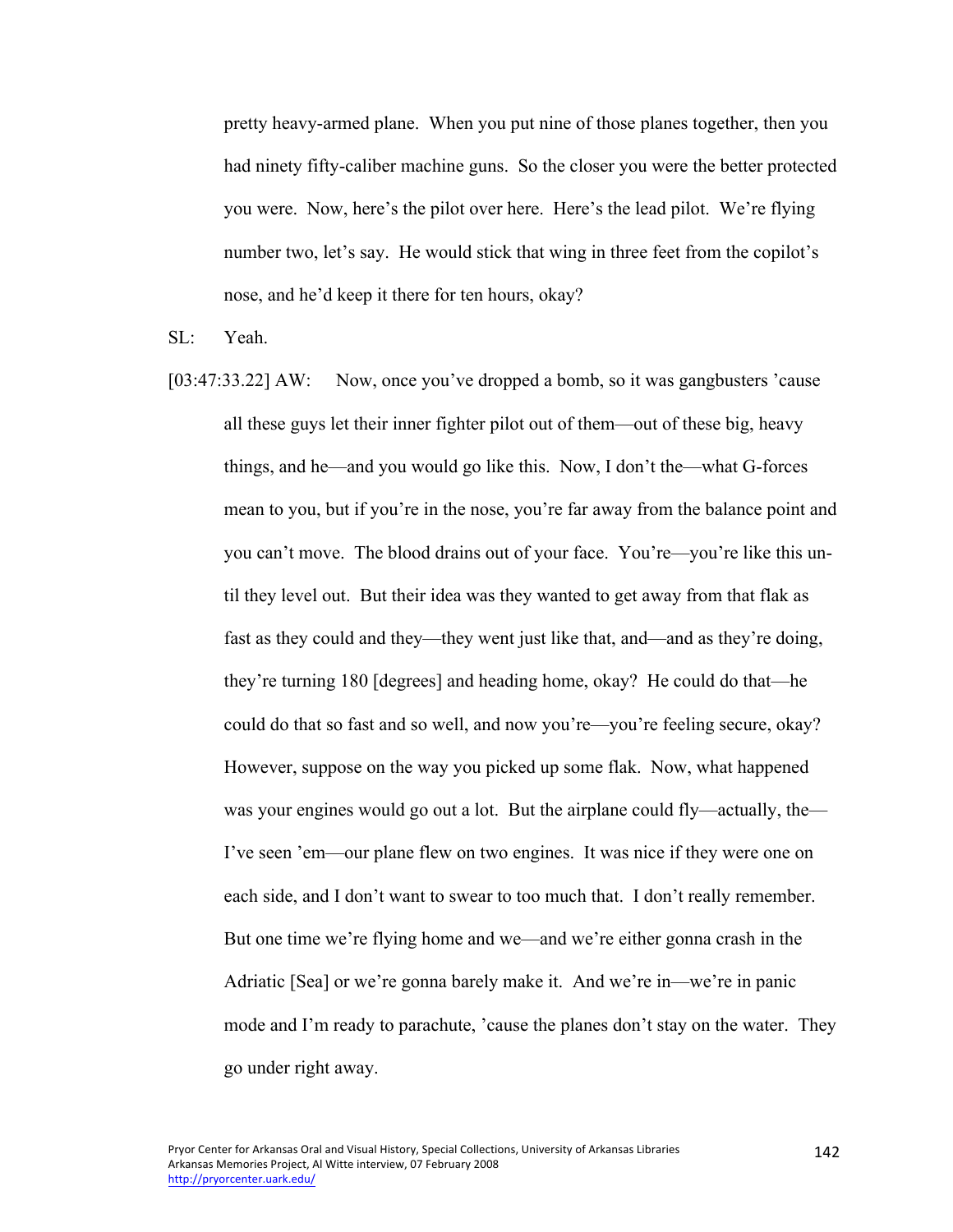SL: Uh-huh.

[03:48:58.22] AW: He got us across that Adriatic, and as we hit the runway and went down the runway, as we went to turn off—the last drop of gas out of that airplane. Now, that's piloting. You see what I mean?

SL: Yes.

- AW: And now you say—no wonder I have this admiration for him.
- SL: Yeah.
- [03:49:17.26] AW: Now, there were lots of other things. I mean, the way he got us out of trouble and the way he conducted himself—then he would get back and he'd lay in bed, and the strain on his legs was such that I would see him—for the longest time his legs would be like this—the—the physical stress on 'em—that he put himself through. Now, you say, "Why didn't the copilot do it?" I don't know. Maybe he had ego, but—but that's what he did. Great, great pilot. We never had any trouble except what happened because of some external force like being shot at.
- SL: Uh-huh.
- AW: But we—you mentioned earlier—you know, like one time they counted—we had over 200 holes in the airplane from flak, so that's—you know? And—but nobody got hurt, so we were lucky—very lucky.
- TM: I'm just curious on those flak holes. I mean, would they just repair those and tape 'em up or  $\ldots$ ?
- [03:50:17.21] AW: Yeah. Yeah, they just—I don't know—I want to be honest with you, I didn't pay much attention to anything that I wasn't required to pay attention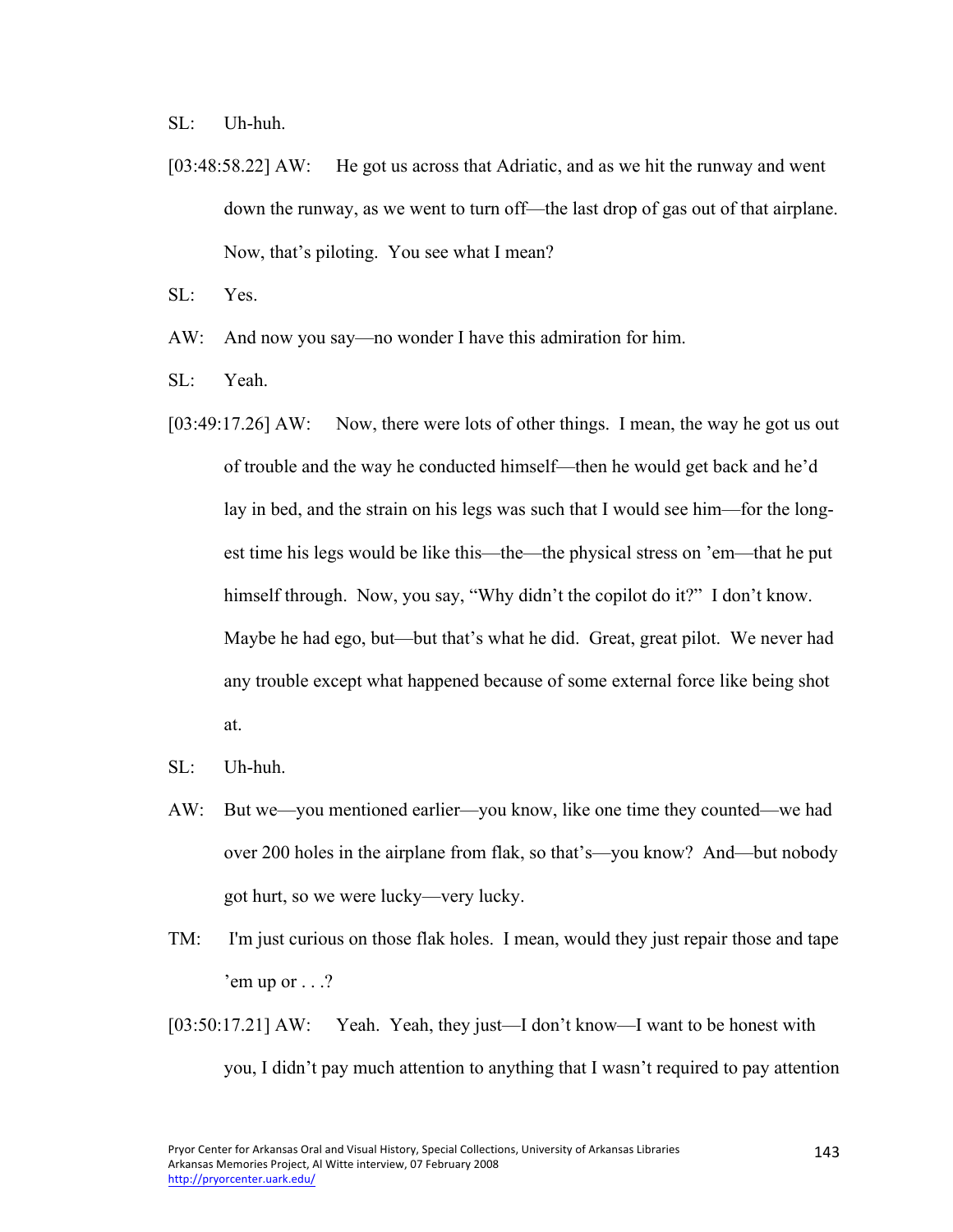to. Life was a lot easier that way, I always thought. Some of the guys went a little bonkers over there, you know? The worst was a guy from Brookline, Massachusetts, who—God love him—he had married before he went overseas and—and had had a baby daughter he'd never seen. And, God, he just lived for the day he was getting home.

- SL: Right.
- [03:50:52.11] AW: He lived for it. And he was one of these guys I was talking about—he's—he's in limbo. He's trying to finish his mission so he can go home, and he didn't have a place to stay anymore, so we let him go in our tent. And his—his cot was right by mine, and—and this—I'm trying to go to sleep because we were gonna fly the next day. "Al, have you looked at the stars tonight?" "Yeah."
- SL: [Laughs]
- AW: "Did you ever stop and think this may be the last night you ever see the stars?" Who needs that, you know?
- SL: [Laughs] Right.
- AW: That's what I mean. I didn't like him as a roommate.
- SL: Right.
- AW: Not one bit.
- SL: Yeah.
- [03:51:25.29] AW: But he was—it was under this mental stress. He wanted ...
- SL: Uh-huh.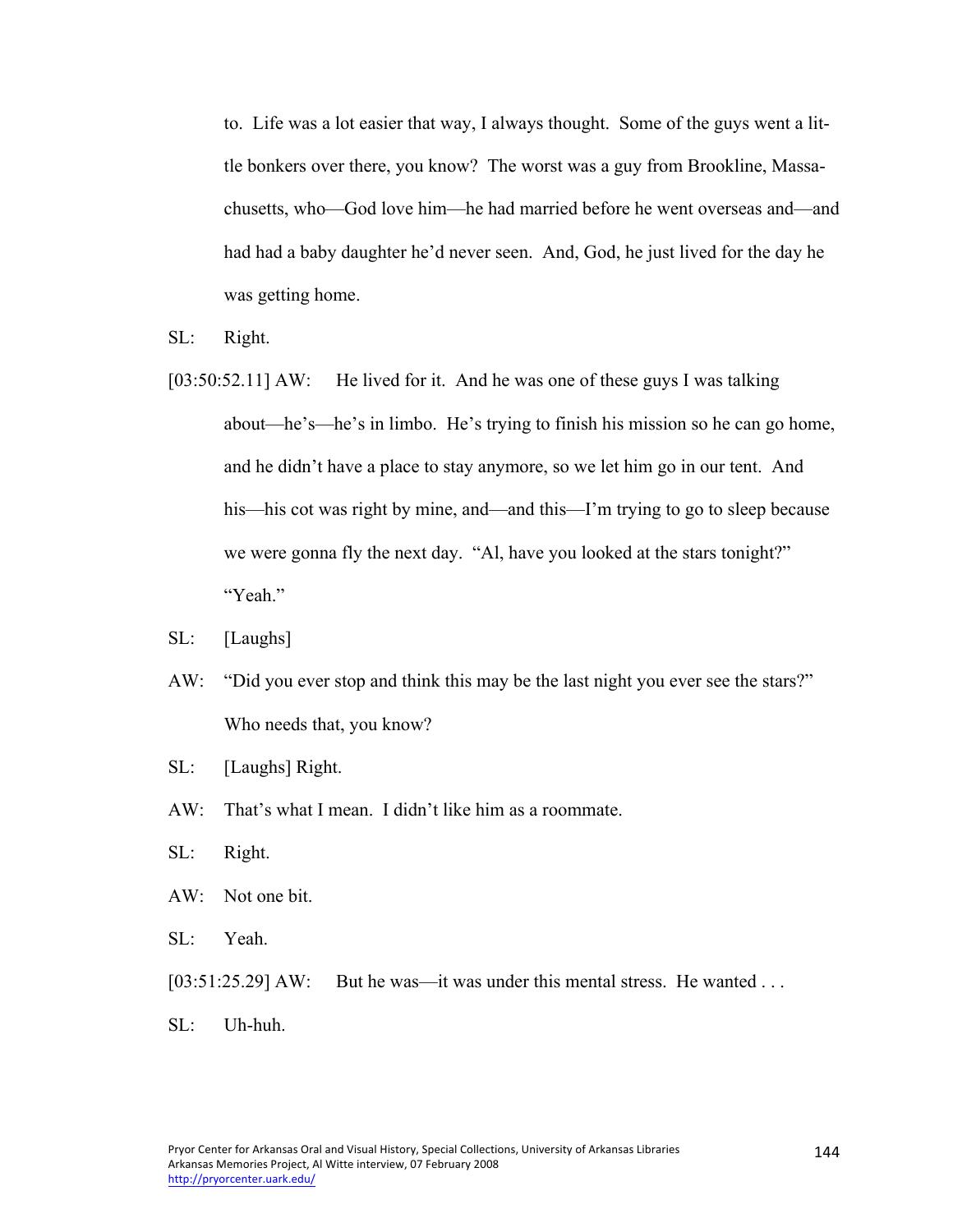- AW: All he wanted to do was go home and see his family and never bother anybody again.
- SL: Right.
- AW: He was kind of a peaceful guy anyway. But man, he drove me crazy. Then my favorite was a guy who took off five straight missions and never landed. He parachuted five times. His plane got shot down. He had to parachute. He said, "I will no longer fly," and they didn't do anything to him. [Laughs] He said, "The hell with this. I'm not gonna fly anymore." [Laughs]
- SL: Well, five times. Yeah.
- [03:51:58.10] AW: Five straight—five straight take-offs, no landings. And he said that—I think the Lord's trying to tell him something. But anyway . . .
- SL: Uh-huh.
- AW: I thought—I thought—he was kind of our hero 'cause he said, "I'm not gonna fly anymore," and they—they let him get away with it.
- $[03:52:16.00]$  SL: Did you ever get to go to town and eat ...
- AW: Oh, God.
- SL: ... at a restaurant or ...?
- AW: No, not where—not down in—you understand, south Italy's very poor.
- SL: Uh-huh.
- AW: I don't know if they have restaurants there.
- SL: [Laughs]
- [03:52:30.07] AW: My best time was in Rome and—and the Isle of Capri. I got a tenday trip to Rome. I got another ten-day trip to Capri. The Air Force was smart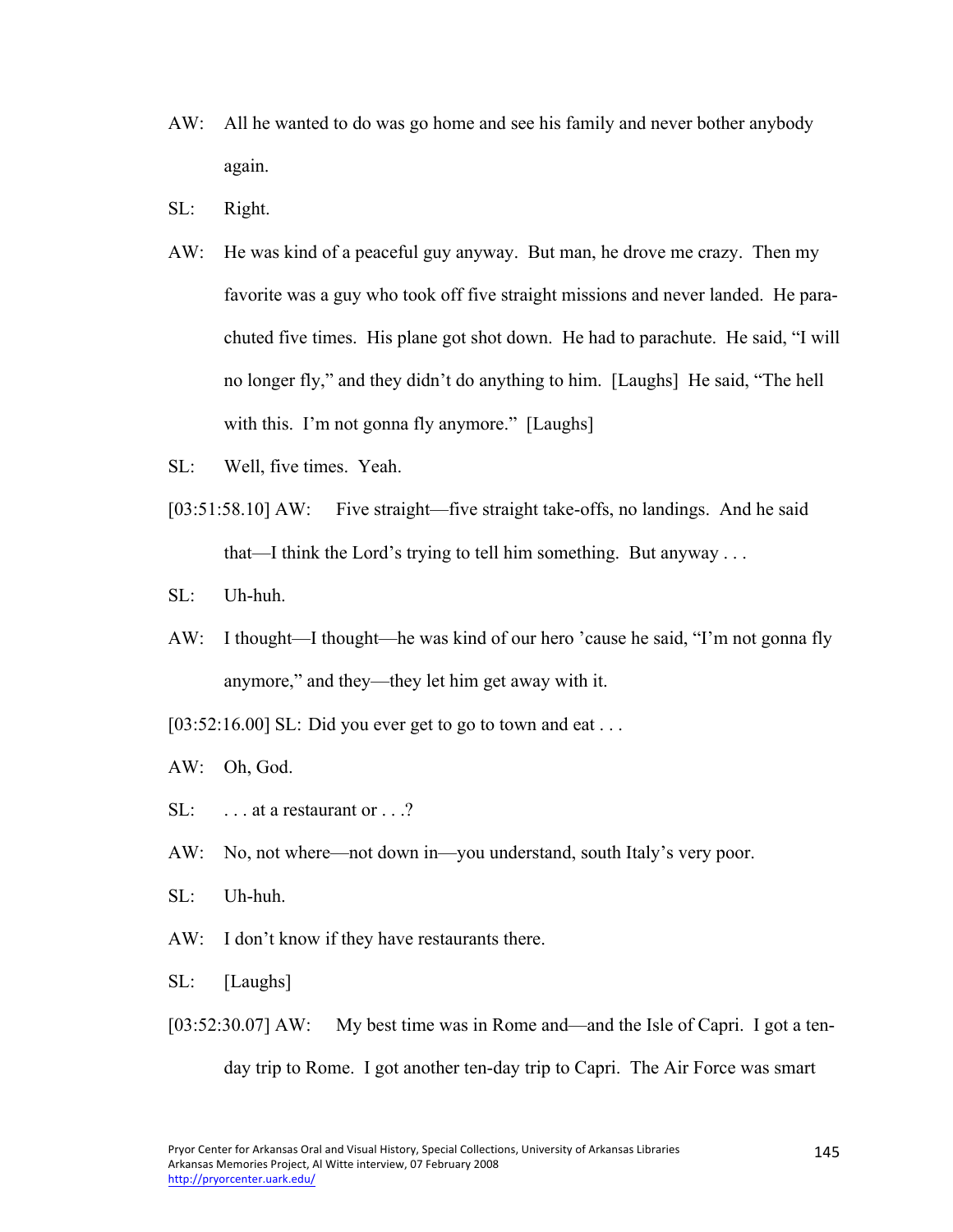enough—they aren't—they aren't totally retarded. They took over the Isle of Capri as a R and R [rest and relaxation] place for us, and I had a wonderful time. It was so beautiful.

- SL: Good food, good drink, good women.
- AW: Good food. There's a famous hotel there. It's kind of like the Arlington in Hot Springs.
- SL: Uh-huh.
- [03:52:59.15] AW: You know, it's in the old—in fact, it begins with the letter A. And the old silent [movie actor]—Rudolph Valentino had been a bellhop there in his youth.
- SL: [Laughs]
- AW: They were still talking about that. And it was a strolling—you know, all that oldfashioned stuff that you see in old movies—you know, the strolling violinist coming up and . . .
- $SL:$  Uh-huh.
- AW: . . . asking if, you know—I—I requested some popular Italian tune of the time. I was—you know, I was nineteen, twenty years old—big shot, drinking wine, smoking a cigar. [Laughter] And so I—I did like that, and I—this woman— Englishwoman—Lady somebody had been interned in Switzerland and she let the Air Force know that they could use her villa.
- SL: Uh-huh.
- [03:53:48.13] AW: A very beautiful villa that looked out over the Mediterranean [Sea], and she had a wonderful library. I spent a lot of time down there just read-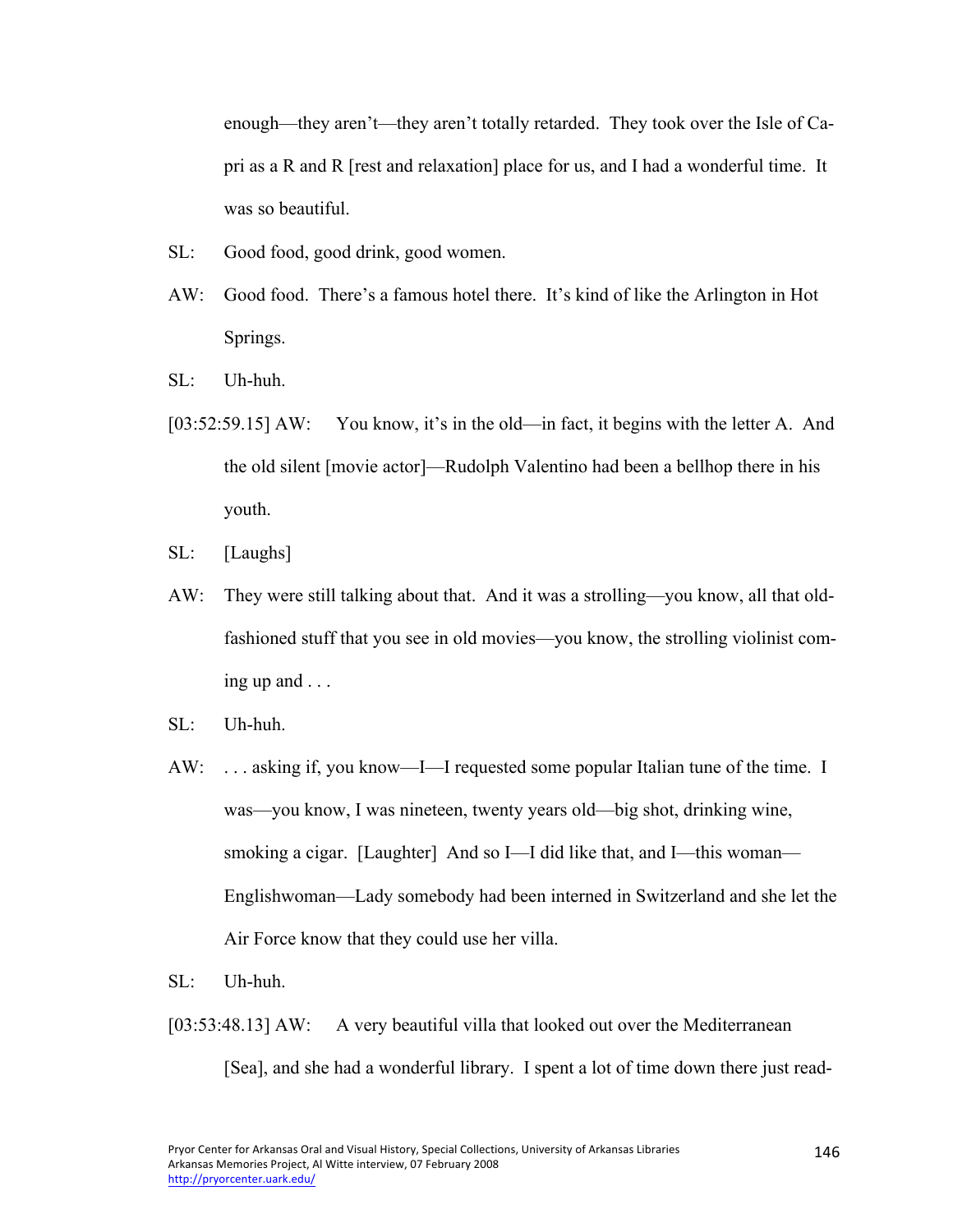ing in her library. It was a beautiful place. It was out of—you know, out of a Hollywood movie. So I enjoyed that. In Rome I did have one experience. I had two experiences there that . . .

- JE: Can we stop before you get there? I need to change cards.
- SL: Okay.
- AW: I...
- TM:  $\lceil$   $\rceil$
- SL: You gonna go ahead and change tapes, too?
- TM: Yeah.
- SL: Okay.
- JE: Okay.
- [03:54:21.28] AW: I did—I did have enough experiences that I fell in love with Italy. I just think that they've got the secret of life over there.
- SL: Uh-huh.
- AW: I—I—again, this is all—older generation would fall over in admiration if they—if they heard this, because I'm gonna tell you another story.
- [03:54:49.27] SL: Okay. Well, you know, there's a—there's actually a current effort— Library of Congress interviewing World War II veterans.
- AW: No kidding.
- SL: Oh, yeah. They're ...
- AW: Well, there's not many of us left.
- SL: There's only—and they're going to . . .
- AW: Gone today.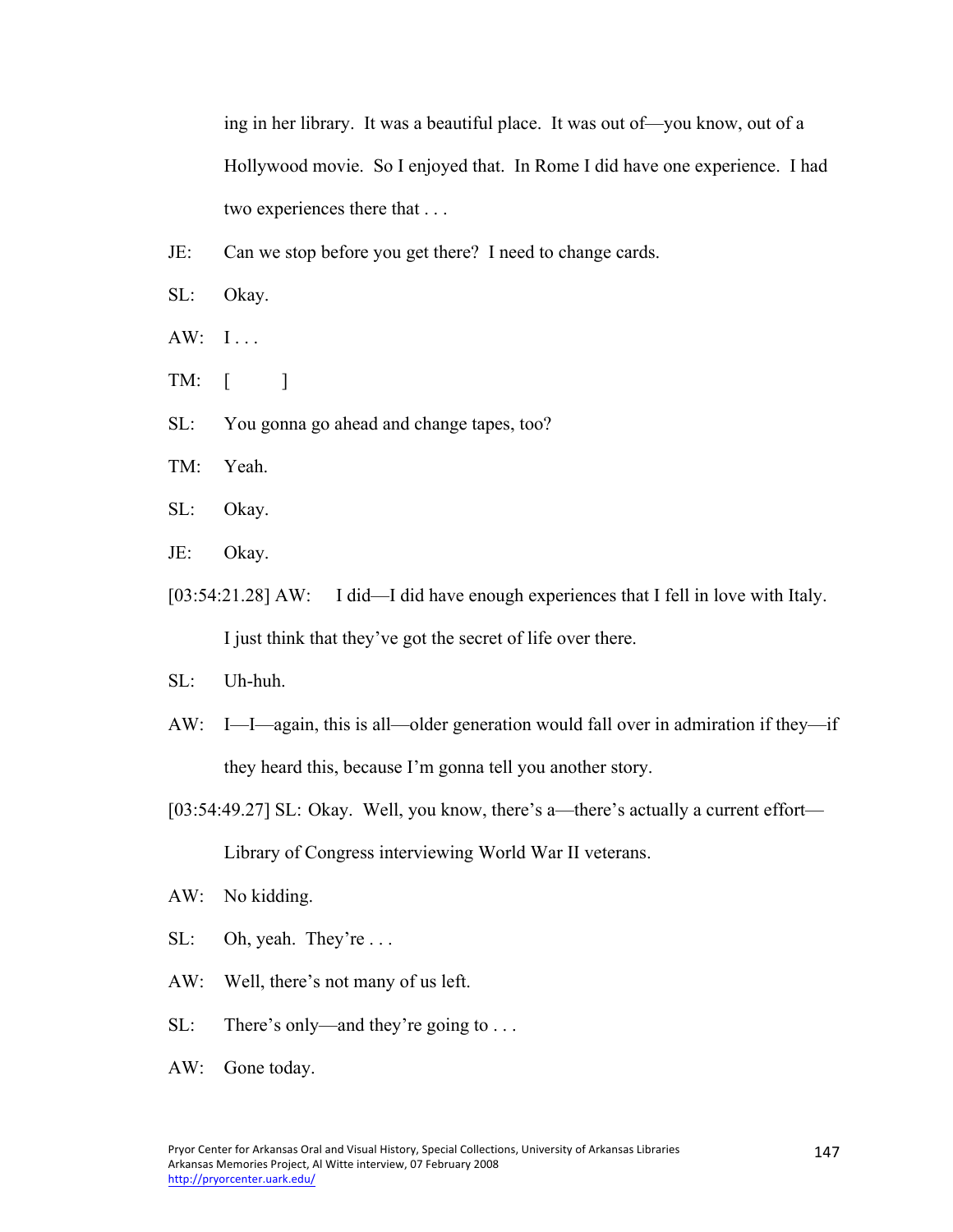- SL: ... they're going away, like ...
- AW: Scares the hell out of me.
- SL:  $\ldots$  1,500 a week or something. It's—it's  $\ldots$
- AW: Well, are we back in business?
- SL: Another second.
- $JE:$   $Umm...$
- AW: Oh.
- JE: No, I'm not quite ...
- AW: I think I'll have a drink of water.
- SL: I think you should. Anything I can do for you, Joy?
- JE: Umm, no.
- [03:55:19.21] AW: Southern—southern Italy—you know, when they talk about the Depression Era in the south, you know, the . . .
- SL: Uh-huh.
- AW: ... Oklahoma—what happened over there. The ...
- SL: Dust Bowl.
- AW: . . . Dust Bowl and all that.
- SL: That's what sent them . . .
- AW: Well, they're not that bad, but they are extraordinarily poor and primitive in those days. Now, maybe . . .
- SL: Yeah.
- AW: ... they've changed, as everything else has.
- SL: It's probably a tourist Mecca now.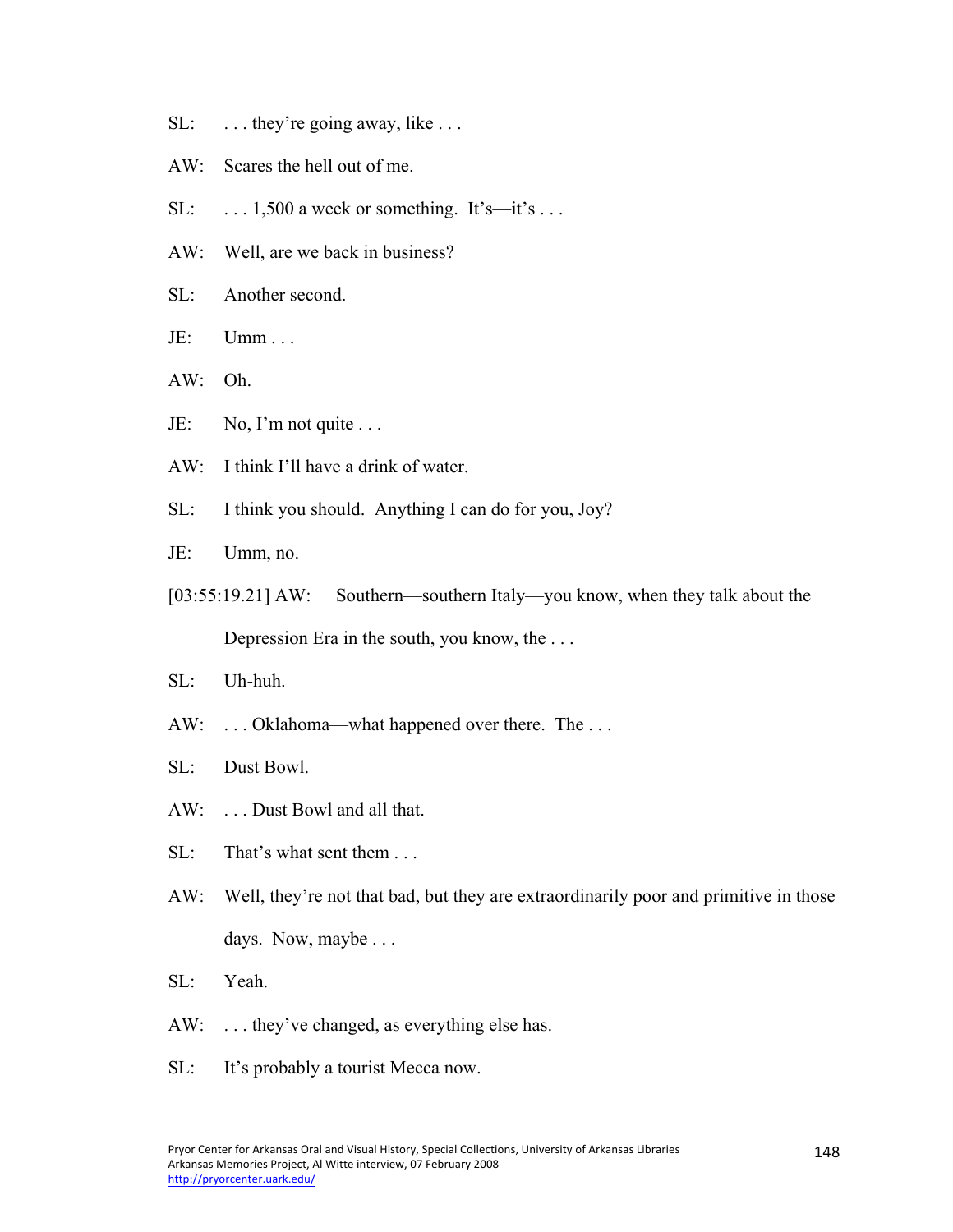- AW: But—but northern Italy despised southern Italians.
- PW: Hmm. Yeah.
- AW: It was a real culture ...
- PW: My family's from Sicily.
- AW: Do you know about it?
- PW: Yes. [Laughs]
- [Cheri's note: there are two separate conversations going on at the same time, one between Scott and Joy and the other between PW and Witte. I have only transcribed the latter, as it continues in the flow of the interview, despite the fact that there are technical issues being resolved by the crew as they speak]
- [03:55:47.09] AW: Yeah. I mean, they—the northern Italians just looked down on them like they were, you know, dogs.
- SL: Uh-huh. You need help?
- JE: It says there's only twenty-two minutes, but it should be empty.
- AW: I may by be exaggerating, but I don't think I am.
- PW: No, I don't think so. My—my—my great-grandparents, I believe, immigrated from Sicily, and there was the—the cultural difference between the north—north and the south is really great.
- AW: Yeah. Northern Italians are very proud.
- PW: Yes.
- [03:56:11.15] AW: And you know, they—they still remember their ancestors that ruled Rome and . . .
- PW: They're still descendents of the Caesars.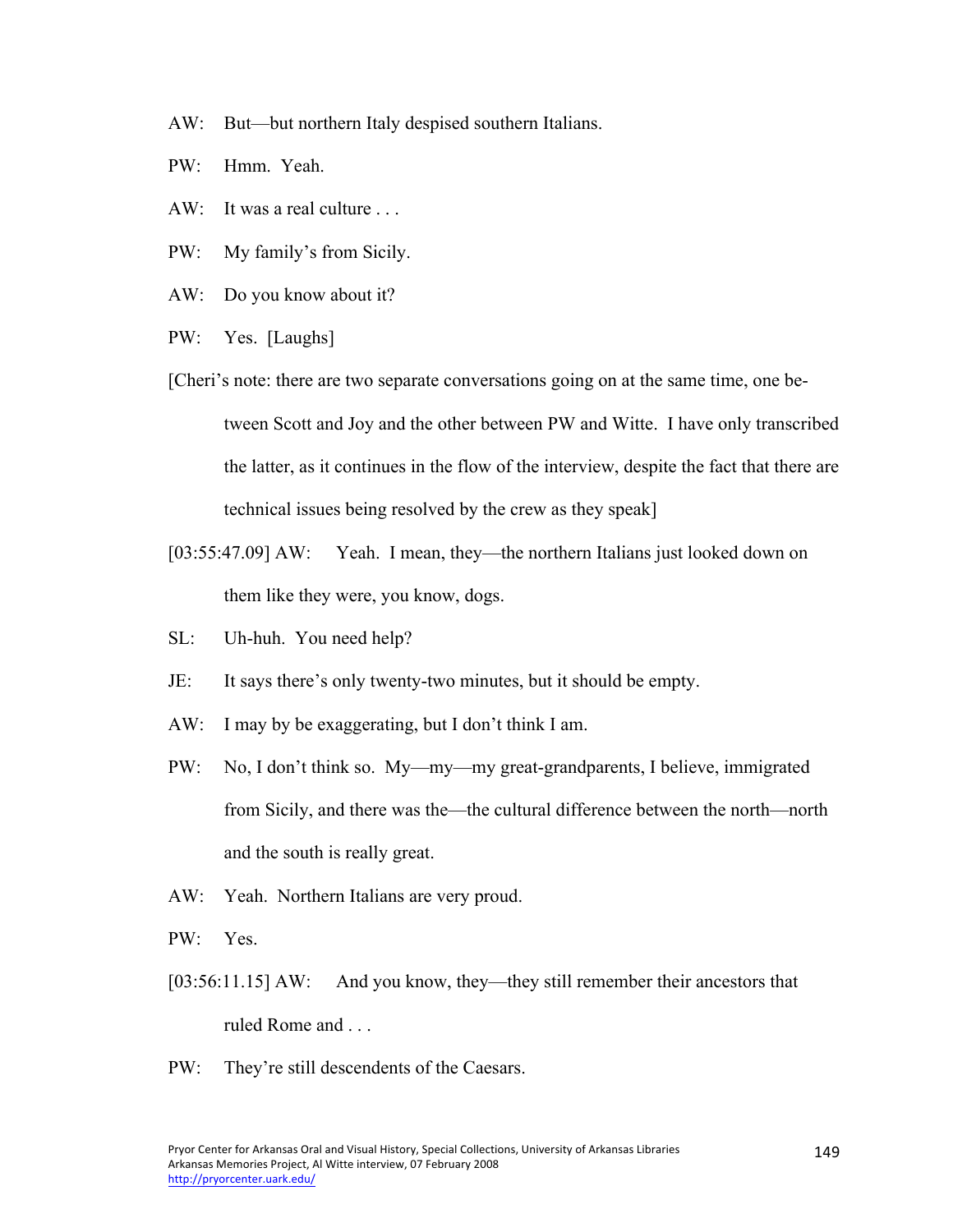- AW: Yeah, exactly.
- PW: Yes, sir.
- AW: I remember a trip I took to Italy in 1989, and I met this Italian fellow that I really bonded with. I had just admired the hell out of him, and—and I said something to him about, "Boy, I bet you enjoy being Italian," and he said, "I'm not Italian, I am Roman."
- PW: Uh-huh. [Laughter]
- AW: And I—there were—you know, "I am Roman." He ain't no Italian. [Laughter]
- PW: They make the distinction for ya.
- AW: It does, you know?
- PW: [Laughs]
- $[03:56:54.04]$  TM: You know, you think about that, you know  $\lceil \cdot \rceil$  like that.
- AW: Oh, yeah—quite dramatic.
- TM: Uh-huh.
- SL: Well, I thought I brought another card with me, but I didn't.
- JE: I'm just trying to figure out how to make it play what's on there so I know—I've [laughs] never done that before. I—I think I'll just erase it and go ahead.
- TM: It's on.
- [03:57:39.10] AW: Boy, these stories are coming back to me. I'm sorry to tell you this, but they're coming back.
- SL: That's great. We do it. We do it. This is a huge gold mine for us.
- TM: Do you need any crackers or food or any—you good on everything?
- AW: No, I'm—I'm fine, yeah.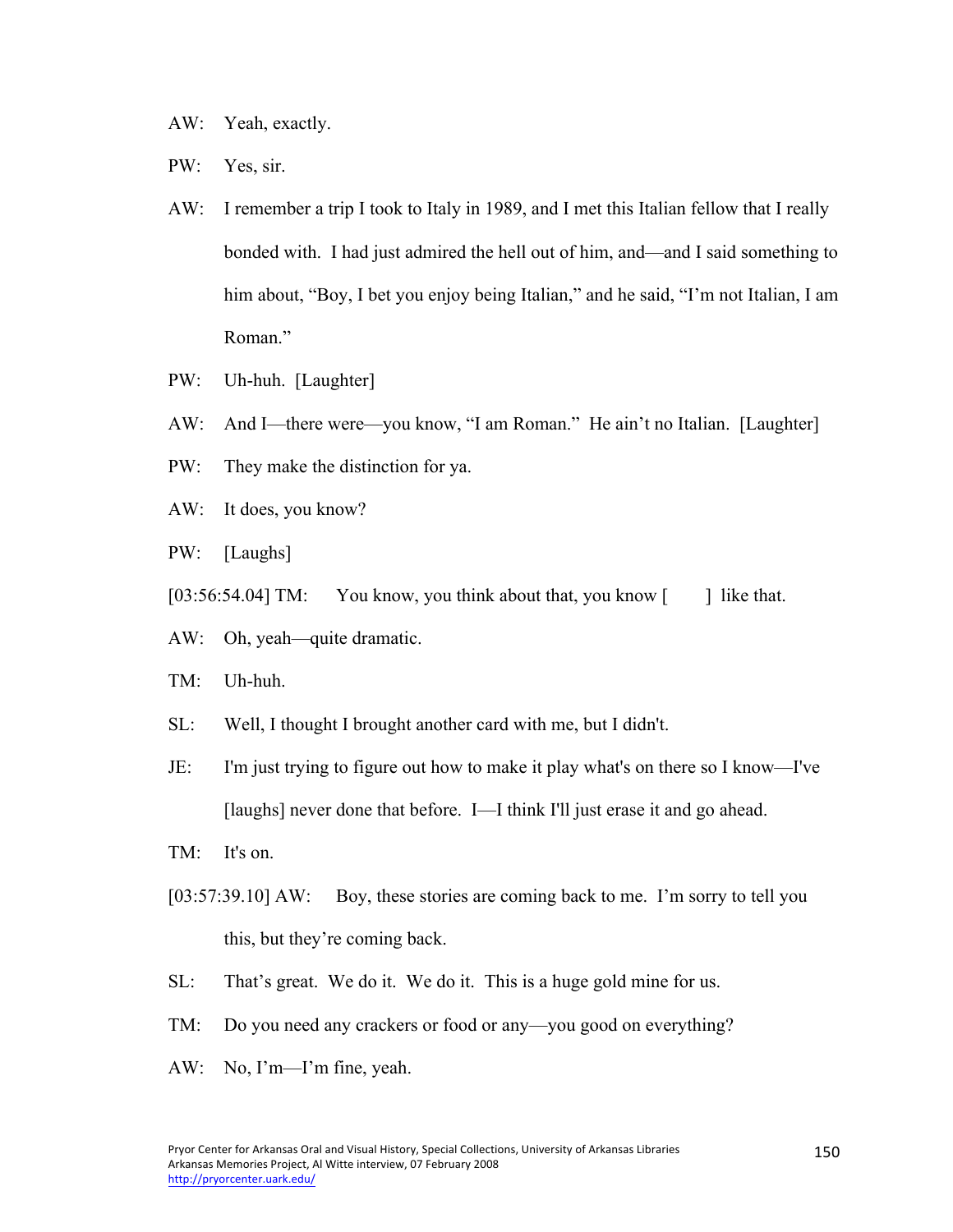- TM: The [University of Arkansas, Fayetteville] Sociology Department's doing a—a veterans' piece.
- AW: Really?
- TM: And they're—they're kind of concentrating a lot on—on kind of current veterans.
- AW: Oh, yeah.
- TM: You know, [ ] wars and stuff like that. But their stuff's going to the Library of Congress.
- [03:58:21.05] AW: Well, it's—it's gone on too long now to make these comparisons, but I knew up through Vietnam that I had fought in the last decent war, 'cause Korea was hell and, certainly, Vietnam.
- PW: Yeah.
- AW: And that, you know, like—I mean, I knew guys that I ran into after I got back to the States that—well, I ran into one guy that said that he and his crew were forced to bail out and they came down in the midst of a lot of angry civilians who didn't like people who bombed them. And he said he watched nine of his guys get lynched on—off of streetlights. And a—and a German Air Force guy came along and saved 'em, you know? That was also the only way you could be sure—in safe in Germany if you bailed out was if you got into the hands of the German Air Force. And they would take care—they would protect you—that sort of thing, you know?
- SL: Uh-huh.
- AW: Umm . . .
- SL: Are we good?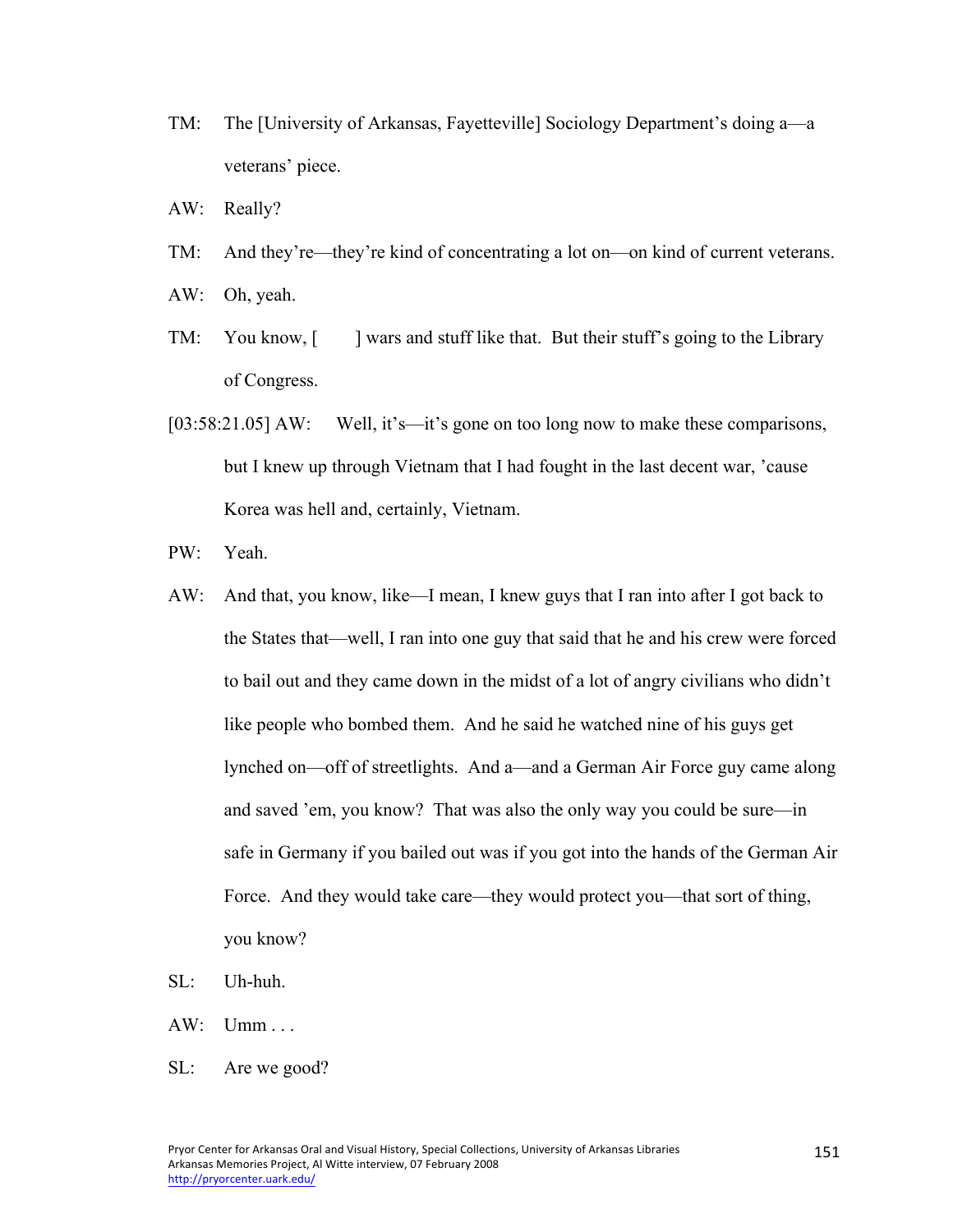- JE: Yeah.
- SL: FireStore's good?
- JE: Yes, sir.
- SL: Okay.
- AW: I forgot where we were.
- [03:59:33.05] SL: Well, we were—we were—actually, we were talking about some of the—you were going to Rome.
- AW: Yeah.
- SL: You were talking about—you had a couple of stories on Rome.
- AW: Thank you. Yes. Let me tell you about Rome. I had a couple of experiences there. The—the—the—again, the Air Force had taken over a big hotel, and it was kind of like you went up there and you registered as if you were going to a hotel anywhere on a vacation trip, and you registered and then you went out around the town and you were on your own. It was like a—it really was like a vacation. So my first story is one that I treasure the memory of in a way, as right across the street from the hotel was a famous bar called Broadway Bill's, and it was a basement bar and the Air Force had taken it over. And, so that's where I would hang out. And I have a picture of me there with two other guys and a woman that I think is being scanned as we speak. But I'm down there one night and in walk four infantrymen. I'm there see, and nothing to do with the Air Force. One of them is a giant—like six—by the standards of today, six-six, six-seven and all muscle. His buddy—he's a captain. His buddy's a captain and he's not much smaller. And then there's two smaller guys behind 'em, and they're privates, but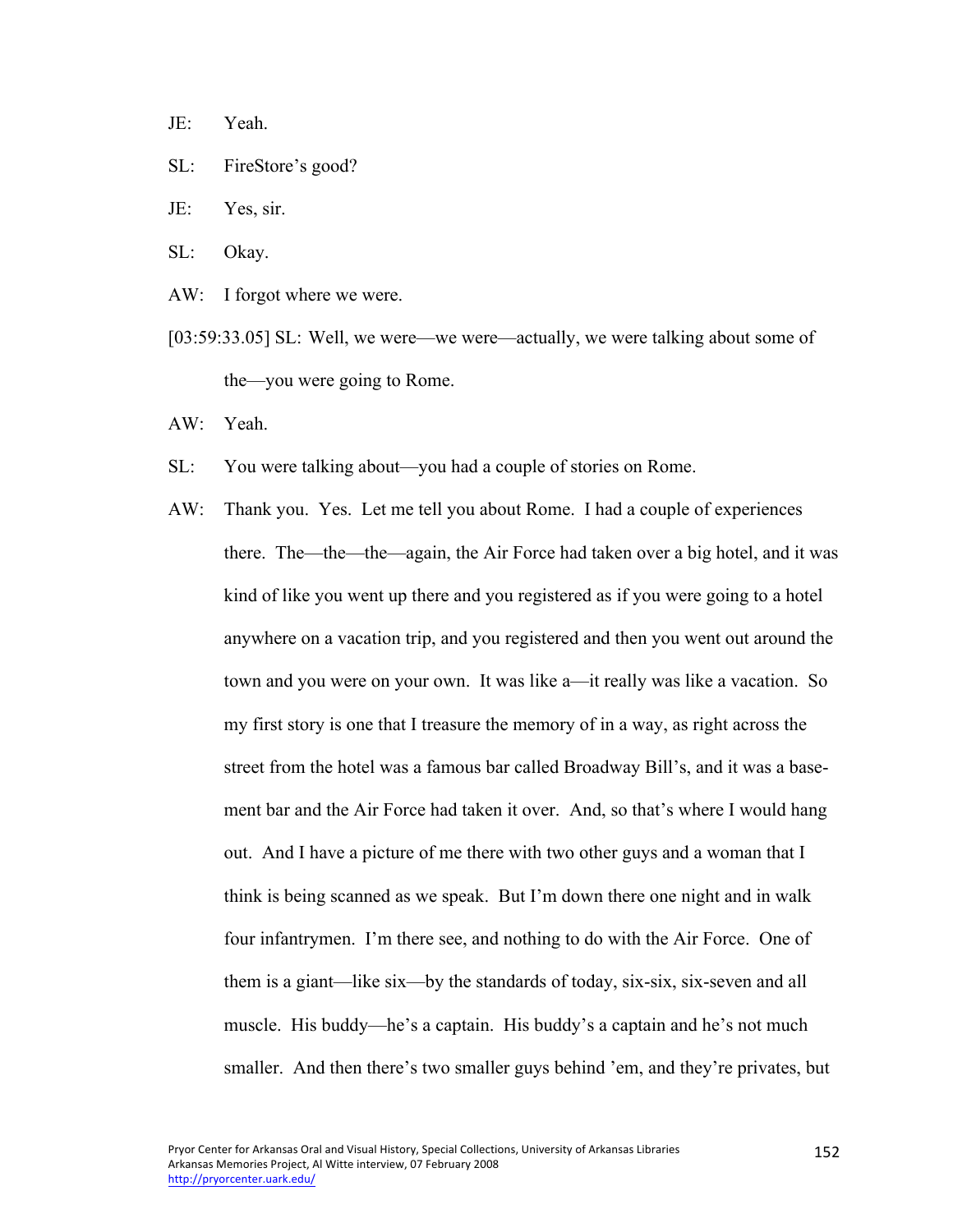all four are together. And I could tell they were infantry and there they are in this nest of Air Force people, so I'm—I really do have the—did have this problem—I hope I don't have it anymore. I'm a big shot. I'm gonna say—I go up to them and I say, "May I help you out here?" you know, with this—a condescending tone of, "You poor infantrymen." And this—the giant—I'll never forget this—he picked me up by the collar and he lifted me off the ground. [Laughter] I did only weight 138 [pounds] at the time, but nevertheless, it was a funny feeling. He lifted me off the ground and his first words to me— "Sonny," [laughter] he said, "I have spent twenty-two months in hospitals with wounds for four different wounds, twice for you sons of bitches bombing me." [Laughter] So—also known as friendly fire. He didn't want anything free from one of them Air Force guys that might've bombed him into the hospital. Well, he calmed down. I said, "Oh, gee, I'm sorry," and yah, yah, yah. So I abased myself totally and we ended up pretty good—we had some drinks and had—and a nice conversation. But these four guys—and it must've been typical of their generation or group—they had enlisted before we got in the war. They enlisted, like, 1940—1939 or 1940. They had—they had been the—among the first group to hit North Africa. They'd fought all over North Africa. They'd fought up through Sicily and Sardinia and all them. They'd fought through northern Italy and now they were in France fighting their way up the mountains north of a place called Nancy—where where the—it was all mountainous and terrible-going. They had fought, fought, fought the whole war. They didn't need me [laughter] to buy 'em a drink. And we—but we had—they had great stories of their experiences, and one of which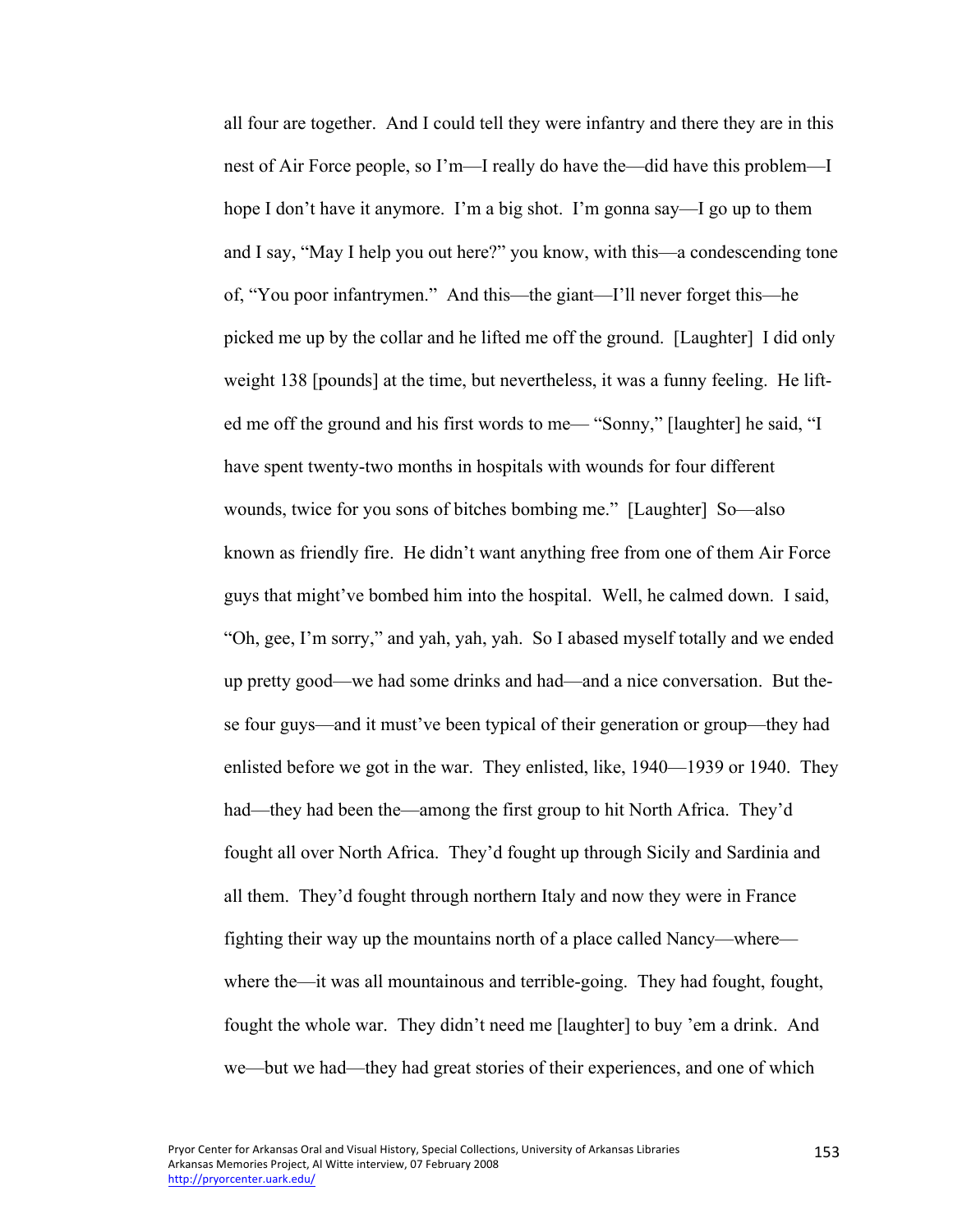was they said they were—now they were fighting fifteen- and sixteen-year-old German boys who were—had been Air Force cadets, but they no longer had any use for 'em, so they put them in the [infantry]. And he said, "And they were the worst fighters of them all because they—none of them thought they'd be killed. They had that 'I'm immortal' attitude."

- SL: Uh-huh.
- [04:03:24.15] AW: And he said they were really tough, but they'd fight—but anyway, I—I—that experience is a memorable one. But now there is a—[Italian Prime Minister Benito] Mussolini—I'm not sure, but he may still have been alive. I can't remember exactly when he was hung. [Editor's note: He was killed on April 28, 1945]
- [Crew stops to fix AW's hair]
- [04:04:12.07] AW: What happened was that towards the end of the war, Charlie Chaplin had made a movie in which he mocked [German dictator Adolph] Hitler. Has anybody ever seen this movie?
- SL: Yes. The—what was it called?
- PW: *The Dictator*?
- AW: No, what was it called? It'll come to us in a minute.
- SL: Was it *The Great Dictator*? I thought it was something else.
- AW: *The Great Dictator*.
- SL: Okay.
- AW: You got it.
- SL: Well, she got it.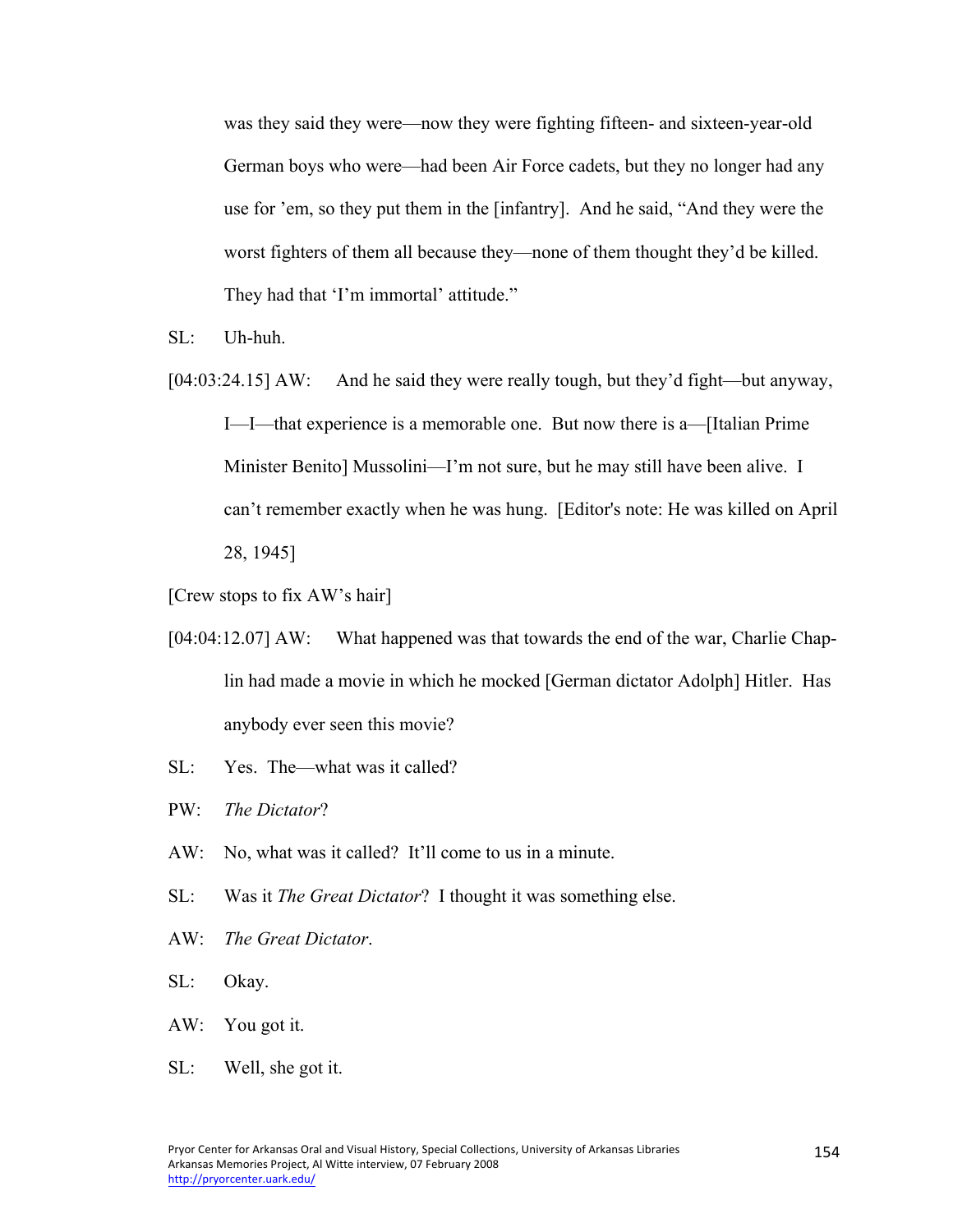AW: You got it.

SL: Yeah.

- [04:04:35.23] AW: *The Great Dictator*, and starring the great Jack Okie as Mussolini. I don't know if you ever remember him, but he was one of the best of the socalled second bananas . . .
- SL: Uh-huh.
- AW: . . . of his time. And I think he was from Muskogee [Oklahoma], and when I say Muskogee I'm pretty—pretty sure that's where I mean. I believe he was nextdoor neighbor to Don Trumbo, Sr.
- SL: Okay.
- [04:04:57.18] AW: Which is where the Okie comes from. Jack Okie. He played Mussolini. Now, if Mussolini was alive it would be much more emotional if he were just recently dead. It would be less emotional, but still—the world premiere in Rome. I got to go to the first evening, and the audience was, like, ninety-eight percent Italian. And you ought to have seen the reaction. They could not deal with the idea that somebody was mocking these two people who had dominated their lives—you know, Hitler and Mussolini.
- SL: Uh-huh.
- [04:05:34.00] AW: That was a great experience, was looking around the audience and—for crowd reaction to Jack Okie [laughter] as Mussolini—as the leader, Mussolini. Anyway, that was an interesting experience. But I—another one that came out of those times and I was mentioning earlier—the way in which you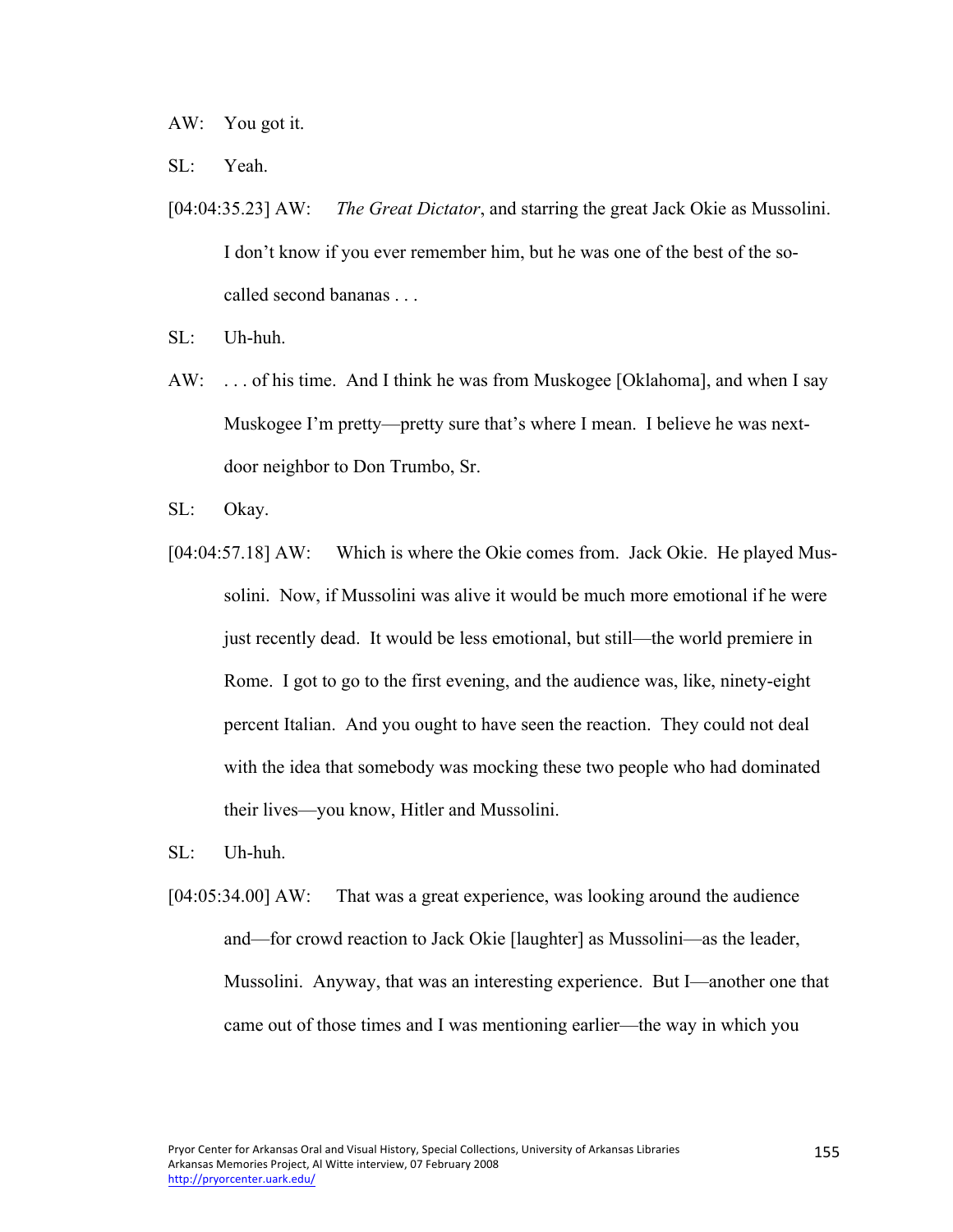could be attritioned by enemy action. And towards the end of my tour there, we had what they called a milk run.

 $SL:$  Uh-huh.

[04:06:07.16] AW: A milk run was the name—it was an easy mission—as easy as just delivering milk to somebody. And what happened was the Germans were fleeing from Greece and Albania area and they were trying to head north to get back to Germany, going through what was then called Yugoslavia, and they were in retreat, in other words. We were told to go over and bomb some area that would interfere with their retreat so that the partisans might catch up and do bad things to 'em. That's as best I remember. My best friend in the group was a guy from Baltimore, Maryland, named Ed Griffith, whose picture is with me in this Broadway Bill photo I've mentioned, and Ed was the kind of guy you really liked. He was a lot of fun and great sense of humor and easy to be with and I liked him a lot. And so we go off on this milk run, and they have one cannon. Now, Ploesti Air Field [Romania]—but I'm gonna mention it later—had 585, so that would be not a milk run, but that—that was the most heavily defended target in Europe. But they had one gun. So we're all laughing and joking. We go off on a mission and my plane is here and his plane is over in this direction, and as we're flying along, all of a sudden his plane blew up into an orange ball. It was just like—it looked like an orange in the sky, but it was all flame. And so we finished our part and got back, and so they're debriefing and we say, "This crew was killed simultaneously—the air—orange ball." And life goes on. So now I'm back home. I'm going to college in Chicago, and I go home for Christmas vacation. And I team up with my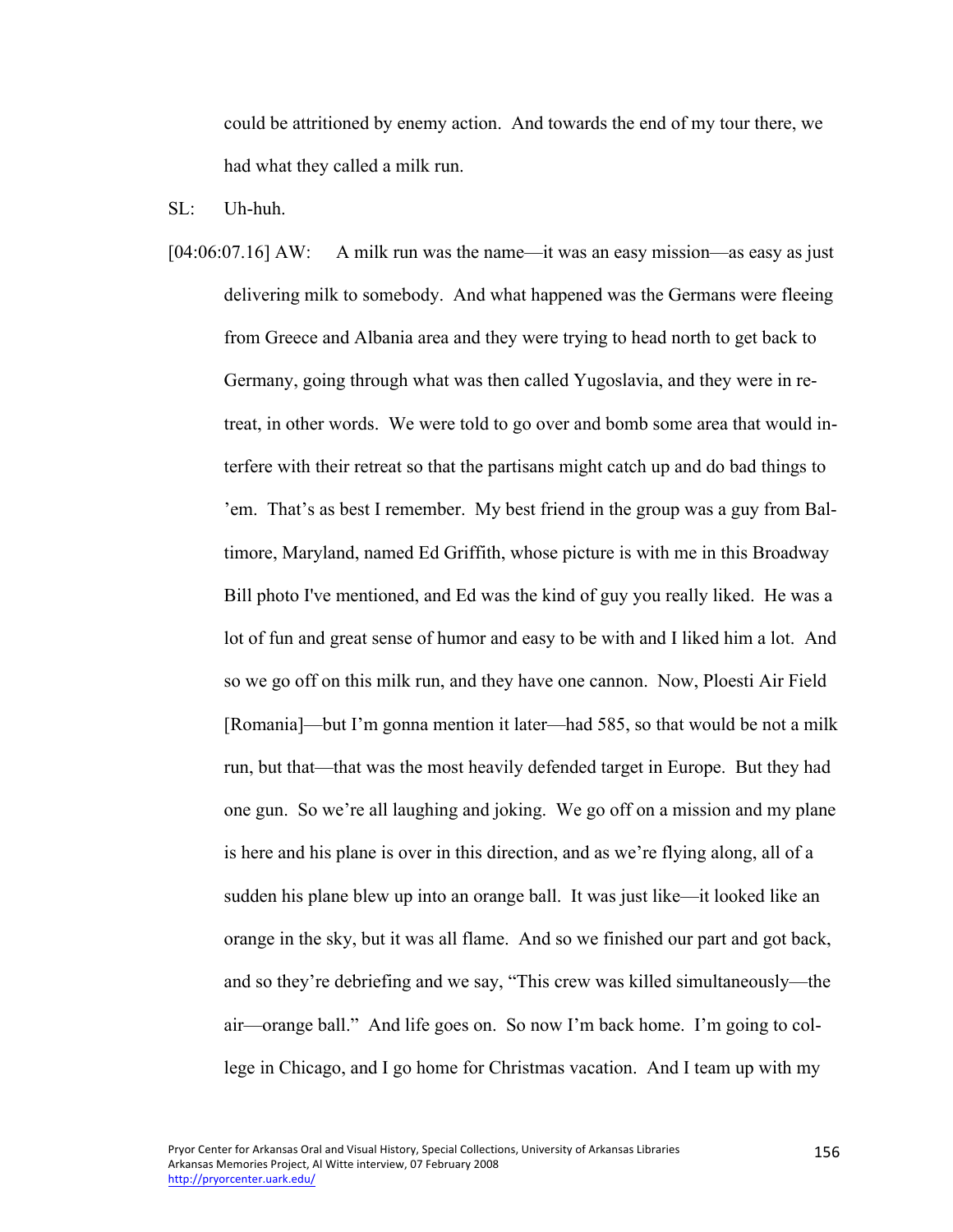buddy, Bill [Catribone?], and we do a little barhop-ping. And at one point in comes a guy—I forget his last name—his first name's Ed—and—Meade. Ed Meade. And he was well known because his family owned the—the local newspaper and very wealthy and powerful family, and he was our age.

SL: Okay.

[04:08:41.12] AW: So he [introduced]—Bill knew him and introduced me to him, and he said, "You're Al Witte?" I—he said, "Yeah." He said, "Yeah." He said, "Oh," he said, "I know all about you." He said, "My roommate at Princeton knew you in the service." I said, "Well, what was his name?" He said, "Ed Griffith." I said, "He's dead! He's dead! We reported him dead." [Laughs] You know? He said, "No, somehow," he said, "they all got out." I never got—and anyway, that—that to me is the serendipity of war is, you know—I—I went home a couple years—thought, "Poor old Ed's dead." No, he's at Princeton [University]. [Laughs] So that—that—those are some of the experiences of that time that I remember clearly after all these years. And the—the—the big mission that we flew, there was a—it's a famous raid. The target was called Ploesti. I think the spelling was—it was either P-L or P-O-L. I want to say it was P-L-O-E-S-T-I, and it—it was either in Hungary or Romania. I can't remember. I want to say Romania. [Editor's note: Ploesti is in Romania] And it was where the—it was the center for the Germans' oil processing. I mean, they turned oil into gasoline and all that . . .

SL: Uh-huh.

∐

[04:09:52.03] AW: ... in Europe. So it was the biggest military target in Europe and the most heavily defended. The first time it was attacked was one of the great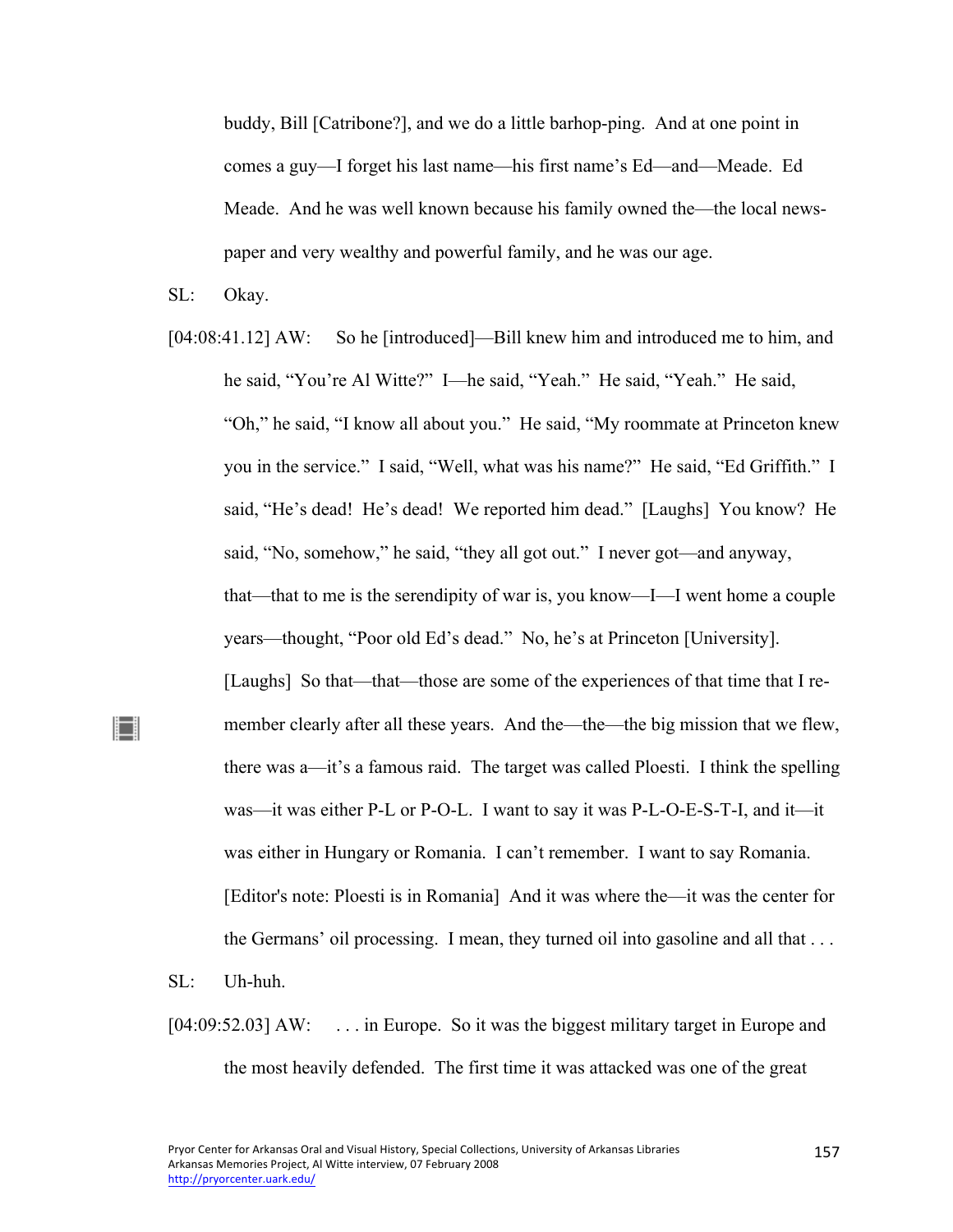tragedies in the history of the United States Air Force, a mission led by a guy named [John Riley] "Killer" Kane from Hot Springs, Arkansas—Colonel Kane. And that—it was—they were flying out of north Africa—flew something like 1,000 airplanes, I guess, or 500 or some large number. And they all flew at low level. I mean, you know, treetop height. They tried to surprise 'em. Turned out they didn't. And they bombed the old—they bombed Ploesti, but they didn't do very much damage for various reasons, and they lost fifty-five percent of the airplanes. Now, if you think about that, that's—if there's 1,000 involved, that's 550. You can't keep up very long at that rate. It was a big, big blow to the Air Force, so now they're in—I think half the reason why they took—went into southern Italy was to get to those targets like Ploesti, because a lot of the planes that never came back ran out of fuel because it was so long to get there from north Africa. So I—when you flew the Ploesti, you were going into the big leagues. It was kind of like a Super Bowl mission, and I flew, like, three of 'em . . .

 $\mathrm{SL}$ : Uh-huh.

[04:11:19.06] AW: ... and I'm very proud to have flown on three and very proud to have survived three, 'cause I was telling you earlier about the flak. The cloud over Ploesti was the blackest, deepest cloud of flak that you could imagine. It was like this back of this thing here. And it was really scary to do it. So I'm glad I did it, but I'm, of course, more happy that I got back. But that—that was the big military target. The other one of interest was we flew a mission to Poland, which was way out of our range, and I'm not sure why we went there, but it had some-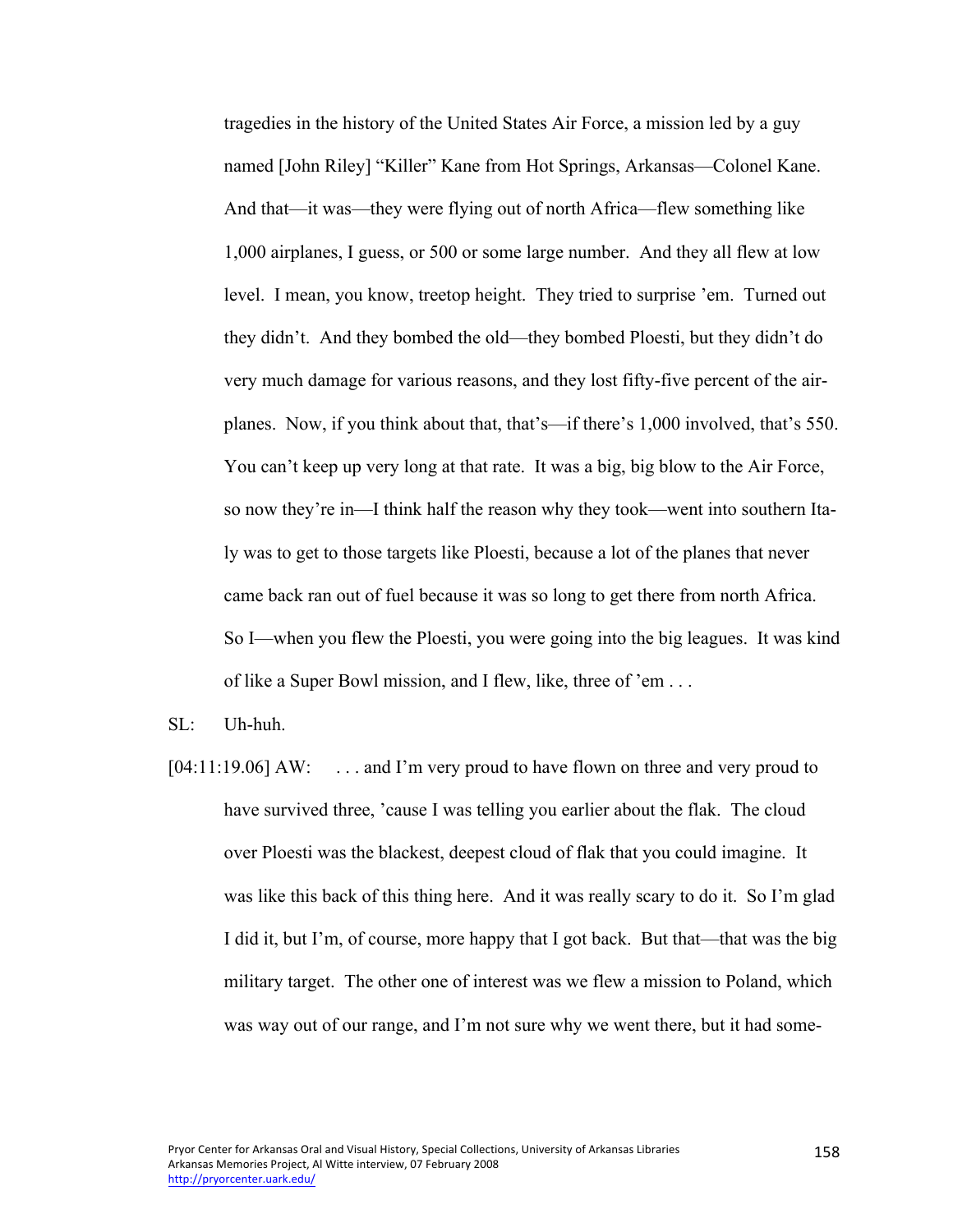thing to do with the factory that was next door [Auschwitz-Birkenau?], the famous concentration camp where they killed, like, a million and a half people.

SL: Uh-huh.

- $[04:12:07.11]$  AW: And we knew at the time that that—what was going on in those camps, although people say, "Well, we didn't really know in this country." That's—we knew.
- SL: Yeah.
- AW: Soldiers knew that there was a—'cause all we did was look down at that place. "That's a concentration camp down there, right next to our target." And for whatever that's worth, I mean, just—we were aware and flew over, but—well, you couldn't very well bomb it. You'd kill all the people you didn't want to kill. But those were some of the interesting raids. The one I—the one I was given a distinguished flying cross for was an interesting mission 'cause it was different. Again, it was part of the Germans retreating from Greece, and they had put forty-six transport planes on the airfield at Athens—lined 'em up. And we were supposed to go down and destroy as many as we could. And in those days, I mentioned earlier that the lead plane was the key plane. Everybody dropped but him. But my pilot was so good that very early on we became the lead plane.
- SL: Uh-huh.
- [04:13:23.17] AW: So that—I was tagging onto his tail, and it wasn't because of me, it was because of him. But as a result, I was the lead bombardier on a lot of these missions, including this one. And what was difficult was you—you could not drop heavy bombs on it 'cause it—you can't—you couldn't really pinpoint 'em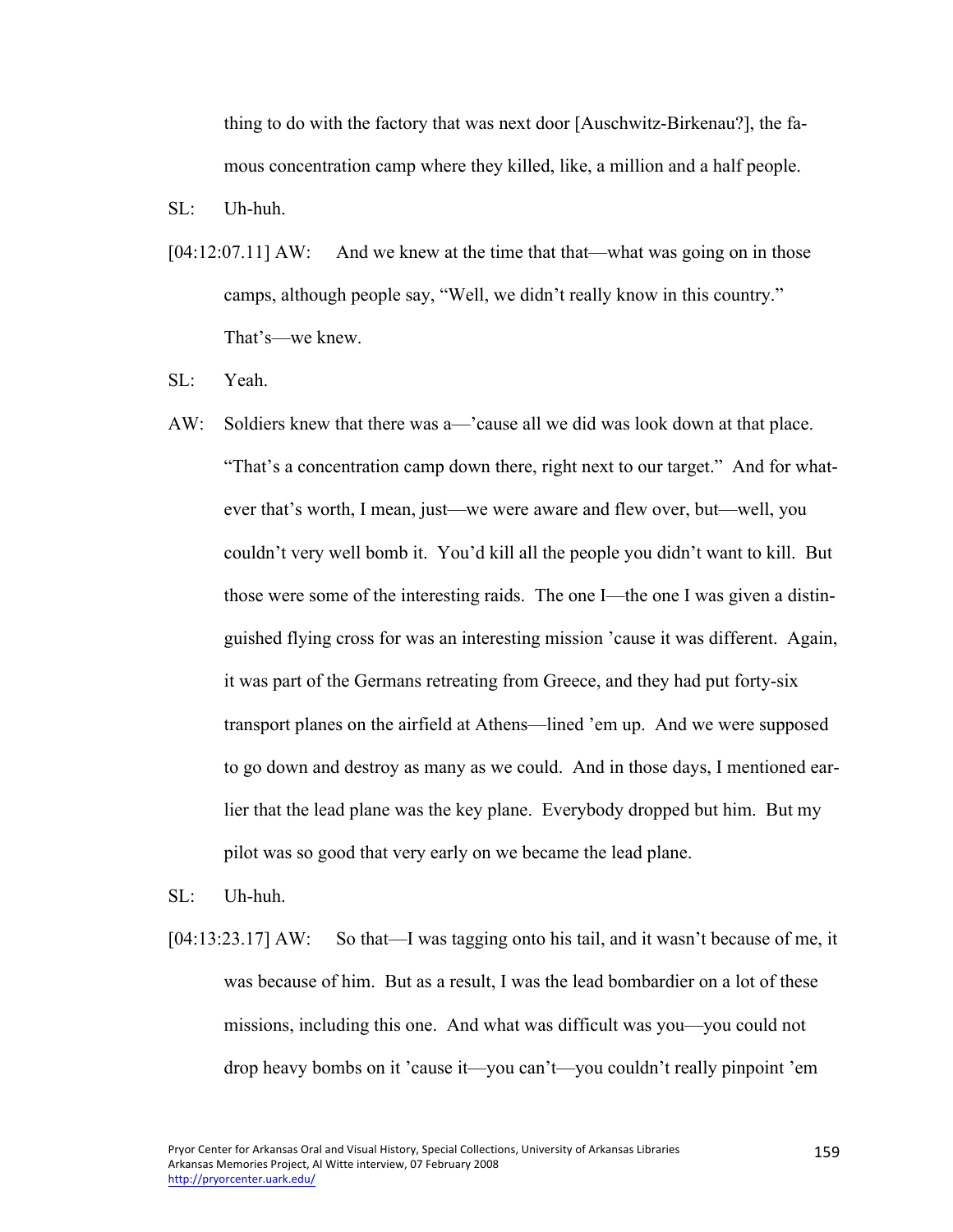well enough. Plus, which there's something about the way they exploded wasn't—what they wanted to do was drop incendiary bombs which, if it hits something, you know, flame shoots out and it could burn stuff around.

- SL: Uh-huh.
- [04:14:01.19] AW: And—but the trouble with them is incendiary bombs only weighed twenty pounds apiece and the wind blew 'em all over.
- SL: Uh-huh.
- AW: So I—I—this is the first time I've ever told this story in my life. I—I guessed when to drop. I said, "The wind is blowing, like, forty-five miles an hour in this direction. No, in this direction. So I'm gonna drop 'em here because by the time they get there, they'll be over the target." And they were, and we destroyed fortyfive of forty-six. So I got the Distinguished Flying Cross. So that's my big claim to military fame—my little couple of missions and that one in particular. And the rest of it was just routine, you know?
- $SL^+$  Hmm
- [04:14:48.07] AW: Fly another day and hope that your—you know, come back, except that guy from Brookline, Massachusetts—you know, "Did you ever stop and think this might be the last time you see the stars?"
- SL: Well, you know . . .
- AW: I still—I still think about that from time to time, like this.
- [04:15:04.06] SL: But, you know, it's—it's probably—you can say it so off the cuff that it was just routine—these missions—all these little missions were just routine. But, you know, for people . . .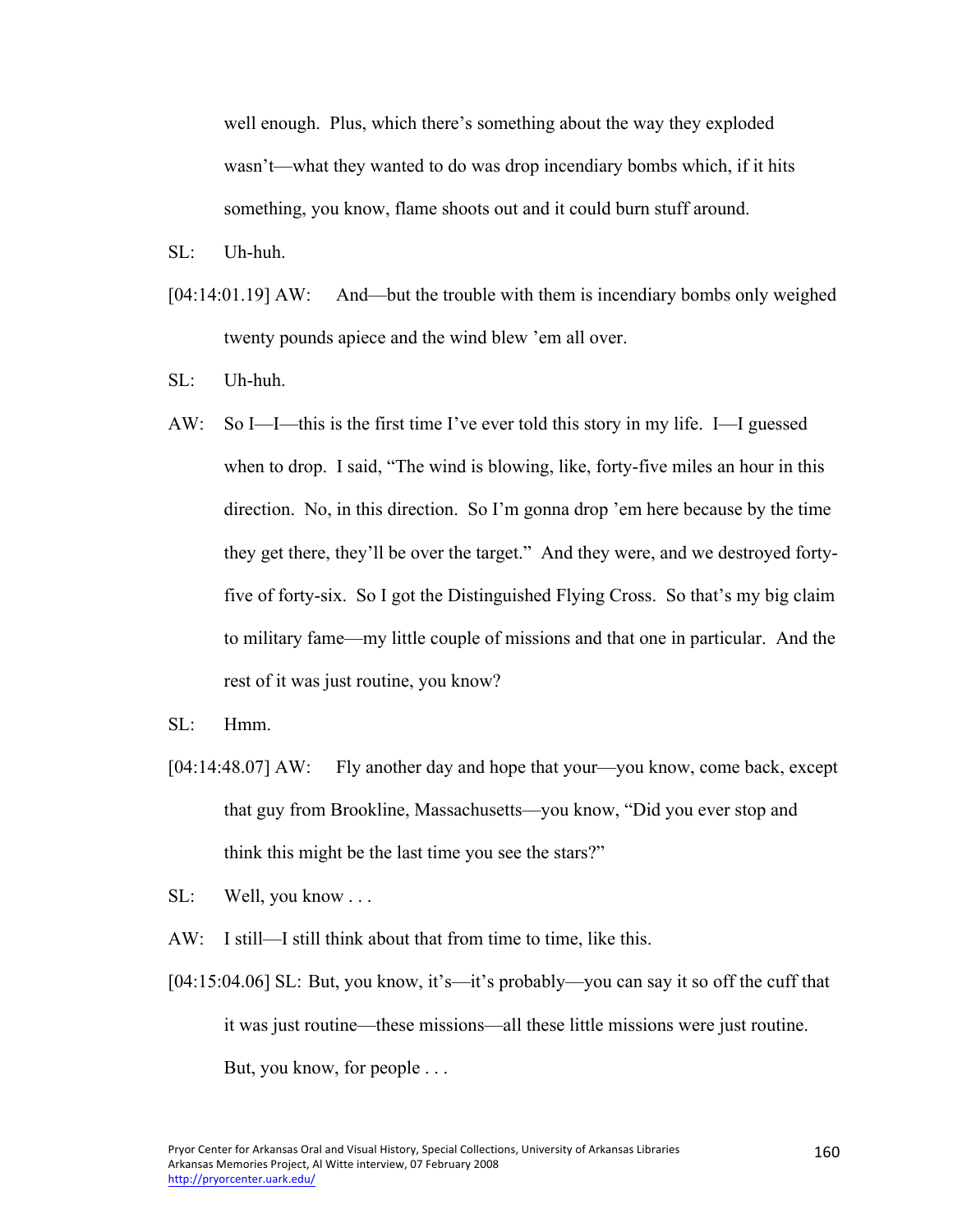AW: Well,  $it's$ — $it's$ ...

SL: . . . who were getting the experience, there was nothing routine about what . . .

[04:15:19.16] AW: But—but, see, your attitude is—is this is what you gotta do.

SL: Uh-huh.

AW: I mean, you have—you have no realistic choice. I mean, if you want to be insubordinate or a traitor or hide off to Switzerland or something. But—but you mind set as a man is you don't—you know, ninety-nine percent aren't gonna do that. They're not even gonna think about doing it. You've got—you've got a job. You've gotta do it. So you didn't really think much about it unless there were high emotions—high moments, I should—trying to say—high moments of terror.

SL: Uh-huh.

[04:15:54.08] AW: Like—you know, like a German plane that's coming at you like this—and you thought, "Oh, my God." And you're—you know, you're just standing there. So for the—while that's going on . . .

[Telephone Rings]

AW: Excuse me.

SL: Wow, that's the first time that's happened.

[Telephone Rings]

AW: I know—I think I know who it is.

[Telephone Rings] [Tape Stopped]

[04:16:14.15] AW: ... say about it. You know, for many years you never thought about it. When you got home you're—this is the experience everybody had—is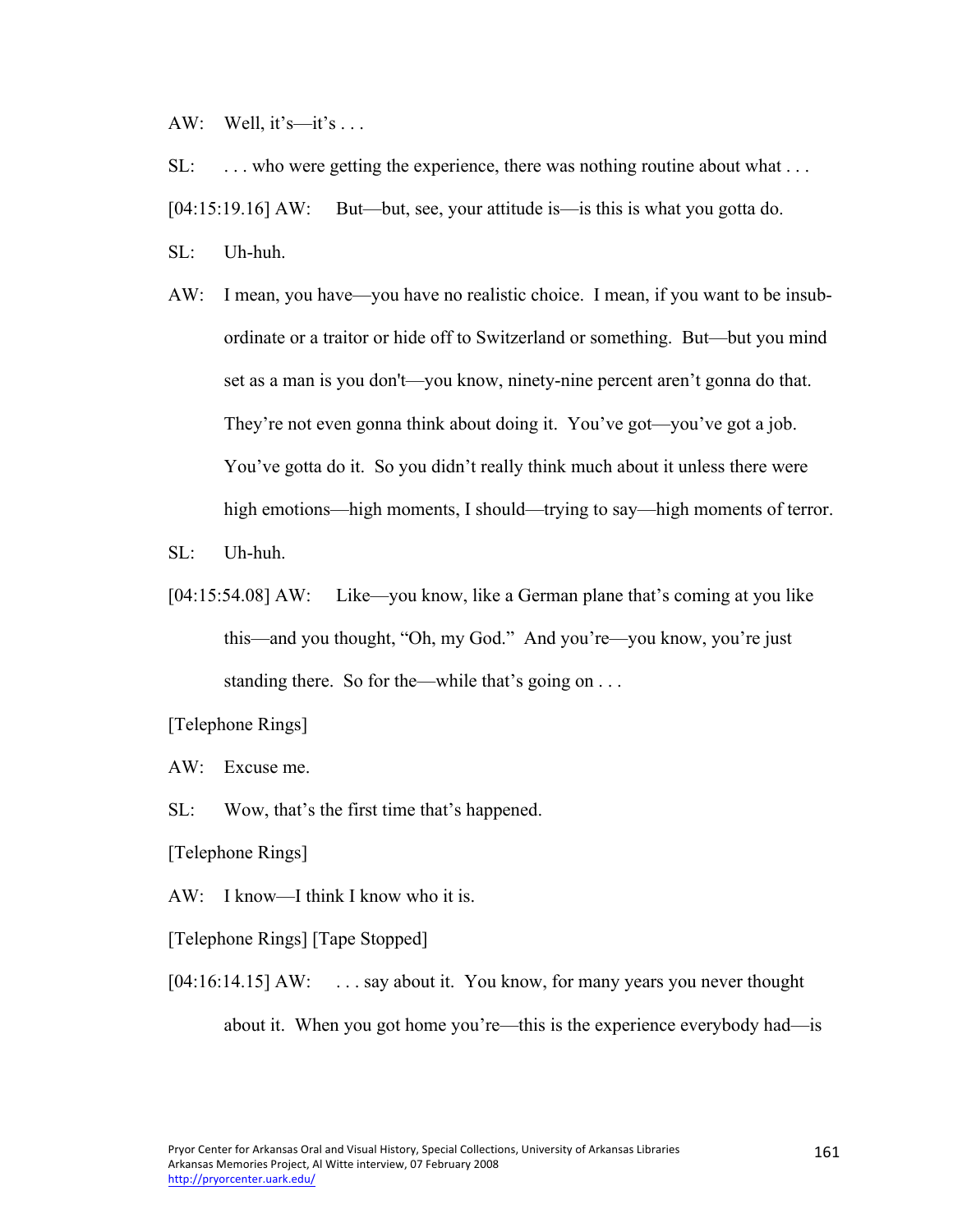nobody really understood or cared, so you never talked about it. I've—I've talked more about it today than I have in my whole life.

[04:16:29.02] SL: Well, that's—and that's not uncommon—uncommon among the veterans.

AW: Uh-huh.

SL: They don't typically—they haven't talked about it.

[04:16:36.14] AW: And—well, whatever that's worth. The one thing I will say is I'm glad I was never in the infantry. What—and the reason I base that on is we—we always had a—a doctor in our group for obvious reasons, and one time they sent us a doctor who had spent the first forty-five days of the Anzio beachhead invasion, on the beachhead. And the man was a nervous wreck. He still shook. Forty-five days of continuous bombing, shooting, with no relief in sight. If you just kind of dug in and hoped, they didn't hit you. He did that for forty-seven days or forty-five days. And I don't think—I wonder if he ever got over it. Those no, they're the ones that—that's what I mean—ours were routine compared—they were under constant terror. Ours was momentary, and that makes a big difference, you know? And then we came home and relaxed. I could still gripe after all these years—there's a guy who owed me \$150 out of a Gin Rummy game. A lot of money in 1944 and [194]5, and he owed me \$150 and then proceeded to get shot down somewhere, you know, and he still owes me.

[04:17:55.18] SL: [Laughs] Okay. So let's get you back to the United States.

AW: Well, what happened was that someone in the military—and—and—and I can't ex-plain this or I would, but I developed terrible migraine headaches, although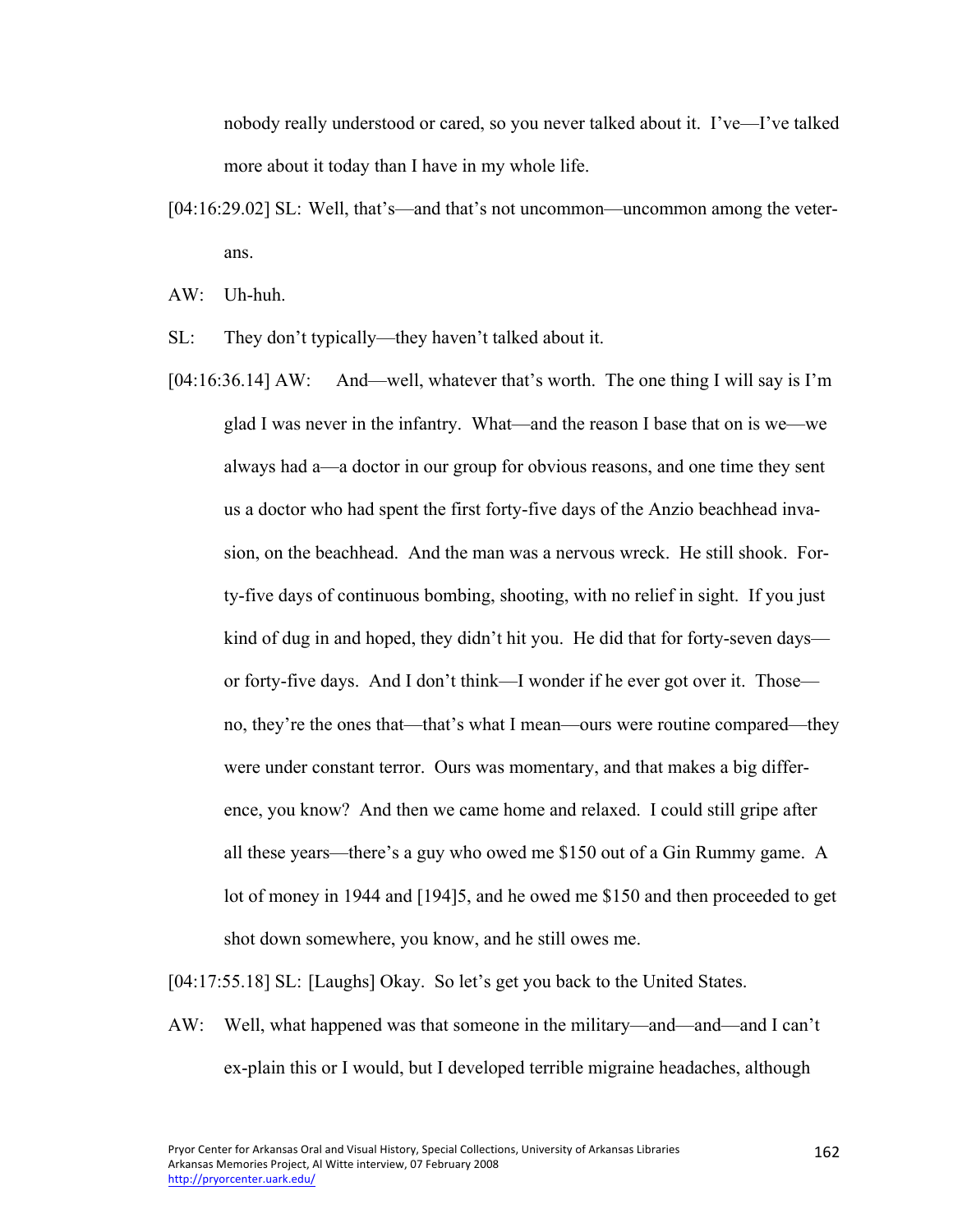Cosmopolitan [magazine] wrote an article one time saying only women could have migraine headaches.

- $SL:$  Hmm
- [04:18:21.04] AW: And men, I guess, didn't have headaches. But they—they were crippling. I had terrible—I mean, I had a terrible time, really, for a number of years. They—they dominated my life. I still get a pension for 'em. The—so I was sent to a hospital in Florida near St. Petersburg, and other guys were sent there who—they had two psychiatrists and about 5,000 guys at the hotel, you know, so I saw him once. I was there from April to early September, and I saw him either once, maybe twice. I think one time they just say, "Well, good luck to ya." [Laughs]
- SL: Right.
- [04:19:12.28] AW: So it was a waste of time, but it was a lot better than fighting a war 'cause we were right on the beach and played golf every day and, you know, stuff like that. So I'm—so I was sent there and ...
- [04:19:27.26] SL: So how old are you now? You're ...
- AW: Well, let me tell you. I'm—choo, choo, choo, choo—I am . . .
- TM: Twenty-two.
- AW: I'm gonna be twenty-two the—my next birthday. I'm still twenty-one, and I—I ruined my physique. I weighed a hundred—I weighed 138 pounds the year I entered high school. I weighed 138 the day I graduated. I weighed 138 when I enlisted. And I weighed 138 when I was discharged. Seven years of 138. In three months it was 178 and it ain't stopped.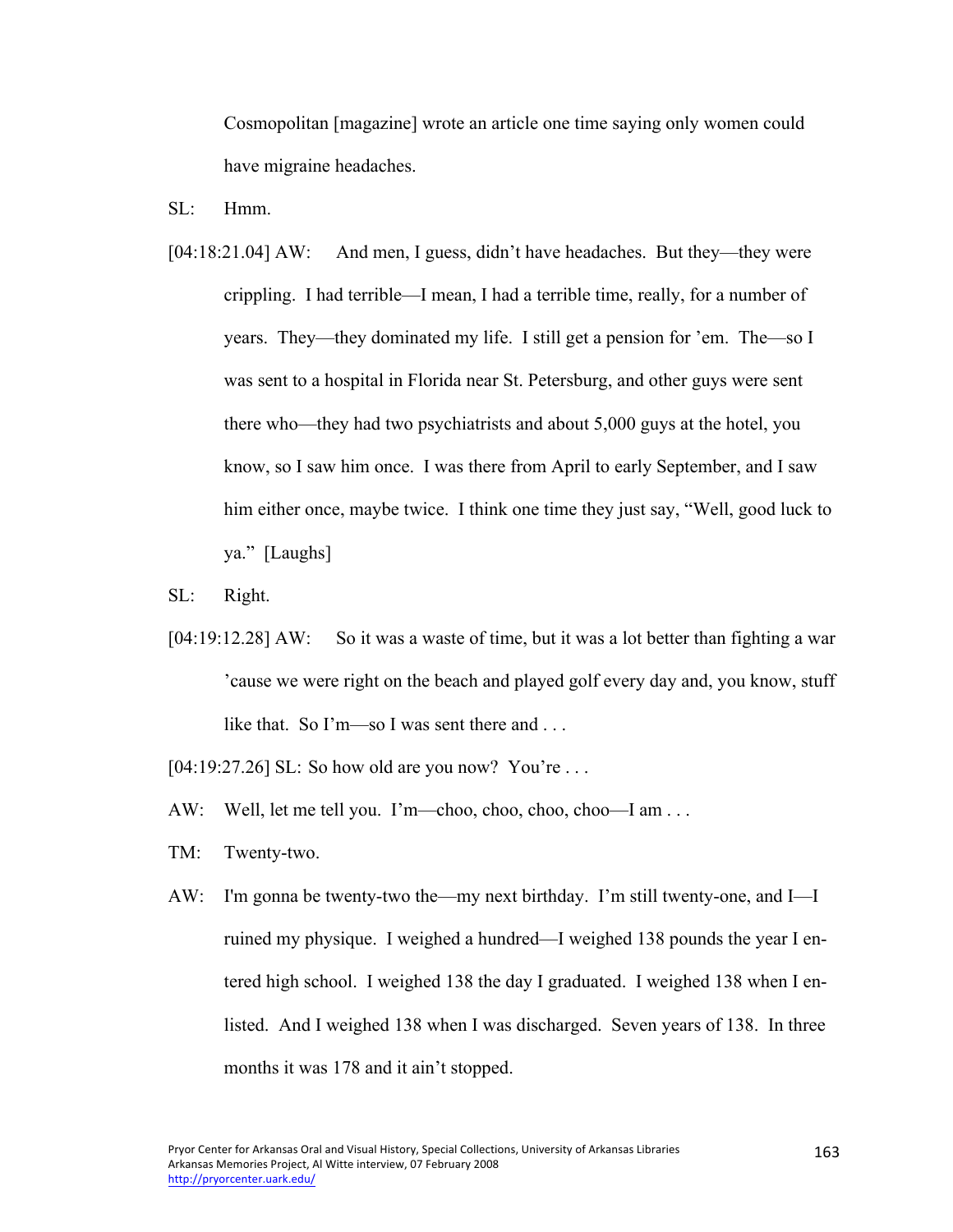SL: Hmm.

[04:20:08.03] AW: Once I got hold of, you know, good old nourishing American food in unlimited supplies. But be that as it may, while I was at this hospital-type—it was a hotel, really—it was—it was just a—I don't know what to say—the migraines developed that would last a week, and they would go across my forehead, and I really wasn't good for much of anything during that week. Then it would go away for a week, then come back, and my—and my pattern was basically every other week. And I didn't really get rid of 'em. They—they eased off as time went on, and then finally I haven't had one since about 1970. But they affected they affected my career and what I did and didn't do for years.

 $[04:21:12.23]$  SL: And you have to stay in the dark and ...

- AW: Well, I—when I say I couldn't function, I couldn't—I couldn't do anything, really.
- SL: Uh-huh.
- [04:21:23.01] AW: The biggest impact that it had was I was told one day that I had to choose—did I want to—did I want to go to law school or get a master's degree, and—and I had nobody—I had—I had to figure it out. I had one day to make up my mind—Veterans Administration and—and I thought, "Well, if you're a—if you're majoring in English you're gonna be a teacher or a professor. And nobody cares what you do as long as you be at your class. Once you're out of class, who knows, who cares? Nobody. I'm exaggerating, but only mildly.
- SL: Uh-huh.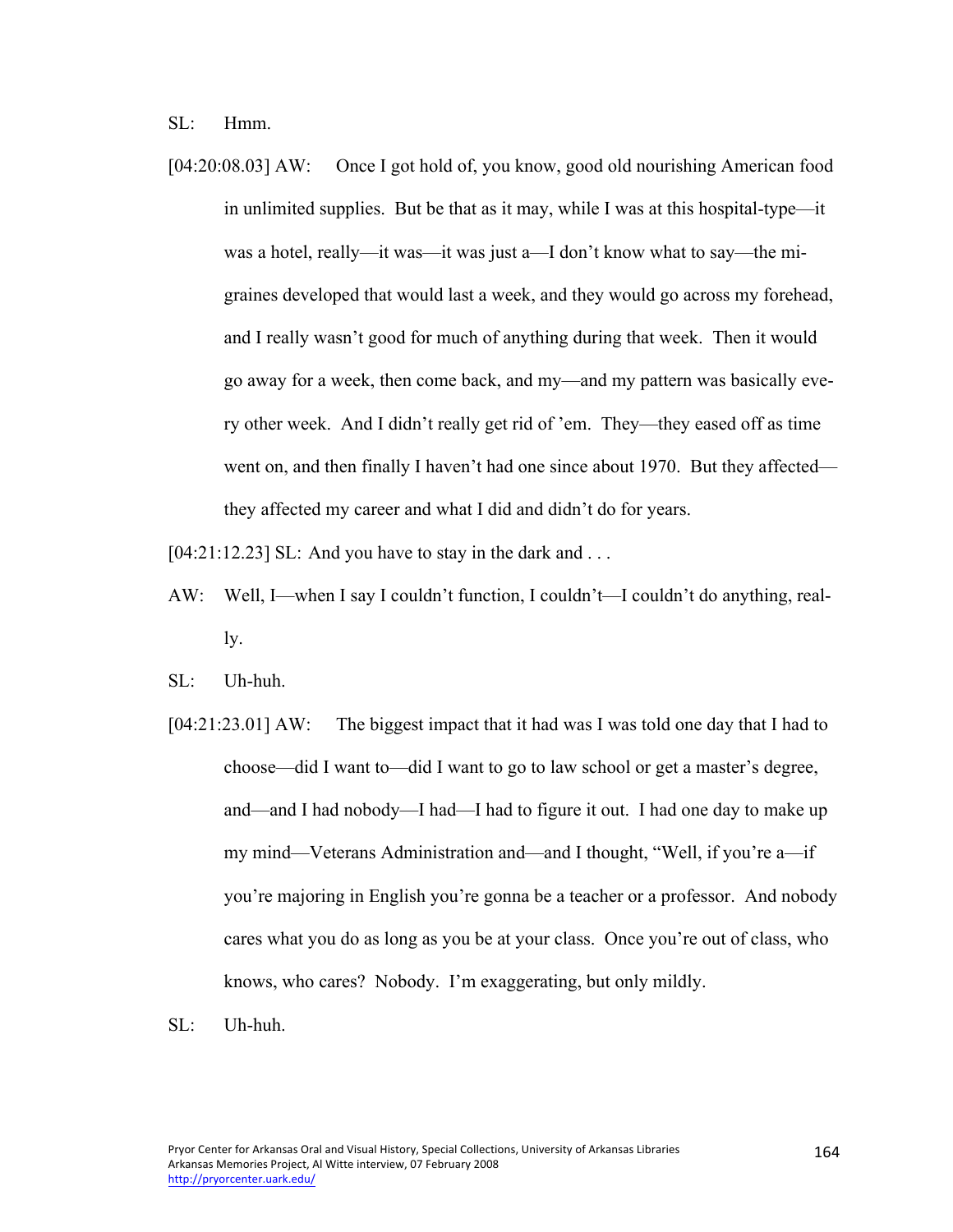- [04:22:06.28] AW: And so you can function if you guts it out for an hour, let's say hour in the morning, hour in the afternoon—that's about it. Then you can just take care of yourself. Lawyers are—they can't do that. They're at the beck and call of the people. They're servants, really. You know, judge says this, client says that. And I thought, "I don't know if I could function."
- SL: Uh-huh.
- [04:22:29.24] AW: So I went ahead and started out to be an English professor, and it wasn't until four years later that I decided I'd made a mistake and went the other way. But that—that was—that four years was, I won't say wasted, but it was four years I could've spent as a lawyer.
- SL: Yeah.
- [04:22:47.18] AW: So that was a big impact, and the other was just in terms of my lifestyle—my day-to-day activities. I—I didn't want to—I didn't want to—all I could do really comfortably when I had one was lay in bed, have about three pillows and a towel wrapped around my neck like this and read.
- SL: Uh-huh.
- [04:23:09.10] AW: That's all I wanted to do half the time. And then the other half of the time I would be, "Party, party. Let's do this. Let's do that." It was a weird life 'til I went away. So that was one out—consequence of the war. They didn't have some of the medicines that they have now. I remember when Codeine Three came in. That was like a miracle drug. Before then there was something called Phenobarbital, which really just spaced you out.
- SL: Uh-huh.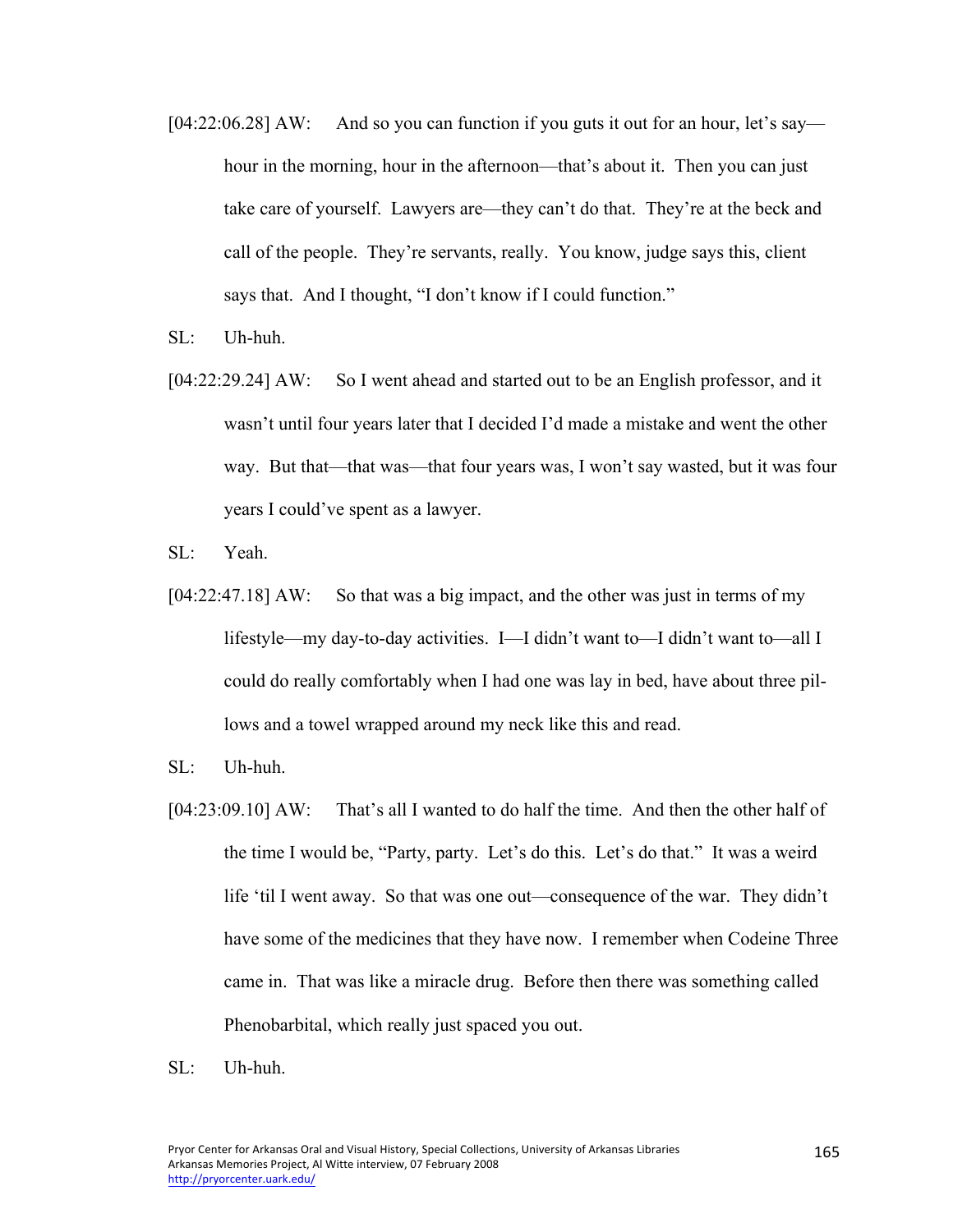AW: Didn't do anything do anything to me.

- SL: Uh-huh.
- [04:23:42.08] AW: I may—I slept, which was important. But—but it wasn't until Codeine Three was invented that it—that I ever got any relief—real relief.
- SL: Uh-huh.
- AW: And then a friend of mine put me onto something called Pheorenol, and that was even better. And then—then it all went away. So anyway, but that's enough of that early stuff. I—I don't like to think about it much. Anyway, so what else is new? Where am I now?
- [04:24:13.16] SL: So you're in Miami. You're . . .
- AW: Well, right now I'm in St. Petersburg.
- SL: Oh, St. Petersburg. You're in a hotel—hospital kind of facility.
- AW: Yeah.
- SL: Five thousand guys, two psychiatrists.
- AW: Well, I've exaggerated. Probably 500 to 800 . . .
- SL: Yeah.
- AW: ... guys, you know?
- SL: See the guy once or twice. So how do you—what happens next? Do you get . . .?
- $AW: Well...$
- [04:24:32.28] SL: First of all, how—how long—much longer do you have to be in the service?
- AW: Well, see, the war was still on in . . .
- SL: Yeah.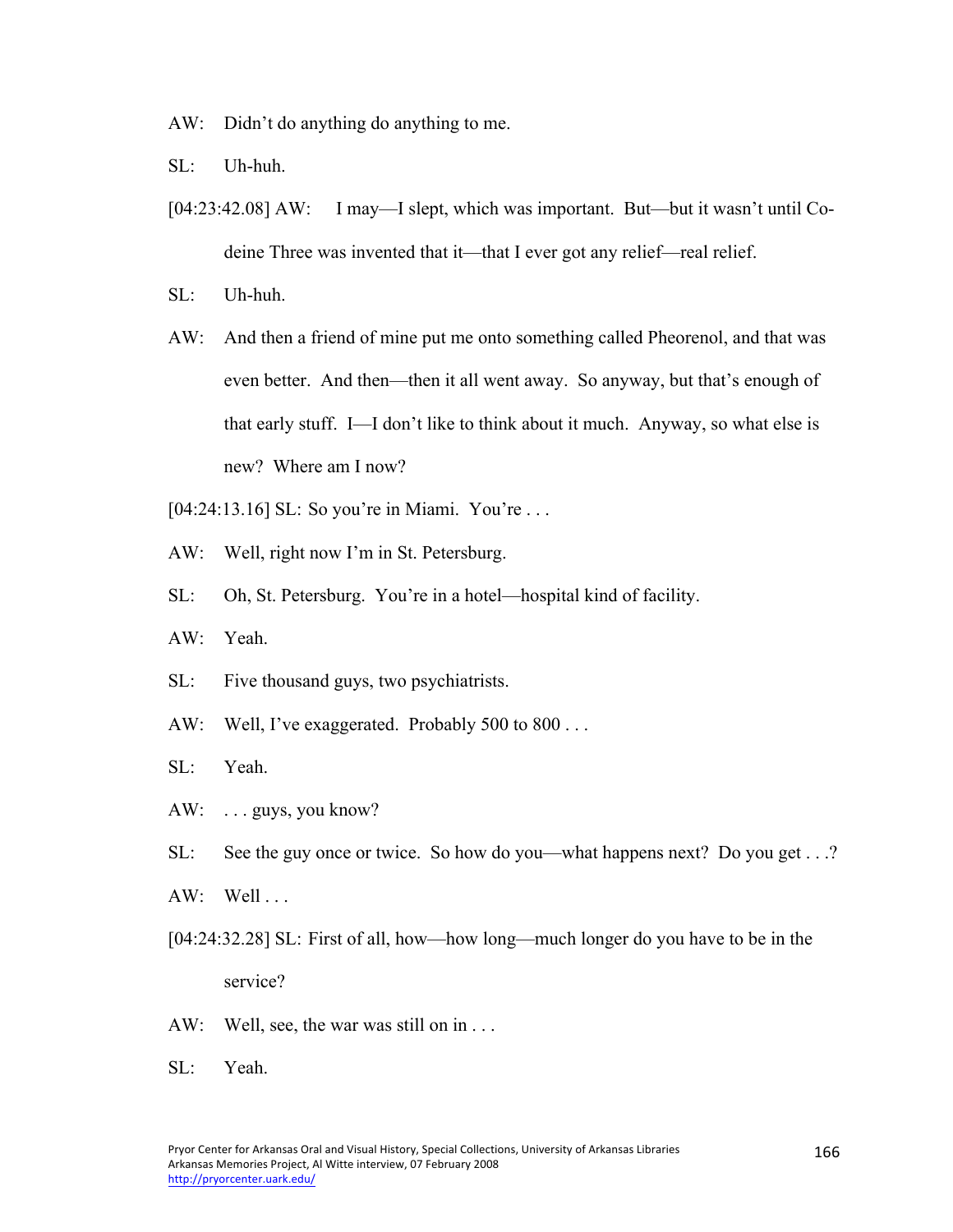AW: . . . in Europe. I mean, in the Pacific [Theater].

- SL: Yeah.
- [04:24:45.05] AW: And so nobody was being discharged. And I got a—in August I got a furlough, and it was automatic. You got ten—this was really nice. It was known that if you got a ten-day furlough and then called back and said, "Could I have a ten-day extension?" they'd say yes. They had nothing else to do with you. What did they care? And so I went home and then I went to New York City [New York] for the second ten days. That was my first trip to there, and I had some, you know, pleasurable experiences there. I hung out at a jazz club on 52nd Street. That was very big time in those days—couple years—52nd Street was the home of jazz bands, and a great singer named Billie Holiday was in one of 'em . . .
- SL: Uh-huh.
- [04:25:42.12] AW: And I—I went to her place—I went to her Club Ninth Street nights, and she was just something to behold. So—but one night I went—one day I went to a matinee at the Broadway Theater, and as I walked out, you know, and the sun's shining and it's August and I'm rubbing my eyes trying to see and—and they had newsboys—old-fashioned newsboys yelling, selling their— "Extra! Extra! Extra! U.S. drops atom bomb!" And that was how I found—we—I think it was August 6th [1945]. We'd bombed—we'd dropped the first bomb on Hiroshima [Japan]. And, of course, that was big news. And we're all—everybody was sitting around— "What the hell's an A-bomb?" you know? I mean—all news to us. And not long after that, I'm on my way home, and somewhere along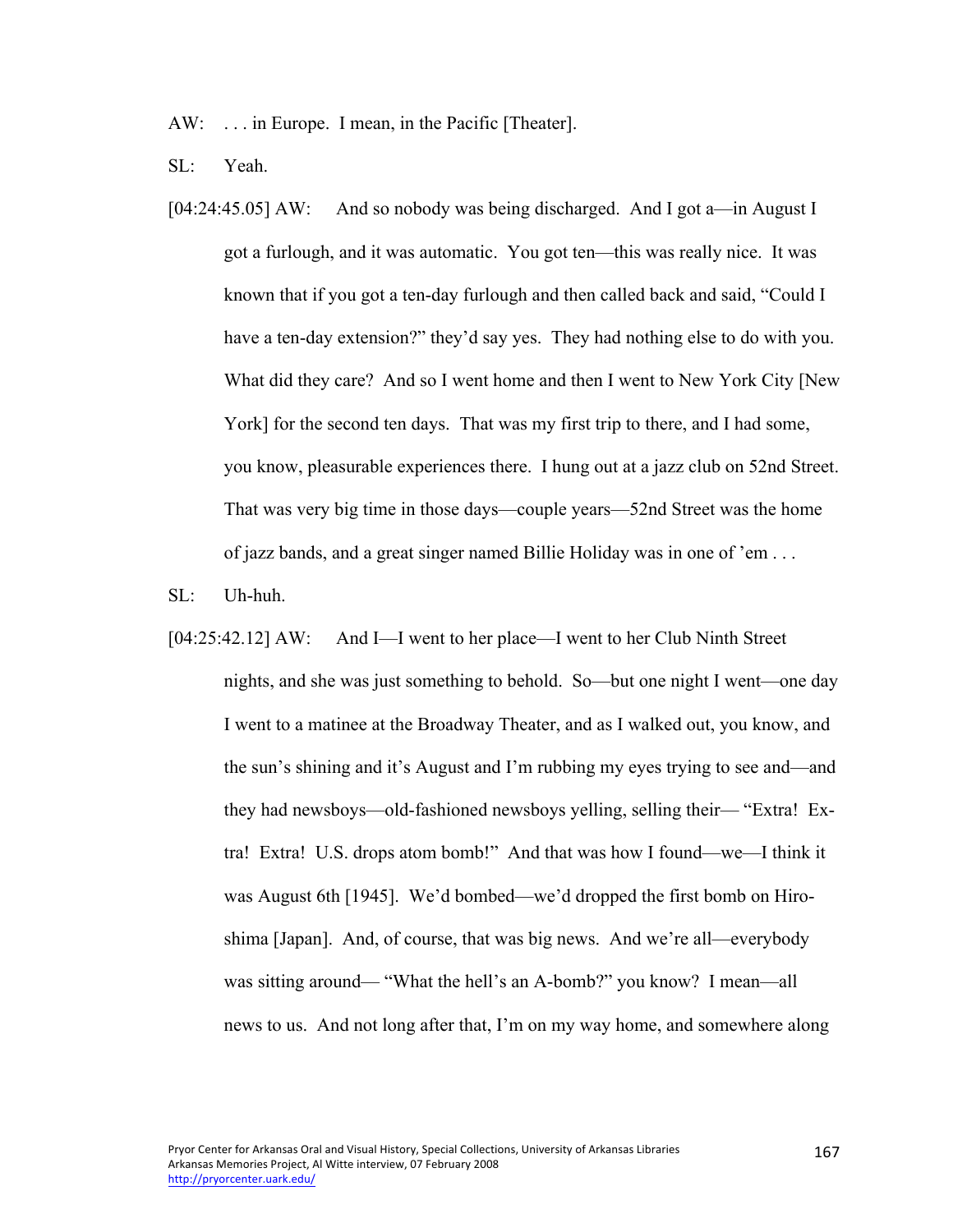the line they dropped the second one [on Nagasaki on August 9, 1945], and that see, after the first one—who was the—what's the name of the . . .?

- SL: Manhattan Project?
- AW: No, the—the king or whatever—the emperor.
- PW: Hirohito.
- [04:26:51.29] AW: Huh? Hirohito? Is that what they called him? Okay. Hirohito had six advisers, and the first bomb is dropped, and he says to his advisers, "What should we do? Should we surrender and that?" And the vote was three to three. Three of 'em wanted to keep on going. That's why they dropped the second one. You know, "We really mean it." And this time I think it was still three to three, but he said, "I'm breaking the tie this time." First time he didn't. So they surrendered or they—they quit, and then the formal surrender was, like, September second or something, on a battleship out there. That started the process of discharging. Now the war's over, so they can start—and, of course, we had 15,000,000 men in—in uniform by then, so it was a big deal. So what they did was they used the point system. You got extra points—you got a lot of points if you were overseas in combat. So, I mean, people in my position—we were—we—we scored high from day one, and we were among the first to get home. In fact, when I got home as a discharged guy, only one other guy beat me that I—of the group I knew, and he had gotten there, like, the day before, you know?
- SL: Yeah.
- [04:28:03.00] AW: It was that close. He was also Air Force. And so they started the process of getting through the discharge, and—and I went home. But when I was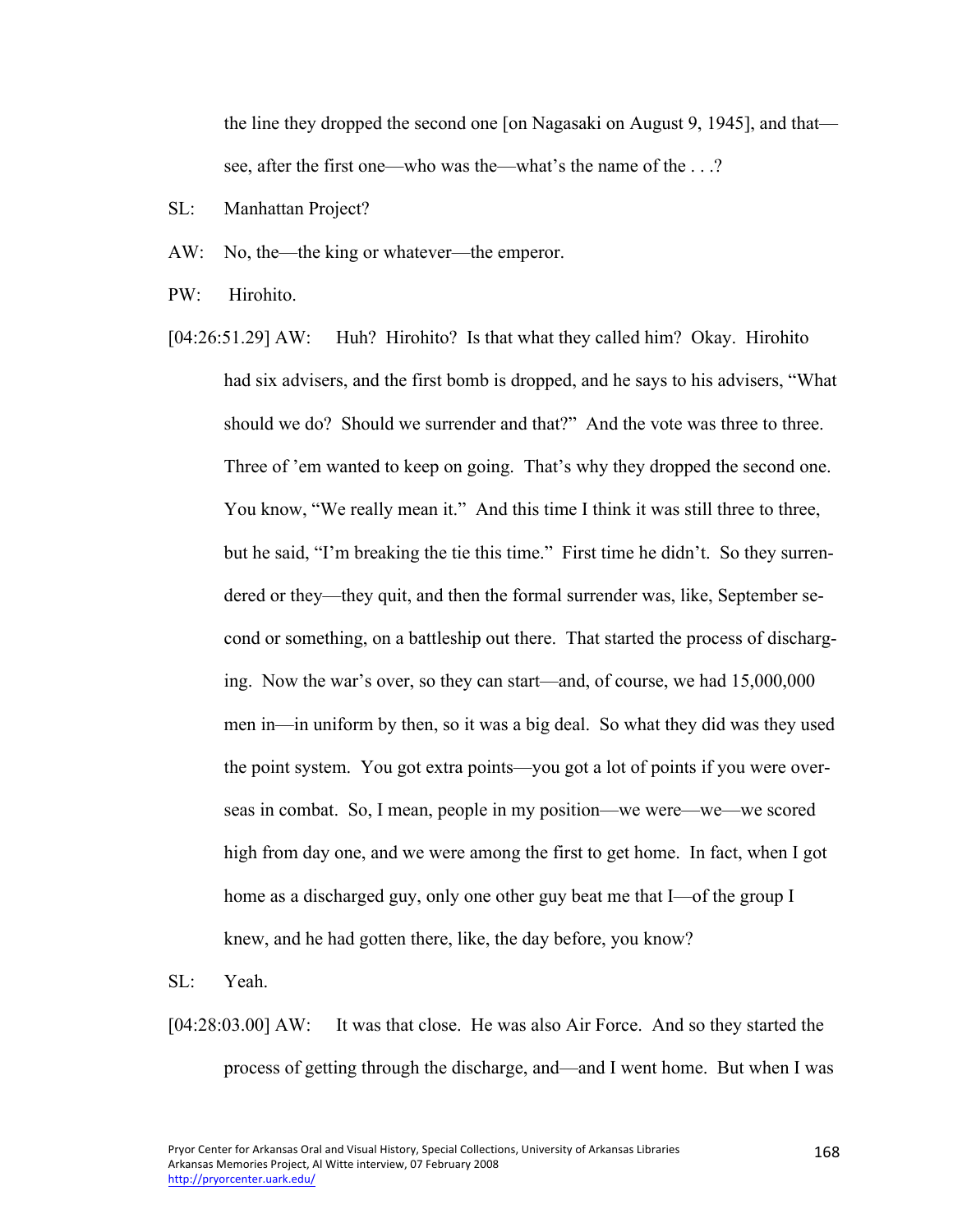in Italy, you never—you—you never had stateside magazines or newspapers to read except by accident. And one day somebody had found an old *Collier's [The National Weekly]* magazine, and so I can still remember sitting in a chair under an olive tree reading this magazine, and the last big article in—in *Collier's* was "The Great Books Program" at two universities. One was the University of Chicago and the other was [Johns] Hopkins University, and they explained how it worked. And I thought, "Gee, this sounds great." So when I got home—and then they—I found out they—I read another magazine and it said—I said, "This—this G.I. Bill they're talking about—I think I can go to college." And when—when I found out that it was true—I could go to college—I went crazy. I was no more gonna stay in Erie than I was gonna reenlist. It was just—I can't tell you what a—how I felt. "I can really go to college." So I picked two—actually, picked three, but one folded early—that was Princeton [University]. The other was—'cause I went through a conniption fit of, "Am I an Easterner or am I a Middle Westerner?" Being from Erie, you're 440 miles from New York City and you're 440 miles from Chicago. In other words, which are you?

SL: Uh-huh.

[04:29:55.06] AW: And I thought I was more Middle Westerner, so I went to Chicago.

SL: Chicago.

AW: And it—it was an interesting place—a very interesting place. I had great professors. I had professors you can't believe—I can't believe, anyway. I—I was not very—I don't know how I got in, really. [It would] be like a walk-on on a foot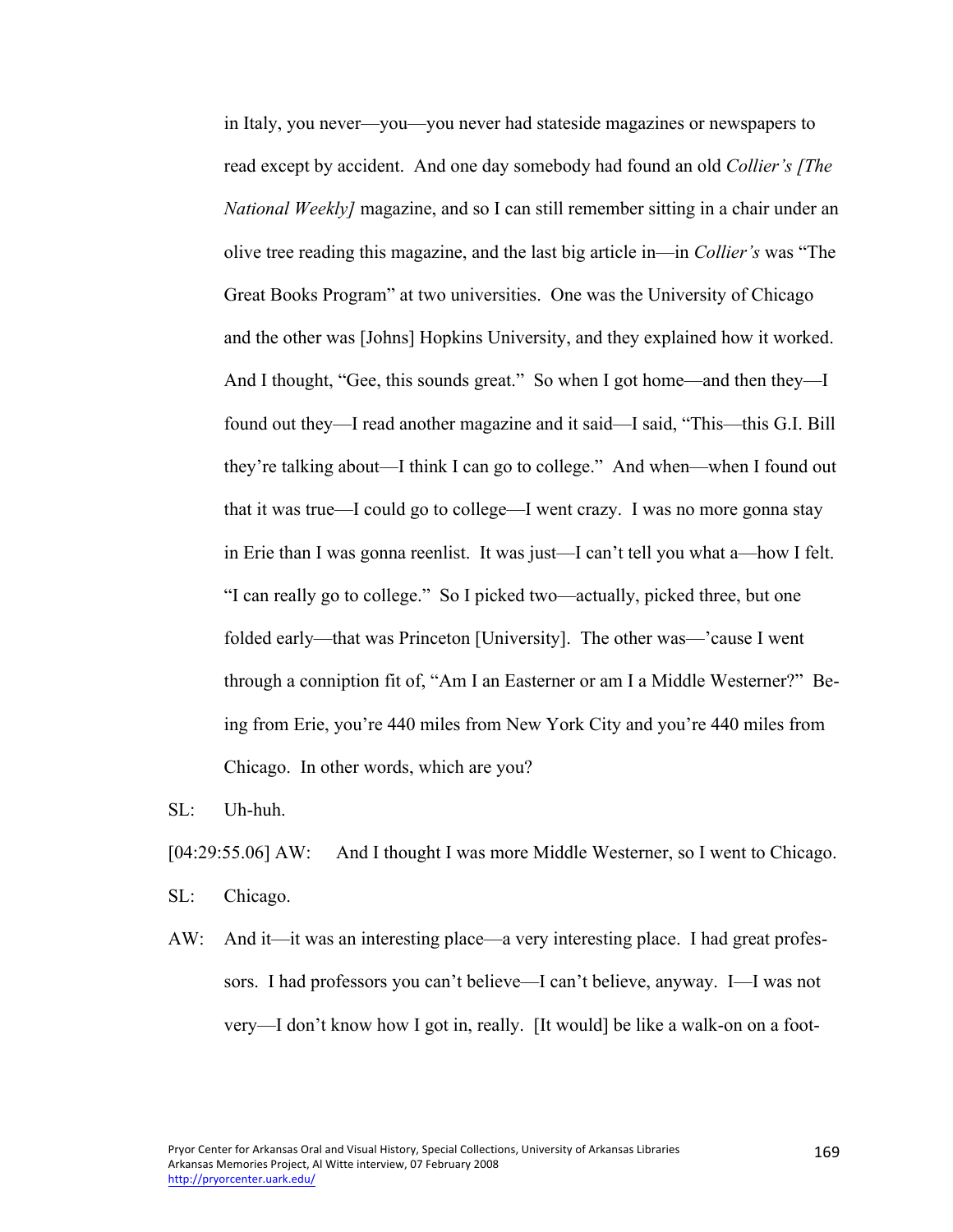ball team. All those other guys are so big and strong and faster, and the kids there were smart. God, they were smart. Excuse me.

- SL: That's all right.
- [04:30:38.03] AW: But anyway, that's how I got to Chicago. But I—I couldn't—I got out too late to enroll in the fall, so I had to work. And I didn't mine 'cause I didn't have any money, so I worked at the Hammermill Paper Company and and worked a lot of overtime to save my—I saved as much money as I could and that's why I went off with \$500 in my pocket and a new life. So that's how I got out of Erie, PA—G.I. Bill. Boy, I betcha there's a lot of guys like me.
- [04:31:10.26] SL: And you decided to do English—get a degree in English?
- AW: Well, yeah, I read all the time. I though—well, you know, you read, but it—of course, it's not like that. But I had great—I had great professors at Chicago in English—in the English Department. I can't help—I—I can't exaggerate how good some of 'em were. Do you know the—? My hero was Norman Maclean, and it—maybe you saw a movie made of one of his famous stories, but it was *A River Runs Through It*.
- SL: Okay.
- [04:31:44.15] AW: Well, he—he wrote that. He's in the movie. He's the good brother that goes to the University of Chicago. Brad Pitt's the wild and crazy guy who finally gets killed.
- SL: Uh-huh. Uh-huh.
- AW: And that was about his—his family. But that was my hero, Norman Maclean, in years later. and he was very nice to me. And he encouraged—and he—and I—I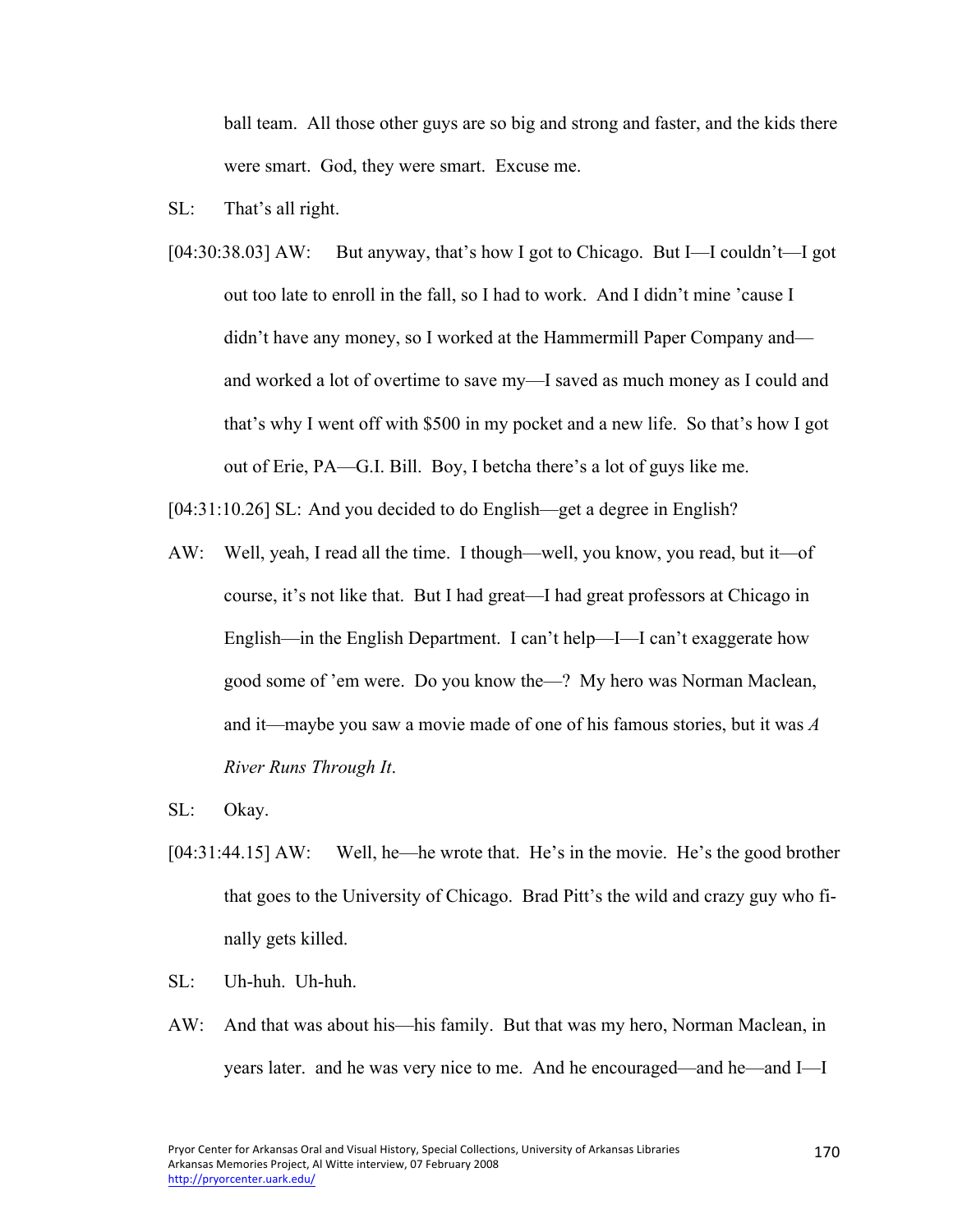guess I do have—too much smart aleck. I said to him one time—I said—he said, "What do you want to be?" I said, "I want your job." [Laughter] That was kind of smart aleck for a young punk in school. "I want your job." But it—that's what I wanted, and he was a—he was a really great guy and a great teacher. You ought to read a book he wrote about firefighters where these guys were sent out to fight a fire and they all die within a minute and a half . . .

- SL: Uh-huh.
- [04:32:36.04] AW: ... of parachuting out. Very moving book. But then I had others who I've been very fond of and—had a guy who had been—did you ever hear of a guy named MacKenzie who was prime minister of Canada? He was like FDR. He was prime minister of Canada for decades, just like FDR was president.
- SL: Right.
- AW: About the same time, too. This guy had been his personal secretary as a young man. Now he became an English professor. He taught a course called, "How to Read a Novel." I still remember it. We read five novels, and he just taught us how to read them. And, God, he was magnificent. I remember him. I can't remember his name anymore. I keep thinking of him as MacKenzie. I know that's wrong.
- SL: Uh-huh.
- [04:33:25.06] AW: And I had a man named Wallace [Fowley?], who taught French not that I could ever learn French, but he was a great friend to students. Morton [Dahlwen Zabul?]—most brilliant man I've ever had as a teacher. He—he taught a seminar in [Charles] Dickens. Ever read Dickens much?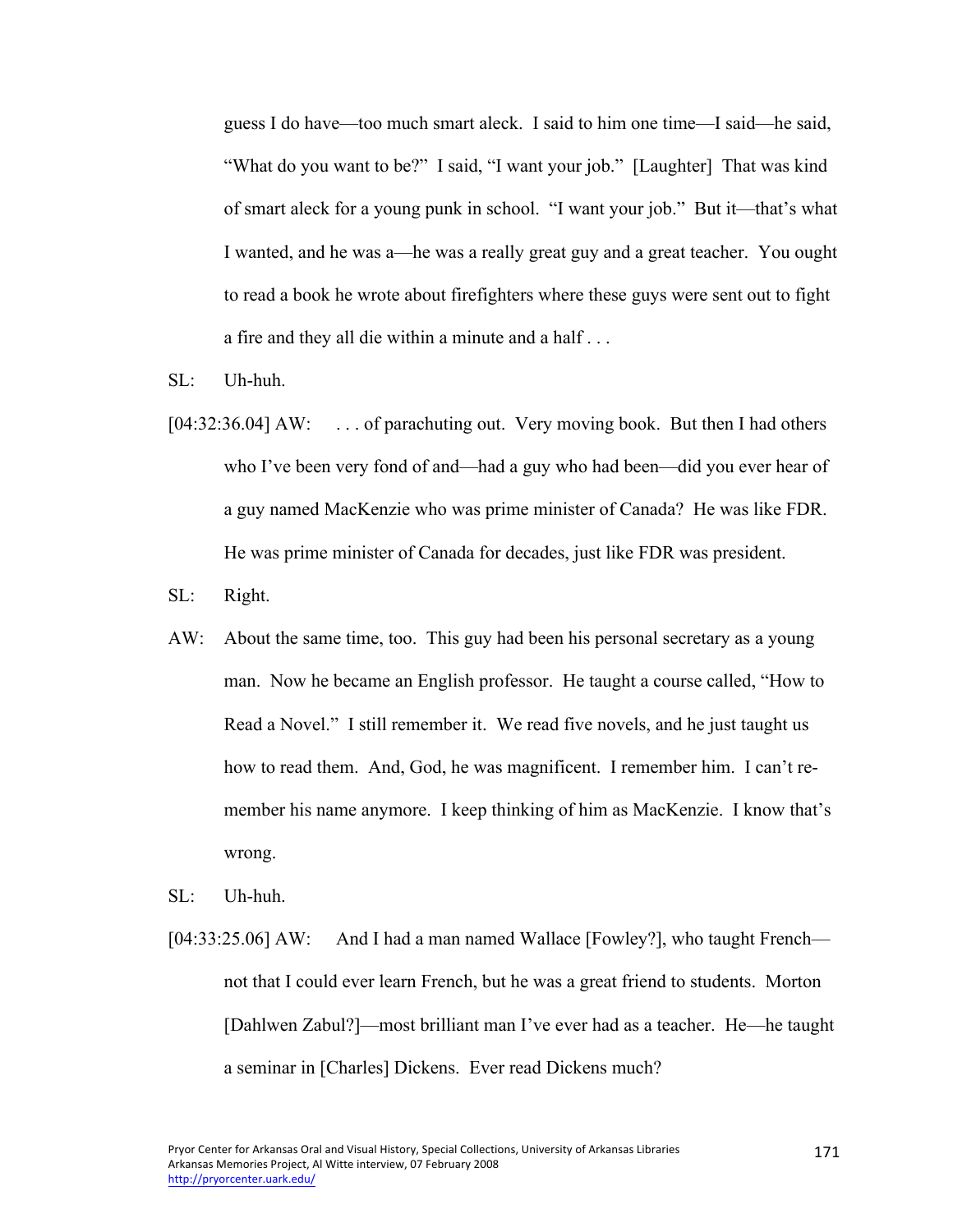SL: No.

- AW: Anybody here?
- $SL:$  No, not much, but . . .
- AW: You? I know you haven't.
- SL: ... what was required I read.
- [04:33:54.05] AW: Well, he taught a seminar in Dickens, which meant that everything that Dickens ever wrote, okay?
- SL: Okay.
- AW: And he taught it and lectured for two hours at a lick and never used a note. He remembered every name of all of those damn names from Dickens and who they were and what they did and what—what was on page 560, and—and you'd sit there and you'd think, "What am I watching here?" [Laughter] You know, "What am I doing? This is—this is a wild experience." Never had a note. He was a—he was an interesting man, but Wallace [Fowley?], who was a professor assistant professor—was a good friend—told me one time that [Zabul?] bragged—I shouldn't say bragged, but commented that in seventeen years of teaching he had never had a personal conversation with a student. And I thought that was neat. How could you manage seventeen years and never have a personal—not even a "Go to hell." [Laughter] That—that—obviously, that made a big impact on me. And then also I liked it that whenever he—whenever something came out that he liked—a record, a book, whatever—he always bought two in case he lost or broke one of 'em. [Laughter] That—I guess he was a little funny,  $but \dots$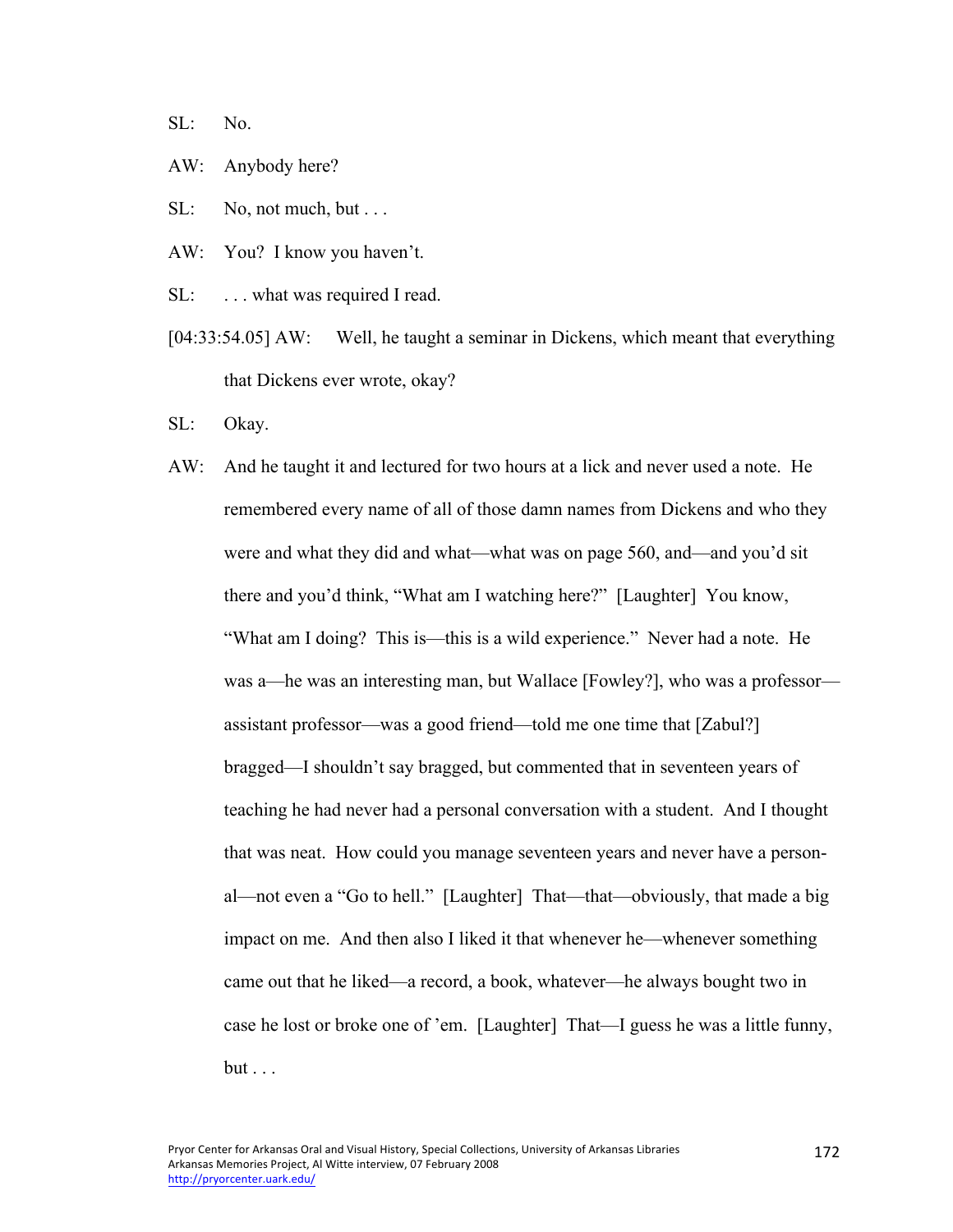SL: No, that's—it's probably smart.

[04:35:19.29] AW: Man. God, was he a—was he a professor. Well, enough of that except I've left Erie to—I left Erie knowing I'd never come back, which is a big thing when you cut off your roots. Now, you never did, did you?

[04:35:39.26] SL: No. Born and raised here.

AW: Any of you people ever cut off your roots forever? I did, and that's a big move.

- JE: Kind of.
- [04:35:45.25] AW: I think in this country it's a big move 'cause it happens so much and you don't realize—you think it's kinda natural, and then years later you wonder, you know, what life would've been like. Not that you can do anything, but it's something that crosses your mind. Did mine anyway. I know it's all foolishness, but I do know I—I cut off everything—all of the parochial school, all of the Catholic stuff, all of the family—and friends, really. When I went home on vacation I only looked up one guy—this fellow, Bill [Catribone?] I keep mentioning. He's the only guy ever looked up, and I—he ran a gas station and I was kind of like Goober or Gomer if you remember them [Editors note: reference to characters in the television show, *The Andy Griffith Show*]. I just hung out at the gas station. I'd sit there all day—eight hours, ten hours a day. Then we'd go out at night and have a few drinks. And the rest of it was just talk, and I just hung out with him. So the whole—my whole history, you might say, was just pushed into a closet somewhere. And then I've been kind of a transient ever since.

[04:36:54.04] SL: So four years in Chicago?

AW: Well, January 1946 to June 1950—1947, 1948, 1949—four plus, four and a half.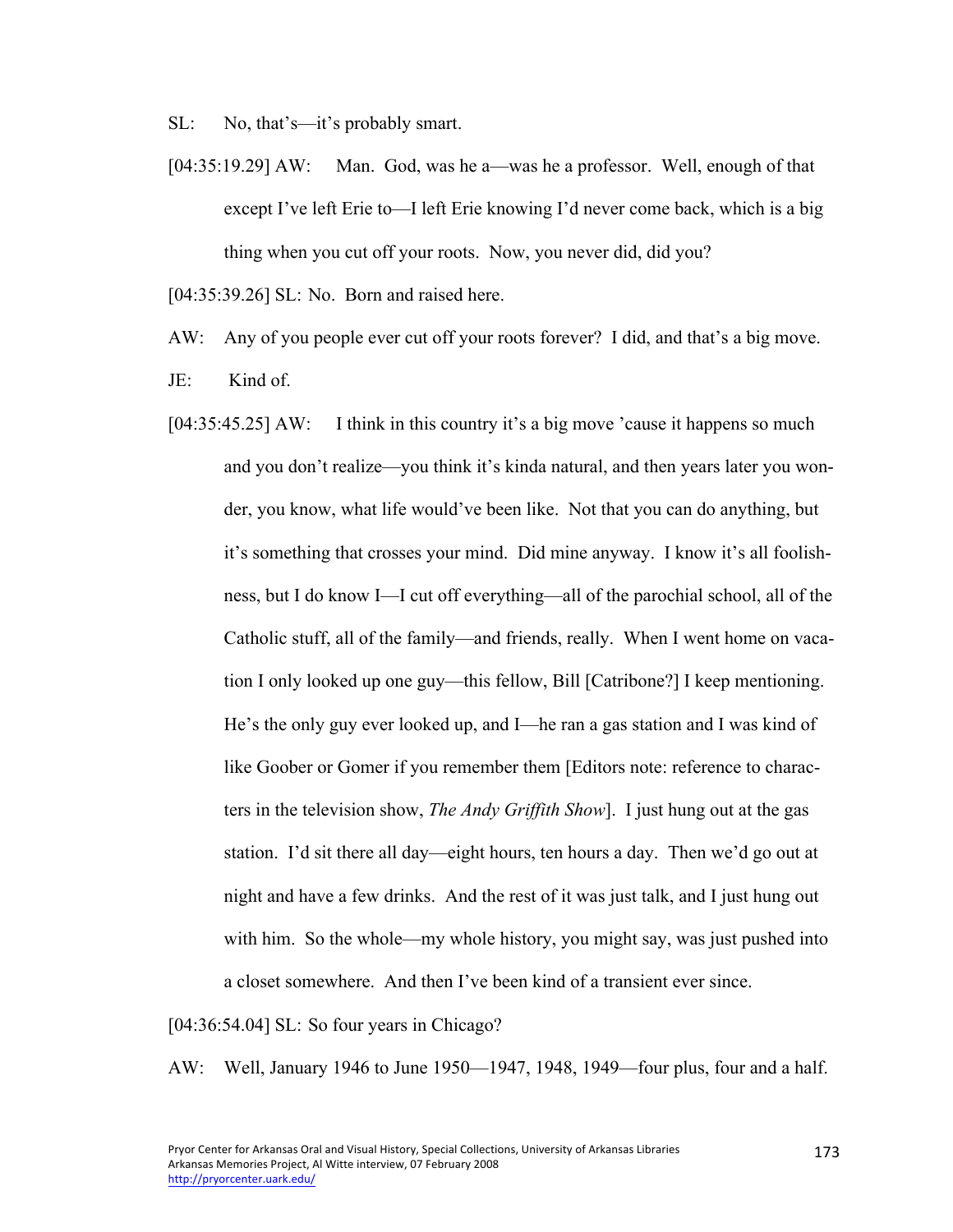SL: Four and a half.

AW: And I got a master's degree. They—their—their way of teaching or way it works—Robert Maynard Hutchins, who was their great chancellor, became president of the university when he was twenty-nine . . .

SL: Wow.

[04:37:24.19] AW: ... having been dean of the Yale Law School at twenty-six and pointed out in his autobiography he'd already spent two years in the service, so he was a slow developer. [Laughter] He was—he was—about as handsome a man as I've ever seen face to face—six-two and so handsome it hurt. Talk about smart-ass—oh, goodness gracious, he was. He had the knack of antagonizing everybody. He eliminated athletics from the University of Chicago, which was a charter member of the Big 10 [Conference]—got rid of it. And that takes some doing in this day and age. His philosophy was that—he said, "The bachelor degree is meaningless—doesn't mean you know anything." He—it was—his recommendation was that we give every American a birth certificate and a bachelor's degree, and then get all that nonsense and then start learn—process of learning, which he felt was graduate school stuff. So he—he—the way he organized Chicago was every student there—whether you were gonna be a lawyer, a—a professor of some other subject, a scientist, a doctor, a high school pro[fessor] everybody took the same two years—first two years—freshman, sophomore year. Everybody, no matter what their future held, would have the same two years of fundamental thing, and it was done with a survey course of method, and the survey courses were the physical sciences, the biological sciences, Western Civiliza-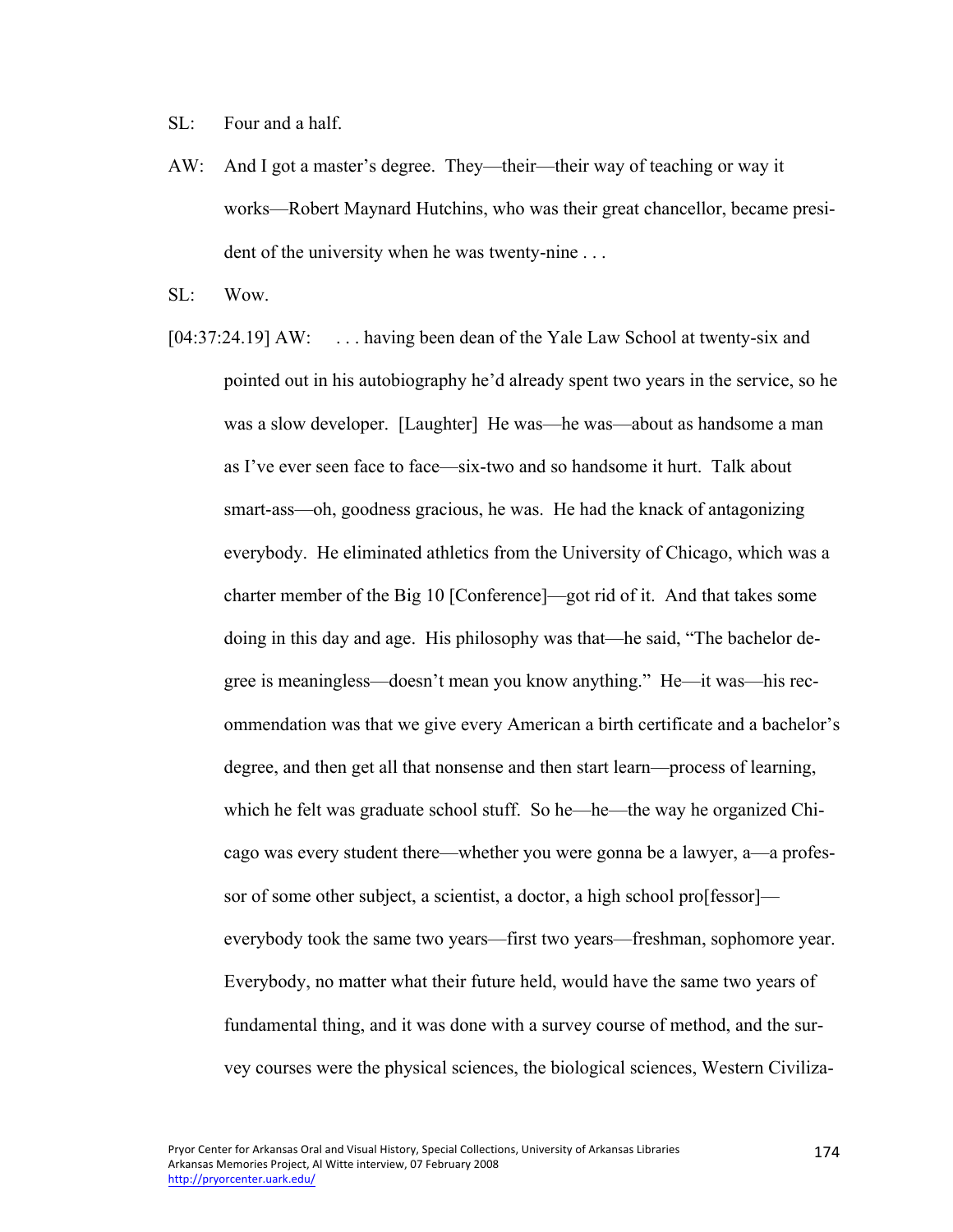tion, and the humanities. And so his philosophy was that when people grow and go off into different functions, that if a graduate of this program who was a doctor met one who was a lawyer, they had something in common intellectually, and also that you knew the fundamental principles of every field of learning, which incidentally is true. Of course, [I have] trouble keeping up with them, but when I graduated there, I could—I could talk to somebody who knew about ecology. I— I mean, I could carry on a conversation on any subject—psychology. They taught the fundamental principles of those. The people who taught them—if they—if you weren't a Nobel Prize winner you were nothing. I mean, the guy that had discovered the last six elements on the Valences Table in chemistry was—he lectured to us in chemistry. What—what was the fellow's name from Italy who developed the atom bomb? He lectured to us on physics.

- SL: Oppenheimer?
- AW: No, he was American. This guy was from Italy.
- PW: Fermi? Enrico Fermi?
- AW: That's it, Fermi. Yeah, he's—Fermi. You're helping me a lot.
- SL: Yeah, this is good. [Laughs]
- [04:40:38.21] AW: Fermi. Yeah. He—he—he was the one who lectured to us, and some guy who had started out—it was remarkable—he started out as a janitor at the university and self-taught himself 'til he got formal with a PhD and a Nobel Prize winner, and he's the guy that invented—I don't know why the hell they invented it, but it seemed like—they told us it was a big deal, so I believe 'em. But he—if somebody had—he had a glass stomach. You could look in and see the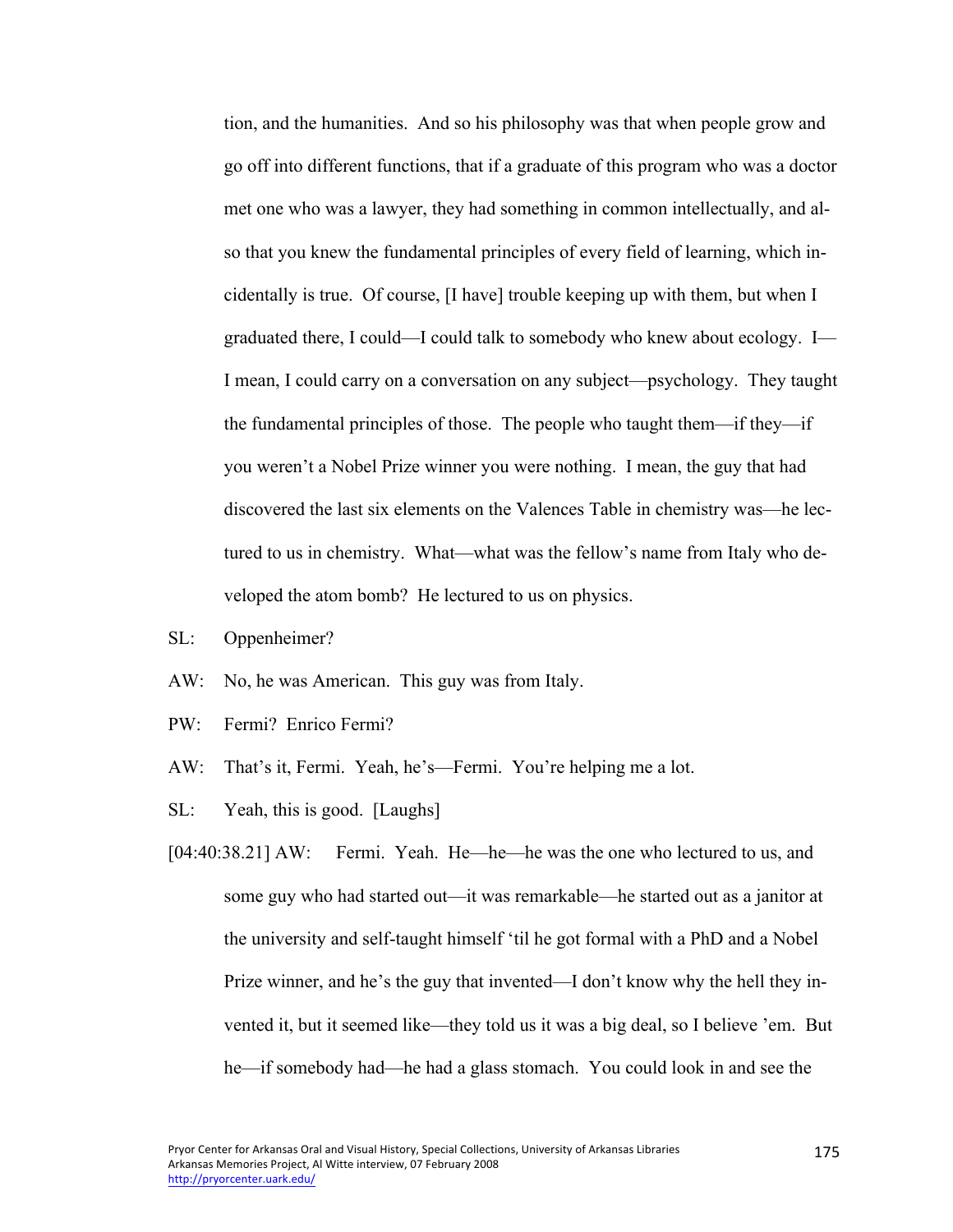human body functioning inside through a looking glass. Never mind. I—I didn't believe it either.

- SL: [Laughter]
- TM: No, they used to have cows like that, I know.
- [04:41:21.26] AW: But he—he was a Scandinavian. His name was, like, Johnson or something.
- SL: Uh-huh.
- AW: He had started out as a janitor and then got risen up to this level. It's—it was a remarkable place, a remarkable place. And—but the first two years were just wonderful. Oh, also English. I should've mentioned English was in there. And—and then you went off and—and earned a master's degree and you spent three years in your specialty—English, history, political science, economics, whatever. You know, that's what—three—but now you learned—now you could say you knew something about the subject. Three years—you got a master's. And then you had—you had a major and then you had to take nine hours of a minor. I—I don't know why, but I took nine hours of ancient history. At one time I could've told you who the three guys were that inherited from Alexander the Great, but that's—I've forgotten that a long time ago.
- SL: [Laughs]
- [04:42:14.26] AW: But I had a great professor. I remember that. He made it fascinating. And—and then I majored in English. But the way they operated there. I mean, if I did it here I'd be—I'd be—I would be lynched within six hours. I took a course—I took a course called "Stuart Dramatists." The idea was these were all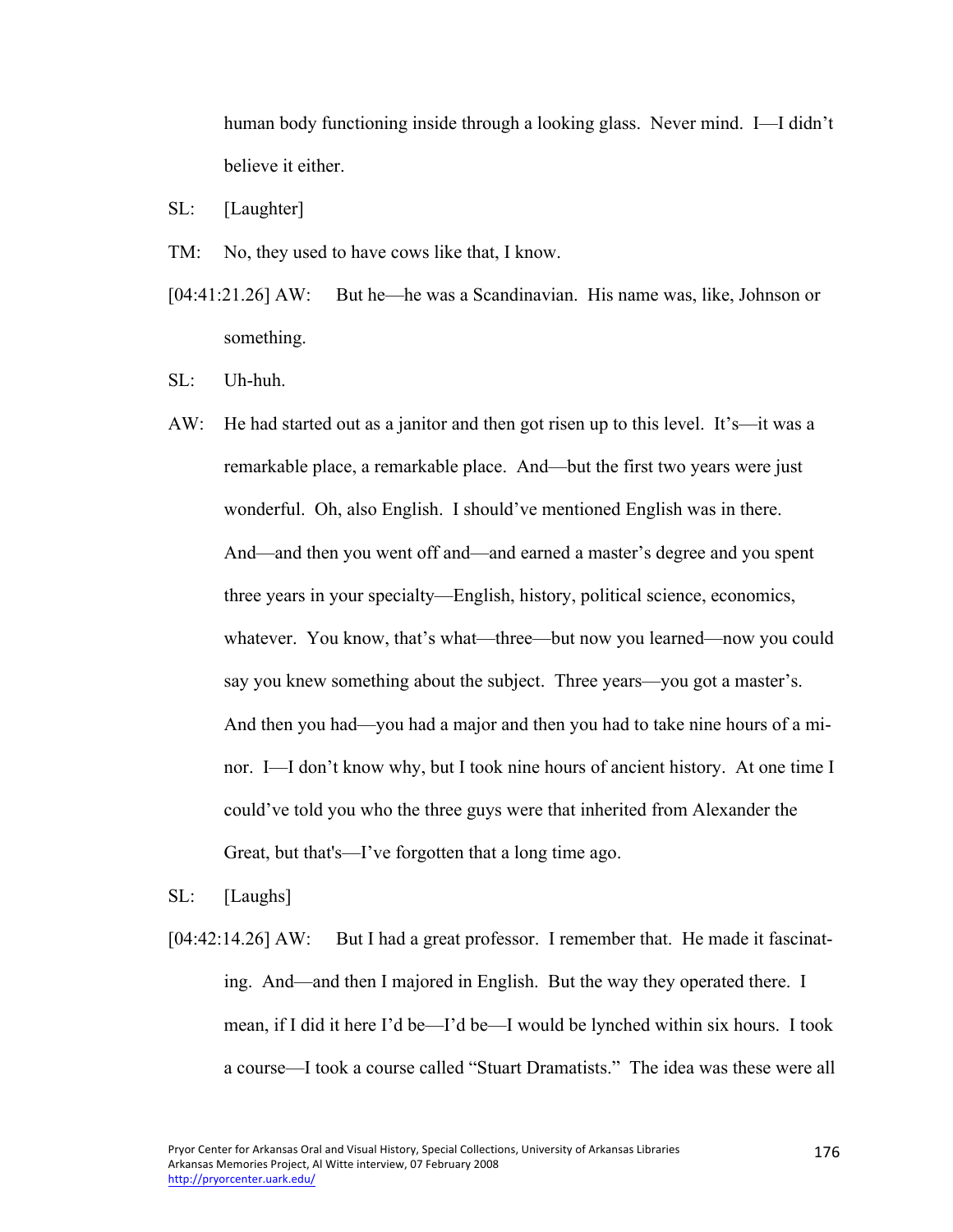of the famous playwrights at [William] Shakespeare's time, except Shakespeare. You took a separate course in Shakespeare. Then if you wanted Christopher Marlow and all these other guys—Ben Johnson and some of that—now, in that course I had to read thirty-six or thirty-seven plays in nine weeks, okay? One course. You say, "Well, that's a lot." And then I had this other course—five novels. That's not much.

- SL: [Laughs]
- [04:43:15.03] AW: And then I had a couple—whatever other courses there were—I had to learn all about Alexander the Great, and whatever. But you say, "Well, now, that's a fairly good course load for that quarter." But what you don't know is they had given me a reading list at the beginning of the quarter. They said, "Incidentally, next May you're gonna be examined on these ninety works, and you're gonna—and here's a novel by [Benjamin] Disraeli." Did you know who Disraeli was?
- SL: Yeah. Uh-huh.
- AW: Did you know he wrote novels?

SL: No.

- AW: Well, okay.
- SL: [Laughs]
- AW: I did 'cause I had to read one.
- SL: [Laughs]
- [04:43:46.08] AW: Actually, I read all of 'em. *Coningsby*, I think it was called. And they would—and—and that was—you weren't just gonna be examined in this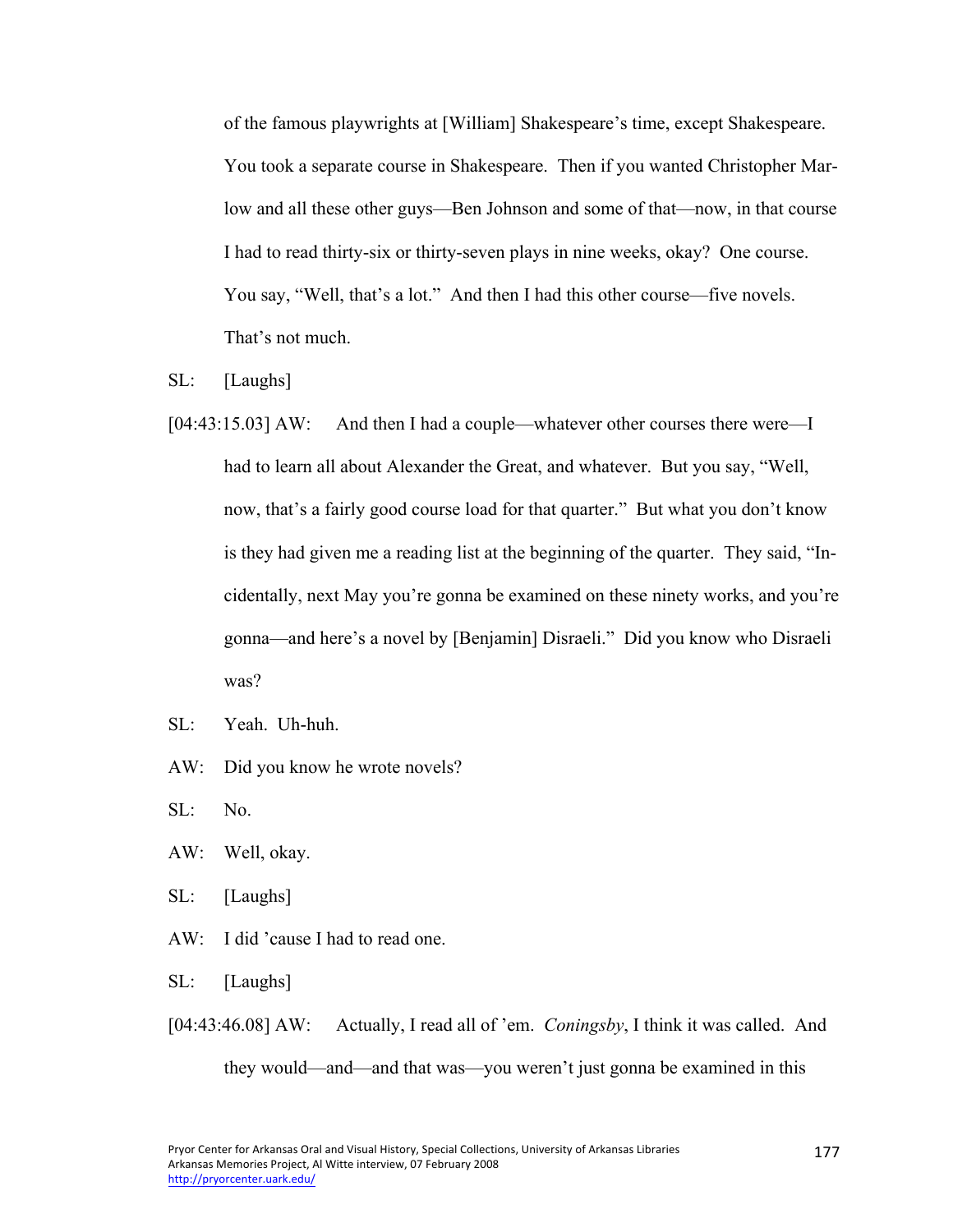crap thirty-seven plays, you had a reading list this long, okay? Final exams were six hours. They really tested you there. So, as I say, academically I'm glad I went there, 'cause between having a great high school faculty and those folks there, I think—I—I—I would've been a teller in a bank. So I'm very grateful for the place, although I hated the city at that time. It was crime-ridden. It was corrupt. The police were corrupt and vicious. I like it a lot better now, but back then it was not a nice place, a lot of shootings.

[04:44:44.28] SL: It sounds like to me the load was enough to keep you pretty busy.

- AW: Oh, yeah. And I worked in the bookstore, 'cause I didn't—you know, I had—all I had was the G.I. Bill, and so I worked in the bookstore. But they were nice to me. They'd let you—like, if I had a—if I got out of class at 9:00 and didn't have to go back 'til 11:00, I could work two hours in between if I wanted to, you know?
- SL: Uh-huh.
- [04:45:08.18] AW: They paid me ninety-five cents an hour, which was big wages back then. And . . .
- SL: Oops.
- AW: And I could work long hours in the beginning of the quarter, and less and less as time went on, you know?
- SL: Uh-huh.
- [04:45:21.11] AW: So I had it—I—I—I worked hard, though I don't remember resenting it. And I had friends and dear friends.
- [04:45:31.14] SL: So there wasn't probably much of a dating pattern there. I mean, last time we were talking about dating patterns you were in high school and . . .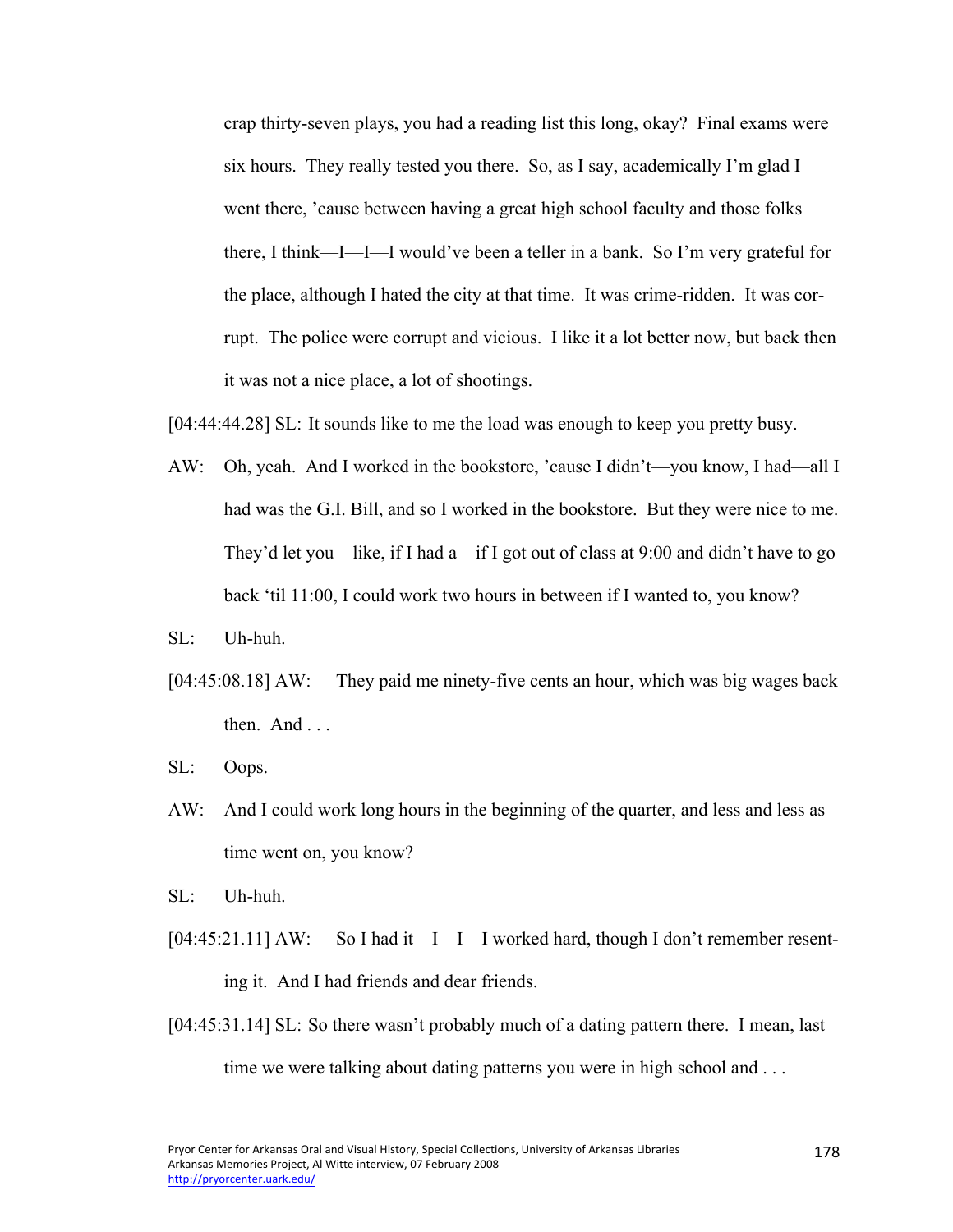- AW: Well, the dating patterns there—no, I—I—I fell—I fell in love with a woman and, once again, she was smarter than I was, so it's . . .
- SL: [Laughs]
- [04:45:48.05] AW: Nancy from St. Louis. She—she entered when she was sixteen out of there. And so we—we ended on bad terms. I mean, we weren't—it was not a friendly parting, and about thirty years later she found out I was—what had happened to me. I was here and she wrote me a very nice letter and I wrote back and I finally had a chance—I said—I told her—I said, "I wasn't—I didn't resent the fact that you were smarter than I was. I resented the fact that you—you weren't impressed by the fact that you were smarter." [Laughter] And that summed it up more accurately as, God, she was so smart. She died of cigarettes . . .
- SL: Yeah.
- [04:46:37.12] AW: ... a few years ago, and I remain very fond of her. She was a great woman—great woman. She at age thirty-six—a high school teacher of English in St. Louis, married to a no good drunk . . .
- SL: Uh-huh.
- [04:46:59.25] AW: ... kicked him out of the house, divorced him, went back to college, got a PhD in psychology, became a child psychologist at age forty, and eventually remarried, but worked for twenty years [ ]. She did that on her own. I've got a great deal of admiration—admiration for somebody that can . . .
- SL: That's strong.
- $[04:47:24.28]$  AW: ... kick off a new life at that age and make a success out of it very impressive to me. But I knew a guy—my favorite—my closest friend there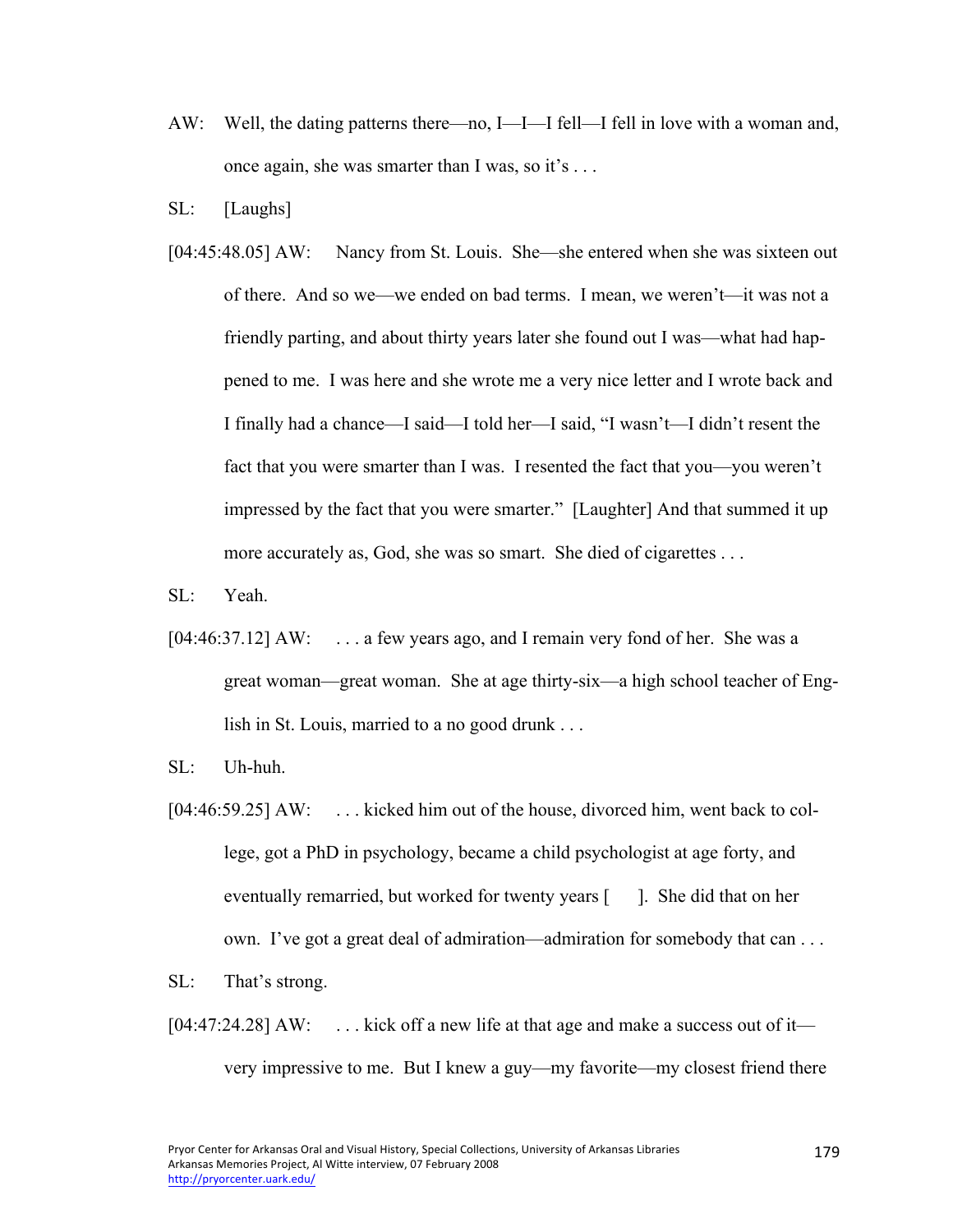was of all things named John Hancock. Fortunately, he went by Jack. And he may be—I don't know—he was so brilliant it hurt. He was from Saint—he was from California, and he was 4F [unsuitable for military service]. And you got to believe when I say this, but guys who were 4F during World War II felt humiliated and embarrassed—like they were half a man.

- SL: Uh-huh.
- [04:48:13.15] AW: One of my best friends growing up—he [laughs] talked his buddy into going down and enlisting. When they got down there his buddy got taken in and he got—he was declared 4F 'cause he had a punctured eardrum.
- SL: Uh-huh.
- AW: We laughed about that for a while. Anyway, Jack and I became very close, but mine was out of admiration for him, plus liking him. He was a very likeable guy. But he was—brilliant, brilliant student. Did you ever—did anybody here ever read philosophers like Wittgenstein and those people?
- SL: Uh-uh.
- AW: I can't even—I can't get through the paragraph or a sentence, really.
- SL: Hmm.
- AW: I'm bragging when I use paragraph. And he—he understood all that stuff. But enough of that. Another best friend died—another real good friend died young of high blood pressure. He was probably the most cultured man I ever knew. William Alexander Payne of Minnesota. And then the worst male I ever met was Joe [Shak? Shack?] of Cleveland, Ohio . . .
- SL: [Laughs]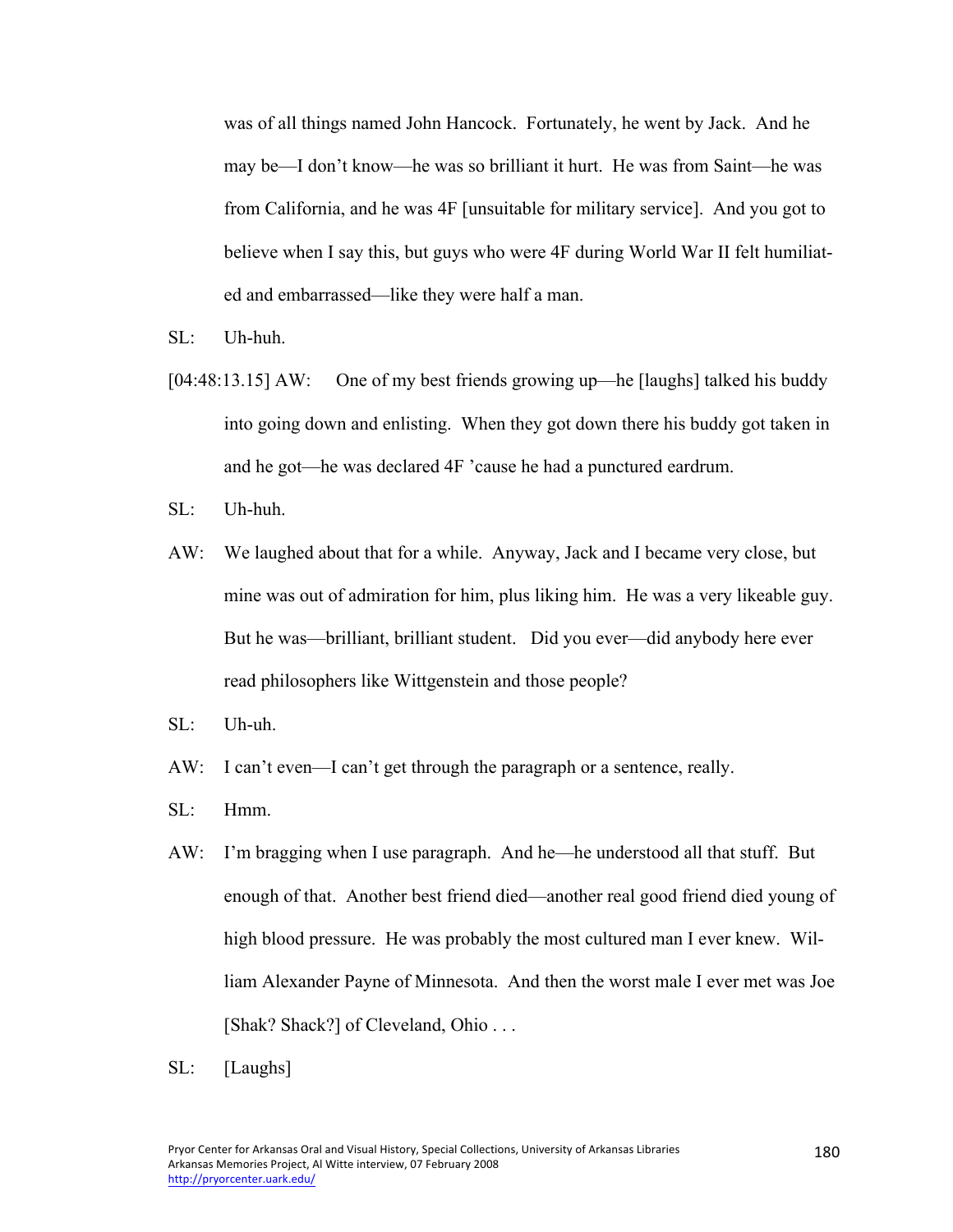- [04:49:23.28] AW: ... whose wife—he insisted his wife get an abortion, and then he got angry at her because she wouldn't go back to work that afternoon. How do you like that for class?
- $SI:$  Man!
- AW: That was Joe.
- SL: Hmm.
- [04:49:37.27] AW: He was a charmer. And then a guy—these names keep popping another guy named Peter Wolf. Can you believe I knew guys named Peter Wolf and John Hancock?
- SL: [Laughs]
- [04:49:50.02] AW: Peter Wolf was a—one of them German immigrants from Hitler escaped Hitler—his family. And you talk about lucky G.I. Bill—now, this—this is why I envied Peter. He was a wonderful guy and family. He knew Thomas Mann. Anybody remember Thomas Mann, the German novelist?
- SL: Uh-huh.
- AW: Do you know what I'm talking about? Do you know . . .?
- JE: I've heard about him.
- [04:50:12.25] AW: He—he—he's like the best-known writer in—in Germany for 150 years, that's all. He's escaped, too, and his family were friends. Anyway, Peter came from quite a background. Now, listen to this. In order to qualify for the G.I. Bill, you had to serve ninety days in the service. On the ninety-first day he got an ulcer—was discharged and told, "What is it you want to do, did you say?" "I want to go through medical school." "Okay." [Laughter]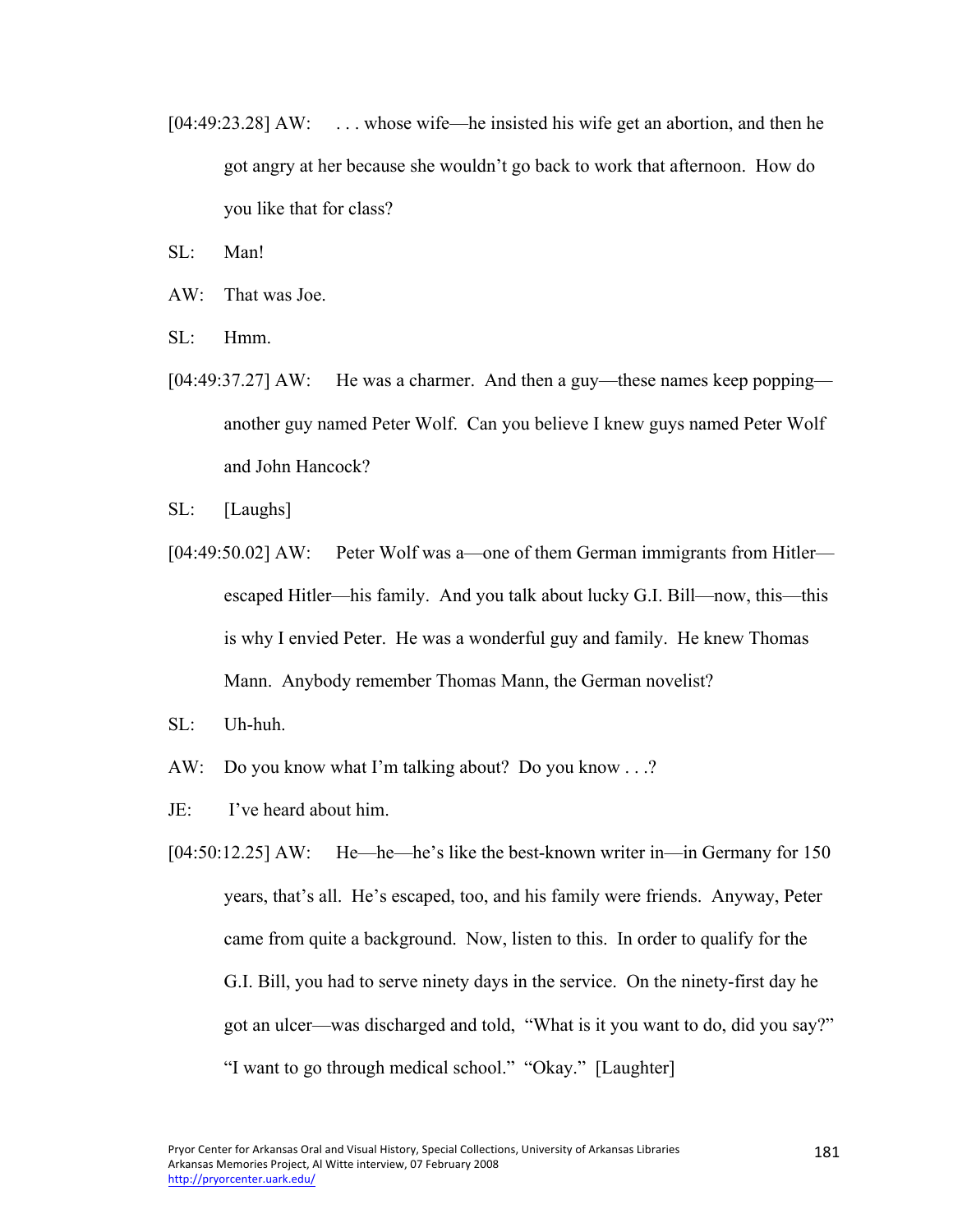- SL: He got an ulcer.
- AW: He got an ulcer. [Laughter] Ninety-one days. [Laughter] You think I wasn't mad about that?
- SL: [Laughs]
- $[04:51:04.10]$  AW: Anyway, luck of the draw, right?
- SL: Luck of the draw.
- AW: Luck of the draw. I don't know, I—I can't—I can't get into all the college days. I mean, I don't know where—whatever—so stopped—I don't think I can, anyway. I—I realized I was—I was forced to go the basic route, which was to become an English instructor and then go back to work on a doctor's degree, and I did that. I went to Rippen College. I was very lucky to get a job, 'cause jobs were getting very scarce in those days, and I was lucky to get a job. I think—I think there were only three or four of us had jobs when we—when our class graduated, and it was a good size class, probably.
- SL: Well, I mean, there was how many G.I.'s taking advantage of the G.I. Bill?
- [04:51:46.19] AW: Yeah, yeah, and they're all—and now everything's filled. And this is before Sputnik and the expansion of . . .
- SL: Hmm.
- AW: . . . education. In fact, when I went down years later—to jump ahead, when I went down to Wisconsin to apply for their doctoral program, my adviser, who was a very fine guy—name was Quintana—he was an expert on Jonathan Swift and he said to me, "I don't think you should do this." I—he said—I said, "Why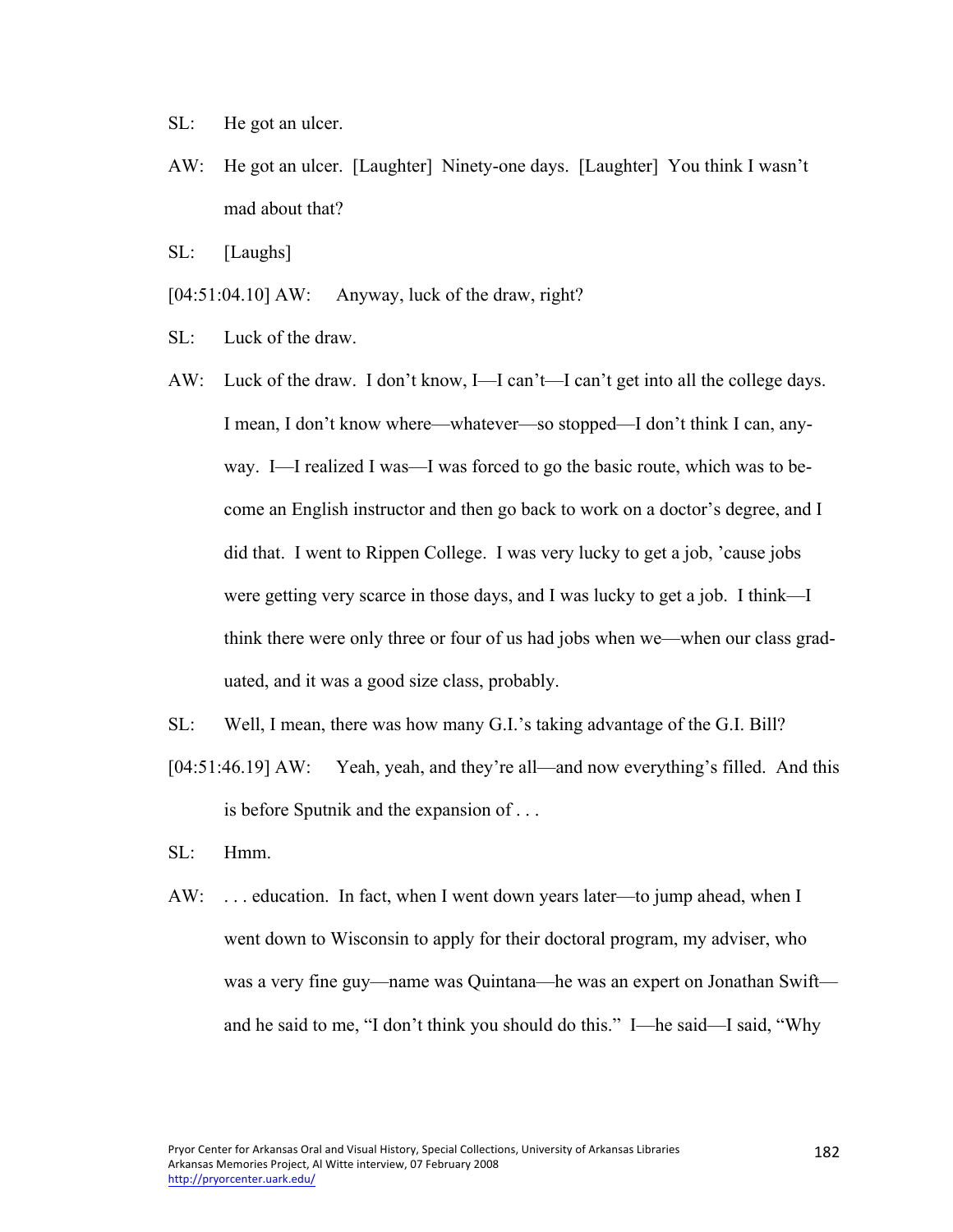not?" He said, "There aren't gonna be any jobs for ya." That's, you know, kind of discouraging.

SL: Yeah.

[04:52:19.25] AW: Late—your late twenties now. But—but I—but I started out and I taught two years at Rippen College—freshman/sophomore English, and enjoyed that. And then when I got—then when I did get admitted to the Wisconsin program, I stayed a summer and a semester, and I realized then I didn't want to do this anymore, and I made the greatest decision of my life, which I've never regretted for a second. I went to law school.

 $SI: At 2$ 

[04:52:48.20] AW: University of Wisconsin. I walked down the hill from Bascom Hall to that place that's on the hallway downstairs—Bartlett Hall it was called and enrolled in law school, and from day one I knew that's where I belonged. I loved it. I loved the first—students don't believe me. I tell 'em the first year of law school was the happiest year of my life. "What? You're crazy!" But it was. That's the happiest year of my life, was the first year of law school. And I did nothing but work. I had saved some money, so I didn't have to take a job. And so I knew first year I'd get to school at 7:00 in the morning—work 'til 10:00 at night—sleep—back to work. That first year was a—I still remember it with pleasure. What an exciting time. So here I am. Now, where are we?

[04:53:43.25] SL: Well, you graduate from law school. You apply for a job and . . .

- TM: Let me change tapes here real quick.
- SL: Well, do you want to stop?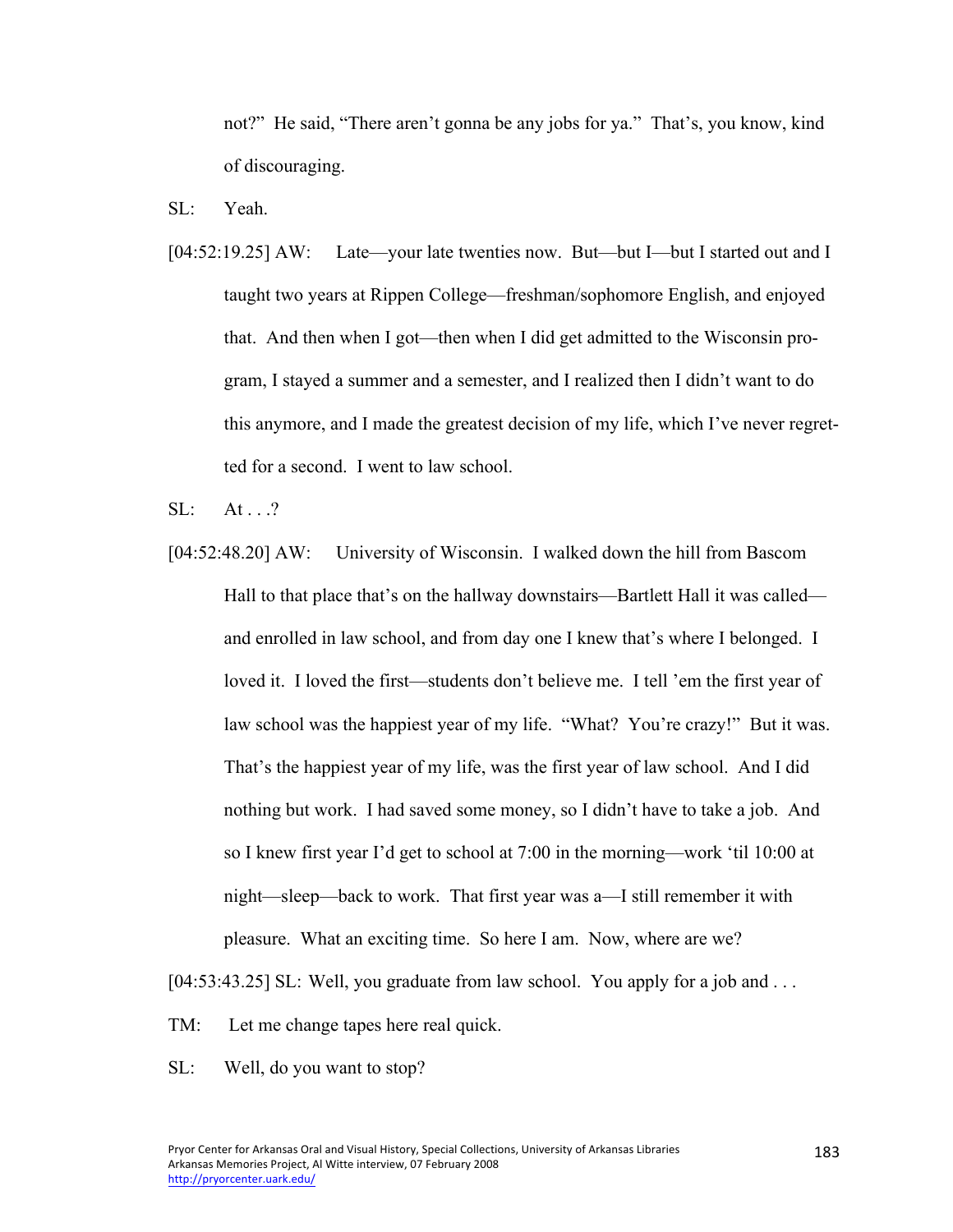- AW: I don't know what I want to do right now. No, I don't want to stop. I just feel maybe my mind is weakening. Do you think so?
- $SL:$  Well  $\ldots$
- JE: I'm starting to hear tummies grumble.
- AW: Huh?
- JE: I'm starting to hear tummies grumble.
- SL: Yeah. She can hear—she can hear the—the stomachs growling.
- AW: Am I—is my mind working?
- JE: Your mind's fine.
- AW: Well, see, that's what I feel.
- TM: You're recalling that stuff. I mean, it seems like it's coming. I mean, it's great.
- SL: Well, I—I don't want to—if you feel like you're getting worn out . . .
- AW: No, I'll talk—I'll talk—I'll—I'll keep on. Just tell me when you think I'm . . .
- [04:54:24.25] PW: But you seem like if you want to, it's probably a spot because of the Scott work is getting  $\lceil \cdot \cdot \rceil$ .
- SL: This is—this kind of where ...
- PW: This is probably . . .
- SL: ... I would let her talk about your ...
- AW: Oh, yeah, law school.
- [Tape Stopped]
- $[04:54:36.26]$  AW: ... to my—on my own.
- SL: Uh-huh.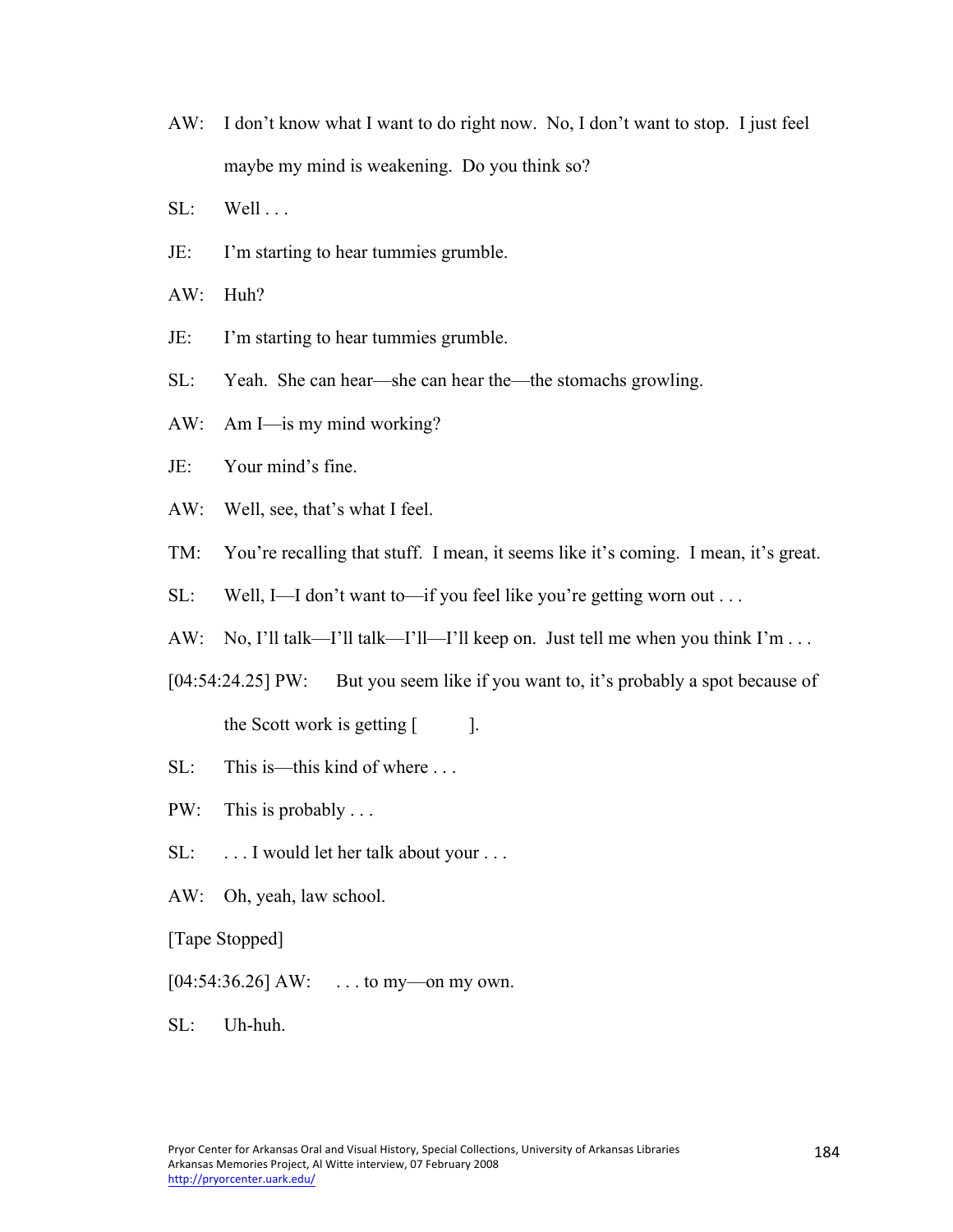- AW: I never—I mean, since coming to Arkansas I never went out and hustled clients or anything like that.
- $SL:$  Uh-huh.
- [04:54:44.15] AW: My job—outside of teaching law classes, my job was primarily two. One is I worked—I was assigned by the president of the university to be the athletic representative, and therefore, work with the athletic—with the Athletic Department, which I did for twenty-six years.
- $SL:$  Uh-huh.
- [04:55:05.25] AW: That was part of my job order. If—if—if universities were run with even a modest amount of efficiency, which is too much to hope for, I would've been fifty/fifty percent. And I'd been fifty percent law school and fifty percent Athletic Department. But they weren't. I was 100 percent law school in terms of being paid and spent half my time down there for various reasons. Then in—then in free moments—principally, summers—I was a deputy attorney general of the state of Arkansas off and on from the early 1970s 'til Steve Clark went out of office, and I worked on many, many projects. Now, that's all law—lawrelated work that law professors do so . . .
- SL: Uh-huh.
- AW: ... far as I'm concerned, unless you want to get into social things ...
- SL: Well, I do want to get into social things, but . . .
- [04:55:58.13] AW: We can—we can work around them somehow, but—I mean, cover 'em, but not—no way they would interfere greatly with her interests.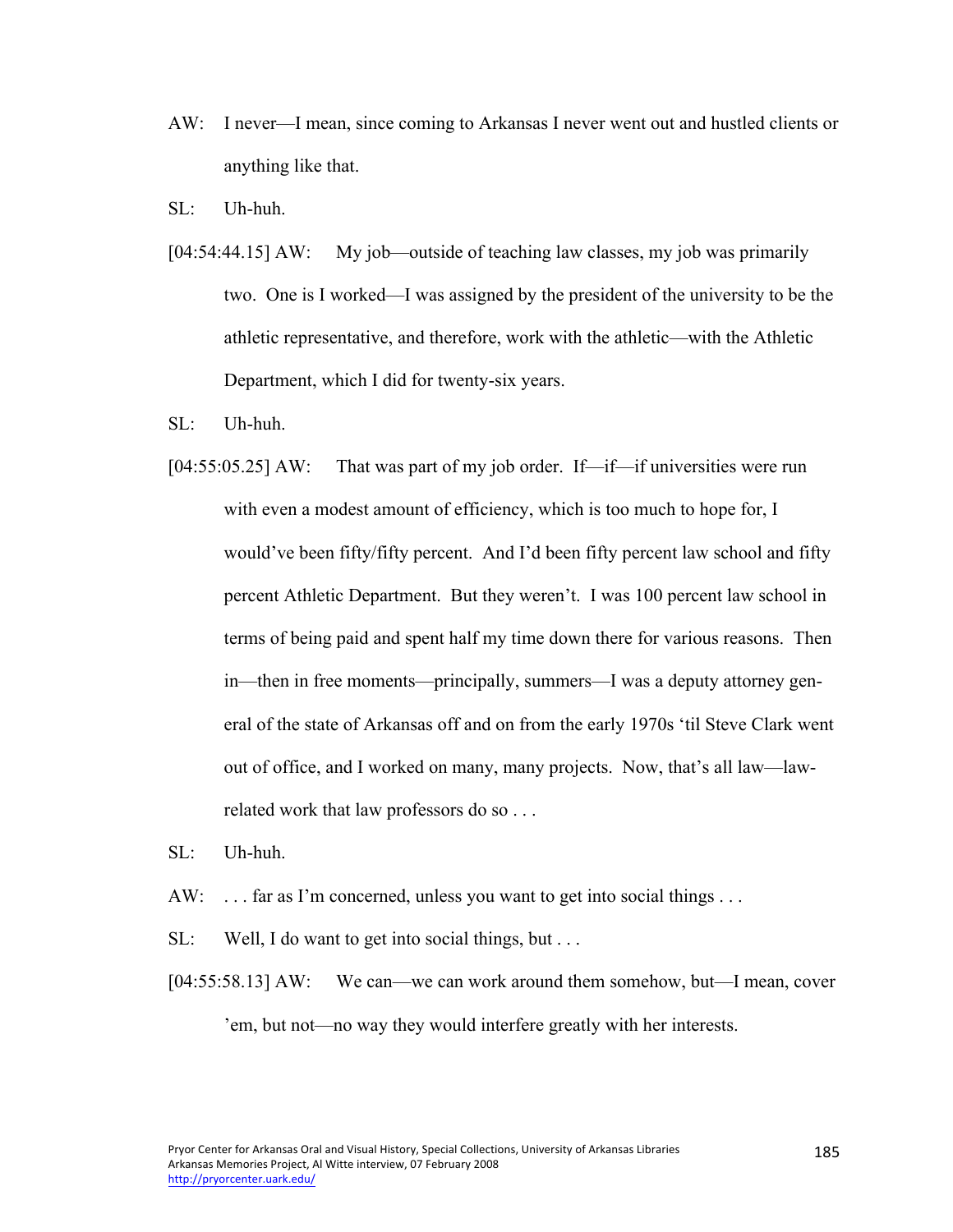- SL: Well, maybe what we'll do—we'll get you heading for Fayetteville out of Milwaukee. We'll finish in Milwaukee. We'll stop. And then the next time we get together we'll start with your days . . .
- AW: Sure.
- [04:56:20.19] SL: ... here at the university. And if something comes up that crosses over into life in Fayetteville and the social stuff and . . .
- AW: Sure.
- SL: ... and all that. Well, we'll just kind of tag-team you a little bit.
- PW: Most—yeah, most of the information that I need is mostly contained in your impressions of the law school, your relationship with your fellow faculty members, like Fred [last name?], and—and your relationship under the various deans that you served under. So, I mean, mine's pretty concentrated, where I think Scott's obviously sweeping a much broader path. And you're welcome—you can sweep as broad a path as you want with me.
- AW: Well, we'll—we'll work it out, I—I'm confident.
- PW: Okay.
- AW: Well, back to ...
- SL: Are we rolling?
- TM: Yes.
- SL: Good. Okay.
- [04:57:04.28] AW: I want to go back to the University of Chicago briefly.
- SL: Okay.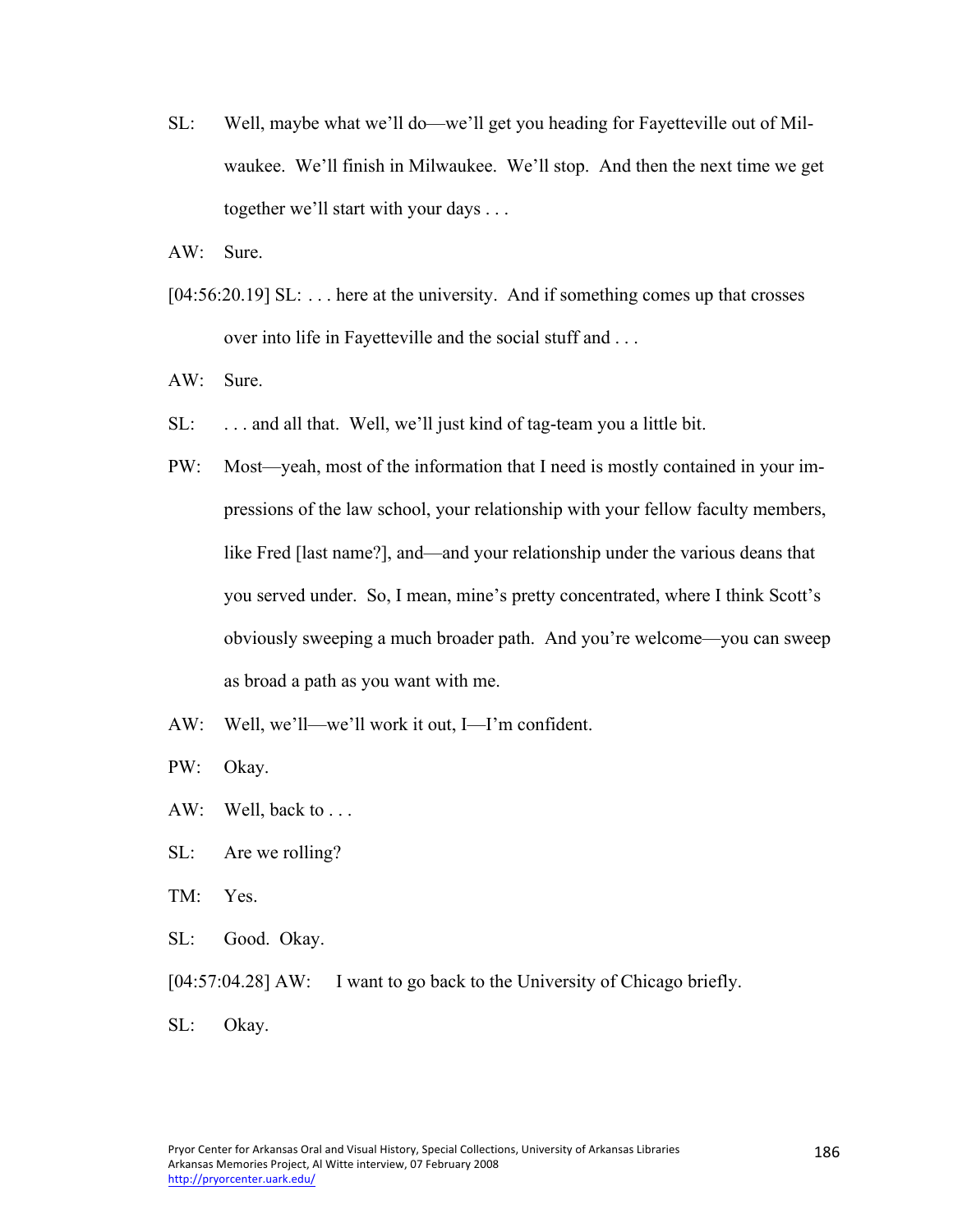- AW: I—I had an experience when I was a junior that had one of these epiphany-type moments to—to it, and that is I took a course called "Expository Writing"—very good professor. And part of our assignment was to choose something that had to do with writing and lecture to the class as if we were a teacher. And, again, the the letter W in front of my last name put me towards the back. I think I was the last one to be called on, and I—I chose outlining for all—of all silly things. And at one time I knew when Roman numerals were appropriate and when they weren't and stuff like that. So I chose outlining. I'm sitting in the back of the room—small classroom. He said, "Okay, Mr. Witte, it's your turn," and I got up and I walked up the aisle about five . . .
- SL: Rows.
- AW: ... chair lengths ...
- SL: Uh-huh.
- [04:58:24.07] AW: ... turned—and then turned and got behind the desk and the lectern. And when I looked out at this group of faces, I realized this is where I wanted to be. I wanted to be in front of a class. Honest to God, it was like the Lord said, "Al, you want to—this is where you ought to be." It was a strong, totally unexpected thought that this hit me. And I knew then and there, I wanted to be you know, the idea of being a professor made me feel good. So I—I blame a lot of stuff on that moment. Then I went on and talked about outlining. Fortunately, I remember none of it.
- SL: [Laughs]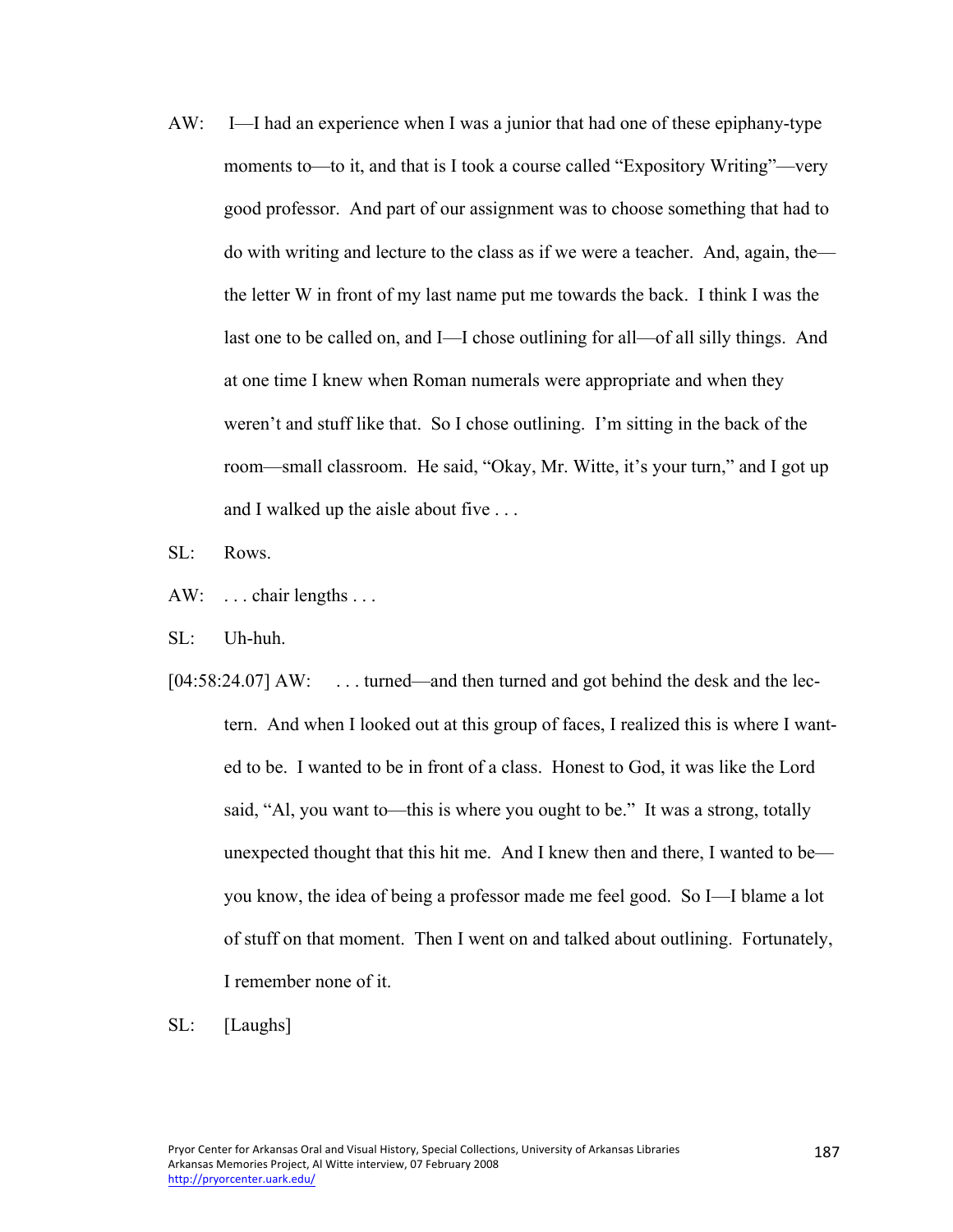[04:59:16.18] AW: And then eventually when I did graduate from Chicago, I did have the chance to teach, and I liked teaching at—at Rippen. So that all later on had an impact on why I decided to leave the law firm and come here, was I knew the way of life and I knew I enjoyed it, and as far as I could tell it was one of the few things I might be good at or acceptable I should say at—that's, I think, more precise, except for being up there in front of—but there's a power thing in there. There's an ego/power thing in there. You have command of the lectern is the way I think of it. You command the lectern. That means you command those people. And that gives you sort of an ego God-like attitude towards the situation. "I am in control. I am in charge." And I suspect there's a lot of that in me.

SL: You know ...

AW: I know it's hard to pinpoint.

[05:00:17.05] SL: That's so different than the culture that you grew up in in Erie.

AW: Yeah.

SL: Because there the thought of having a job that you wanted or wanted to do ...

AW: Yeah.

SL: ... was not ever considered.

 $[05:10:02.05]$  AW: No, it was ...

SL: Any job.

AW: It didn't exist.

SL: Yeah.

AW: Any job was fine.

SL: Right.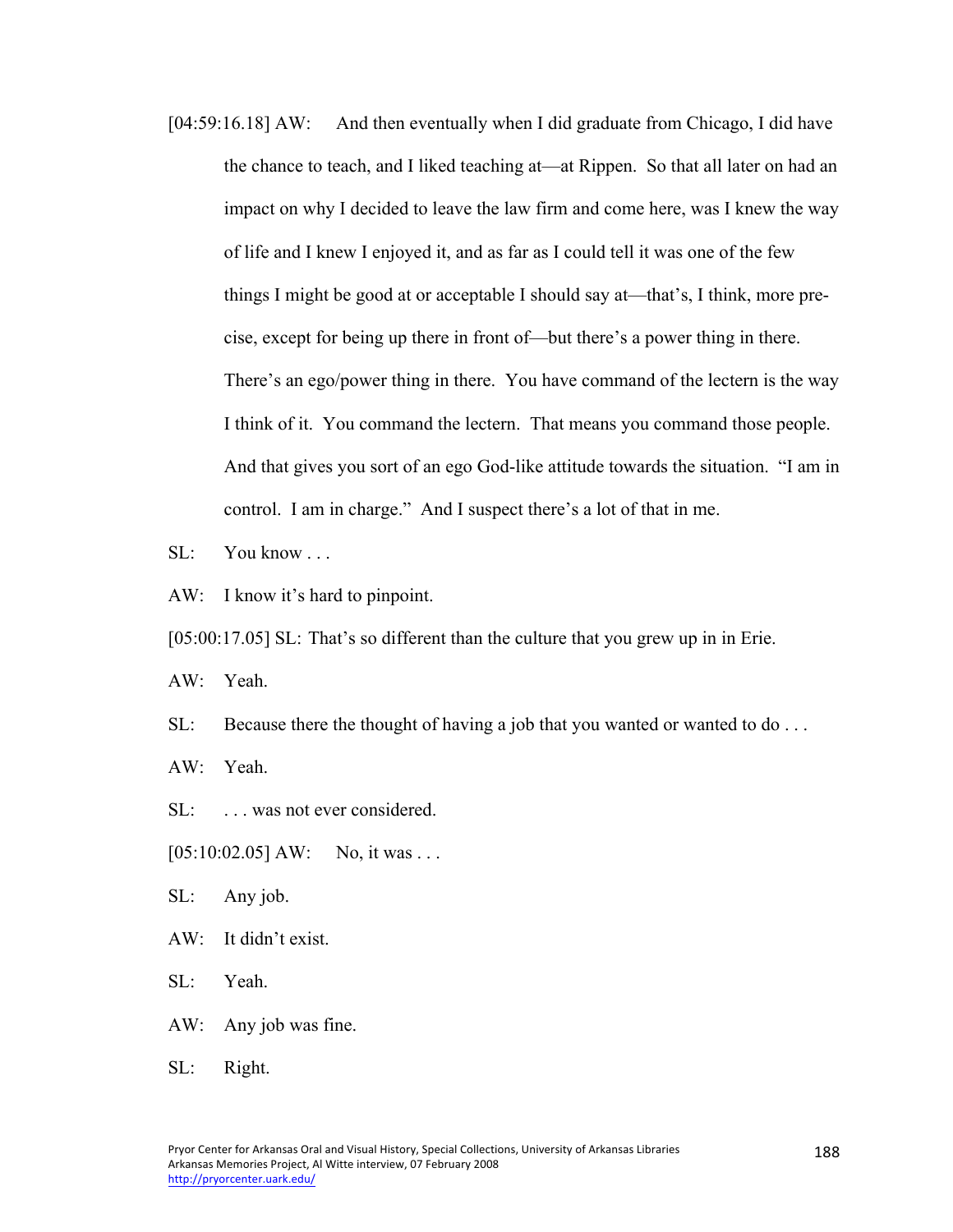- [05:00:34.00] AW: Now—and, of course, some were better than others. We knew that. But—but if—well, like my brother. Now, he was brought up the same time. He's just a little bit younger than me. My uncle—my uncle by marriage, Ray [Cain? Cane?]—he went to work for General Electric, had a good job, and he loved them, as a result. I mean, General Electric could do no wrong. It was heaven. They had a program called the apprentice program. It lasted four years, and you were an apprentice, like the old days, you know . . .
- $SL:$  Uh-huh.
- [05:01:06.21] AW: ... centuries ago. And it was—what I always understood was that the object after four years was to be what they called a journeyman machinist. And it's my belief that a journeyman machinist was like a journeyman plumber and all that—you couldn't go any higher. I mean, that was the ultimate label to that you could earn and to demonstrate the skill level at which you were. He begged me to become an apprentice, and I knew that I had no—not only no interest, but no ability . . .
- SL: Hmm.
- [05:01:45.08] AW: ... hand-wise or anything to run machinery—to do things that required skill. And then—but he persuaded my brother, and my brother spent four years as a journeyman machinist in this program. At the end of the four years he realized, "Hey, I want to go to college, too." So he left GE and went to the University of Detroit and—and the rest is—is happiness. But that was our idea of of something high up in the world that I could search for or reach, you know? Be a machinist.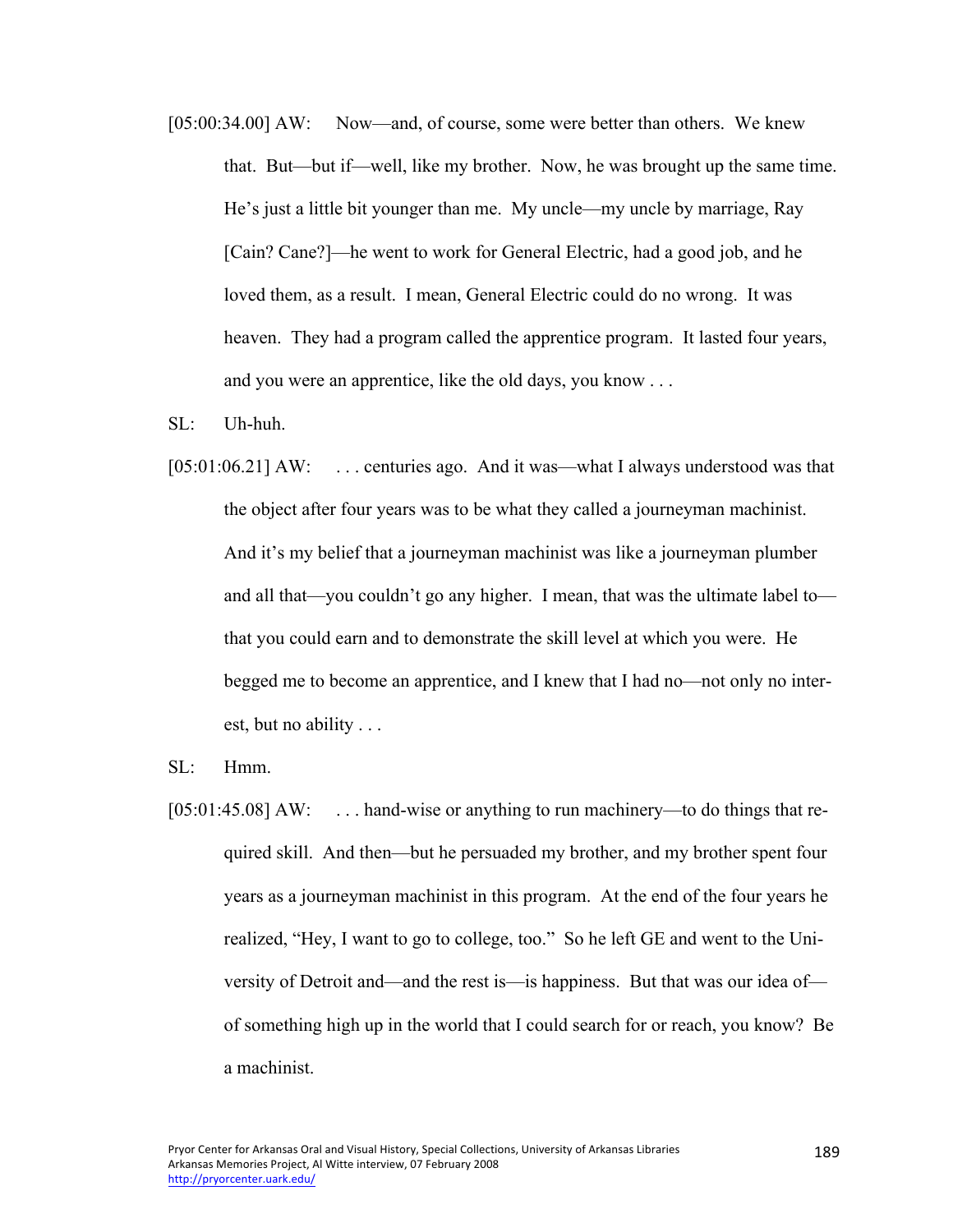SL: [Laughs]

- [05:02:27.04] AW: I just—you know, if you—if you know anything about my life here, how incredible a contrast that is. But that was my family's idea of the best I could ever hope for was to be a journeyman machinist and make a lot of money. I must admit they make a lot of money when I was teaching at Rippen. My brother was working in—in Detroit after he graduated and I went over to visit him on a Thanksgiving weekend. I was making \$300 a month teaching at Rippen. Four into 300 is seven, but you got up to it—it's more like four and a half into 300 to get your so much a week. Anyway, it worked out to about \$65 a week. No—yeah, that's right. My first salary was \$270. I got the wrong number. I got a raise to \$300.
- SL: That's—that's—that's . . .
- [05:03:29.24] AW: Yeah, that's more like \$65. Four in there is sixty—so I'm making \$65 a week teaching after many years of graduate work—teaching at Rippen College. My brother gets called into the shop on—on Thanksgiving Day. He's making \$2.10 an hour, triple time for holidays. So now he's up to \$6.30 an hour. He works ten hours—what is that, \$60-some dollars a day? [Laughs] He made as much that day as I made that week. [Laughter] So there was some benefit . . .
- SL: Yeah.
- AW: . . . to being a journeyman machinist.
- SL: Yeah.
- AW: I never got over that. God almighty.
- SL: [Laughs]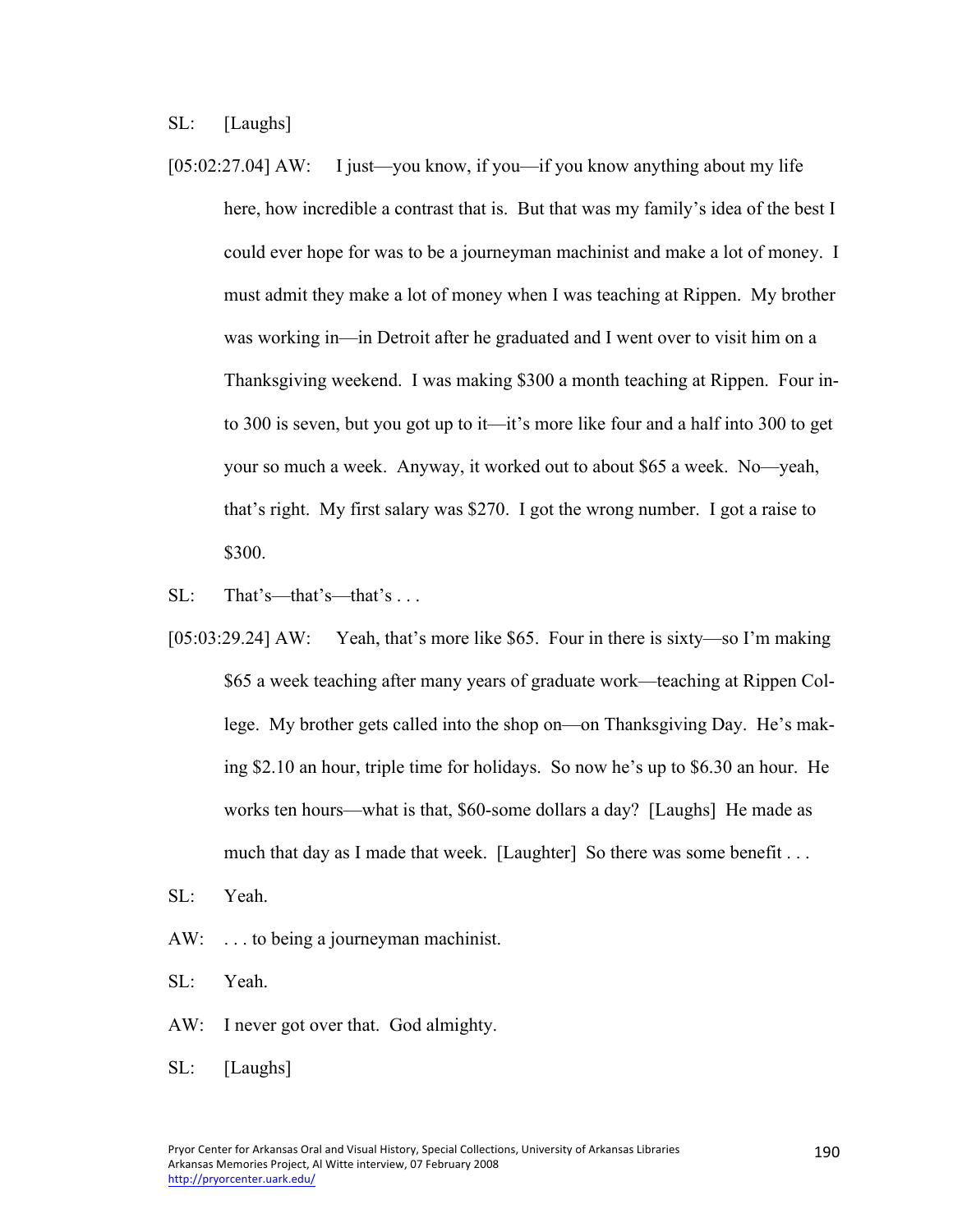- AW: Where did I go wrong?
- $SL:$  Well ...
- AW: But anyway, I-I...
- SL: So you had an—an epiphany in your . . .
- AW: Yeah, I did. And—and it had a big impact. So now where are we? Back in ...
- SL: Well, we're—you're teaching and enjoying your . . .
- AW: I haven't gone over Rippen days, have I?
- SL: No. But you're—your there in Rippen. You get—you get a job in Rippen and and . . .
- [05:04:36.08] AW: Well, now, Rippen is—I'm sorry to tell some of you people—the birthplace of the Republican Party. Four or five farmers got together just before the Civil War and they didn't like slavery or something, and—and the rest is history.
- [05:04:50.08] SL: Well, the Republican Party at that moment is something much different . . .
- AW: Yeah. We know.
- $SL:$  ... [laughs] than it is now.
- AW: We do know that.
- SL: [Laughs]
- AW: But they make a big—I shouldn't say they make a fuss, but they've got a log cabin they claim is where they met. Rippen College was a—see, this was—I went there—the war in Korea broke out in June of 1950. I start to work there in September. But by then—see, that—it's hard for I guess the current generation—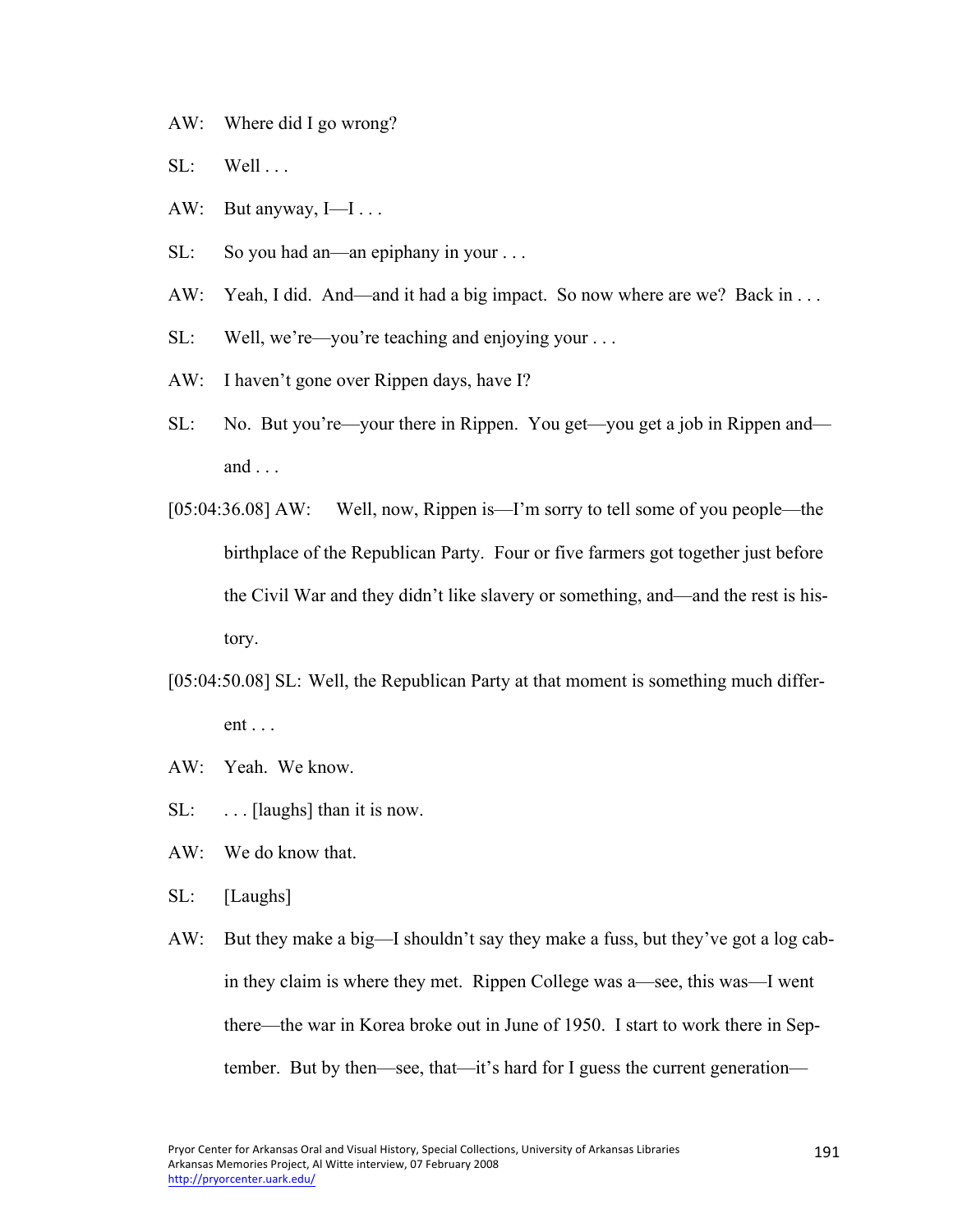when we went to war in Korea, young men by the thousands rushed down to enlist. They—in colleges they did things like—the basketball team would go down and enlist. A fraternity would go down and enlist. It was [a different world]. The point is Rippen had 800 students in June of 1950 and 600 in September. The which is, you know, what—twenty-five percent? That's—big drop-offs around. So they were faced—private school—all you got was that money coming in, so they were facing a [crisis]. So they were having tough times, but it was a—that was a—a—a point of concern. And then inflation hit real big in these salaries that were being paid to teachers at that level of schooling was—were bad. So, again, that was a concern. But they worked you—they worked you pretty good. I taught fifteen hours a week. I taught what they called "dummy English" or triple-X English. What do they call it now?

SL: Remedial.

[05:06:32.07] AW: Remedial. That's it. There is a nicer word, isn't there?

- SL: [Laughs]
- AW: I prefer dummy. [Laughter] What is a noun? A noun is the name of a person, place or thing. That was the first day's start. And I taught a section or two of that and then I taught composition. And then I taught the second year. They had a required second year, which was kind of a literary survey thing.
- SL: Okay.
- $[05:06:56.28]$  AW: Fifteen hours is a lot of hours to ...
- SL: Uh-huh.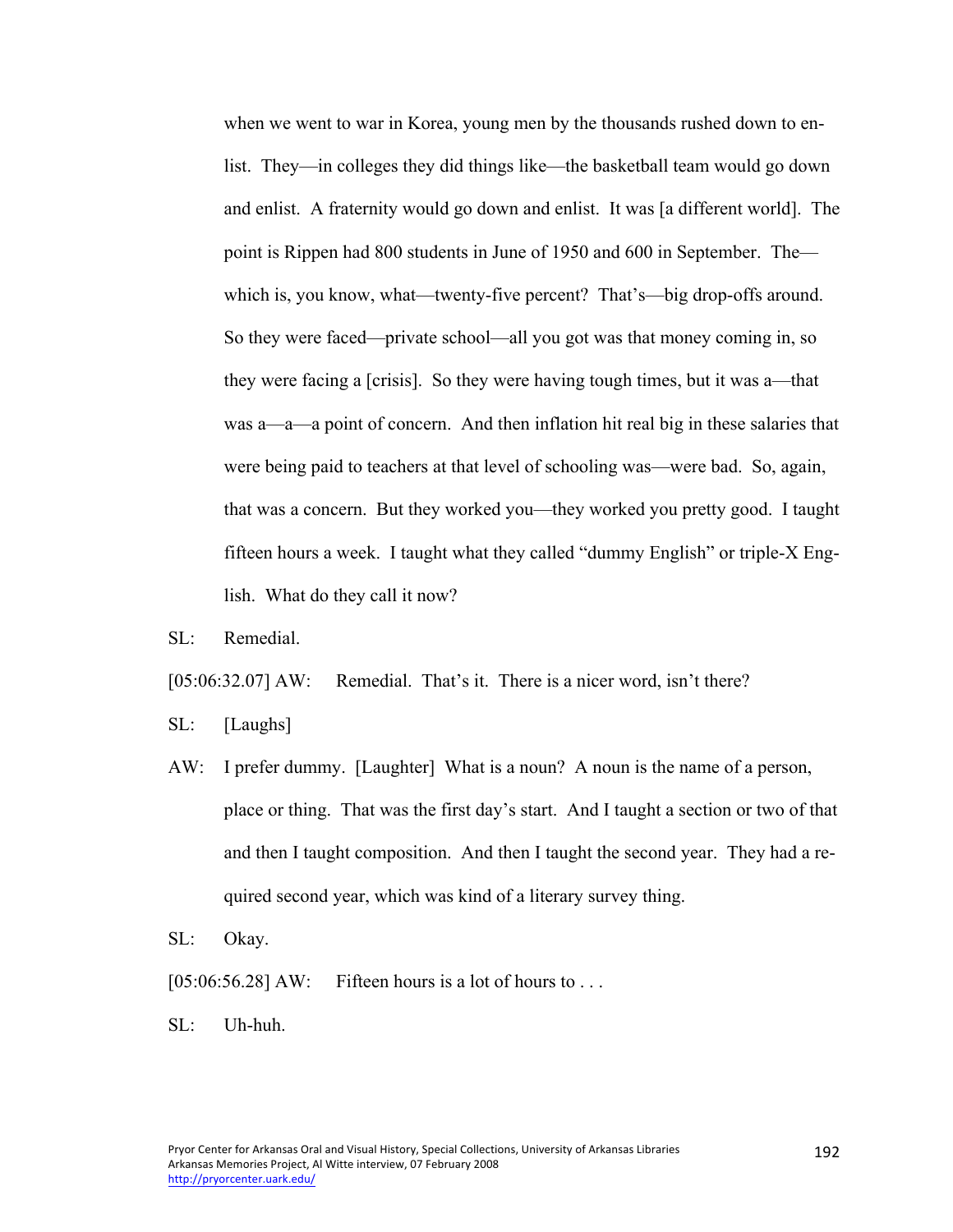- AW: . . . teach and grade. So I was—in addition to my \$270 a month, I had to run what they called a fraternity. Now, what they—what they meant by fraternity there was a bunch of guys live in a house—and old frame house and make up a Greek name and the next day, "We're a fraternity." "What fraternity?" "What—what what'd you say that word was?" You know, that's—it was local. So I had to run this "Animal House" [Reference to the movie of the same name] for part of my that was part of my duties. But it was—they—they were great people up there. I'm just fonder than heck of 'em. I got to be friends—I wasn't all that much older by then as—as some—some of the guys had been latecomers to World War II and all that and were still—now they were finally getting around to going to school or they were seniors or juniors. So I got—I made some friends that are still friends today. And life in a small town in Wisconsin was new to me. All you can do is drink and what I would call bedroom activities.
- SL: [Laughs]
- AW: There's hardly—nothing else to do, really, especially in the winter—150, 200 inches of snow.
- [05:08:23.09] SL: Well, were there Wednesday activities and Friday and Saturday and then  $\ldots$
- AW: No, none of that.
- SL: Okay.
- AW: Well, I—I don't want to make too much of that sort of thing.
- SL: Okay.
- AW: I stayed away from students. Nothing but trouble there.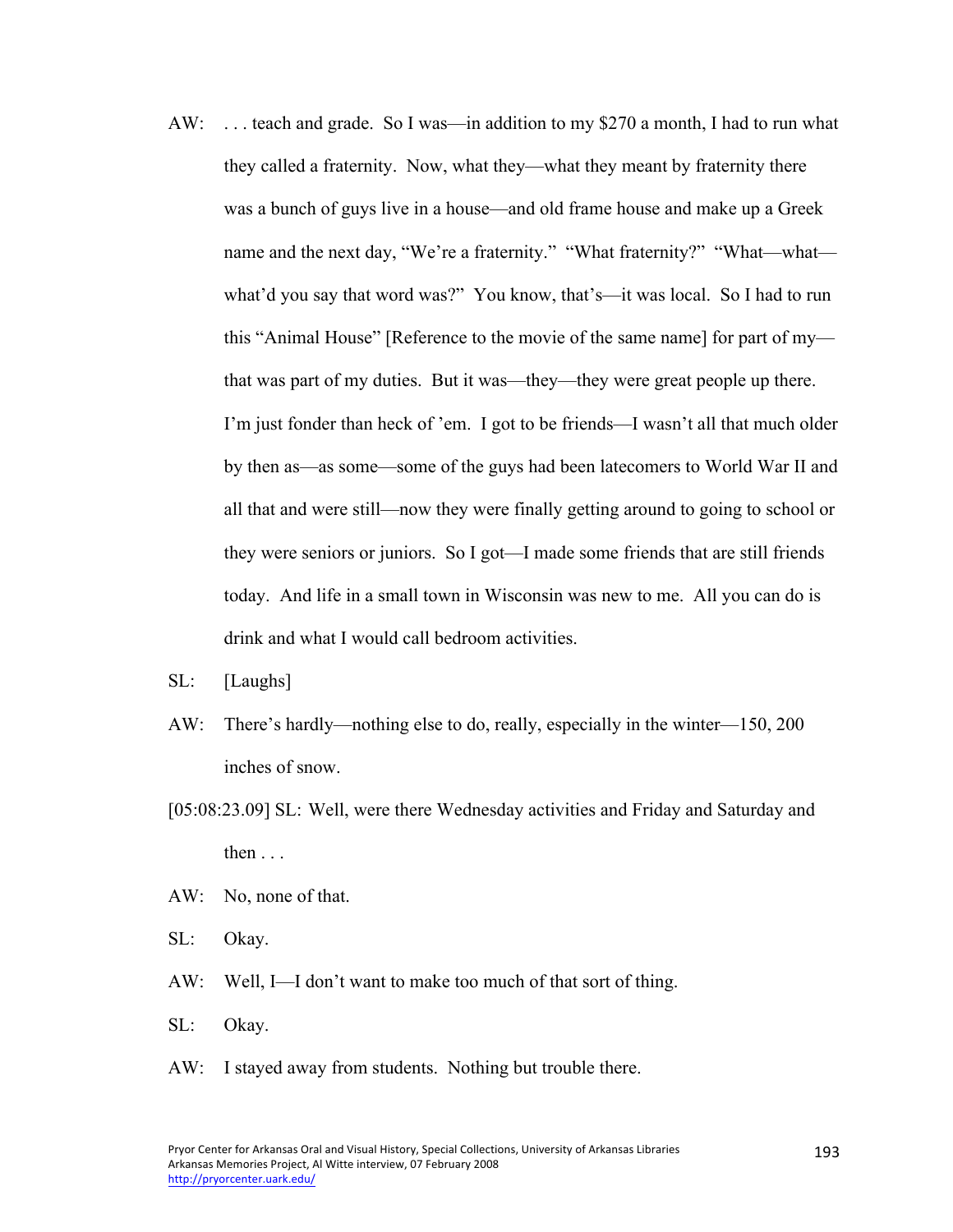SL: Right.

- AW: But it was a small town—small school. Everybody knew everybody. And I kind of wished I'd gone to one of them, you know?
- SL: Uh-huh.
- [05:08:52.18] AW: It's—it's something to being even a small frog in a small pond. And if you're a big frog in a small pond, you're really big. So—but I—I enjoyed those two years as—I can't tell you how—how—how pleasant they were and how much—and how much I remember them with pleasure. And I met my—my friend in northern Wisconsin, Blanche. She was my student, and I like to think of dating a student at my age, although it was fifty-seven years ago—fifty-eight years ago that she was my student. And we—and —and through her and—I've become friends again with some of the other people that were in school back then. So the—the two years at Rippen were very nice, but I went down to Wisconsin. I knew I would never get a doctor's degree 'cause German was a requirement.
- SL: [Laughs]
- AW: And I would never—I would never—I'd still be there trying to pass the German exam.
- SL: Right.
- [05:09:59.10] AW: See, I'll tell you how smart the University of Chicago is compared to these—and—and how these stereotype rules about what an education person should know. How they—how they can cut through that stuff and get to the heart of things. At Chicago you had to learn a foreign language, so I picked French. But they said, "Now, look, you—maybe you'll be a scholar and maybe you'll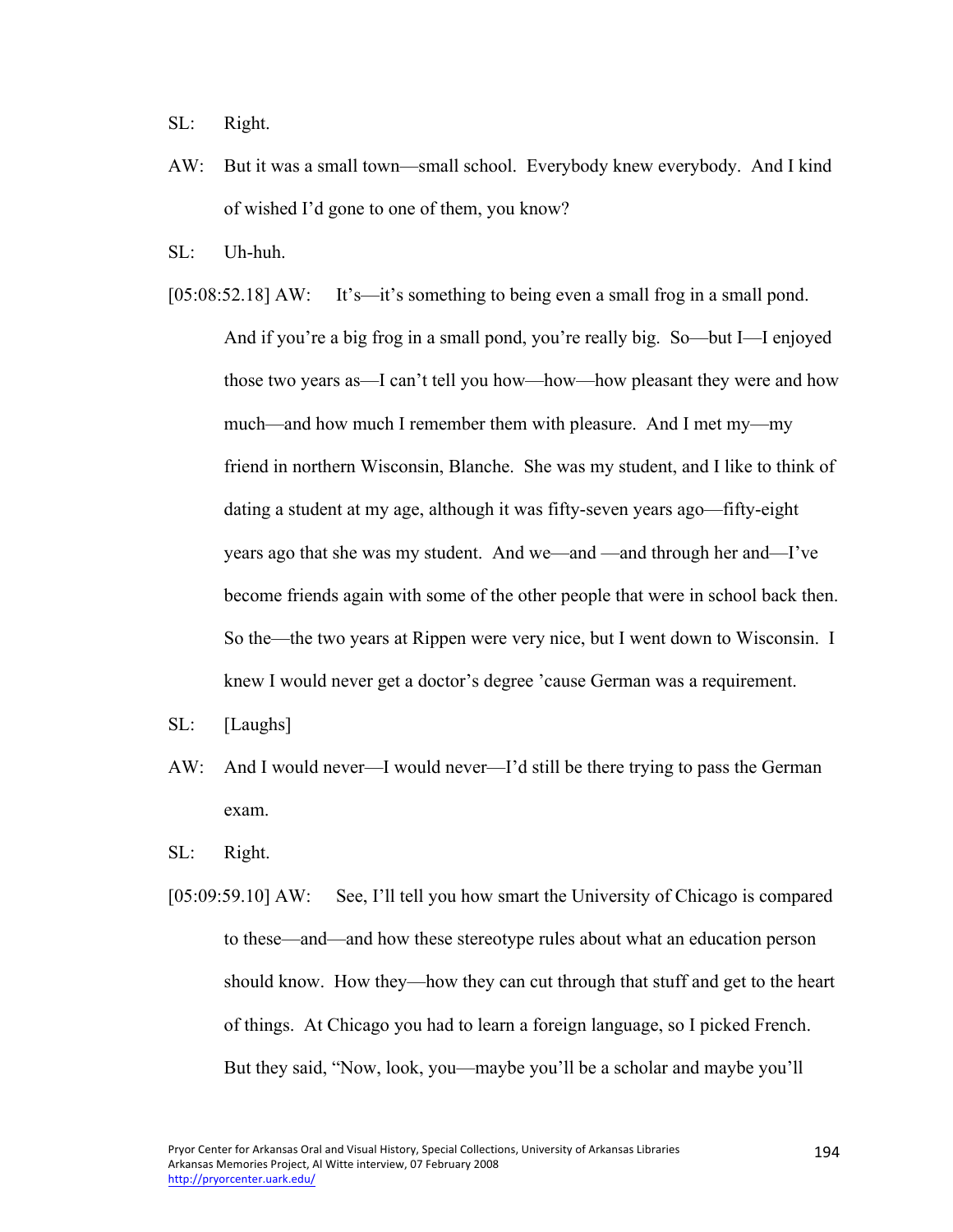want to read a book in French—a novel—a—a critical essay. But you'll just want to read it. So why are we gonna bother you with learning how to speak it? You don't have to worry about that. Just learn how to read French." You see how smart that is?

- SL: Yes.
- [05:10:46.29] AW: You don't have to—you don't have to go through all of that— "Is it Mishur, Mashur—Monsewer—Monsieur?" [Laughs] You know, I mean, you know, you don't have to go through all that stuff. Just learn how to read it, because that's the only need a scholar has is reading it. You see why I like that place?
- SL: Uh-huh.
- [05:11:08.22] AW: I mean, they're probably the most prestigious school in the country and they could care less about these so-called rules. Now you go to Wisconsin with the inferiority complex state university. "Oh, you gotta learn how to speak German." I can't speak German. I can't read German. I'll never do it. I'll never do it. So I became a lawyer. [Laughter] And—but anyway . . .
- SL: Good decision. [Laughter]
- [05:11:34.14] AW: That was—that was one of the—that was one of the traps I saw ahead of me and the other was the job trap. And the other was—you can't believe what English departments are like. You talk about sucking up to people. If you're a young professor—they got, like—they got, like, six of 'em and—and one spot for tenure, okay?
- SL: Yeah.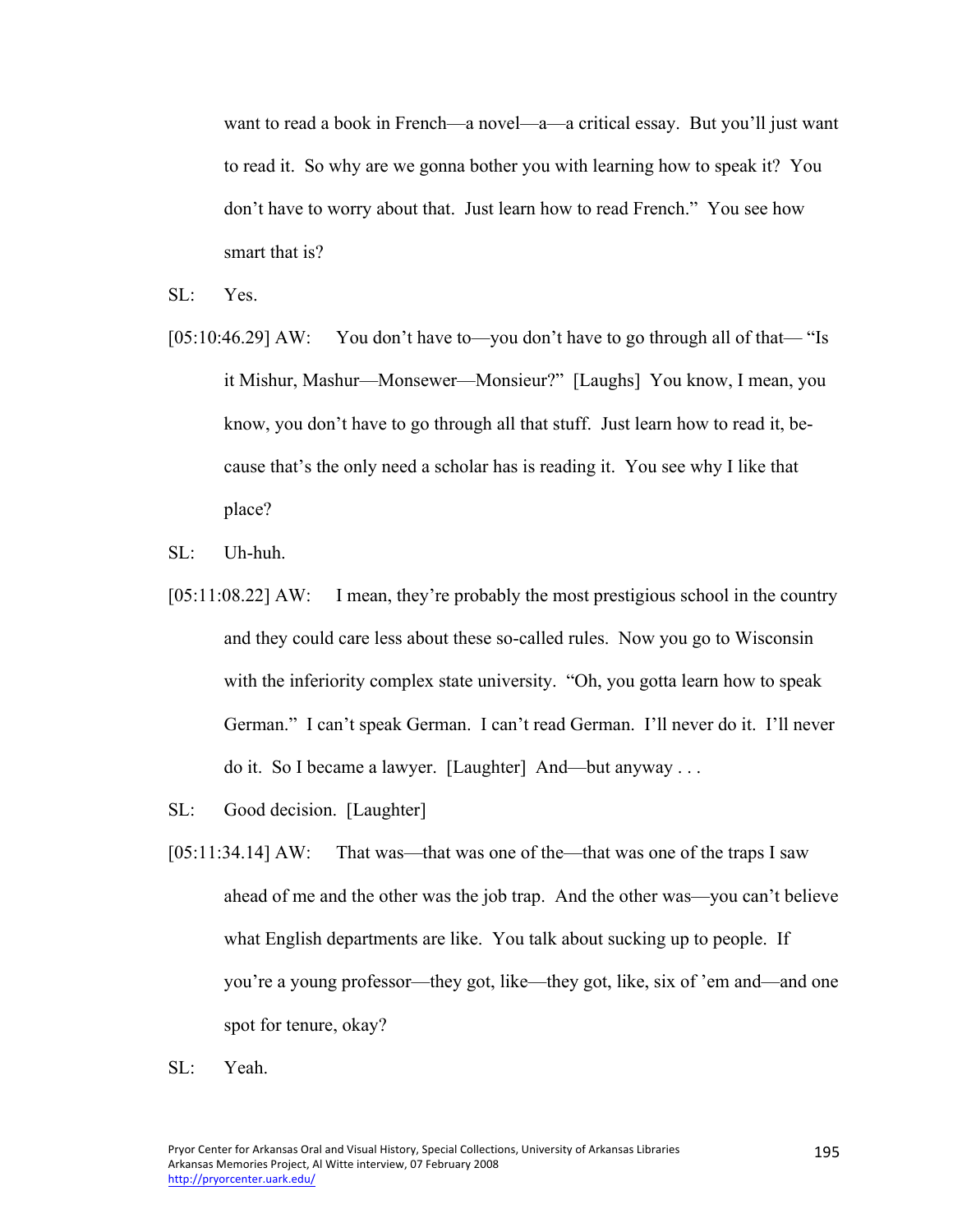- [05:11:56.10] AW: So who's gonna get that spot? And believe me, what I saw at Wisconsin was much—I have to believe was true all over the country. You had to you had to suck up to somebody whose goodwill you thought you needed to get to get—to ultimately get the job after five years of working on your PhD. Oh, who needed that? Lawyers—law schools and lawyers are so much more sensible. Well, you—you know that. Is there any other lawyers in here? That's a kind of a small . . .
- SL: Except the experience—my son's ...
- [05:12:34.09] AW: Just only forty percent. That's hard to—[laughter] Anyway—so my Rippen years were very—I'm very fond of. I—I go back for the—I get the alumni magazine. I—I give 'em money—not much, but enough to get the magazine.
- SL: Uh-huh.
- [05:12:55.02] AW: And I still have friendly relations with some students from that time—a guy named Bob [Stefus?]—very good friend from Milwaukee. And and then law school. Now, are we gonna stop there?
- SL: No, no.
- AW: Or we're gonna . . .
- SL: ... we're gonna get you to ...
- [05:13:14.19] AW: Well, I—what happened was that I realized I—see, this was a big decision. I was now—I was now twenty-eight or twenty-nine years old, and I'm still going through all these identity crises, and I—I was sick of it.
- SL: [Laughs]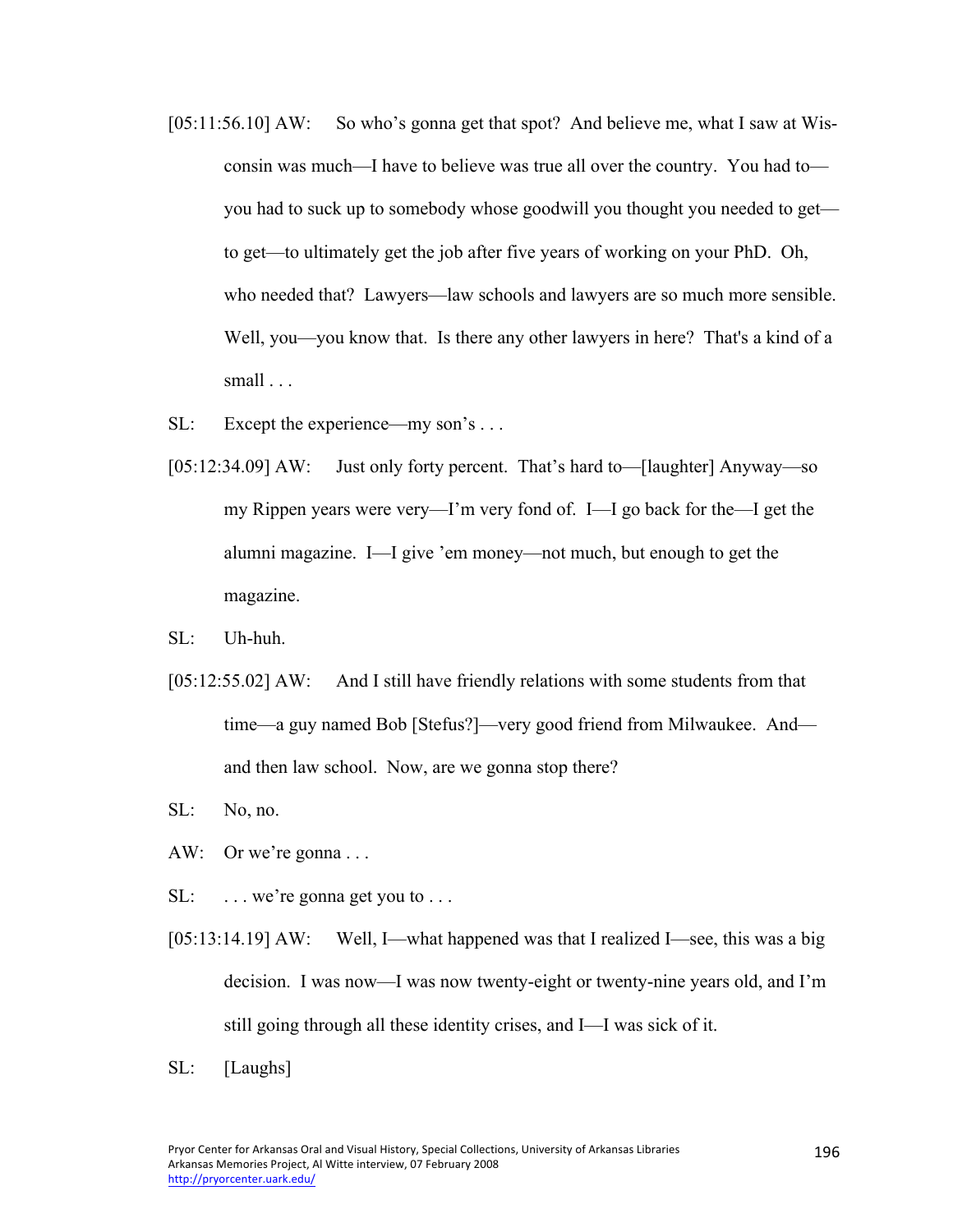[05:13:29.13] AW: Believe me, I was sick of it. But I had to do something. Mythis—this guy I met—good fellow, but I don't remember much about him, but I'm going—he doesn't know it, but I'm going through this identity crisis. And I said something about, "Well, I don't know if I really want to become a professor," and he said, "Hey," he said, "That's great." He says, "Come work with me." I said, "What do you do?" He said, "I—" he said, "I sell stuff to drugstores." He said, "Have you ever heard of Dove soap?" I said, "No." He said, "It's the newest thing on the market." He said, "There's no soap in it." And [laughter]—he said, "They're buying it by the ton! They're buying—" he said, "I'm getting so rich. I'm selling Dove soap." And I thought to myself, "My God, I've gone through all this agony to end up selling Dove soap?" I . . .

SL: [Laughs]

[05:14:34.17] AW: ... you know, just the thought of it was so depressing that I said, "No, I'm gonna have to bite the bullet and go to law school," and, God, what a lucky day that was. It was a rainy day I remember when I walked in, and I was gloomy and scared. And I thought, "Well, God, if I bomb out here it's—it's all over." And—but it didn't. But anyway, so that's when I went to law school, and I met a dear friend, Bernard [Escubali?], from Reedsville, Wisconsin population—I think it was 696. As he said, "Every time somebody's born somebody leaves town."

SL: [Laughs]

[05:15:09.15] AW: And he claims he once went to a wedding reception in Reedsville where the reception was interrupted when the bride went into labor. [Laughter]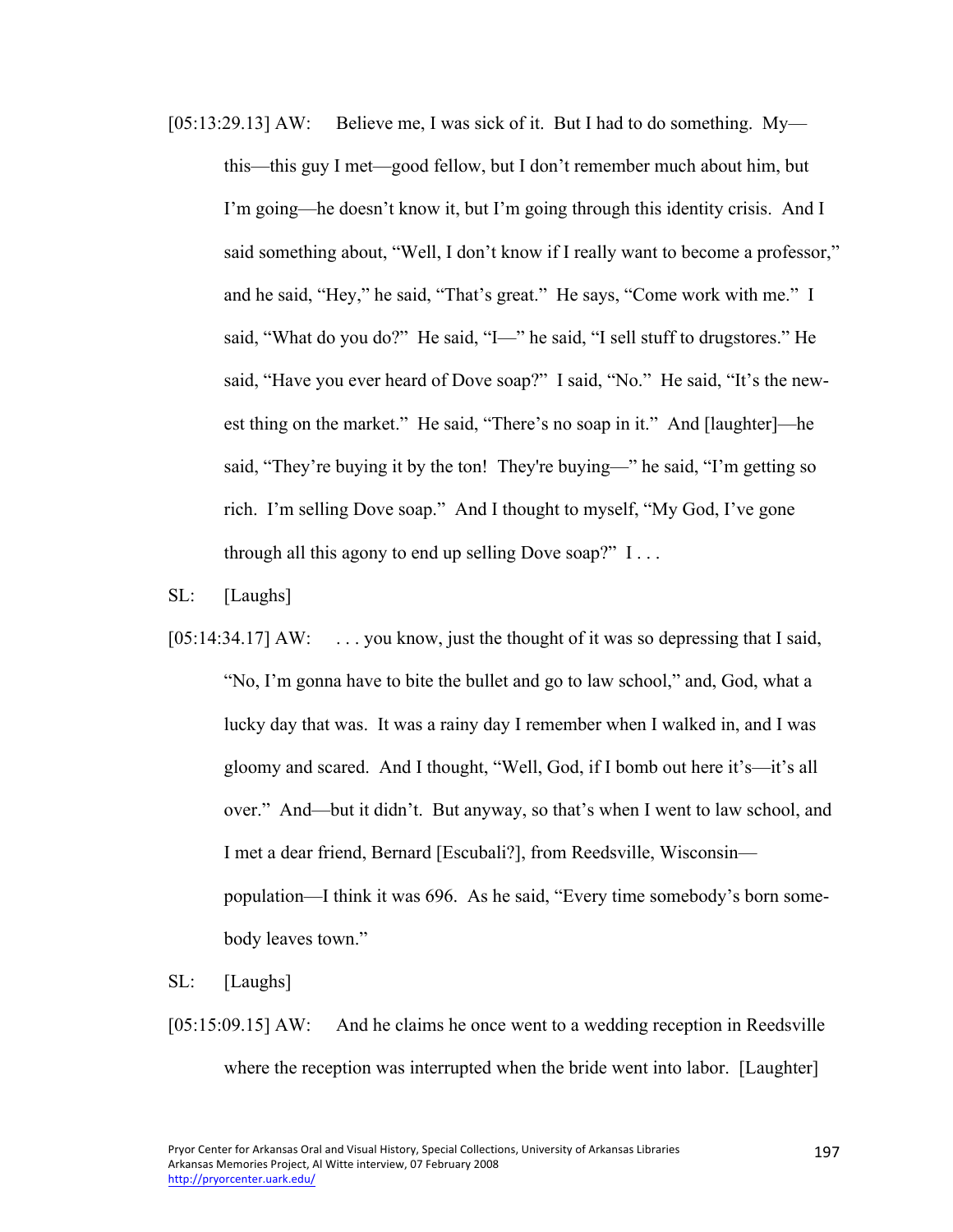Which you gotta—you gotta treasure that moment. [Laughter] So anyway [laughs], Bernard and I got to be good buddies. We were competitors in law school for honors and it didn't—I don't think it affected our friendship. And we just—he was—he was more—he was smarter than I was, but I worked harder than he did, or vice versa. I forget. But I had to work—he was under the G.I.—he was ten years younger than me. He was under the G.I. Bill. I have to work. I had four jobs when I was in law school. I ran a fraternity—a real fraternity—right out of *Animal House*. They made *Animal House* look tame. I hate to get vulgar in front of women, but I'm telling you they made—they did things that should not have been done.

SL: [Laughs]

[05:16:17.28] AW: And I ran the fraternity house and I worked—I wrote briefs for the attorney general and workman's compensation case—a dollar an hour, twenty hours a week. I worked—I had two jobs at the library—I mean, at the law school—one in the library and one—I was a roll-taker. I took roll in class classes. So that's how I got—paid my way through school was all those—and a—and a—and running the fraternity. I got room and board out of that. So the first year of law school, as I mentioned, I—I had enough money saved that I didn't have to work, and that helped me and I got off to a good start and I loved every-thing. Then I had to go to work to pay my way through. They didn't have scholarships. I think I got a one-semester tuition once. And I—so I got all the the second year they—they worked me pretty much to death out there and the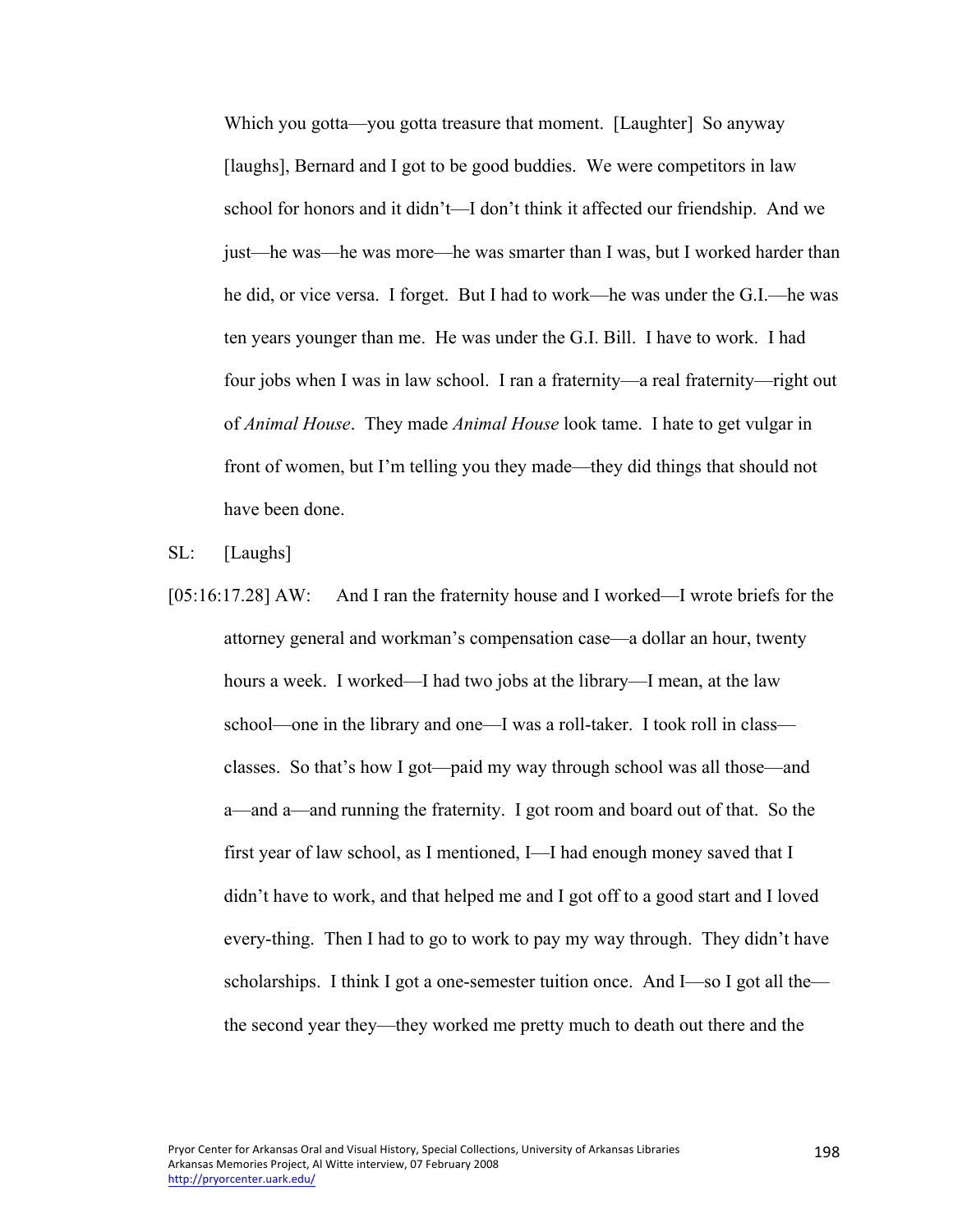third year I hated law school. I wanted to—I—I—I used to get a little nauseous walking in the building.

- $SL:$  Hmm
- [05:17:26.12] AW: I just wanted to get out. I wanted to get off campus. I wanted to go out and have a real job, so I went up to Milwaukee and I turned down a couple of jobs. I turned down one with Ford Motor Company in their—their legal department. And I accepted one in—I turned down one with a lawyer in—in Rippen and—though I wished I'd worked that out. And I went with a firm in Milwaukee, and so'd my friend, Bernie.

[05:17:55.23] SL: Same firm?

AW: No, he went with what was the biggest firm in the state at that time. He was lawyer number thirty-six. I went with what was called a medium-sized law firm. I was lawyer number twelve, and of the twelve, one was real old. He'd graduated from law school in 1895 and didn't do much work anymore. And one was real sick—had heart trouble and he died not long afterward, so I inherited his work, so there were really just ten of us. And now there's—now Bernie's law firm has 900 lawyers.

[05:18:31.25] SL: Is he still there?

AW: He's in the process of—he was managing partner and he—he phased himself out of that. And I think now he just works with a few old clients that trust him and he likes, you know?

[05:18:47.14] SL: Well, did you—did you enjoy the work in Milwaukee?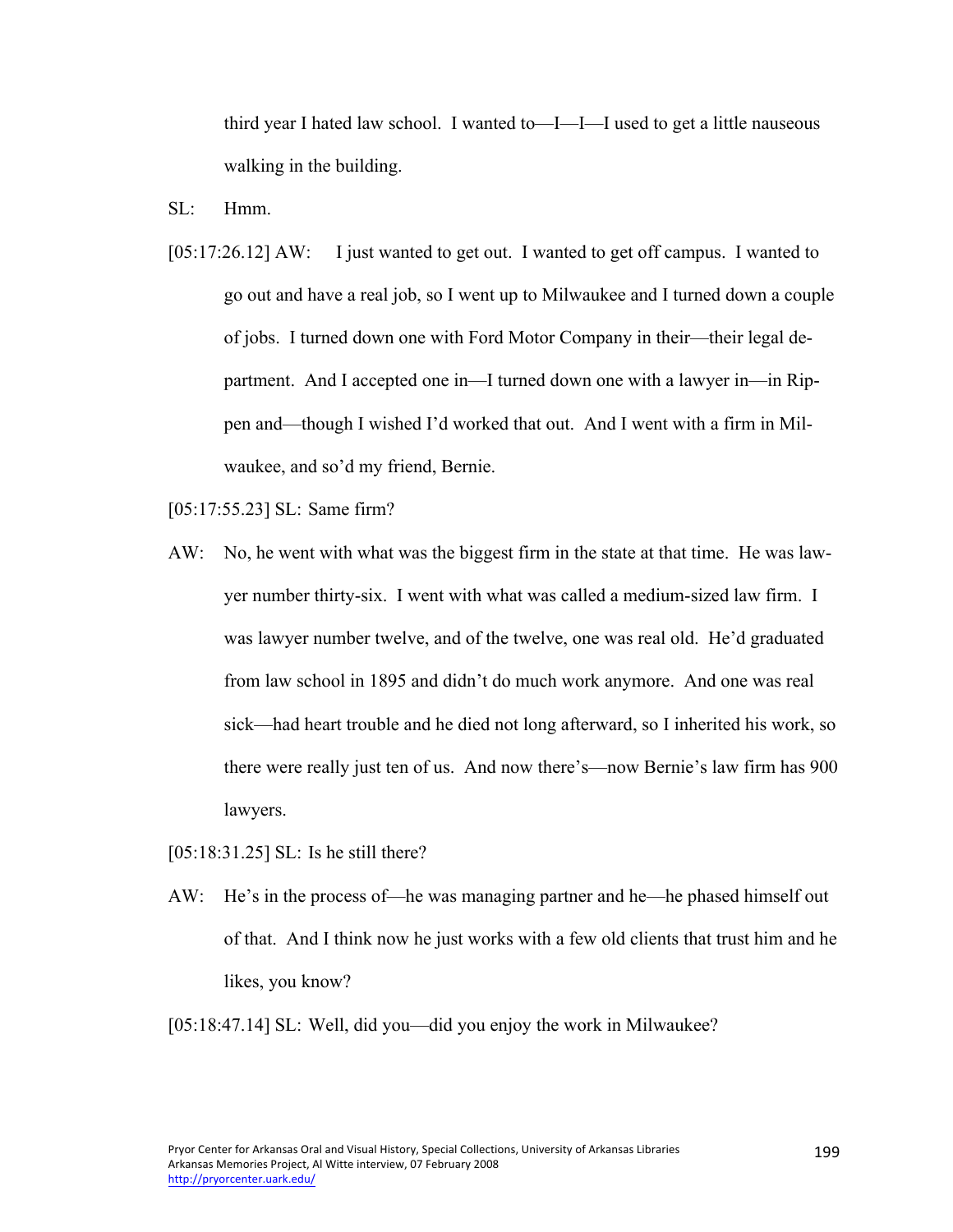- AW: Well, I loved being a lawyer. I loved being a lawyer. I had—I had—my—my my big, bad luck—and it was just bad luck. It was nothing—and you—that I could do about it that—which I'm aware. People with more aggressiveness might have thought of something, but I was not capable of it. And that is the guy I went—went to work for was dishonest. I mean, and—and the way he was dishonest was that he didn't steal money, but he had—he—he was unethical and and overcharged clients.
- $SL:$  Uh-huh.
- [05:19:27.09] AW: Things like that. Now, that's the—you don't go to—you don't go to prison for that, but it's not right.
- SL: Uh-huh.
- AW: And I despised him. He also was ignorant, and he was a graduate of one of the most famous classes in the history of law schools—the class of 1940 at Yale, which included [former president] Gerald Ford, Potter Stewart, later a member of the Supreme Court.
- SL: Uh-huh.
- [05:29:22.19] AW: [Byron Raymond] "Whizzer" White, later a member of the Supreme Court, and some guy [Editor's note: William Rogers] whose name I forget, but he used to be Secretary of State under [President Richard] Nixon, I think—a class of great over—you know, great achievers, and him. And he—I mean, I—I swear he couldn't have passed a Bar exam in any state in the country. Nobody knows how he became a lawyer.
- SL: [Laughs]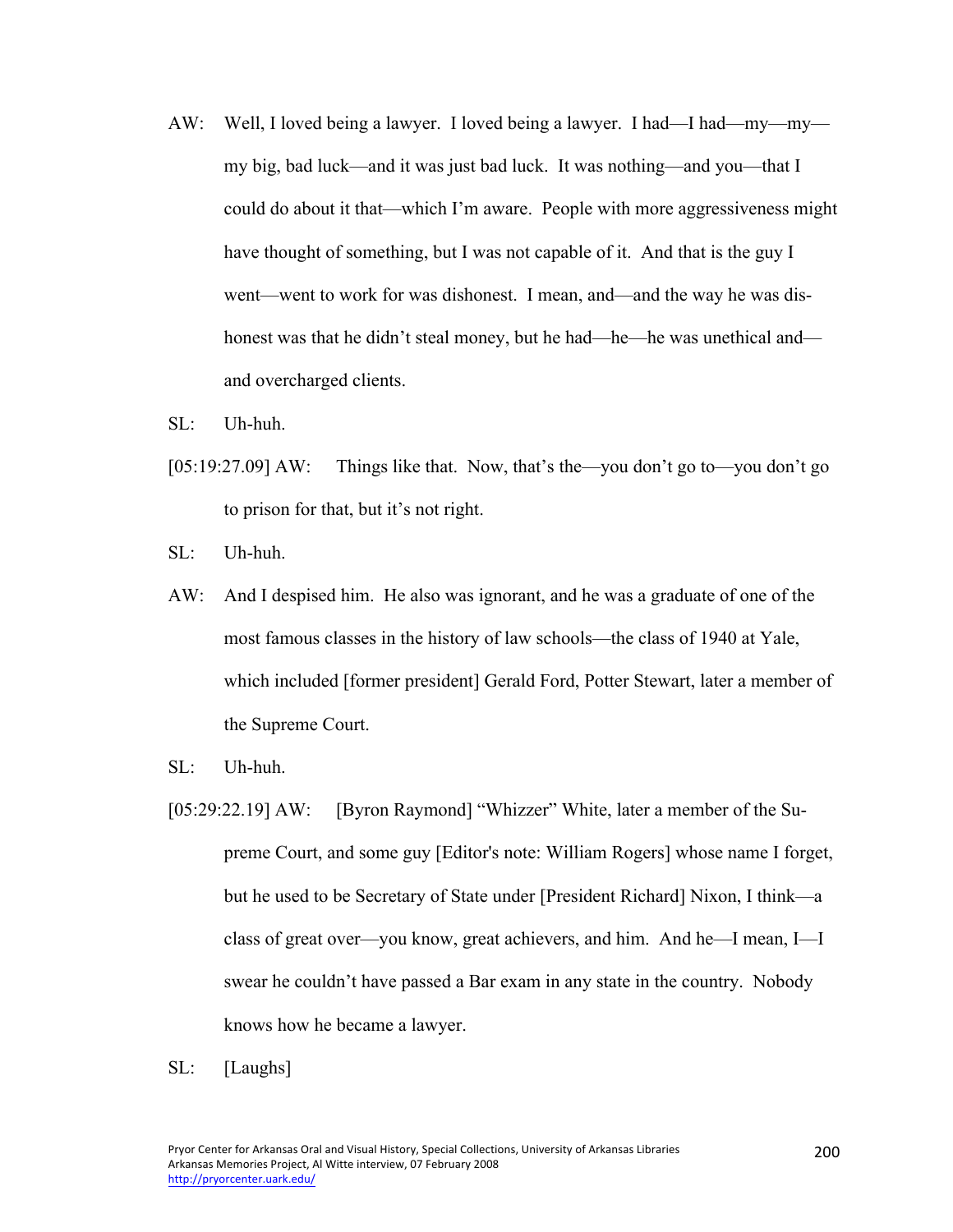- [05:20:12.10] AW: He married a wealthy woman and—and later was disbarred, I'm kind of happy to say in a way. But that's who my boss was, and he—I didn't know how to deal with it and I was unhappy with him. When I didn't have to deal with him I loved doing what lawyers do—loved it. Do you understand? I mean, I don't know about your jobs, but when you're busy as a lawyer—they were—it was a—it was kind of a laid-back law firm. You had to get—they liked you to be in the office between 8:30 and 8:45, and they usually had coffee and a roll and a morning paper [on your desk]. And you could fool around with that for a while and then you'd get to work. And I'm kind of losing my train of thought, but they were nice people. They were all nice people. But I didn't know—when I—when I went off and did things for other lawyers or did things on my own, 5:00 happened—it seemed— "What do you mean, it's 5:00? What do you mean, it's 5:00? It's more like—I thought it was 2:30," you know?
- SL: Right.
- AW: The day just zooms by. Now ...
- SL: That happens with us. Yeah.
- AW: That's what I was thinking. Maybe it did.
- SL: Yeah, yeah.
- AW: It—it's a wonderful feeling and it's hard to—to know why it happens except it must be something about the nature of the work. And so that's the way I felt. But I could not believe how fast time went.

[05:21:40.25] SL: Was there a particular avenue of law that you specialized in or . . .?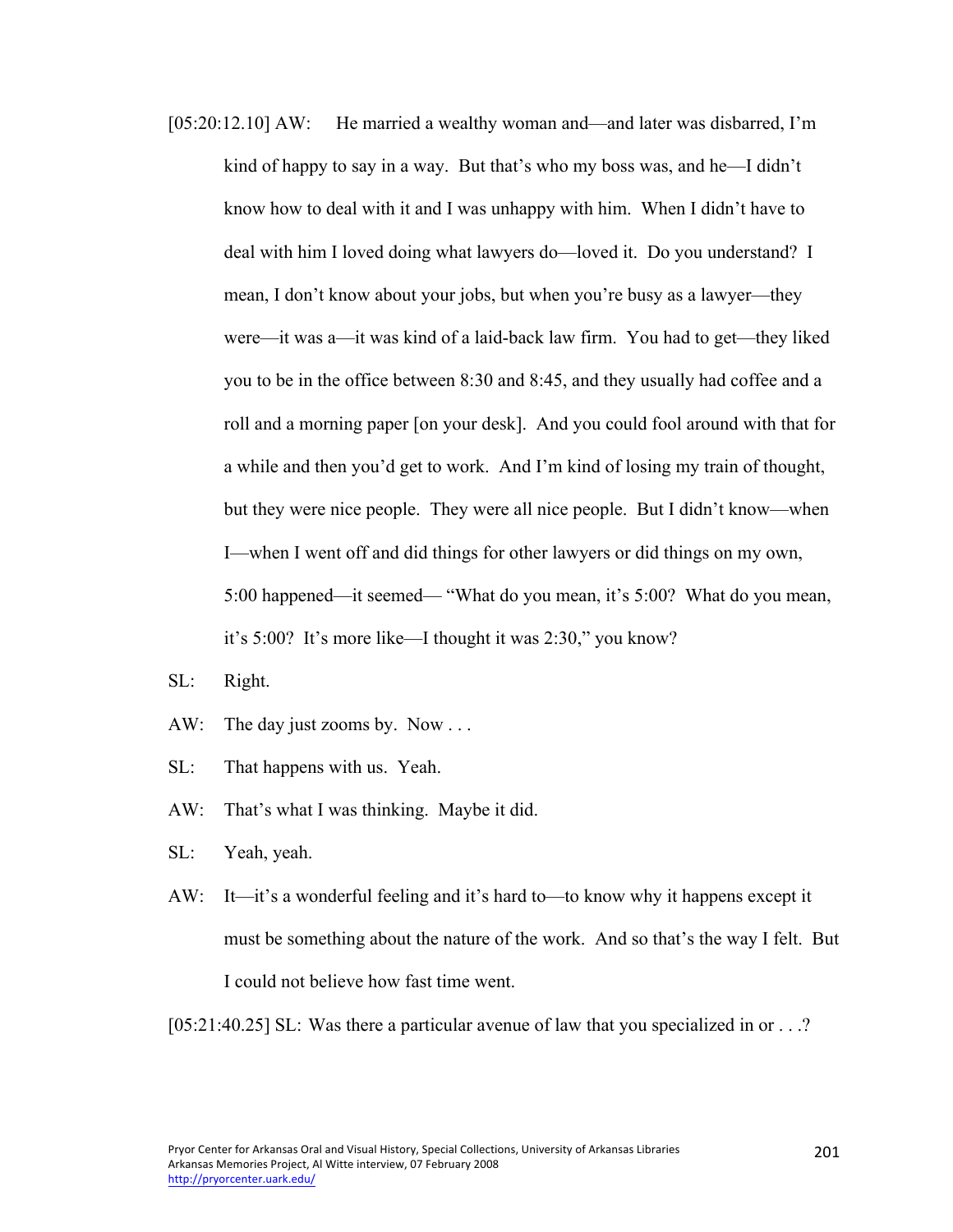- AW: Well, it—that's kind of ironic 'cause the—I spent most of my time in two subjects I never studied. One was bankruptcy and the other was what they call municipal corporations, which is local government—cities.
- SL: Uh-huh.
- [05:21:57.19] AW: Villages, towns. They have all them up there in those parts. And the day I joined the law firm I was told, "You are the assistant city attorney in Brookfield, Wisconsin." "No kidding?" I was told that. And what that meant was that a bunch of farmers west of Milwaukee had taken their farms and subdivided 'em into what was called a bedroom community—first one I'd—time I'd ever heard that phrase. Now, listen to this. The population of the city was 18,500 people. This was the downtown urban area. An intersection. On one corner is a general store. On another corner is a gas station. And on the third corner is the post office and city hall. And on the fourth corner is vacant. That was it. City of 18,500. And i.e., overnight that bedroom community stuff. That's what I was city attorney of—assistant city attorney of and—[laughs] so I did that kind of work. And, you know, what did I know? It—it's so phony. Well, they'd call me— "Mr. Witte, we got this culvert problem out here. Can we—can we close that culvert down?" "I'll get right back to ya." [Laughter] Get the statutes out culverts—[laughs] you know, and then you read the—call 'em back and say, "Yeah, I think you can. This one—this one statute says—" I mean, that's how you practice. I mean, that's how I did it. Who else would I—how else could I do it? I didn't know anything about culverts or cities or—God almighty. And bankruptcy—all I know is in bankruptcy, is if you're not—to be a secured creditor, and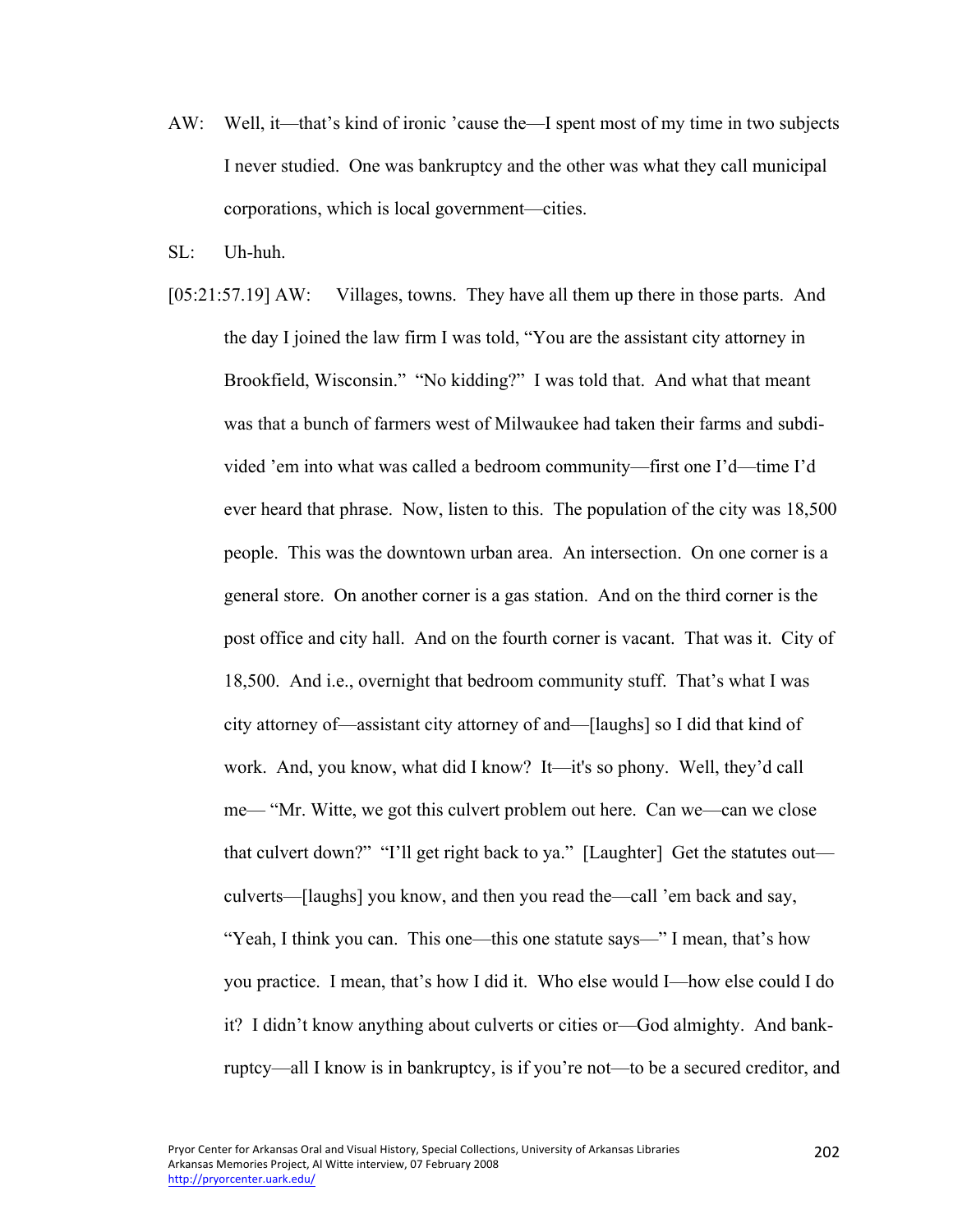if you're not a secured creditor, be a lawyer because they get paid first. They make damn sure they get paid first, 'cause there's only pennies left over for them unsecured creditors. Be a secured creditor. Don't lend anybody a dime without having security, 'cause it—and once you're in bankruptcy you get nothing to speak of. That's what I learned in bankruptcy. I wasn't a—I didn't do very much. I used to give a speech where I said my primary duty was to—to go to court with senior lawyers and make sure their pencils were sharpened and things like that. [Laughs]

[05:24:25.17] SL: So how long were you there?

- AW: Two years. Then I got a—then I got a—an inquiry from the University of Montana, and I don't know how they—I know how they heard of me. I shouldn't say that. That was the old buddy system in operation, is what you would do is if you were a dean at a small school you would call the schools that had graduate departments. Wisconsin had a famous graduate department. Michigan had one. Then, of course, the Harvards, Yales, and Columbias. And you would call one of those schools and you would say, "You got anybody you'll recommend?" So whoever the dean was had recommended me to Montana. But I didn't know where Montana was. I didn't know if I wanted to go there. I was—I'm an Eastern boy, essentially, and—and when they said the town was Missoula—there's just something about that name I didn't like. Now I've since found out it's a wonderful place.
- SL: Uh-huh.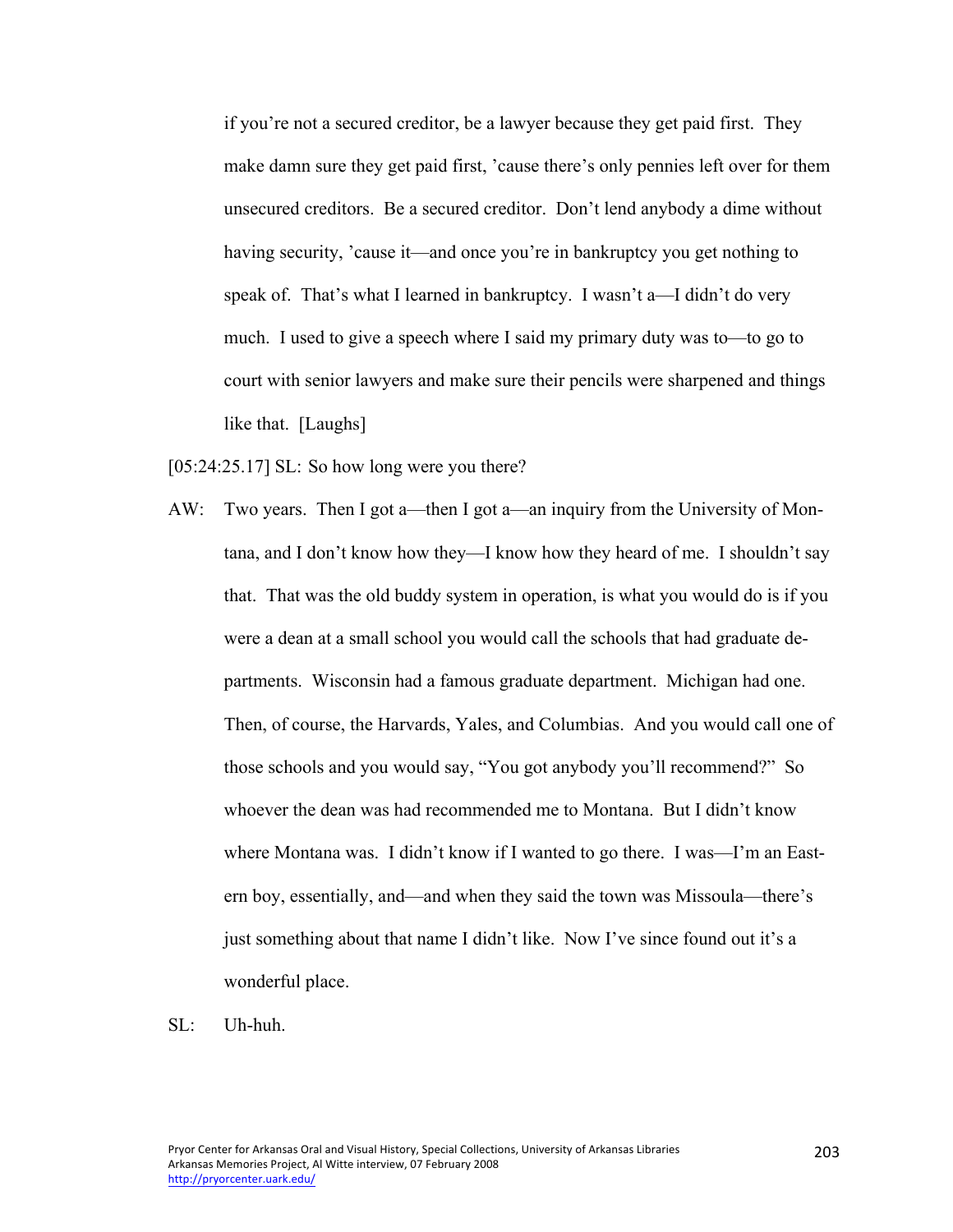- [05:25:23.16] AW: But I turned 'em down. Then the next one I was tempted. It was University of New Mexico, and it was—it was—had only been open one year, and the guy that opened it was their first dean, was a professor at Wisconsin. I didn't know him, but all my professors did and liked him. And I think that would've given me a leg up with him that I had come out of his school, you know?
- SL: Uh-huh.
- AW: But I kept thinking, "Gee, if I go to Albuquerque I'll never see my mother again." So far away, you know?
- SL: Uh-huh.
- AW: And that's the way I felt, and so I turned them down. And then one April I—I got a letter on a Monday from—this is a good story—from the dean here—Joe Covington his name was.
- SL: Uh-huh.
- [05:26:11.11] AW: From Ashdown, Arkansas. I was telling, I think, Peggy that life was so different for guys in those days. He—he wanted to be a lawyer but he had no money, and he worked nine years saving his money so he could go to law school, and then Harvard after that. So in other words he—you know, that's that's what you had to do in things like that. Anyway, he was a damn good dean. He only—and he was only my dean for one year because he went—well, I'm getting into law school here—he went to University of Missouri and spent the rest of his life there. Back to Milwaukee, I get this offer—get this letter on Monday from Joe Covington, and he said, "We've had an unexpected vacancy, and you've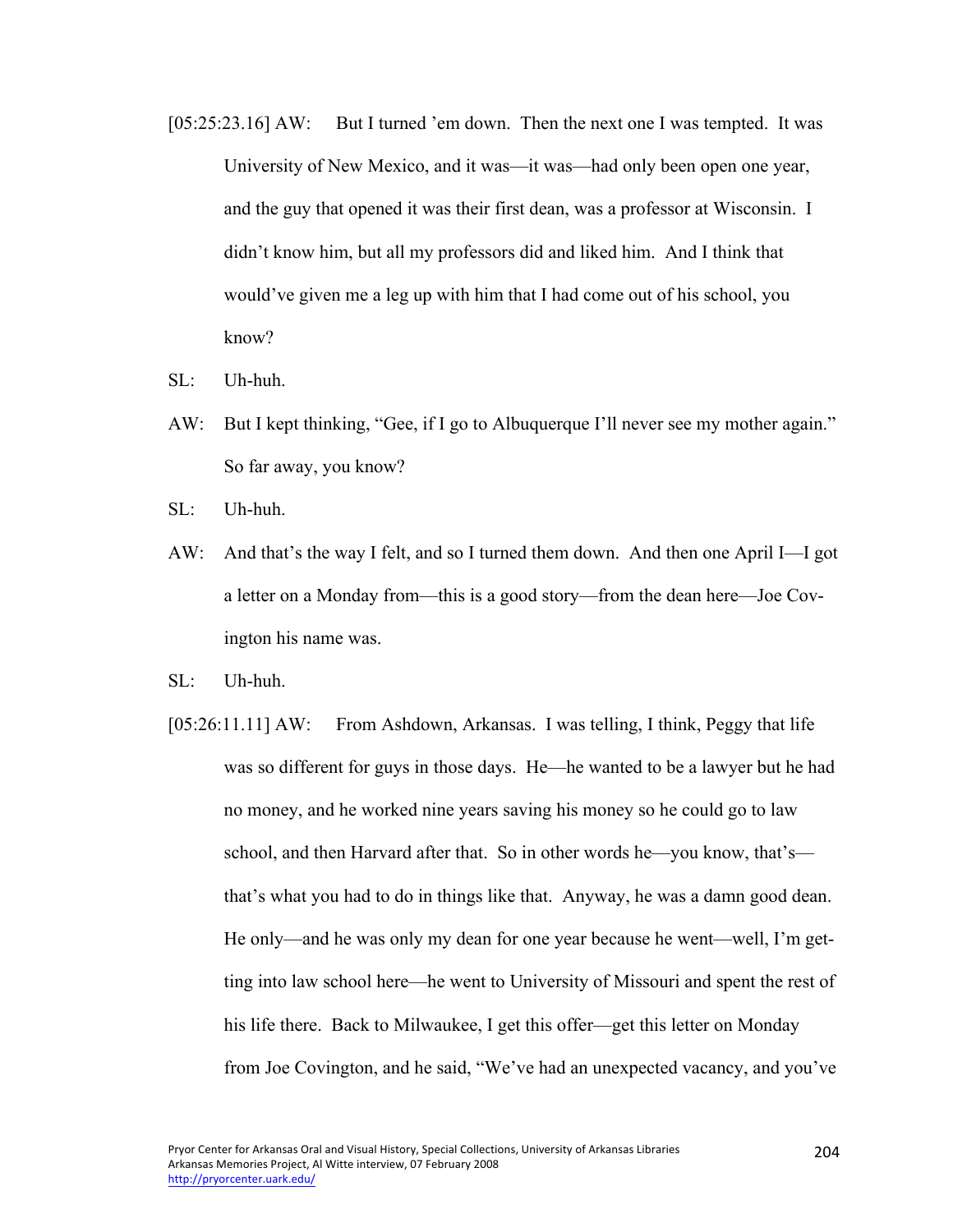been recommended." But he said, "This is rather late in the year," and it was. It was late April, and that's pretty late for the hiring process. He said, "So we don't want to—" he said, "If—if this doesn't work out," or whatever—however he phrased it, it—the idea was that if this didn't work out and they wanted to go find somebody else, time wasn't wasted and don't make it any worse. So by coincidence, I had a meeting in Madison [Wisconsin] on Thursday, and it was a business meeting, but I said, "Well, I'll call my dean there and get his opinion about Arkansas," and my dean was a wonderful man. He had spent most of his life in Virginia. He had that Virginia soft accent, you know? Cavalier [attitude?]—he was a wonderful, wonderful, courtly gentleman-type guy—John Ritchie. And he hadn't been dean very long, but he'd made a big impact. Everybody liked him. So I went down there—down there and I—I talked to him and he was very gracious, and on the down side—I forget how he brought this up, but as I looked back, I know it was to tell me that, "Don't have any dreams of getting hired here because we've already considered you." And this all came as a surprise to me as well as a disappointment. I didn't know any of it had gone on, but there were twenty faculty people there, and you needed two-thirds of twenty to be hired. You had to have a super majority. And I got thirteen votes, so I needed fourteen and that odd number—twenty, twenty-one. So he said, "You've—you came a vote short." And—and he mentioned something about it. He said, "I didn't know." He said, "You had some—" he—I think he used the word enemies, and I knew who some of 'em were, but that's neither here nor there. But the point is—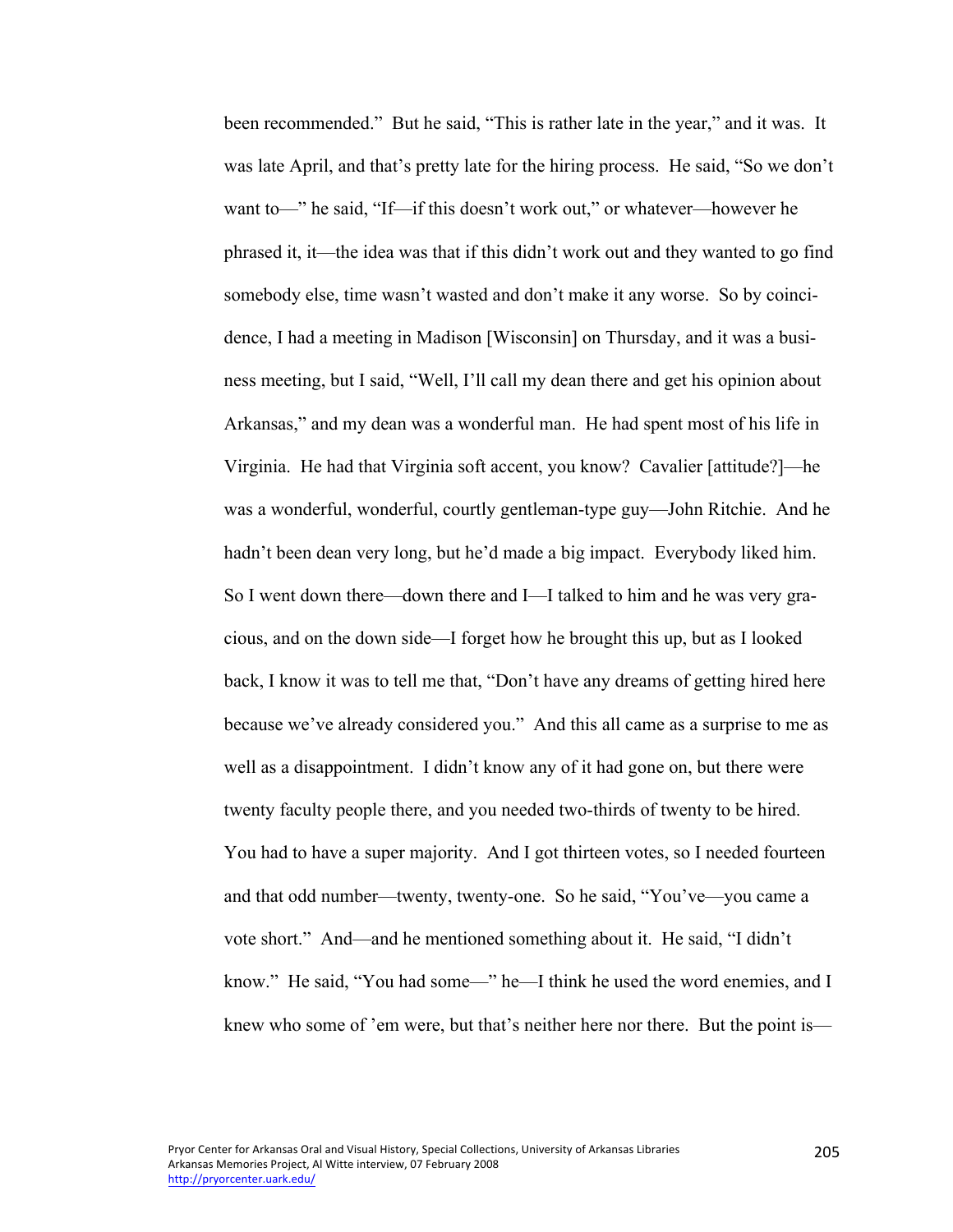not knowing that I'd even been considered—it didn't hurt as much as if I'd applied, you know, and . . .

SL: Right.

- [05:29:12.09] AW: ... "Oh, go to hell" time. So I—I thought more about— "Well, what about Arkansas? That's why I'm here, you know?" And he was very complimentary in his own way. I mean, people might not realize that from what he said, but this is—but I took it as complimentary. And he said this. He said—his first words were, "Oh, I think the world of Dr. [Robert] Leflar." Well, of course, Leflar, by then, was a national legend. I mean, let me just interrupt myself by saying that back around 1991 I'm in London, England, doing work at the Institute for the Advanced Legal Studies, and I accidentally ran in to a—a fortyish-aged American woman married to an Englishman, and she's going to law school over there. So she said why didn't I go to class with her and see how they do it over there. Well, the first class I went to, the guy was so bad—I can't believe we've ever had a professor in this country quite as bad as him. It'd be hard to find one. But the second guy was great—name was Robert Morris. And so—and he taught "Conflicts of Law," which is what made Leflar famous. So I go up to him afterwards—introduce myself, and I say, "Have you ever heard of Dr. Leflar?" Well, his eyes went like this. "Yeah," you know? "Yeah." I said, "Well, he's my colleague back in—" "No? Oh, God, you know Dr. Leflar? Oh!" And he was going all over himself. So that was Leflar's reputation, even over in England.
- SL: Uh-huh.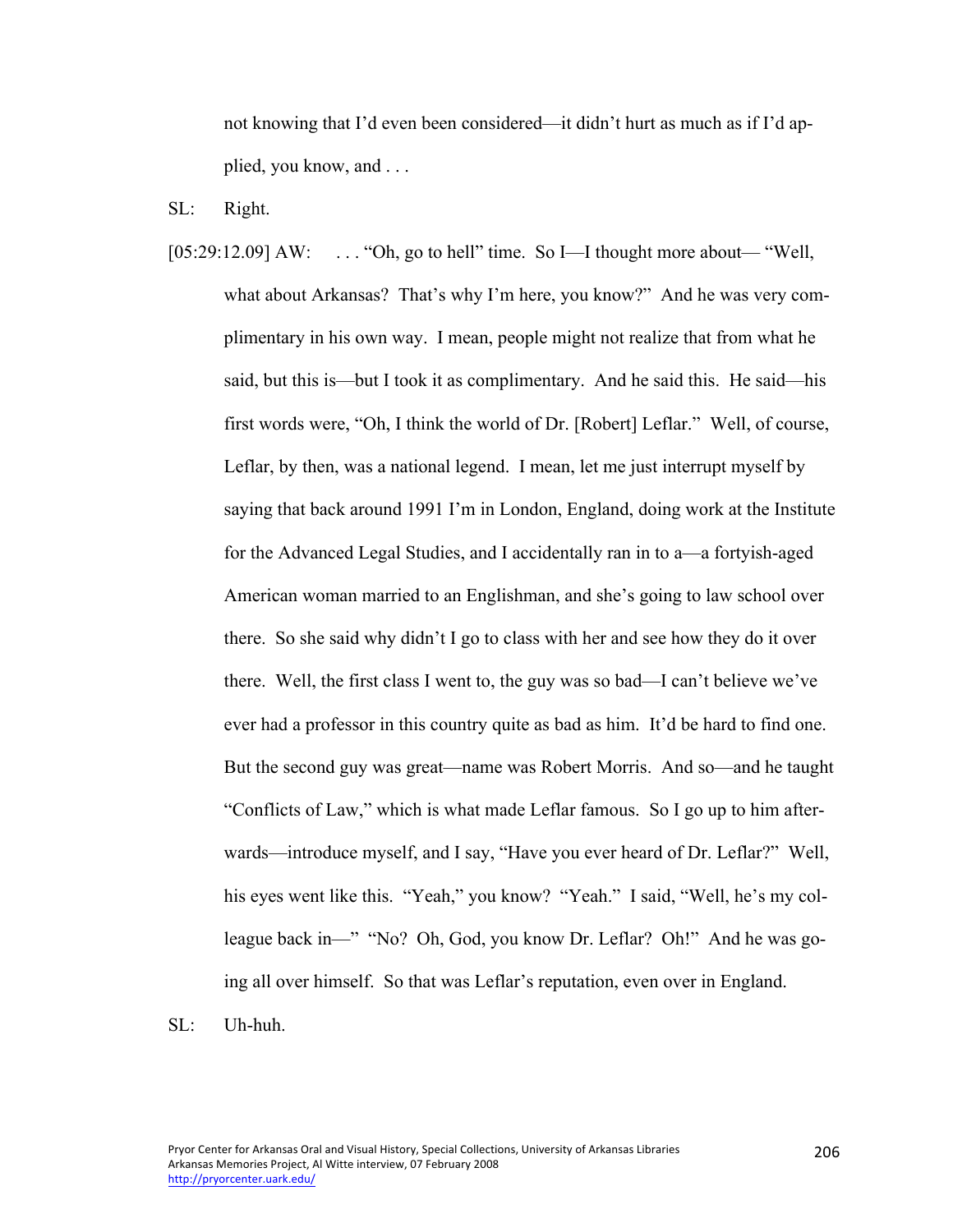[05:30:45.03] AW: Big time. So that explained his words, "I think the world of Dr. Leflar." Then he said, "I don't know your dean as well as I'd like to, but he seems to me to be a very good man." That—that was Joe Covington. Then he said, "It's a small school, but very good quality." And then he said, "It's a very good stepping-stone school." I said, "What do you mean?" He said, "Well, if you go down there—" [of] course, I was single at the time. He said, "If you go down there—make a little bit of a reputation, you can use it as a place to go to a bigger school, but not Wisconsin."

SL: [Laughs]

[05:31:18.11] AW: I was thinking of trying out for Michigan, to be honest with you.

SL: Uh-huh.

- AW: But I liked it here so much that I—I gave up those [thoughts]. I did go down there with the idea of being here two, three, four years and then taking off, but I didn't. But that was what he said about the [law school]—well, that made me feel good. Plus, I knew where Fayetteville was. I had been there, you know? So that's what I mean about the serendipity. I wasn't worried about never seeing my mother again and stuff like that. I knew I would. And so the rest is history. But I don't know if I've covered everything up until this magic moment . . .
- SL: You've done really well and ...
- [05:31:56.17] AW: ... when I've loaded up my [19]56 Chevy [Chevrolet] with everything I owned and I—I should mention that the night before I did take off for here was when the headline in the newspaper said, "Governor Faubus Calls Out The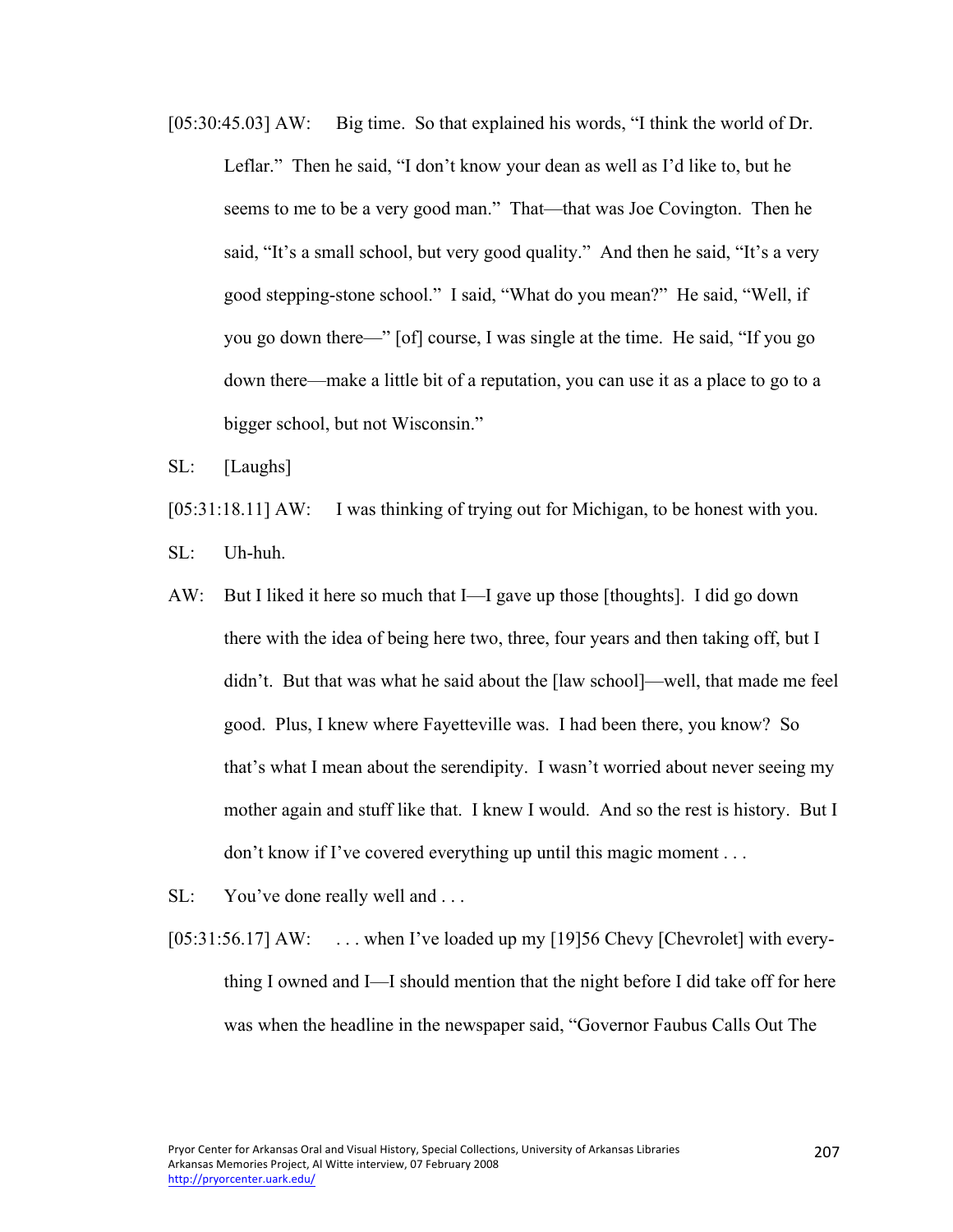National Guard," and my friends said, "Don't go. They'll kill ya." It was an exciting time to be moving down here.

- SL: 1957.
- [05:32:22.21] AW: And then once I start—after being here, then the stories'll start. I have a feeling I've omitted a lot. [Laughs]
- SL: Well, here's—here's the thing.
- AW: [ ]
- SL: We're gonna get back with you. We're not gonna be able to do it next week, but maybe week after next we can get back. And in the meantime, you can be thinking about some stuff that you . . .
- [05:32:43.17] AW: Well, how did this one go? Give me a grade.
- SL: This one went A—solid A. Number one, you lasted much longer than I thought you would.
- AW: What time is it?
- SL: It is 7:25 [p.m.].
- AW: Seven?
- SL: 7:25.
- TM: We're coming up on six hours.
- AW: Are you serious?
- TM: Yeah.
- PW: You did awesome.
- AW: Huh?
- PW: You were awesome. [Laughs]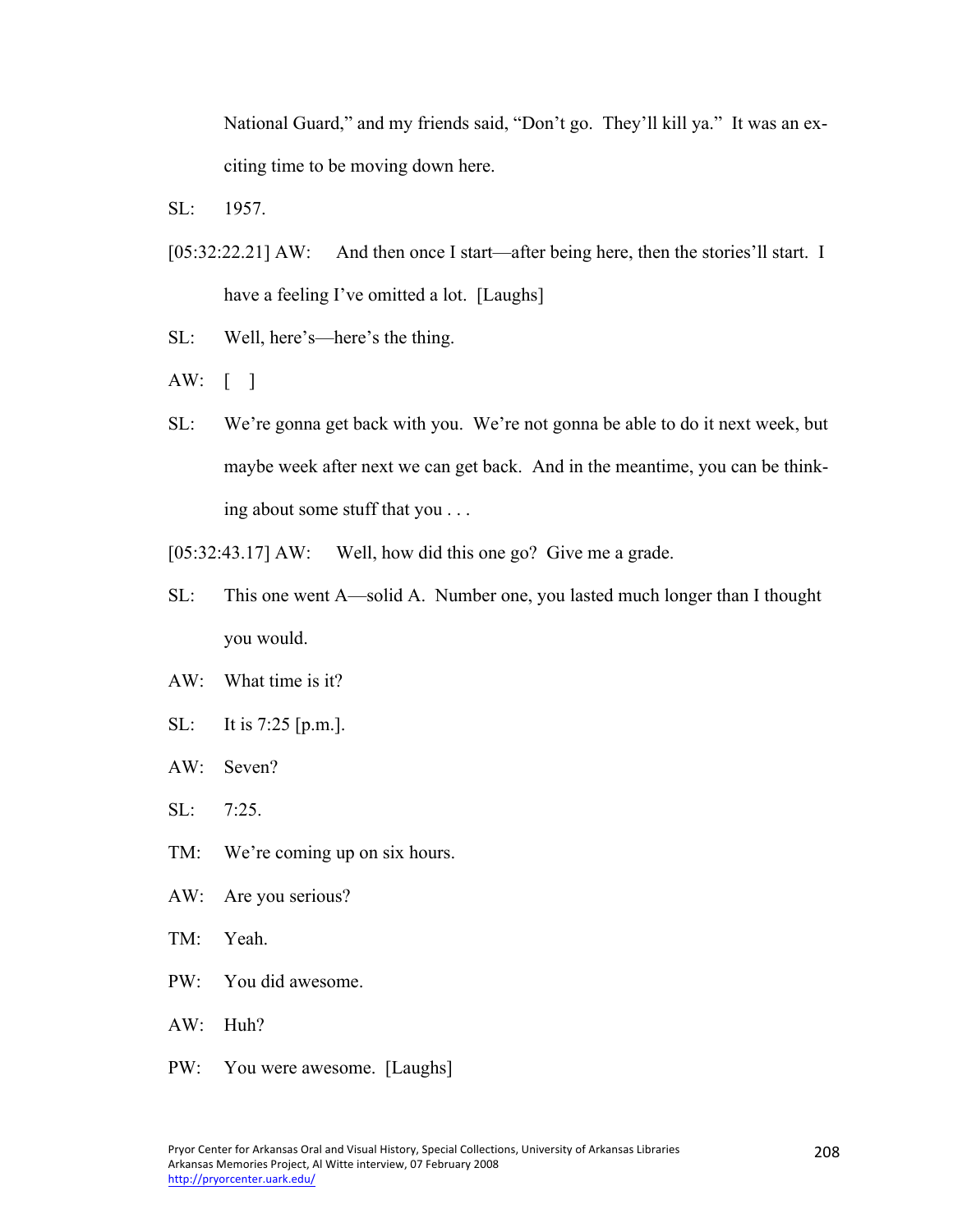- AW: I thought it was, like, 3:30. [Laughter]
- SL: Well, you know, a lot of people think that because we're in Arkansas and we're talking about Arkansas history and Arkansas-based, that that's all we want to hear about is Arkansas stuff. But when you—when you go back over all the things that we've covered here, you've painted a great portrait.
- [05:33:26.09] AW: You see, I didn't tell you about standing in line with my mother when the first talkie movie came out, *The Jazz Singer*, with Al Jolson, my early one of my earliest memories is—was standing in a light rain in a line outside the Warner Theater. I'm holding her hand and we're going in to see the first talkie movie. You—I didn't get to tell you about that.
- SL: Uh-huh.
- [05:33:48.10] AW: I didn't tell you about when—I'll tell you about cards—how competitive [we] were. My brother and I were so young that we didn't know which card was higher than the other card. Like, we had trouble telling the difference between and eight and a seven, you know? And I can still remember my mother—my mother ironing, and I'm poking—and I'm reaching up to poke on her skirt. "Mama? Which one of these—?" [Laughs] You know, he's holding up his card and I'm holding up mine. "Which is the higher?"
- SL: Which one's the highest? [Laughter]
- [05:34:15.23] AW: You know, 'cause we're playing higher—higher—highest card takes. Well, I mean, the—oh, God, the memories surge back. [Laughs] But that Al Jolson—I think it was nice of her to take me to see the first talkie, don't you?
- SL: Yeah.